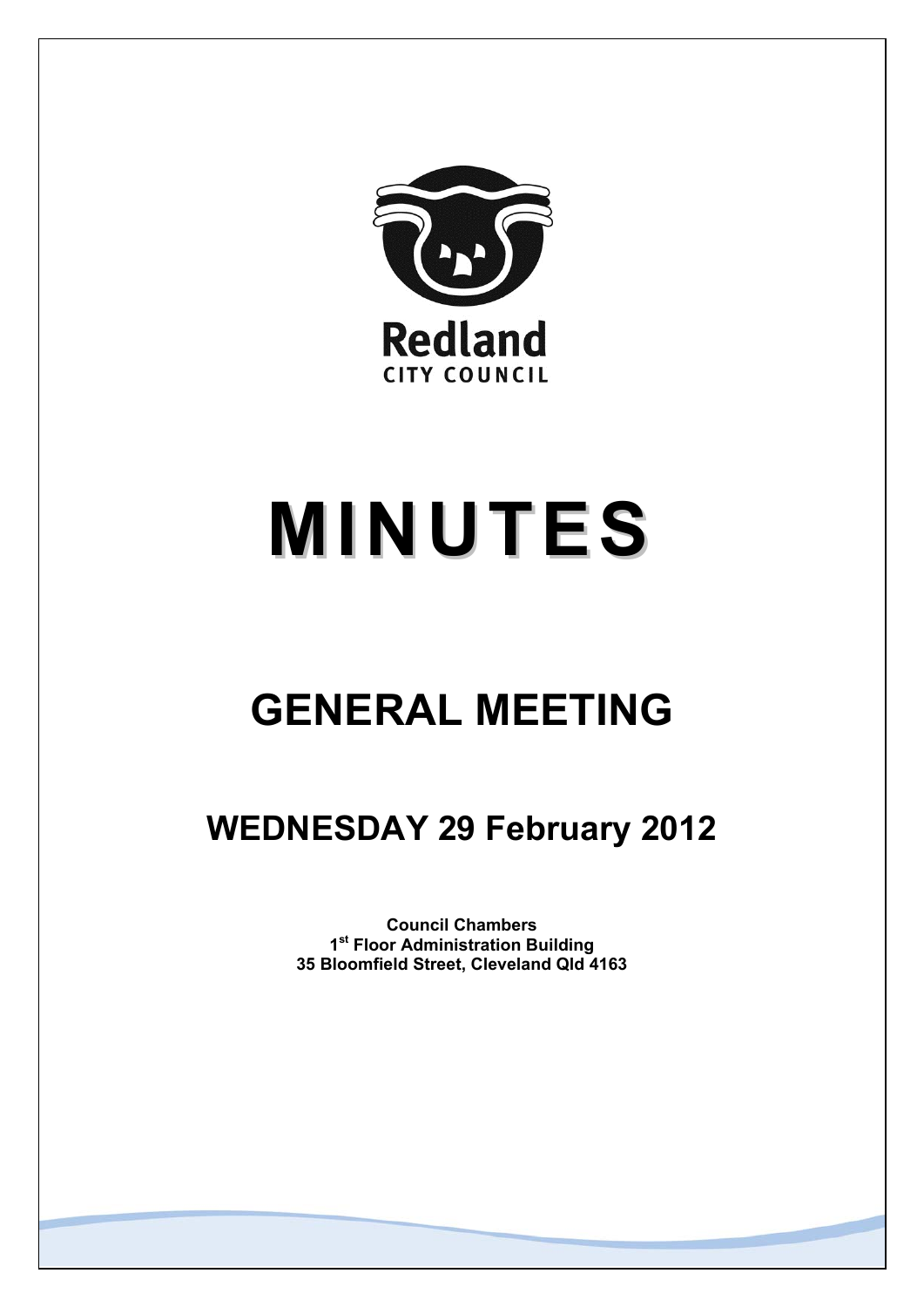# **Table of Contents**

| <b>Item</b>    |     |       | <b>Subject</b>                                                                                                                                                                                                 | Page No |
|----------------|-----|-------|----------------------------------------------------------------------------------------------------------------------------------------------------------------------------------------------------------------|---------|
|                |     |       |                                                                                                                                                                                                                |         |
| 1              |     |       |                                                                                                                                                                                                                |         |
| $\mathbf 2$    |     |       |                                                                                                                                                                                                                |         |
| 3              |     |       |                                                                                                                                                                                                                |         |
|                | 3.1 |       |                                                                                                                                                                                                                |         |
|                | 3.2 |       |                                                                                                                                                                                                                |         |
|                | 3.3 |       |                                                                                                                                                                                                                |         |
| 4              |     |       |                                                                                                                                                                                                                |         |
| 5              |     |       |                                                                                                                                                                                                                |         |
|                | 5.1 |       |                                                                                                                                                                                                                |         |
|                | 5.2 |       | SPECIAL MEETING MINUTES OF 20 FEBRUARY 20123                                                                                                                                                                   |         |
| 6              |     |       | <b>MATTERS OUTSTANDING FROM PREVIOUS COUNCIL MEETING</b>                                                                                                                                                       |         |
|                | 6.1 |       | PETITION (DIVISION 10) REQUEST FOR A NEW FOOTPATH ON                                                                                                                                                           |         |
|                | 6.2 |       | APPEAL TO RAISE FUNDS TO PURCHASE A PIANO FOR RPAC3                                                                                                                                                            |         |
|                | 6.3 |       | PETITION (DIVISION 4) REQUEST FOR COUNCIL TO PUT<br>CONTRACT WITH SCAPE SHAPE ON HOLD IMMEDIATELY UNTIL<br>FURTHER DISCUSSION TAKES PLACE REGARDING CURRENT<br>POSITION OF STEPS AND RAMP AT ORANA ESPLANADE 4 |         |
| $\overline{7}$ |     |       |                                                                                                                                                                                                                |         |
| 8              |     |       |                                                                                                                                                                                                                |         |
|                | 8.1 |       |                                                                                                                                                                                                                |         |
|                |     | 8.1.1 | PETITION (DIVISION 4) REQUEST THAT THE PROPOSED<br>FOOTPATH BE CONSTRUCTED ON THE WESTERN SIDE                                                                                                                 |         |
|                |     |       | 8.1.2 PETITION (DIVISION 3) REQUEST THAT THE RESEAL OF<br>KING STREET, THORNLANDS IS ATTENDED TO AS A<br>MATTER OF URGENCY RATHER THAN WAIT FOR THE                                                            |         |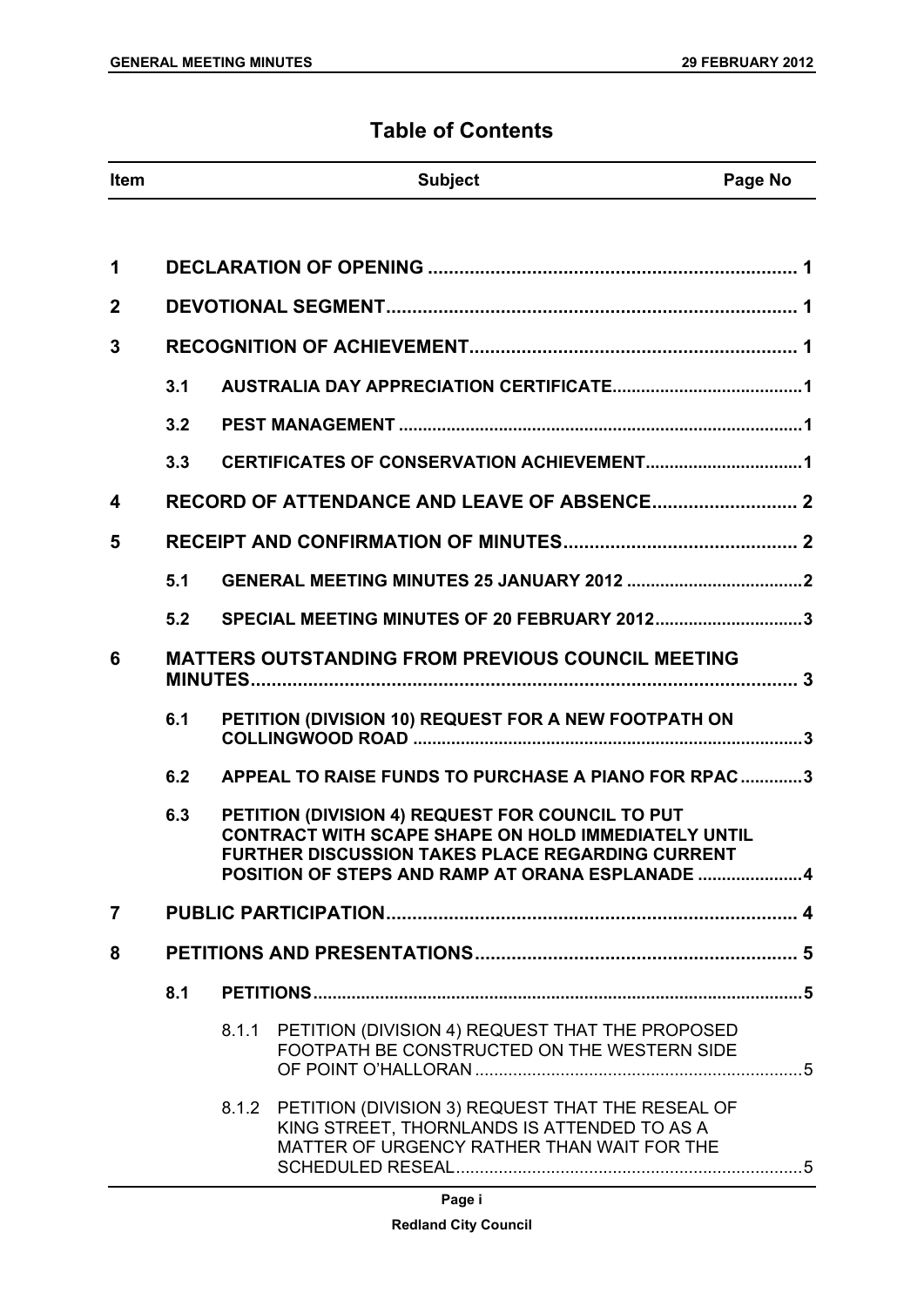|    | 8.2               |                                                                                                                                                                                                     |
|----|-------------------|-----------------------------------------------------------------------------------------------------------------------------------------------------------------------------------------------------|
|    |                   |                                                                                                                                                                                                     |
| 9  |                   |                                                                                                                                                                                                     |
| 10 |                   | <b>DECLARATION OF MATERIAL PERSONAL INTEREST OR</b>                                                                                                                                                 |
|    | 10.1              |                                                                                                                                                                                                     |
|    | 10.2 <sub>1</sub> |                                                                                                                                                                                                     |
| 11 |                   | DEVELOPMENT AND COMMUNITY STANDARDS COMMITTEE 7                                                                                                                                                     |
|    | 11.1              |                                                                                                                                                                                                     |
|    | 11.2              |                                                                                                                                                                                                     |
|    |                   | 11.2.1 CATEGORY 1 - MINOR COMPLYING CODE ASSESSMENT                                                                                                                                                 |
|    |                   | 11.2.2 CATEGORY 2 - COMPLYING CODE ASSESSMENT AND                                                                                                                                                   |
|    |                   | 11.2.3 CATEGORY 3 - MODERATELY COMPLEX CODE AND                                                                                                                                                     |
|    |                   | 11.2.4 APPEALS LIST - CURRENT AS AT 25 JANUARY 2012                                                                                                                                                 |
|    | 11.3              |                                                                                                                                                                                                     |
|    |                   | 11.3.1 WITHOUT PREJUDICE REPORT - DEVELOPMENT PERMIT<br>FOR RECONFIGURING A LOT AND PRELIMINARY<br>APPROVAL AFFECTING A LOCAL PLANNING INSTRUMENT<br>FOR A MATERIAL CHANGE OF USE AT 89-101 KINROSS |
|    | 11.4              |                                                                                                                                                                                                     |
|    |                   | 11.4.1 WELLINGTON POINT RESERVE SURVEILLANCE 10                                                                                                                                                     |
|    |                   | 11.4.2 PROPOSED ANIMAL MANAGEMENT SYSTEMATIC                                                                                                                                                        |
| 12 |                   | <b>DEVELOPMENT AND COMMUNITY STANDARDS COMMITTEE 21</b>                                                                                                                                             |
|    | 12.1              |                                                                                                                                                                                                     |
|    | 12.2              |                                                                                                                                                                                                     |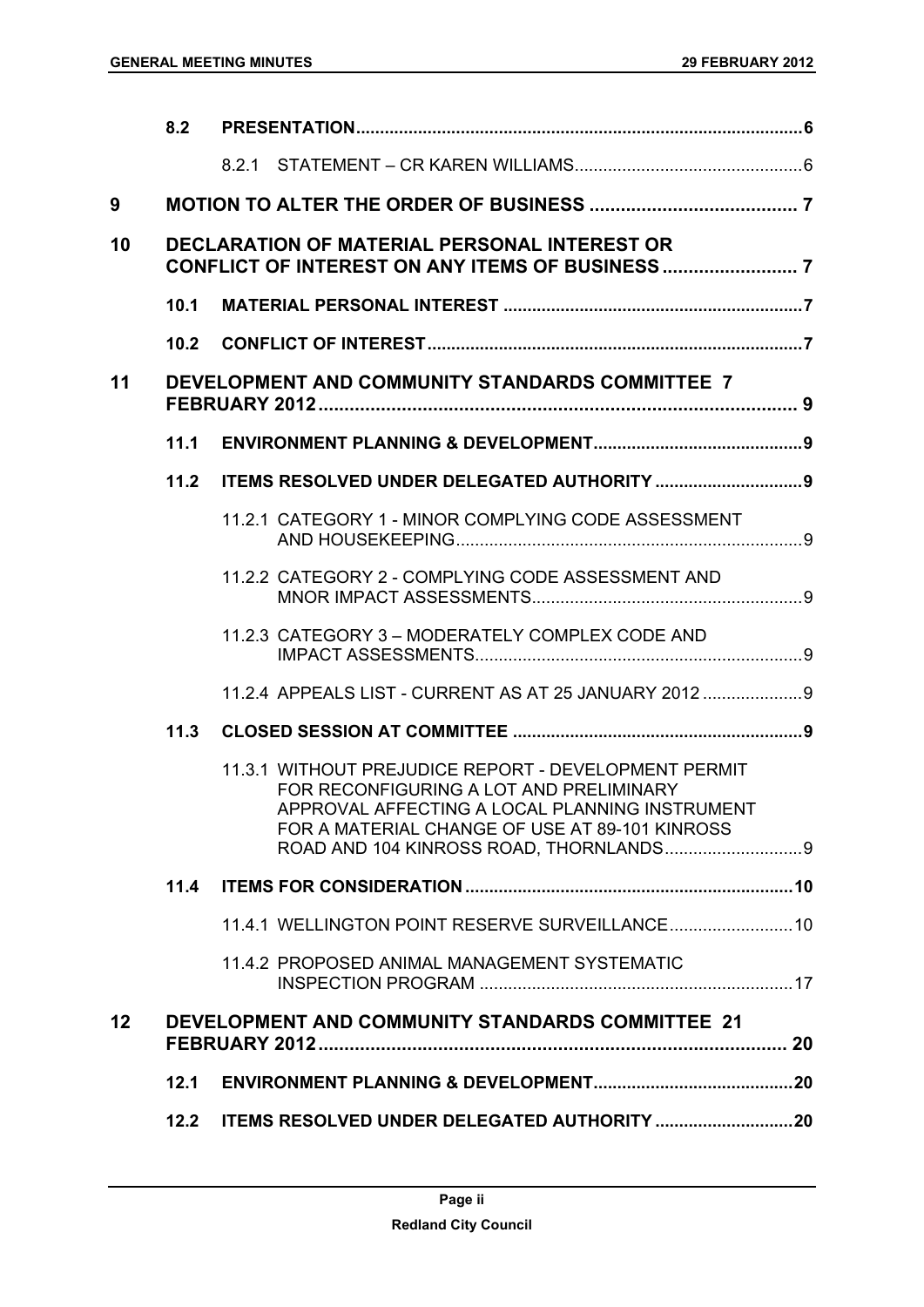|    |      | 12.2.1 CATEGORY 1 - MINOR COMPLYING CODE ASSESSMENT                                                       |  |
|----|------|-----------------------------------------------------------------------------------------------------------|--|
|    |      | 12.2.2 CATEGORY 2 - COMPLYING CODE ASSESSMENT AND                                                         |  |
|    |      | 12.2.3 CATEGORY 3 - MODERATELY COMPLEX CODE AND                                                           |  |
|    |      | 12.2.4 APPEALS LIST CURRENT AS AT 9 FEBRUARY 2012                                                         |  |
|    |      | 12.2.5 MULTIPLE DWELLING X 87 UNITS, COMMERCIAL OFFICE<br>AND/OR SHOP X 18 TENANCIES TOTALLING 900 SQUARE |  |
|    | 12.3 |                                                                                                           |  |
|    |      | 12.3.1 DIRECTION ON APPEAL FOR MATERIAL CHANGE OF USE<br>FOR A DWELLING HOUSE AT 8 EDGEWATER PLACE.       |  |
|    | 12.4 |                                                                                                           |  |
|    |      | 12.4.1 INFRASTRUCTURE CHARGE EXEMPTION FOR RELATIVES                                                      |  |
|    |      |                                                                                                           |  |
| 13 |      | PLANNING AND POLICY COMMITTEE 8 FEBRUARY 2012 27                                                          |  |
|    | 13.1 |                                                                                                           |  |
|    |      | 13.1.1 DRAFT REDLANDS OPEN SPACE STRATEGY 2026 FOR                                                        |  |
|    |      | 13.1.2 REVIEW AND IMPLEMENTATION OF ACTIONS IN THE<br>ORCHARD BEACH WETLAND MANAGEMENT PLAN43             |  |
|    |      | 13.1.3 REDLANDS PLANNING SCHEME - AMENDMENT PACKAGE<br>2A - MINOR ZONING AMENDMENT PACKAGE  47            |  |
|    |      | 13.1.4 DRAFT REDLANDS HOUSING STRATEGY 2011-2031  51                                                      |  |
|    | 13.2 | ITEM DELEGATED TO COMMITTEE FROM COUNCIL57                                                                |  |
|    |      | 13.2.1 MAYORAL MINUTE - REDLANDS HOUSING SUMMIT57                                                         |  |
|    | 13.3 |                                                                                                           |  |
|    |      | 13.3.1 REQUEST FOR PERMANENT ROAD CLOSURE - 11 WILLS                                                      |  |
|    | 13.4 |                                                                                                           |  |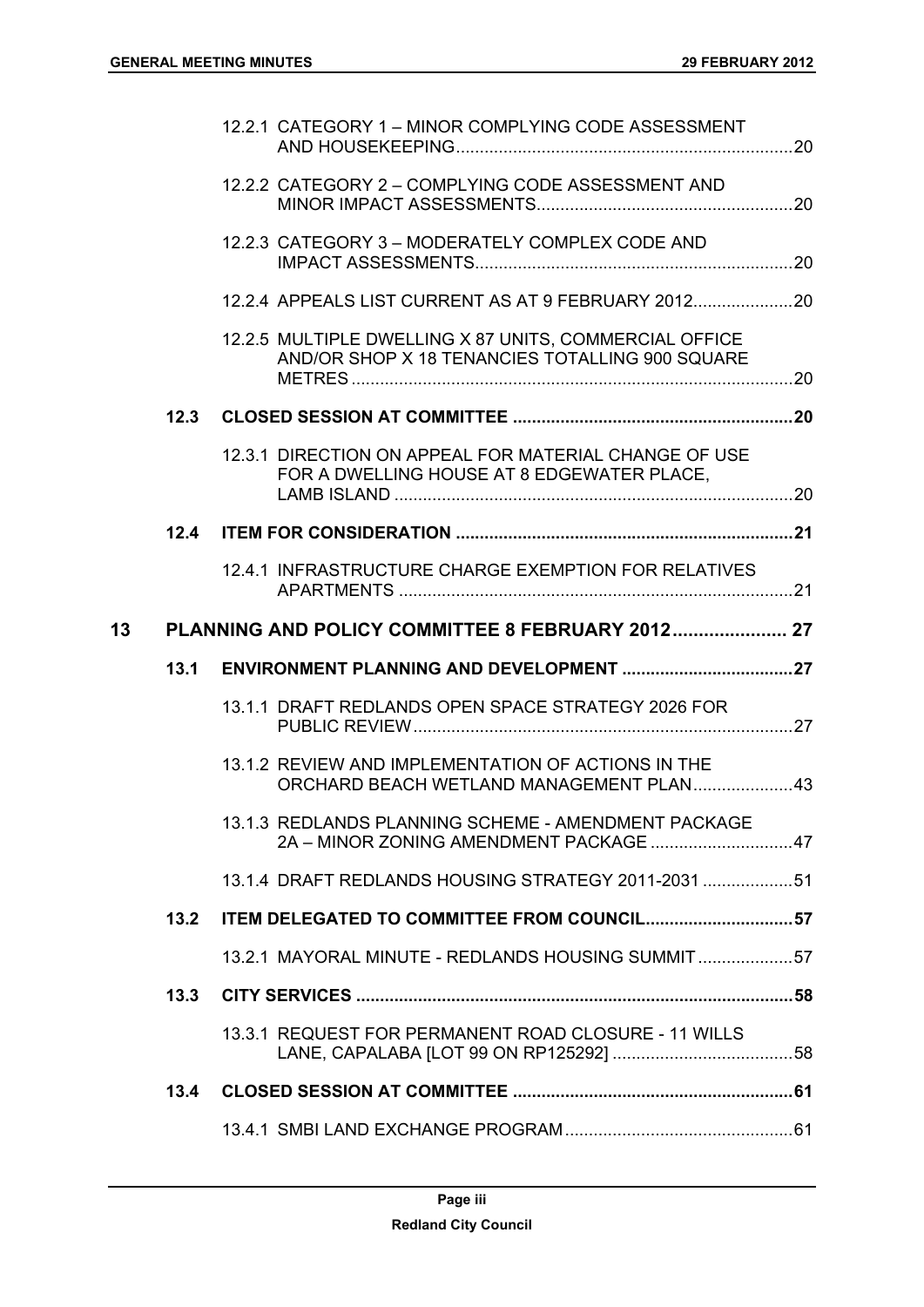| 14 |      | CUSTOMER SERVICES COMMITTEE 22 FEBRUARY 2012  63                                                        |  |
|----|------|---------------------------------------------------------------------------------------------------------|--|
|    | 14.1 |                                                                                                         |  |
|    |      | 14.1.1 REQUEST FOR PERMANENT ROAD CLOSURE - UNNAMED<br>ROAD SEPARATING LOT 2 ON RP.30584 AND LOTS 3 AND |  |
|    |      |                                                                                                         |  |
|    |      | 14.1.3 STATE GOVERNMENT WASTE LEVY AND AMENDMENT TO<br>FEE EXEMPTION POLICY POL-0057 AND ISLAND WASTE   |  |
|    |      | 14.1.4 CONSULTATION ON THE COMMERCIAL USE OF OPEN                                                       |  |
|    |      |                                                                                                         |  |
|    |      | 14.2.1 PROPOSED ROAD OPENING AT EDINBURGH STREET.                                                       |  |
|    |      | 14.2.2 BUSINESS UNIT REPORT - REDWASTE QUARTER                                                          |  |
| 15 |      | <b>CORPORATE SERVICE AND GOVERNANCE COMMITTEE 22</b>                                                    |  |
|    | 15.1 |                                                                                                         |  |
|    |      | 15.1.1 REDLAND CITY SUPPORT TO COMMONWEALTH GAMES                                                       |  |
|    |      | 15.1.2 IMPLEMENTATION OF CLEVELAND CBD MASTERPLAN89                                                     |  |
|    |      | 15.1.3 ECONOMIC DEVELOPMENT PROGRAM REVIEW 96                                                           |  |
|    | 15.2 |                                                                                                         |  |
|    |      | 15.2.1 A REPORT ON THE AUDIT COMMITTEE MEETING  108                                                     |  |
|    |      | 15.2.2 AMENDMENT TO COUNCIL MEETING SCHEDULE 115                                                        |  |
|    |      | 15.2.3 SPONSORSHIP APPLICATIONS REPORT (6 MONTHS -                                                      |  |
|    |      |                                                                                                         |  |
|    |      | 15.2.4 COUNCIL SPONSORED LGAQ RESOLUTION - STATE &<br>LOCAL GOVERNMENT COAG TYPE FORUM  121             |  |
|    |      | 15.2.5 DECEMBER 2011 QUARTERLY PERFORMANCE REPORT124                                                    |  |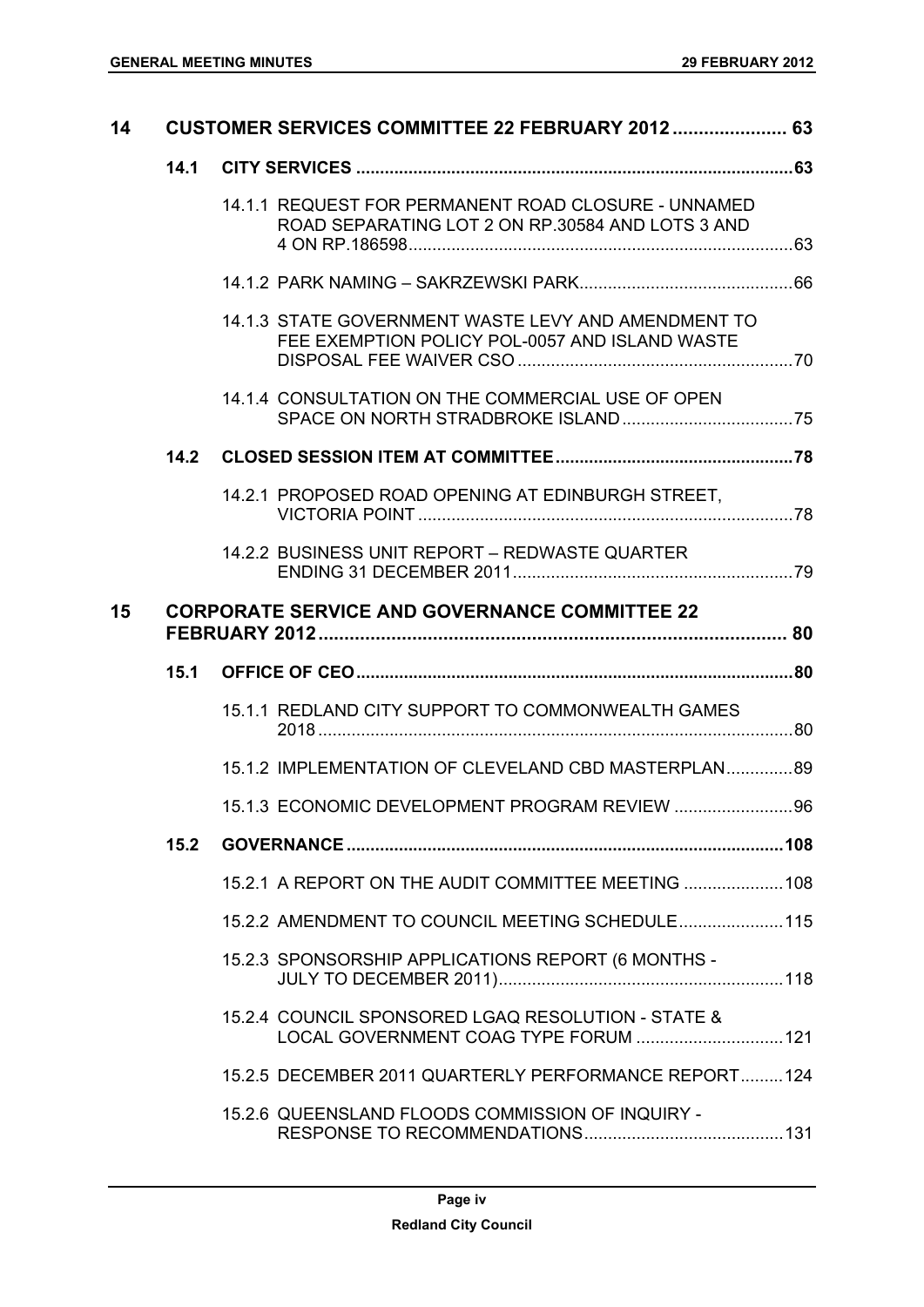|    | 15.3 |                                                                                                                                                                                        |  |
|----|------|----------------------------------------------------------------------------------------------------------------------------------------------------------------------------------------|--|
|    |      | 15.3.1 CORPORATE POLICY POL-3042 CHANGE OF OWNERSHIP                                                                                                                                   |  |
|    |      | 15.3.2 ACQUIRING LAND FOR OVERDUE RATES OR CHARGES -                                                                                                                                   |  |
|    |      | 15.3.3 JANUARY 2012 MONTHLY FINANCIAL REPORTS 146                                                                                                                                      |  |
|    |      | 15.3.4 WORKPLACE HEALTH AND SAFETY MANAGEMENT                                                                                                                                          |  |
|    |      | 15.3.5 REVIEW OF POLICY & GUIDELINE - FLEET VEHICLE                                                                                                                                    |  |
|    |      | 15.3.6 SECOND QUARTER BUDGET REVIEW 2011-12 159                                                                                                                                        |  |
|    | 15.4 |                                                                                                                                                                                        |  |
|    |      | 15.4.1 UPDATE ON STRATEGIC INVESTMENT OPPORTUNITY  164                                                                                                                                 |  |
|    |      | 15.4.2 DPI REDLANDS RESEARCH STATION, ALEXANDRA HILLS  165                                                                                                                             |  |
| 16 |      |                                                                                                                                                                                        |  |
|    | 16.1 |                                                                                                                                                                                        |  |
|    |      | 16.1.1 PETITION (DIVISION 5) - CHANGE OF STREET NAME -<br>CUPHEA STREET, RUSSELL ISLAND TO ANZAC                                                                                       |  |
|    |      | 16.1.2 DELEGATED AUTHORITY TO COMMITTEE - SUBMISSION<br>OF PRIORITY INFRASTRUCTURE PLAN FOR MINSTER'S                                                                                  |  |
|    |      | 16.1.3 DELEGATED AUTHORITY FOR PREFERRED SUPPLIER<br>FOR THE PROVISION OF HAZARDOUS WASTE<br>COLLECTION FOR REDLAND CITY COUNCIL HOUSEHOLD<br>HAZARDOUS WASTE SURRENDER DAYS AND WASTE |  |
|    | 16.2 |                                                                                                                                                                                        |  |
|    |      | 16.2.1 DELEGATION TO PLANNING AND POLICY COMMITTEE TO<br>CONSIDER ADDITIONS TO THE ENVIRONMENTAL                                                                                       |  |
| 17 |      |                                                                                                                                                                                        |  |
|    | 17.1 | <b>ITEM FROM CUSTOMER SERVICES COMMITTEE 22 FEBRUARY</b>                                                                                                                               |  |
|    |      | 17.1.1 COMMUNITY FACILITY RENEWAL - DEGEN ROAD                                                                                                                                         |  |
|    |      |                                                                                                                                                                                        |  |

|--|--|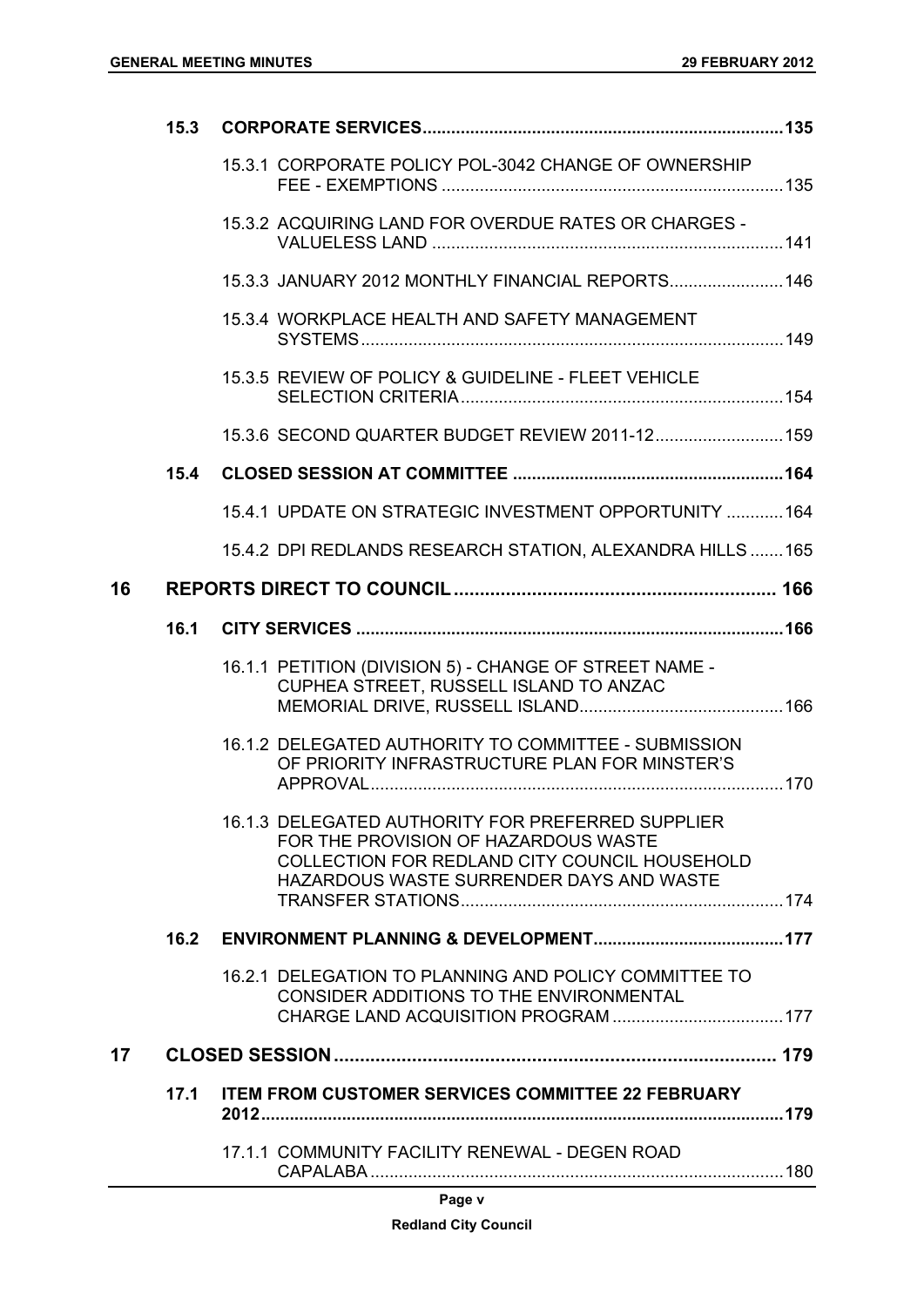| 18 |      |                                             | 181  |
|----|------|---------------------------------------------|------|
|    | 18.1 |                                             |      |
|    |      | 18.1.1 WEINAM CREEK PARKING AND ASSSOCIATED |      |
| 19 |      |                                             |      |
|    | 19.1 |                                             | .184 |
|    |      |                                             |      |
| 20 |      |                                             | 185  |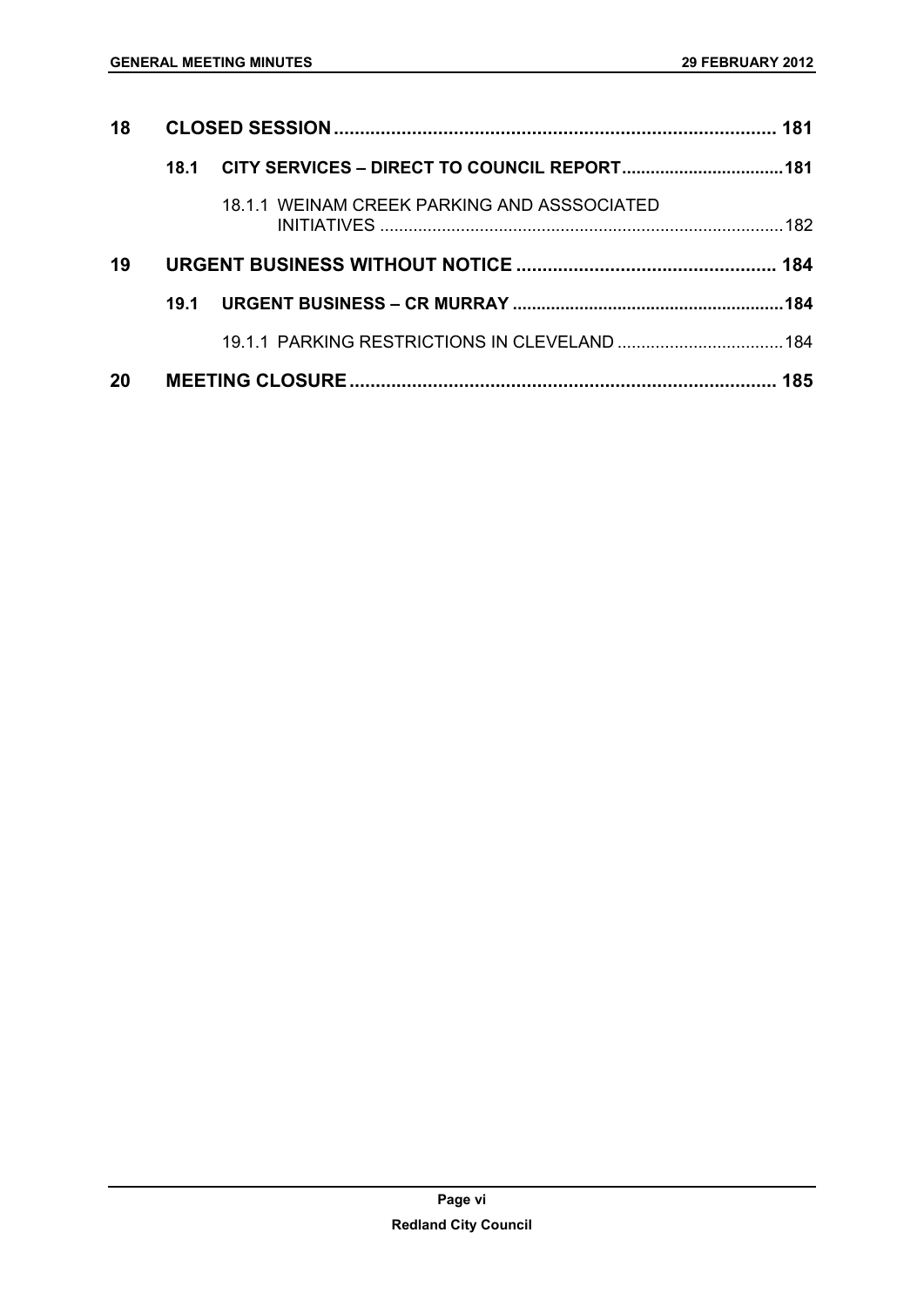# **1 DECLARATION OF OPENING**

The Mayor declared the meeting open at 4.00pm and acknowledged the Quandamooka people, who are the traditional custodians of the land on which Council meets.

The Mayor also paid Council's respect to their elders, past and present, and extended that respect to other indigenous Australians who are present.

#### **2 DEVOTIONAL SEGMENT**

Pastor Richard Kingham, member of the Ministers' Fellowship, led Council in a brief devotional segment.

# **3 RECOGNITION OF ACHIEVEMENT**

# **3.1 AUSTRALIA DAY APPRECIATION CERTIFICATE**

Letter of congratulations from Neil Roberts, Minister for Police, Corrective Services and Emergency Services, to Redland City Council on receiving an Australia Day Appreciation Certificate.

# **3.2 PEST MANAGEMENT**

Acknowledgement from Maranoa Regional Council for the work carried out by our pest management officers last week in the Surat and Roma area, following the SEQ floods in February 2012.

# **3.3 CERTIFICATES OF CONSERVATION ACHIEVEMENT**

On 24 February, the State Government announced funding made available under their Koala Response Strategy. Redland City Council provided the first site (adjacent to the Capalaba Waste Treatment Plant at Smith St Capalaba) to take advantage of this new funding for the protection and rehabilitation of Koala habitat in Southeast Queensland.

Council entered into a Nature Refuge Agreement to create the Coolnwynpin Creek Corridor Koala Nature Refuge (A&B). The site was formally declared of Koala Nature Refuge on the 1<sup>st</sup> of December 2011 and now protects 14 hectares of habitat for the vulnerable Koala in the Southeast Queensland Bioregion. Koala habitat is currently being restored on this cleared site with 3.5 hectares under revegetation at present.

The Environmental Minister, Honourable Vicky Darling MP has, in recognition, provided Council with 2 framed certificates for the Coolnwynpin Creek Corridor Koala Refuge (A&B).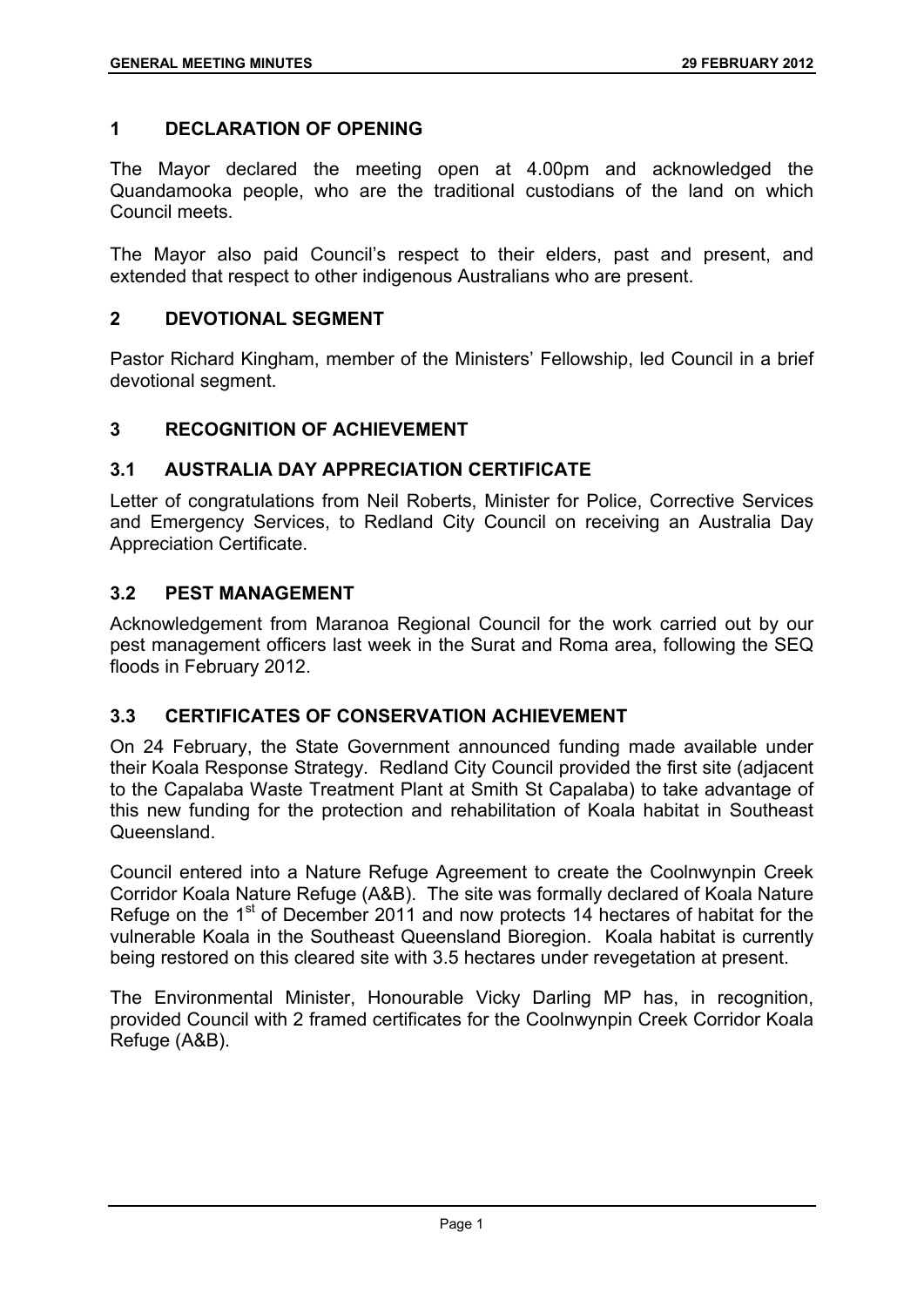# **4 RECORD OF ATTENDANCE AND LEAVE OF ABSENCE**

# **MEMBERS PRESENT:**

| Cr M Hobson PSM     | Mayor                                                     |
|---------------------|-----------------------------------------------------------|
| Cr W Boglary        | <b>Councillor Division 1</b>                              |
| Cr C Ogilvie        | <b>Councillor Division 2</b>                              |
| Cr D Henry          | <b>Councillor Division 3</b>                              |
| Cr J Burns          | Councillor Division 4 – left at 6.17pm                    |
| Cr B Townsend       | Councillor Division 5 – entered at 4.02pm, left at 7.15pm |
| Cr T Bowler         | <b>Councillor Division 6</b>                              |
| <b>Cr K Reimers</b> | <b>Councillor Division 8</b>                              |
| Cr Williams         | Councillor Division 9 - left at 6.53pm                    |
| Cr H Murray         | <b>Councillor Division 10</b>                             |

# **EXECUTIVE LEADERSHIP GROUP:**

| Mr G Stevenson PSM | <b>Chief Executive Officer</b>                     |
|--------------------|----------------------------------------------------|
| Mr N Clarke        | <b>General Manager Governance</b>                  |
| Mr M Drydale       | <b>General Manager Corporate Services</b>          |
| Mrs L Rusan        | <b>General Manager City Services</b>               |
| Mrs T Averay       | General Manager Environment Planning & Development |
|                    |                                                    |

# **MINUTES:**

| Mrs E Striplin | Corporate Meetings & Registers Team Officer |  |
|----------------|---------------------------------------------|--|
|                |                                             |  |

#### **LEAVE OF ABSENCE**

| Moved by:    | Cr W Boglary |
|--------------|--------------|
| Seconded by: | Cr D Henry   |

That a leave of absence be granted for Cr M Elliott, Deputy Mayor and Councillor Division 7, who is attending the Urban Transport World Conference in Sydney.

# CARRIED

# **5 RECEIPT AND CONFIRMATION OF MINUTES**

# **5.1 GENERAL MEETING MINUTES 25 JANUARY 2012**

| Moved by:    | Cr B Townsend       |
|--------------|---------------------|
| Seconded by: | <b>Cr K Reimers</b> |

That the minutes of the General Meeting of Council held on 25 January 2012 be confirmed.

Minutes January 25 2012 Council

CARRIED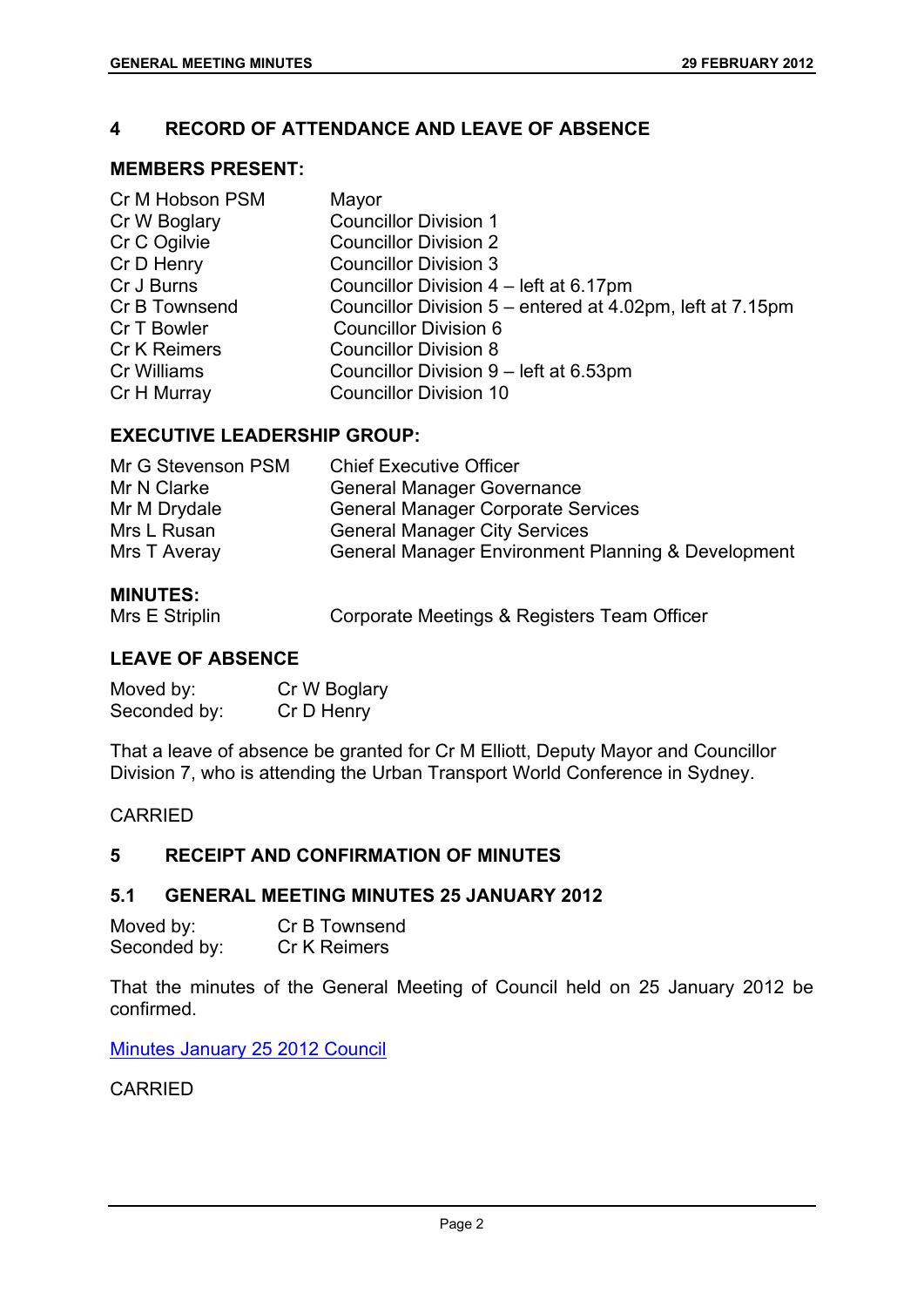# **5.2 SPECIAL MEETING MINUTES OF 20 FEBRUARY 2012**

| Moved by:    | Cr B Townsend |
|--------------|---------------|
| Seconded by: | Cr T Bowler   |

That the minutes of the Special Meeting of Council held on 20 February 2012 be confirmed.

Minutes 20 February 2012 Special Meeting

#### CARRIED

#### **6 MATTERS OUTSTANDING FROM PREVIOUS COUNCIL MEETING MINUTES**

The Chief Executive Officer presented the following items for noting:

# **6.1 PETITION (DIVISION 10) REQUEST FOR A NEW FOOTPATH ON COLLINGWOOD ROAD**

At the General Meeting on 26 October 2011 Council resolved that the petition, which reads as follows, be received and referred to a committee or officer for a report back to Council:

"*We the undersigned residents of Redland City, hereby petition Redland City Council to provide a new pathway along the southern side of Collingwood Road between Spoonbill Street and Hardy Road, to where a 'school-safe' crossing can be installed across Collingwood Road*."

A report addressing this matter was intended to be presented to the Planning & Policy Committee meeting on 7 March 2012.

The Chief Executive Officer advised the meeting that the above report would be presented at a subsequent meeting, due to further research being required on this matter.

# **6.2 APPEAL TO RAISE FUNDS TO PURCHASE A PIANO FOR RPAC**

At the General Meeting on 14 December 2011 Council resolved that a report be prepared and presented to Council on how to establish such an appeal.

A report addressing this matter will be presented at an ensuing Corporate Services & Governance Committee.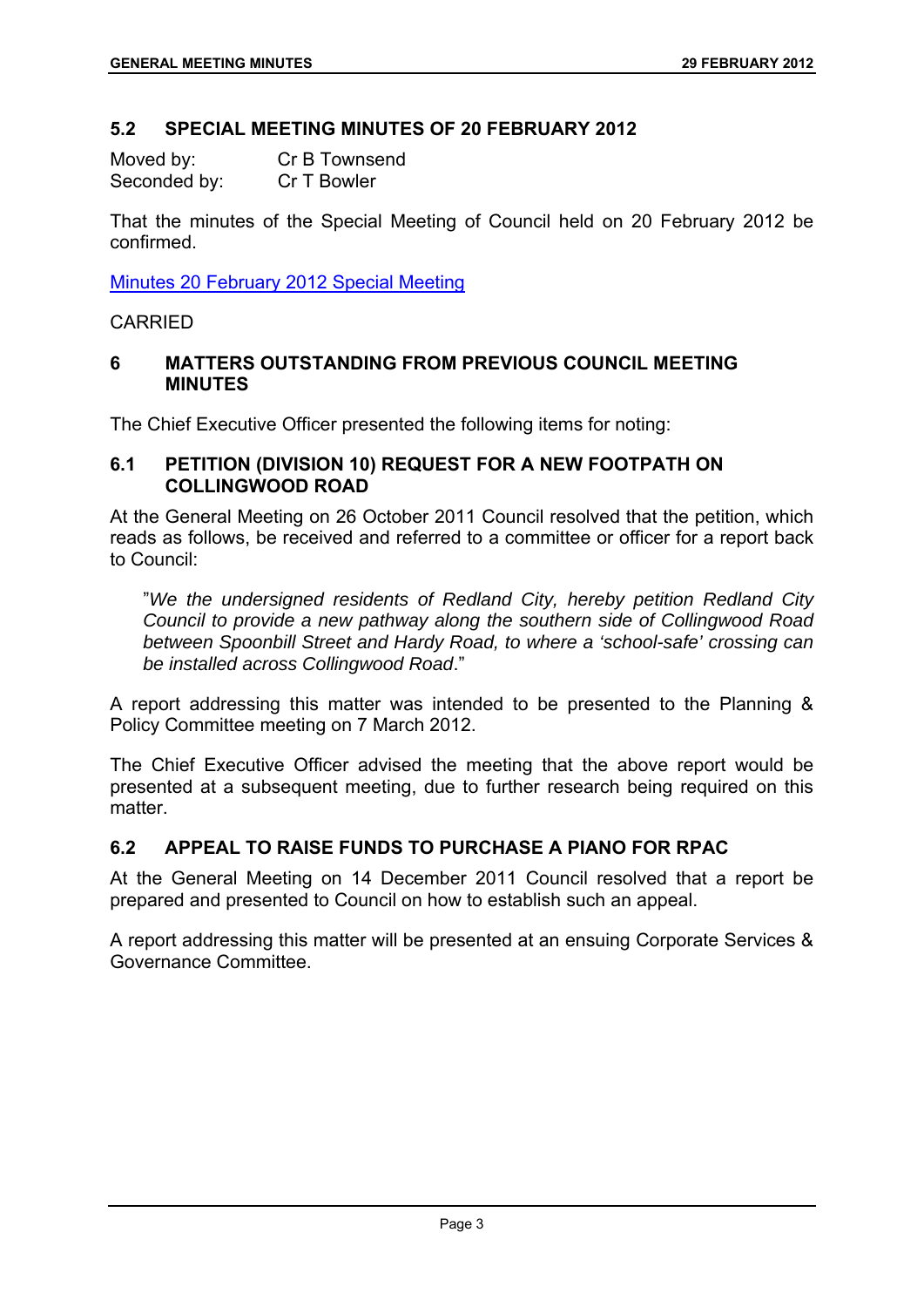# **6.3 PETITION (DIVISION 4) REQUEST FOR COUNCIL TO PUT CONTRACT WITH SCAPE SHAPE ON HOLD IMMEDIATELY UNTIL FURTHER DISCUSSION TAKES PLACE REGARDING CURRENT POSITION OF STEPS AND RAMP AT ORANA ESPLANADE**

At the General Meeting on 25 January 2012 Council resolved that the petition which reads as follows, be received and referred to a Committee or officer for consideration and a report to the local government and that the current works be suspended and deferred pending the outcome of the report and decision of Council:

# *Petition from residents requesting that Council put the contract with Scape Shape on hold immediately until further discussion takes place regarding correct position of steps and ramp. Correct position of steps at GPS co-ordination – 27.34.204 and 153.18.455.*

A report addressing this matter will be presented at an ensuing Planning & Policy Committee.

# **7 PUBLIC PARTICIPATION**

# **MOTION TO ADJOURN MEETING**

| Moved by:    | Cr D Henry   |
|--------------|--------------|
| Seconded by: | Cr C Ogilvie |

That Council adjourn the meeting for a 15 minute public participation segment.

# CARRIED

- 1. Mr I Sajko, resident of Mt Cotton, addressed Council on tree maintenance.
- 2. Mr R Matterson, resident of Birkdale and Candidate for Division 10, addressed Council in relation to an online article in the Bayside Bulletin/Redland Times.
- 3. Mr B Smith, Candidate for Division 6, addressed Council in relation to an online article in the Bayside Bulletin/Redland Times.

# **MOTION TO RESUME MEETING**

| Moved by:    | <b>Cr K Reimers</b> |
|--------------|---------------------|
| Seconded by: | Cr T Bowler         |

That the meeting proceedings resume.

CARRIED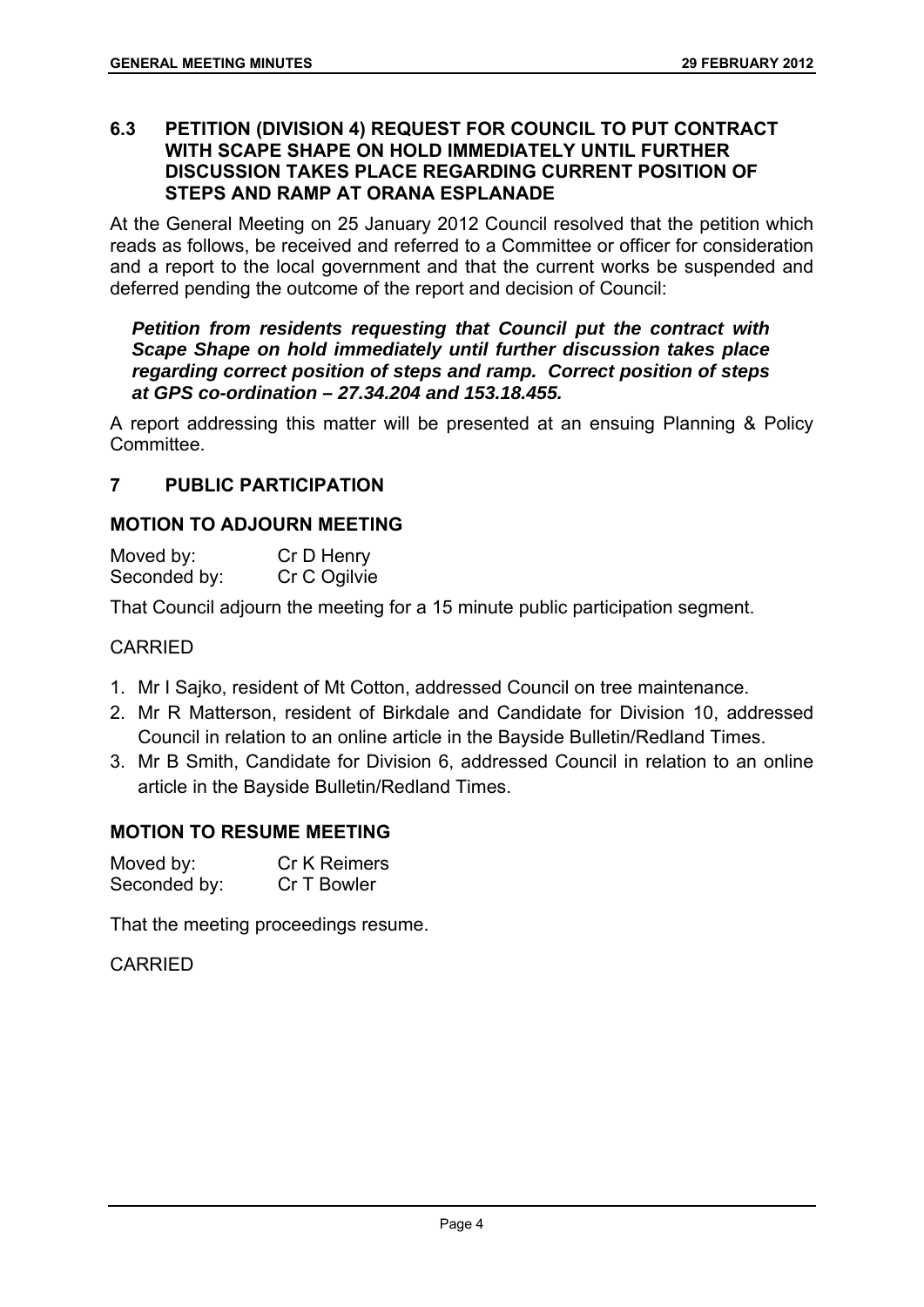# **8 PETITIONS AND PRESENTATIONS**

# **8.1 PETITIONS**

# **8.1.1 PETITION (DIVISION 4) REQUEST THAT THE PROPOSED FOOTPATH BE CONSTRUCTED ON THE WESTERN SIDE OF POINT O'HALLORAN**

| Moved by:    | <b>Cr J Burns</b>   |
|--------------|---------------------|
| Seconded by: | <b>Cr K Reimers</b> |

**That the petition, which reads as follows, be received and:** 

- **1. That no further works be undertaken on the construction of the project and that the project shall be the subject of a future report to Committee to determine the viability of the option of a path on the Western side; and**
- **2. That the principal petitioner be advised in writing accordingly.**

*"Petition from Ratepayers of Redland City and Electors of Division 4 request that Council for safety reasons we ask that the proposed footpath be constructed on the western side of Pt Halloran"* 

# **CARRIED**

**8.1.2 PETITION (DIVISION 3) REQUEST THAT THE RESEAL OF KING STREET, THORNLANDS IS ATTENDED TO AS A MATTER OF URGENCY RATHER THAN WAIT FOR THE SCHEDULED RESEAL** 

| Moved by:           | <b>Cr D Henry</b>   |
|---------------------|---------------------|
| <b>Seconded by:</b> | <b>Cr W Boglary</b> |

**That the petition, which reads as follows, be received and referred to the City Infrastructure Group for investigation and a report back to Council; and that the principal petitioner be advised in writing accordingly:** 

*"Petition from residents and ratepayers request that Council recognise that King Street Thornlands is in extremely poor condition which is causing damage to vehicles and putting pedestrians and cyclists at risk. We have been advised that a reseal is scheduled for 2012/13 program of works however the road reseal is long overdue. This impacts on our quality of life and puts residents at risk of injury and Council at risk of claims. We therefore request that the reseal of King St is attended to as a matter of urgency rather than wait for the scheduled reseal"* 

# **CARRIED**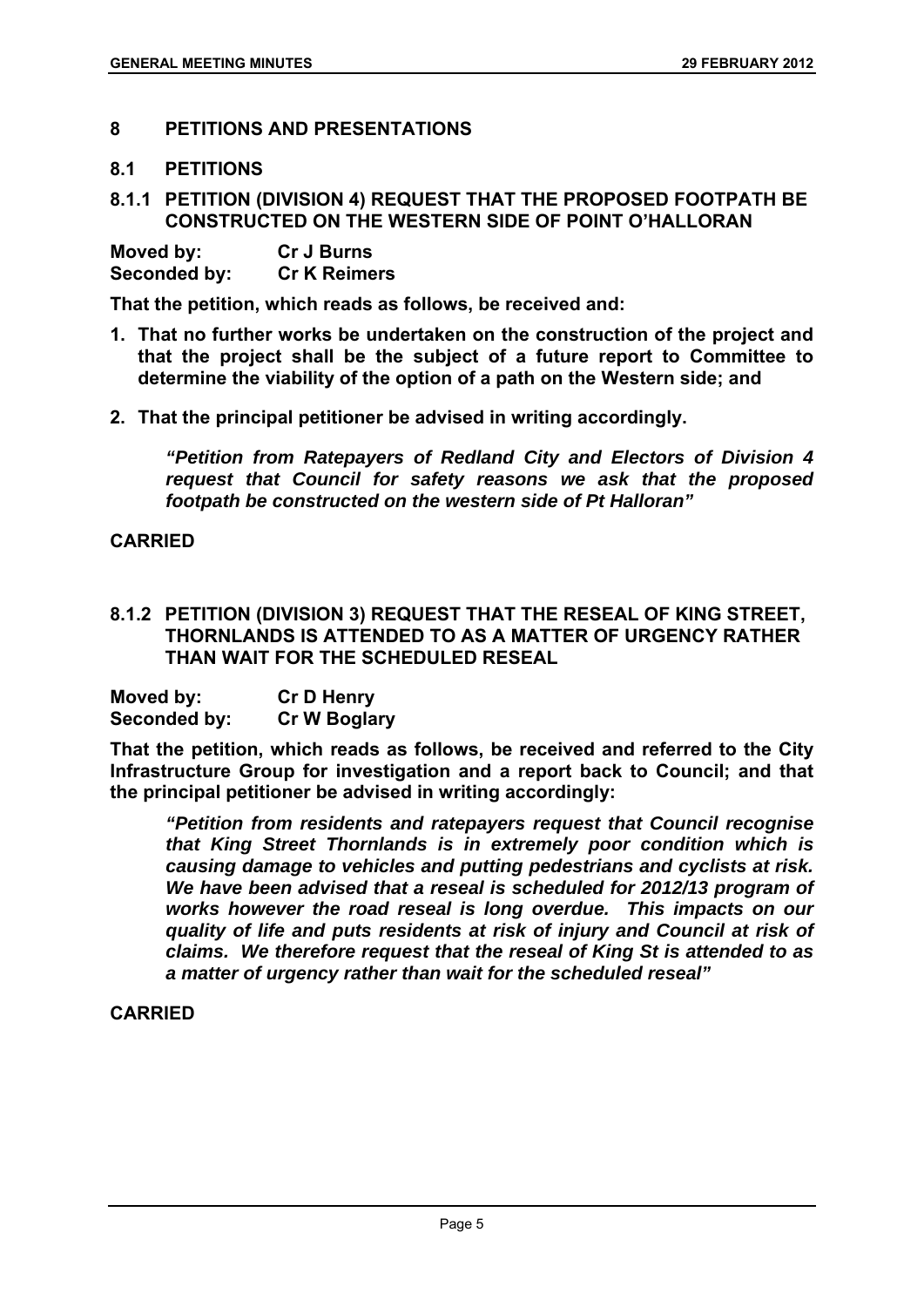# **8.2 PRESENTATION**

# **8.2.1 STATEMENT – CR KAREN WILLIAMS**

The following statement was ready by Cr Karen Williams regarding the findings of the Conduct Review Panel:

# **Statement made in response to findings concerning a complaint and subsequently determined by the Department of Local Government & Planning.**

On 8<sup>th</sup> August 2011. I prepared a draft media release congratulating Councillors and the State for finally agreeing to disband Allconnex, which was an outcome I had been advocating for some time. That final decision was made in a confidential closed meeting.

The draft media release was a matter of my opinion, not Council, and was drafted to await the final decision of Council to ensure that it reflected the outcome of the decision factually. The draft was left with my advisor to await my instructions at the conclusion of the meeting, however he mistakenly distributed it without my final approval or further input an hour prior to the meeting. My advisor provided a written statement outlining this occurrence and apologised for the breakdown in his system that allowed this to occur.

Though the draft did not include the finer details of the decision it pre-empted a number of outcomes, which would not have been known to the public until after the meeting. The information from my media release was not published until after the decision had become public, however I understand that this was sensitive information. It was never my intention to have this made public until after the meeting and I would never intentionally compromise the much needed improvements to the State Water Reform that I have personally been lobbying for over the past 6 years.

 As a result of this complaint, I now understand that elected local government representatives are restricted under the Local Government Act from discussing any confidential information with an advisor. I sincerely apologise for my misunderstanding of this provision and give my undertaking to ensure that this does not occur again. I trust that the Council and community receive my apology in the good faith that it is intended.

And may I just add Madam Chair, that I trust that the complainant respects that I have respected the confidentiality of their identify despite the fact that they made this complaint known to operators of social media sites prior to the issue being determined by the DLGP.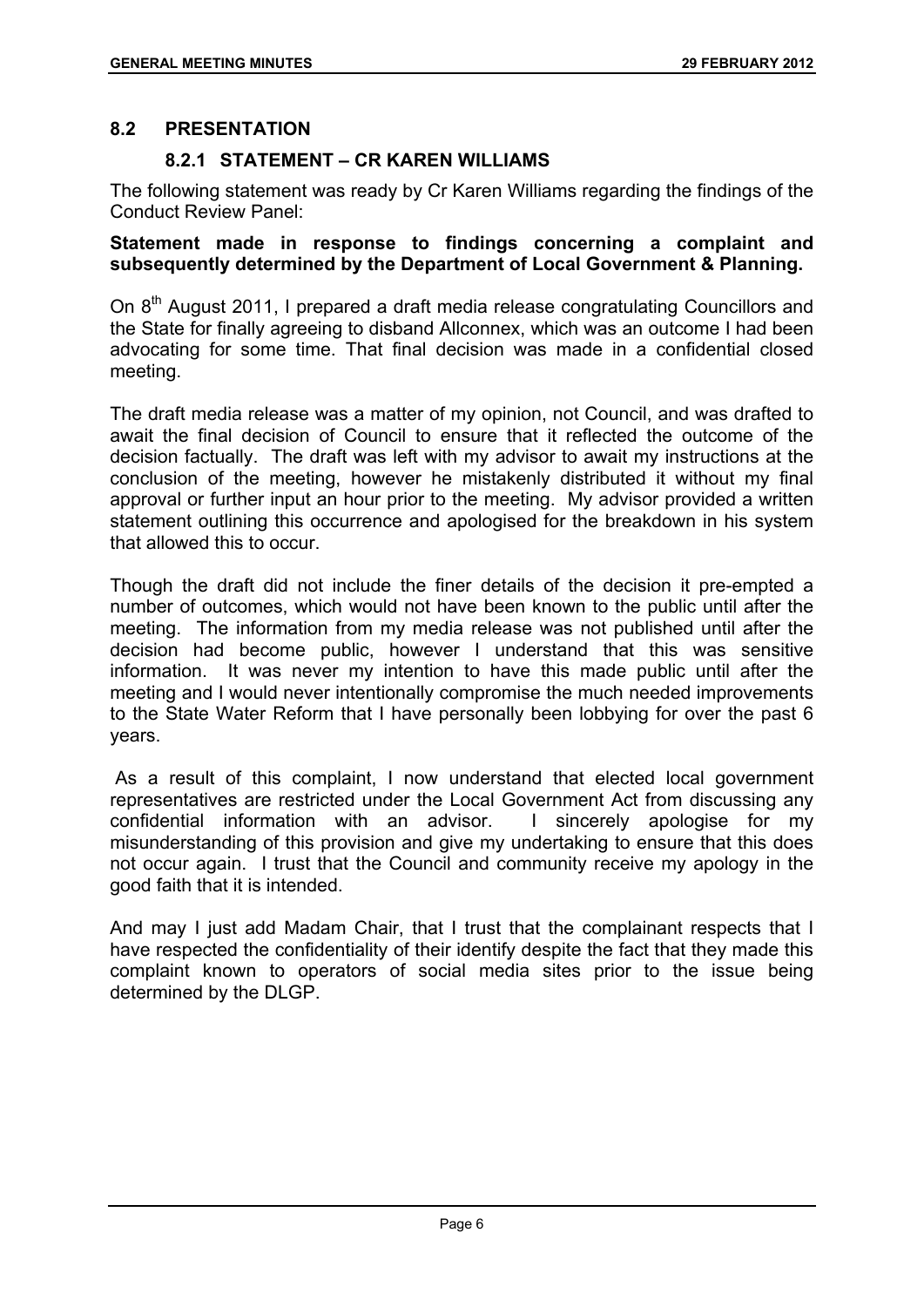# **9 MOTION TO ALTER THE ORDER OF BUSINESS**

### **MOTION 1**

| Moved by:    | Cr C Ogilvie |
|--------------|--------------|
| Seconded by: | Cr W Boglary |

That Items 15.4.1 *Request for Rating Concession – RSL Care Limited* and 15.4.2 *Request for Rating Concession – Horizon Housing Company Ltd* (as listed in the Agenda) be withdrawn.

CARRIED

#### **MOTION 2**

| Moved by:    | Cr B Townsend |
|--------------|---------------|
| Seconded by: | Cr C Ogilvie  |

That Item 14.2.2 *Community Facility Renewal – Degen Road Capalaba* (as listed in the Agenda) be moved to the first item in Closed Session (Item 17.1.1).

#### CARRIED

# **10 DECLARATION OF MATERIAL PERSONAL INTEREST OR CONFLICT OF INTEREST ON ANY ITEMS OF BUSINESS**

# **10.1 MATERIAL PERSONAL INTEREST**

# **MATERIAL PERSONAL INTEREST – CR WILLIAMS**

Cr Williams declared a Material Personal Interest in Item 14.2.1 *Proposed Opening at Edinburgh Street, Victoria Point* (see item for details).

# **MATERIAL PERSONAL INTEREST – CR BURNS**

Cr Bowler stated that she suspects on reasonable grounds that Cr Burns had a material personal interest in item 18.1.1 *Weinam Creek Parking and Associated Initiatives,* in that two property owners who had donated to his campaign were referred to in the report and wished to have it recorded in the Minutes (see item for details).

# **10.2 CONFLICT OF INTEREST**

Crs Williams, Townsend and Boglary declared a Conflict of Interest in Item 17.1.1 *Community Facility Renewal – Degen Road Capalaba* (see Item for details).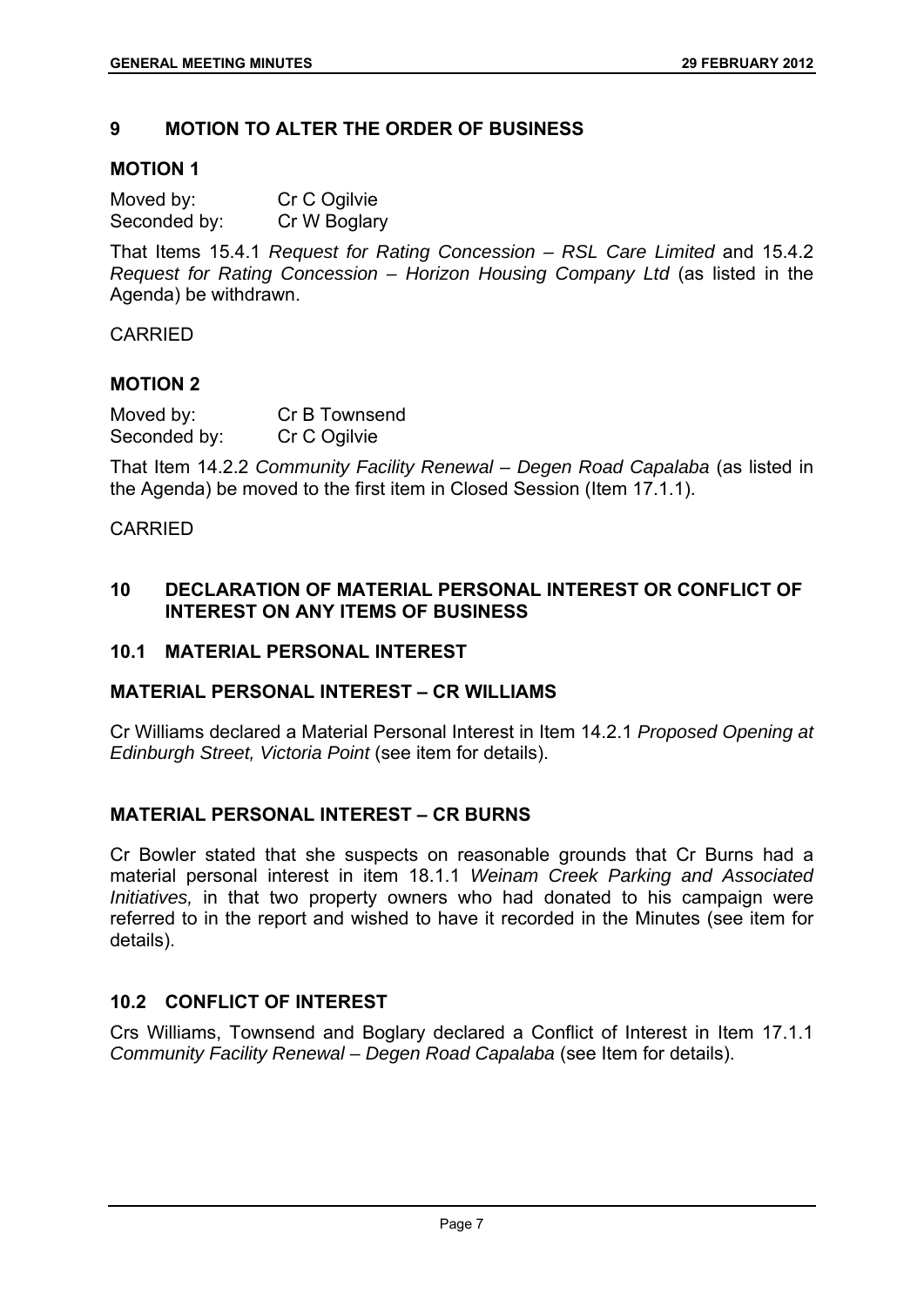# **COUNCILLOR ABSENCES DURING MEETING**

Cr Henry left the meeting at 4pm and returned at 4.01pm

Cr Ogilvie left the meeting at 5.45pm and returned at 5.46pm during closed session item 17.1.1

Cr Bowler left the meeting at 5.44pm and returned at 5.46pm during closed session item 17.1.1

Cr Ogilvie left the meeting at 6.12pm and returned at 6.18pm during closed session item 18.1.1

Cr Burns left the meeting at 6.17pm at the commencement of closed session item 18.1.1

Cr Williams left the meeting at 6.20pm and returned at 6.24pm during closed session item 18.1.1

Cr Murray left the meeting at 6.26pm and returned at 6.36pm during closed session item 18.1.1

Cr Ogilvie left the meeting at 6.30pm and returned at 7.06pm during closed session item 18.1.1

Cr Bowler left the meeting at 6.35pm and returned at 6.36pm during closed session item 18.1.1

Cr Williams left the meeting at 6.53pm during closed session item 18.1.1

Cr Townsend left the meeting at 7.15pm during item 19.1.1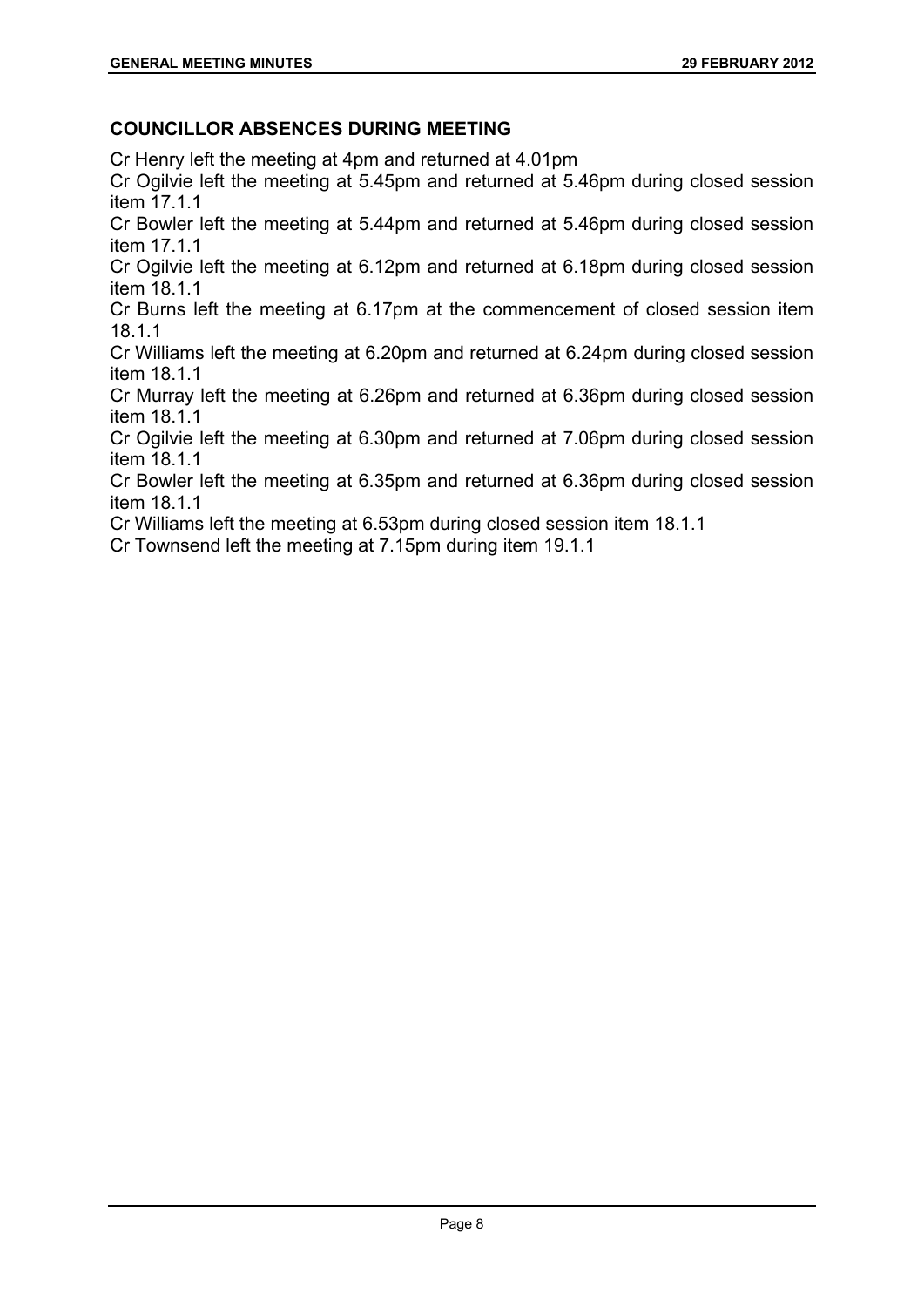# **11 DEVELOPMENT AND COMMUNITY STANDARDS COMMITTEE 7 FEBRUARY 2012**

# **11.1 ENVIRONMENT PLANNING & DEVELOPMENT**

| Moved by:    | Cr B Townsend |
|--------------|---------------|
| Seconded by: | Cr D Henry    |

That the Development & Community Standards Committee Minutes of 7 February 2012 be received and resolutions noted on items resolved under delegated authority.

# CARRIED

Development & Community Standards Committee Minutes 7 February 2012

# **11.2 ITEMS RESOLVED UNDER DELEGATED AUTHORITY**

**11.2.1 CATEGORY 1 - MINOR COMPLYING CODE ASSESSMENT AND HOUSEKEEPING** 

(This item was resolved under delegated authority at Committee)

#### **11.2.2 CATEGORY 2 - COMPLYING CODE ASSESSMENT AND MNOR IMPACT ASSESSMENTS**

(This item was resolved under delegated authority at Committee)

# **11.2.3 CATEGORY 3 – MODERATELY COMPLEX CODE AND IMPACT ASSESSMENTS**

(This item was resolved under delegated authority at Committee)

# **11.2.4 APPEALS LIST - CURRENT AS AT 25 JANUARY 2012**

(This item was resolved under delegated authority at Committee)

# **11.3 CLOSED SESSION AT COMMITTEE**

**11.3.1 WITHOUT PREJUDICE REPORT - DEVELOPMENT PERMIT FOR RECONFIGURING A LOT AND PRELIMINARY APPROVAL AFFECTING A LOCAL PLANNING INSTRUMENT FOR A MATERIAL CHANGE OF USE AT 89-101 KINROSS ROAD AND 104 KINROSS ROAD, THORNLANDS**  (This item was resolved under delegated authority at Committee)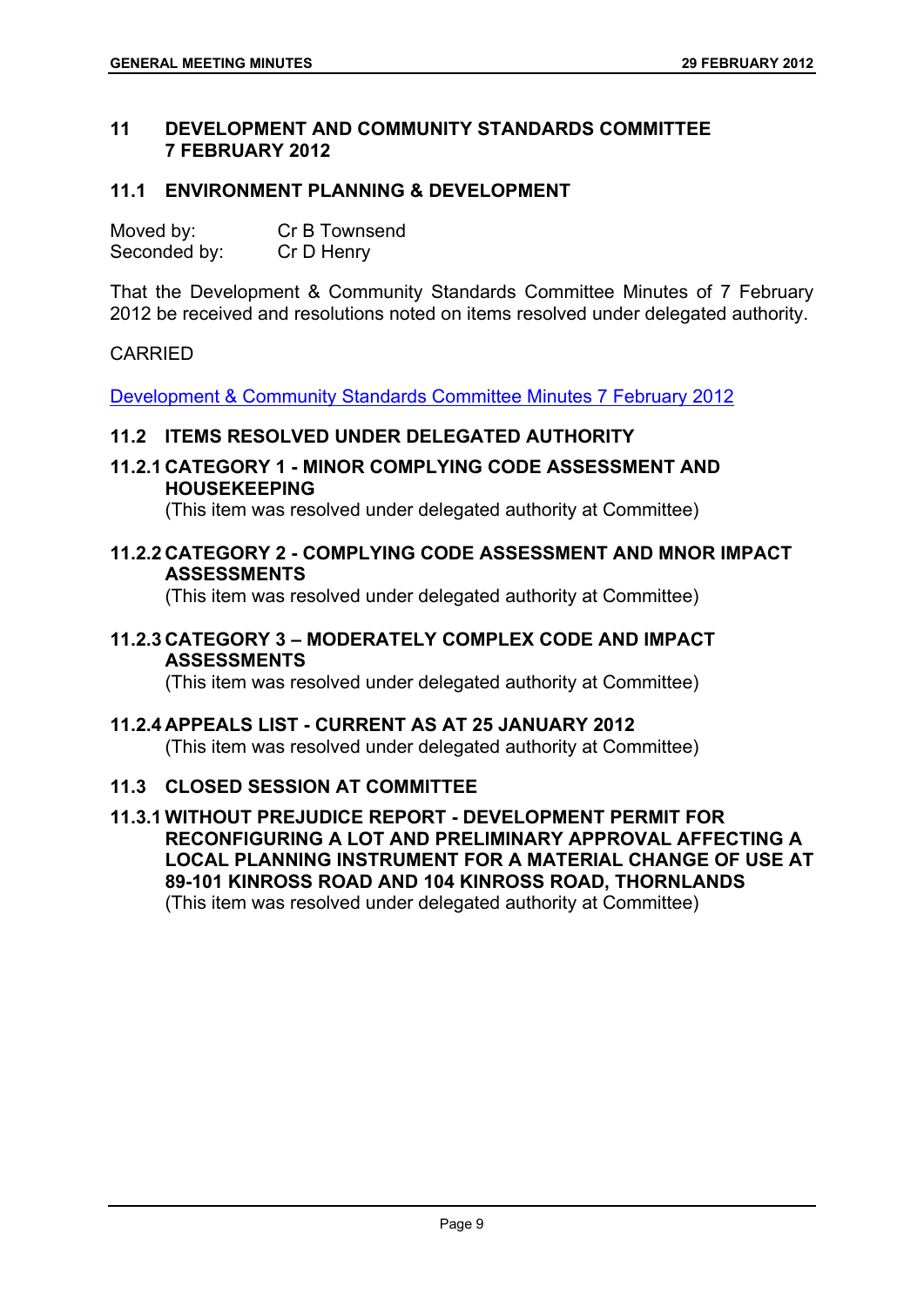| <b>11.4 ITEMS FOR CONSIDERATION</b>                 |                                                                                               |
|-----------------------------------------------------|-----------------------------------------------------------------------------------------------|
| <b>11.4.1 WELLINGTON POINT RESERVE SURVEILLANCE</b> |                                                                                               |
| <b>Dataworks Filename:</b>                          | <b>P&amp;R Planning - Wellington Point Reserve</b>                                            |
| <b>Responsible Officer:</b>                         | <b>Toni Averay</b><br><b>General Manager Environment Planning &amp;</b><br><b>Development</b> |
| Author:                                             | Donna Wilson<br><b>Service Manager Compliance</b>                                             |

#### **EXECUTIVE SUMMARY**

At the General meeting 26 October 2011 (Item 17.6.1) a Notice of Motion was given by Councillor Boglary (Division 1) that Council investigate the options for surveillance at Wellington Point Reserve. Council resolved:

*That Council resolve that a report be prepared for consideration at the December Planning and Policy Committee meeting that investigates a range of options for the surveillance of the Wellington Point Reserve, in conjunction with Police, including the use of surveillance cameras, in an effort to reduce the incidence of unacceptable behaviour, such as hooning in the evenings etc.* 

This report provides a discussion of options for management of behaviour issues at Wellington Point, including CCTV surveillance camera options, and the range of issues associated with these options. The report recommends that the Council does not proceed with surveillance cameras but rather that Council seeks an increase in police patrols in the area.

# **PURPOSE**

To provide options for Council consideration regarding the management of Wellington Point Reserve outside of normal business hours.

# **BACKGROUND**

At the General meeting of 26 October 2011 (Item 17.6.1) a Notice of Motion was given by Councillor Boglary (Division 1) that Council investigate the options for surveillance at Wellington Point Reserve. Council resolved:

*That Council resolve that a report be prepared for consideration at the December Planning and Policy Committee meeting that investigates a range of options for the surveillance of the Wellington Point Reserve, in conjunction with Police, including the use of surveillance cameras, in an effort to reduce the incidence of unacceptable behaviour, such as honing in the evenings etc.* 

Residents surrounding the Wellington Point reserve have complained to the local Councillor and Queensland Police regarding a number of issues relating to undesirable activities in the reserve namely, hooning, drinking of alcohol, drug use and unruly behaviour.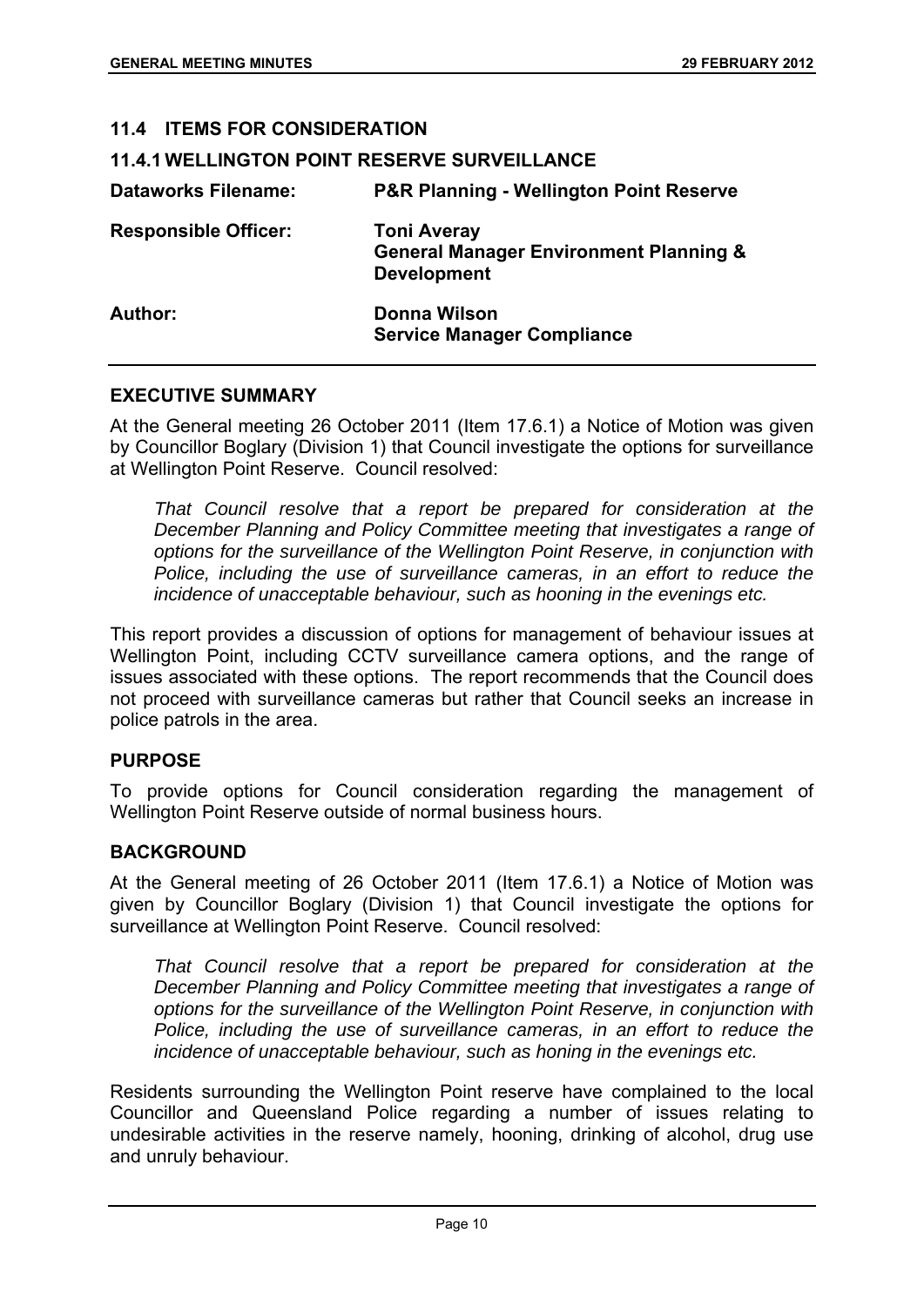The Compliance Unit in conjunction with City Spaces and the Strengthen Communities Unit has investigated the use of CCTV as a deterrent to this behaviour.

# Compliance matters

Council has the ability to investigate certain matters under *Local Law 15 (Parks and Reserves)* including the operation of a vehicle in a reckless manner and behaving in a riotous, disorderly, indecent, offensive, threatening or insulting manner in a park or reserve. Whilst there are provisions to deal with such issues through the local law, Council is limited if an offence occurs outside of normal business hours. It is also important to note that Council Officers have significantly reduced powers in comparison to Queensland Police Officers. Officer safety should also be considered, whether a Council Officer should intervene in a situation that may be considered or has the potential to impact on Officer safety.

Queensland Police Officers have powers under the *Police Powers and Responsibilities Act 2000* to impound vehicles involved in hooning activities, and take action for offences relating to dangerous and careless driving, racing and speed trials on a road, as well as starting or driving a motor vehicle in a way that makes unnecessary noise or smoke.

These provisions are significantly stronger than Council's local laws and Queensland Police have significant support structures, equipment and legislation to support this function.

On 17 November 2011, Council's Community Safety Officer consulted with Officers of Queensland Police Service (QPS) to discuss the current issues. QPS Officers indicated the issues related to hooning and unruly behaviour has significantly reduced at Wellington Point reserve, and their advice regarding the installation of CCTV, is that it would be an unnecessary expense, due to the decline in offences at Wellington Point Reserve.

QPS Officers suggested the current hooning legislation and the 'hoon hotline' are adequate tools for residents to report such offences.

With respect to undesirable behaviour, QPS are better trained and resourced to be able to respond to these issues, more evident in the event of drug use or threatening behaviour.

From July 2011 – December 2011 inclusive, Council's Local Laws Team has conducted 103 proactive patrols of the Wellington Point reserve. Officers have not witnessed incidents of this nature occurring during these patrol periods.

However it should be noted that Council Officers do not operate at times when hooning and unruly behaviour are most likely to occur. In the past twelve (12) months, Council has received one complaint in relation to behaviour matters. Of further interest, Council's after-hours security contractor conducts one patrol of Wellington Point reserve each night between the hours of 6pm and 6am. During the months of November 2011 and December 2011, the following incidents were reported: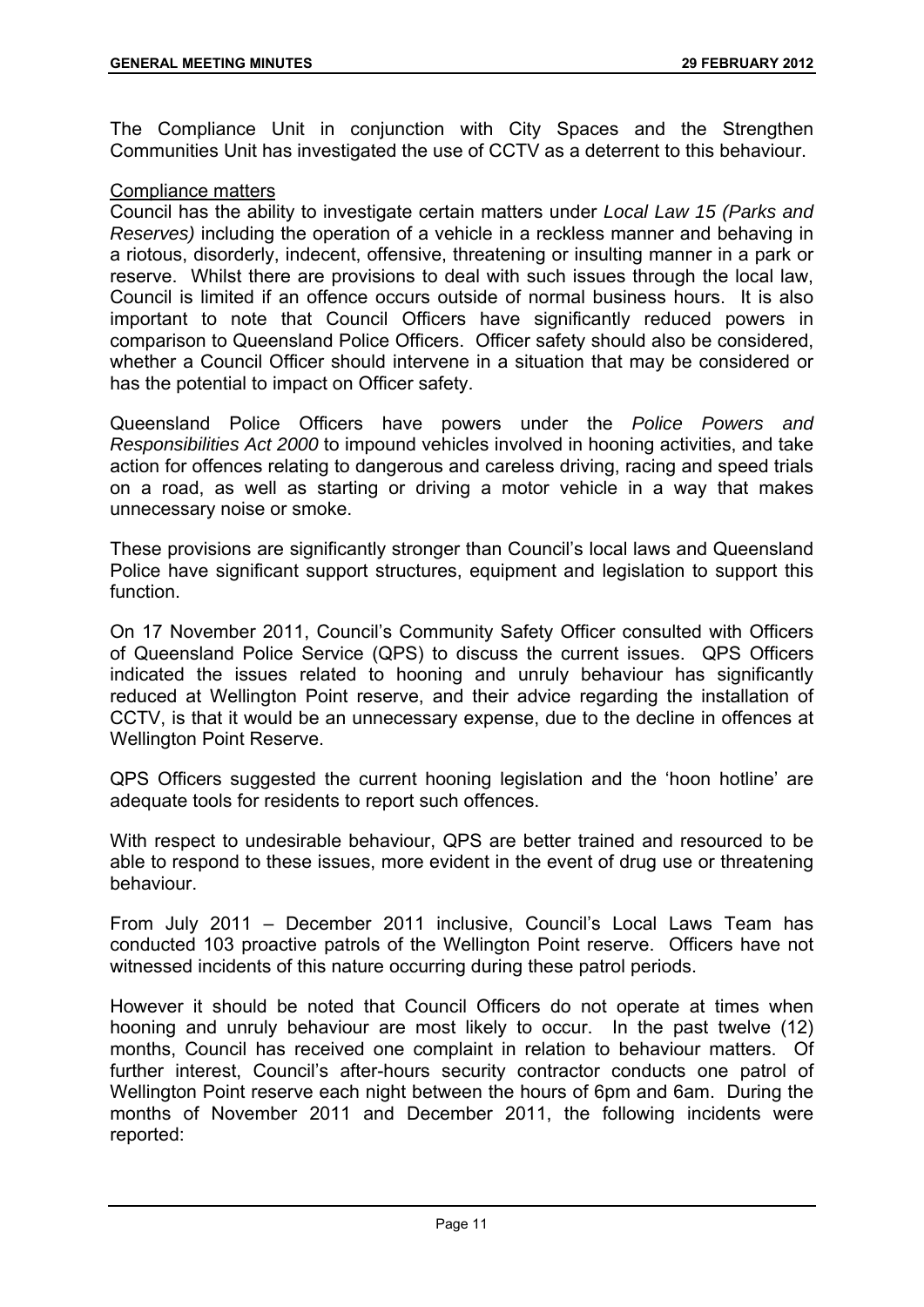- 1. 26 November 2011(3.36am) 1 unregistered vehicle was located at Wellington Point reserve unattended.
- 2. 19 December 2011 (12.20am) Group of 4 teenagers located at Wellington Point reserve. The group was requested to move from the area, and they complied.
- 3. 23 December 2011 (2.30am) Group of 5 teenagers located at Wellington Point reserve. The group was requested to move from the area, and they complied.

Facility Services reported receiving 1 complaint between 1 July 2011 and 31 December 2011 regarding vandalism of the public amenities.

# **ISSUES**

# **Camera Testing and System Investigation**

#### Basic camera

A basic camera system was tested during a previous investigation into CCTV usage. These included the Digilant Farm Cam which was tested both during daylight and evening hours.

A basic camera proved ineffective for the activity as it did not provide sufficient range or clear, usable information. In addition, the basic camera system is not capable of remote monitoring therefore information can only be stored within the camera unit itself.

The cost per camera is approximately \$1,700.00 per unit (excluding installation). It has been determined that 17 cameras would be required to ensure adequate coverage of all areas of the reserve, however it is noted this system would have limited capabilities.

#### Medium Range camera

An alternative system was sought, and several medium range camera units were tested.

Testing determined medium range CCTV did not provide the required range or useable information for enforcement follow up, however the system could be adapted for remote access. The daytime testing reflected the quality of the photo at approximately 20 metres to the nearest vehicle at a speed of approximately 40 kph, however was not usable during the evening period.

The cost per medium range camera is approximately \$2,700.00 per unit (excluding installation and monitoring).

#### Advanced Camera system

A quotation was obtained on a further advanced CCTV system which provides the clarity of images required both during the day and night periods, and allows for greater range from the target area to be achieved without the loss of clarity.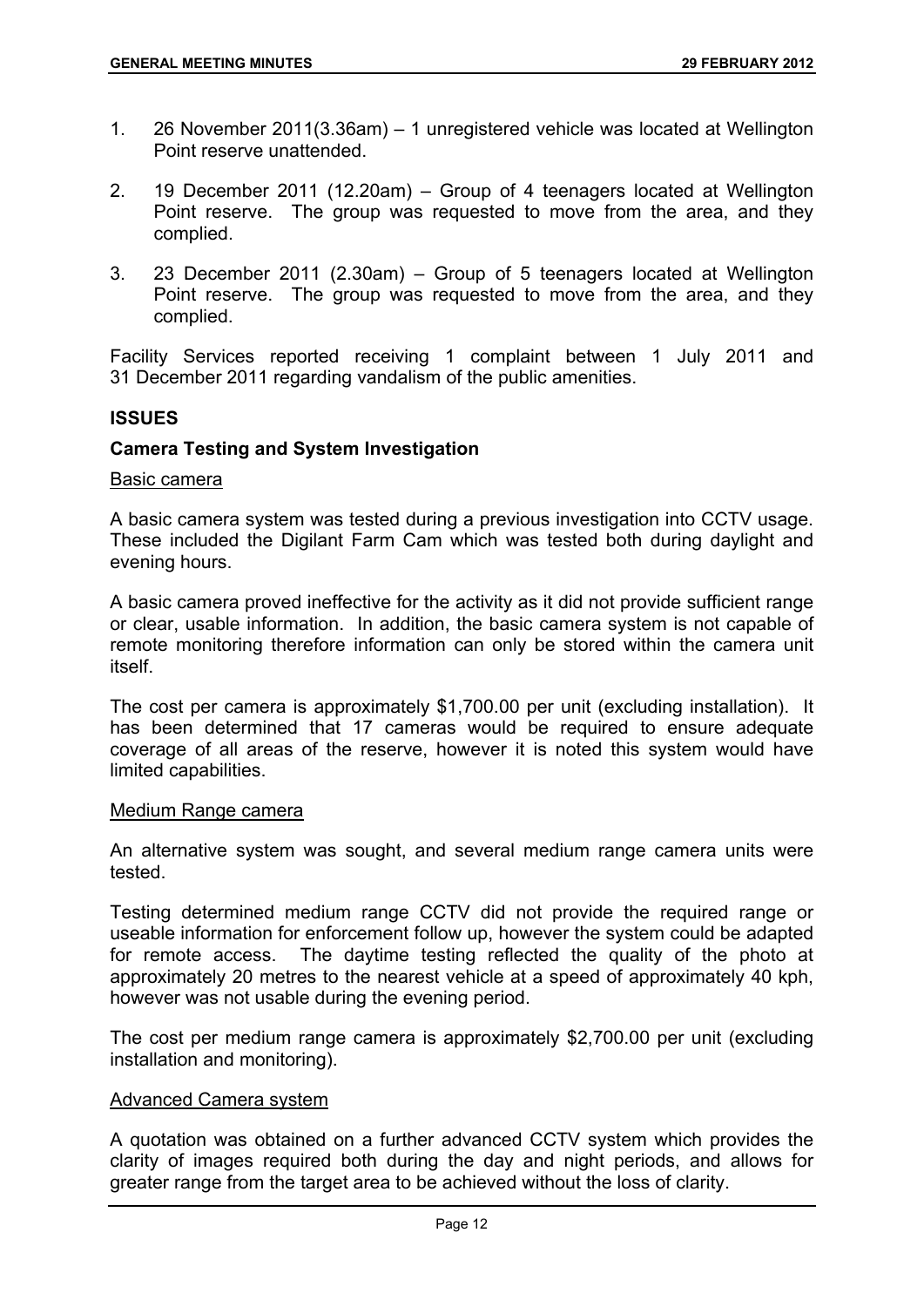The quotation obtained provided for the installation of 17 cameras at a total cost of \$151,600.00 (excluding installation and monitoring costs etc). Additional funding would be required for monitoring, installation, capital renewal, and regular cleaning and maintenance given the cameras and housing are exposed to sea salt.

This estimate does not include additional costs such as trenching, cabling, electrical connection and pole installation (where existing infrastructure cannot be used).

The advanced CCTV system provides for a high powered, 'initial capture' system. A camera is placed at a strategic location (car park entrance) to capture vehicle images (make, model, colour and registration) as it enters the Wellington Point reserve. The 'initial capture' camera is supported by less powerful cameras that have night capability, but do not provide clarity to pick up details such as vehicle registrations. The reduced capability cameras support the 'initial capture' camera in relation to enforcement information.

Advice provided suggested that the use of high powered cameras throughout the reserve would not be cost effective, however it should also be noted that the use of the supporting cameras potentially reduces enforceable outcomes.

#### CCTV system summary

There are many CCTV options available. However capability is dictated by price.

It should be noted that highly technical cameras and remotely monitored systems would provide more effective outcomes; however they may not prevent criminal activity or other issues occurring.

It should also be noted that although the options discussed above do not cover the entire Wellington Point reserve area, they do capture high traffic flow areas to maximise coverage.

Given the advice provided by QPS officers regarding crime statistics showing that unruly behaviour at Wellington Point has significantly reduced and the small number of complaints received by Council, it would seem that the high cost of installing, monitoring and maintaining a CCTV surveillance system would seem difficult to justify.

CCTV surveillance is or has been utilised by a number of departments within Council to inspect drainage pipes, coverage of waste transfer stations, Council assets and inside Council buildings. CCTV surveillance has been trialled in a number of locations by the Parks and Conservation area in response to tree vandalism; however it was evident that the clarity of images from the cameras provided no supportive evidence.

# **Benchmarking**

The Compliance Unit contacted other Councils in South East Queensland to determine what CCTV systems were currently in use, their purpose and success rate.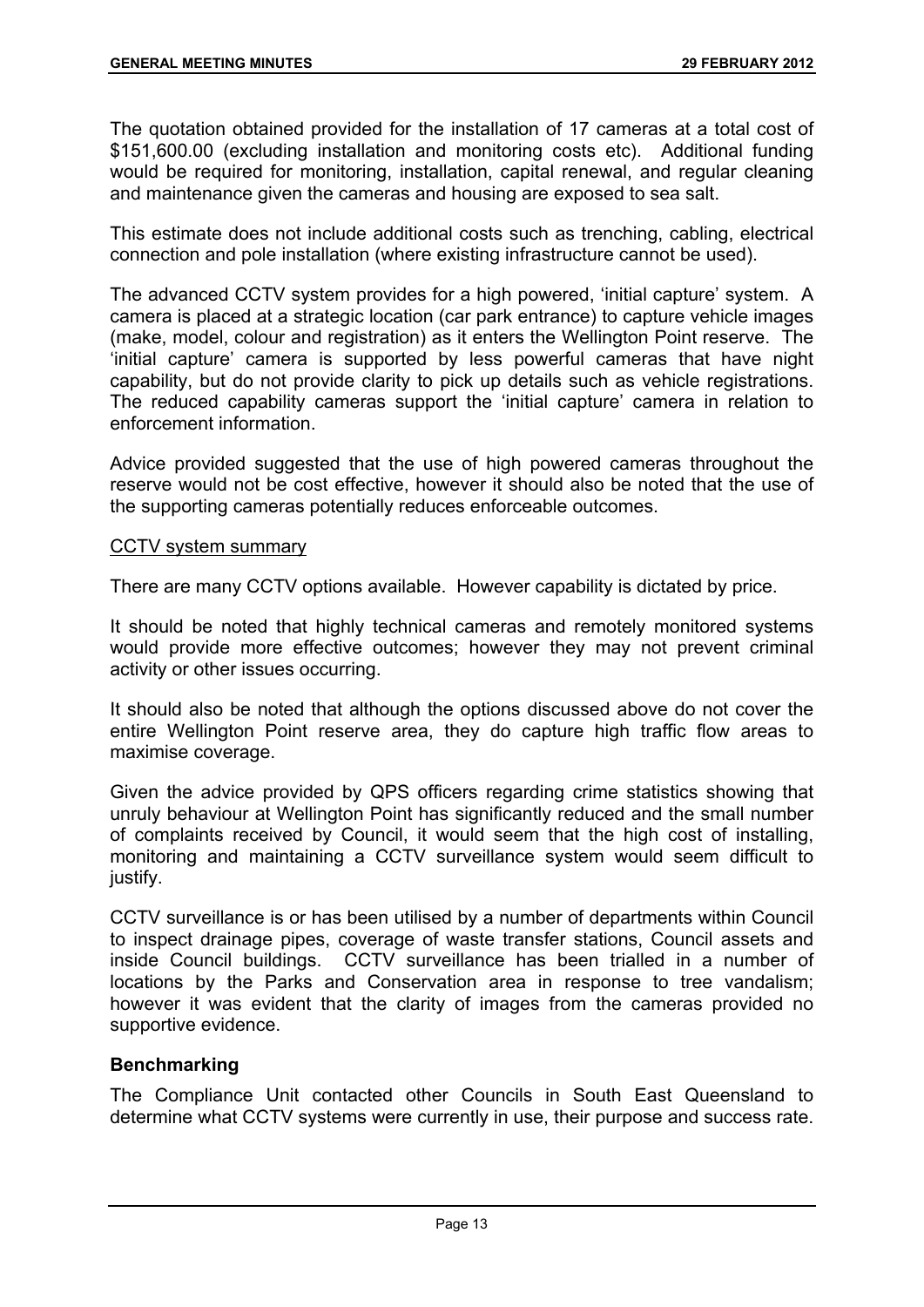#### Logan City Council

Logan City Council (LCC) has 50 fixed cameras, and 2 rapid deployment mobile cameras and a mobile CCTV van.

The cameras are monitored 24 hours a day by an external contractor and response to offences is directed to Council's after hours Security Company and if the offence warrants, referral to Queensland Police to respond.

The mobile cameras are deployed into parks and reserves only if crime statistics supports the use in the area.

The cost for the two mobile cameras, including monitoring, is estimated at an initial start up cost of \$110,000.00.

#### Gold Coast City Council

GCCC has 138 cameras covering 4 main precincts on the Gold Coast. Cameras are monitored by Council staff. If an incident is detected, officers will contact the Queensland Police Service to respond, given their increased powers and resources.

Gold Coast City Council views the CCTV surveillance tool as a public safety tool, used for the collection of evidence and crime detection, as opposed to a crime prevention tool.

GCCC do not use cameras in local parks and reserves unless the crime statistics supports the use and following a cost benefit analysis.

#### **Alternative Options**

#### Fake Cameras

The use of fake cameras in this area may be considered as a deterrent; however this may only provide short term solutions.

Signage indicating camera surveillance may also add to effectiveness. A fake camera is available at a cost between \$20.00 and \$30.00 each and can be easily installed. The fake cameras can be attached to existing Council infrastructure.

It should also be noted that although Council may consider the use of fake cameras, this in itself may pose community expectations and perceptions, and may lead to a false sense of security.

#### Park Closure

Closure of the reserve after hours is a further consideration to reduce vehicle related issues and unruly behaviour. Residents would require access and this consideration would require additional security patrols for opening and closing the facilities.

Should this be viewed favourably, the impact on recreational boat owners would also need to be considered.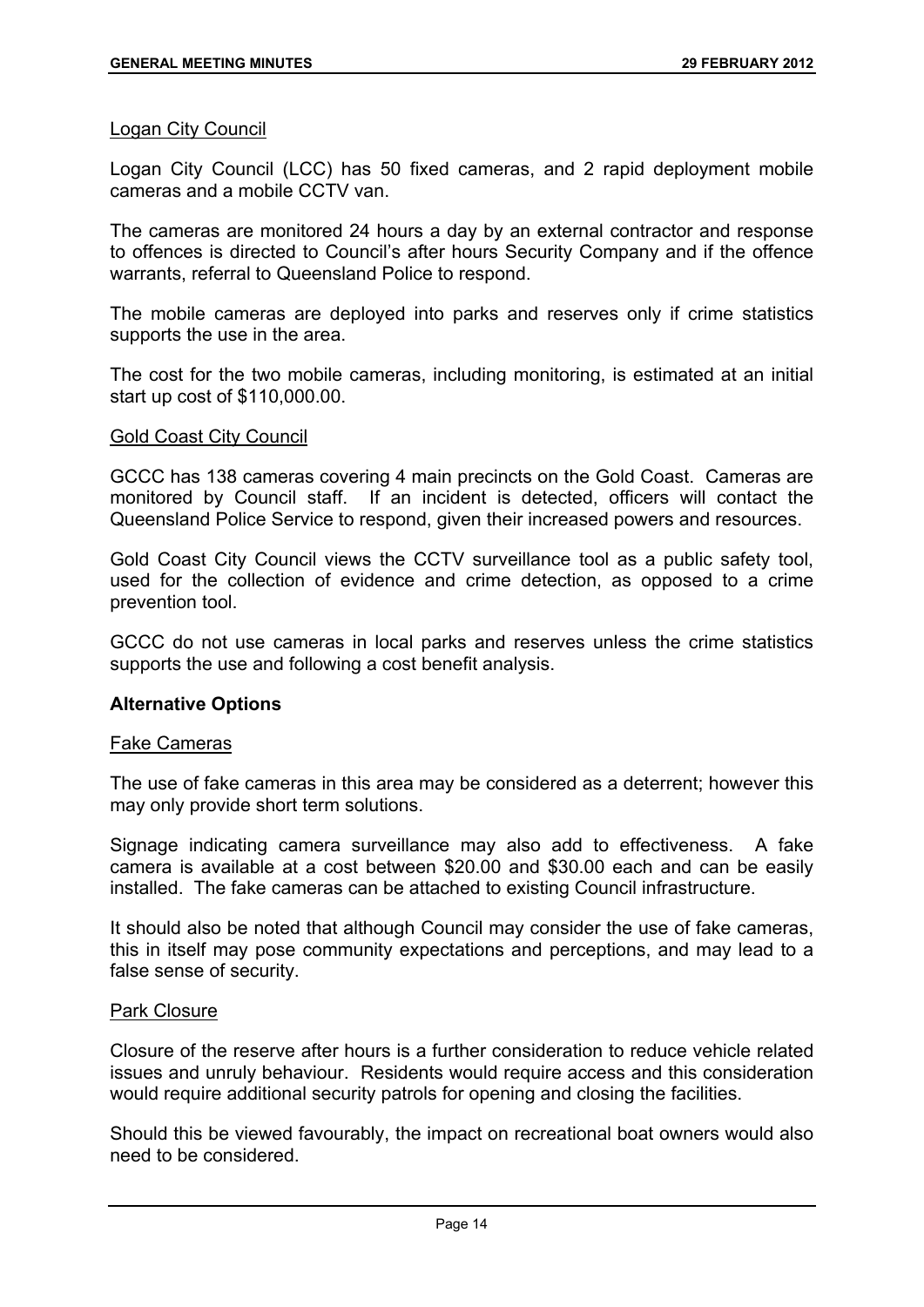It is also worth noting that closure of part of the park did occur some years ago, however as a result of complaints from boat owners and the fishing community, this process ceased.

#### Alternative Solutions

There are a number of alternative strategies that may be considered without a significant impact on current expenditure, these may include;

- Targeted media releases regarding usage of Council's parks and reserves;
- Additional signage targeting behaviour issues and encouraging reports to crime stoppers or the hoon hotline; or
- Liaison with Queensland Police with a view to conducting targeted speeding operations in the Wellington Point reserve vicinity and increased patrols at Wellington Point Reserve.

Hooning, consumption of alcohol and unruly behaviour late at night are the responsibility of the Queensland Police Service. Local Laws Officers have no capability to respond to matters pertaining to criminal activities, moving vehicle violations or significantly dangerous or violent situations. Council Officers can action simple offences under Local Law 15 (Parks and Reserves), but only during operational business hours of 7.30am – 5.30pm.

Unmonitored CCTV will have little immediate effect when an offence is in progress other than to record the offence and, where appropriate, allow Queensland Police Service to use the information to take 'after the event' enforcement action.

# **RELATIONSHIP TO CORPORATE PLAN**

#### **7. Strong and connected communities**

Our health, wellbeing and strong community spirit will be supported by a full range of services, programs, organisations and facilities, and our values of caring and respect will extend to people of all ages, cultures, abilities and needs

7.3 Increase community safety, health and wellbeing by planning and delivering programs, services, partnerships, regulations and education

### **FINANCIAL IMPLICATIONS**

There are no financial implications impacting Council as a result of the recommendations contained in this report. However, should Council resolve instead to proceed with the installation of CCTV surveillance cameras or another management option, appropriate budget approval would be required.

# **PLANNING SCHEME IMPLICATIONS**

The City Planning & Environment Group was consulted and it is considered that the outcome of recommendations in this report will not require any amendments to the Redlands Planning Scheme.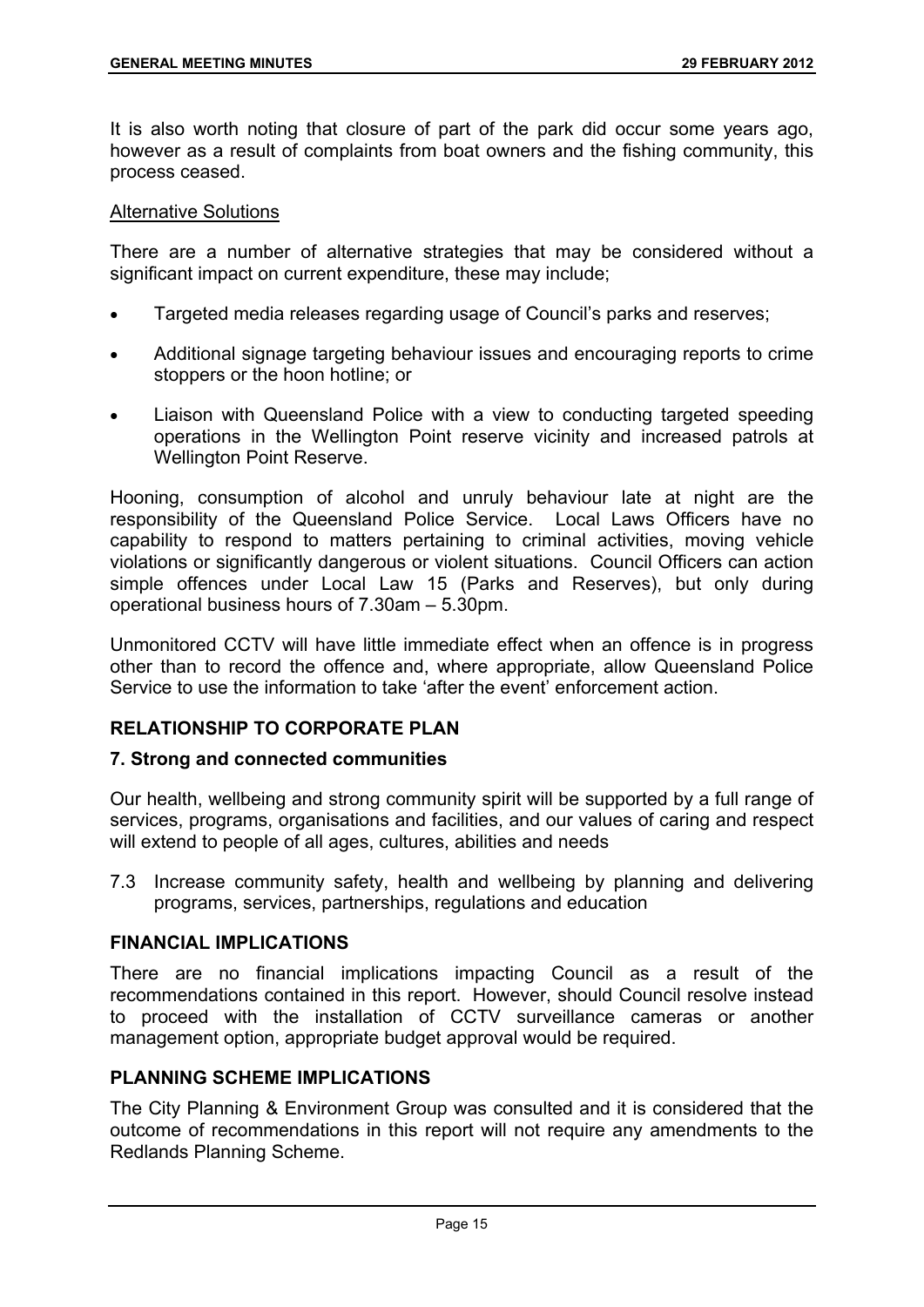# **CONSULTATION**

This report has been prepared in consultation with the following:

- Group Manager City Spaces
- Community Safety Officer
- Youth and Community Development Officer
- Service Manager Redwaste
- Security Coordinator
- Queensland Police Service
- Logan City Council Community Safety Team
- Gold Coast City Council Community Safety Team

# **OFFICER'S/COMMITTEE RECOMMENDATION/ COUNCIL RESOLUTION**

| Moved by:    | <b>Cr B Townsend</b> |
|--------------|----------------------|
| Seconded by: | <b>Cr D Henry</b>    |

**That Council resolve as follows:** 

- **1. To note the discussion in this report regarding the use of CCTV surveillance cameras; and**
- **2. That the Chief Executive Officer contacts the Queensland Police Service to request increased after-hours patrols at Wellington Point Reserve, including targeted speeding operations along Main Road.**

**CARRIED** (en bloc)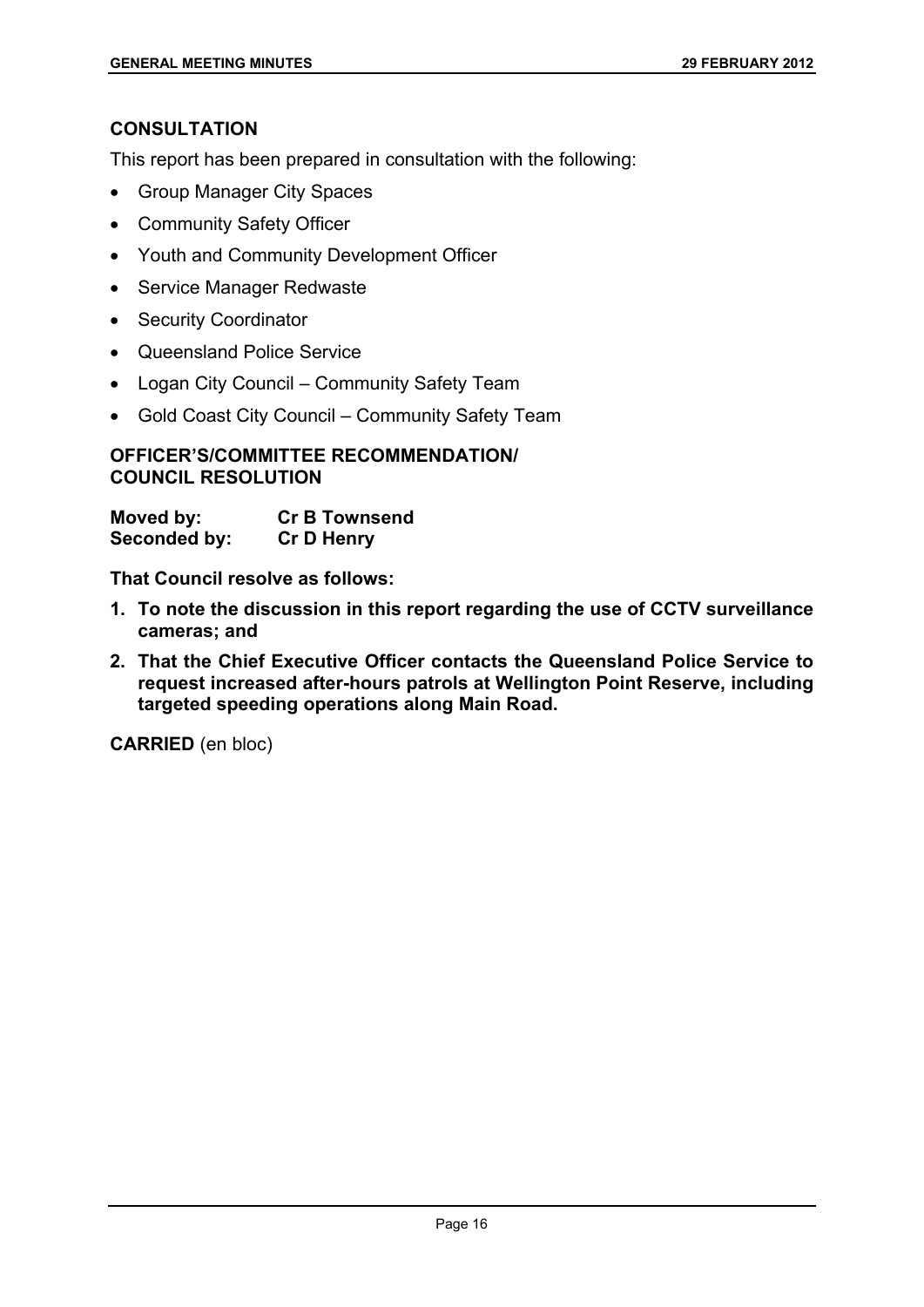| 11.4.2 PROPOSED ANIMAL MANAGEMENT SYSTEMATIC INSPECTION<br><b>PROGRAM</b> |                                                                                               |
|---------------------------------------------------------------------------|-----------------------------------------------------------------------------------------------|
| <b>Dataworks Filename:</b>                                                | <b>L&amp;E Cat and Dog Registration - Systematic</b><br><b>Inspection Program</b>             |
| <b>Responsible Officer:</b>                                               | <b>Toni Averay</b><br><b>General Manager Environment Planning &amp;</b><br><b>Development</b> |
| Author:                                                                   | Donna Wilson<br><b>Service Manager Compliance</b>                                             |

#### **EXECUTIVE SUMMARY**

Section 113 of the *Animal Management (Cats and Dogs) Act 2008* states that a local government may be resolution approve a program (an *approved inspection program)*  under which an authorised person may enter a place to monitor compliance with the *Animal Management (Cats and Dogs) Act* or an aspect of the *Animal Management (Cats and Dogs) Act.* 

Council conducts Systematic Inspection Programs (surveys) to enforce the provisions of the *Animal Management (Cats and Dogs) Act 2008.* 

#### **PURPOSE**

In accordance with Section 113 of the *Animal Management (Cats and Dogs) Act 2008*, the purpose of this report is to seek Council approval to perform a cat and dog registration Systematic Inspection Program from 2 April 2012 to 29 June 2012, inclusive.

# **BACKGROUND**

The *Animal Management (Cats and Dogs) Act 2008* requires all cat and dog owners within Queensland to register their pets with the relevant local government.

In order to determine the accuracy of records, obtain new registrations and follow up on overdue registrations, a requirement exists for Council's Animal Management to carry out a Systematic Inspection Program of all premises within the City. Animal Management conducts a Systematic Inspection Program bi-annually.

#### **ISSUES**

The Systematic Inspection Program, if approved, will commence on 2 April 2012 and continue until 29 June 2012. This program will operate for a period of 3 months. The Systematic Inspection Program will be advertised in the local paper at least 14 days, but not more than 28 days prior to the commencement of the approved inspection program.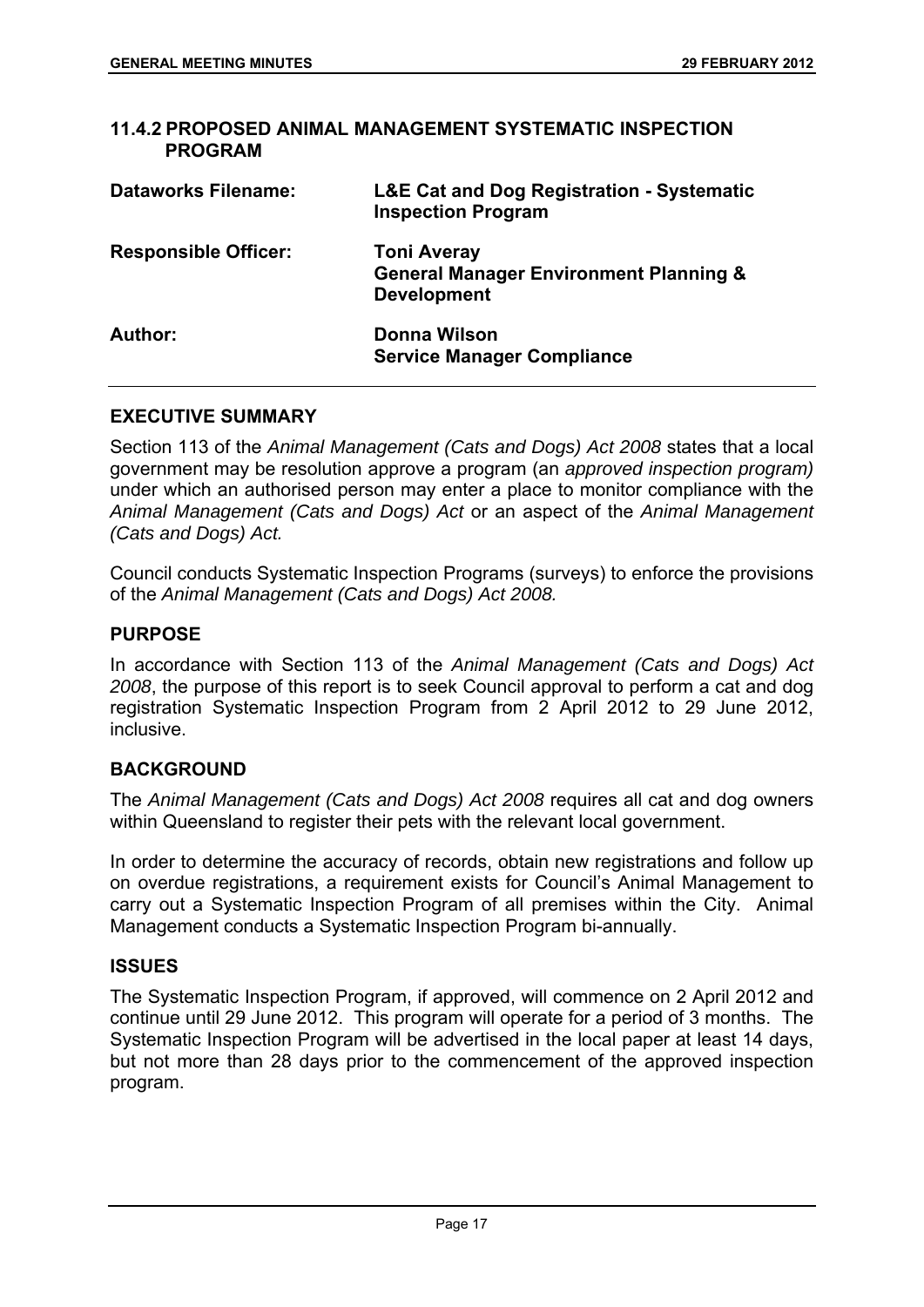The purpose of the systematic inspection program is to verify Council cat and dog registration records, obtain new registrations, obtain payment for out of date cat and dog registrations and to issue penalty infringement notices to dog owners who fail to renew the due registration fee for their cat or dog. The program will allow authorised officers to enter private property within Redland City to gain access to the front door of the dwelling and the surrounding garden areas, and to all business premises by way of normal public access.

The program does not authorise access to a building or other structures used for residential purposes. The program will be conducted between 8am and 5pm, Monday to Friday within the approved period.

Copies of the program providing details of the Systematic Inspection Program will be available at Council's Customer Service Centres. Members of the public can obtain a copy of the program at no charge.

# **RELATIONSHIP TO CORPORATE PLAN**

#### **7. Strong and connected communities**

Our health, wellbeing and strong community spirit will be supported by a full range of services, programs, organisations and facilities, and our values of caring and respect will extend to people of all ages, cultures, abilities and needs

7.3 Increase community safety, health and wellbeing by planning and delivering programs, services, partnerships, regulations and education

To achieve this objective, Council is committed to encourage responsible cat and dog ownership and the enforcement of all provisions of the *Animal Management (Cats and Dogs) Act 2008.* 

# **FINANCIAL IMPLICATIONS**

Authorised Officers employed in this program are employed on a three (3) month contract. The systematic inspection program has been identified within the current 2011/2012 budget. Council would expect a higher level of annual revenue from increased cat and dog registrations, in addition to better control and management of animals.

Accordingly, it is expected that revenue raised during the program will contribute to salaries identified as the major cost. Other than minor incidental costs such as vehicles, stationery and minor protective clothing items, no financial implications have been identified.

# **PLANNING SCHEME IMPLICATIONS**

There are no implications for the Redlands Planning Scheme.

# **CONSULTATION**

No consultation was required in the preparation of this report.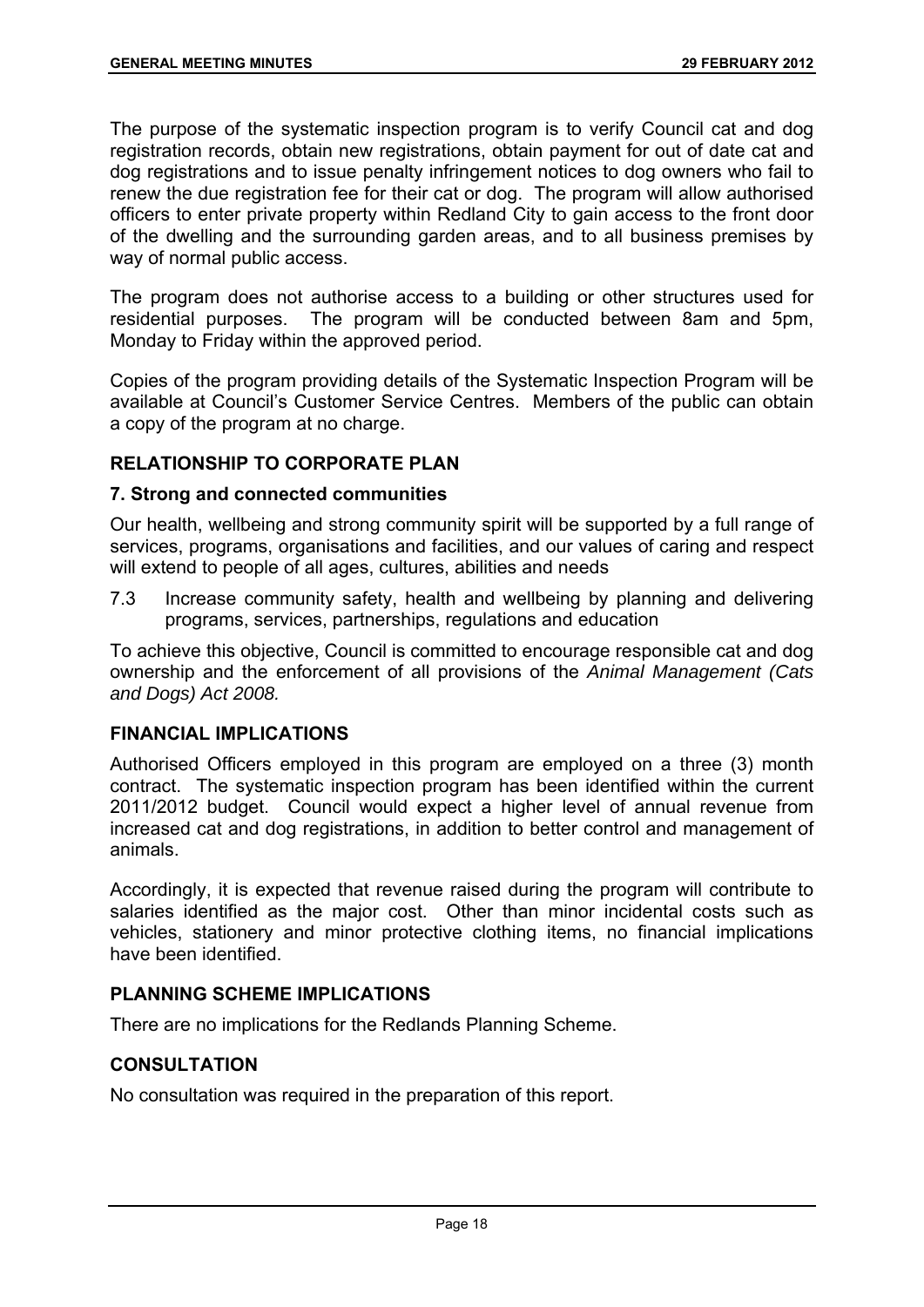#### **OPTIONS**

#### **Preferred**

That pursuant to section 113 of the *Animal Management (Cats and Dogs) Act 2008*, Council resolves to approve the Systematic Inspection Program to enforce the provisions of the *Animal Management (Cats and Dogs) Act 2008* to be conducted from 2 April 2012 – 29 June 2012, inclusive.

#### **Alternative**

That Council resolve to act only on complaints received.

#### **OFFICER'S/COMMITTEE RECOMMENDATION/ COUNCIL RESOLUTION**

| Moved by:    | <b>Cr B Townsend</b> |
|--------------|----------------------|
| Seconded by: | <b>Cr D Henry</b>    |

**That pursuant to section 113 of the** *Animal Management (Cats and Dogs) Act 2008***, Council resolve to approve the Systematic Inspection Program to enforce the provisions of the** *Animal Management (Cats and Dogs) Act 2008* **to be conducted from 2 April 2012 – 29 June 2012, inclusive.** 

**CARRIED** (en bloc)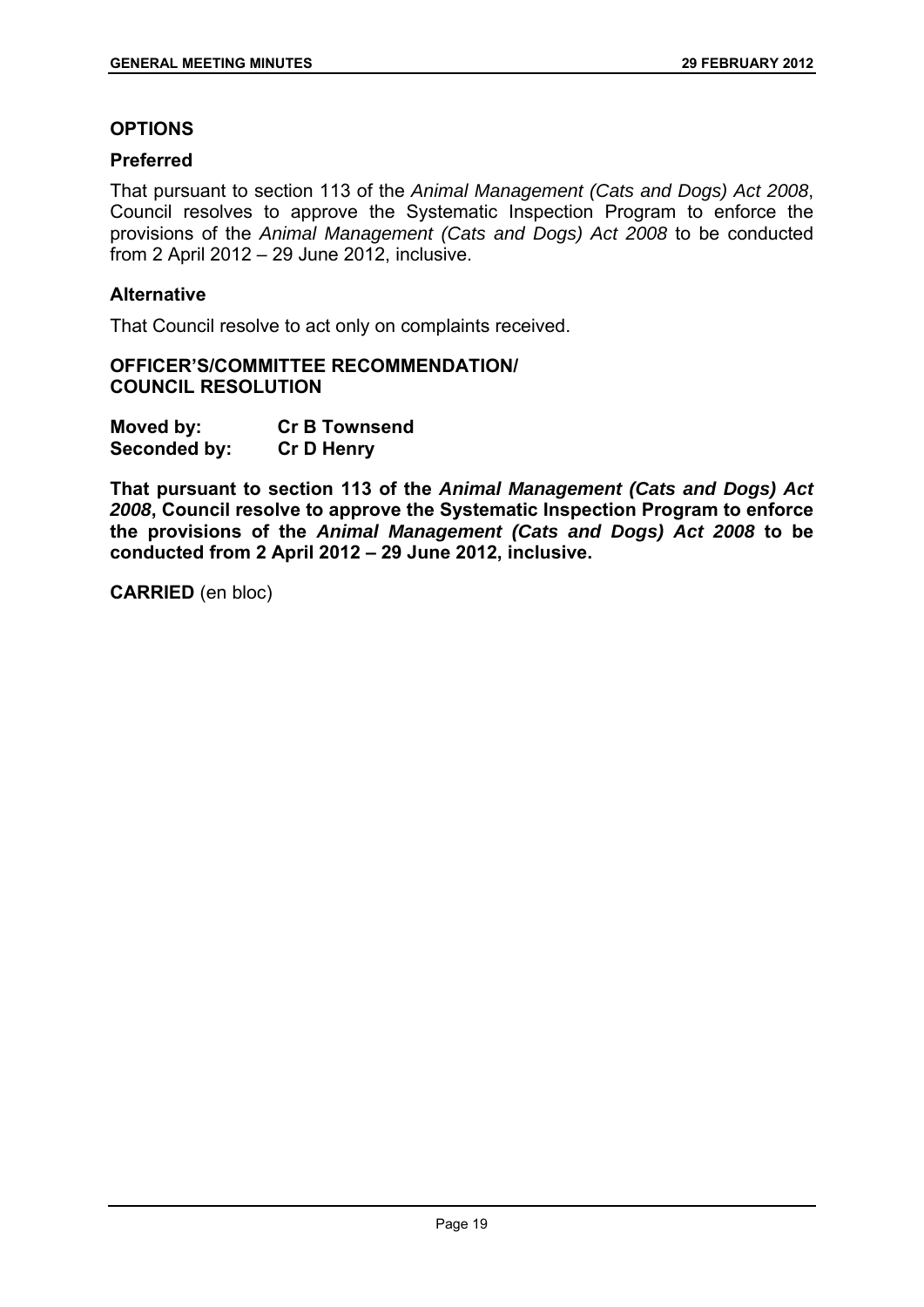# **12 DEVELOPMENT AND COMMUNITY STANDARDS COMMITTEE 21 FEBRUARY 2012**

# **12.1 ENVIRONMENT PLANNING & DEVELOPMENT**

| Moved by:    | Cr B Townsend |
|--------------|---------------|
| Seconded by: | Cr H Murray   |

That the Development & Community Standards Committee Minutes of 21 February 2012 be received and resolutions noted on items resolved under delegated authority.

# CARRIED

Development & Community Standards Minutes 21 February 2012

# **12.2 ITEMS RESOLVED UNDER DELEGATED AUTHORITY**

**12.2.1 CATEGORY 1 – MINOR COMPLYING CODE ASSESSMENT AND HOUSEKEEPING** 

*(item resolved under delegated authority at Committee)* 

#### **12.2.2 CATEGORY 2 – COMPLYING CODE ASSESSMENT AND MINOR IMPACT ASSESSMENTS**

*(item resolved under delegated authority at Committee)* 

# **12.2.3 CATEGORY 3 – MODERATELY COMPLEX CODE AND IMPACT ASSESSMENTS**

*(item resolved under delegated authority at Committee)* 

# **12.2.4 APPEALS LIST CURRENT AS AT 9 FEBRUARY 2012**

*(item resolved under delegated authority at Committee)* 

# **12.2.5 MULTIPLE DWELLING X 87 UNITS, COMMERCIAL OFFICE AND/OR SHOP X 18 TENANCIES TOTALLING 900 SQUARE METRES**  *(item resolved under delegated authority at Committee)*

# **12.3 CLOSED SESSION AT COMMITTEE**

# **12.3.1 DIRECTION ON APPEAL FOR MATERIAL CHANGE OF USE FOR A DWELLING HOUSE AT 8 EDGEWATER PLACE, LAMB ISLAND**  *(item resolved under delegated authority at Committee)*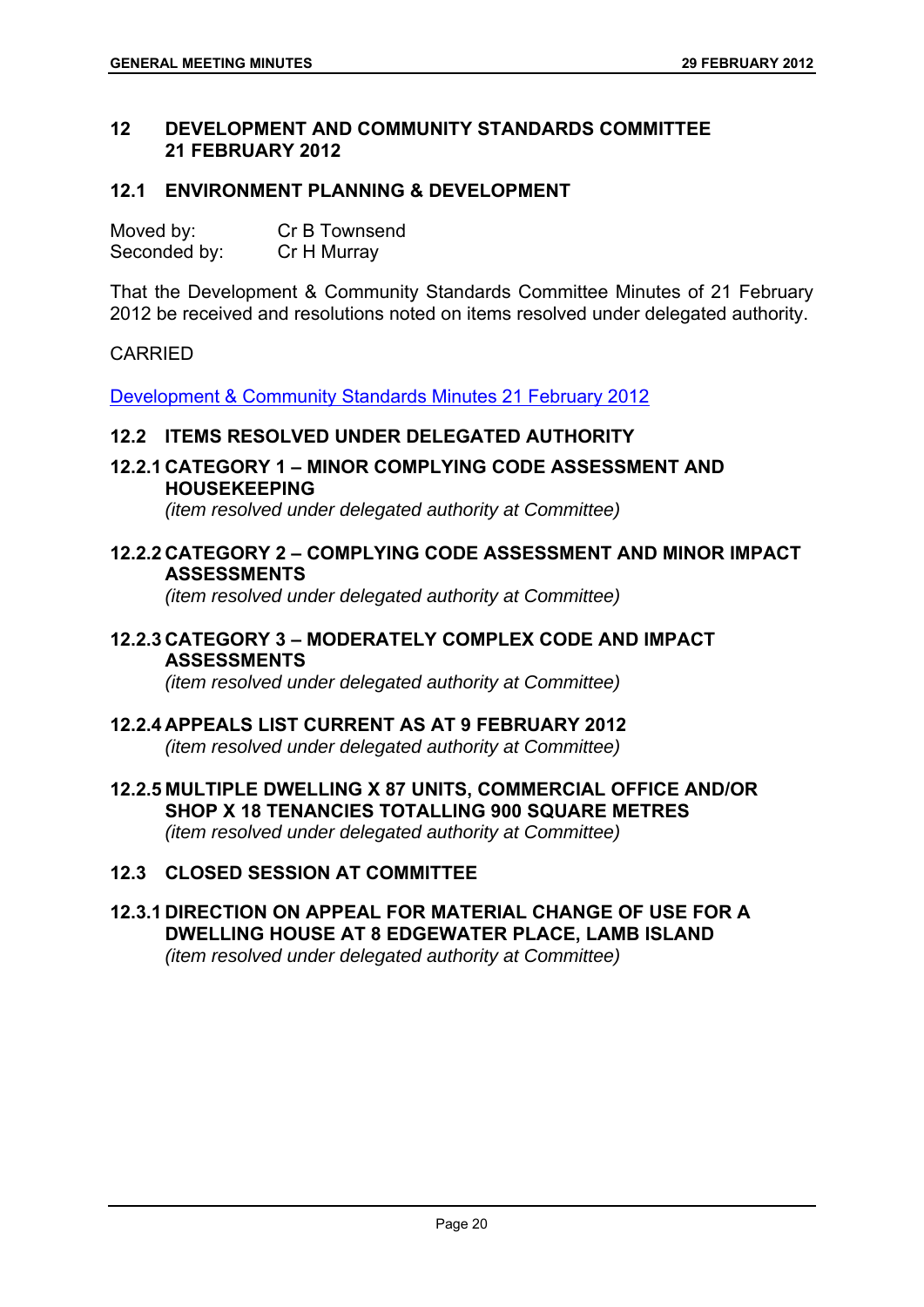# **12.4 ITEM FOR CONSIDERATION**

**12.4.1 INFRASTRUCTURE CHARGE EXEMPTION FOR RELATIVES APARTMENTS** 

| <b>Dataworks Filename:</b>   | <b>RTT Planning - PIPS General</b>                                                                                                       |
|------------------------------|------------------------------------------------------------------------------------------------------------------------------------------|
| <b>Responsible Officers:</b> | <b>Murray Erbs</b><br><b>Group Manager City Infrastructure</b><br><b>Bruce Macnee</b><br><b>Group Manager Sustainable Assessment</b>     |
| <b>Authors:</b>              | <b>Giles Tyler</b><br><b>Senior Advisor Infrastructure Projects</b><br><b>David Jeanes</b><br><b>Service Manager Planning Assessment</b> |

#### **EXECUTIVE SUMMARY**

At its General Meeting of 30 November 2011 Council resolved as follows:

*To adopt the attached amendments to the Redland City Council Adopted Infrastructure Charges Resolution made under the State Planning Regulatory Provision (Adopted Charges) pursuant to Division 5A of the Sustainable Planning Act 2009, to have effect on the day the making of this resolution is first published in a newspaper circulating generally in the local government area;* 

Included in those amendments were the re-classification of certain defined uses to more closely fit with their impact on infrastructure services and to achieve consistency with the application of financial contributions required under Council's former planning scheme policies. Many of these changes related to temporary uses.

A potential oversight has been identified as it relates to the minor use 'Relatives Apartment'. Under Council's *Adopted Infrastructure Charges Resolution No.1.1 of 2011*, this use currently attracts an infrastructure charge equivalent to the same bedroom rate as a principal dwelling house.

It can be reasonably argued that compliance with the relevant planning scheme use code is sufficient to demonstrate that the 'Relatives Apartment' use is relatively minor in nature and unlikely to place additional demand on infrastructure services beyond what would ordinarily be associated with a single dwelling house. Consequently, infrastructure charges should not be applicable.

This report recommends that Council resolves as follows:

 To amend the *Redland City Council Adopted Infrastructure Charges Resolution No.1.1 of 2011* made under the *State Planning Regulatory Provision (Adopted Charges)* pursuant to Division 5A of the *Sustainable Planning Act 2009* by clarifying the use 'Relatives Apartment' in the 'Residential Class of Development' where the approval will result in more than two dwelling units on one allotment and inserting the use 'Relatives Apartment' in the 'Minor Uses Class of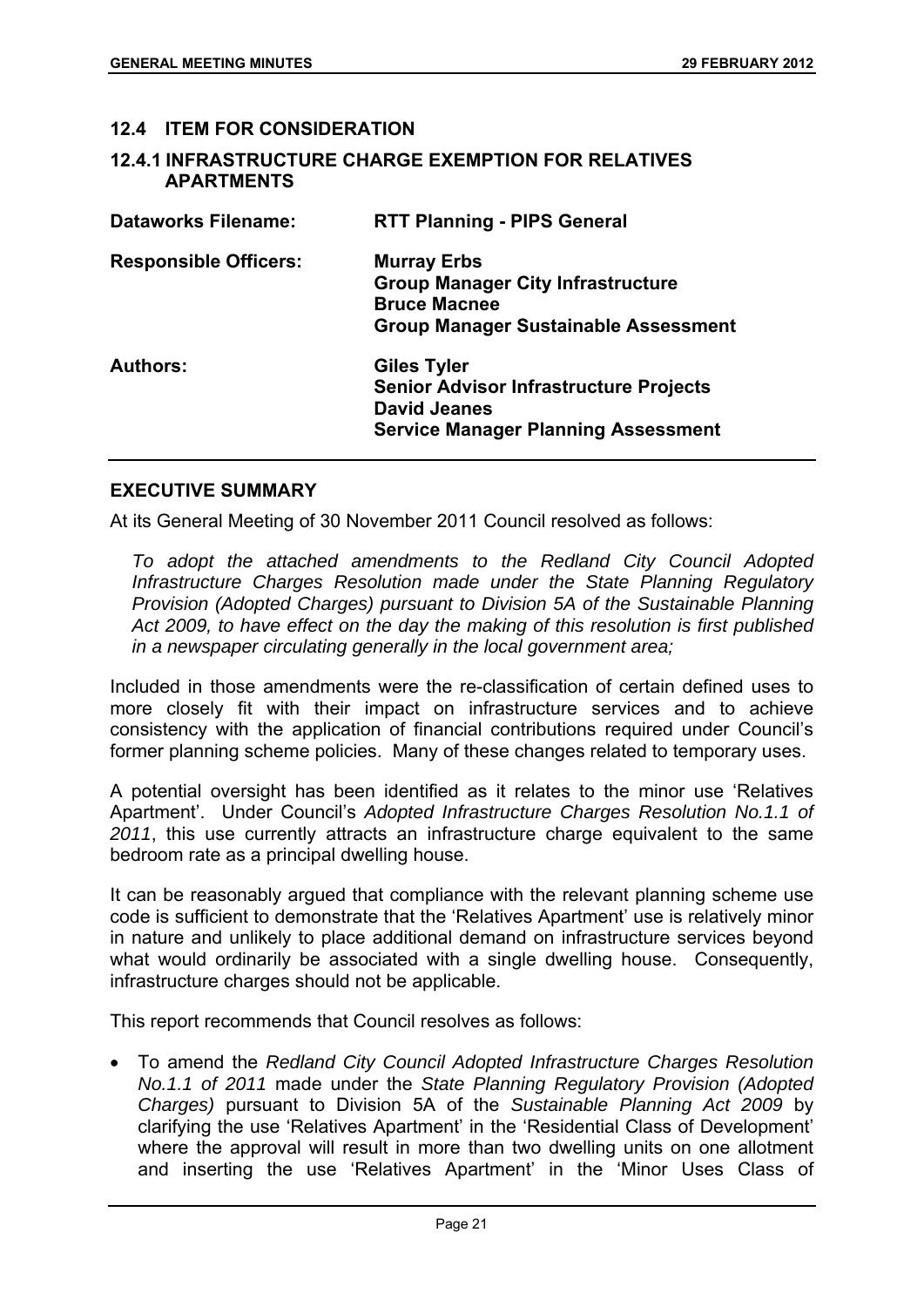Development' where no more than two dwelling units are created on one lot, thereby exempting the use from trunk infrastructure charges in most instances;

- The amendment is to have effect on the day the making of this resolution is first published in a newspaper circulating generally in the Redland local government area;
- To undertake all necessary public notification as prescribed in Division 5A of the *Sustainable Planning Act 2009;*
- Attach a property note to the relevant property file for MCU012674 and advise the applicant that Council will not apply trunk infrastructure charges to the approved material change of use for a 'Relatives Apartment'.

# **PURPOSE**

The purpose of this report is to address an issue arising from the implementation of Council's *Adopted Infrastructure Charges Resolution*.

# **BACKGROUND**

The *Sustainable Planning (Housing Affordability and Infrastructure Charges Reform) Amendment Act 2011* introduced legislation to amend the *Sustainable Planning Act 2009* (SPA) to allow for the introduction of maximum standard charges and a framework to allow councils to adopt charges (the *Adopted Infrastructure Charges Resolution*) equal to or less than the maximum for particular types of development and/or for different parts of local government areas. This included Council discretion to fully or partially exempt particular uses.

However, the State's guidance and template for the regulated charges framework overlooked the complexity and variety of local government planning scheme use types when setting broad development categories for charging purposes. Consequently, a number of Redland Planning Scheme uses did not readily fit within the State's more general development categories. This caused some uses to be treated differently from the previous planning scheme policies for infrastructure charges. Nevertheless, it is considered that levying a charge for secondary type dwellings is an oversight in Council's current charging.

# **ISSUES**

It has come to the attention of officers that it may be considered unreasonable that an assessable material change of use for a 'Relatives Apartment' should attract the current residential charge rate for a house. Although it is acknowledged that Council's intent was to maximise financial contributions from development to offset the capping of infrastructure charges by the State Government, it is considered that a charge on 'Relatives Apartment' was an unintended consequence of the State rushing through the new system and shifting responsibility to local governments to iron out the mechanics needed to deliver those charges.

The relevant planning scheme use code standards, particularly those applicable to self and code assessable development, demonstrate that the use is relatively minor in nature and unlikely to place additional demand on infrastructure services beyond that which might ordinarily be associated with a single dwelling house.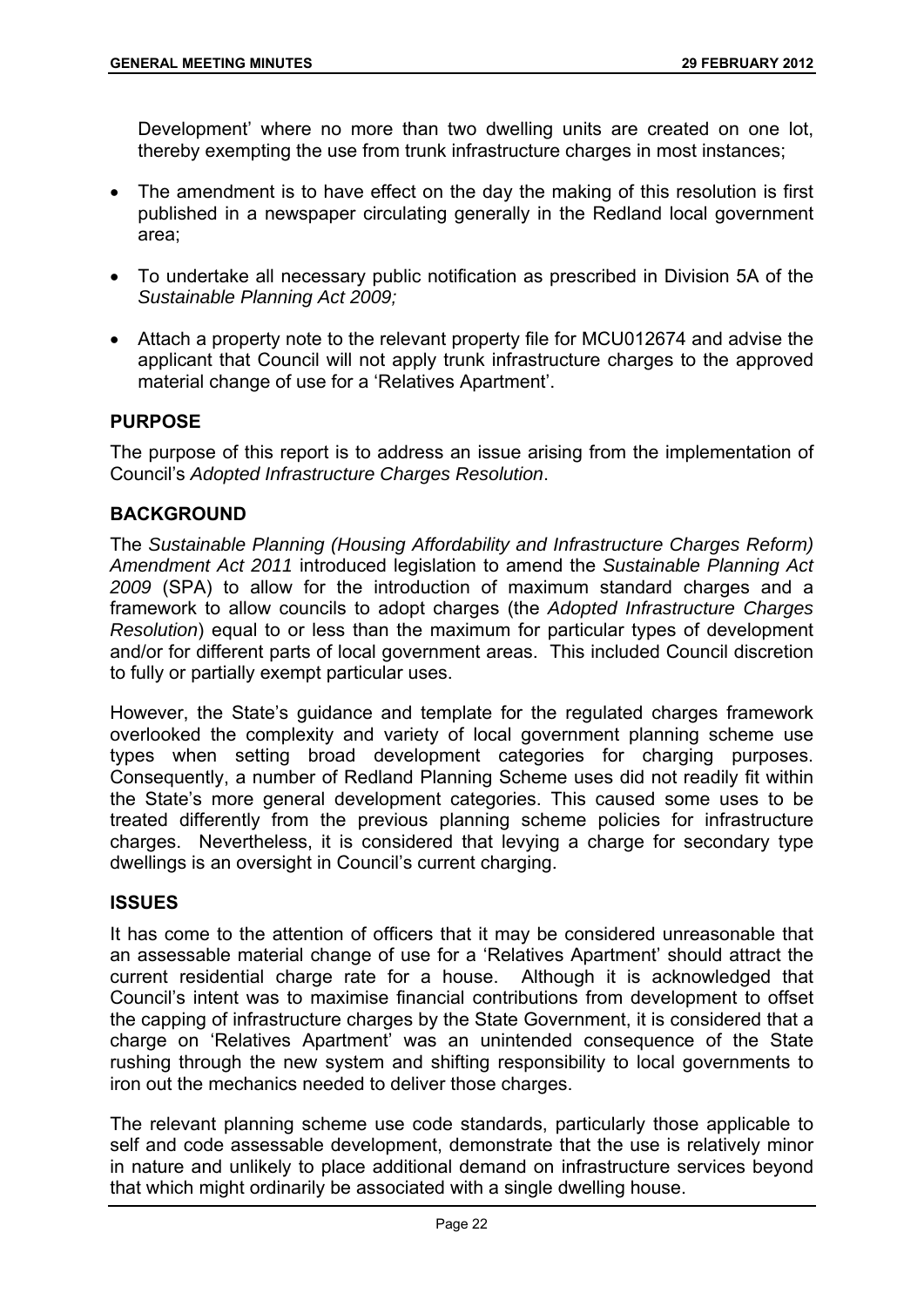Whether separately defined as a 'Relatives Apartment' under the Redland Planning Scheme, or included within the defined use 'Dwelling House' as a secondary dwelling under other plans, the intent of the term is that the development is subordinate to, and associated with, the principal dwelling. A 'Relatives Apartment' that does not comply with the definition of the use would be a 'Dual Occupancy' and charged accordingly for demand expected of two single dwelling units.

It is noted that complying self assessable 'Relatives Apartments' are not subject to infrastructure charges. As can be seen from the following table, the development standards for assessable apartments are not substantially different from those for complying self assessable developments.

| <b>Relatives Apartment</b>                          |                                                                                          |
|-----------------------------------------------------|------------------------------------------------------------------------------------------|
| Self Assessable<br>(Acceptable Solutions)           | Assessable<br>(Probable Solutions)                                                       |
| Maximum 1 apartment per lot                         | Maximum 1 apartment per lot                                                              |
| Attached to existing dwelling                       | -                                                                                        |
| Maximum GFA 50m2                                    | Maximum GFA 70m2 or 50% of the<br>house (to a total site coverage of<br>applicable zone) |
| Maximum of 2 habitable rooms                        | Maximum of 2 habitable rooms                                                             |
| Shared facilities (laundry, garage and<br>driveway) | Shared facilities (laundry, garage and<br>driveway)                                      |
| Direct internal access to house                     | Within 10m of house                                                                      |

| Table 1: Development standards |
|--------------------------------|
|--------------------------------|

Further, infrastructure charges were not imposed on this use under former planning scheme policies, potentially raising a question of consistency with past Council practice.

There is some risk that the subdivision by group title or standard format may be sought for the principal and secondary dwelling (subject to compliance with relevant codes) later on. However, there are generally considered to be sufficient controls in the planning scheme to ensure any subdivision would trigger the relevant application requirements and infrastructure charges. Furthermore, Council would have to approve the survey plan to create the group title and at that point unlawful uses would be known and the appropriate compliance action initiated.

There is also a potential risk that more than two dwelling units could be approved as Relatives Apartments. It is noted that, unlike the definition for 'Dual Occupancy', the definition for 'Relatives Apartment' does not limit the use to "*two dwelling units on one lot*". (the definition for 'Relatives Apartment': "*means the use of premises for a dwelling unit by a relative where associated with a dwelling house).*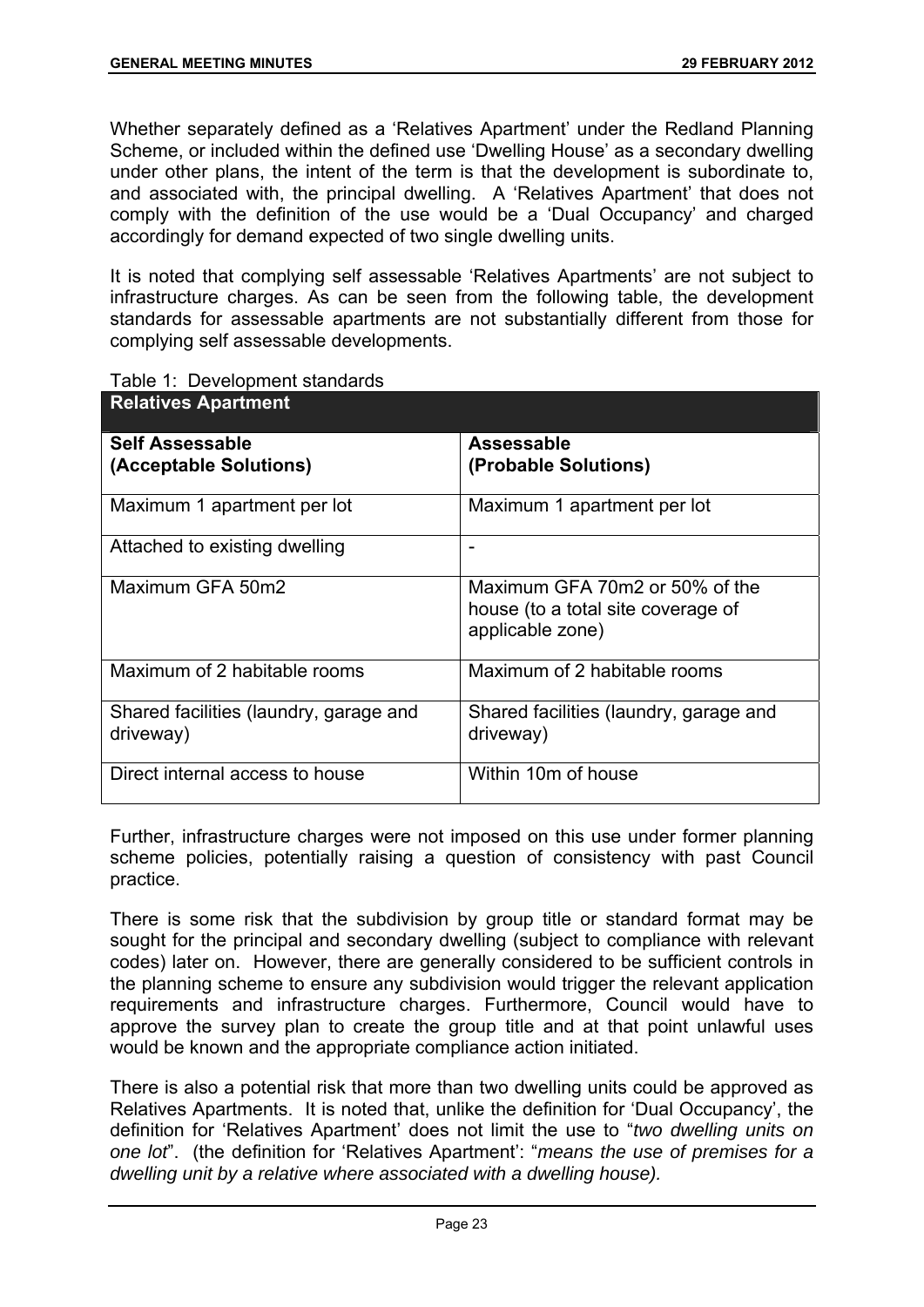It is also noted that the self assessable criteria and the probable solutions do prescribe a maximum of one 'Relatives Apartment' on a lot (as well as a 4.5m height limit, 2 habitable rooms only and modest floor areas). The overall and specific outcomes are more liberal:

For instance, Specific Outcome (S2) states: "*The use is of a density that is consistent with the amenity of the locality and the use".* Whereas Probable Solution (P2) prescribes: "*No more than one Relatives Apartment is established on the lot or premises*". Similarly Specific Solution (S3) states: "*The siting and design of the use protects residential amenity and maintains the existing residential character of the premises and adjoining properties".* However, Probable Solution (P3) prescribes: "*modest height, site coverage, floor area and number of rooms and stipulates that facilities must be shared"*.

Although it is conceded that the risk is relatively low and that applications to date have generally been minor in scale, it is considered appropriate to fully exempt all approvals except those that involve more than two dwelling units on one allotment.

One approval for a 'Relatives Apartment' has been issued an Adopted Infrastructure Charges Notice since the introduction of regulated charges on 1 July 2011 (MCU012674). The charge is \$13,800 and has not yet been paid. The use was deemed to comply with the Specific Outcomes of the Relatives Apartment Code, allowing for a detached building with three habitable rooms and floor area of  $76.68<sup>2</sup>$ .

# **RELATIONSHIP TO CORPORATE PLAN**

# **5. Wise planning and design**

We will carefully manage population pressures and use land sustainably while advocating and taking steps to determine limits of growth and carrying capacity on a local and national basis, recognising environmental sensitivities and the distinctive character, heritage and atmosphere of local communities. A well-planned network of urban, rural and bushland areas and responsive infrastructure and transport systems will support strong, healthy communities.

5.12 Plan, provide and advocate for essential physical and social infrastructure that supports community well-being and manage Council's existing infrastructure assets to ensure current service standards are maintained or improved

# **FINANCIAL IMPLICATIONS**

There are limited financial implications impacting Council as a result of this report. Providing a full exemption for the requirement to pay infrastructure contributions for complying 'Relatives Apartment' approval (MCU012674) will result in a \$13,800 reduction in developer charges received.

In wider terms, based upon the figures for the last two years the cost to Council of not imposing these charges would be in the order of \$140,000 per annum.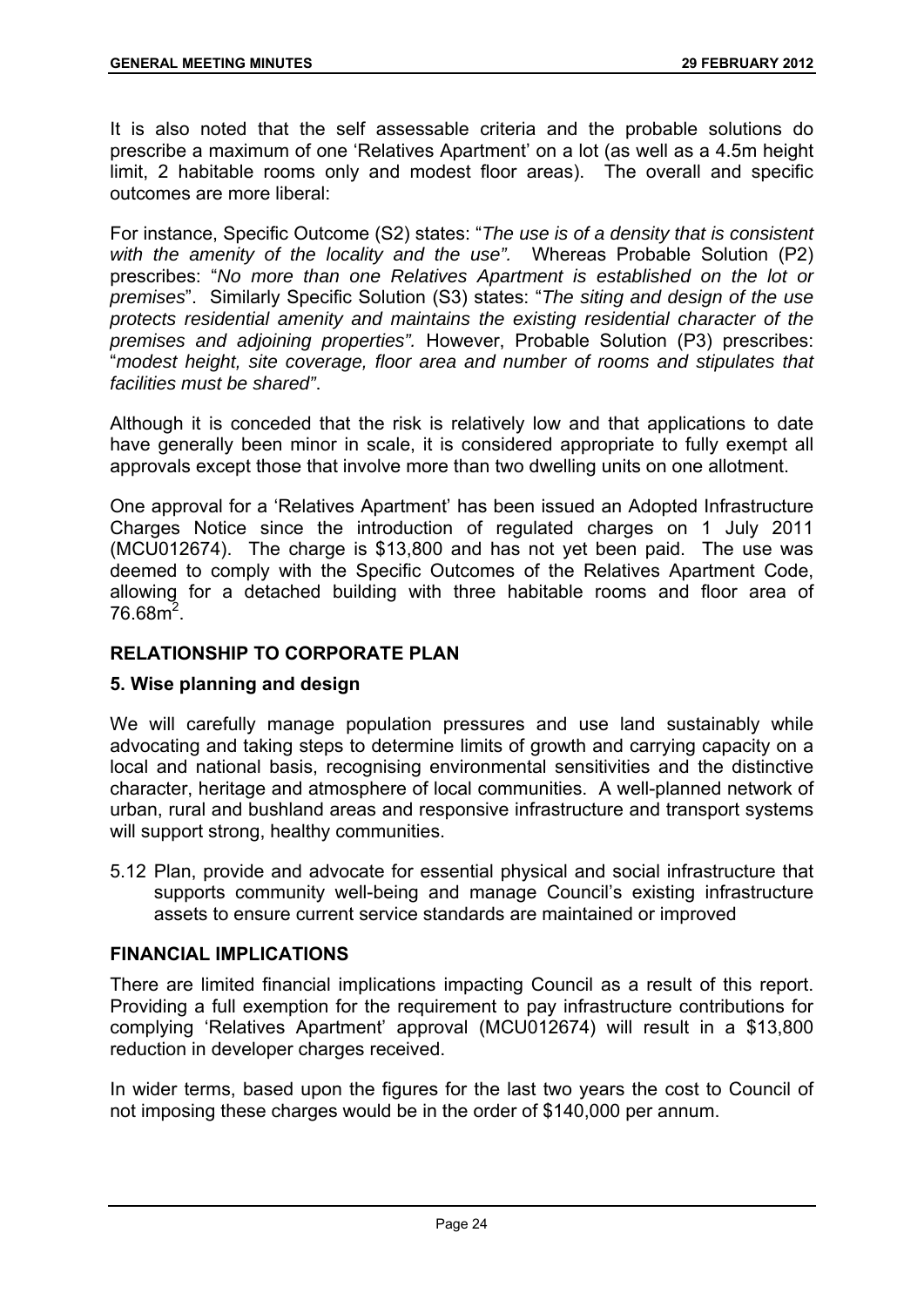# **PLANNING SCHEME IMPLICATIONS**

The recommendations in this report will not directly result in amendments to the Redlands Planning Scheme.

# **CONSULTATION**

This report was forwarded to Allconnex for comment.

# **CONCLUSION**

A potential oversight has been identified as it relates to the minor use 'Relatives Apartment'. Under Council's *Adopted Infrastructure Charges Resolution*, this use currently attracts an infrastructure charge equivalent to the same bedroom rate as a principal dwelling house.

It can be reasonably argued that compliance with the relevant planning scheme use code is sufficient to demonstrate that the 'Relatives Apartment' use is relatively minor in nature and unlikely to place additional demand on infrastructure services beyond what would ordinarily be associated with a single dwelling house. Consequently, infrastructure charges should not be applicable provided no more than two dwelling units will be constructed on one lot.

# **OPTIONS**

#### **PREFERRED**

That Council resolve as follows:

- 1. To amend the *Redland City Council Adopted Infrastructure Charges Resolution No.1.1 of 2011* made under the *State Planning Regulatory Provision (Adopted Charges)* pursuant to Division 5A of the *Sustainable Planning Act 2009* by clarifying the use 'Relatives Apartment' in the 'Residential Class of Development' where the approval will result in more than two dwelling units on one allotment and inserting the use 'Relatives Apartment' in the 'Minor Uses Class of Development' where no more than two dwelling units are created on one lot, thereby exempting the use from trunk infrastructure charges in most instances;
- 2. The amendment is to have effect on the day the making of this resolution is first published in a newspaper circulating generally in the Redland local government area;
- 3. To undertake all necessary public notification as prescribed in Division 5A of the *Sustainable Planning Act 2009;*
- 4. Attach a property note to the relevant property file for MCU012674 and advise the applicant that Council will not apply trunk infrastructure charges to the approved material change of use for a 'Relatives Apartment'.

#### **ALTERNATIVE**

Make no change to the current *Redland City Council Adopted Infrastructure Charges Resolution.*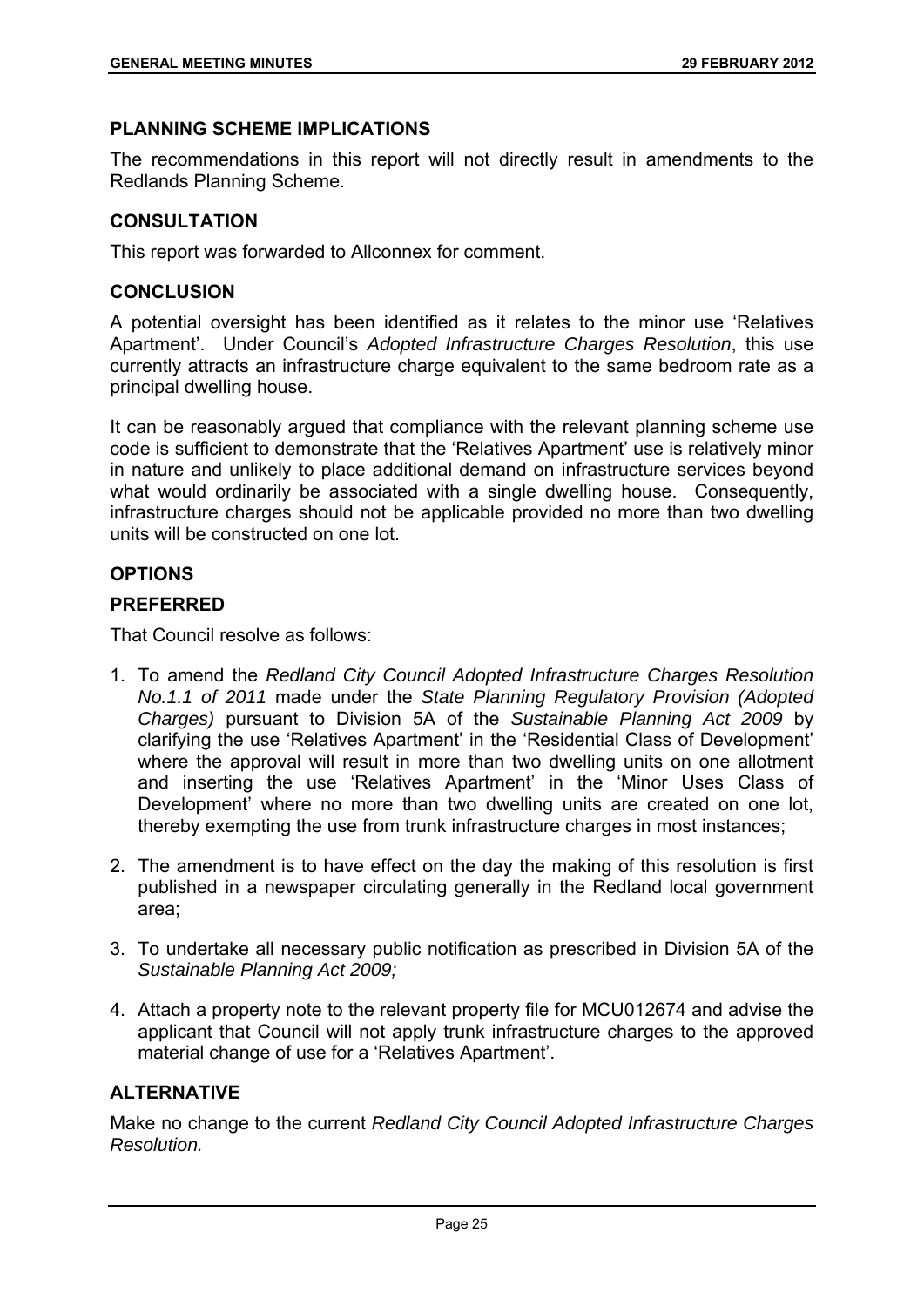**OFFICER'S/COMMITTEE RECOMMENDATION/ COUNCIL RESOLUTION** 

| Moved by:    | <b>Cr B Townsend</b> |
|--------------|----------------------|
| Seconded by: | <b>Cr D Henry</b>    |

**That Council resolve as follows:** 

- **1. To amend the Redland City Council Adopted Infrastructure Charges Resolution No.1.1 of 2011 made under the State Planning Regulatory Provision (Adopted Charges) pursuant to Division 5A of the** *Sustainable Planning Act 2009* **by clarifying the use 'Relatives Apartment' in the 'Residential Class of Development' where the approval will result in more than two dwelling units on one allotment and inserting the use 'Relatives Apartment' in the 'Minor Uses Class of Development' where no more than two dwelling units are created on one lot, thereby exempting the use from trunk infrastructure charges in most instances;**
- **2. That the amendment is to have effect on the day the making of this resolution is first published in a newspaper circulating generally in the Redland local government area;**
- **3. To undertake all necessary public notification as prescribed in Division 5A of the** *Sustainable Planning Act 2009***; and**
- **4. Attach a property note to the relevant property file for MCU012674 and advise the applicant that Council will not apply trunk infrastructure charges to the approved material change of use for a 'Relatives Apartment'.**

**CARRIED** (en bloc)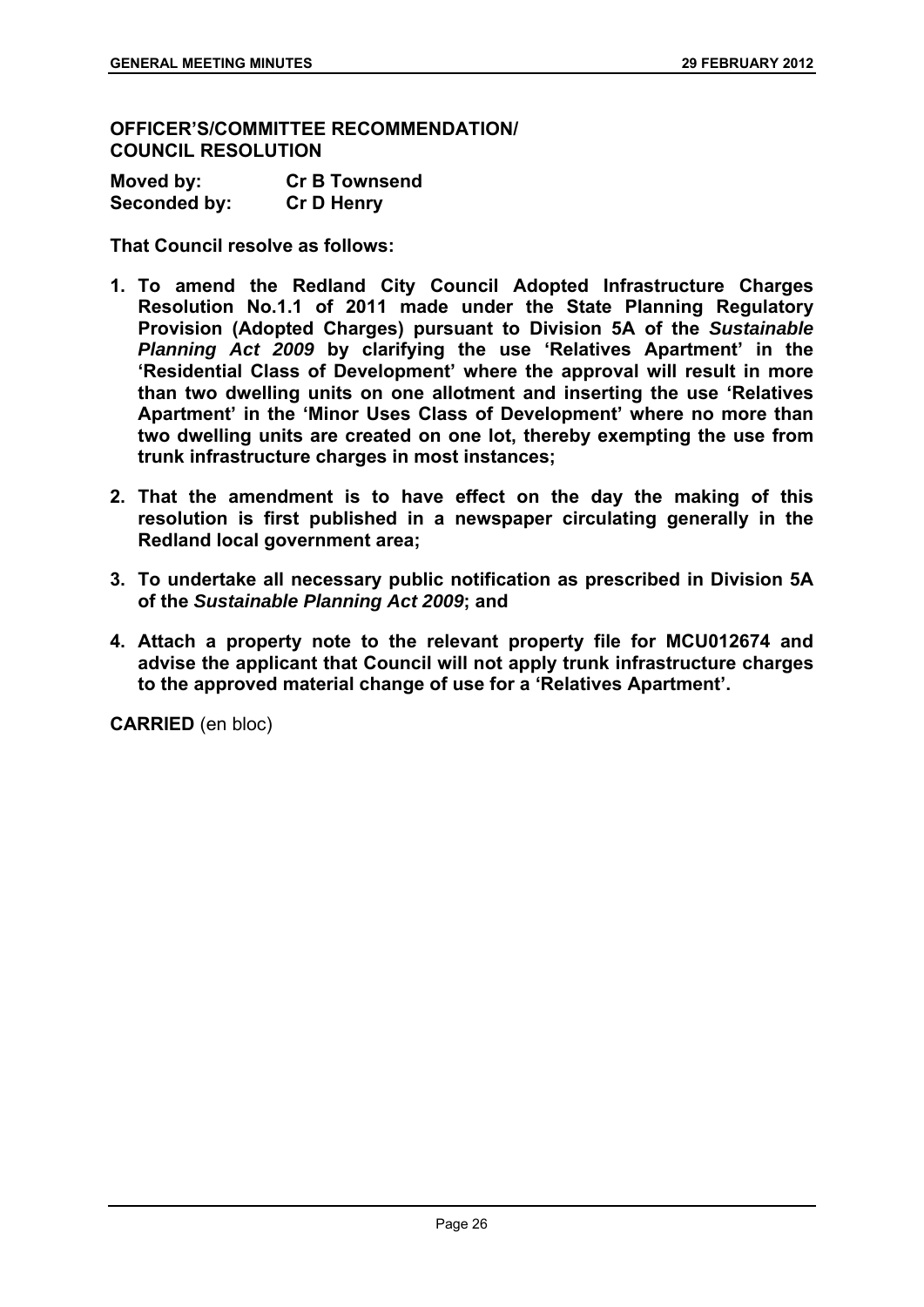#### **13 PLANNING AND POLICY COMMITTEE 8 FEBRUARY 2012**

| Moved by:    | Cr T Bowler |
|--------------|-------------|
| Seconded by: | Cr H Murray |

That the Planning & Policy Committee Minutes of 8 February 2012 be received and item resolved under delegated authority be noted.

Planning and Policy Minutes 8 February 2012

CARRIED

#### **13.1 ENVIRONMENT PLANNING AND DEVELOPMENT**

**13.1.1 DRAFT REDLANDS OPEN SPACE STRATEGY 2026 FOR PUBLIC REVIEW** 

| <b>Dataworks Filename:</b>  | P&R Open Space Plan 2004-2016                                                                 |
|-----------------------------|-----------------------------------------------------------------------------------------------|
| Attachment:                 | <b>Redland Open Space Strategy 2026</b>                                                       |
| <b>Responsible Officer:</b> | <b>Toni Averay</b><br><b>General Manager Environment Planning &amp;</b><br><b>Development</b> |
| Author:                     | Angela Wright<br><b>Principal Advisor Open Space Planning</b>                                 |

#### **EXECUTIVE SUMMARY**

The draft Open Space Strategy for Redland City has been developed.

*In the strategy "open space" as defined as "public and private lands that are broadly available for public recreation, pedestrian and cycle movement, sport or for nature conservation purposes".* 

Open space, from major sporting and recreation parkland to small parks at the neighbourhood level, are an essential part of life in the Redlands. Our open space is an essential element in delivering and enhancing our quality of life. It provides a wide range of social, health, economic, cultural and environmental benefits and includes our recreation parks, sport parks, foreshore areas, streetscapes, conservation reserves and connected pathways.

Redland City Council now leads the way in innovative open space planning by redefining open space standards of service. The redefinition has come about after listening to the Redlands community and through deliberations with key stakeholders. Redlands is proposing to move away from a land provision standard as being the primary method for determining shortfall of parks and open space. The previous open space plan made recommendations on how many hectares per 1,000 people were missing from the Redlands open space estate. It made no reference as to why the land was needed or what it was needed for. The plan had broad ideas and embellishment standards but no assessment was made on the function of each park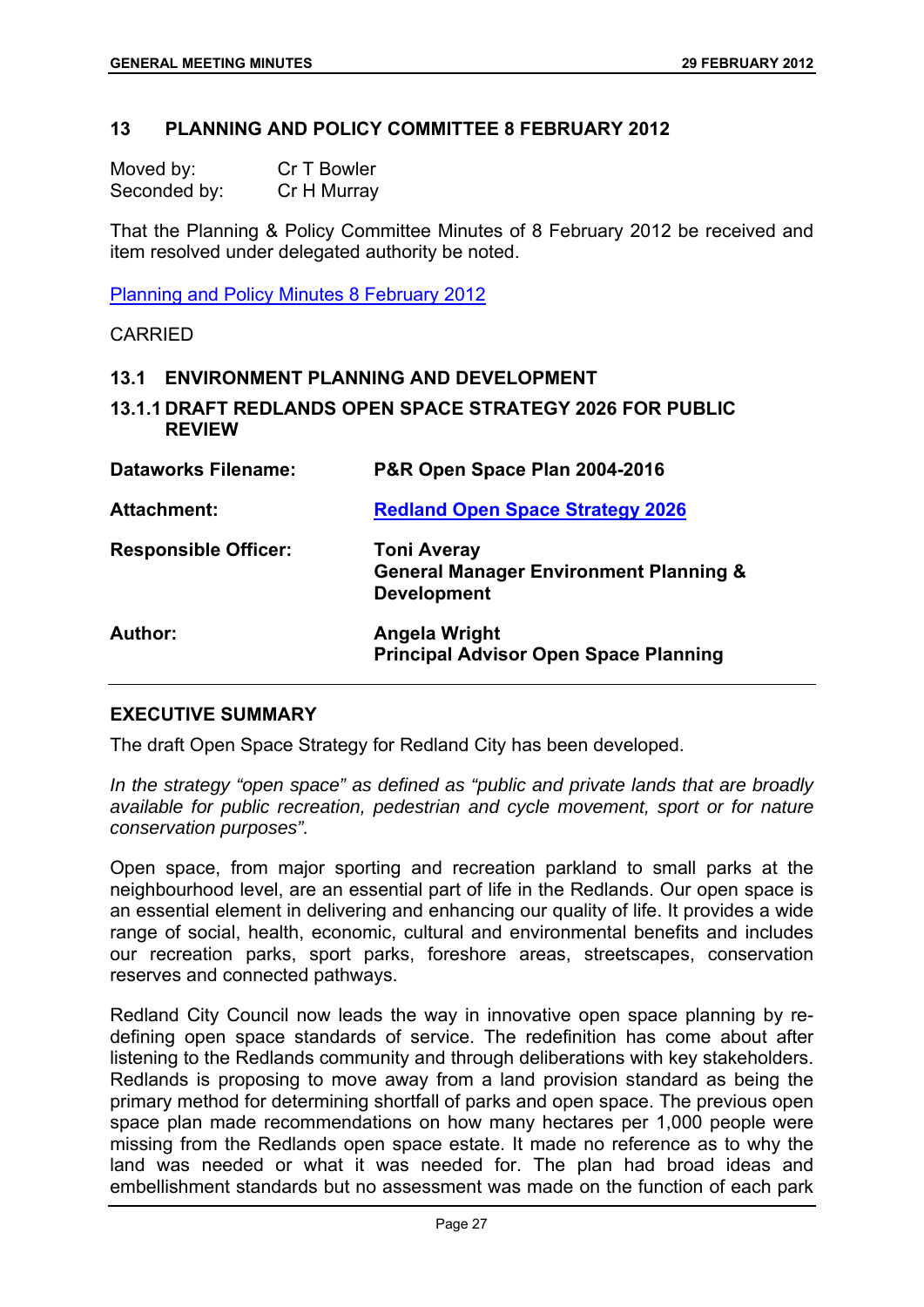or its suitability for recreation, sporting and community activities. This level of activity assessment was only done during the parks landscape master planning process.

The first draft of the *Redlands Open Space Strategy 2026* is proposing a new set of desired standards to aspire to, and to inform, future planning, project delivery, asset management and maintenance and operation. The new standards are about activities and opportunities that should be available in public open space, shortfalls will be about opportunity shortfalls which in turn will advise Council what sort of open space it needs to acquire both in the short and long term.

This report advises that the first draft of the *Redlands Open Space Strategy 2026* is now ready for community review, which it is recommended should be undertaken in April and May 2012.

# **PURPOSE**

The purpose of this report is to present the first draft of the Redlands Open Space Strategy 2026 for adoption and release to the public for a review period commencing in April 2012 and May 2012.

# **BACKGROUND**

It was determined that the Redlands Open Space Plan 2004 – 2016 would need updating prior to the commencement of writing the new planning scheme. The new planning scheme is proposed to commence drafting in mid 2012 however a range of planning documents to inform the planning scheme are well underway or complete, including the Redlands Open Space Strategy 2026.

Research and community engagement for the strategy occurred in 2009 and 2010 including participation in the development of Redlands 2030, Community Plan. Workshops were run in the 2010 calendar year with Councillors, ELG and officers from many departments.

Drafting of the strategy commenced in July 2011 and the first draft is now considered ready for public review.

# **ISSUES**

# **OPEN SPACE VALUES**

The Open Space vision and values have been developed from The Redlands 2030 Community Plan which captures and reflects the aspirations of Redlands residents. These value statements further outline the commitment that Redlands City Council should have to valuing its open space for a wide range of purposes.

#### *Healthy natural environment*

- Protection of our rural and forested hinterland is vital to our sense of identity
	- The remaining rich farming lands and the forested backdrops that are part of the scenic amenity and natural heritage of the Redlands are protected for future generations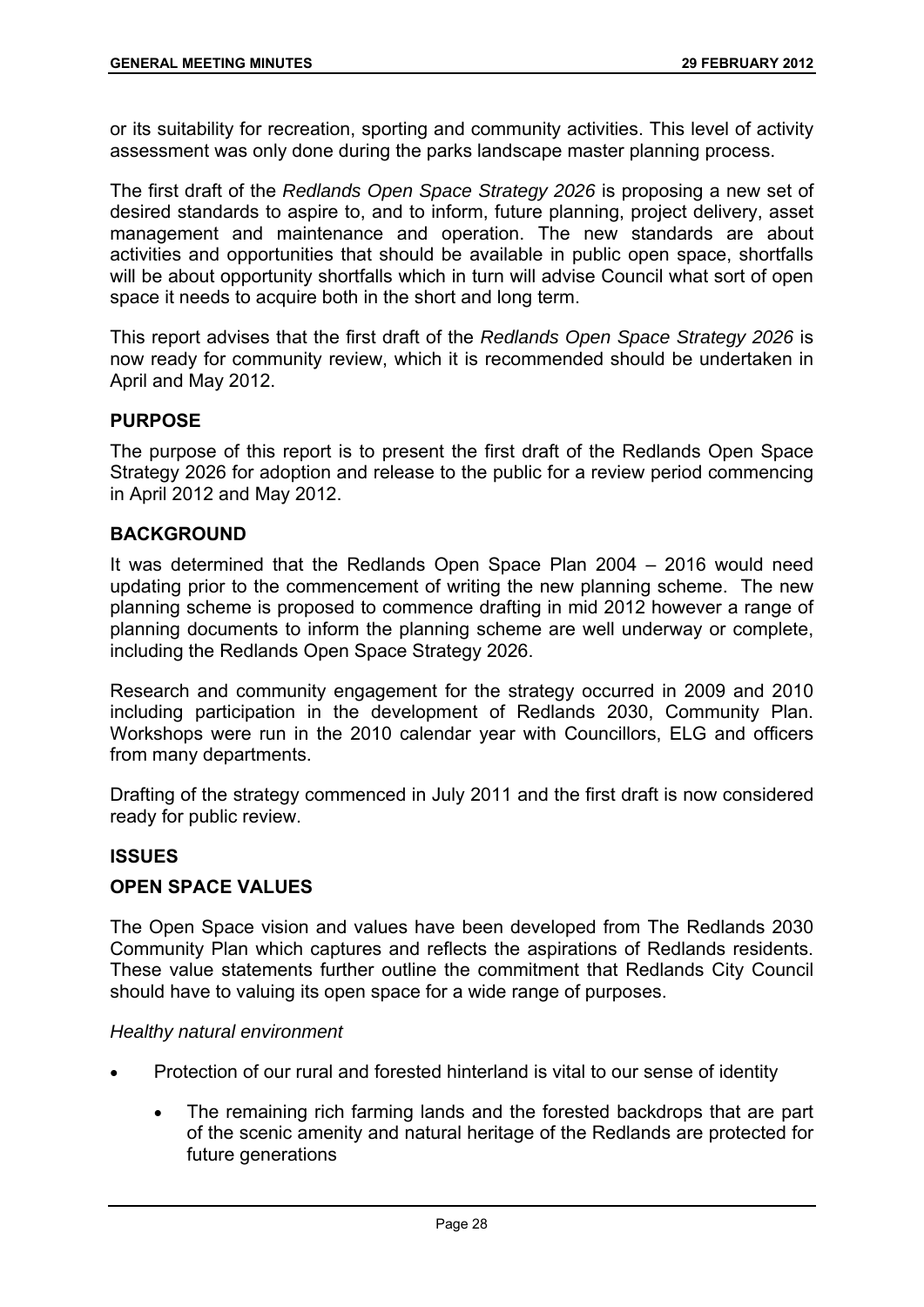- The built environment needs to be integrated with the natural environment
	- Natural areas within the residential, industrial and commercial built environments, that are critical for health of residents and for protecting biodiversity, are retained and enhanced

#### *Green living*

- Open Space is responsive to a changing world
	- Open spaces will be provided and designed to be adaptive in response to the predicted impacts of climate change. They will provide settings and opportunities for sustainability actions and social responsiveness to resource management and green house gas reduction

#### *Embracing the bay*

- The cultural, social and ecological values of the coastal environment are embraced and sustained
	- The coastal, marine and water catchment environment will be managed to protect and enhance ecosystems, lifestyles, the economy and leisure opportunities

#### *Quandamooka country*

- Our Indigenous people and their rich history are part of the local ethos and must be protected
	- The Quandamooka People are able to maintain their attachment with the land and their history is protected

#### *Wise planning and design*

- The open space network must encompass a diversity of connected open spaces
- Community health and enjoyment, and plant and animal survival in the urban context, are advantaged by the provision of diverse and connected open spaces on a continuum of natural to developed settings.

#### *Supportive and vibrant community*

- Community and Commercial access to open space will be balanced
	- Our parks and open space areas are activated and busy. Organised groups using the open space areas and facilities may be led by commercial operators but this use does not unduly interfere with the use of our parks by individuals and community groups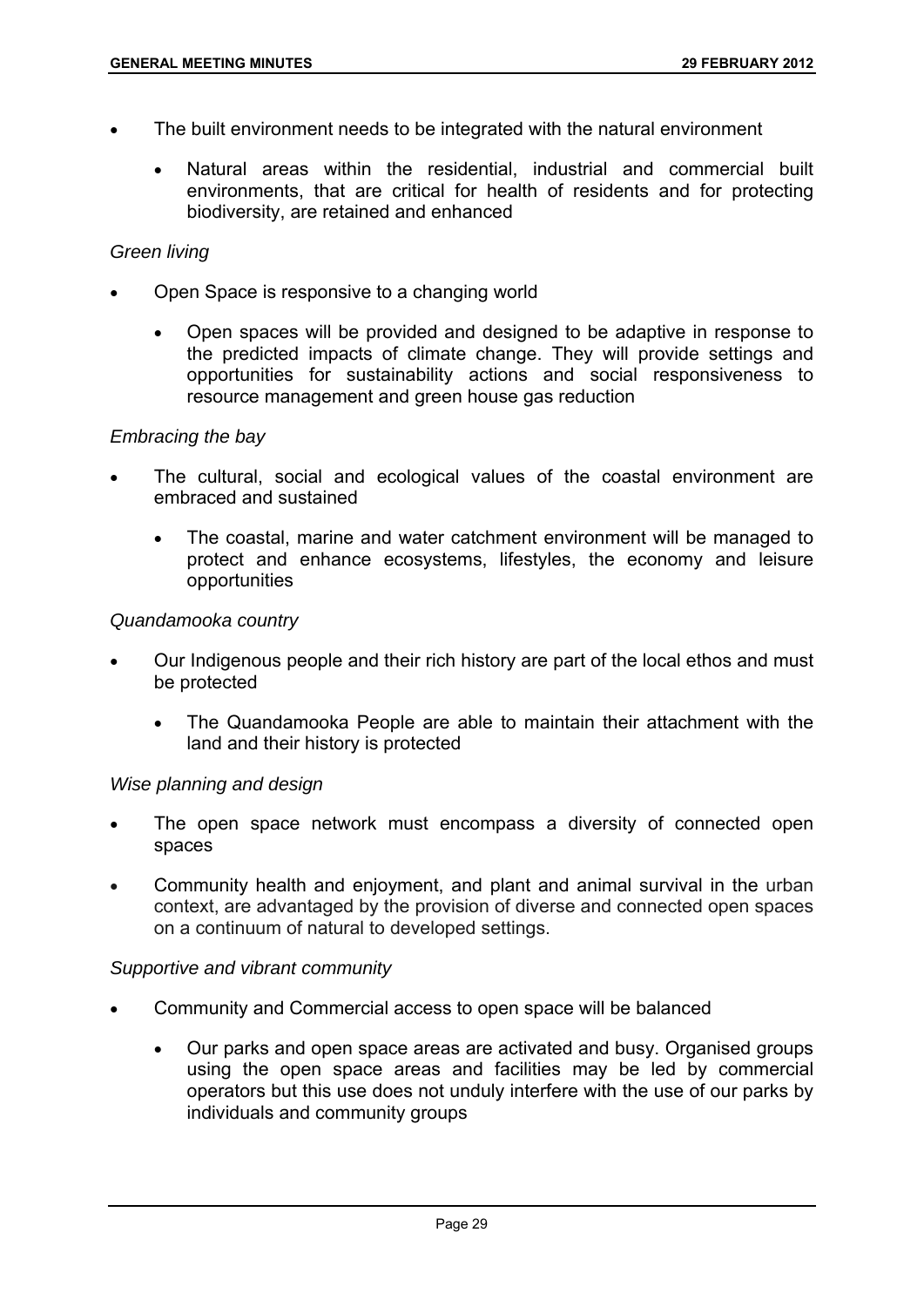*Strong and connected community* 

- There is a vital link between community health and well designed and diverse urban open space
	- A highly connected and diverse open space network and recreation opportunity spectrum will be provided to improve the health, well-being and strong community spirit of the City

## *Inclusive and ethical government*

- Resident participation in open space planning and management is important
	- We hear the aspirations of our community through broad listening and community engagement processes and reflect the community's views in our planning of open space and recreation and sporting opportunities

### *An efficient and effective organisation*

- The private and not-for-profit sectors are vital partners in the delivery of sport, recreation and community facilities and programs
	- The private and not-for-profit sectors are meeting community needs in the sectors where they are the best placed to deliver the service. Council's resources are directed to those services, and the provision of facilities, where it is best placed to meet the need

## **OPEN SPACE STRATEGY PURPOSE**

The purpose of the *Redlands Open Space Strategy 2026* is to make recommendations to ensure that adequate open space for recreation activities, sport, community facilities and movement is made available to all new and existing communities.

The strategy aims to inform the preparation of the new Redlands Planning Scheme so that open space planning is well-recognised as an element of future city planning.

It is expected that the Strategy will provide the right advice that will lead to an enhancement the existing open space network by:

- 1. Improving linkage between areas of open space so that people can move freely between open space areas, preferably off-road for health and safety
- 2. Building more diversity and flexibility into the network and recognising that not all residents are the same or have the same recreational needs
- 3. Responding to trends in park design and recreation activities

The strategy is recommending the provision of a full and rich diversity of recreation and sport activities in fit-for-purpose open space.

Its purpose is also to inform and underpin the city's asset management framework by establishing sustainable and realistic desired standards of service and provide a framework for asset removal, renewal, replacement, expansion and upgrade.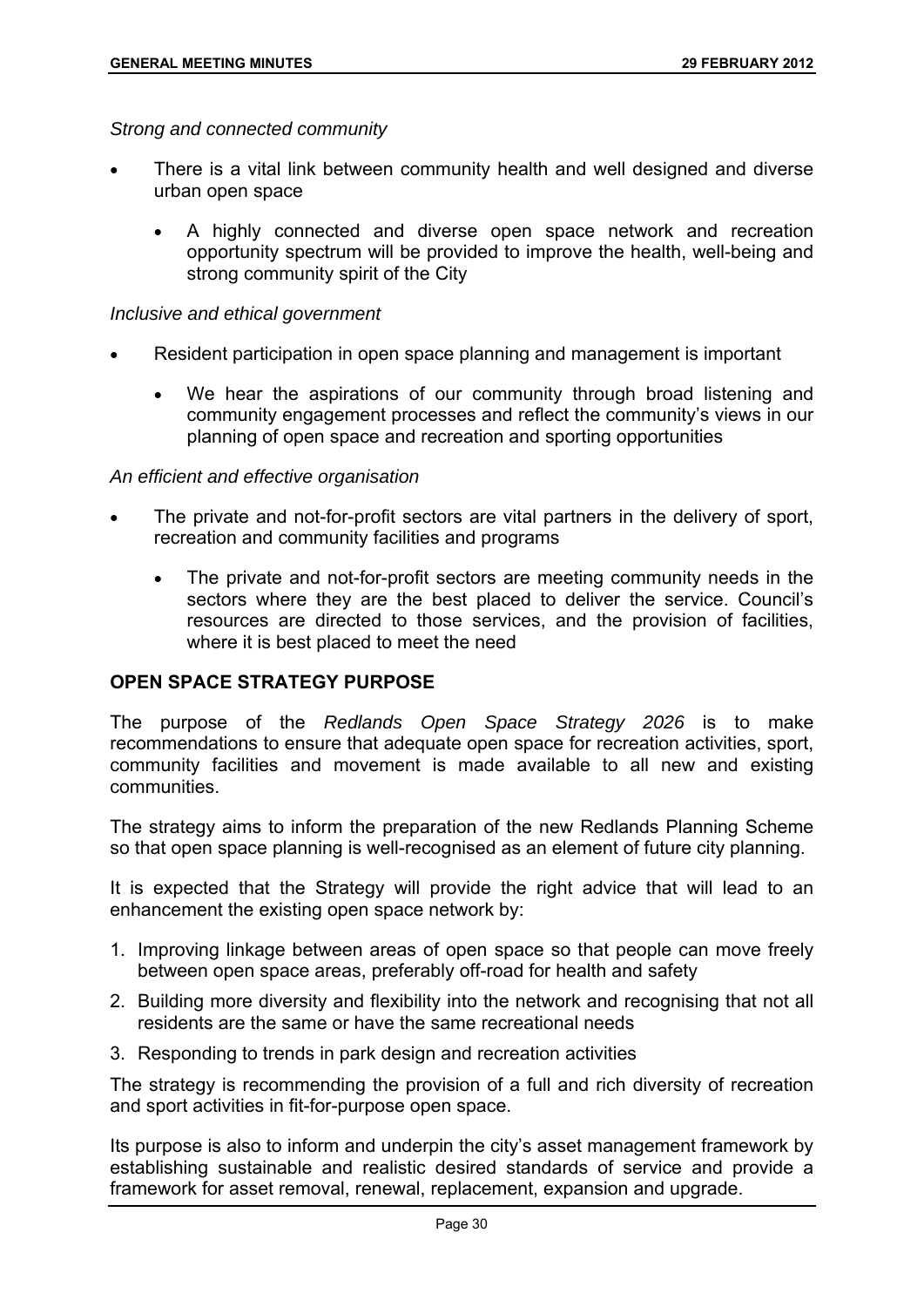A further purpose is to ensure parks and open space development and management processes and systems are fiscally responsible and meet the requirements of the Cities Corporate and Financial strategies.

# **STATE AND LOCAL GOVERNMENT PLANNING AND STATUTORY FRAMEWORK**

Since the adoption of the Redlands Open Space Plan 2004 – 2016 numerous changes have occurred within the Statement Government legislative framework that have direct impact on the function and acquisition of open space in Redlands City. These include:

- 1. The development of two versions of the South East Queensland Regional Plan;
- 2. The Integrated Planning Act replaced by the Sustainable Planning Act 2009;
- 3. The development of the Queensland Greenspace Strategy 2011;
- 4. The development of the Southeast Queensland Outdoor Recreation Strategy 2010;
- 5. The Local Government Act 2009 and Regulations; and
- 6. Capped infrastructure charges.

The statutory framework also changed in Redlands City as a result of:

- 1. Redlands Planning Scheme Version 1 being adopted in March 2006;
- 2. Council amendments to version 1 up to the current version 3.1;
- 3. The development of the Redlands community plan *Redlands 2030;*
- 4. The development of the Redlands Financial Strategy 2011;
- 5. Asset management plans being required by State Government; and
- 6. The development of an open space PIP and infrastructure charges schedule (ICS).

## **NEW PLANNING UNITS**

To analyse the provision of open space across the city it is necessary to consider it at the level that it operates, that is land that will serve all residents of the local government area is assessed at that same level.

Assessment of the need for open space has been carried out at the following levels:

- 1. City-wide level
- 2. Catchment level
- 3. Neighbourhood level

Sporting parkland is assessed at a city-wide level. It is generally accepted that to play a particular sporting activity, or to join a particular team, it is necessary to travel to the venue. For many activities there are only one or two venues in the city catering to that activity (e.g. softball, netball or baseball).

The catchments are the same as those developed for the Redlands Social Infrastructure Strategy 2009 and are groupings of suburbs and islands. There are six catchments being:

- Catchment 1—Birkdale, Wellington Point and Thorneside
- Catchment 2—Capalaba and Alexandra Hills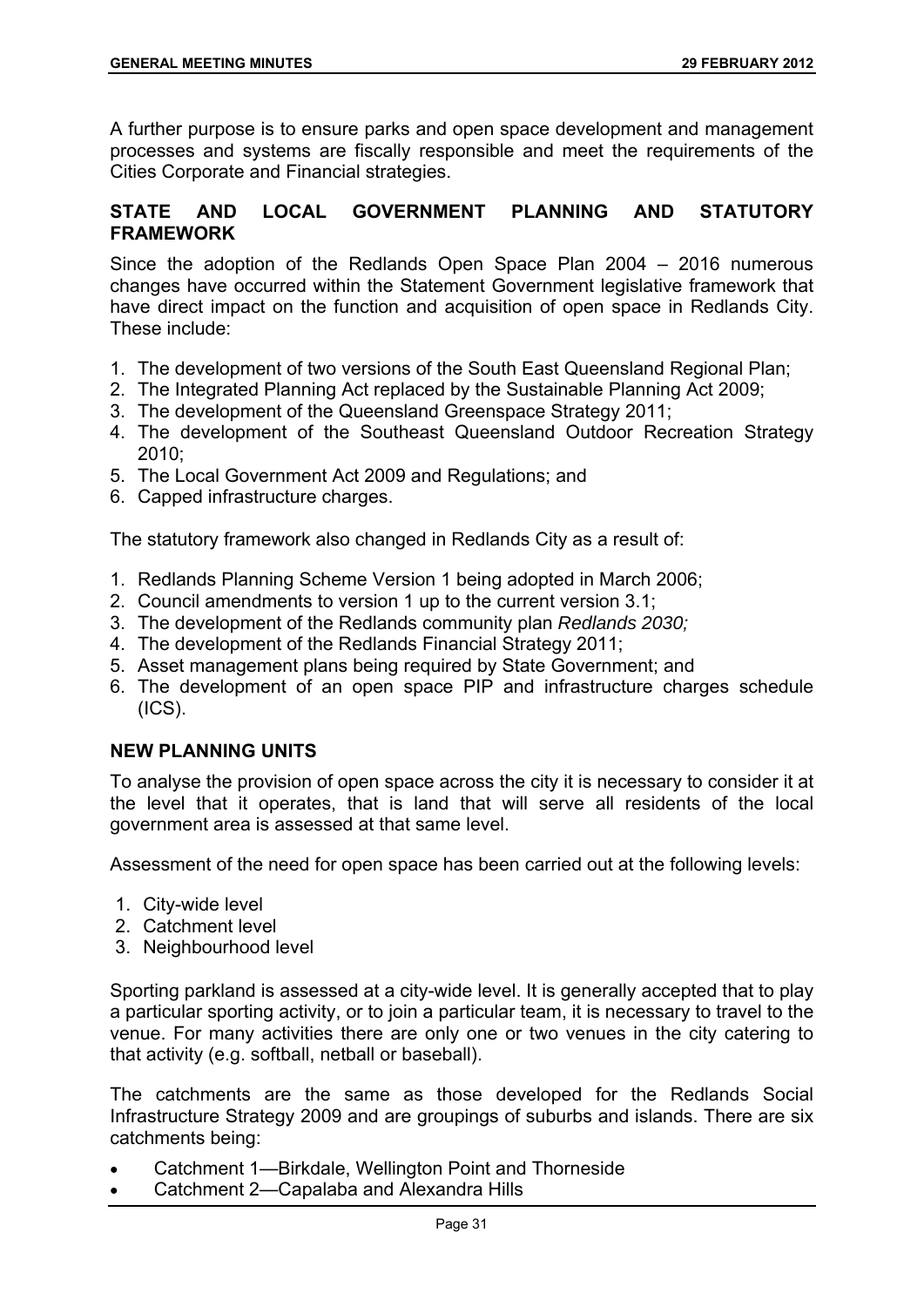- Catchment 3—Cleveland and Ormiston
- Catchment 4—Victoria Point, Redlands Bay and Thornlands
- Catchment 5—Sheldon and Mount Cotton
- Catchment 6—North Stradbroke Island, Coochiemudlo Island and SMBI

Land for community purposes is identified at a catchment level.

Catchments have been broken down into 54 neighbourhoods. Neighbourhoods are characterised by being areas that are:

- Free of barriers such as major roads, railway lines, wetlands, creeks or features that may restrict the free movement of people;
- Well-connected by either roads, footpaths or trails so that people can move around the space relatively easily and safely; and
- Have a similar residential identity.

# **TAKING AN ACTIVITY APPROACH**

While it is important to have sufficient land available as open space it is perhaps more important to consider the activities that happen on or within the space. The land is not an end in itself. Open space land is acquired for the recreation, sport or community activities that can be conducted on it.

To determine if Redland City has a shortfall of open space an assessment of what the city's open space is now, and could be used for in the future was undertaken. The assessment was undertaken by visiting all parks and recreational open space areas in the city and assigning a recreation; sporting or community activity to the space, ensuring it was or could be fit for this purpose. The list below includes the full range of activities that were considered in the urban open spaces of the city. If the city, catchment or neighbourhood has an activity shortfall then that could then be considered a land shortfall, if a place cannot be found or negotiated for any given activity or group of activities.

## **Urban Open Space Activities**

- Access to nature
	- Water creeks and the bay boat ramps, swimming enclosures, beaches
	- Natural areas
	- In the built environment
	- Quiet contemplation
- Community comfort
	- Public toilets
	- Seats, shade and water
- Community gardening
	- **Gardens**
	- Men's sheds
- Cultural events A range of existing festivals and events plus opportunities to create new events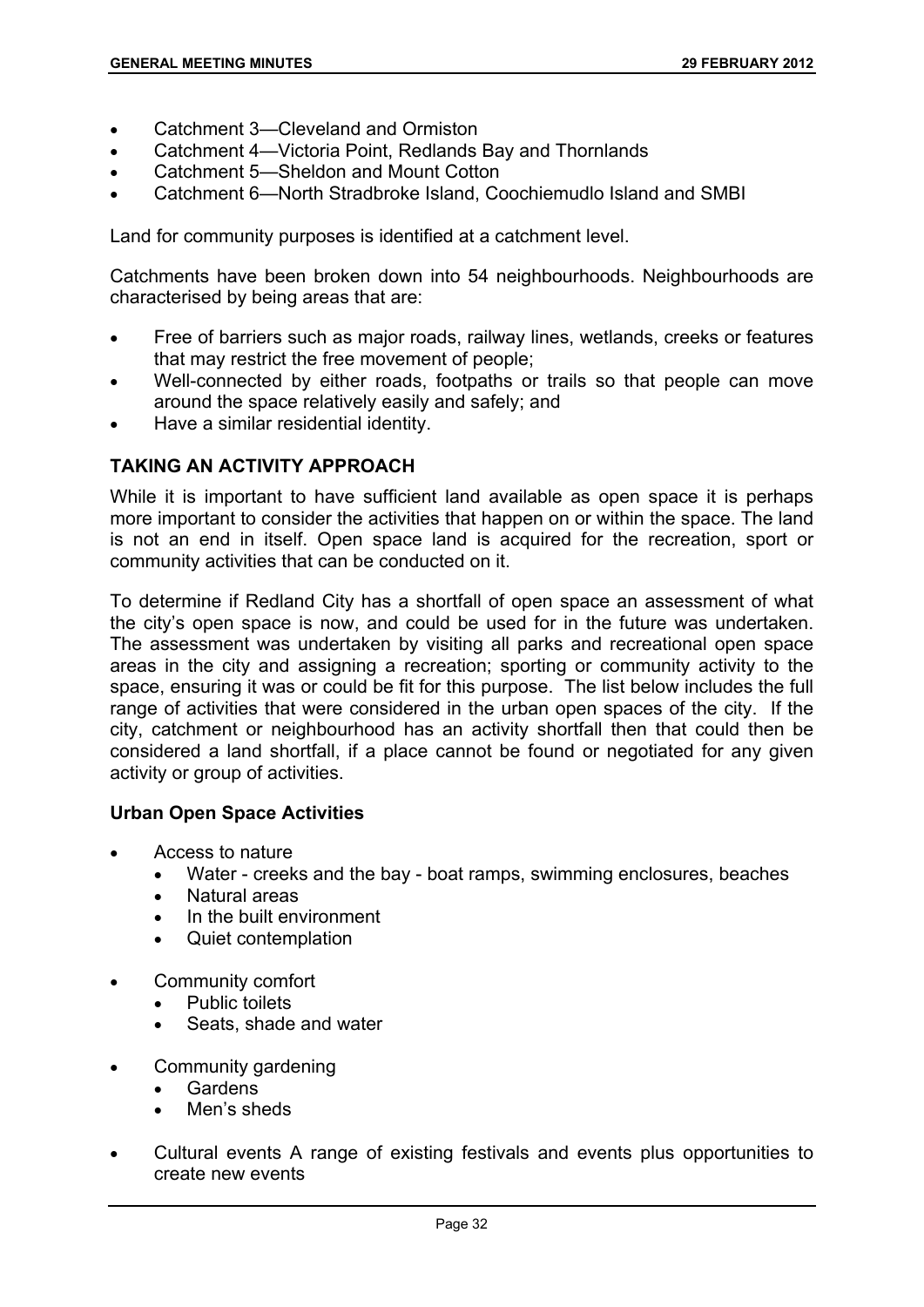- Exercising dogs off-leash
	- Off-leash areas that are fenced
	- Off-leash areas that are not fenced
	- Off-leash beaches
- Economic opportunities and commercial use
	- New business opportunities paying fees to Council such as personal trainers, tai-chi, cafes as well as existing activities
- Indoor recreation
	- Gymnasiums, multi-sport courts, squash and badminton
- Lunch and meeting spaces
	- Sites near industrial complexes for lunch and a meeting point
- Outdoor recreation (on public and private land)
	- bird watching and other forms of nature study/ appreciation, bushwalking, camping, canoeing, climbing, abseiling and similar activates, fishing, fossicking, four-wheel driving, paragliding, hang-gliding and similar activities, horse riding, trail and endurance rides, motor-boating, picnicking, road cycling and mountain bike riding, sailing, scuba diving and snorkelling, surfing, swimming in the sea and lakes, trail bike riding, waterskiing, picnicking in a group
- Physical activity
	- Resistance training (dynamic and static equipment)
	- Basketball (full size and half-courts)
	- Kick-about spaces
	- Handball, horizontal traverse and hit-up walls
	- Play experience
		- Toddler play, Primary school-aged play,
		- Destination play and All-abilities play
		- Nature-based play
		- Adventure play journeys
		- Playground serving isolated communities
- Programming
	- 'Alive and Kicking'
	- School holiday programs
- Signature Redlands
	- Signature opportunities
	- Signature locations
- Sport
	- Access to a range of sporting codes—at least the top ten most commonly played activities
	- Teenage meeting places
		- Pergolas and seating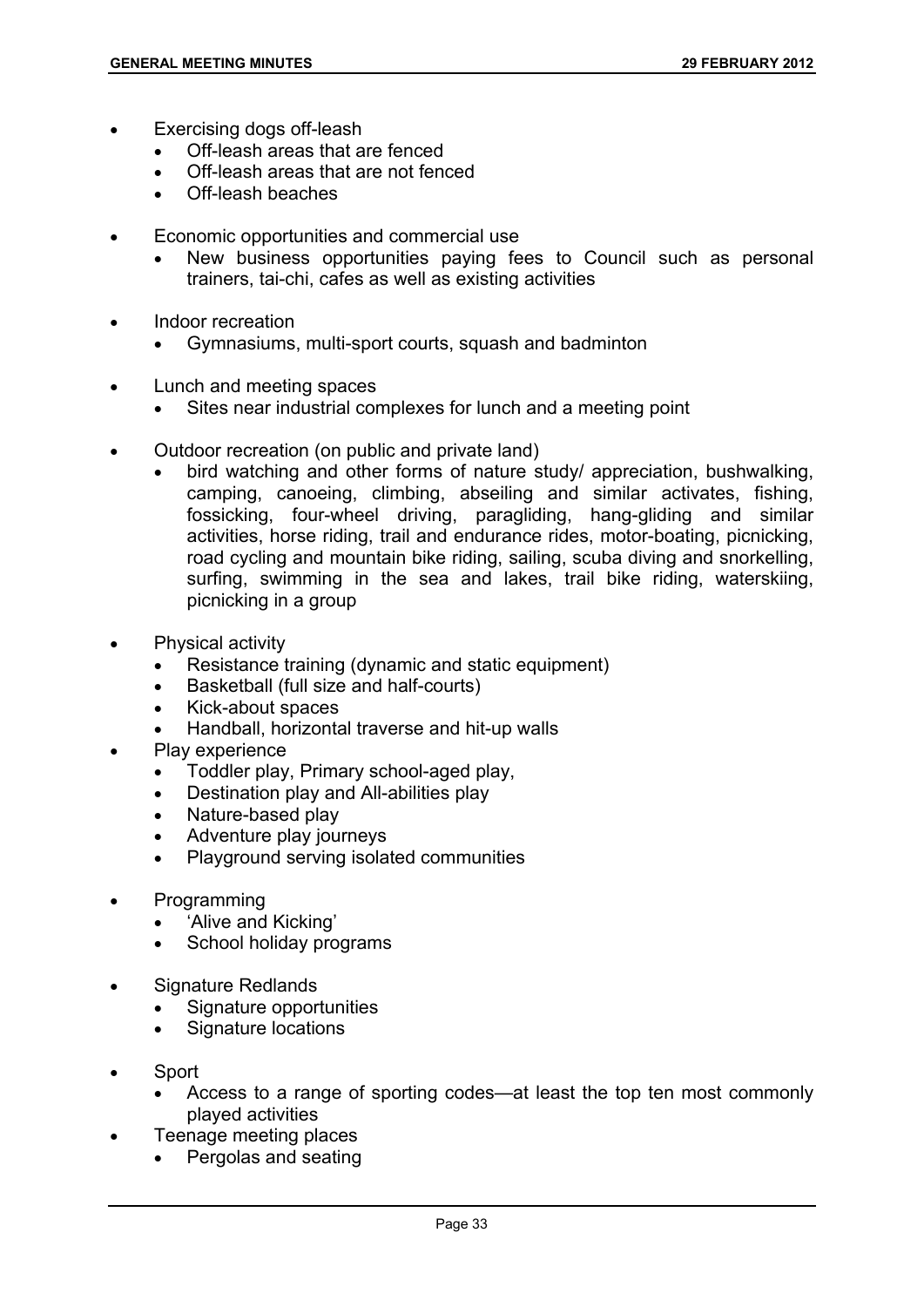- Walking and cycling
	- Roads
	- Footpaths
	- Natural areas
	- Parks
- Weddings and ceremonies
	- Formal group activity
- Wheeled play Ramp parks for skateboards, bikes, scooters, in-line skates, roller blades
	- BMX and dirt jumps
	- Remote models
	- Small wheeled play circuit—junior and senior

# **NEW OPEN SPACE FUNCTIONS**

The strategy is recommending the following:

- The catchments are groups of suburbs
- Parks have been classified against the following functions:
	- sport
	- recreation
	- community
	- recreation corridor
	- environmental
	- amenity
	- public utility
	- unallocated
- The parks with a recreation function also have a hierarchy type as follows;
	- Type 1—Destination
	- Type 2—Catchment
	- Type 3—Neighbourhood
	- Type 4—Meeting place
	- Type 5—Civic

## **NEW DESIRED STANDARDS OF SERVICE**

The Redlands Open Space Strategy 2026 is proposing a new set of desired standards of service (DSS) to aspire to, and to inform future planning, project delivery, asset management and maintenance and operations. The new standards are about activities and opportunities that should be available in public open space. Shortfalls will inform Council as to what sort of open space it needs to acquire, both in the short and long term.

The proposed new desired standards include:

- Catchment level of service
- Neighbourhood level of service
- Medium density level of service
- Quantity of open space for greenfield areas and the PIP
- Park function and type
- Characteristics of open space for greenfield areas and the PIP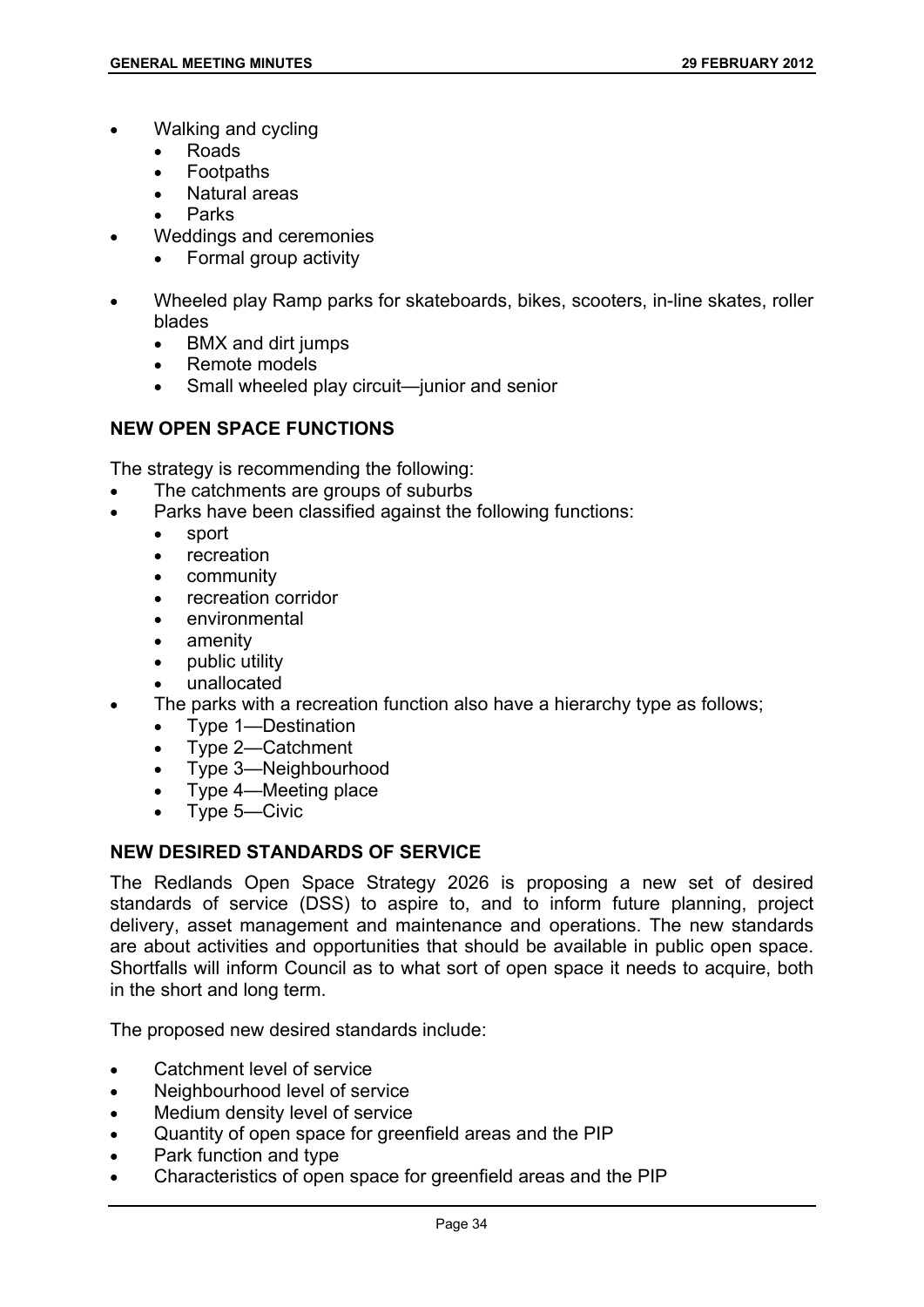- Embellishment standards
- Sport park embellishments
- Community land embellishment standards
- Park and asset management service standards

The innovation within the strategy can be found particularly in two new DSS areas the catchment and neighbourhood DSS. It is on these two DSS areas that most of the open space assessment has been focussed.

## **CATCHMENT LEVEL OF SERVICE**

Within the city's six catchments Redlands City Council aims to provide:

- 1. Picnicking for large groups—multiple significant picnic nodes in catchment parks
- 2. All-abilities play—one all-abilities playground per catchment
- 3. Dog off-leash exercise areas—full sized, enclosed and a separate area for small dogs spread throughout the catchment
- 4. Bush walking—access to natural area walking tracks
- 5. Weddings—a least one wedding setting per suburb
- *6.* Skate board riding and BMX—ramp parks provided as per *Redlands Ramp Park Review 2008-2012*
- 7. Sport—popular sporting codes spread evenly throughout the catchment
- 8. Festival space—a minimum of one major festival and event space per catchment
- 9. Park user comfort—public toilets provided in every catchment and destination park
- 10. Walking and cycling—footpaths on main roads
- 11. Special experiences—clear identification of signature features and experiences within each catchment
- *12.* Indoor community activities—Community Halls upgraded and managed as per the *Halls Review*
- 13. Commercial activities in open space—expanded commercial use opportunities in catchment
- 14. Regional destination parks
- 15. Water-based recreation—boat ramps and beach access points provided in each catchment
- 16. Multi-use recreation areas adjacent to larger medium density zoned areas

In addition, Redland City Council has a Community Halls Review 2010 that aims to develop a Community Hall Hub around each Council Hall. Many Council halls are within parkland or valuable open space areas. This Strategy supports the community hall hub approach by recognising the land component required.

The analysis undertaken in developing this Strategy has also considered commercial opportunities on Type 1 and 2 (and some Type 3) recreation open space as well as sporting open space.

# **NEIGHBOURHOOD LEVEL OF SERVICE**

People living within neighbourhoods will have access to a range of open space areas, recreation activities and suitable infrastructure. Within a neighbourhood residents can expect to have safe access to a recreation park either via the footpath system or off-road pathways.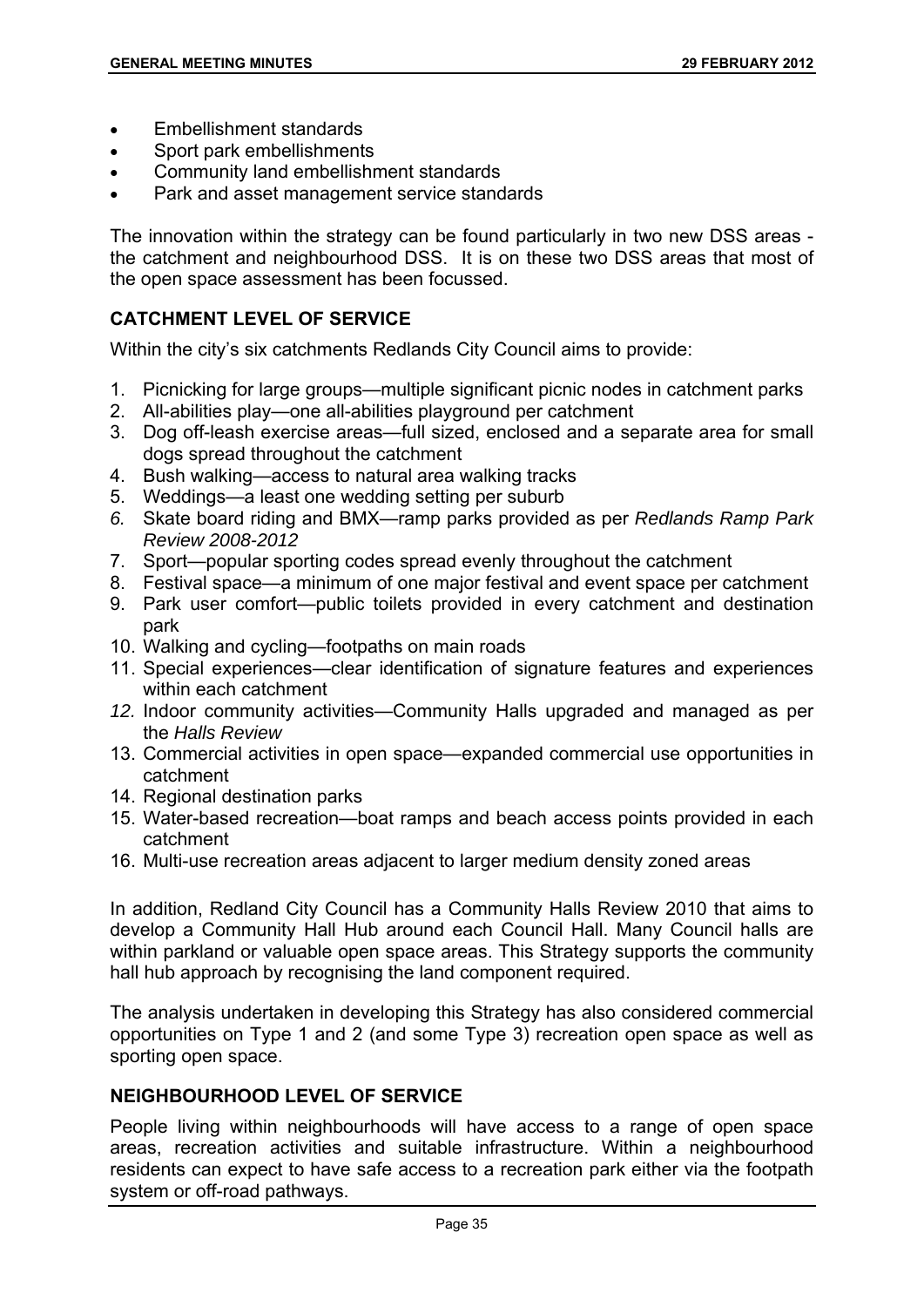Within the neighbourhood recreation parks, (where possible and over time), a range of activities and embellishments will be provided. These will include:

- 1. Play facility for toddlers—at least one high-quality toddler playground. There are also likely to be a number of smaller toddler playgrounds distributed in other parks in the neighbourhood. A play facility for primary school aged children—a high quality playground suited to children of primary school age.
- 2. Nature-based play—an experience which differs from the traditional toddler playground using a range of natural materials such as sandstone, water, wood, bark, water and sand. The nature play experience may be collocated with the high-quality toddler playground.
- 3. Teenage hangout—a space which may incorporate shelters and teenage style recreation equipment such as half courts or wheeled play facilities.
- 4. Physical activity—outdoor fitness activity equipment that may include dynamic or static fitness apparatus, basketball and handball courts.
- 5. Physical activity—a kick-about area which will be a relatively flat, open area of grass that may include goal posts.
- 6. Community garden—a site for a community garden that may be activated if there is sufficient community interest in forming an organisation to take control of the site.
- 7. Access to natural areas where it is deemed appropriate given the environmental sensitivities and accessibility of the site(s).
- 8. Exercising dogs—a dog off-leash area that may be either fenced or unfenced.

Additionally, there may be opportunities in a neighbourhood:

- For commercial activities in open space areas e.g. a restaurant or boat hire operation, and
- For the protection of heritage trees (such as the massive figs that grow in the Redlands). These opportunities will be pursued in the open space area and park that is best fit for the activity.

All of these activities will not necessarily be present in each neighbourhood. In situations where a suitable area is not able to be found, and/or the activities are not able to be provided, this would represent a shortfall within the neighbourhood and the following actions would occur:

- 1. discussion will be held with the community about where the shortfall activity could be located;
- 2. extra activities may need to be located within any given park, making the park more multi-use;
- 3. a land shortfall is registered and placed on the priority infrastructure program for future possible land acquisition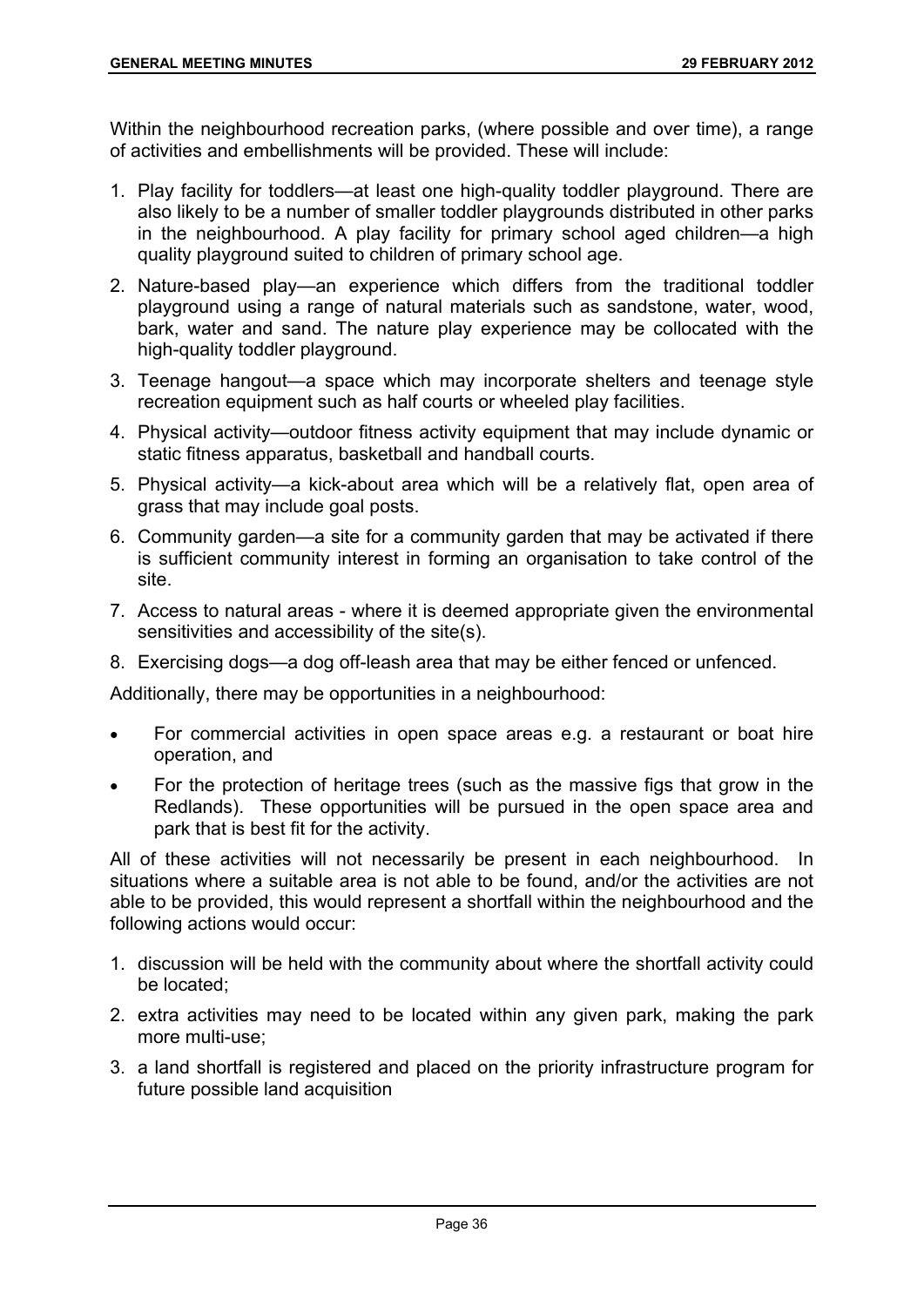## **QUANTITY AND CHARACTERISTICS OF OPEN SPACE**

The standards relating to quantity (hectares per 1000 people) and characteristics of open space to be provided across the city, set out in the *Redlands Shire Council Open Space Plan 2004—2016,* will remain fundamentally unchanged in the new strategy.

Primarily now the quantity analysis will relate to Greenfield areas only for the purposes of the Priority Infrastructure Plan (PIP) and the sport land quantity analysis which is assessed across the city as a whole. Shortfalls will continue to be allocated only to recreation, sport and community land.

| Land Type    | Quantity<br>(ha/1,000) |
|--------------|------------------------|
| Recreation   | 2.65                   |
| Sport        | 1.65                   |
| Community    | 0.50                   |
| <b>TOTAL</b> | 4.80                   |

# **CATCHMENT AND NEIGHBOURHOOD ASSESSMENTS**

There are six catchments and 54 neighbourhoods that cover the current and future urban areas of the mainland, the three urban settlements of North Stradbroke Island, Coochiemudlo Island and the four Southern Moreton Bay Islands.

The catchment level analysis considered factors such as:

- The provision of a diversity of recreation opportunities and sporting activities across each catchment and whether they can be better linked to provide recreation corridors
- Does the built form encourage people to be physically active i.e. is riding a bicycle or walking a viable and attractive alternative to car travel for shorter trips?
- Within the catchment are there issues with crossing major roads or other barriers and are there any solutions?
- Where does medium density housing exist and where is it planned? Is it well serviced by recreation opportunities in public and private open space?
- Are there any 'hidden gems' of open space that should be secured for open space?
- Are the footpaths and walkways linked and logical?

There is a suite of recreation embellishments that Council believes should be provided, over time, in each catchment. Key elements include:

- dynamic or fixed physical activity stations
- outdoor wedding and ceremonial spaces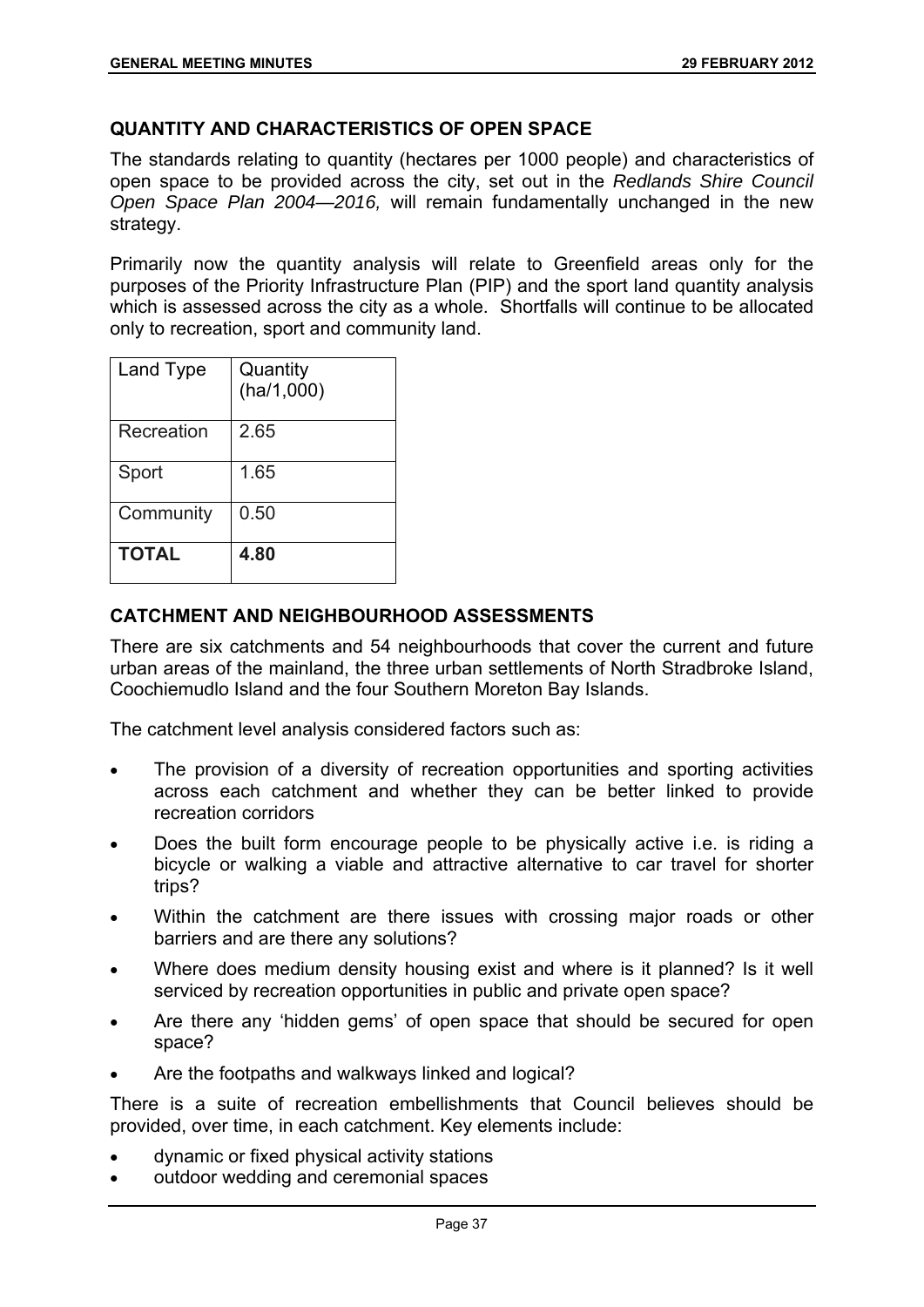- ramp parks
- a major all abilities playground complemented by large picnic areas
- community gardens
- a number of fenced or unfenced dog off-leash areas
- meeting places for young people
- access to nature on bushwalking trails
- access to a range of sporting codes
- a place for festivals and events

Some sites may lend themselves for use by commercial operators, for example personal trainers. These have been identified and recommended for assessment. Council may pursue these opportunities where it does not detract from public enjoyment of the area.

At the neighbourhood level every recreation and sport open space has been inspected to assess its current role in providing recreation opportunities and whether it has capacity to take on additional or different roles, and even whether it should have its use changed. Change would usually result from replication of the facilities and experiences of an open space area very nearby.

Each open space area was assessed for:

- its recreation function and hierarchy role;
- what the park is being used for and what it could be used for;
- issues, opportunities or constraints concerning the most suitable functioning of the park;
- the surrounding roads and paths to determine if the parks and open spaces can be easily and safely accessed;
- location in proximity to a medium density zoned area.

In terms of embellishment, the assessments looked at the suitability of a park or open space to provide for the following activities:

- a space for kicking a ball, including goal posts
- suitability as a potential site for a community garden
- any natural areas that may be suited to natural play
- features or other aspects that would allow for nature based play
- toddler and primary school age play
- **teenage meeting places or teenage play**
- physical activity stations
- dog off-leash areas
- commercial use opportunities
- heritage trees or structures

Importantly the activities recommended for each park, (if supported by the community following an extensive consultation period), will be delivered in a priority order, subject to budget. The overall time frame for delivery of recommendations is 14 years (2012 - 2026) and many of the embellishments will not be provided until the existing asset in the park is due for renewal or replacement. The strategy recommendations will inform the asset management program of Council which has, as a priority, management and renewal of existing assets.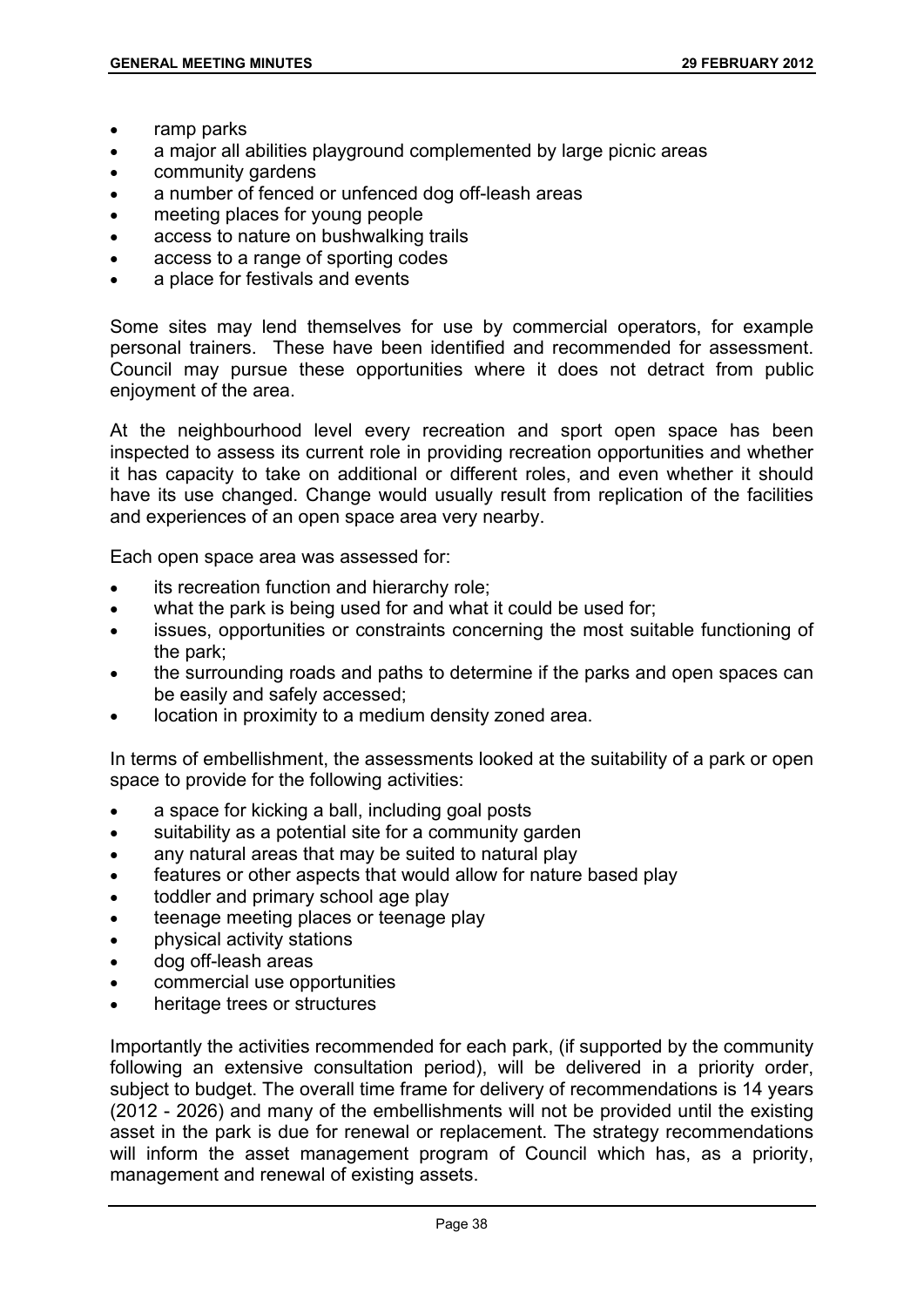# **STRATEGY IMPLEMENTATION**

The strategy will impact on a number of key Council areas and successful implementation will be assured if a strategic, collaborative and integrated approach is taken from the beginning.

A range of key Council planning and management documents and processes will be underpinned by the adopted *Redlands Open Space Strategy 2026* when the final draft comes before Council in-mid 2012*.* The new open space assessment methodology and recommendations will trigger future actions. These actions have been identified and include;

- 1. Prioritisation and implementation of the city wide recommendations identified through the development of the strategy, in discussions with internal and external stakeholders including Councillors.
- 2. Revision of the Open Space Individual Asset Management Plan.
- 3. Revision of the Priority Infrastructure Plan.
- 4. Updating the infrastructure schedule.
- 5. Articulation of the new standards into the next planning scheme.
- 6. Updating of the Proclaim property system and Maximo Asset management system with new park functions and types.
- 7. Identification of funding streams and preparation of project plans and budget proposals.
- 8. Identification of potential, partnerships and management models to assist delivery and the preparation of project plans.
- 9. Site assessments for potential commercial use of open space on the mainland, Coochiemudlo and SMBI.
- 10. Adoption of the Project Prioritisation Model.
- 11. Development of a priority list of parkland acquisitions and alternative uses.
- 12. Management and update of existing adopted plans and strategies relating to the function and management of parks facilities and open space.
- 13. Completion of current master plans and development of new plans to underpin future works programs.
- 14. Implementation of a consistent and equitable administrative approach for allocating open space for commercial use and parks bookings.

## **COMMUNITY REVIEW METHODOLOGY AND TIMEFRAME**

The draft proposed standards, recommendations and findings of the first draft of the Redlands Open Space Strategy 2026 are just that – draft and proposed. The document needs to be tested with the Redlands community to gauge its acceptance in relation to understanding community needs expressed during the community planning process.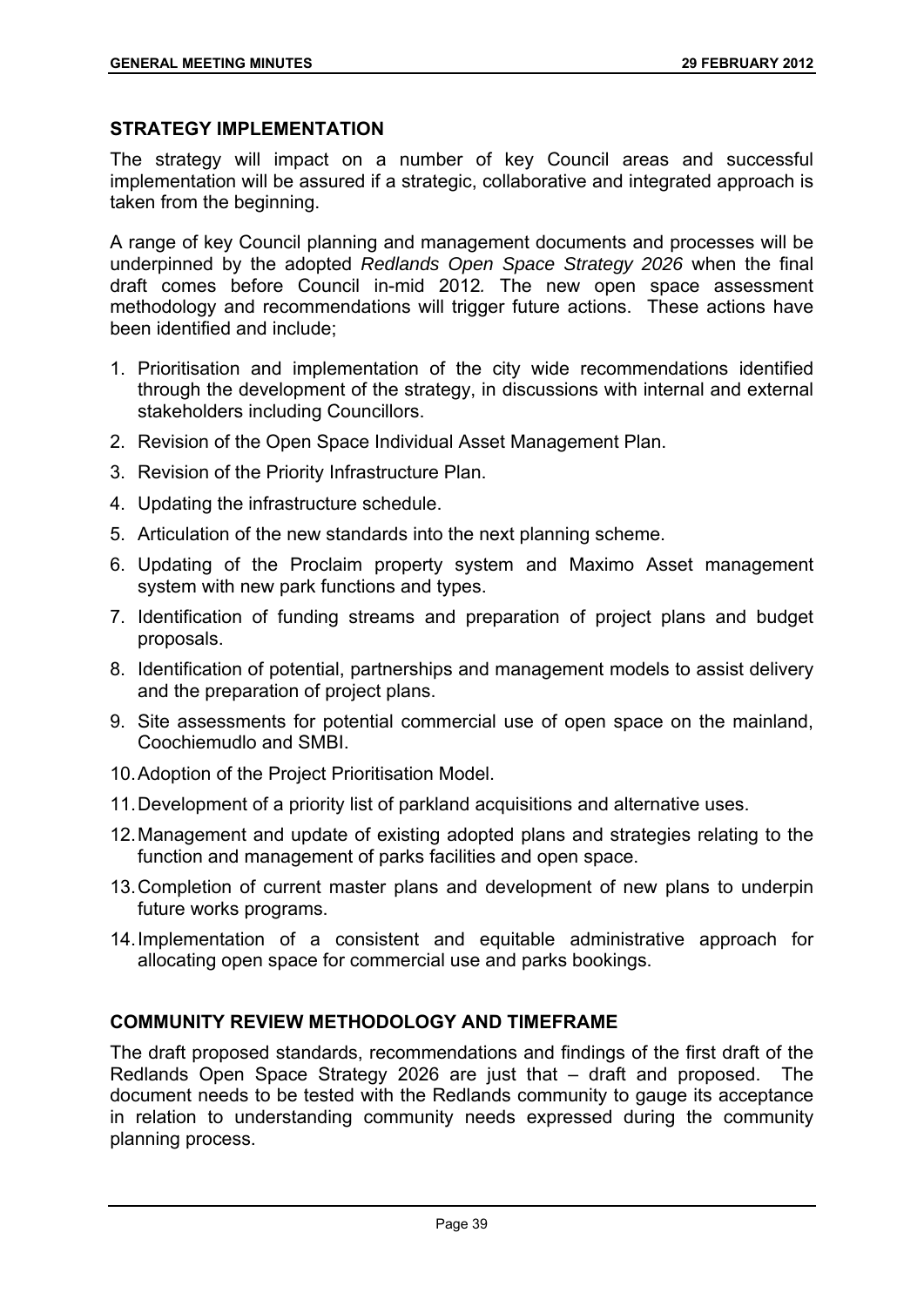It is proposed to undertake a community feedback process in April and May 2012. The community feedback process is intended to be along the following lines;

- The strategy uploaded to the web with a feedback form.
- The document uploaded to the State Government's *Parks 4 People* website.
- A National Heart Foundation Walkability Audit undertaken in as many neighbourhoods as can be achieved – with 54 being the target. The completed checklist, with an additional map and set of questions about the neighbourhood proposals, to be used to update the strategy.
- A number of targeted focus groups to be conducted e.g. residents of medium density housing, playgroups, primary and high school students. Feedback will be used to update the strategy.
- Peer review to be undertaken to test the new desired standards of service (social, open space, town, parks and recreation and sport planners, parks managers, landscape architects).

## **RELATIONSHIP TO CORPORATE PLAN**

### **5. Wise planning and design**

We will carefully manage population pressures and use land sustainably while advocating and taking steps to determine limits of growth and carrying capacity on a local and national basis, recognising environmental sensitivities and the distinctive character, heritage and atmosphere of local communities. A well-planned network of urban, rural and bushland areas and responsive infrastructure and transport systems will support strong, healthy communities.

- 5.10 Maintain the quality and liveability of residential areas and protect natural resources
- 5.11 Provide for 'place making' throughout the city through creative and inclusive master planning, local area planning, public art and heritage planning and precinct character planning processes to manage development at a local level
- 5.12 Plan, provide and advocate for essential physical and social infrastructure that supports community well-being and manage Council's existing infrastructure assets to ensure current service standards are maintained or improved
- 5.13 Enhance the city's liveability and enable people to enjoy outdoor activities, social gatherings and community events through planning, providing and managing high quality parks and open spaces

## **6. Supportive and vibrant economy**

Businesses will thrive and jobs will grow from opportunities generated by low impact industries, cultural and outdoor lifestyle activities, ecotourism and quality educational experiences.

6.6 Promote Redlands as a high quality tourism destination and encourage the development of sustainable nature-based, heritage and eco-tourism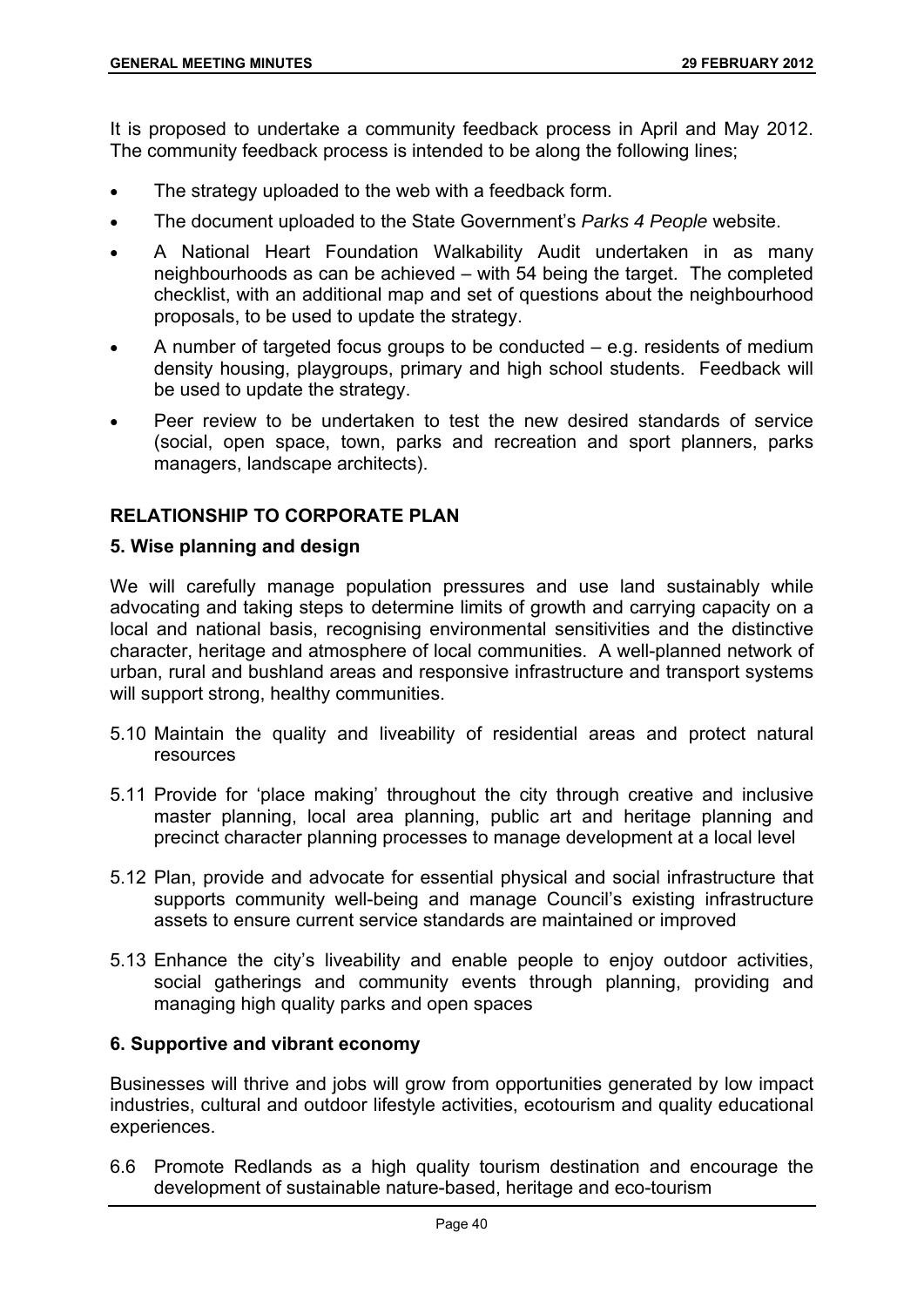## **7. Strong and connected communities**

Our health, wellbeing and strong community spirit will be supported by a full range of services, programs, organisations and facilities, and our values of caring and respect will extend to people of all ages, cultures, abilities and needs

- 7.1 Promote festivals, events and activities for people to come together, developing connections and networks to improve community spirit and enhance 'sense of place'
- 7.2 Provide access to quality services, facilities and information that meet the needs of all age groups and communities, especially disadvantaged and vulnerable people
- 7.5 Increase the physical activity participation of residents and deliver programs and incentives that strengthen opportunities for sport and recreation
- 7.7 Increase children and young people's active participation in community life and support their social, cultural and physical development
- 7.8 Support "Ageing Well in the Redlands", to enable active participation in all aspects of community life

# **FINANCIAL IMPLICATIONS**

This report is being presented for adoption for the purposes of community review only and at the time of this report being compiled the extent and quantification of financial implications were not precisely known. Importantly, the proposed strategy implementation outlines several key actions nearly all of which have a financial impact, whether it may be internal financing related costs and/or external budgetary requirements (e.g. updating of the Proclaim Property System and Maximo Asset Management System), all required budgetary funds will need to be considered as part of Council's normal budgetary prioritisation and development frameworks.

The revision of the Open Space Individual Asset Management Plan will provide substantial indication of required operational and capital budgetary funds over the life of this strategy period. Once the community review period has been undertaken Council will then be in a better position to understand and assess the financial implications that will ultimately be required for consideration in the 10 year capital and operational forecast budgets. Additionally, further reports to Council will highlight the potential funding that may be available to Council to undertake certain projects within this strategy, as well as provide indication of revenue streams that will be derived from the use of these community assets (e.g. fees and charges associated with park bookings etc).

## **PLANNING SCHEME IMPLICATIONS**

The City Planning and Environment Group was consulted and the recommendations in this report will not require any amendments to the Redlands Planning Scheme for the community review stage.

## **CONSULTATION**

External and internal consultation has been conducted through:

Redlands 2030 Community Plan Speak Outs and workshops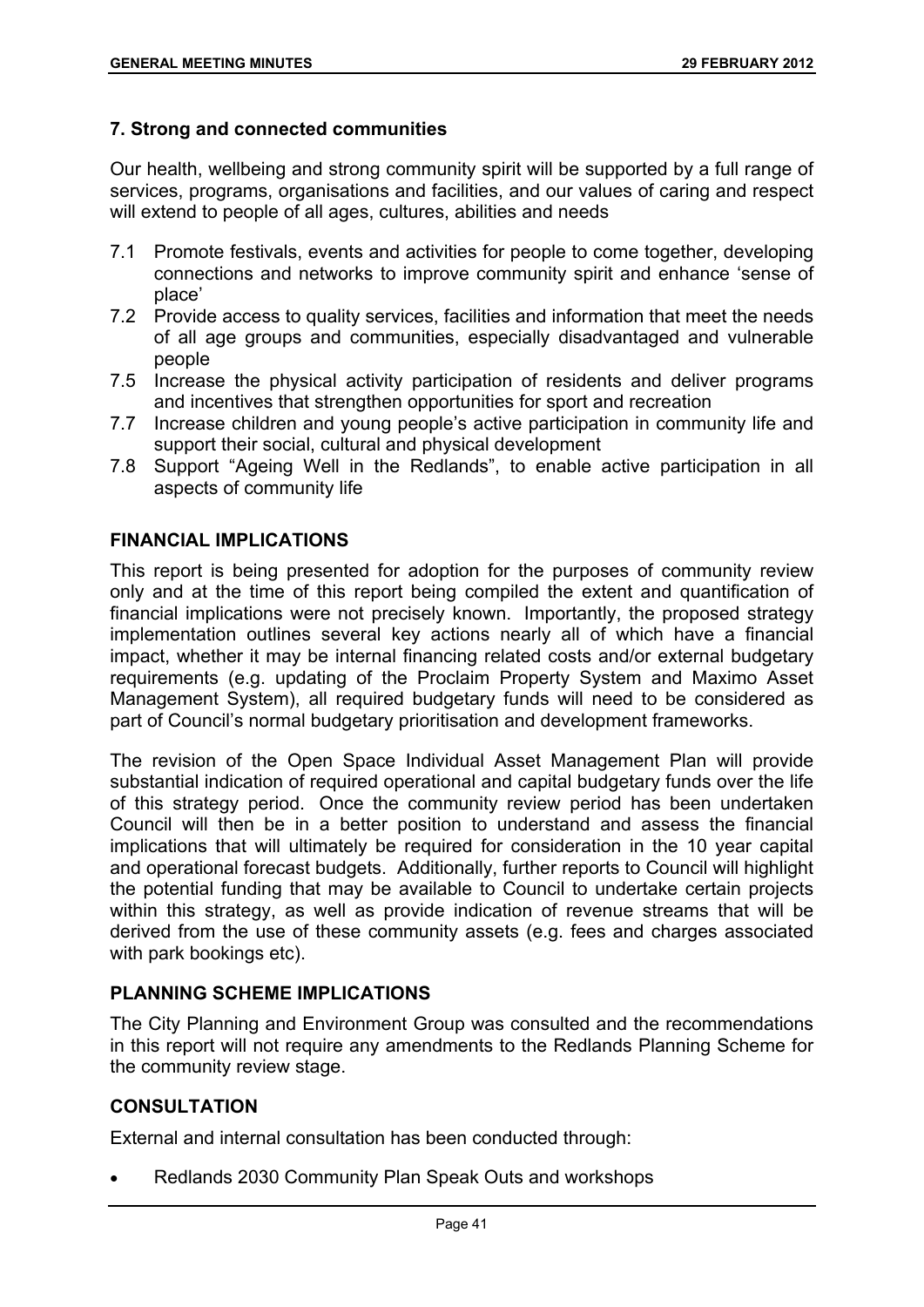- 3 internal workshops to determine open space values and standards of services framework
- Councillor and Executive Leadership Group workshops x 2
- 6 mapping workshops with a range of officers from across Council
- Individual meetings with key officers and all Councillors over a 12 month period

It is now proposed to take the first draft of the Open Space Strategy 2026 out to full public review and comment.

## **OPTIONS**

## **Preferred**

That Council resolve as follows:

- 1. That the Redlands Open Space Strategy 2026 be adopted for the purposes of public review; and
- 2. That the public review period formally commence at the beginning of April 2012 and close at the end of May 2012.

## **Alternative**

- 1. That the public review period for the Redlands Open Space Strategy 2026 not be declared until after the April local government election and the strategy; and
- 2. That the public review period for the Redlands Open Space Strategy 2026 commence in March 2012 and conclude at the end of May 2012.

### **OFFICER'S/COMMITTEE RECOMMENDATION**

| Moved by:    | Cr D Henry   |
|--------------|--------------|
| Seconded by: | Cr M Elliott |

That Council resolve as follows:

- 1. That the Redlands Open Space Strategy 2026 be adopted for the purposes of public review; and
- 2. That the public review period formally commence at the beginning of April 2012 and close at the end of May 2012.

CARRIED

### **COUNCIL RESOLUTION**

| Moved by:    | <b>Cr T Bowler</b>   |
|--------------|----------------------|
| Seconded by: | <b>Cr B Townsend</b> |

**That Council resolve as follows:** 

- **1. That the Redlands Open Space Strategy 2026 be adopted for the purposes of public review; and**
- **2. That the public review period formally commence on 1st March 2012 and close at the end of May 2012.**

# **CARRIED**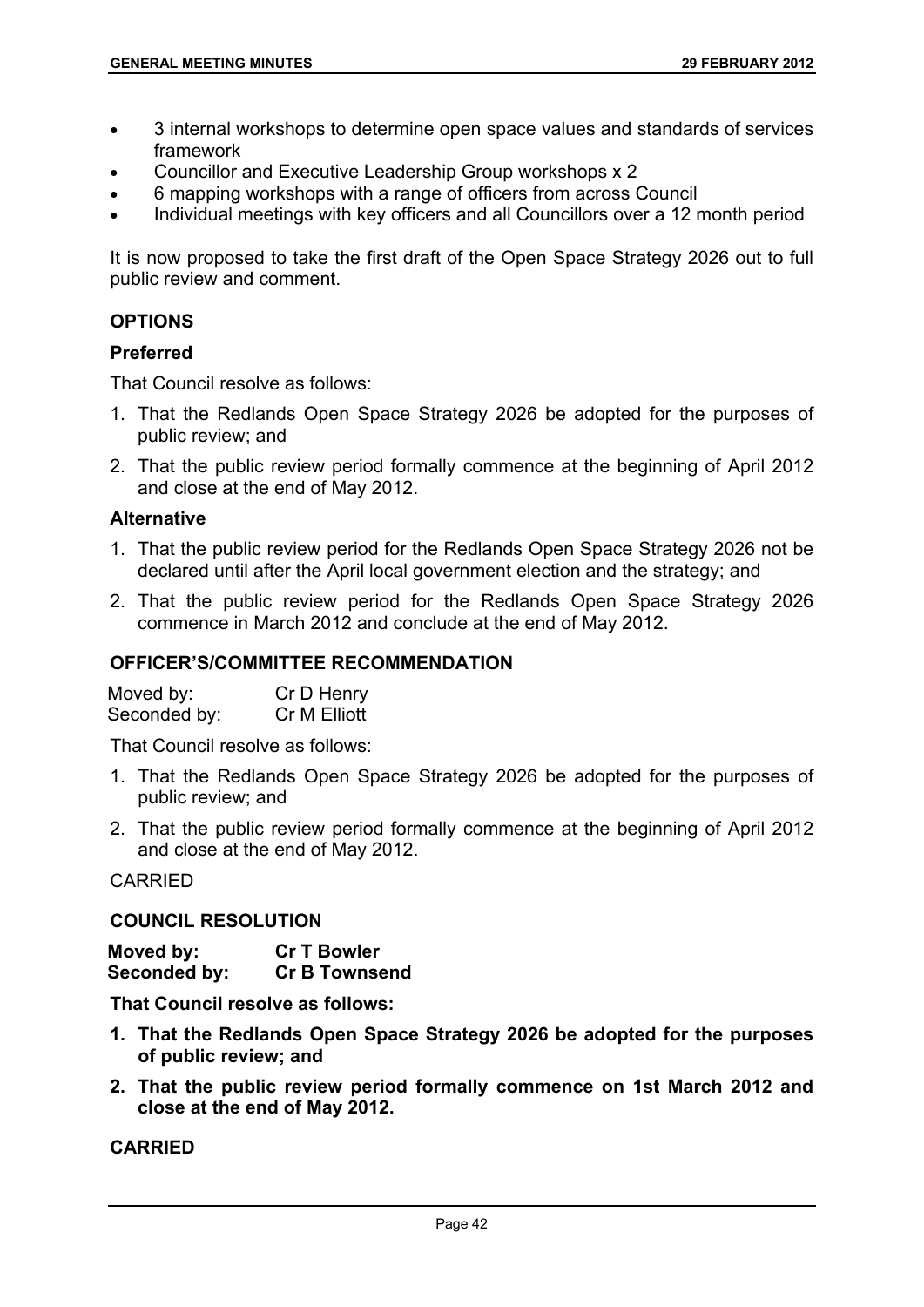## **13.1.2 REVIEW AND IMPLEMENTATION OF ACTIONS IN THE ORCHARD BEACH WETLAND MANAGEMENT PLAN**

| <b>Dataworks Filename:</b>  | <b>EM Land Management Plan - Orchard Beach</b>                                                                                          |
|-----------------------------|-----------------------------------------------------------------------------------------------------------------------------------------|
| <b>Attachments:</b>         | <b>Legislation Plans and Policies Orchard Beach</b><br><b>Table of Actions from the Orchard Beach</b><br><b>Wetland Management Plan</b> |
| <b>Responsible Officer:</b> | <b>Gary Photinos</b><br><b>Manager City Planning &amp; Environment</b>                                                                  |
| Author:                     | <b>Michael Holland</b><br><b>Advisor Waterways Management</b>                                                                           |

#### **EXECUTIVE SUMMARY**

The Orchard Beach Wetland Management Plan (OBWMP) was adopted by Council in 2004 as a basis for a corporative restoration effort involving council and community. An internal review of the actions in the plan has been undertaken in conjunction with responsible groups in Council. The review demonstrates that the WMP has been substantially implemented through planning and operational works programs, and that remaining actions are no longer guided by this plan. The report therefore recommends retirement of the Orchard Beach Wetland Management Plan, and management of the area in the future under the Redland City Council Conservation Land Management Strategy (CLMS) 2010.

### **PURPOSE**

This report is provided in response to a resolution of the Council general meeting of 26 October 2011, item 17.3.1, as follows:

*That the Chief Executive Officer be required to undertake a review of the Orchard Beach Wetland Management Plan as adopted in December 2004 and provide a report on all actions contained within as well as how the plan has been incorporated into Council's operations and maintenance schedule.* 

#### **BACKGROUND**

- In 2004, the Orchard Beach Wetland Management Plan was endorsed by Council (GM 8 December 2004). Development of the OBWMP commenced in 2003 in response to the local community's desire to be directly involved in the planning and management of the Orchard Beach foreshore and Weinam Creek conservation reserve. The OBWMP involved consultation with resident members of the Orchard Beach Land Management Reference Group.
- Since 2004, many new policy and planning instruments have come into effect, at State and local levels (See attachment 1), that impact on the implementation of the OBWMP. Perhaps the most significant of these are:
	- Draft State Planning Policy Coastal Protection (SPPCP);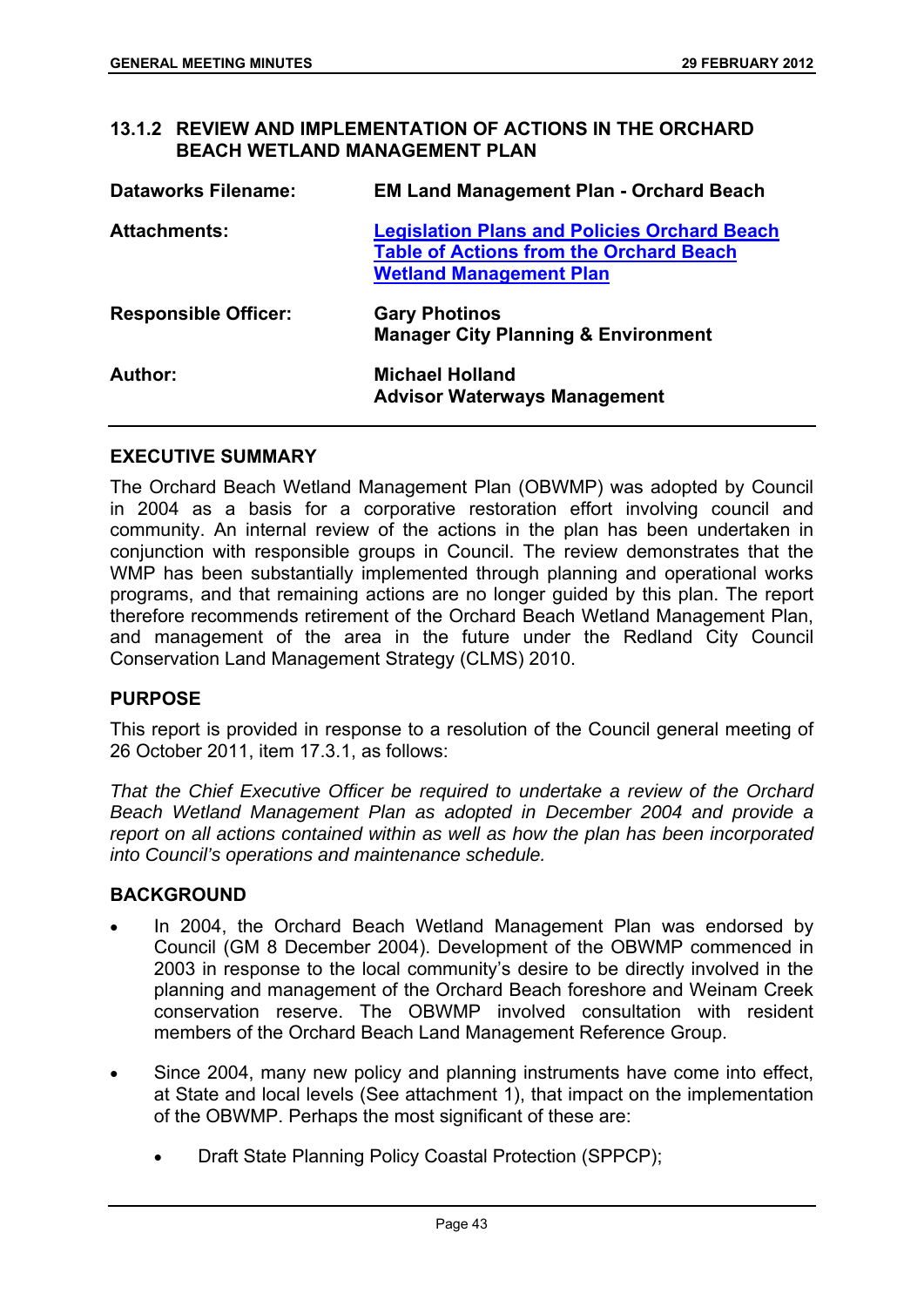- Redland City Council's Conservation Land Management Strategy (CLMS) 2010; and
- Weinam Creek Wetland Draft Master Plan (draft for community engagement).
- Some of the implementation responsibilities identified in the OBWMP have changed due to internal re-organisation within Council.

# **ISSUES**

- 1. The review covers all five 'actions plan' areas of the OBWMP: Flora; Fauna; Fire; Infrastructure; and Community Involvement and Awareness Infrastructure. A detailed description of the status, responsibilities, program coverage, and comments on integration with projects and programs is contained in Attachment 2 of this report.
- 2. The majority of actions (89%) in the OBWMP have been implemented (see Table 1): mostly either because the actions required on-ground works that have now been completed, or the actions required management to be included as part of programmed on-ground maintenance activities in the conservation reserve and this is now the case.

| <b>Action plan area</b>                                 | <b>Actions</b><br>included | <b>Actions</b><br>implemented |
|---------------------------------------------------------|----------------------------|-------------------------------|
| Flora                                                   | 11                         | 11                            |
| Fauna                                                   | 10                         | 8                             |
| Fire                                                    | $\overline{7}$             | $\overline{7}$                |
| Infrastructure                                          | 9                          | 6                             |
| Involvement<br>Community<br>Awareness<br>Infrastructure | $\overline{7}$             | $\overline{7}$                |
| <b>Totals</b>                                           | 44                         | 39                            |

# **Table 1: Summary implementation status of OBWMP actions**

- 3. There are difficulties in reviewing some actions (because of the way they are written) that refer to a response to an event that has not occurred – especially those relating to fire management and Bushcare Group support:
	- a) Some actions in the fire action area are recognised and included as part of programmed fire management and maintenance activities of Council in the conservation reserve but 'untested' in the sense that there is a low fire risk and because there has not been a fire in the reserve since 2004;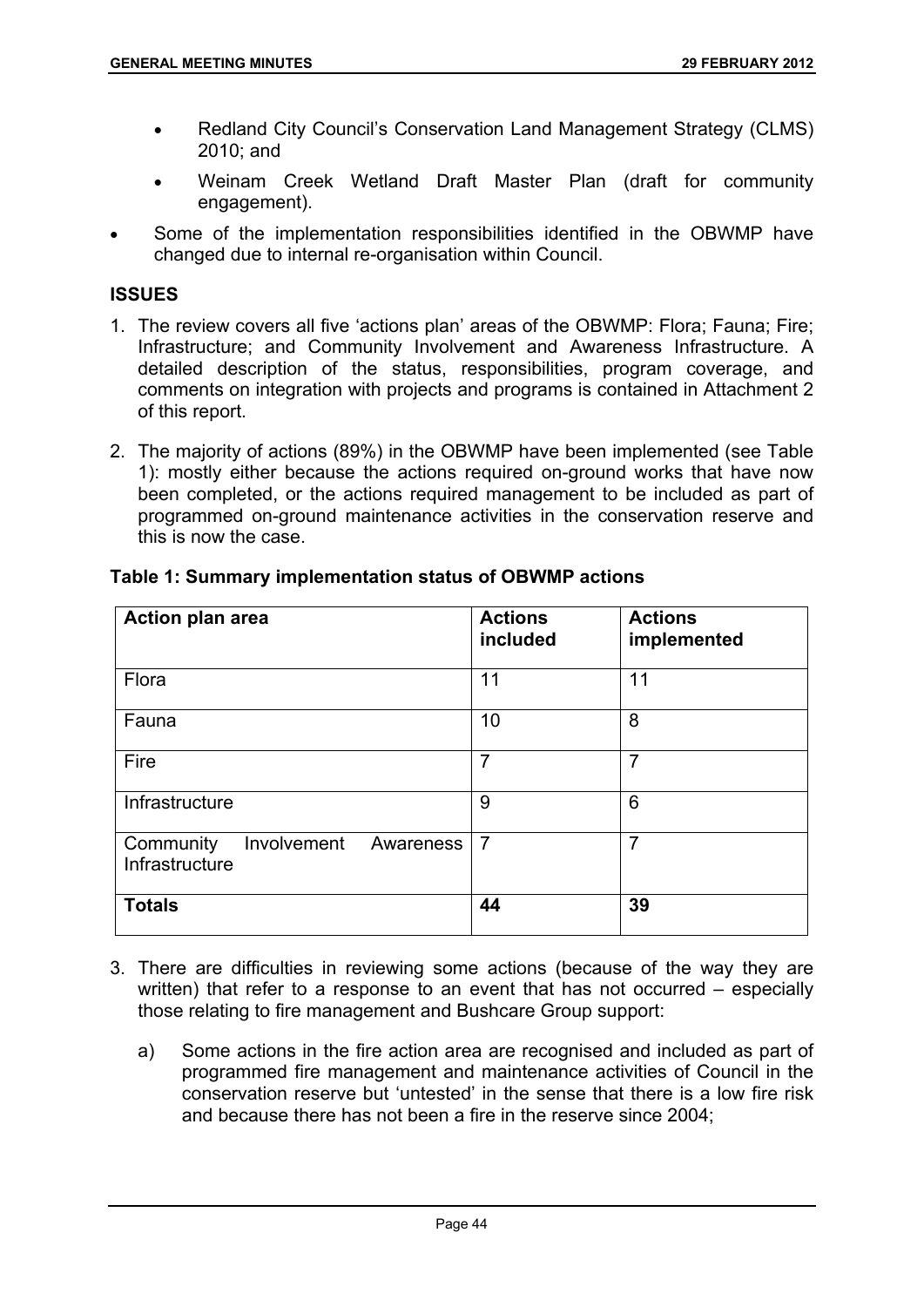- b) Some actions are recognised and included as part of Council's programmed Bushcare group support but 'untested' in the sense that there is no longer an active Bushcare group in the area and interest in one has declined, since 2005.
- 4. In summary, apart from a few minor uncompleted actions, the actions of the OBWMP may be considered implemented, or integrated into Council operations to the extent required by the Plan. Some uncompleted actions in the following list are of a minor nature and may be addressed following this review at an early opportunity (subject to budget availability). The uncompleted actions that may be addressed within existing budgets include:
	- Completion of a fauna survey of the wetland over 12 months;
	- Installation of interpretative signage about the wetland values, revegetation and flora and fauna; and
	- Installation of Bushcare signage in the wetland area.
- 5. This report recommends retirement of the Orchard Beach Wetland Management Plan, and management of the area in the future under the Redland City Council Conservation Land Management Strategy (CLMS) 2010. In an ongoing sense, the broad intents of the OBWMP are included in and superseded by the management principles and practices specified for wetland reserves in the CLMS. The ongoing actions in the OBWMP are guided by the CLMS and no longer by the OBWMP itself. There is no legal requirement for Council to maintain a specific management plan for the Orchard Beach wetland. Hence, the CLMS now provides a better basis for ongoing management of this and other Council wetland reserves.

# **RELATIONSHIP TO CORPORATE PLAN**

## **1. Healthy natural environment**

A diverse and healthy natural environment, with an abundance of native flora and fauna and rich ecosystems will thrive through our awareness, commitment and action in caring for the environment.

- 1.3 Protect our natural environment by restoring degraded landscapes, contaminated land and managing fire, pests and other hazards
- 1.4 Improve residents' understanding, respect and enjoyment of the local environment through stewardship and partnerships
- 1.5 Co-ordinate effective management of the conservation estate on all (private and public) lands in Redlands, through a combination of incentives and various tenure and management arrangements to restore, maintain and plant new habitat

### **FINANCIAL IMPLICATIONS**

This recommendation does not require any change to the current year's budget as funds have already been allocated to the account numbers relevant to the activities in the Action Plans.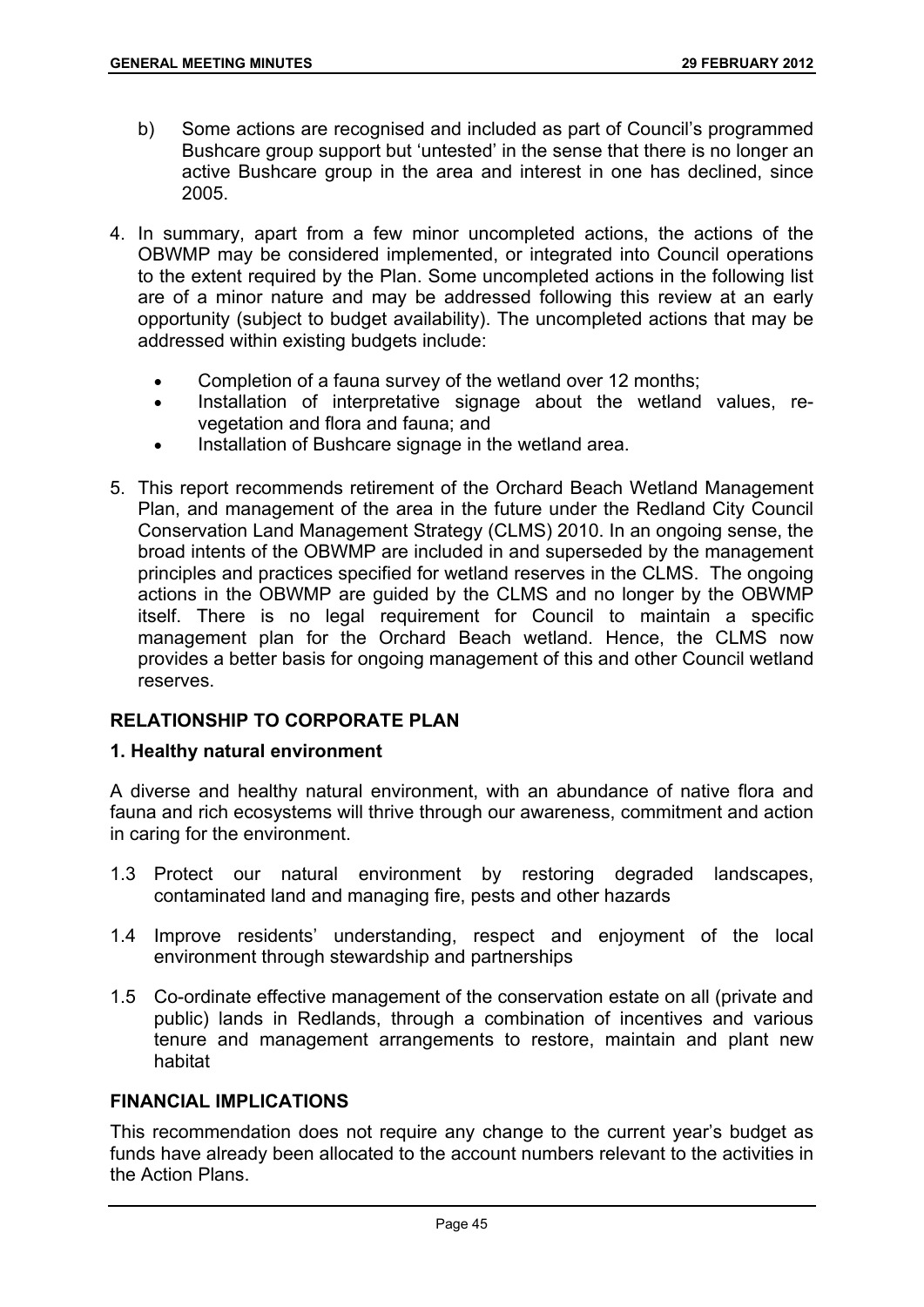# **PLANNING SCHEME IMPLICATIONS**

The City Planning and Environment Group was consulted and it is considered that the outcome of recommendations in this report will not impact on the Redlands Planning Scheme.

# **CONSULTATION**

Consultation was carried out with the following responsible groups and teams to gather information about the status of the actions in the WMP:

- Parks and Conservation Services;
- City Planning and Environment Group;
- **Environment Education Unit;**
- Compliance Services Unit;
- City Infrastructure Group; and
- Pest Management Team.

The groups / teams listed above align with the current responsibilities for the actions in the WMP. The consultation provided the information contained in Attachment 2 of this report.

# **OPTIONS**

## **Preferred**

That Council resolve to:

- 1. Note the review findings and endorse the officer's assessment of the findings in this report; and
- 2. Retire the Orchard Beach Wetland Management Plan and manage this wetland reserve under the *Conservation and Land Management Strategy 2010.*

## **Alternative**

That the Orchard Beach Wetland Management Plan be retired at a later date or subject to specified actions carried out as amended or required by Council.

## **OFFICER'S/COMMITTEE RECOMMENDATION/ COUNCIL RESOLUTION**

| Moved by:    | <b>Cr T Bowler</b> |
|--------------|--------------------|
| Seconded by: | <b>Cr D Henry</b>  |

**That Council resolve to:** 

- **1. Note the review findings and endorse the officer assessment of the findings in this report; and**
- **2. Retire the Orchard Beach Wetland Management Plan, and manage this wetland reserve under the Conservation and Land Management Strategy 2010.**

**CARRIED** (en bloc)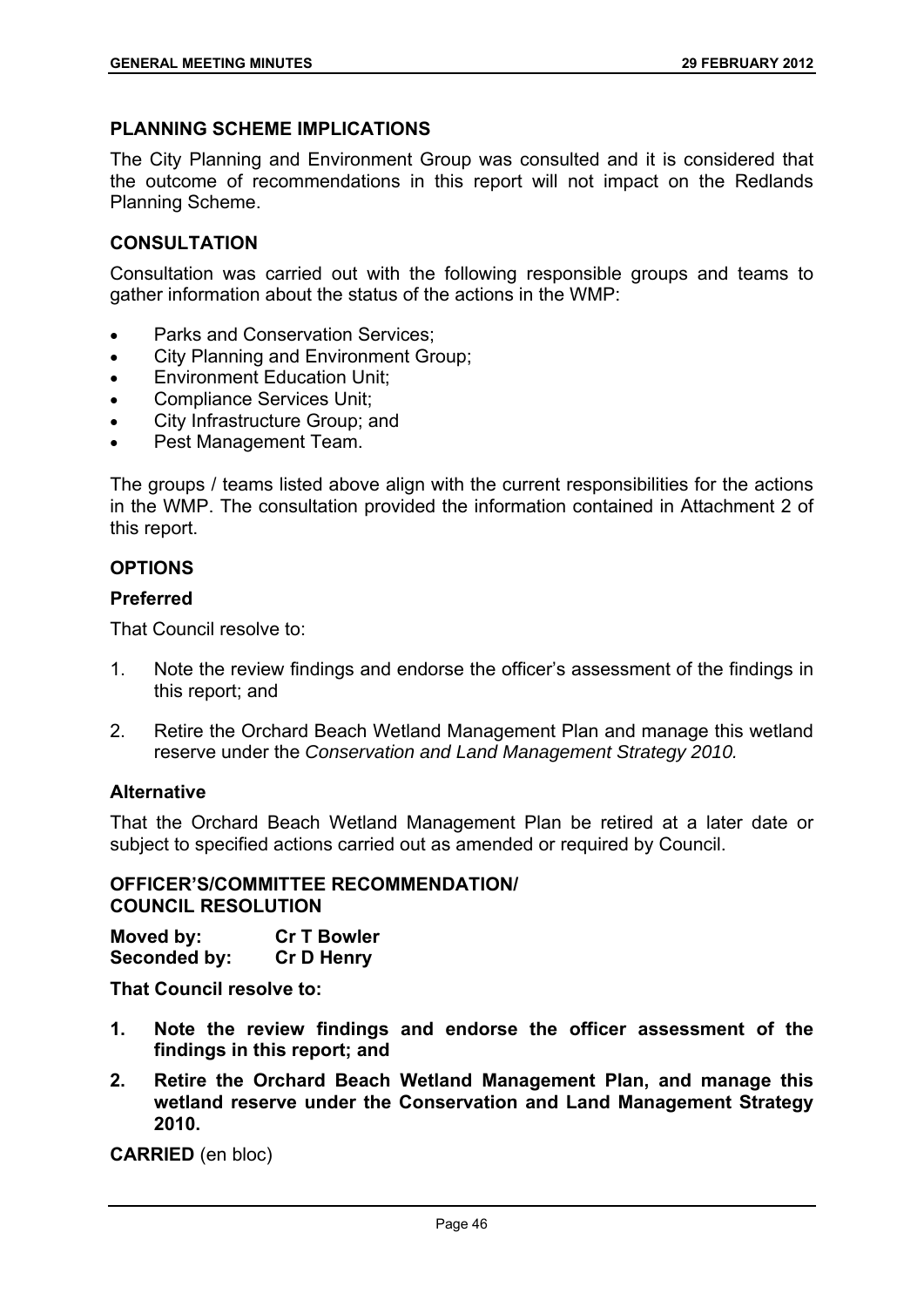## **13.1.3 REDLANDS PLANNING SCHEME - AMENDMENT PACKAGE 2A – MINOR ZONING AMENDMENT PACKAGE**

| <b>Dataworks Filename:</b>  | LUP Redlands Planning Scheme Amendment 2A                              |
|-----------------------------|------------------------------------------------------------------------|
| <b>Attachment:</b>          | <b>RPS Zone Change Summary</b>                                         |
| <b>Responsible Officer:</b> | <b>Gary Photinos</b><br><b>Manager City Planning &amp; Environment</b> |
| Author:                     | Jodi Poulsen<br><b>Senior Environmental/Strategic Planner</b>          |

## **EXECUTIVE SUMMARY**

Council resolved on the 28th July 2010 to adopt proposed amendments to the Redlands Planning Scheme (RPS), titled Draft Amendment 2A, for the purposes of amending the planning scheme. In accordance with the requirements of the *Sustainable Planning Act 2009 (SPA)* and the *Statutory Guideline 02/09 Making or Amending Local Planning Instruments*, *Draft Amendment 2A* was then forwarded to the (then) Minister for Infrastructure and Planning to commence the first State interest review.

The (then) Department of Infrastructure and Planning responded on the  $18<sup>th</sup>$  of November with coordinated comments from State agencies. Council was advised to review the identified matters and provide response. An amended planning scheme (showing tracked changes), along with responses to the State matters raised, was requested to be returned to the (now) Department of Local Government and Planning.

The (then) Department of Infrastructure and Planning also provided advice on the proposed amendments that may be considered 'administrative' and 'minor' amendments. As a result of this advice, officers separated the minor mapping changes, generally those resulting from an approved development application, from the Draft Amendment 2A, for separate consideration by the Minister.

The Hon. Paul Lucas, Attorney-General, Minister for Local Government and Special Minister of State has now confirmed by letter dated  $9<sup>th</sup>$  December 2011 that he is satisfied that the amendments are 'minor' amendments, and that Redland City Council may proceed to adopt these amendments. This report recommends that Council now adopt these amendments as part of version 4 of the RPS, to take effect on the 20<sup>th</sup> February 2012.

The remainder of the Draft Amendment 2A continue as one package of amendments to the RPS. A report will be prepared and presented to Council regarding this package of amendments later in 2012.

## **PURPOSE**

To adopt an amendment to the Redlands Planning Scheme, in accordance with *s117*  of the *Sustainable Planning Act 2009* and *Statutory Guideline 2/09 – Making or Amending Local Planning Instruments.*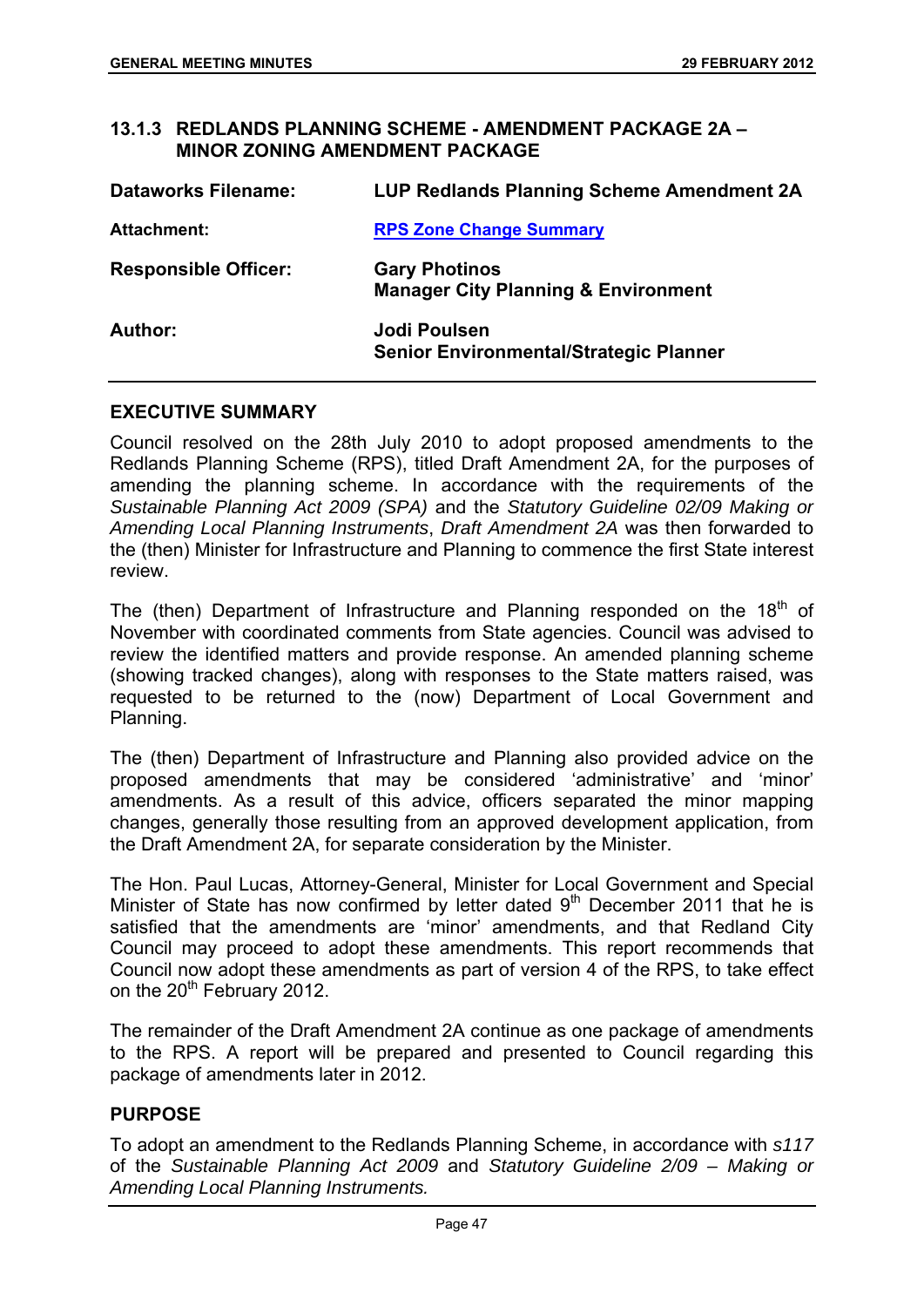## **BACKGROUND**

The Redlands Planning Scheme commenced and took effect from 30 March 2006. Since this time, specific matters have been identified as an amendment priority to improve the effectiveness and efficiency of the scheme as a planning instrument. The latest version of the planning scheme, version 3.1 (RPS V.3.1) became effective on the 24<sup>th</sup> December 2010.

The Draft Amendment 2A package was primarily prepared prior to SPA coming into force and so all amendments were grouped together into a single package. Under the current *Statutory Guideline 02/09 – Making or Amending Local Planning Instruments* instituted through *section 117 of SPA*, amendments to Planning Schemes have now been categorised into three categories being:

- Administrative amendment;
- Minor amendment; or
- Major amendment.

Each type of amendment has its own definition and process for amending the planning scheme. The separation of the current 2A package elements into three different sets and three different processes was considered to be very time consuming, and so it was proposed to proceed with forwarding the current amendment package to the State and determining through negotiation with the Department of Infrastructure and Planning (as part of the first State interest review) which of the proposed amendments can be classified as either "Administrative" or "Minor" so that they can proceed through a shortened amendment process.

## **ISSUES**

The *Sustainable Planning Act 2009* provides for amendments to local government planning schemes to be considered minor, major or administrative. In negotiations with the Department of Local Government and Planning (DLGP) it was determined that a number of proposed amendments were 'minor' amendments, and so these were requested to be assessed through a shortened amendment period.

These minor amendments comprise of mapping changes, resulting from approved applications for reconfiguration of a lot that result in a zone and/or overlay change.

The list of minor amendments is included as an attachment to this report.

The changes will come into effect upon gazettal of Council's decision to adopt. The changes will be incorporated as mapping changes into Version 4 of the Redlands Planning Scheme along with the Kinross Master Plan on the 20<sup>th</sup> February 2012.

## **RELATIONSHIP TO CORPORATE PLAN**

## **5. Wise planning and design**

We will carefully manage population pressures and use land sustainably while advocating and taking steps to determine limits of growth and carrying capacity on a local and national basis, recognising environmental sensitivities and the distinctive character, heritage and atmosphere of local communities. A well-planned network of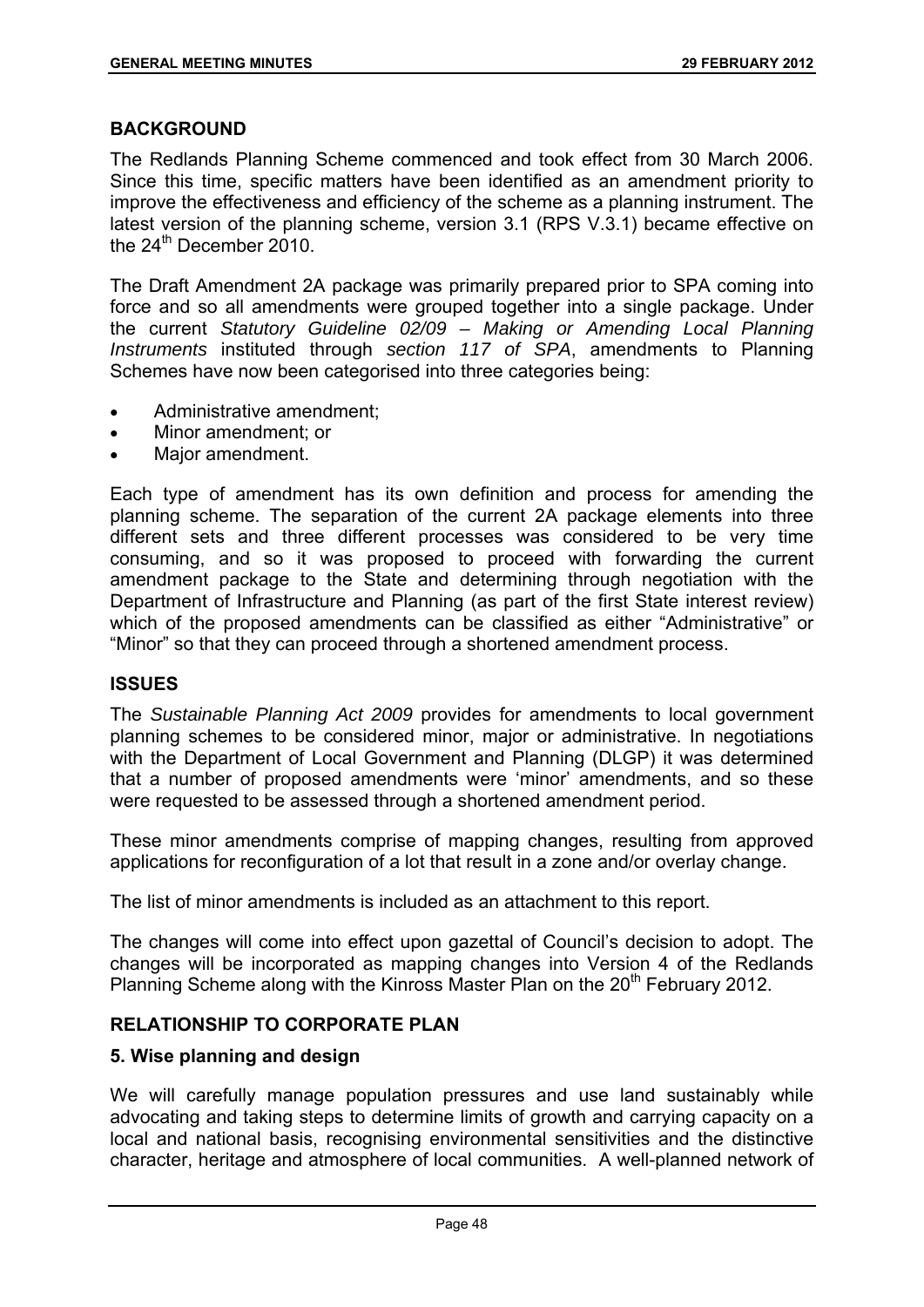urban, rural and bushland areas and responsive infrastructure and transport systems will support strong, healthy communities.

5.1 Prepare and put in place a new planning scheme for the Redlands that reflects the aspirations and expectations outlined in the Community Plan, state interests, recognised in the SEQ Regional Plan and the legal obligations of the Sustainable Planning Act

## **FINANCIAL IMPLICATIONS**

Amendments to the scheme are conducted in accordance with *Statutory Guideline 02/09 – Making or Amending Local Planning Instruments*. Associated costs are within budgeted expenditure in the 11/12 financial year.

## **PLANNING SCHEME IMPLICATIONS**

The outcome of recommendations made in this report will result in amendments to the Redlands Planning Scheme, as detailed in the recommendations of this report.

## **CONSULTATION**

Workshops were conducted with Councillors and Executive Officers to discuss the full package of 2A amendments on:

Workshop 1 – 12 November 2009 Workshop 2 – 25 November 2009 Workshop 3 – 17 December 2009 Workshop 4 – 01 February 2010

The amendments have been discussed with:

- Environment, Planning and Development;
- Legal Services; and
- Officers within the Department of Local Government and Planning.

# **OPTIONS**

### **Preferred**

That Council resolve to adopt the attached list of proposed minor zoning amendments, in accordance with the *Sustainable Planning Act 2009* and the *Statutory Guideline 02/09 – Making or Amending Local Planning Instruments*. The amendments will take effect on the 29<sup>th</sup> February 2012 as part of version 4 of the Redlands Planning Scheme.

## **Alternative**

That Council not approve all or some of the proposed zoning changes.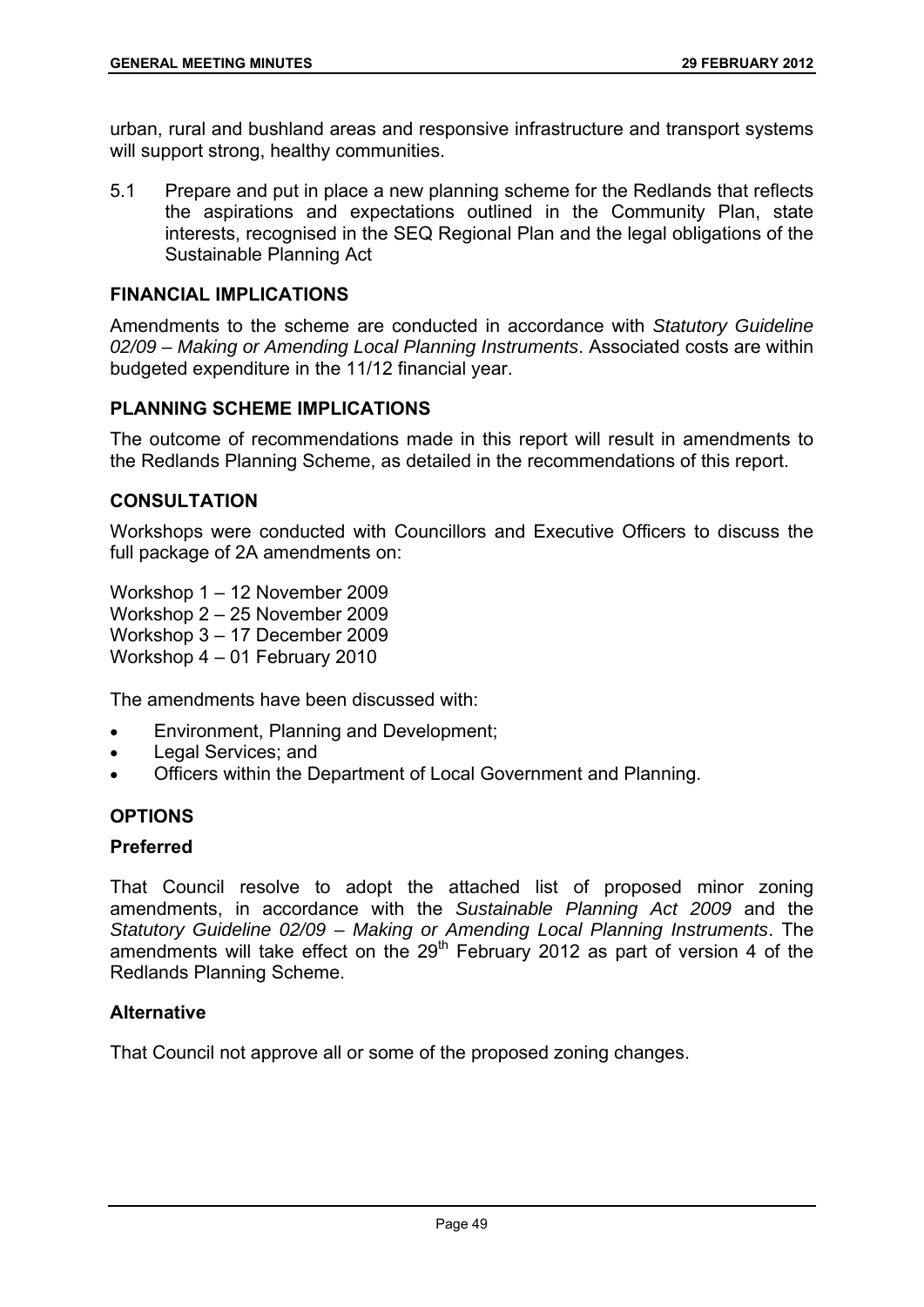### **OFFICER'S/COMMITTEE RECOMMENDATION/ COUNCIL RESOLUTION**

| Moved by:    | <b>Cr T Bowler</b>   |
|--------------|----------------------|
| Seconded by: | <b>Cr B Townsend</b> |

**That Council resolve to adopt the attached list of proposed minor zoning amendments, in accordance with the** *Sustainable Planning Act 2009* **and the**  *Statutory Guideline 02/09 – Making or Amending Local Planning Instruments***.**  The amendments will take effect on the 29<sup>th</sup> February 2012 as part of version 4 **of the Redlands Planning Scheme.** 

## **CARRIED**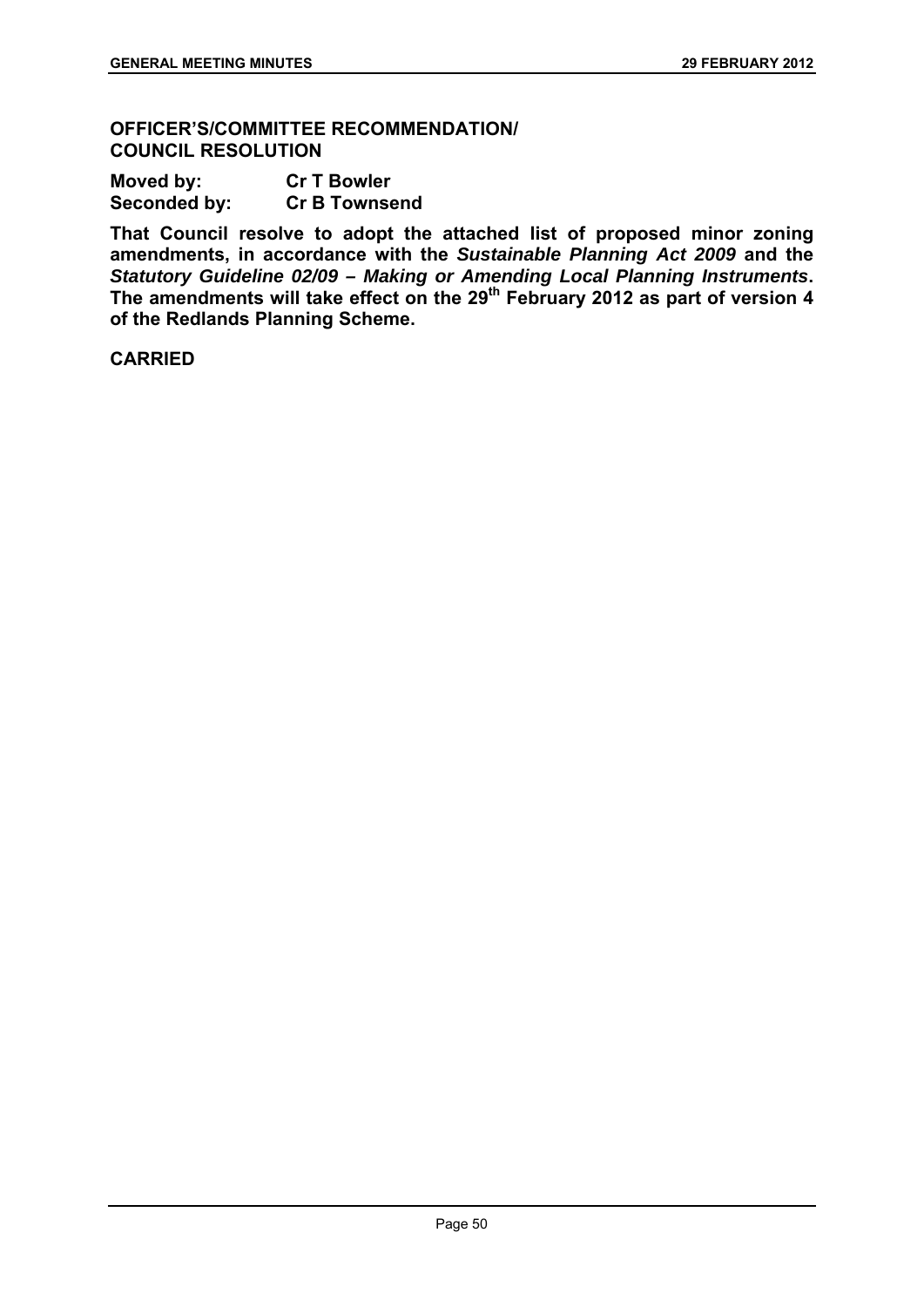## **13.1.4 DRAFT REDLANDS HOUSING STRATEGY 2011-2031**

| <b>Dataworks Filename:</b>  | <b>LUP Redlands Housing Strategy</b>                                                                                                                                       |
|-----------------------------|----------------------------------------------------------------------------------------------------------------------------------------------------------------------------|
| <b>Attachments:</b>         | <b>Housing Strategy</b><br><b>Councillor Submissions</b><br><b>Public Submissions</b><br><b>Extract SEQRP 2009</b><br><b>Workshop Attendance</b><br><b>Extract SPP 107</b> |
| <b>Responsible Officer:</b> | <b>Toni Averay</b><br><b>General Manager Environment Planning &amp;</b><br><b>Development</b>                                                                              |
| Author:                     | Jodi Poulsen<br><b>Senior Environment/Strategic Planner</b>                                                                                                                |

## **EXECUTIVE SUMMARY**

The draft Redlands Housing Strategy 2011-2031 (the draft Strategy) is Council's first formal housing policy to address local housing challenges in the Redlands and represents a coordinated policy. It has been prepared as a response to meet specific objectives identified in the Community Plan 2030 and Corporate Plan 2010-2015 and to meet Council's statutory planning obligations.

The outcomes of the draft Strategy will assist in preparing changes to Council's overall housing policy framework including informing the new planning scheme preparation and changes to non-planning scheme related housing polices. The drafting of the housing strategy is a statutory requirement pursuant to the Sustainable Planning Act 2009 (SPA) and the Local Government Act 2009 (LGA).

The draft Strategy was developed in consultation with key stakeholders, both to identify the key housing challenges in the Redlands, and also to determine ways to manage these challenges. The draft Strategy represents a collaborative body of work, responding to a wide range of views on how to meet the diverse and future needs of the community.

Redland City Council's City Planning and Environment Group are also involved in a number of other projects that address housing and associated challenges. Examples of these projects are:

- A medium density housing review undertaken in 2010
- South East Queensland Council of Mayors Feasibility and Viability of Medium Density Development in South East Queensland
- South East Queensland Council of Mayors Liveable Compact City Project:
	- Open Space and Medium Density Living Study
	- Affordable and Liveable Design and Construction for Medium Density Infill Development in South East Queensland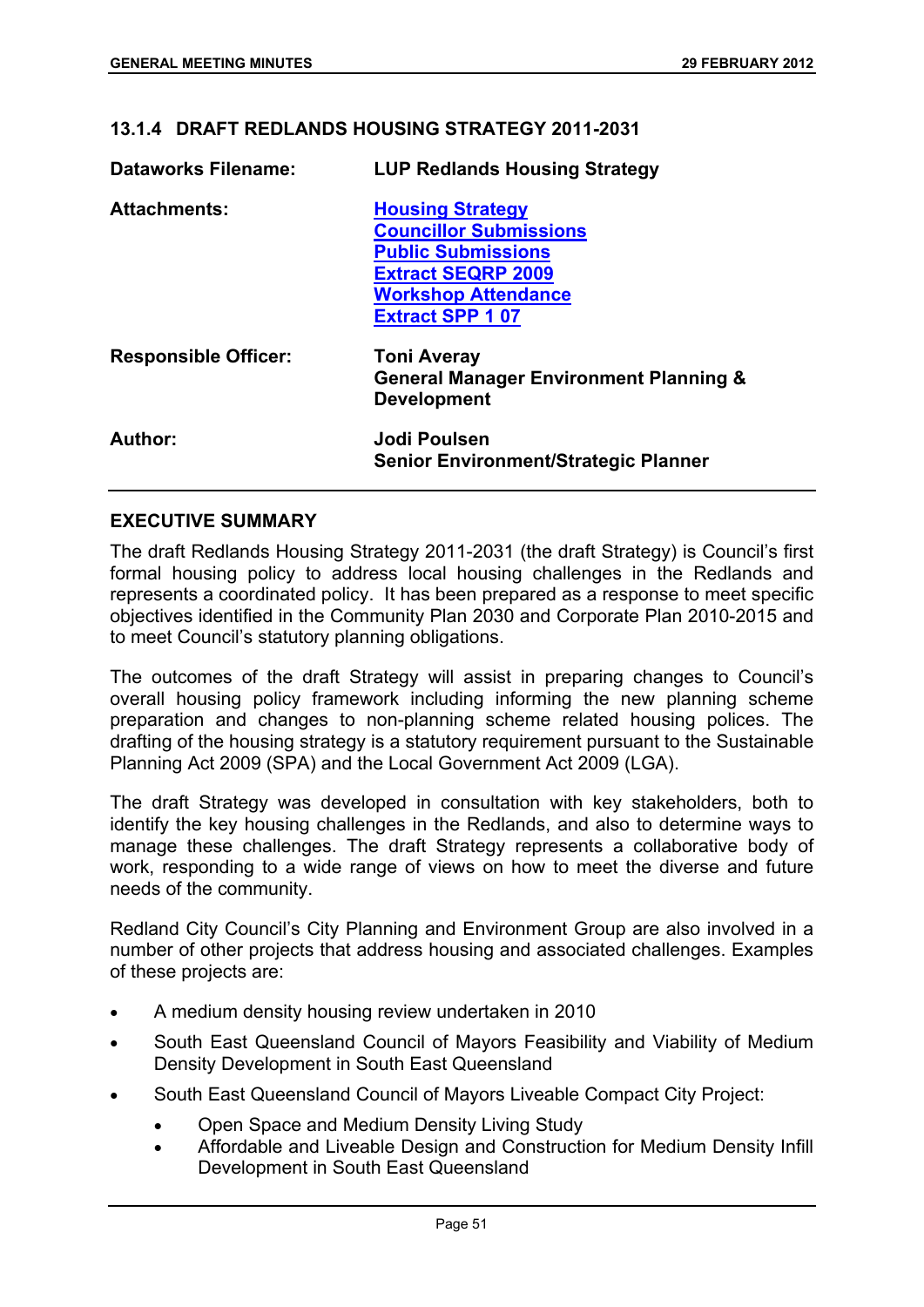- The role of, and changing demand for, private, communal and public open space for medium density residential development
- Community Perceptions Research Report

The Strategy was presented to Council at the Planning and Policy Committee Meeting on 7 December 2011. At this meeting it was decided that the item be deferred to the December General Meeting. The General Meeting resolved to release the draft Strategy for community comment until the 31<sup>st</sup> January 2012. Public and Councillor comments and City Planning responses have been collated for Council consideration.

It is now recommended that the amended Strategy be adopted. Following Council's formal adoption of the Strategy, the recommendations will need to be incorporated into Council's Operational Plan/s and future budget/s. The document will form a basis for determining housing issues and outcomes in the upcoming review of the Redlands Planning Scheme.

# **PURPOSE**

That Council resolve to endorse the draft Redlands Housing Strategy and supporting documents.

## **BACKGROUND**

The draft strategy was tabled at the Planning and Policy Committee meeting on the  $7<sup>th</sup>$  December 2011, and deferred to the General Meeting of Council on the 14<sup>th</sup> of December 2011. The General Meeting of Council on the 14<sup>th</sup> of December 2011 resolved the following:

- *1. To note the Redlands Housing Strategy 2011 2031 as attached; (Attachment 1) be considered as a draft;*
- *2. To seek Community and Councillor comments on the draft strategy until the 31st January 2012;*
- *3. That a submissions report and subsequent amendments to the strategy to be considered at the Planning and Policy Committee scheduled for the 8th February 2012; and*
- *4. That the proposal for the establishment of the Redlands Housing Task Group, to implement the actions recommended in the Strategy, be deleted.*

The draft strategy was released for public comment on the 23<sup>rd</sup> December 2011. This report summarises the submissions received from the Community and Councillors. The current draft Housing Strategy (attachment 1 to this report) shows changes directed by Council and recommended by City Planning and Environment as a result of the submission review.

## **ISSUES**

The Redland Housing Strategy 2011 – 2031 has been developed in response to –

- a range of statutory obligations and policy drivers; and
- current and future housing issues.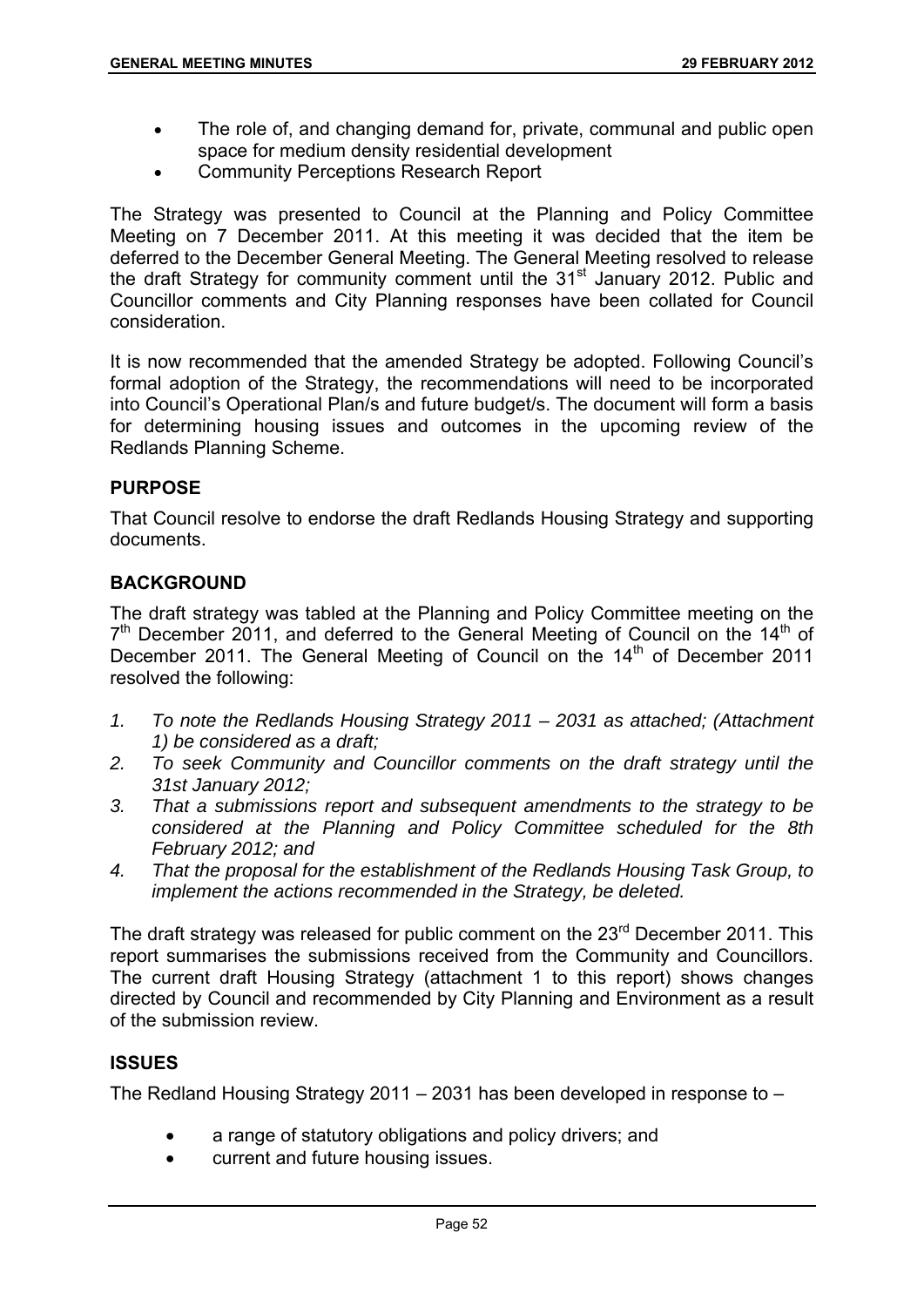Council has a statutory obligation to develop a housing strategy in accordance with the Sustainable Planning Act 2009 (SPA) and the Local Government Act 2009 (LGA). SPA gives legal effect to State Planning Policy 1/07 Housing and Residential Development (SPP 1/07), which requires Council to do a housing needs assessment and a planning scheme analysis when amending the planning scheme. It is also a requirement of SPP 1/07 to amend the planning scheme according to the findings of the needs assessment and analysis. In addition, the Local Government Act 2009 gives legal effect to Council's Corporate Plan.

A key strategic priority for land use in the Redland City Council Corporate Plan 2006 – 2010 was to develop a housing strategy to respond to a range of housing challenges in the Redlands.

The draft Strategy sought to address a range of local housing issues, many of which were identified through community engagement for the Redlands 2030 Community Plan, in the research carried out for the Redlands Social Infrastructure Strategy 2009 and in the preparation of the Local Growth Management Strategy 2008 (LGMS).

## **Councillor Comment**

Councillor comments are attached (attachment 2). One of the resolutions of the General Meeting of Council in December 2011 was to remove references to the Redlands Housing Task Group. The amended draft Housing Strategy now reflects this resolution.

## **Public Comment**

Public comments are also attached (attachment 3). Eleven submissions were received during the public comment period. The majority of comments supported the development of a housing strategy. Almost half the comments provided in the eleven submissions supported the development of affordable housing, social housing or housing for the aged. Other comments mentioned things like sustainable use of resources, traffic issues, providing for greenspace and community facilities. The eleven submissions received were made up of submissions from:

- COTA Queensland
- Redlands Aged Care Providers Group
- Community Development Group, Redland City Council
- Redlands Institute
- Birkdale Progress Association
- Koala Action Group QLD inc
- LM Investment Management Ltd
- Queensland Action for Universal Housing Design
- Three private submissions from individuals

Proposed amendments to the draft Housing Strategy, resulting from consideration of these submissions, are shown in tracked changes in Attachment 1.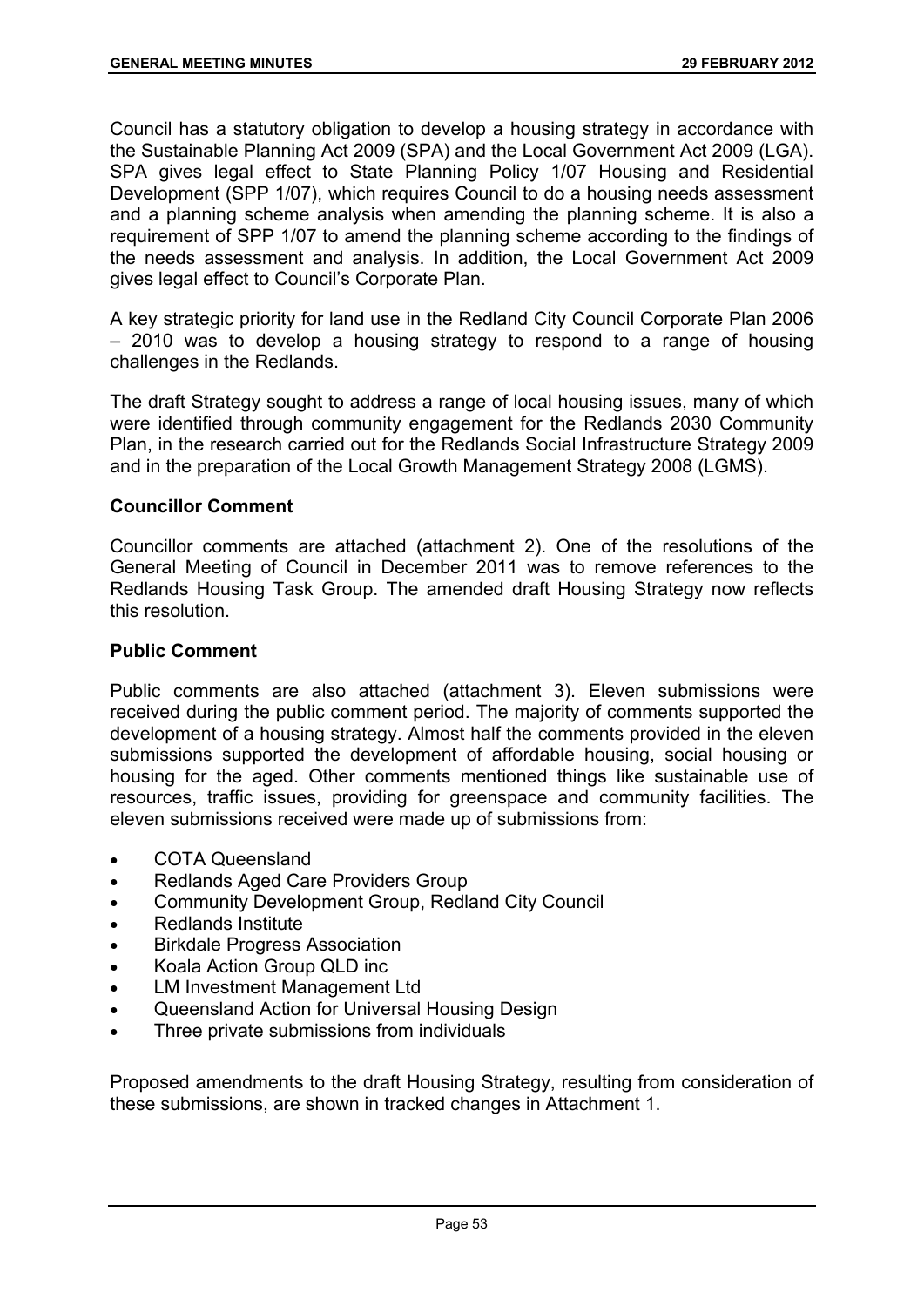# **RELATIONSHIP TO CORPORATE PLAN**

## **1. Healthy natural environment**

A diverse and healthy natural environment, with an abundance of native flora and fauna and rich ecosystems will thrive through our awareness, commitment and action in caring for the environment.

1.1 Increase biodiversity by taking informed action to protect, enhance and manage our local ecosystems

## **2. Green living**

Our green living choices will improve our quality of life and our children's lives, through our sustainable and energy efficient use of resources, transport and infrastructure, and our well informed responses to risks such as climate change.

- 2.1 Achieve sustainability through strong leadership and innovation, and by effective planning and managing our services, assets and resources
- 2.2 Promote, support and encourage commitment to green living in our community by improving residents' understanding of climate change and achieving greater water, energy and waste conservation and efficiency
- 2.5 Achieve greater use of public transport by advocating for improved access to innovative and high quality services
- 2.6 Conserve energy and water, improve efficiency and reduce greenhouse gas emissions resulting from Council's energy consumption

## **4. Quandamooka Country**

The rich Aboriginal heritage of the Redlands (Quandamooka) and the Traditional Owners' ongoing custodianship of Quandamooka land and waters will be widely understood and respected, and we will work together for the future of Quandamooka **Country** 

4.6 Build on Council's partnership with local Aboriginal organisations to strengthen shared planning, service delivery, advocacy and decision-making, using the Quandamooka Aboriginal Community Plan to guide our management of assets and services

## **5. Wise planning and design**

We will carefully manage population pressures and use land sustainably while advocating and taking steps to determine limits of growth and carrying capacity on a local and national basis, recognising environmental sensitivities and the distinctive character, heritage and atmosphere of local communities. A well-planned network of urban, rural and bushland areas and responsive infrastructure and transport systems will support strong, healthy communities.

5.5 Plan and develop a network of accessible centres that provide a wide range of retail, commercial and community services along with local employment opportunities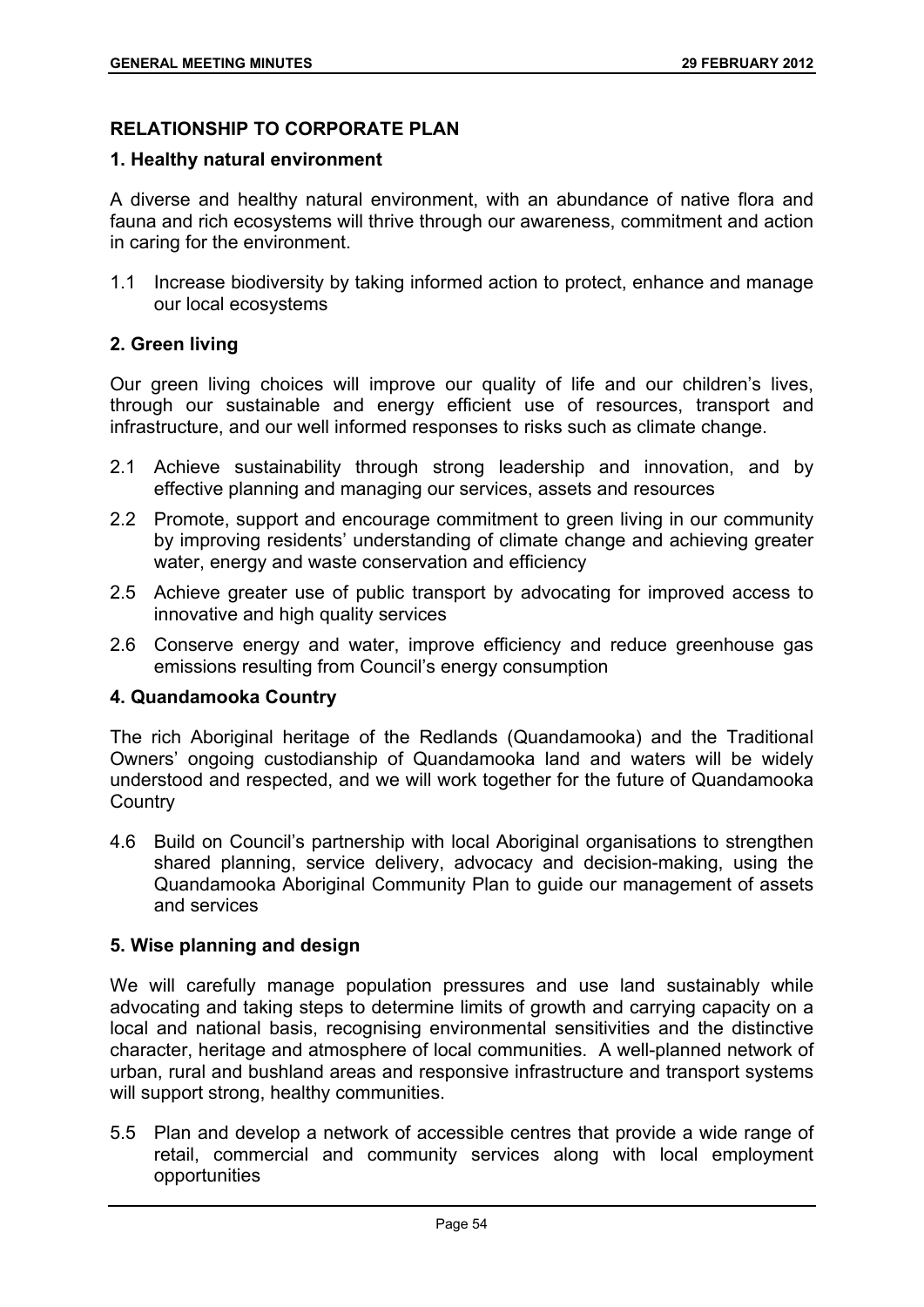- 5.6 Manage the built environment in a way that creates accessible and user friendly spaces and maintains our local character and identity, ensuring all new developments use high quality design that reflects our sub-tropical climate, promotes health, community harmony and wellbeing
- 5.8 Plan and advocate to connect the city's communities with improved public transport including a road, ferry, cycling and walking network that provides safe and efficient movement within the city and the region and supports physical activity; and promote efficient and environmentally responsible private transport
- 5.9 Promote housing diversity, choice and affordability to address the city's current and future needs, incorporating medium density housing within and around the city's centres and transport nodes
- 5.11 Provide for 'place making' throughout the city through creative and inclusive master planning, local area planning, public art and heritage planning and precinct character planning processes to manage development at a local level

## **6. Supportive and vibrant economy**

Businesses will thrive and jobs will grow from opportunities generated by low impact industries, cultural and outdoor lifestyle activities, ecotourism and quality educational experiences.

6.1 Bolster the local economy and local employment by providing business support to local companies, promoting social enterprise and providing opportunities for creativity, diversity and entrepreneurial activity

## **7. Strong and connected communities**

Our health, wellbeing and strong community spirit will be supported by a full range of services, programs, organisations and facilities, and our values of caring and respect will extend to people of all ages, cultures, abilities and needs

- 7.3 Increase community safety, health and wellbeing by planning and delivering programs, services, partnerships, regulations and education
- 7.8 Support "Ageing Well in the Redlands", to enable active participation in all aspects of community life

# **FINANCIAL IMPLICATIONS**

There are no immediate financial implications other than initiating amendments to the Redlands Planning Scheme. Recommendations for future local area planning, modelling, joint venture projects and incentive schemes will need to be considered as part of future budgets. In the short to medium term, there are financial implications for the actions identified and as such detailed planning and costing will be presented through budget preparation and adoption processes.

# **PLANNING SCHEME IMPLICATIONS**

It is considered that the adoption of the Strategy and its actions will translate directly into the new Redlands Planning Scheme. The drafting of the new planning scheme will commence in the first half of 2012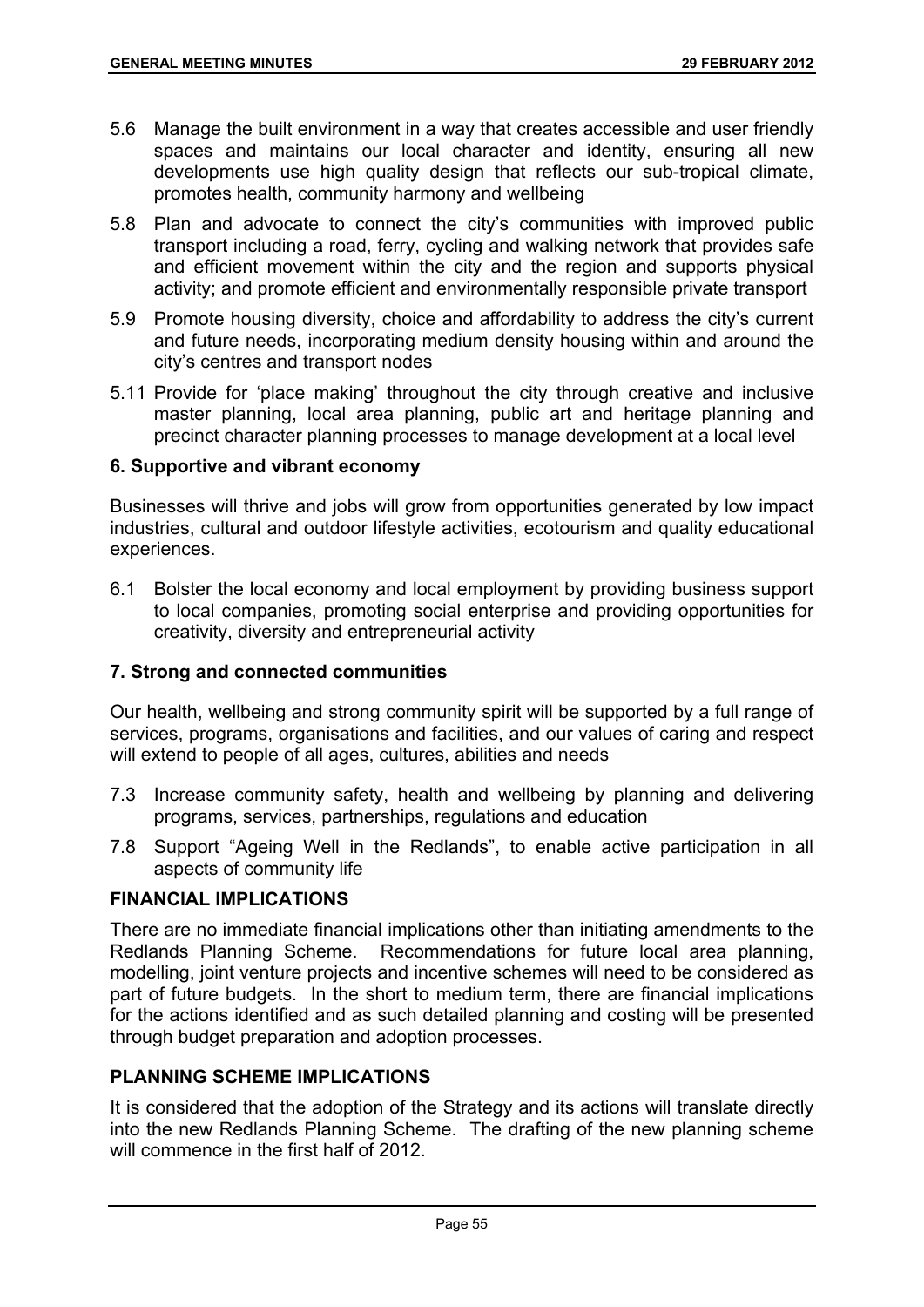## **CONSULTATION**

Consultation was undertaken with targeted stakeholders who have a direct role with housing in the Redland and have an intimate understanding of the housing issues relevant to their respective disciplines. The draft Strategy has been made public, and the public has had the opportunity to provide comments. Councillors have also had opportunity to provide comment on the draft Strategy.

# **OPTIONS**

# **Preferred**

That Council resolve to:

- 1. Adopt the Redlands Housing Strategy 2011 2031 as attached; (Attachment 1) as the basis for:
	- a) The drafting of the new Redlands Planning Scheme;
	- b) Informing Council's budget, capital works and operational plans;
	- c) Providing Council with an advocacy tool for liaison with the State Government, private sector and not-for-profit companies on key planning issues;
	- d) Guiding and informing future detailed design and planning processes pertaining to housing in the Redlands; and
- 2. That Council release the adopted report as a public document.

### **Alternative**

That Council not adopt the Redlands Housing Strategy 2011-2031 as attached (Attachment 1).

### **OFFICER'S/COMMITTEE RECOMMENDATION/ COUNCIL RESOLUTION**

| Moved by:    | <b>Cr T Bowler</b> |
|--------------|--------------------|
| Seconded by: | <b>Cr D Henry</b>  |

**That Council resolve to:** 

- **1. Adopt the Redlands Housing Strategy 2011 2031 as attached; (Attachment 1) as the basis for:** 
	- **a) The drafting of the new Redlands Planning Scheme;**
	- **b) Informing Council's budget, capital works and operational plans;**
	- **c) Providing Council with an advocacy tool for liaison with the State Government, private sector and not-for-profit companies on key planning issues;**
	- **d) Guiding and informing future detailed design and planning processes pertaining to housing in the Redlands; and**
- **2. That Council release the report as a public document.**

**CARRIED** (en bloc)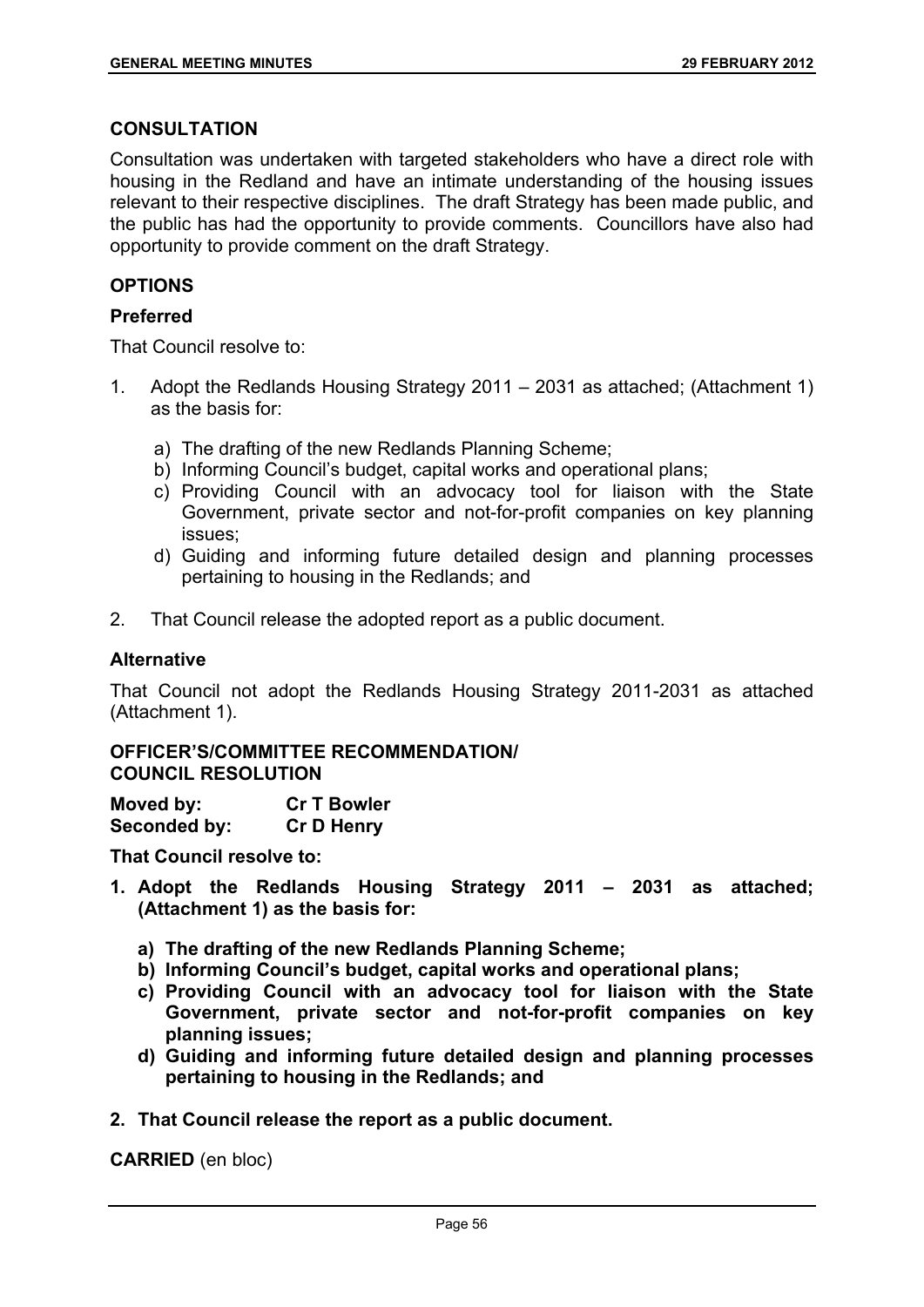## **13.2 ITEM DELEGATED TO COMMITTEE FROM COUNCIL**

The following item was resolved at the Planning & Policy Committee meeting of 8 February 2012, with the Committee's resolution presented to Council for noting only.

### **13.2.1 MAYORAL MINUTE - REDLANDS HOUSING SUMMIT**

**Dataworks Filename: LUP Redlands Housing Strategy Responsible Officer: Toni Averay General Manager Environment Planning & Development** 

## **DELEGATED AUTHORITY**

Council resolved on 25 January 2012, to refer the mayoral minute regarding a request to hold a housing summit, to the 8 February 2012 Planning & Policy Committee and that committee be delegated authority to consider and deal with the matter.

### **COMMITTEE RESOLUTION**

**Moved by: Cr M Hobson** 

**That Council considers calling a housing summit in Redland City that engages architects, planners, residents (particularly senior citizens and youth), builders and investors to review the draft Redlands Housing Strategy 2011-2031; this summit to consider architecturally designed spaces that cater for the needs of changing community demographics and reduces the residential footprint in infill areas without comprising needs and amenity.** 

### **CARRIED**

DIVISION

FOR: Crs Reimers, Murray, Hobson, Henry, Ogilvie, Boglary and Bowler

AGAINST: Crs Elliott and Townsend

Cr Burns was absent from the meeting.

Cr Williams was not present when the motion was put.

## **COUNCIL RESOLUTION**

| Moved by:    | <b>Cr T Bowler</b> |
|--------------|--------------------|
| Seconded by: | <b>Cr D Henry</b>  |

**That the Committee resolution be noted.** 

**CARRIED** (en bloc)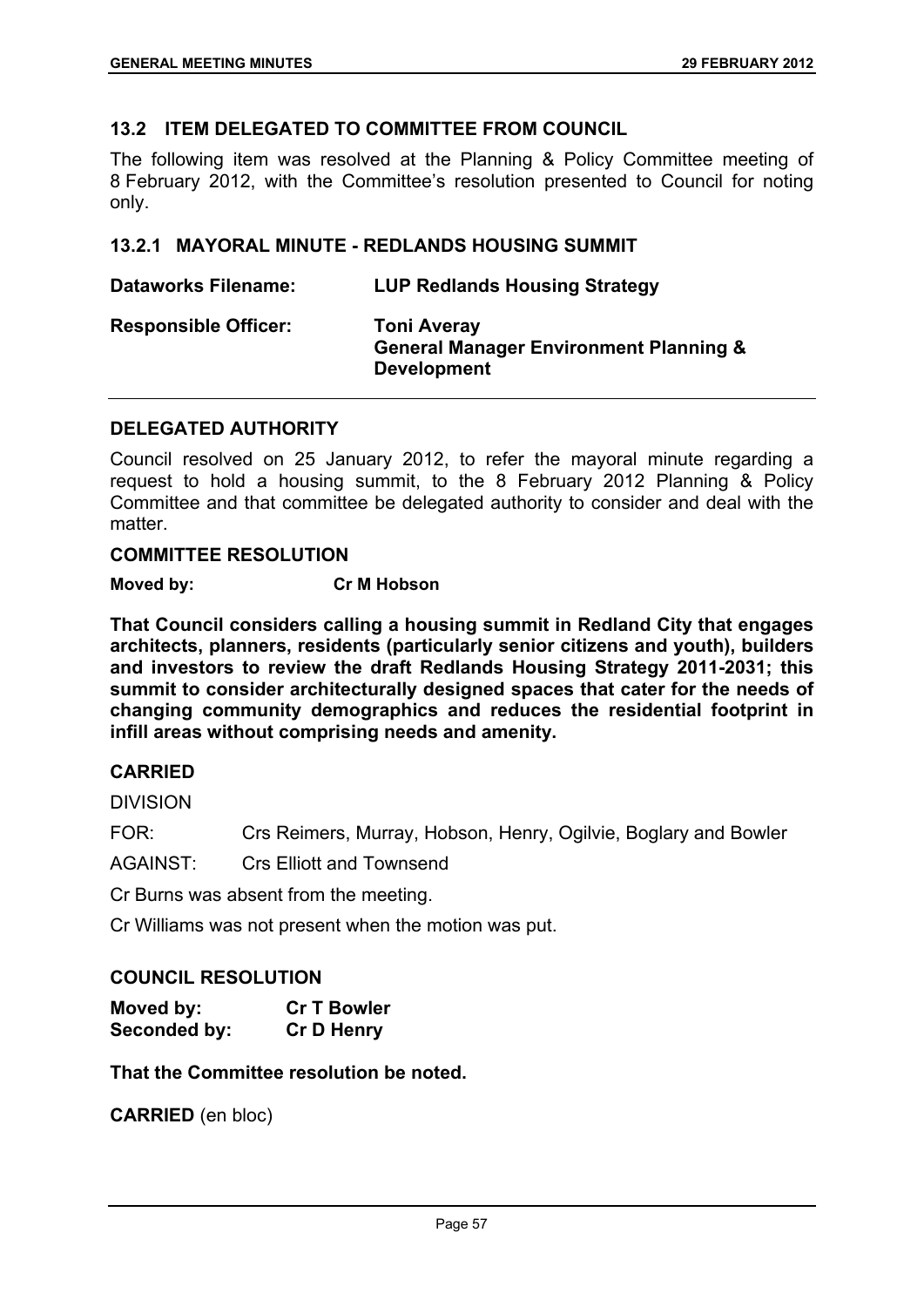#### **13.3 CITY SERVICES**

**13.3.1 REQUEST FOR PERMANENT ROAD CLOSURE - 11 WILLS LANE, CAPALABA [LOT 99 ON RP125292]** 

| <b>Dataworks Filename:</b>  | <b>RTT: Road Closures - Permanent</b>                                                                                                |
|-----------------------------|--------------------------------------------------------------------------------------------------------------------------------------|
| <b>Attachments:</b>         | <b>Wills Lane - Locality Plan</b><br><b>Wills Lane - Photos of Encroachment</b><br><b>Wills Lane - Proposed Area of Road Closure</b> |
| <b>Responsible Officer:</b> | <b>Murray Erbs</b><br><b>Group Manager City Infrastructure</b>                                                                       |
| Author:                     | Len Purdie<br><b>Principal Adviser Roads &amp; Drainage</b>                                                                          |

#### **EXECUTIVE SUMMARY**

A request has been made to Council from the Department of Environment and Resource Management (DERM) to consider a permanent closure of a small section of road (pathway) behind 11 Wills Lane, Capalaba (Lot 99 on RP.125292) due to an encroachment of a building. This request is in response to an application lodged by Mr M Bregg and Ms K Lambourne to DERM.

The report recommends that Council respond favourably to the request.

## **PURPOSE**

An application has been made to DERM to permanently close a section of road (pathway) behind 11 Wills Street, Capalaba. Council needs to advise DERM of any objections why the closure should not proceed or any details that Council may consider important in considering the permanent closure of this section of the road.

#### **BACKGROUND**

11 Wills Lane adjoins a road (pathway) to the north of the property. A shed built at the rear of the property encroaches into the road (pathway) to an area of  $23m^2$  or a 2m intrusion.

This road has not been developed and is used with land owned by Council at 44-56 Wentworth Drive, Capalaba as park. There is a 300mm diameter stormwater pipe and overhead electrical reticulation located in the pathway. These services are clear or the proposed road closure.

DERM received an application to close a section of road because of an encroachment of a building awning into the pathway and has requested Council's views.

### **ISSUES**

The pathway is a narrow strip of land, approximately 5 meters in width and maintained with the park by Council. It contains stormwater and electrical services. The encroachment of the shed awning into the pathway by 2 metres has been there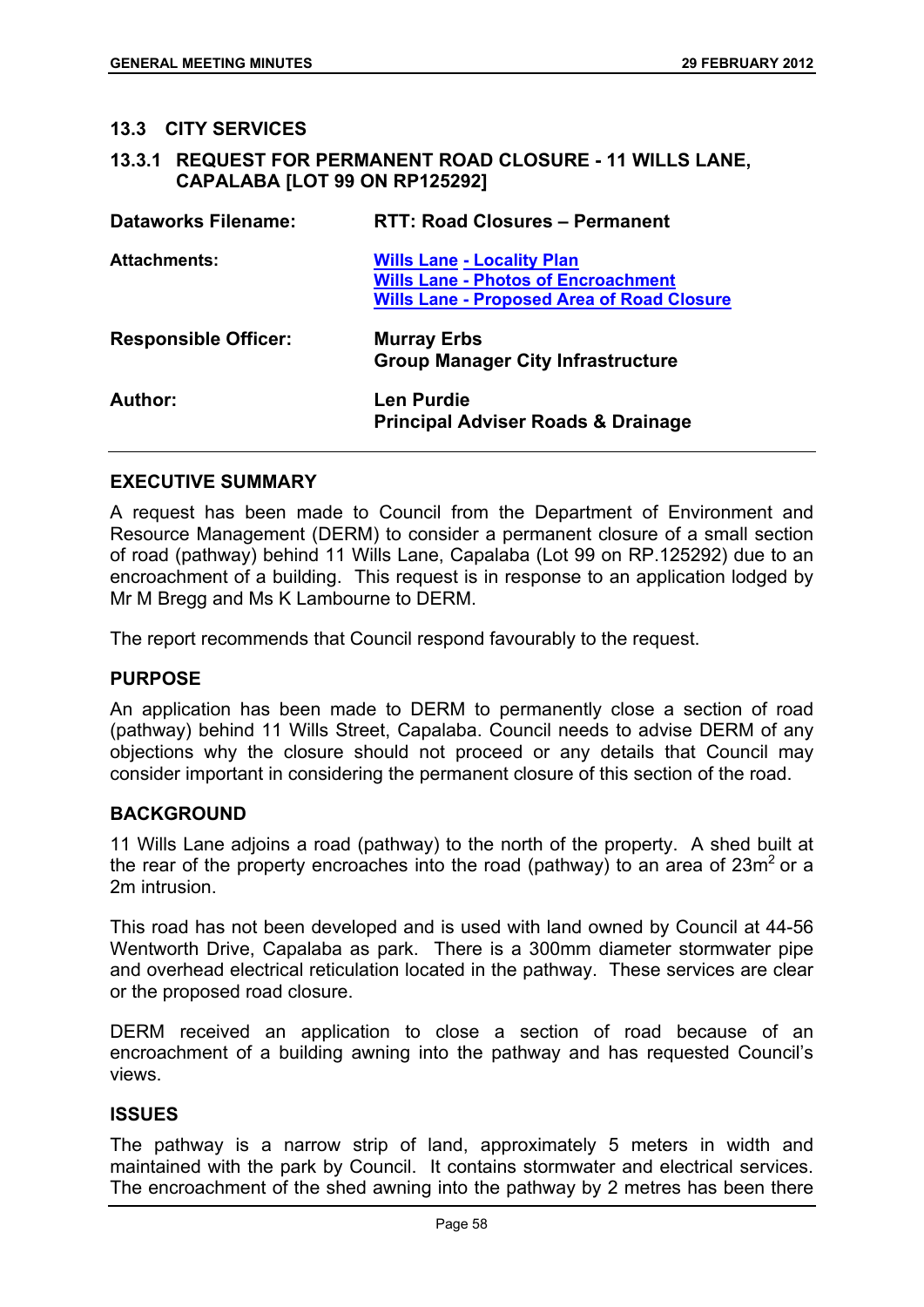for a considerable length of time. It has not interfered with the existing services in the pathway and is clear of activities in the park. There are a number of other properties that have encroachments into the park. These properties could also apply for permanent road closures to manage the building encroachments.

If Council chooses not to support the permanent road closure and it is not approved by DERM, Council will have to take the necessary enforcement actions to have the encroachment removed from the road (pathway).

The road (pathway) land tenure should be changed to park, to reflect the present land use and there is no requirement to formalise a road.

## **RELATIONSHIP TO CORPORATE PLAN**

## **5. Wise planning and design**

We will carefully manage population pressures and use land sustainably while advocating and taking steps to determine limits of growth and carrying capacity on a local and national basis, recognising environmental sensitivities and the distinctive character, heritage and atmosphere of local communities. A well-planned network of urban, rural and bushland areas and responsive infrastructure and transport systems will support strong, healthy communities.

5.12 Plan, provide and advocate for essential physical and social infrastructure that supports community well-being and manage Council's existing infrastructure assets to ensure current service standards are maintained or improved.

## **FINANCIAL IMPLICATIONS**

There is no financial implication impacting Council as a result of this report.

# **PLANNING SCHEME IMPLICATIONS**

The City Planning and Environment Group was consulted and it is considered that the outcome of recommendations in this report will not require any amendments to the Redlands Planning Scheme.

## **CONSULTATION**

The Group Manager City Planning and Environment has no objection to the proposal. The Property Services Manager has no objection to the proposal. Councillor Division 9 does not object to the road closure.

## **OPTIONS**

## **Preferred**

That Council resolve to advise the Department of Environment and Resource Management that Council has no objections to the permanent road closure as per Drawing DWG 11/138, providing that the area of the road closure is amalgamated with Lot 99 on RP125292 and that there is no cost to Council.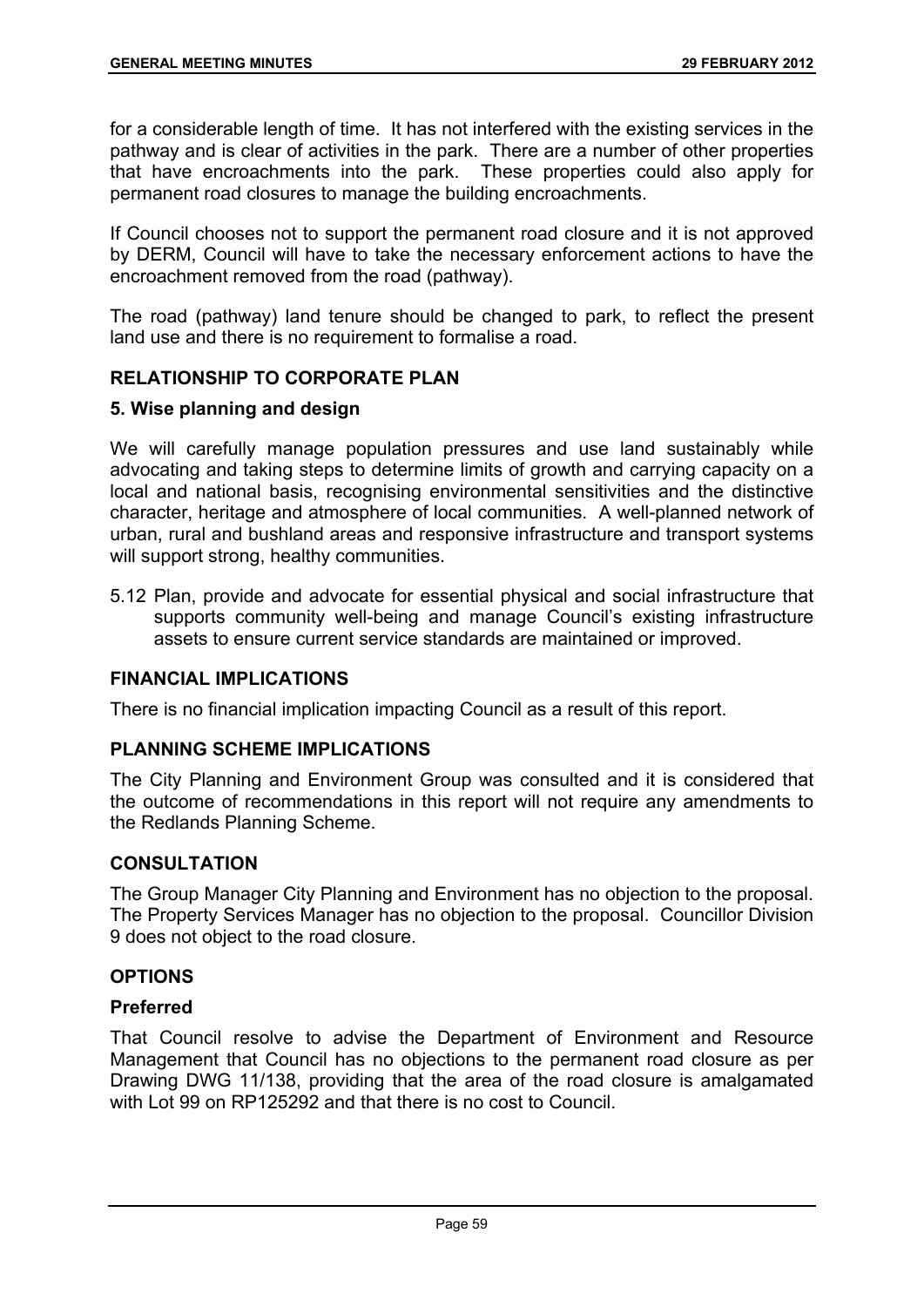# **Alternative**

That Council resolve to advise the Department of Environment and Resource Management that Council does not support the permanent road closure.

**OFFICER'S/COMMITTEE RECOMMENDATION/ COUNCIL RESOLUTION** 

| Moved by:    | <b>Cr T Bowler</b> |
|--------------|--------------------|
| Seconded by: | <b>Cr D Henry</b>  |

**That Council resolve to advise the Department of Environment and Resource Management that Council has no objections to the permanent road closure as per Drawing DWG 11/138, providing that the area of the road closure is amalgamated with Lot 99 on RP125292 and that there is no cost to Council.** 

**CARRIED** (en bloc)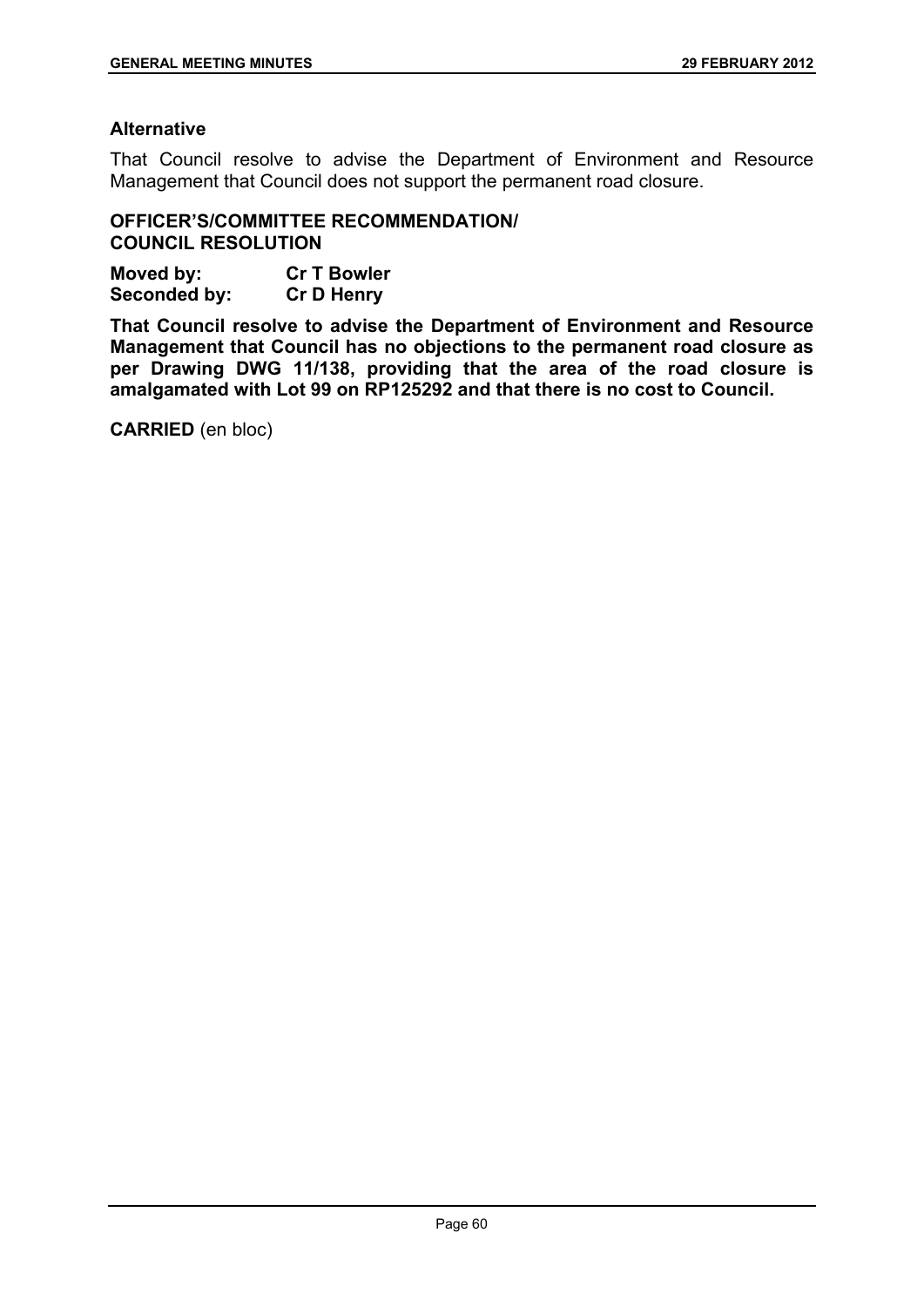# **13.4 CLOSED SESSION AT COMMITTEE**

The Committee meeting was closed to the public under section 72(1) of the *Local Government (Operations) Regulation 2010* to discuss the following item, and following deliberation on this matter, the Committee meeting was again opened to the public.

# **13.4.1 SMBI LAND EXCHANGE PROGRAM**

| <b>Dataworks Filename:</b>  | <b>SMBI Land Exchange Program 2012</b>                                                                                            |
|-----------------------------|-----------------------------------------------------------------------------------------------------------------------------------|
| <b>Responsible Officer:</b> | <b>Gary Photinos</b><br><b>Manager City Planning &amp; Environment</b>                                                            |
| Author:                     | <b>Martin Hunt</b><br><b>Principal Advisor City Wide Planning</b><br><b>Michael Beekhuyzen</b><br><b>Senior Strategic Planner</b> |

## **EXECUTIVE SUMMARY**

A confidential report from Manager City Planning & Environment was discussed in closed session.

## **COMMITTEE RECOMMENDATION/ COUNCIL RESOLUTION**

**Moved by: Cr B Townsend Seconded by: Cr K Reimers** 

**That Council resolve to:** 

- **1. Provide in principle, support to undertake a further SMBI Land Exchange Program and implement the program in a staged manner;**
- **2. Make voluntary land exchange offers to the owners of one hundred and seventeen (117) lots identified in the SMBI Land Exchange Program - Stage 1: High Priority Land Exchange as identified in Attachment 1: Maps 1a and 1b in the 2011/2012 financial year;**
- **3. Endorse the list of Council owned freehold lots identified in Attachment 2: Southern Moreton Bay Islands Land Exchange Schedule 2012 for land exchange purposes;**
- **4. Endorse a further program of voluntary land exchange offers to owners of two hundred and forty six (246) lots identified in this report as Medium and Low Priority Land Exchange as identified in Attachments 4 & 5, once Stage 1 is closed and subject to Council budget allocations;**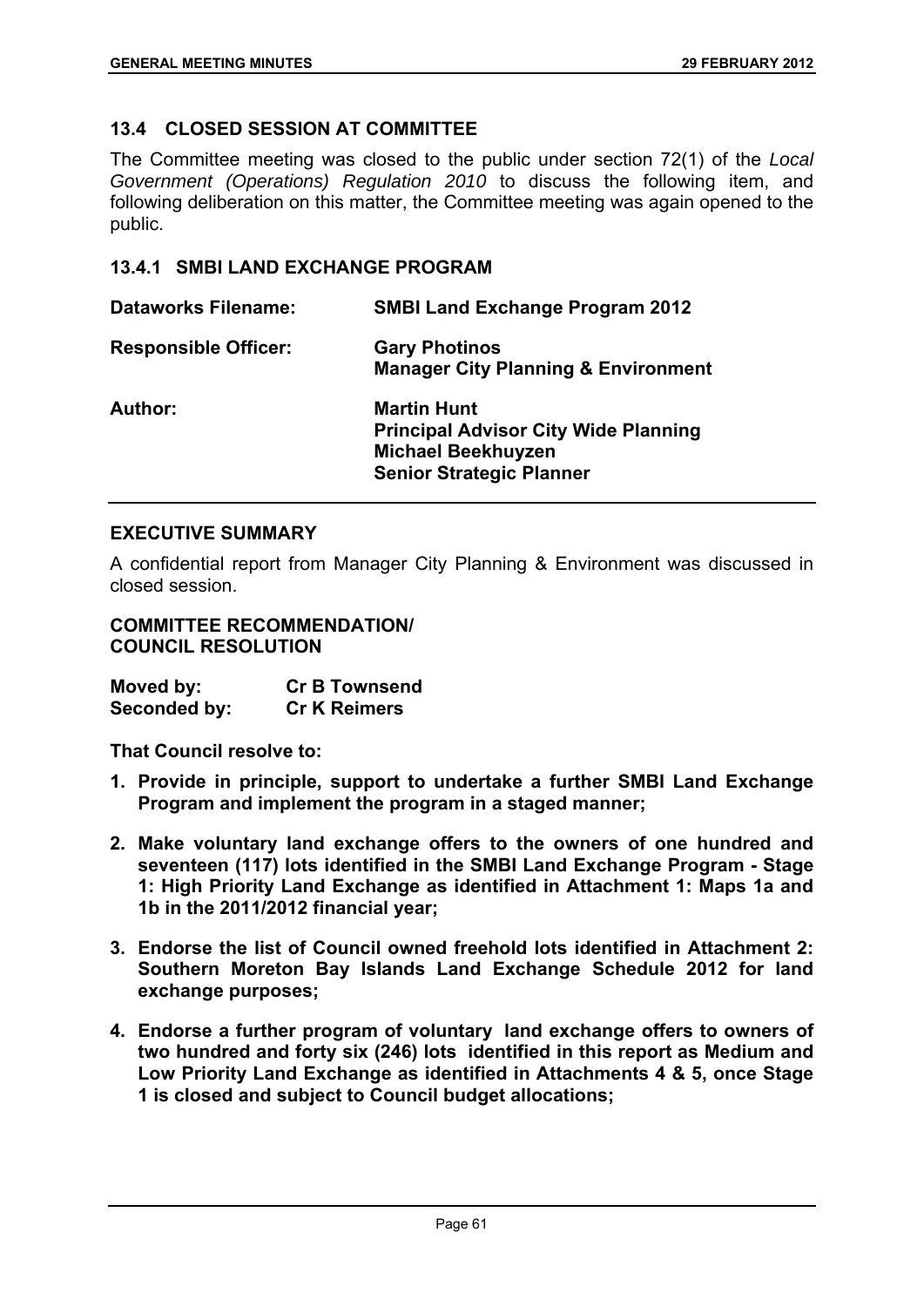**5. Make further, more detailed representations to both the State and Federal Governments requesting that financial assistance be provided to Council to offset State and Federal Government fees and charges associated with implementation of the SMBI Land Exchange Program; and** 

**6. Ensure that the attachments referred to in this report remain confidential.** 

# **CARRIED**

DIVISION

FOR: Crs Burns, Reimers, Murray, Bowler, Williams, Townsend, Henry, Ogilvie, Boglary and Hobson

Cr Elliott was absent from the meeting.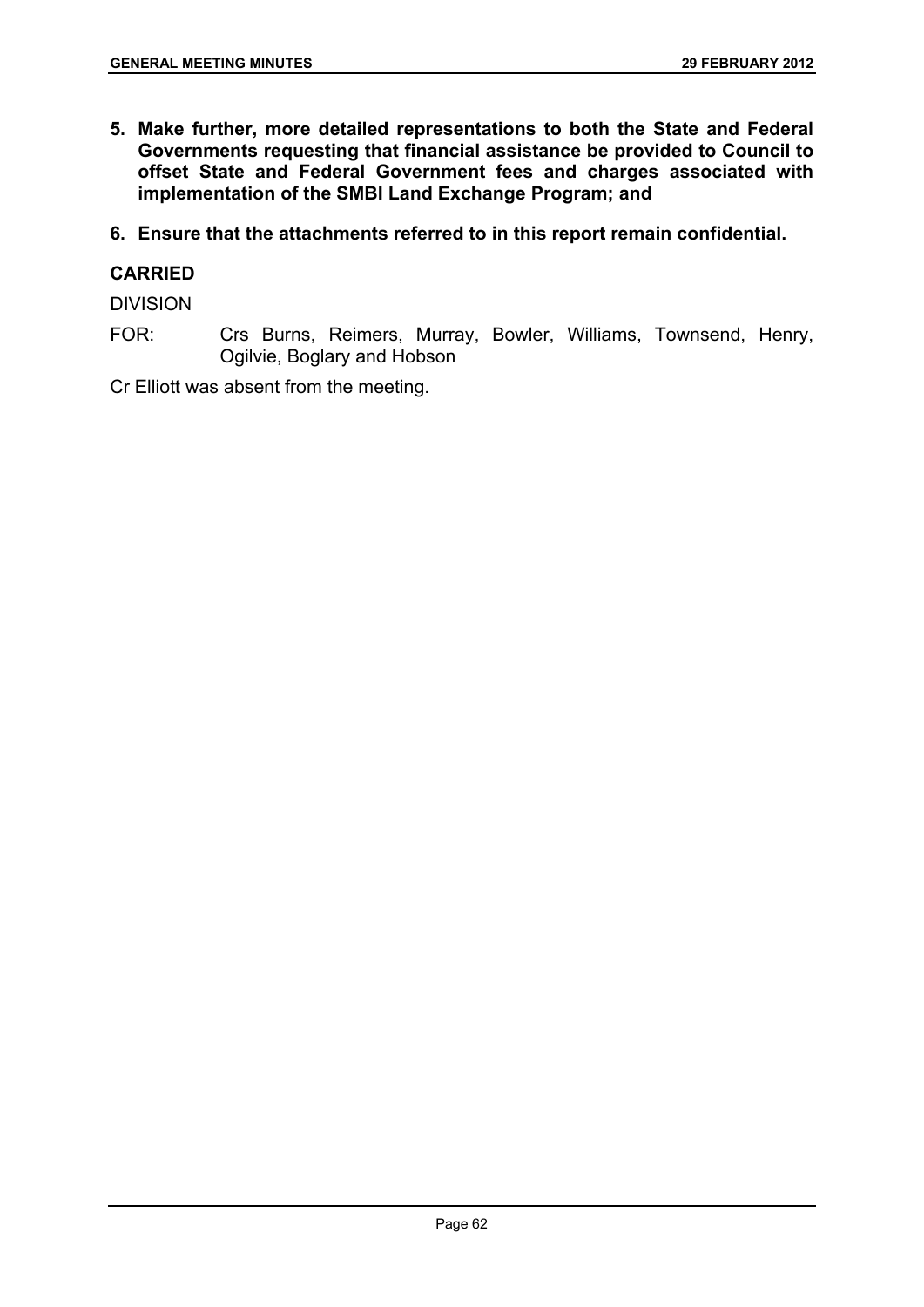### **14 CUSTOMER SERVICES COMMITTEE 22 FEBRUARY 2012**

| Moved by:    | Cr W Boglary |
|--------------|--------------|
| Seconded by: | Cr K Reimers |

That the Customer Services Committee Minutes of 22 February 2012 be received.

Customer Services Minutes 22 February 2011

#### CARRIED

#### **14.1 CITY SERVICES**

## **14.1.1 REQUEST FOR PERMANENT ROAD CLOSURE - UNNAMED ROAD SEPARATING LOT 2 ON RP.30584 AND LOTS 3 AND 4 ON RP.186598**

| <b>Dataworks Filename:</b>  | <b>RTT: Road Closure - Permanent</b>                                    |
|-----------------------------|-------------------------------------------------------------------------|
| <b>Attachments:</b>         | <b>DERM Application with DWG 11 224</b><br><b>Road Closure Zone Map</b> |
| <b>Responsible Officer:</b> | <b>Louise Rusan</b><br><b>General Manager City Services</b>             |
| Author:                     | Len Purdie<br><b>Principal Adviser Roads &amp; Drainage</b>             |

### **EXECUTIVE SUMMARY**

A request has been made to Council from the Department of Environment and Resource Management (DERM) to comment on a permanent closure of a section of road that separates Lot 2 on RP.30584 and Lots 3 & 4 on RP.186598 at Mount Cotton (adjoining Venman Bushland National Park. It is proposed to use the land to create a National Park (Koala Habitat).

The report recommends that Council respond favourably to the request.

### **PURPOSE**

An application has been made to DERM to permanently close a section of road at Mount Cotton that adjoins the Venman Bushland National Park. Council needs to advise DERM of any objections why the closure should not proceed or any details that Council may consider important in considering the permanent closure of this section of the road.

## **BACKGROUND**

The section of road to be permanently closed has not been developed and is heavily vegetated. It adjoins Karreman Quarry, a private lot and Queensland Government land that includes the Venman Bushland National Park. The area surrounding the road closure is zoned conservation under the Planning Scheme. It is also designated as having high Koala value under South East Queensland Koala Conservation State Planning Regulatory Provisions (SPRP) Koala Habitat values maps.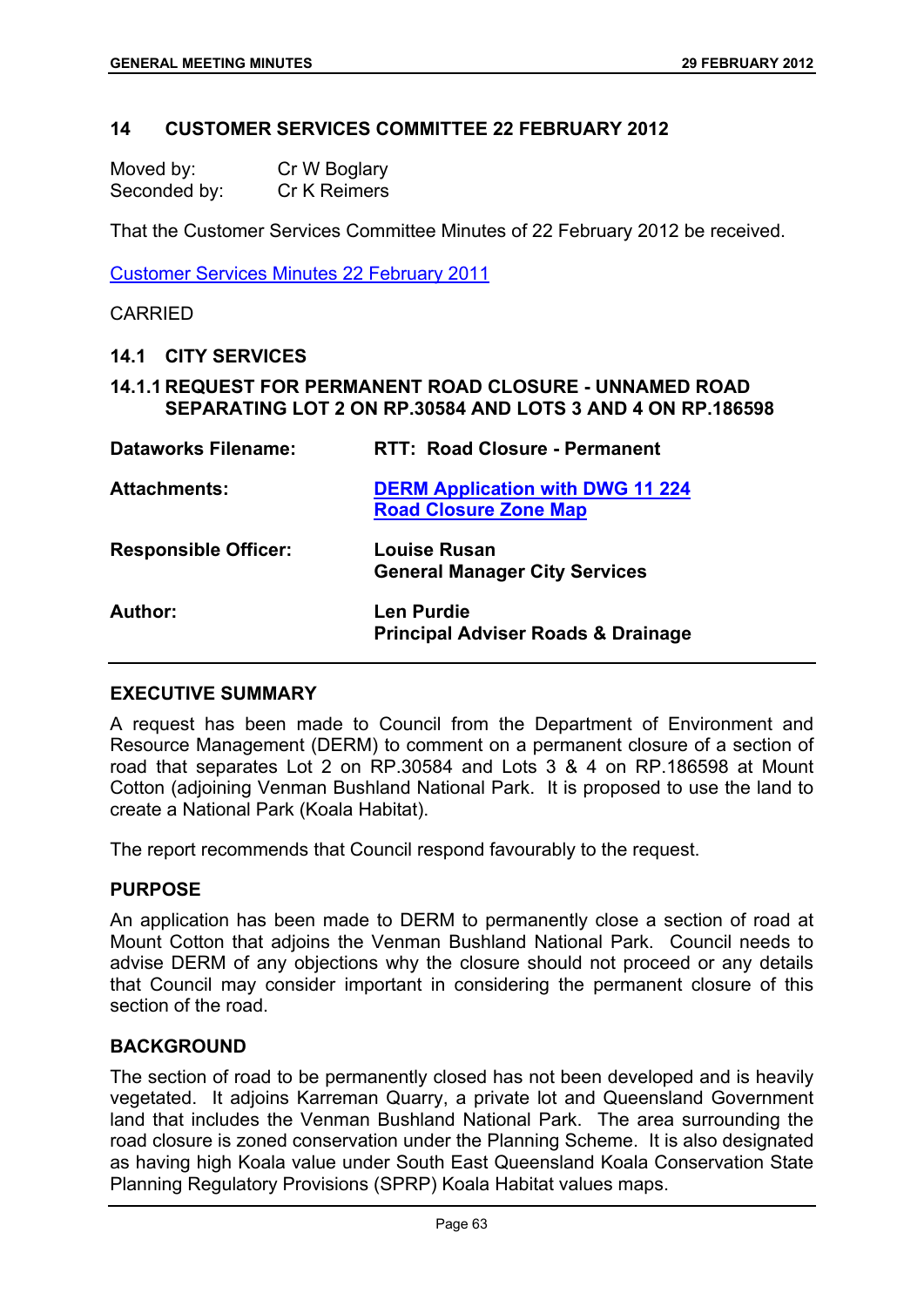DERM has requested Council's view for the closure.

## **ISSUES**

The area of road closure has not been developed, adjoins the Venman Bushland National Park and is zoned conservation. The permanent road closure reflects the present conservation zoning that applies in the area.

# **RELATIONSHIP TO CORPORATE PLAN**

## **5. Wise planning and design**

We will carefully manage population pressures and use land sustainably while advocating and taking steps to determine limits of growth and carrying capacity on a local and national basis, recognising environmental sensitivities and the distinctive character, heritage and atmosphere of local communities. A well-planned network of urban, rural and bushland areas and responsive infrastructure and transport systems will support strong, healthy communities.

5.12 Plan, provide and advocate for essential physical and social infrastructure that supports community well-being and manage Council's existing infrastructure assets to ensure current service standards are maintained or improved

# **FINANCIAL IMPLICATIONS**

There are no financial implications impacting Council as a result of this report.

# **PLANNING SCHEME IMPLICATIONS**

The City Planning and Environment Group were consulted and it is considered that the outcome of recommendations in this report will not require any amendments to the Redlands Planning Scheme.

## **CONSULTATION**

The Group Manager City Planning and Environment has no objection to the proposal. Councillor Division 9 does not object to the road closure.

## **OPTIONS**

## **Preferred**

That Council resolve to advise the Department of Environment and Resource Management that Council has no objections to the permanent road closure as per Drawing DWG 11/224.

## **Alternative**

That Council resolve to advise the Department of Environment and Resource Management that Council does not support the permanent road closure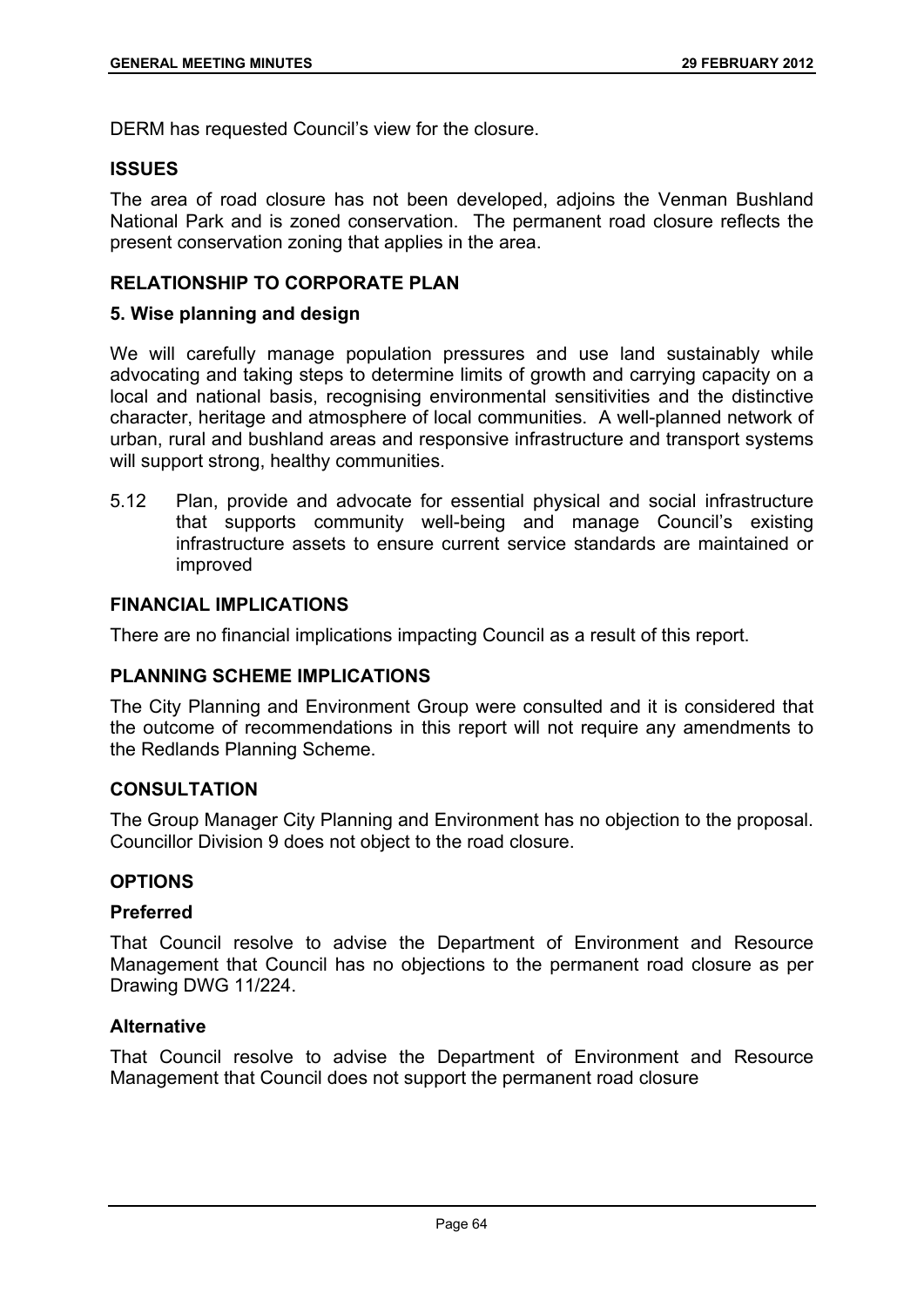**OFFICER'S/COMMITTEE RECOMMENDATION/ COUNCIL RESOLUTION** 

**Moved by: Cr W Boglary Seconded by: Cr B Townsend** 

**That Council resolve to advise the Department of Environment and Resource Management that Council has no objections to the permanent road closure as per Drawing DWG 11/224.** 

**CARRIED** (en bloc)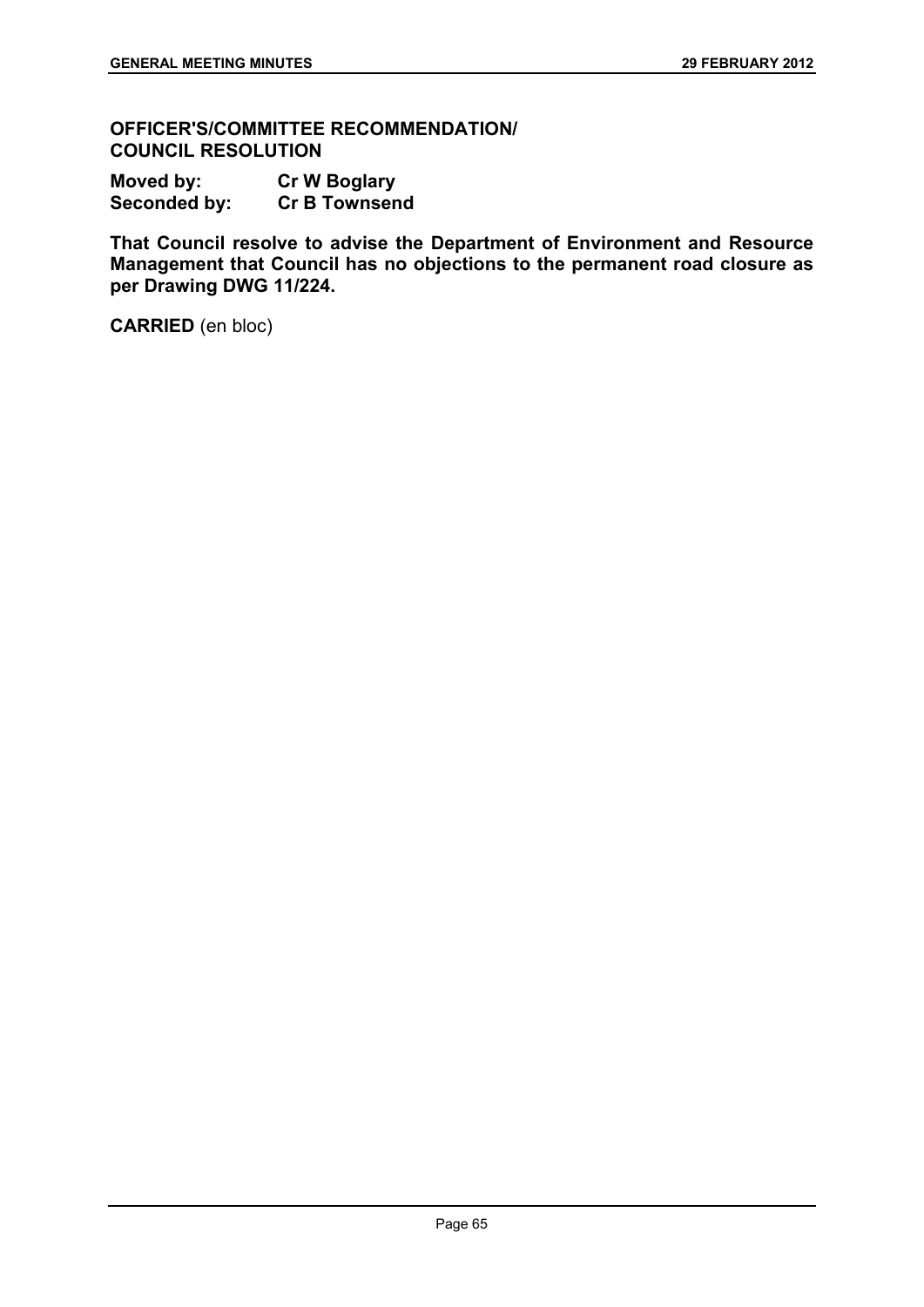#### **14.1.2 PARK NAMING – SAKRZEWSKI PARK**

| <b>Dataworks Filename:</b>  | <b>P&amp;R Naming Parkland</b><br>Lot 3, SP116153                               |
|-----------------------------|---------------------------------------------------------------------------------|
| <b>Attachment:</b>          | <b>Land Map</b>                                                                 |
| <b>Responsible Officer:</b> | <b>David Katavic</b><br><b>Acting Services Manager Parks &amp; Conservation</b> |
| Author:                     | <b>Bill McDowell</b><br><b>Senior Advisor Urban Landscape</b>                   |

#### **EXECUTIVE SUMMARY**

The purpose of this report is to provide recommendations on naming requests received by Council based on the Park Naming, Memorials, and Tributes Policy Document – POL-3068 adopted by Council on 25 May 2011 and Local Law No.15 Parks and Reserves. The policy acknowledged that any Council decision, by resolution, will take precedence over any aspect of the policy where exceptional circumstances have been demonstrated.

Local recreation parks tribute naming will only be considered in exceptional circumstances to recognise individuals for their eminence and exceptional endeavours associated with the community.

An alternate approach is to consider a tribute park bench option under Guideline Document GL3068-001 Tribute Park Bench Guidelines effective 03 March 2011.

# **PURPOSE**

To tribute name the park at 2-3 Peggy Place, Victoria Point and described as Lots 9 & 36 RP 842244 as "Sakrzewski Park" for the contribution of the Sakrzewski family to the local community of the Redlands during their time of land ownership and participation in the Redlands Community.

# **BACKGROUND**

A request for park naming was submitted by Mrs Janine Roberts on behalf of existing family members. Mrs Janine Roberts has requested that Lots 9 & 36 RP 842244 at 2-3 Peggy Place, Victoria Point, be named "Sakrzewski Corner". The application to have a small park corner named after Mrs Janine Roberts' grandfather Lyal Sakrzewski. An official application was then requested to be submitted. Refer attachments Map 1 and Map 2 to define the land considered in this naming application.

This matter was referred to the Manager City Planning & Environment for further consideration. The Division 4 Councillor was contacted by the applicant and informed of this request and subsequently provided support for the naming of the park.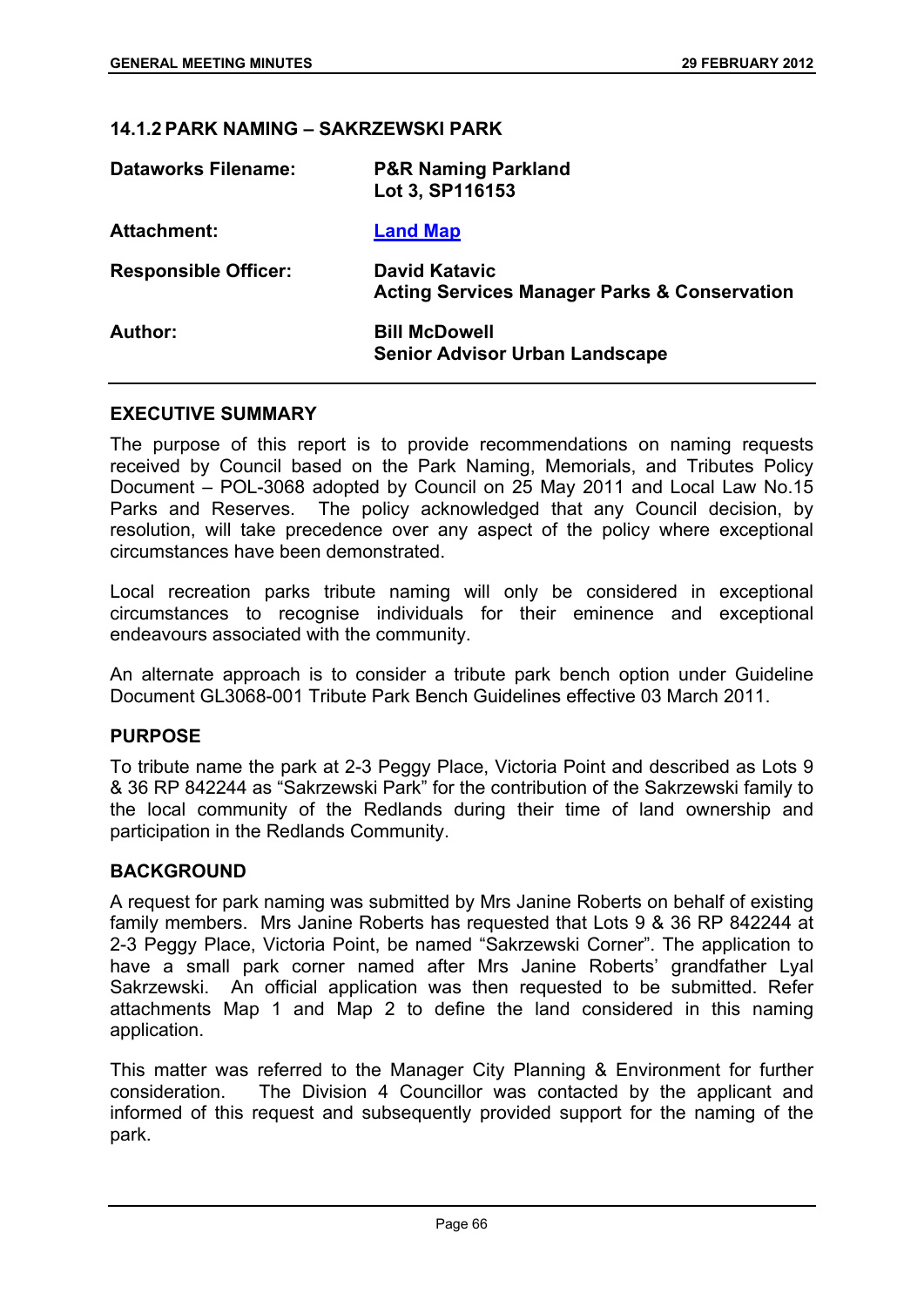The application submitted records the activities of Lyal Sakrzewski and the Sakrzewski family.

*Lyal Sakrzewski used to own the property where this corner park now stands and the large trees remaining there are the ones planted by him and his wife Valetta. Lyal and Valetta moved to Victoria Point in 1962 after buying the farm land. The*  farm encompassed the corner I am now proposing be named after them. Lyal *originally came from Wondai. He was married (to my grandmother) with three young daughters when his wife suddenly died of an asthma attack. Lyal later married Valetta and moved to the farmhouse that used to stand on the corner of Colburn Avenue. Together they raised the three girls and worked the farm growing vegetables and gladiolus. The gladiolus supplied Brisbane all year round and any surplus would be sent to Sydney. Lyal and Valetta also leased surrounding land and grew tomatoes and more gladiolus crops. Years after the farm was gone, I used to remember the gladiolus bulbs flowering and showing up in the grassy fields.* 

*In 1974, Lyal sold the farm and bought the property next door at 255 Colburn Avenue, Victoria Point and built a house there where he still lives today. Sadly, Valetta died of cancer in 1976. The area has not been used as a farm since.* 

*Since selling the farm, Lyal has spent his retirement years growing orchids in the*  large bush houses at the back of his property and is well-known in the orchid world *for the work he has done with hybridising Cattleya Alliance orchids. He has been published in the Australian Journal 'Orchids Australia' several times and is known internationally for his orchid hybrids he names 'Redland'.* 

*Apart from his contribution to the farming industry when the Redlands Shire was known as the 'Salad Bowl of Brisbane', Lyal has been an integral and wellrespected member of his community. Always acting in an ethical and moral manner, he has looked after his family and extended family and has a wide-range of friends who love and respect him. Lyal has always involved himself in the local community including sport, especially cricket, rugby league and fishing, and church – having once been connected with the Presbyterian Church at Victoria Point.* 

*He recently lost his sister and brother, and at age 85, I feel this is a small gift I could give him to celebrate the contributions he has made over the past 50 years to this beautiful area - Victoria Point.* 

In the application Mrs Roberts had provided the name "Sakrzewski Corner". Following further discussion with the applicant it was recommended that the name for the approval be changed to "Sakrzewski Park" so that the park name would remain in context with the designated use of the land. The applicant has accepted this change.

# **ISSUES**

# Naming of park or reserves

The Council may by resolution under the provisions of Local Law 15 assign a name to a park or reserve; or change the name of a park or reserve. In addition, Council adopted the Park Naming, Memorials and Tributes Policy nominates that Local Recreational Parks can be considered for tribute naming or renaming in exceptional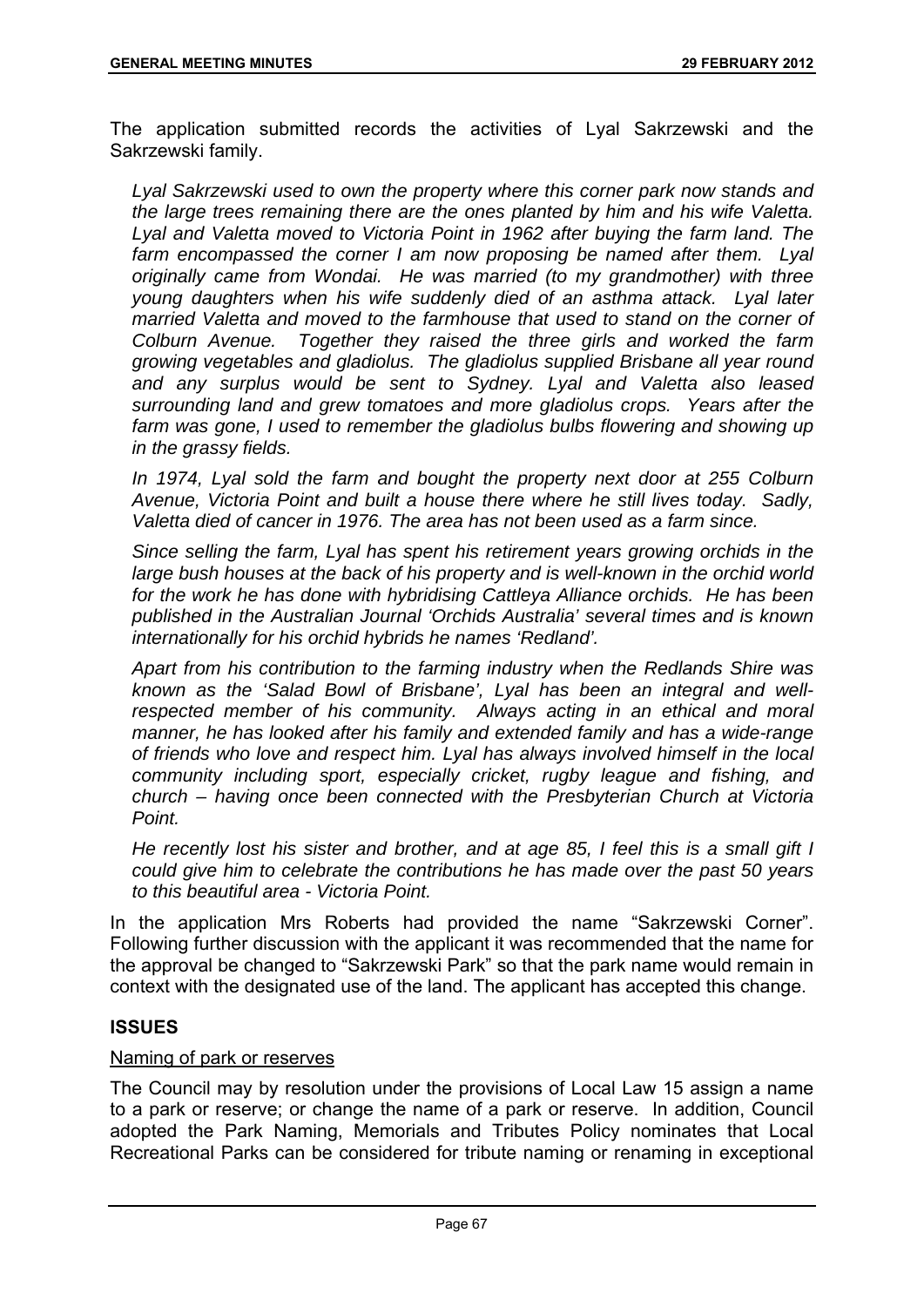circumstances to recognise individuals for their eminence and outstanding endeavour associated with the Redlands community such as:

- Provided extensive community service
- Worked to foster equality and reduce discrimination
- Risked his/her life to save others
- Prior ownership for a significant period of time
- Made a significant financial or non financial contribution to the park

# **RELATIONSHIP TO CORPORATE PLAN**

#### **7. Strong and connected communities**

Our health, wellbeing and strong community spirit will be supported by a full range of services, programs, organisations and facilities, and our values of caring and respect will extend to people of all ages, cultures, abilities and needs

# **FINANCIAL IMPLICATIONS**

The naming of the parks would involve a financial implication of approximately \$850.00 for the installation of a timber name sign and metal plaque.

Upon acceptance of the recommendations provided, the timber name sign & plaque would be funded from the Parks and Conservation Unit's signage budget.

# **PLANNING SCHEME IMPLICATIONS**

The City Planning & Environment Group was consulted and it is considered that the outcome of recommendations in this report will not require any amendments to the Redlands Planning Scheme.

# **CONSULTATION**

The Divisional Councillor, Cr John Burns, and City Planning & Environment were consulted concerning the naming of this park. Cr Burns has advised that if the application meets the guidelines and officers think it is appropriate, then he has no objections to it.

Ongoing consultation has been maintained with the applicant regarding the proposed changes from the original name presented for consideration.

# **OPTIONS**

#### **Preferred**

That Council resolve to tribute name the parkland at 2-3 Peggy Place, Victoria Point and described as Lots 9 & 36 RP 842244 as "Sakrzewski Park", for the contribution to the local community of the Sakrzewski family during their time of land ownership and participation in the Redlands Community.

#### **Alternative**

1. That Council resolve to Tribute name the parkland at 2-3 Peggy Place, Victoria Point and described as Lots 9 & 36 RP 842244 as "Lyal's Park", for the contribution to the local community of Mr Lyal Sakrzewski and family during their time of land ownership and participation in the Redlands Community.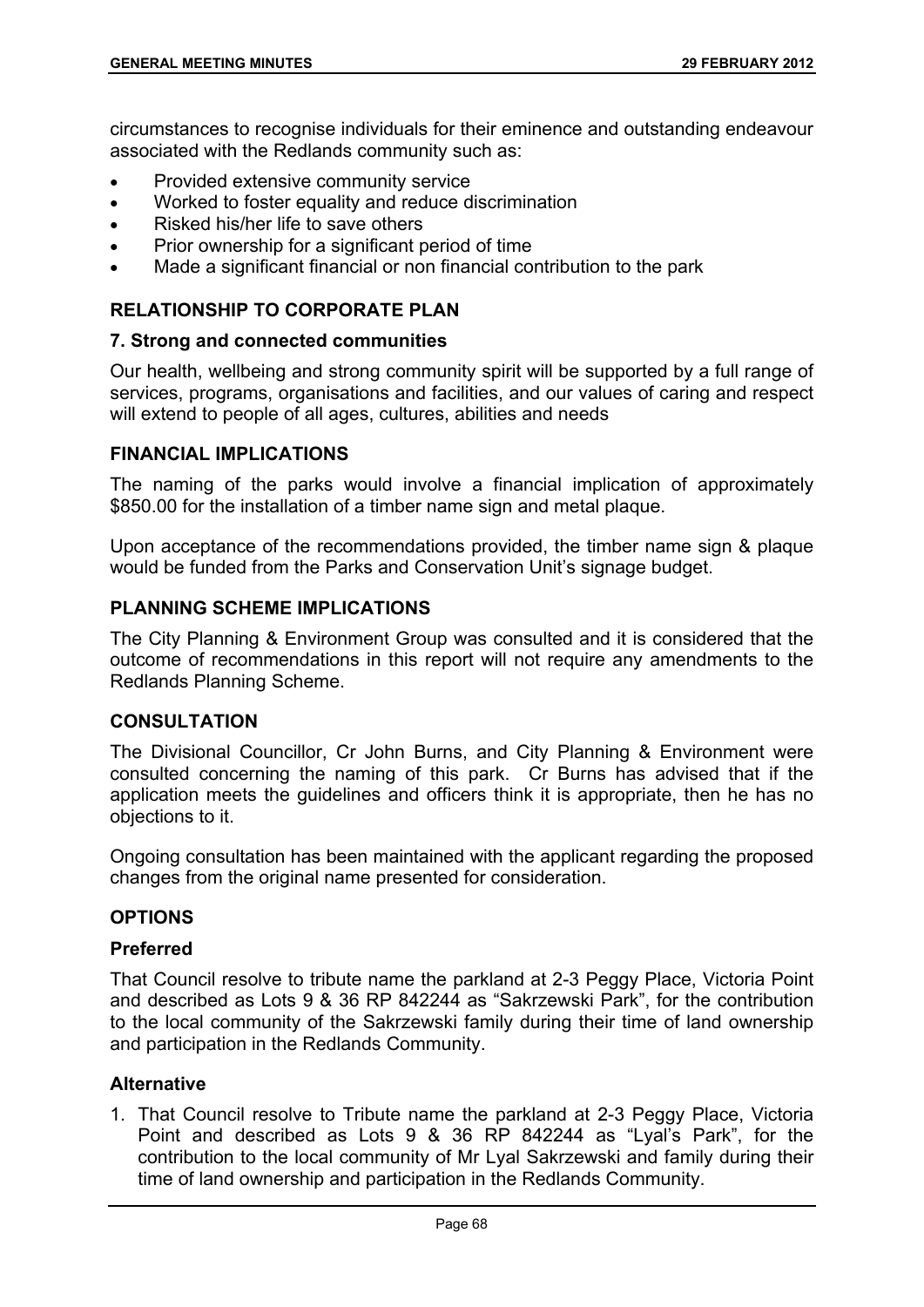2. That Council resolve not to approve the tribute naming of the parkland to at 2-3 Peggy Place, Victoria Point and described as Lots 9 & 36 RP 842244 as "Sakrzewski Park" or "Lyal's Park".

**OFFICER'S/COMMITTEE RECOMMENDATION/ COUNCIL RESOLUTION** 

| Moved by:    | <b>Cr W Boglary</b>  |
|--------------|----------------------|
| Seconded by: | <b>Cr B Townsend</b> |

**That Council resolve to tribute name the parkland at 2-3 Peggy Place, Victoria Point and described as Lots 9 & 36 RP 842244 as "Sakrzewski Park", for the contribution to the local community of the Sakrzewski family during their time of land ownership and participation in the Redlands Community.** 

**CARRIED** (en bloc)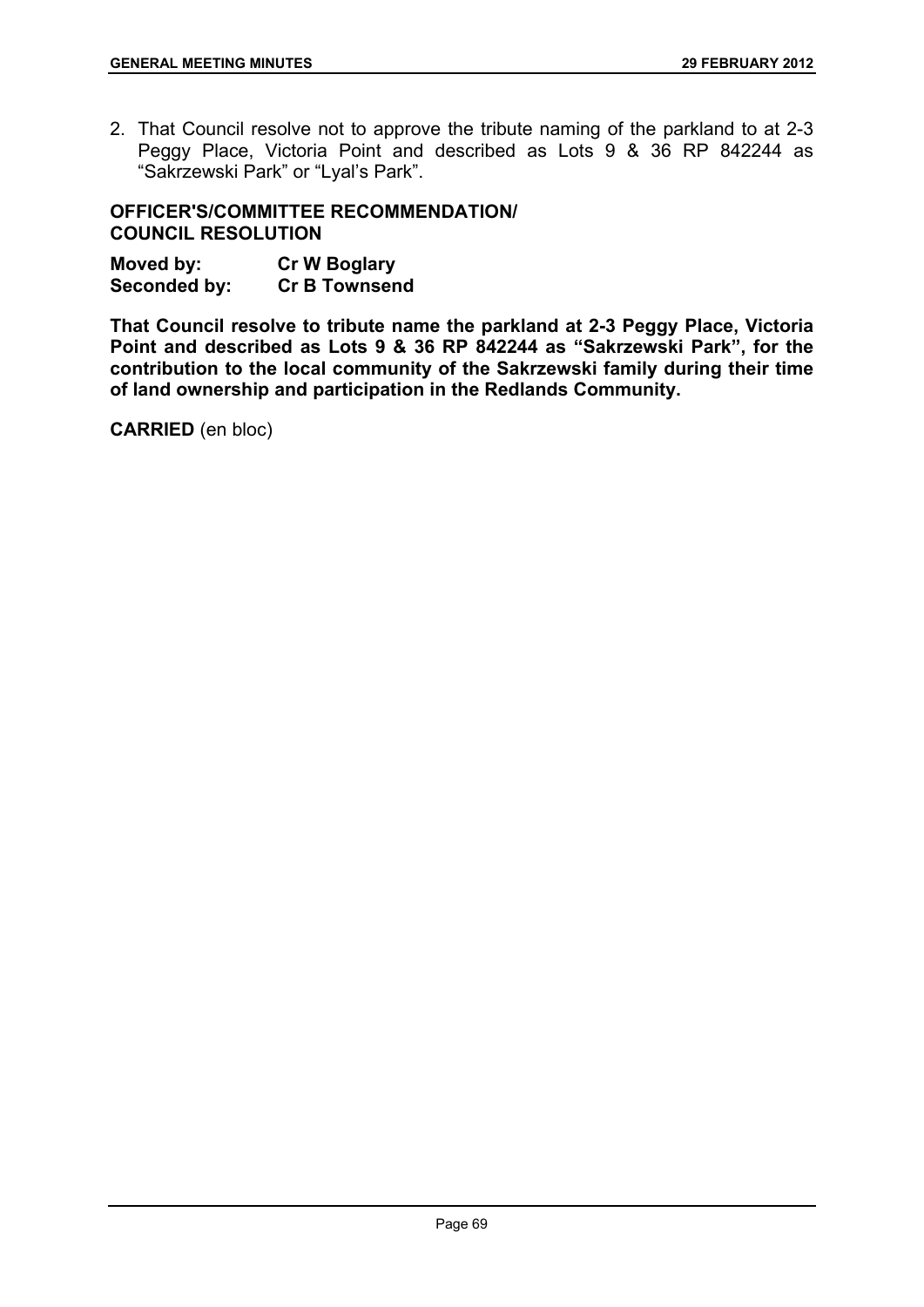#### **14.1.3 STATE GOVERNMENT WASTE LEVY AND AMENDMENT TO FEE EXEMPTION POLICY POL-0057 AND ISLAND WASTE DISPOSAL FEE WAIVER CSO**

| <b>Dataworks Filename:</b>  | <b>WM Policy - Waste Policies and Guiding</b><br><b>Documents</b><br><b>POL-0057</b> |
|-----------------------------|--------------------------------------------------------------------------------------|
| <b>Attachment:</b>          | <b>Appendix A - Corporate POL 0057</b>                                               |
| <b>Responsible Officer:</b> | <b>Robert Walford</b><br><b>Service Manager Redwaste</b>                             |
| Author:                     | Emma Lochran<br><b>Project Advisor Redwaste</b>                                      |

# **EXECUTIVE SUMMARY**

The introduction of the State Government's waste levy has necessitated the review of Council's existing policy POL-0057 *Free Waste Disposal for Community Service Clubs* to provide consistency in the fee exemptions granted to community organisations disposing waste at Council facilities. A draft policy was presented at the December 2011 Customer Services Committee, however the Officer's recommendation was rejected and further amendments were requested.

This report resubmits the draft policy, renamed POL-0057 *Exemption of Waste Disposal Fees and Charges at Council Waste Handling Facilities for Community Service Organisations*, for approval.

#### **PURPOSE**

To amend and rename the existing policy POL-0057 *Free Waste Disposal for Community Service Clubs* regarding waste disposal fee waivers to account for the State Government's waste levy as per Council resolution dated 5 December 2011.

# **BACKGROUND**

- In December 2010, a General Meeting of Council resolved not to adopt an officer's recommendation to make changes to Council's *Free Waste Disposal for Community Service Clubs* policy (POL-0057) and resolved to endorse the collection of data on waste disposal from 'not for profit" (NFP) and community organisations for a 12 month period in order to assess the likely financial impacts of any changes to the Policy.
- In December 2011 a report containing data on waste disposal from NFP and community organisations was presented to Council. The report also discussed charges on Island commercial operators. The Council resolution was to make specific changes to POL-0057 and to bring the policy back to Council for adoption.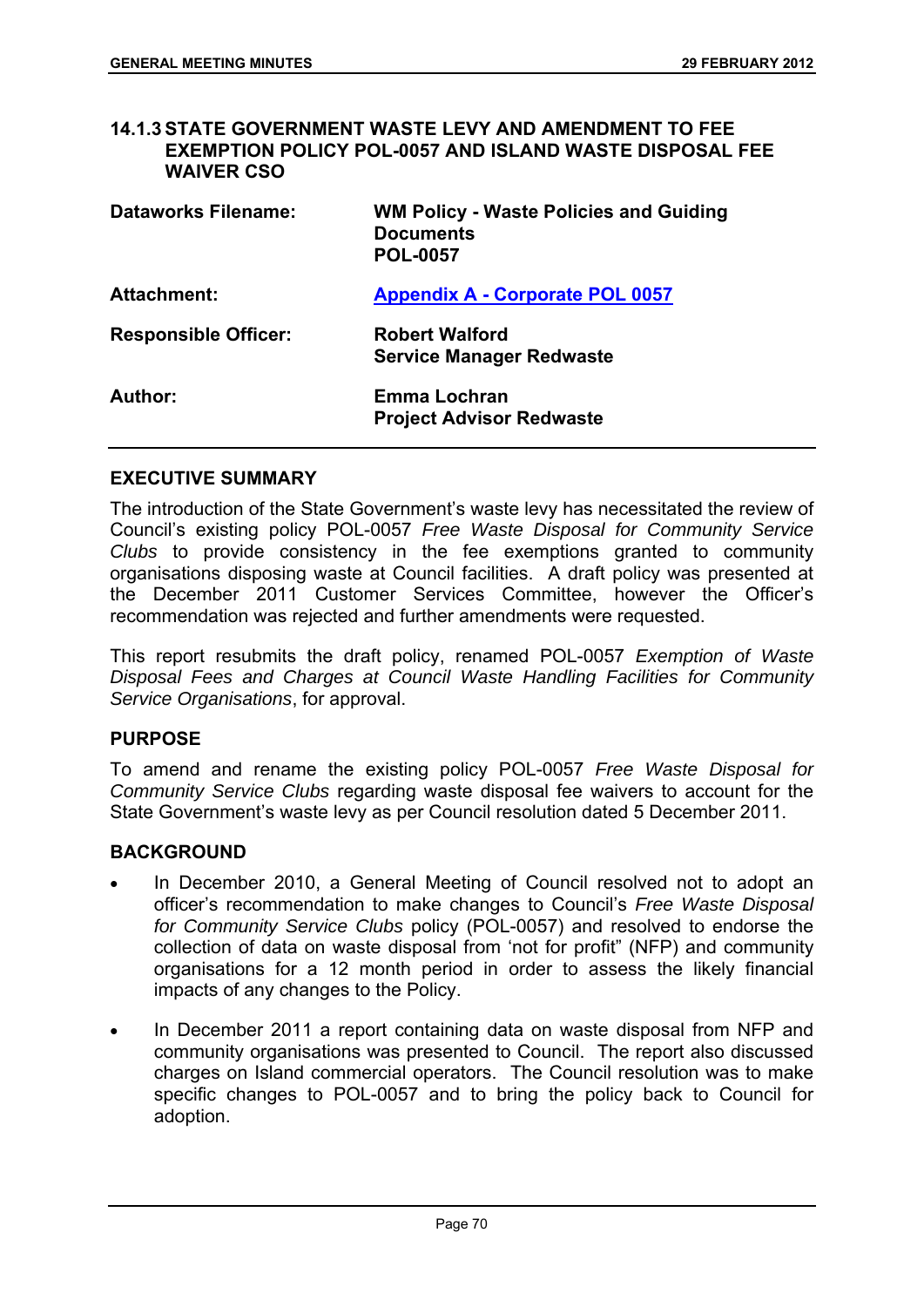#### **ISSUES**

- The intent of the Waste Reduction and Recycling Act 2011 is to encourage waste minimisation. The introduction of the waste levy is intended to act as a price signal to discourage the amount of waste being sent to landfill. The levy of \$35/tonne applies to all waste being sent to landfill, with the exception of municipal solid waste and special circumstances where the Department of Natural Resources and Mines (DERM) will provide an exemption. DERM will provide levy exemption certificates to community organisations that meet strict criteria.
- The draft POL-0057, attached as **Appendix A**, as per Council resolution dated 5 December 2011, provides for fee waivers to be granted to community organisations that meet specific criteria, which is consistent with previous Council policy.
- A recent analysis of data over a 12 month period has revealed that the average value of fee waivers is \$958 per annum per community organisation. The financial limit is intended to encourage waste minimisation strategies, which forms part of Council's waste strategy and underpins the intention of the Waste Reduction and Recycling Act 2011.
- In addition there are around 32 community organisations such as the Scouts, Girl Guides, Museums and Meals on Wheels who have a waste and recycling collection service that will likely attract the waste levy through the rates notice. These will need to follow the same process to obtain the exemption from DERM. The \$1,000 maximum fee waiver is only intended to apply to the self haul transport of waste, not the kerbside collection of waste from the wheelie bins. Therefore if those organisations qualify for an exemption they will still pay a waste utility charge but it excludes the levy component.
- In the event that a community organisation exceeds this financial limit, the relevant commercial and industrial (C&I), construction and demolition (C&D) or green waste charge will be applied.
- Ongoing advice will be provided to organisations on how to recycle and divert waste from landfill as part of Council's waste education program.
- A summary of the implication of the policy on community organisations is detailed below:
- **1. Where a NFP entity is in receipt of a DERM waste levy exemption:** 
	- All waste levy charges will be waived
	- Council gate fee charges will be waived up to a maximum value of \$1,000 per financial year
- **2. Where a NFP entity can demonstrate a properly made application for a waste levy exemption was submitted to DERM but was subsequently rejected, and the entity is deemed by Council to be a community organisation:** 
	- Waste levy charges and Council gate fee charges will be waived up to a value of \$1,000 per financial year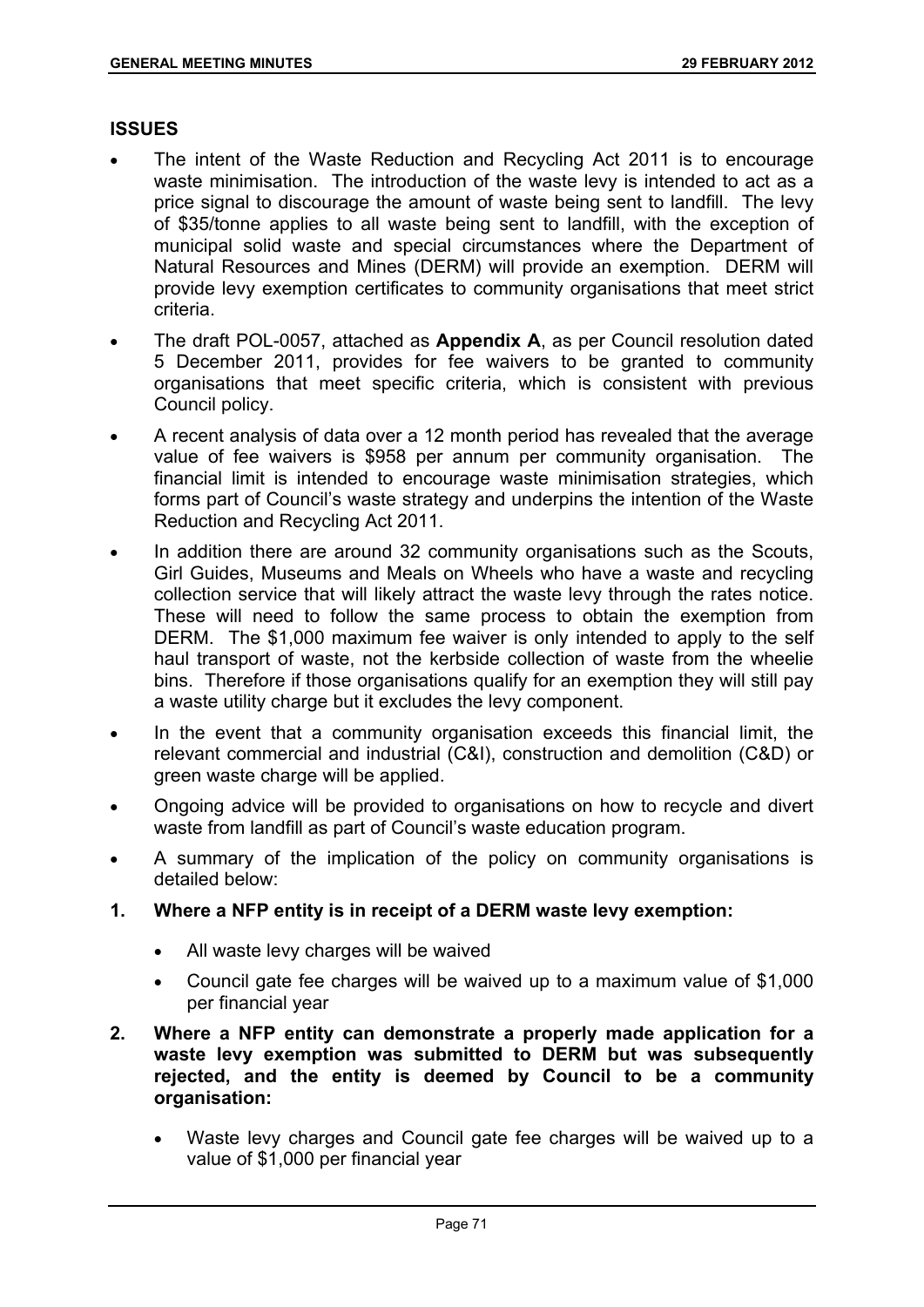#### **3. Where the above criteria cannot be met:**

- Full waste levy and Council gate fees and charges will apply
- It is proposed that Council will provide a moratorium of this policy until 30 April 2012 to allow community groups a reasonable period in which to obtain an exemption certificate from DERM. Council will absorb the waste levy that would otherwise apply to community groups up to 30 April 2012.
- POL-0057 will require approved organisations to dispose waste at the Birkdale Transfer Station as it has a weighbridge and can accurately weigh items. As Council is also liable for the State Government's waste levy, Council is required to report the volume of levyable waste being transported to the Brisbane City Council site which necessitates the accurate recording of waste received.
- A letter has been drafted explaining the State waste levy and will advise NFP and community groups to apply to DERM for a waste levy exemption by April 30 2012.

# **RELATIONSHIP TO CORPORATE PLAN**

# **2. Green living**

Our green living choices will improve our quality of life and our children's lives, through our sustainable and energy efficient use of resources, transport and infrastructure, and our well informed responses to risks such as climate change.

- 2.7 Keep Redlands clean and green through programs that increase community participation in practical and positive local action to build a sense of ownership and an increasing pride in our city
- 2.8 Implement Council's waste management strategy by applying best practice principles in pricing, public awareness, resource management, recycling and recovery

# **6. Supportive and vibrant economy**

Businesses will thrive and jobs will grow from opportunities generated by low impact industries, cultural and outdoor lifestyle activities, ecotourism and quality educational experiences.

6.1 Bolster the local economy and local employment by providing business support to local companies, promoting social enterprise and providing opportunities for creativity, diversity and entrepreneurial activity

#### **8. Inclusive and ethical governance**

Deep engagement, quality leadership at all levels, transparent and accountable democratic processes and a spirit of partnership between the community and Council will enrich residents' participation in local decision making to achieve the community's Redlands 2030 vision and goals

8.5 Be transparent and consistent in the way we manage the organisation, its risks and obligations and ensure we are delivering against our priorities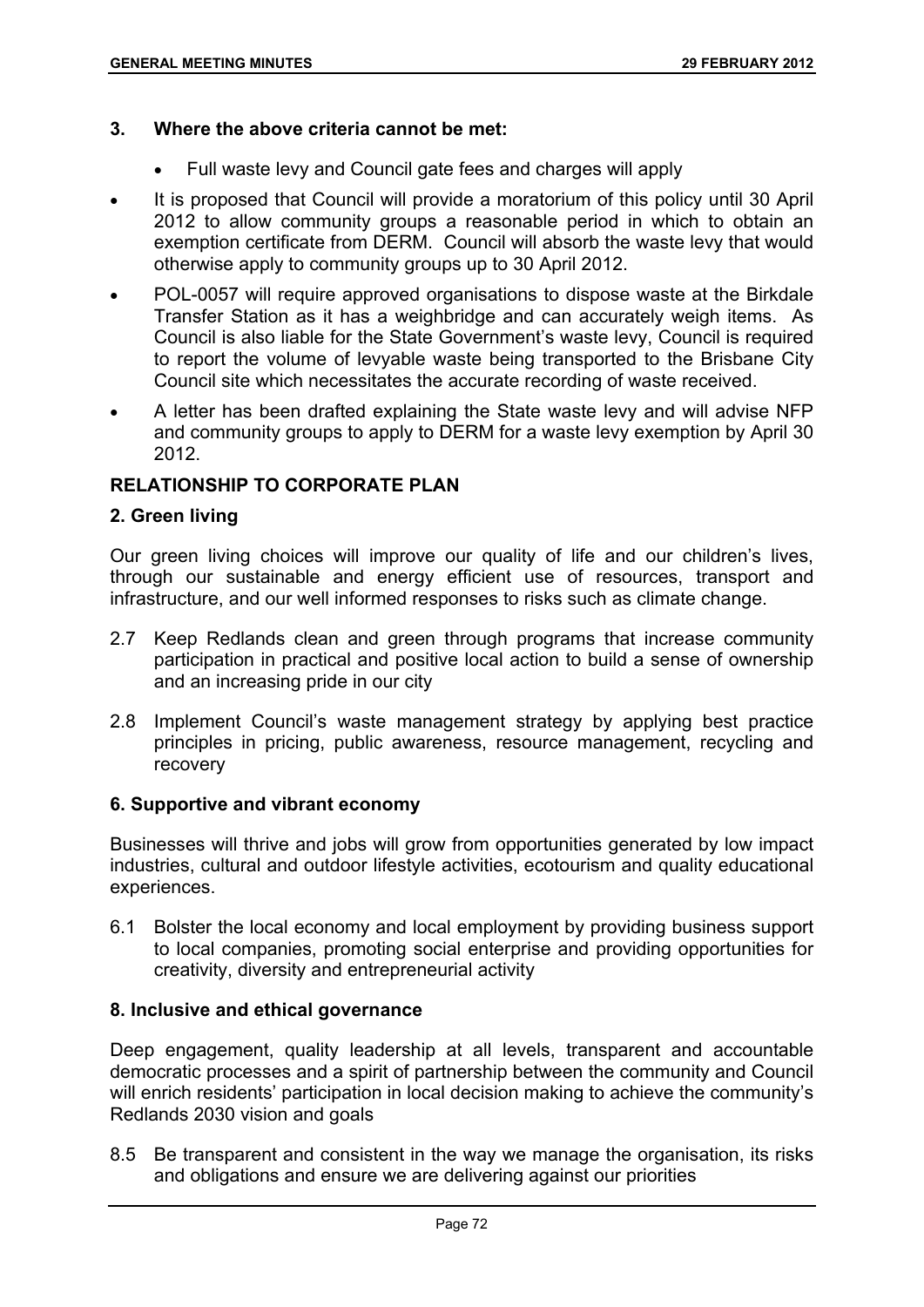8.7 Ensure Council resource allocation is sustainable and delivers on Council and community priorities

# **FINANCIAL IMPLICATIONS**

The financial implications have been submitted to Council in the December 5 2011 Committee report.

As it is not in the commercial interests of RedWaste to waive gate fees, any subsidies that Council directs RedWaste to offer customers are to be reimbursed to as a Community Service Obligation.

# **PLANNING SCHEME IMPLICATIONS**

The City Planning & Environment Group was not consulted and it is considered that the outcome of recommendations in this report will not require any amendments to the Redlands Planning Scheme.

# **CONSULTATION**

Consultation has been undertaken on the impacts of the State Governments waste levy on NFP, community groups and Island waste disposers with:

- Portfolio Advisor –City Enterprises
- Service Manager RedWaste
- Service Manager Commercial Finance

# **OPTIONS**

# **Preferred**

That Council resolve to:

- 1. Adopt the draft POL-0057 Exemption *of Waste Disposal Fees and Charges at Council Waste Handling Facilities for Community Service Organisations* as per Appendix A, as at February 2012; and
- 2. Reimburse RedWaste via a Community Service Obligation for lost gate fee revenue and the cost of the state imposed waste levy liability for NFP and community organisations who apply to Council for waste disposal fee exemption under POL-0057.

# **Alternative**

That Council resolve not to adopt the draft POL-0057 *Exemption of Waste Disposal Fees and Charges at Council Waste Handling Facilities for Community Service Organisations* as per Appendix A, as at February 2012 and request an amended Policy.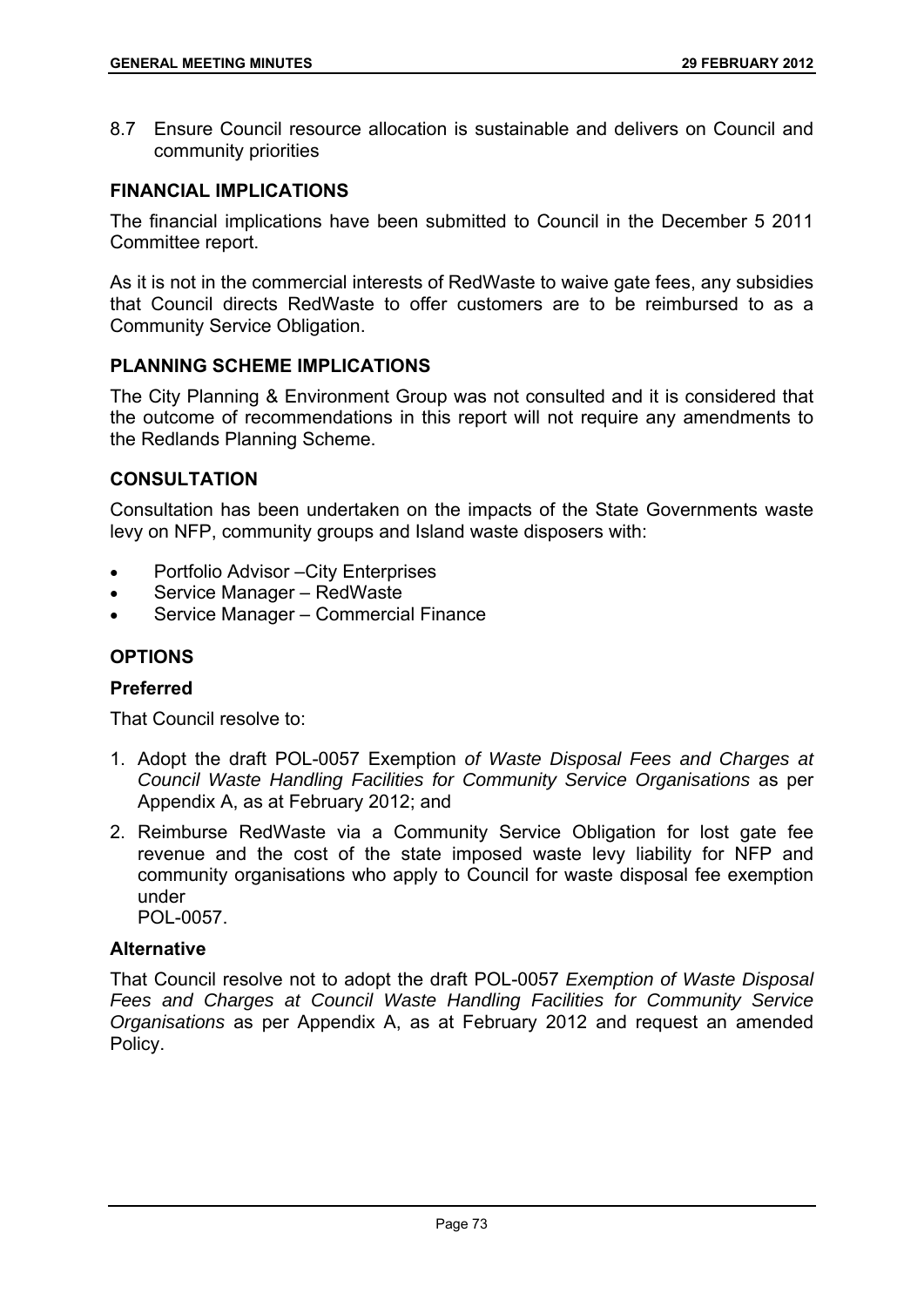**OFFICER'S/COMMITTEE RECOMMENDATION/ COUNCIL RESOLUTION** 

| Moved by:    | <b>Cr W Boglary</b>  |
|--------------|----------------------|
| Seconded by: | <b>Cr B Townsend</b> |

**That Council resolve to:** 

- **1. Adopt the draft POL-0057** *Exemption of Waste Disposal Fees and Charges at Council Waste Handling Facilities for Community Service Organisations* **as per Appendix A, as at February 2012; and**
- **2. Reimburse RedWaste via a Community Service Obligation for lost gate fee revenue and the cost of the state imposed waste levy liability for NFP and community organisations who apply to Council for waste disposal fee exemption under POL-0057.**

**CARRIED** (en bloc)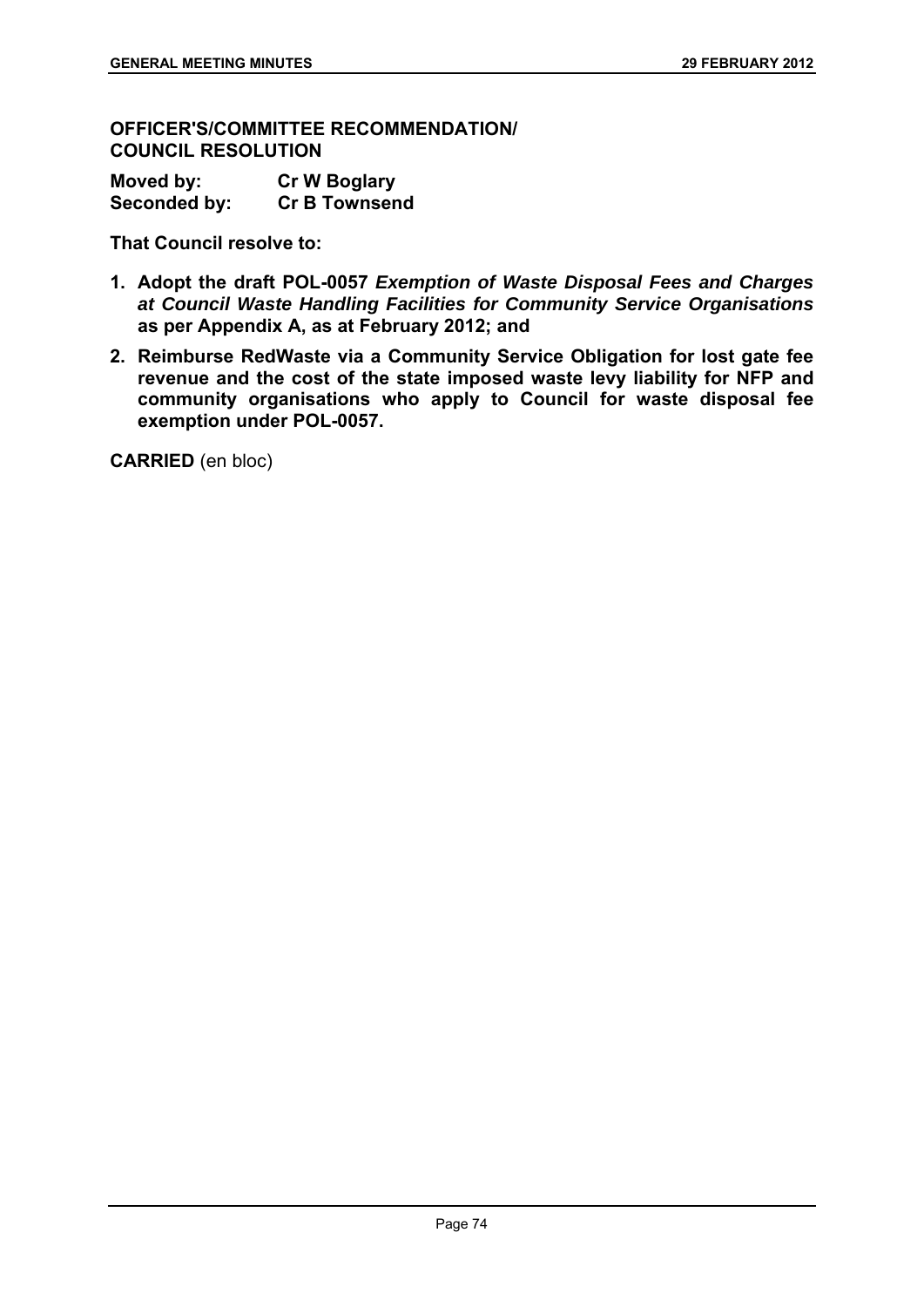#### **14.1.4 CONSULTATION ON THE COMMERCIAL USE OF OPEN SPACE ON NORTH STRADBROKE ISLAND**

| <b>Dataworks Filename:</b>  | <b>GOV Reports to Committee - City Spaces</b>              |
|-----------------------------|------------------------------------------------------------|
| <b>Responsible Officer:</b> | <b>Lex Smith</b><br><b>Manager City Spaces</b>             |
| <b>Author:</b>              | <b>Tracy Carrick</b><br><b>Project Officer City Spaces</b> |

# **EXECUTIVE SUMMARY**

This report seeks Council's endorsement for Council officers to undertake further consultation on the *Commercial Use of Public Open Space on North Stradbroke Island***.** While the current document provides guidance to officers, it needs to be reviewed as there have been concerns that it restricts trade and opportunities for commercial activities. In addition to this there have been other developments on the Island that need to be considered. These are the Native Title Agreement - parts of the island have been gazetted as National Parks and there is a State Government commitment to reduce Sand Mining, all which have or will affect the economics on the Island.

# **PURPOSE**

The purpose of this report is to seek Council's endorsement for Council officers to undertake further consultation on the *Commercial Use of Public Open Space on North Stradbroke Island.* 

# **BACKGROUND**

On North Stradbroke Island (NSI) there have been continued requests from Business Operators to operate on public open space. These include weddings, eco adventure tourism, water sports, dive operators, commercial recreational fishing and food vendors etc. In the past Council officers have assessed these on criteria based on impact, service to the community, risk and safety issues.

More recently the Environmental Management Group undertook a study *"Commercial Open Space on North Stradbroke Island"*. The study identifies sites and makes recommendations as to any opportunity for commercial use, the type of business and the numbers of operators. This document was compiled in consultation with Council staff, residents and business operators and is currently being used by officers as a guide in issuing temporary permits to commercial operators.

Since the study was undertaken there have been changes such as the Native Title Agreement - parts of the Island have been gazetted as National Parks and there is a State Government commitment to reduce Sand Mining, all which have or will affect the economics on the island. Therefore to ensure Council's document *"Commercial Open Space on North Stradbroke Island"* is consistent with the latest changes, officers need to undertake further consultation.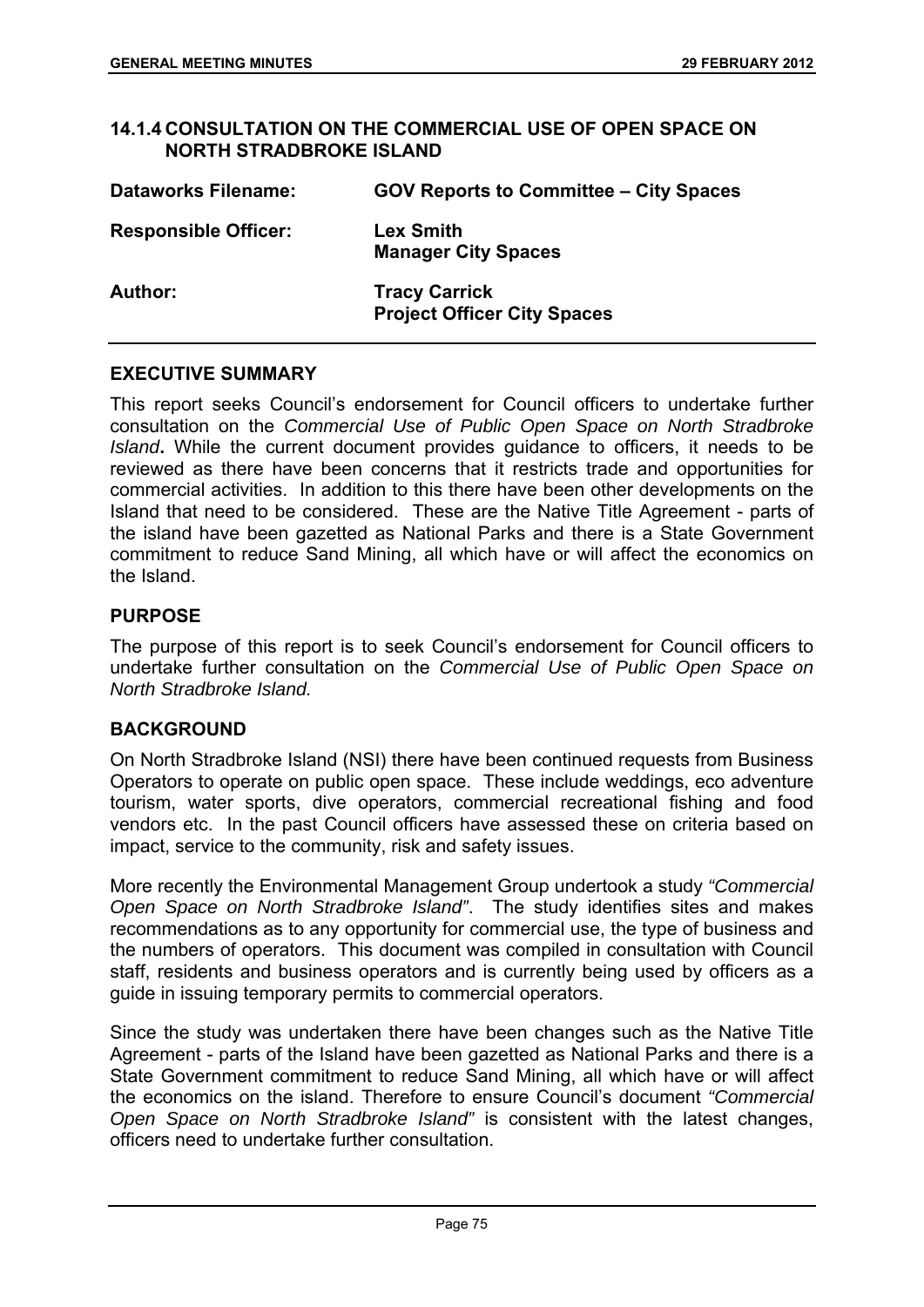#### **ISSUES**

For the past 20 years Council has issued permits and managed the commercial operations on Council controlled land on NSI. The businesses and operations range from weddings (ceremonies and receptions), kayaking, sand boarding, sightseeing, snorkelling and diving, surf schools, fishing, vendors of ice cream, ice, bread and milk and general tours. All of these activities generally provide some form of economic stimulus to the Island and they also provide a service to campers and visitors.

Over the past couple of years there has been an increase in businesses wanting access to Council controlled open space. In an effort to the provide guidance to officers the Environmental Management Group undertook a study *"Commercial Open Space on North Stradbroke Island"*. The study looked at all the sites controlled by Redland City Council and made recommendations to the type of businesses that would be suitable to operate from each location, the number of visitations and the number of operators.

The authors of the study received submissions, met and interviewed residents, commercial operators and Council officers, all of which formed part of the recommendations in the document *Commercial Open Space on North Stradbroke Island*.

To date this document has been a very useful tool for officers assessing new applicants; however the study now needs to be tested against the latest issues such as the Native Title Agreement, gazettal of National Parks and the State Government's commitment to reduce Sand Mining.

In addition to this the study has received some criticism as being very orientated to the management of the land and restrictive to business in that it reduces trade options and has a detrimental effect on Island businesses. In particular those businesses dealing with weddings as some of the favoured sites for weddings had the visitor numbers restricted which saw people taking their business to other coastal locations.

# *Further Consultation*

In an effort to gain further guidance and acceptance it is suggested that a small working group be formed from the Quandamooka Yoolooburrabee Aboriginal Corporation (QYAC) local residents, representative from the NSI Chamber of Commerce and Queensland Parks and Wildlife Service.

The small group would work together to gain an understanding of each other's needs and concerns. It would also provide an opportunity for the various land managers (QYAC, QPWS, RCC) to develop a consistent approach in dealing with commercial operators. They would review the current recommendations through ground-truthing and either endorse the existing recommendations or make suggested changes.

Once the changes were made the recommendations would be trialled by issuing operators with interim permits and results brought back to Council for adoption.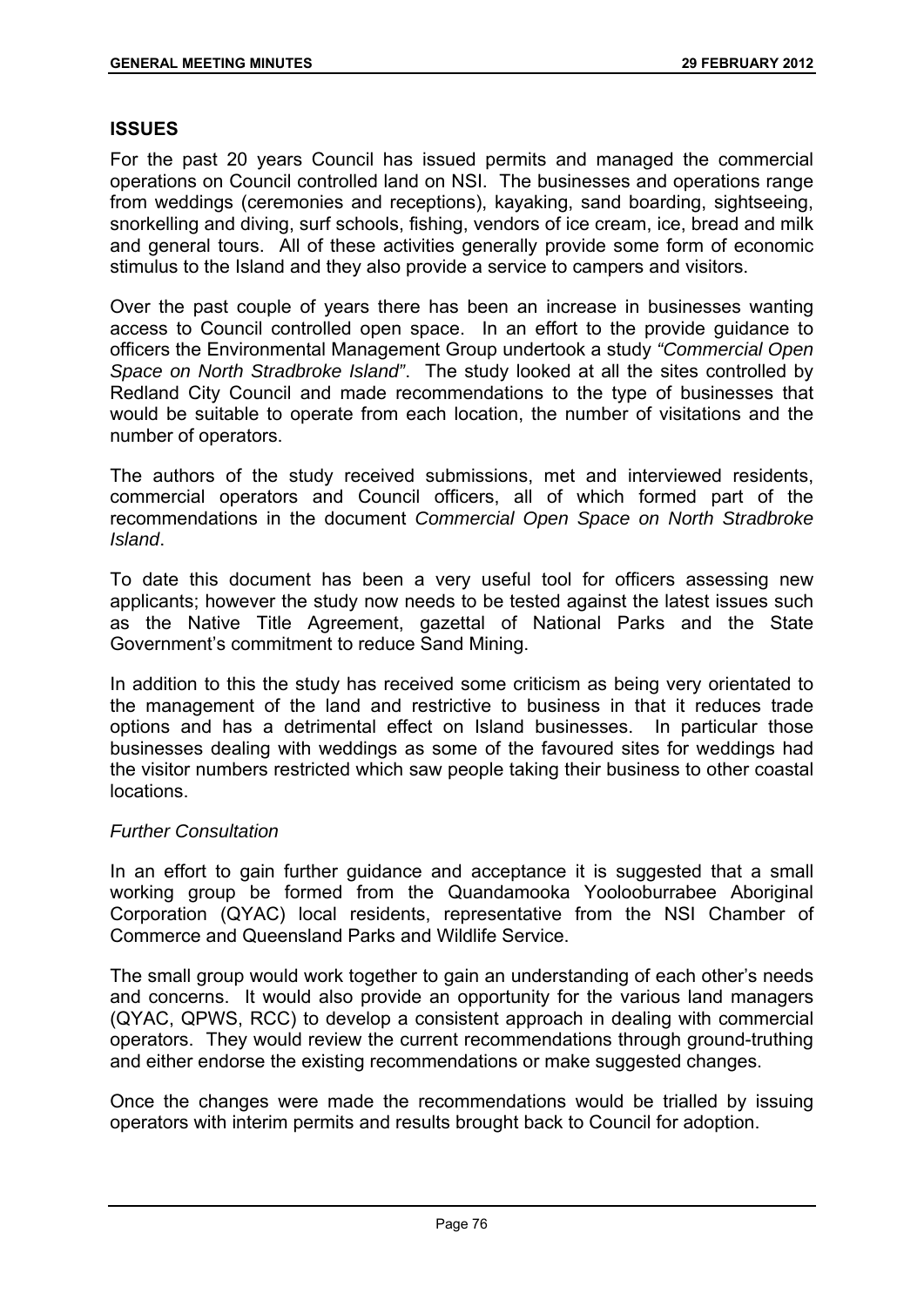# **RELATIONSHIP TO CORPORATE PLAN**

#### **1. Supportive and Vibrant Economy**

The recommendations in this report are consistent with Goal 6, Supportive and Vibrant Economy; "Business will thrive and jobs will grow from opportunities generated by low impact industries, cultural and outdoor life style activities, ecotourism and quality educational experiences".

# **FINANCIAL IMPLICATIONS**

There are no financial implications impacting Council as a result of this report.

#### **PLANNING SCHEME IMPLICATIONS**

Approval for any commercial activities on public open space will be done so in accordance with the Redlands Planning Scheme

#### **CONSULTATION**

The Manager City Spaces has consulted with the Divisional Councillor, Chief Executive Officer, General Manager City Services, officers from the Economic Development Group and other officers from City Spaces who are endeavouring to manage the current process.

# **OPTIONS**

#### **Preferred**

That Council resolve to endorse Council officers to undertake further consultation on the *Commercial Use of Public Open Space on North Stradbroke Island.* 

# **OFFICER'S/COMMITTEE RECOMMENDATION/ COUNCIL RESOLUTION**

**Moved by: Cr W Boglary Seconded by: Cr B Townsend** 

**That Council resolve to endorse Council Officers to undertake further consultation on the** *Commercial Use of Public Open Space on North Stradbroke Island***.** 

**CARRIED** (en bloc)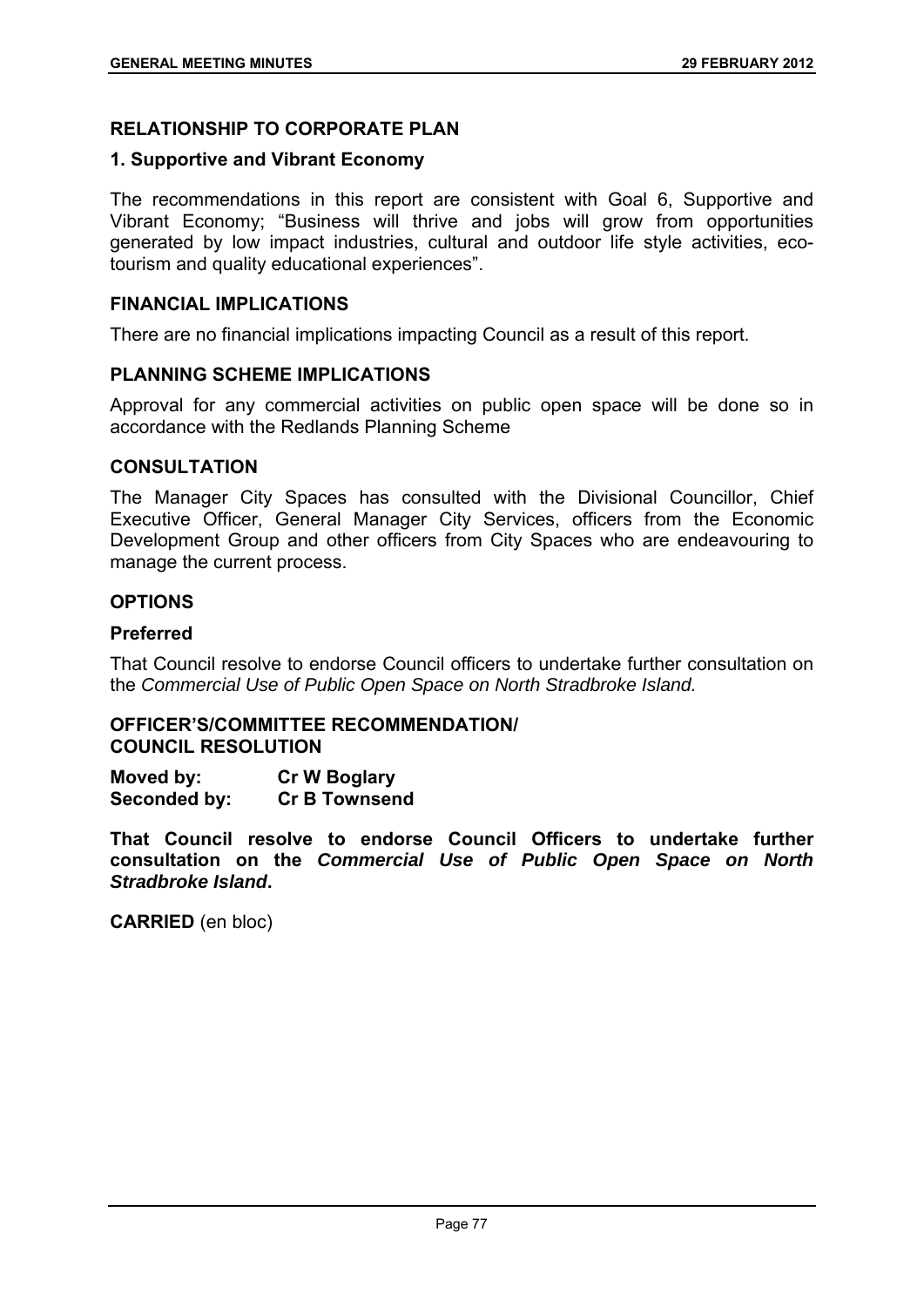# **14.2 CLOSED SESSION ITEM AT COMMITTEE**

Cr Williams declared a Material Personal Interest in the following item and left the room at 4.52pm, returning at 4.54pm after the motion was put.

#### **14.2.1 PROPOSED ROAD OPENING AT EDINBURGH STREET, VICTORIA POINT**

| <b>Dataworks Filename:</b>  | 40062 - Survey Phase                                      |
|-----------------------------|-----------------------------------------------------------|
| <b>Responsible Officer:</b> | <b>Jason Masters</b><br><b>Survey Services Manager</b>    |
| Author:                     | <b>Michelle Gill</b><br><b>Project Coordinator Survey</b> |

#### **EXECUTIVE SUMMARY**

A Confidential Report from Survey Services Manager was discussed in closed session.

**OFFICER'S/COMMITTEE RECOMMENDATION/ COUNCIL RESOLUTION** 

| Moved by:    | <b>Cr B Townsend</b> |
|--------------|----------------------|
| Seconded by: | <b>Cr K Reimers</b>  |

**That Council resolve as follows:** 

- **1. To acquire the land located at Lot 34 on RP64488, as shown on drawing number AE32-1-1 Rev.A for road purposes;**
- **2. That the Chief Executive Officer be delegated authority under Section 245 (1) (b) of the** *Local Government Act* **2009 to negotiate the purchase price, pursuant to Section 61 of the** *Local Government Act 2009***;**
- **3. If negotiations with the owner are unsuccessful, that Council, in accordance with Section 61 of the** *Local Government Act 2009* **proceed with resumption action under Section 5(1)(b) of the** *Acquisition of Land Act 1967* **and the acquired land is then dedicated as road pursuant to Section 51 of the** *Land Title Act 1994;* **and**
- **4. That the Chief Executive Officer be authorised to sign any documentation in relation thereto.**

#### **CARRIED**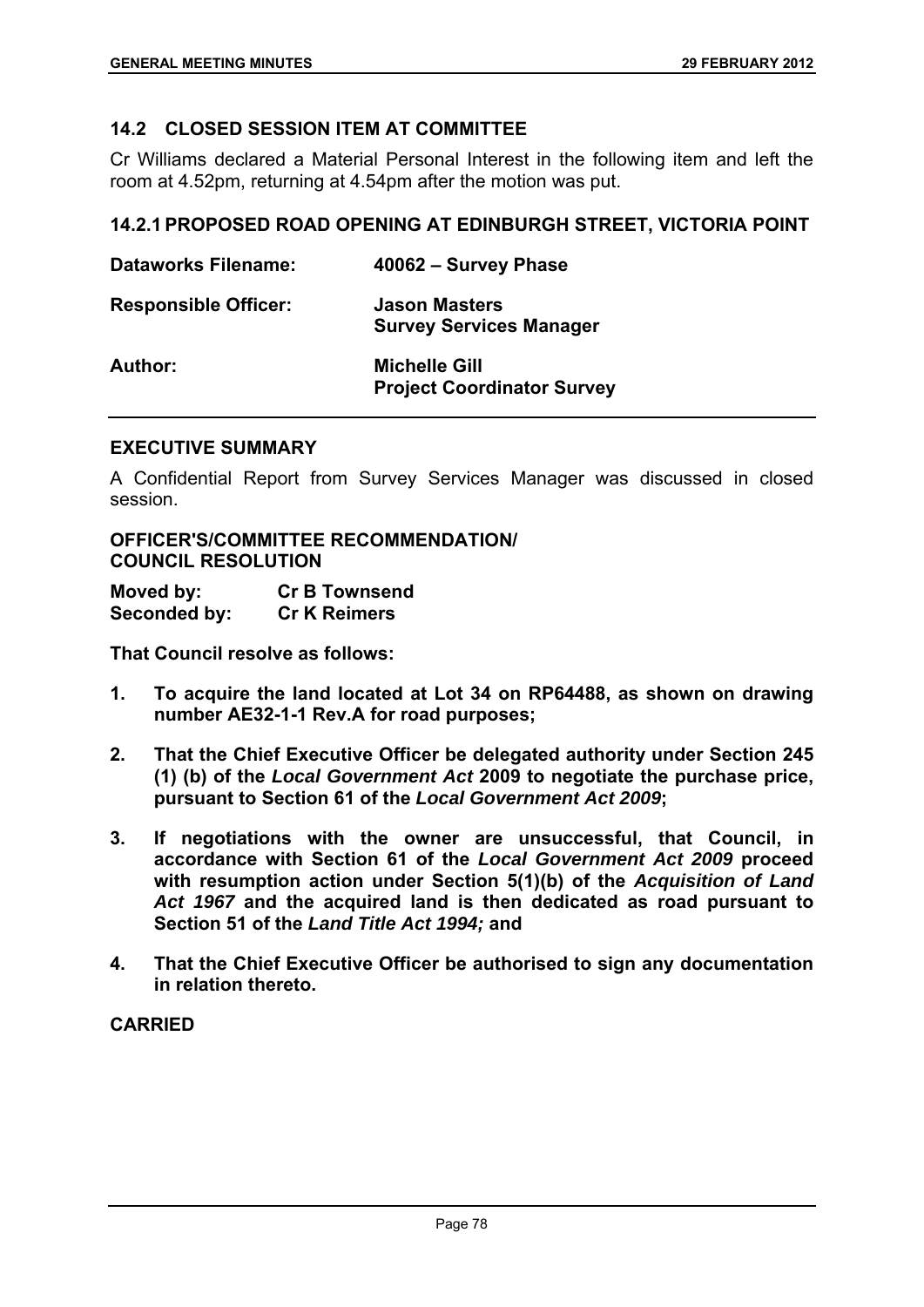# **14.2.2 BUSINESS UNIT REPORT – REDWASTE QUARTER ENDING 31 DECEMBER 2011**

| <b>Dataworks Filename:</b>  | <b>WM - Waste Monthly Reports to Committee</b>              |
|-----------------------------|-------------------------------------------------------------|
| <b>Responsible Officer:</b> | <b>Louise Rusan</b><br><b>General Manager City Services</b> |
| <b>Author:</b>              | Elisa Underhill<br><b>Manager City Enterprises</b>          |

#### **EXECUTIVE SUMMARY**

A Confidential Report from General Manager City Services was discussed in closed session.

**OFFICER'S/COMMITTEE RECOMMENDATION/ COUNCIL RESOLUTION** 

**Moved by:** Cr W Boglary<br> **Seconded by:** Cr B Townsend **Seconded by:** 

**That Council resolve to note the RedWaste Business Unit Report for the quarter ending 31 December 2011.** 

**CARRIED** (en bloc)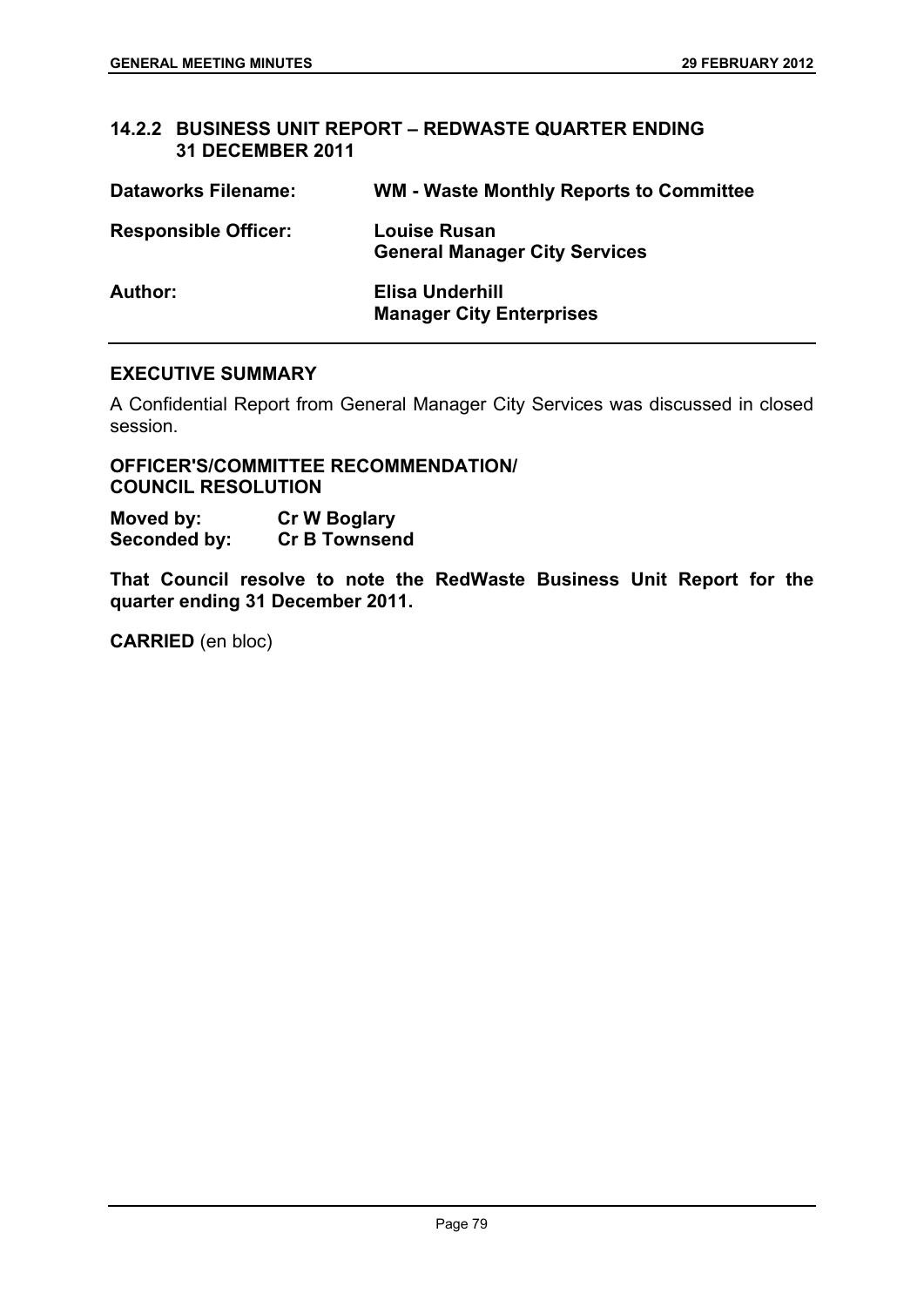#### **15 CORPORATE SERVICE AND GOVERNANCE COMMITTEE 22 FEBRUARY 2012**

Moved by: Cr C Ogilvie Seconded by: Cr W Boglary

That the Corporate Services & Governance Committee Minutes of 22 February 2012 be received.

Corporate Services and Governance Committee Minutes 22 February 2012

#### CARRIED

**15.1 OFFICE OF CEO** 

|  |  | <b>15.1.1 REDLAND CITY SUPPORT TO COMMONWEALTH GAMES 2018</b> |  |
|--|--|---------------------------------------------------------------|--|
|--|--|---------------------------------------------------------------|--|

| <b>Dataworks Filename:</b>  | <b>Commonwealth Games 2018</b>                             |
|-----------------------------|------------------------------------------------------------|
| <b>Responsible Officer:</b> | <b>Gary Stevenson</b><br><b>Chief Executive Officer</b>    |
| Author:                     | <b>Alan Burgess</b><br><b>Manager Economic Development</b> |

#### **EXECUTIVE SUMMARY**

The Gold Coast has won the right to host the 2018 Commonwealth Games, this provides opportunities for Redlands to be involved in the process and benefit the community. It is predicted this will generate up to \$2 billion in economic benefit with up to 30,000 full time-equivalent jobs between 2015 and 2020.

Opportunities for Redland will include increasing cultural awareness and the development of sport in the region. Council should concentrate on supporting sports where there is already a good following and/or some geographical advantage. This would primarily involve sports like triathlons and cycling where there is the potential for economic spin offs.

Businesses should be encouraged, and supported through training programs, to take advantage of any tendering opportunities. This should even include the development of regional procedures. Tourism, in particular, should continue to be encouraged to develop their offering and work in partnerships to provide packaged deal options.

Schools should use the opportunity to encourage learning about the various cultural, political and geographic differences between commonwealth countries.

The community should be engaged to develop an ongoing program of activities – thereby generating community spirit. This should also encourage the development of healthy lifestyles and fitness. Community volunteers should be encouraged to get involved in the games and be provided with basic training to ensure their suitability.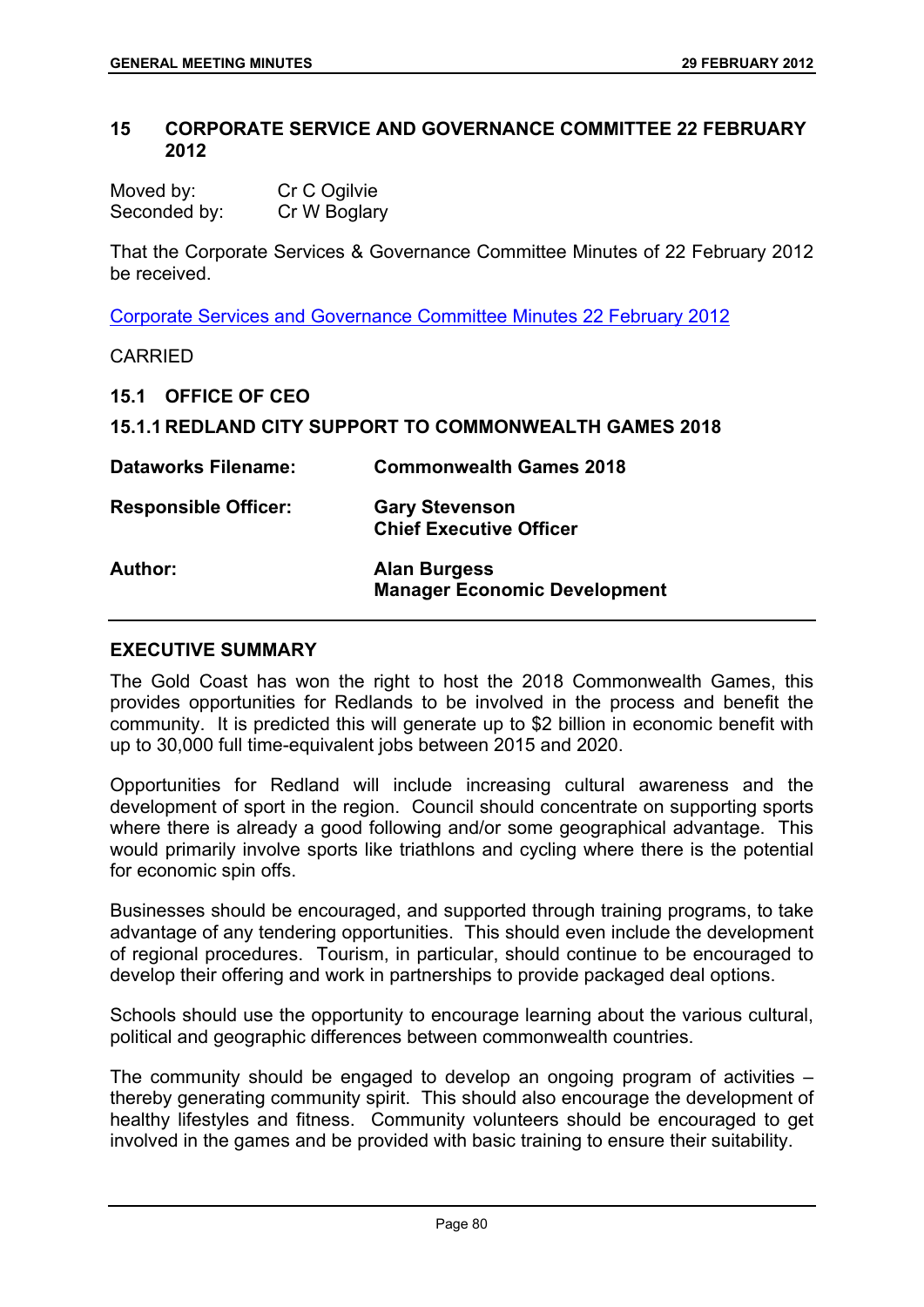Any activities undertaken should be careful to avoid accusations of ambush marketing. This would involve creating any real or implied links with the games, without being an officially recognised sponsor.

#### **PURPOSE**

The purpose of this report is to respond the to the Council resolution of 30 November 2011, providing information on potential activities for Redland City as a result of the announcement that the 2018 Commonwealth Games will be held at the Gold Coast.

# **BACKGROUND**

At the Council General Meeting of 30 November 2011 Council resolved as follows:

- 1. That an urgent report be prepared and presented to Council on the potential *opportunities for Redland City as a result of the announcement that the 2018 Commonwealth Games will be held at the Gold Coast; in particular the announcement that the locations for the cycling and shooting events will be at Chandler and Belmont, respectively; and*
- *2. In developing this report, Council will invite the business and development sector to participate and consider what Redland City needs to do to prepare so business, accommodation and tourism sectors can gain maximum benefit from this event.*

On 12 November 2011 it was announced the Gold Coast had won the right to host the 2018 Commonwealth Games. Premier Bligh said the Games could generate up to \$2 billion in economic benefit with up to 30,000 full time-equivalent jobs created between 2015 and 2020. Over \$500 million will now be invested on sport and transport infrastructure as a direct result of the successful bid.

The 2018 Commonwealth Games will be run between 4-15 April 2018. The Games Village will be the focal point of the event. The Village will be located at Parklands, Southport, adjacent to Griffith University and, newly constructed, Gold Coast University Hospital. The Village will accommodate 6,500 athletes and officials in residential towers, of no more than nine storeys. The Village will be located within a 20 minute drive of 80 percent of the competition and training venues. From Redland City perspective the two exceptions to this are the shooting and track cycling, which will be located at Belmont and Chandler. A new state velodrome will be built at Chandler for the games and as a legacy sporting facility. The shooting program is scheduled for 8-14 April, and track cycling events 5-8 April.

The Games will include representatives from up to 71 Commonwealth countries, in 17 different sports.

# **ISSUES**

In its bid for the games Gold Coast estimates they will bring 110,000 local and international visitors to the Gold Coast. The bid identified the following benefits to the region: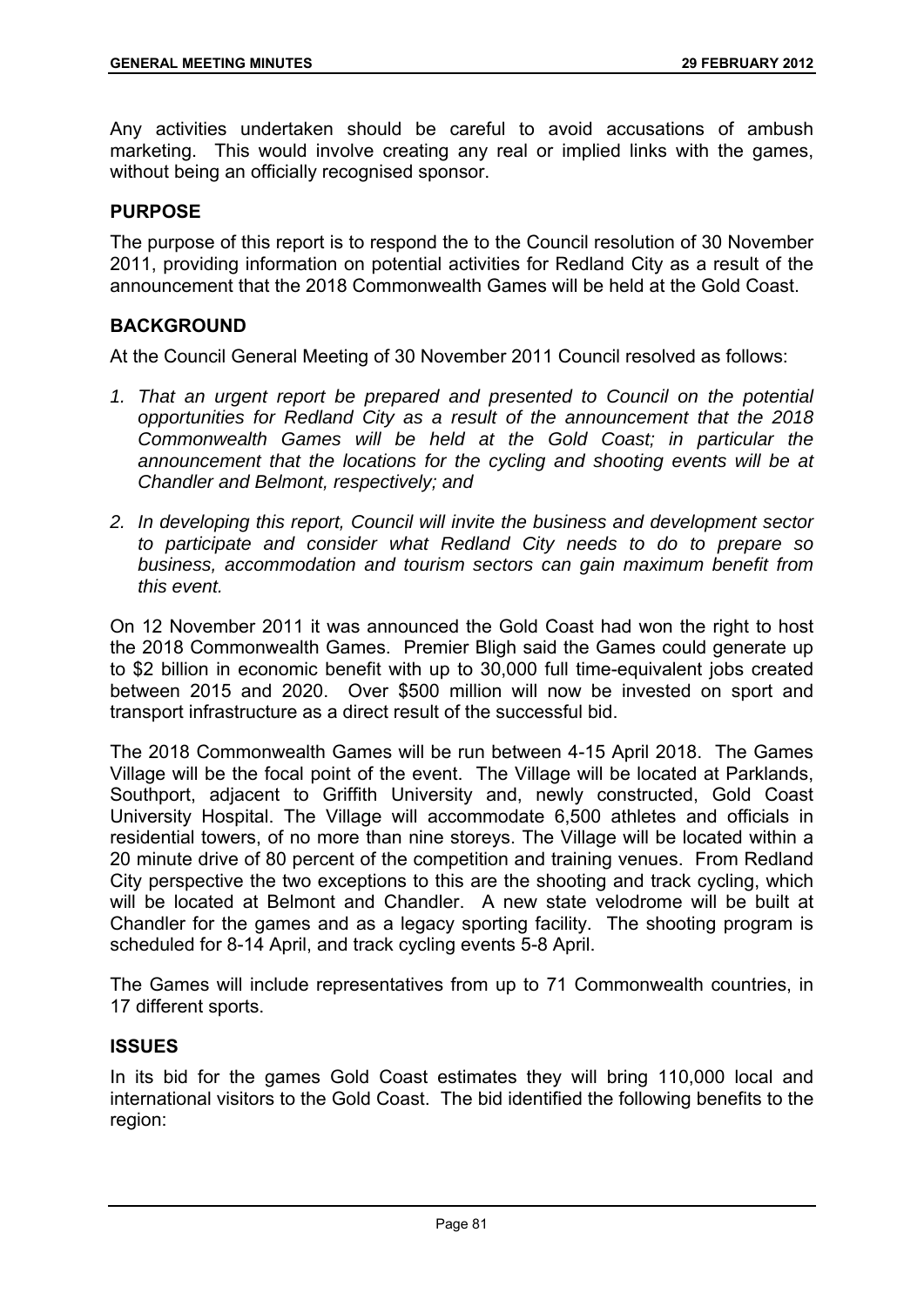- *Increased multicultural awareness;*
- *Sport development through increased participation in physical activity and interest in Commonwealth Games sports;*
- *Sport administration and management opportunities;*
- *Increased business and employment opportunities;*
- *Increased tourism opportunities;*
- *An up-skilled workforce due to training provision;*
- *Educational benefits through an increased focus on Commonwealth countries and Australia's Indigenous community; and*
- *Community engagement through the inclusion of the Games in local community programmes.*
- *Hosting a successful Games will make a positive contribution to the future of the City, and also align many of its aspirations to a single point in time, bringing focus, commitment and reason to celebrate the Games and the coming of age of a modern, regional city.*
- *The Games enjoy strong public support and are important for the Gold Coast City community, which will take pride in participating in such an important international initiative.*

#### **Cultural**

Increasing our awareness and the quality of our cultural and historical products would be a priority. This would include undertaking customer service, marketing and business training for indigenous and community groups. This will ensure they are able to take advantage of the increase in visitors to the region. There may also be opportunities to be featured in programs about the SE Queensland area. For the local community there is the opportunity to develop pride, improve the engagement of particular groups such as minority ethnic communities and people with disabilities. This would include building robust links between schools, sporting groups; and employment and training opportunities.

#### **Sport Development**

Working with the Games committee to attract visiting teams, countries and sports to base themselves in Redland for training, acclimatisation and competition prior to the games can provide many opportunities. They can help boost the local economy through bringing in spending power; they can also help build the profile of sport. If pre-competition matches are held here, they can help engage local coaches, the athletes and volunteers including officials. This will provide significant training and experience benefits to the sporting bodies. These activities should also include coordinating the availability of venues and assisting with accommodation requirements.

In focusing these activities Redlands should concentrate on the development of sports where we already have a good following and/or some geographical advantage. This would potentially include: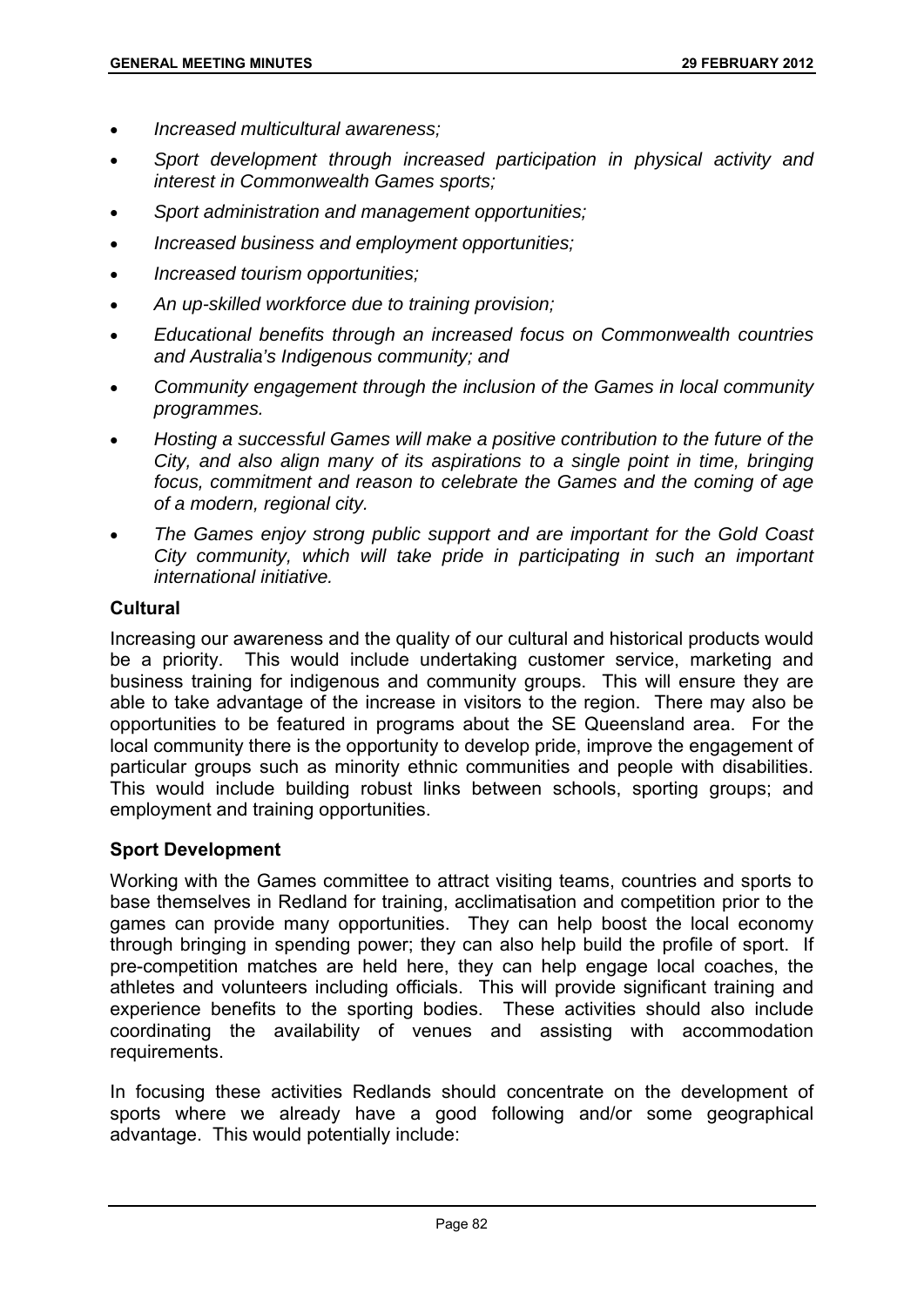- Triathlon,
- Swimming
- Some types of athletics
- Cycling, including road, track (when the velodrome is constructed), mountain bike and BMX;
- Lawn bowls, and
- Netball.

These types of sports have spin off benefits to the economy and may even help to encourage the development of more tourist accommodation. Council may help by providing sponsorship of events as well as assisting with the approval process and event management skills.

There will also be the opportunity to attract people into exercise for whom traditional forms of sport might not appeal. This would include highlighting pathways for such people to move into different kinds of physical activity and sport, by promoting the activities through role models and athletes.

On top of the potential increased demand, there may be opportunities to make better use of existing facilities and where new facilities are planned, provide a stronger impetus for their accelerated development. This might be particularly relevant to the proposed regional sporting facility.

#### **Business**

In the lead up to, and during, the games there will be numerous opportunities for Redland businesses to tender for work. However, in order to be competitive they may need training in such areas as tendering for government work (a program already run by Council).

There could also be opportunities for work in areas such as drivers and security, as well as volunteers. A network could be established to alert businesses and volunteers to opportunities as they arise.

Partnerships with other regions will be an essential part of the activities and Council should seek to engage with Gold Coast, Logan and Brisbane City, as well as the games committee, throughout the planning and preparation for the Games. This would give the opportunity to highlight our potential to assist, as well as remaining up to date with projects or opportunities. This would include the development of a system throughout SE Queensland to ensure local business is aware of and given the opportunity to bid for upcoming projects.

Business in the region should be encouraged to work with local gyms and sporting clubs to increase the health and well being of staff. This would help to improve business productivity and could form part of employee incentive programs.

Business should also be encouraged to monitor the upcoming Olympics in London and 2014 Commonwealth Games for lessons learnt and opportunities. In the aftermath of the Gold Coast games there may be opportunities to export knowledge and skills gained.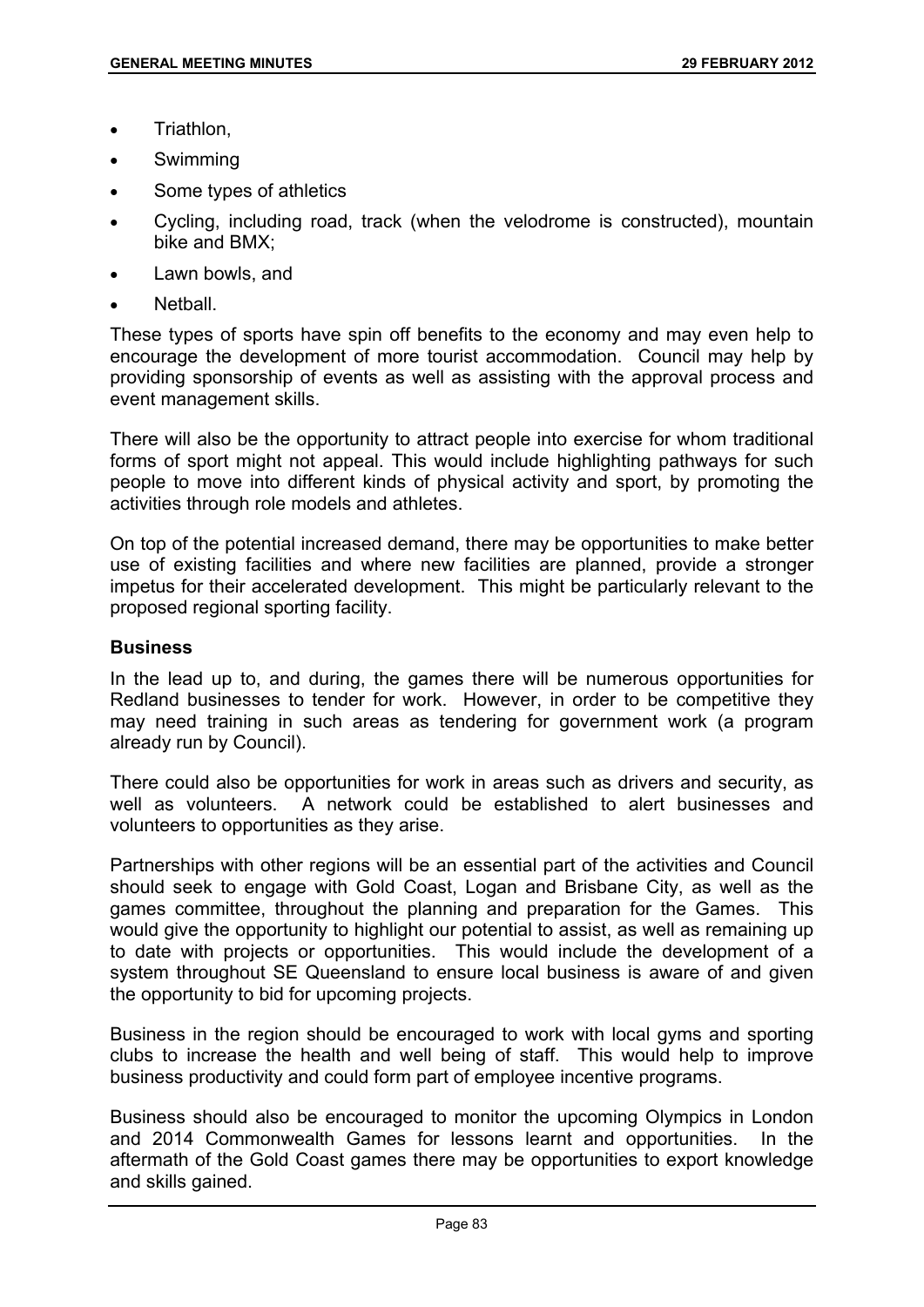The matching of athletes with business should be encouraged. This will provide opportunities for sponsorships for the athletes as well as the mutual sharing of experience. Athletes could provide information about motivation and drive to succeed, whilst business could share experience on marketing and building successful enterprises.

Around the time of the games there will be an opportunities to facilitate investment attraction activities. This would also be best performed in concert with other councils in the region.

The Commonwealth Games bid committee was contacted during the development of this report; however, at this time they are in the process of recruiting staff and are not in a position to even discuss support or engagement with the other regional Councils. It will be important when they are established that a continual engagement process is developed.

# **Tourism**

Programs to train and improve our 'international ready' tourism product should be continued with regular updates. As the games get closer these programs and our generic regional advertising should be increased to ensure a high level of awareness of our area by visitors. Local operators should be encouraged to package products/tours to provide increased value for money and consequent uptake.

Whilst there is a current shortage of tourism accommodation on the mainland, there may be an opportunity to leverage off the potential increased interest in sport to highlight the need for more. Local developers were contacted during the development of this report to ascertain their views. Whilst all were supportive of the Games they were also cautious that that increased tourism to the region for the games will only be for a limited period. This, by itself, is not sufficient to warrant the expenditure necessary to construct a motel.

# **Education**

The games will provide a unique opportunity for schools to concentrate on learning about the various Commonwealth countries. This could particularly focus on the historical and cultural aspects. It may also be an opportunity to explore international education, modern languages, citizenship, democracy, human rights, sustainable development and linking health and wellbeing, sport and nutrition into the sciences. The schools might also be encouraged to establish a sister school relationships to share information about each country.

Many in the Redlands will have stories to tell about the games, or their perspective of the event, particularly those already in training. These people should be encouraged to share their stories with the local community. This will help to tell the story of the challenges, dedication and glory of competing at the highest levels. The development of these stories will also encourage the development and practice of literary skills.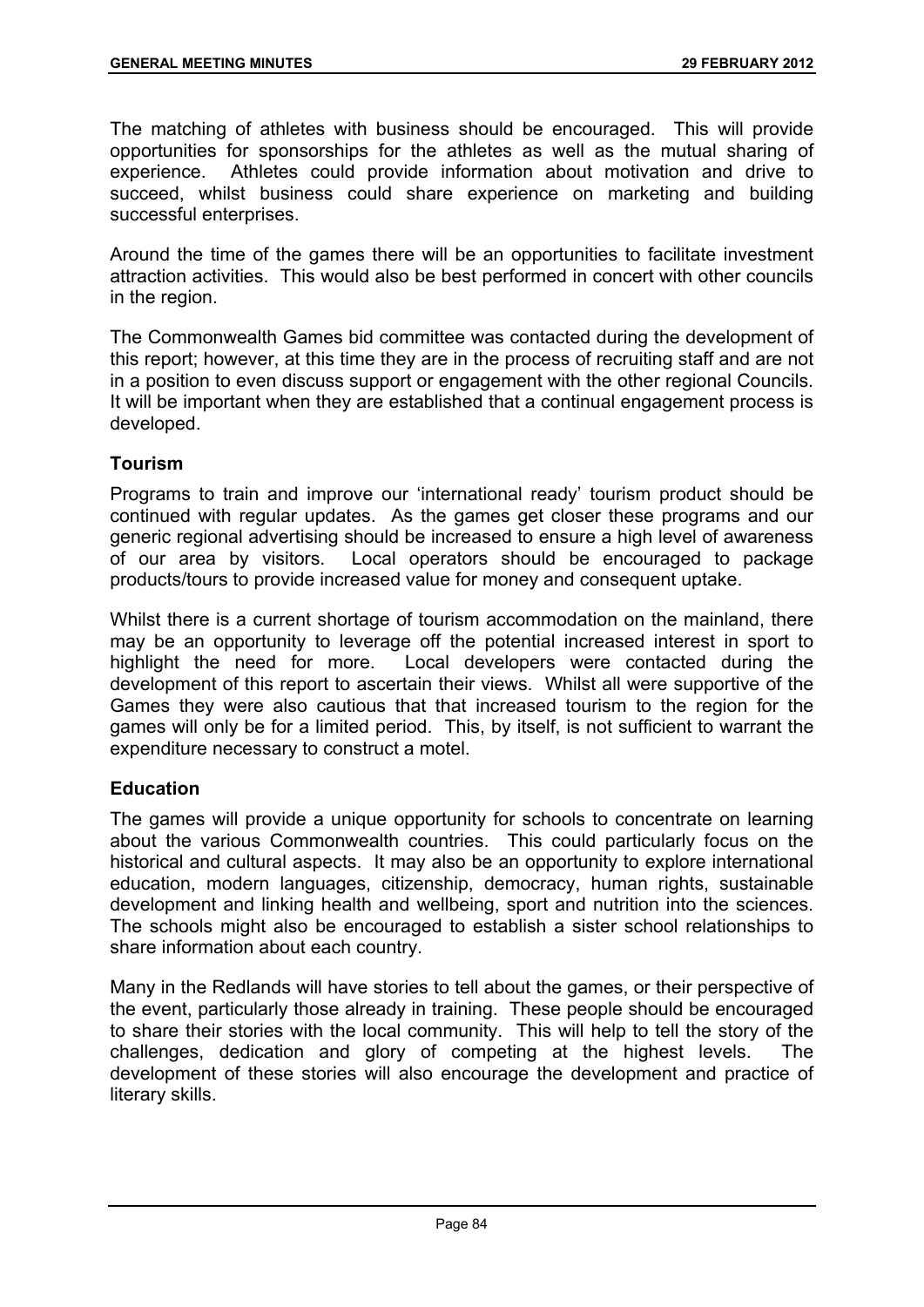# **Community Engagement**

Between now and 2018 Council along with stakeholders and community groups should develop ideas for how they will maximise the opportunities that the Gold Coast Commonwealth Games will bring. They should seek ways to involve the local community and in particular engage with people from a wide range of backgrounds and perspectives. This support should also be encouraged across the wider SE Queensland region.

This might be done by forming an association with representatives from various areas across Council including Community and Cultural Services, City Spaces and Economic Development. It would also include representatives from sporting, business, education and cultural community groups. An annual program of activities should be developed. As the Games get closer, and support grows, the activities should escalate.

In the initial years generating interest and encouraging the development of key sporting activities would be the objectives. This would include additional sponsorship for activities, particularly those which also generate significant economic returns, such as triathlon, marathon, cycling and walking events. The identification of road routes throughout the Redlands which meet Olympic criteria and can be made available for events, without too much disruption to the local community would be a priority. These tracks should then be advertised to the peak sporting bodies of the various sports. This should be followed up by Council processes which provide a 'one stop shop' with a customer focused approval process and perhaps even professional advice on managing and running major events.

There should be close liaison with schools and private sporting facilities to develop a directory of all sporting sites, including those owned by Council. This directory would include details of the standards of the facilities and contacts for booking. This directory can then be made available to the Games organising committee.

# **Volunteers**

There will be many opportunities for the community to be engaged in the games as volunteers and officials. To support the games and provide additional skills to young people and the unemployed, partnerships should be developed with vocational education providers. Areas such as customer services, traffic management, security, cultural awareness and hospitality should be targeted and encouraged.

# **Community Health and Fitness**

Overall, the goal of any program related to the Commonwealth games should be to encourage the people of the Redlands to become more active and involved in physical pursuits and sport, to enhance their health and live longer lives. Physically active people have a 20-30% reduced risk of premature death and 50% reduced risk of major chronic disease, such as coronary heart disease, stroke, diabetes and cancers. The games offer a unique opportunity to develop a strong active and healthy culture by leveraging the excitement generated by the games to get everyone, young and old, involved in a wide range of physical activity and sports.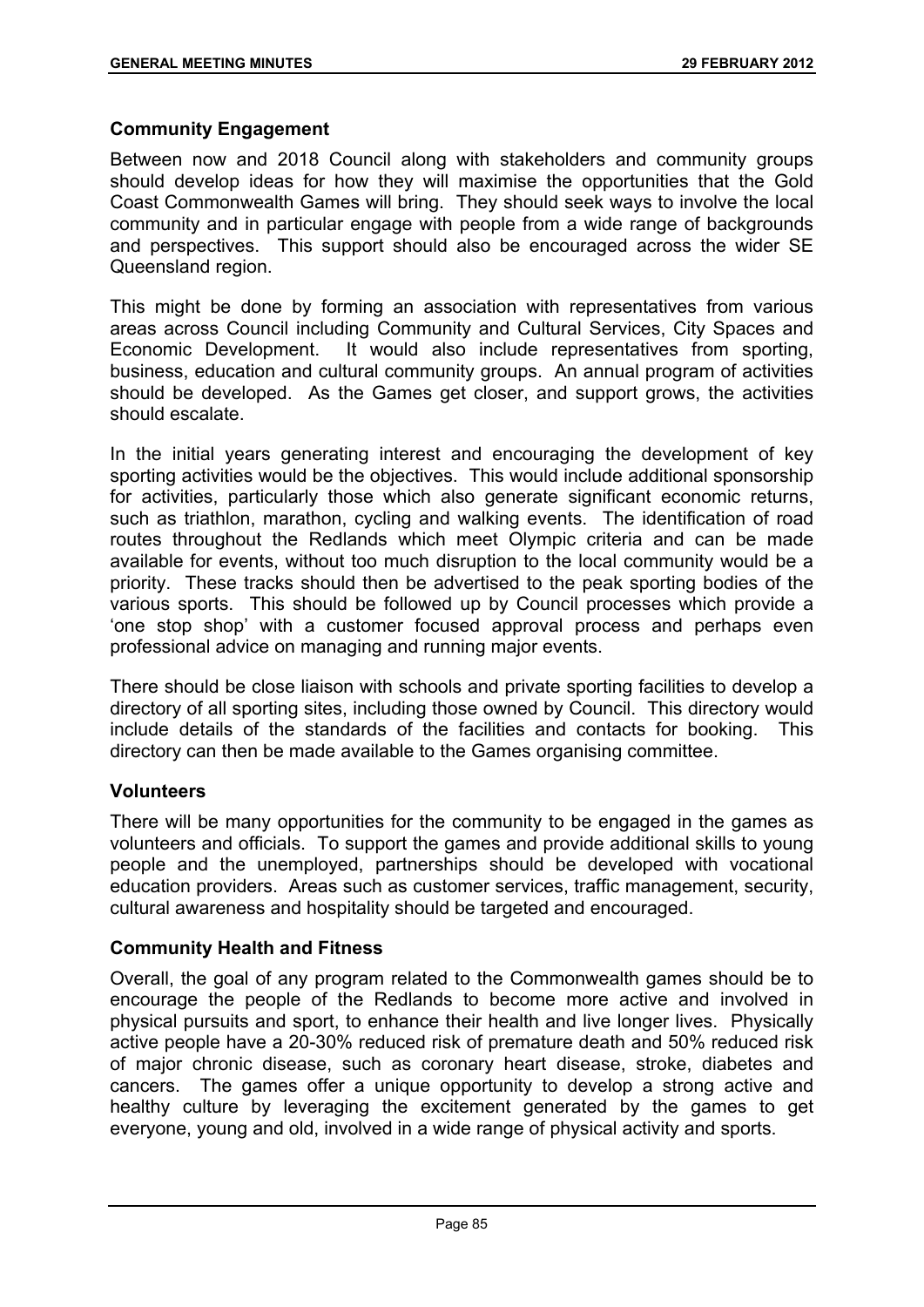Redlands, like most of Australia, has an ageing population and it is essential that in extending opportunities for people to become more active, older people are at the forefront of our minds. It is important that we give everyone the opportunity not only to live long, healthy lives, but also to have good quality of life.

# **Summary of opportunities**

| Culture                                | All parts of Redlands should be involved in supporting, and<br>benefiting from, the development of cultural programs.          |
|----------------------------------------|--------------------------------------------------------------------------------------------------------------------------------|
| Sport                                  | Opportunities to try new sports<br>$\bullet$                                                                                   |
|                                        | • Focus on sports where there is already a good following or<br>geographic advantage                                           |
|                                        | • An increase in popularity of sports in Redlands                                                                              |
| <b>Business, Skills</b><br>and Tourism | Small and medium sized businesses should benefit from<br>$\bullet$<br>procurement opportunities.                               |
|                                        | Develop tourism infrastructure, product offering, operator<br>$\bullet$<br>skills and promote Redland as a visitor destination |
| <b>Education and</b>                   | • Learning about, and appreciating, different cultures                                                                         |
| Learning                               | Establishing school links with other Commonwealth<br>countries                                                                 |
|                                        | • Supporting the development of a more multi-cultural<br>awareness in school curriculums                                       |
| Community<br>Engagement                | • Volunteering opportunities to meet new people, have fun<br>and improve skills through work experience                        |
| and Volunteering                       | • Employment and training (and the link to volunteering)                                                                       |
| Health<br>and                          | Increasing physical activity and physical literacy<br>$\bullet$                                                                |
| fitness                                | • Promoting healthy lifestyles                                                                                                 |
|                                        | Learning about how people can participate in sports and<br>improve their health and fitness                                    |

# **Ambush marketing**

It must be noted that any attempts to associate Redland City with the games may be contrary to 'ambush marketing' legislation, which will be specifically enacted for the Commonwealth Games. Ambush marketing can be defined as a marketing strategy in which advertisers associate themselves with, and therefore capitalise on, a particular event without paying any sponsorship fee. It is a marketing tactic which attempts to capitalise on the goodwill, reputation, and popularity of a particular event by creating an association with it, without the authorisation or consent of the event organisers. This includes a number of different types of ambush marketing such as:

 "Coattail" ambushing: The attempt by a brand to directly associate itself with a property or event by "playing up" a connection to the event that is legitimate but does not involve financial sponsorship. This might include promotions which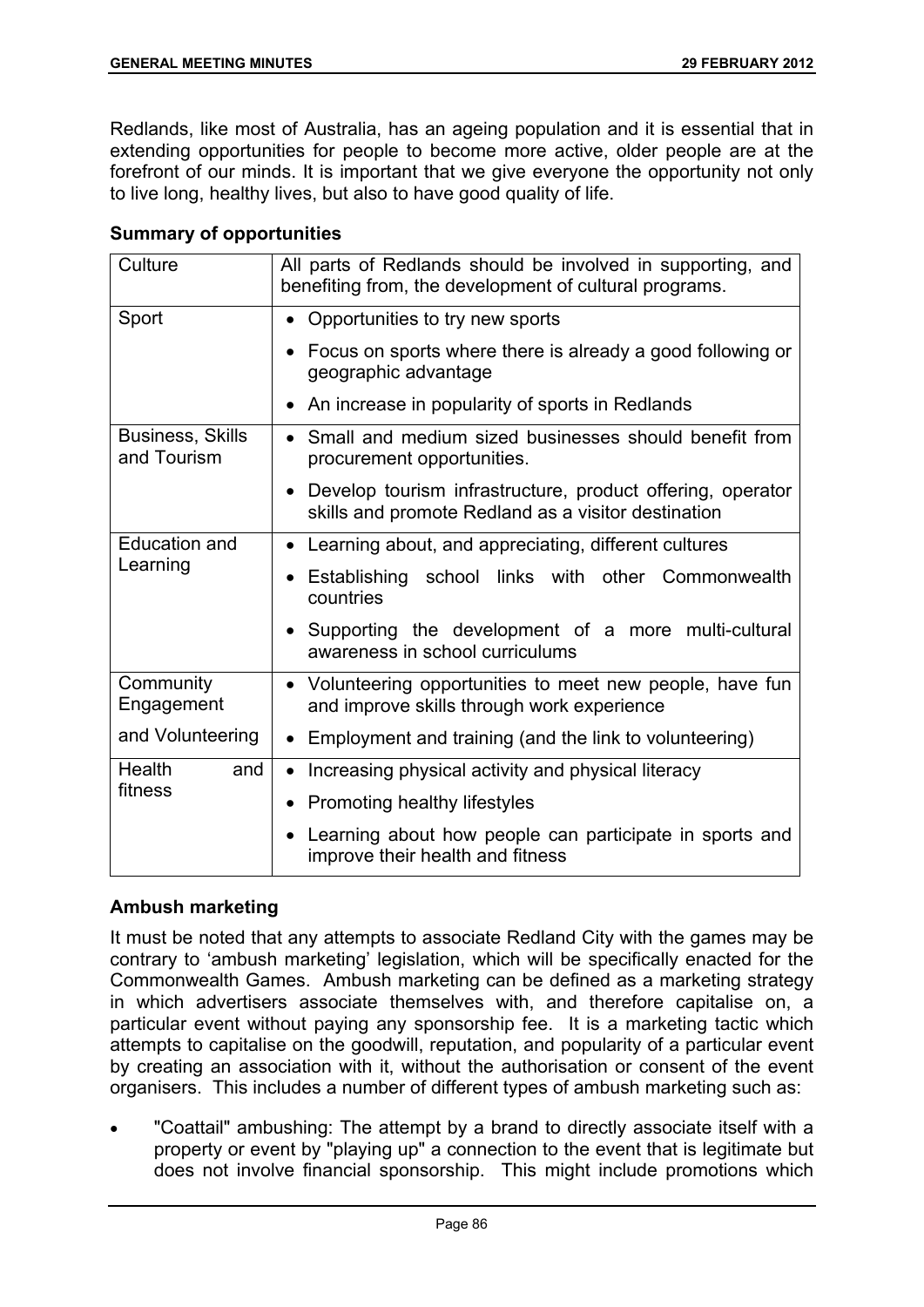draw attention to the fact that Redlands is an adjoining Council to the Commonwealth Games venue.

- Ambushing "by association": The use of imagery or terminology not protected by intellectual-property laws to create an illusion that an organisation has links to an event.
- "Values-based" ambushing: Development by a non-sponsor of its marketing materials to appeal to the same values or involve the same themes as do the event and/or its promotion, such that audiences attracted to the event or its marketing will likewise be attracted to the non-sponsor's marketing.
- Ambushing "by distraction": Setting up a promotional presence at or near an event, albeit without making specific reference to the event itself, its imagery, or its themes, in order to take advantage of the general public's attention toward the event.
- "Saturation" ambushing: "Saturation ambushers" increase their broadcastmedia advertising and marketing at the time of an event but make no reference to the event itself and avoid any associative imagery or suggestion -Essentially a form of "ambushing by distraction" attenuated by the absence of advertisers' physical proximity to the event and their resulting lack of contact with in-person audience members, saturation ambushing merely capitalizes on the increased broadcast media attention and television audiences surrounding the event.

# **RELATIONSHIP TO CORPORATE PLAN**

# **6. Supportive and vibrant economy**

Businesses will thrive and jobs will grow from opportunities generated by low impact industries, cultural and outdoor lifestyle activities, ecotourism and quality educational experiences.

- 6.1 Bolster the local economy and local employment by providing business support to local companies, promoting social enterprise and providing opportunities for creativity, diversity and entrepreneurial activity
- 6.6 Promote Redlands as a high quality tourism destination and encourage the development of sustainable nature-based, heritage and eco-tourism

# **7. Strong and connected communities**

Our health, wellbeing and strong community spirit will be supported by a full range of services, programs, organisations and facilities, and our values of caring and respect will extend to people of all ages, cultures, abilities and needs

- 7.1 Promote festivals, events and activities for people to come together, developing connections and networks to improve community spirit and enhance 'sense of place'
- 7.3 Increase community safety, health and wellbeing by planning and delivering programs, services, partnerships, regulations and education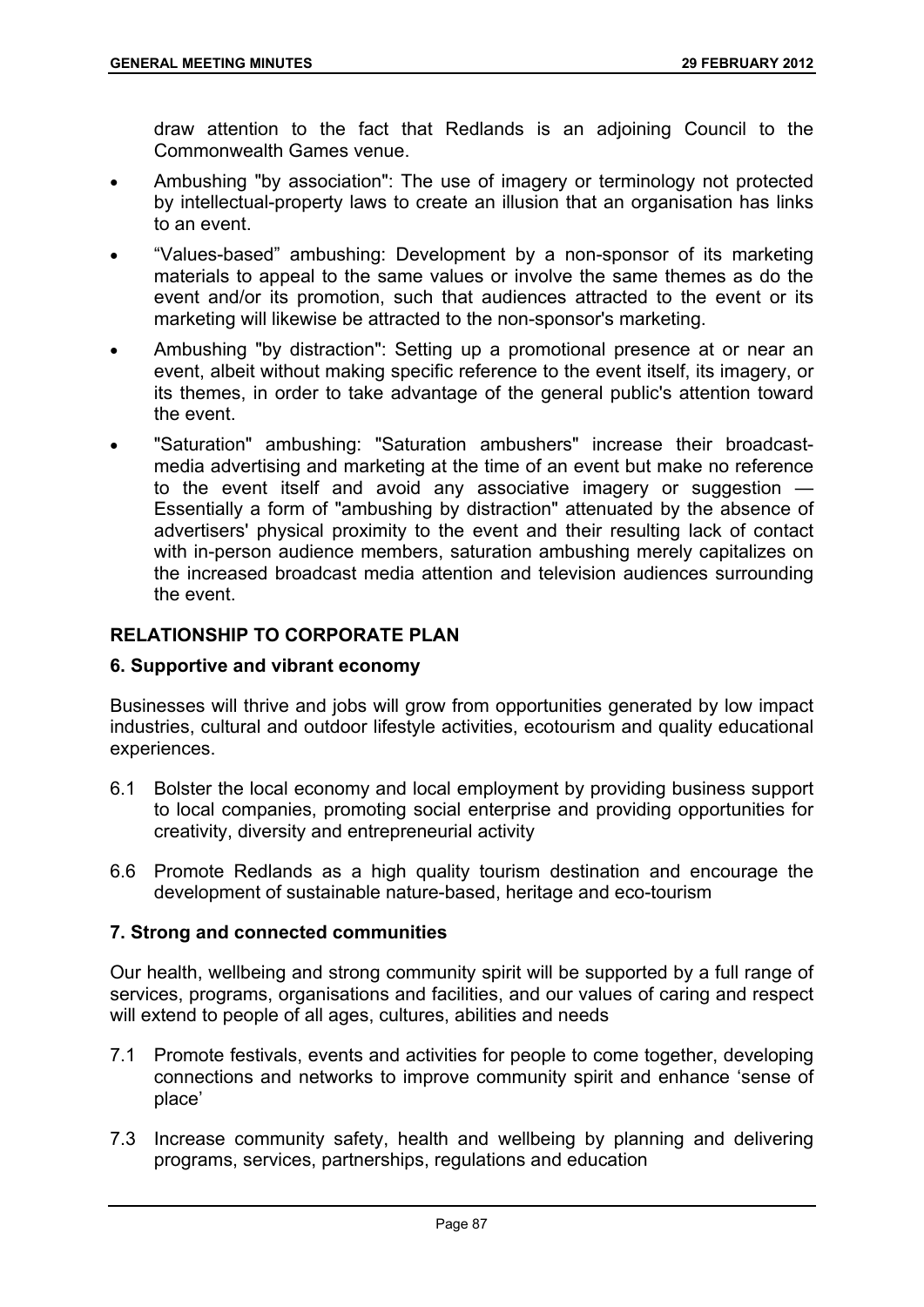- 7.4 Increase the participation of people from all age groups and backgrounds in local heritage, the arts and cultural expression
- 7.5 Increase the physical activity participation of residents and deliver programs and incentives that strengthen opportunities for sport and recreation
- 7.8 Support "Ageing Well in the Redlands", to enable active participation in all aspects of community life

#### **FINANCIAL IMPLICATIONS**

There are no financial implications impacting Council as a result of this report. Requests for funding related to the program of activities, would be submitted through the normal budgetary process.

#### **PLANNING SCHEME IMPLICATIONS**

The City Planning & Environment Group was consulted and it is considered that the outcome of recommendations in this report will not require any amendments to the Redlands Planning Scheme.

# **CONSULTATION**

Gold Coast Commonwealth Games bid committee was consulted regarding any requirements they anticipate having. However, at this point they are currently recruiting staff and should have some by April. A communications program with other regional councils is likely to commence in 2014.

City services were consulted over the potential for involvement by community and sporting groups.

Informal discussions were undertaken with local developers, DEEDI and business regarding the opportunities leading up to and during the games and in particular for enhancing tourist accommodation facilities.

#### **OPTIONS**

#### **Preferred**

Council resolve to note the implications of this report and agree to support the development of an ongoing program of activities.

# **OFFICER'S/COMMITTEE RECOMMENDATION/ COUNCIL RESOLUTION**

**Moved by: Cr C Ogilvie Seconded by: Cr K Reimers** 

**That Council resolve to note the implications of this report and agree to support the development of an ongoing program of activities.** 

**CARRIED** (en bloc)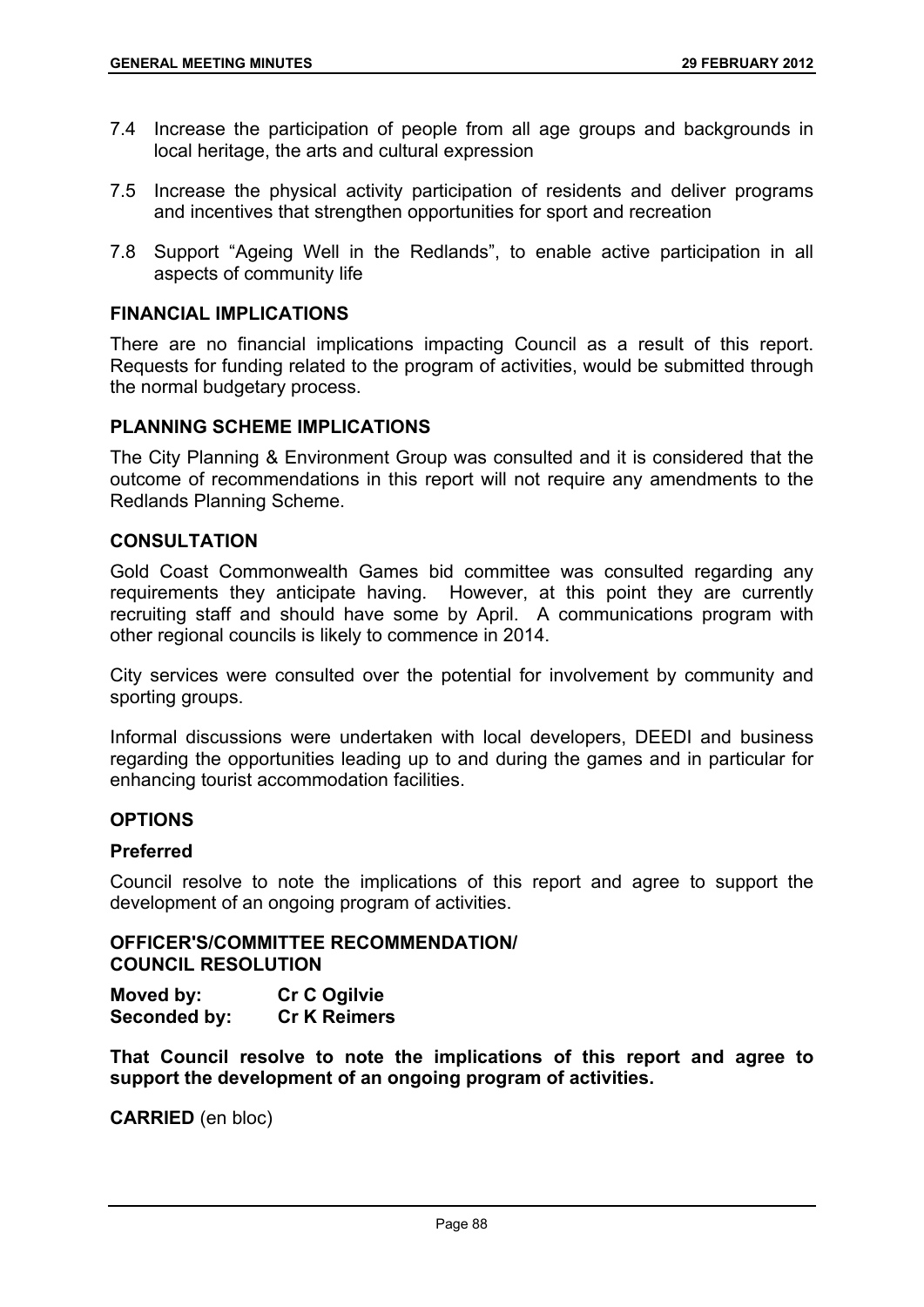#### **15.1.2 IMPLEMENTATION OF CLEVELAND CBD MASTERPLAN**

| <b>Dataworks Filename:</b>  | <b>Cleveland CBD Master Plan</b>                           |
|-----------------------------|------------------------------------------------------------|
| <b>Responsible Officer:</b> | <b>Gary Stevenson</b><br><b>Chief Executive Officer</b>    |
| Author:                     | <b>Alan Burgess</b><br><b>Manager Economic Development</b> |

#### **EXECUTIVE SUMMARY**

Council approved the Cleveland Masterplan on 22 September 2010 and on 30 November 2011 resolved to develop a project to define a path for the redevelopment.

There are three potential approaches to this project. The first involves allowing the developers to decide what they wish to build. This relies on the planning scheme to regulate outcomes. However, this may not provide for the best use of the various sites.

In the second approach Council becomes a developer. This would involve establishing a separate entity to manage and undertake the project. Council managing the project reduces the need for high profit margins, which might be the difference which makes a project viable.

The third approach is a public private partnership which includes some of the elements of both the Developer and Council led approaches.

Stage one of the project would involve the employment of a contractor to clearly articulate council requirements and the overall approach. Stage two will involve the detailed marketing and negotiations with partners. Stage three will involve the implementation of the project, including finalisation of all agreements and the construction phase. The requirements of stages two and three will be strongly influenced by the decisions made in Stage one.

#### **PURPOSE**

The purpose of this report is to seek Council endorsement for the initial stages of the project plan to implement the Cleveland CBD masterplan.

#### **BACKGROUND**

Council currently owns several properties in the Cleveland Central Business District (CBD). The majority of these properties are currently used to provide free off-street parking. Council approved the Cleveland Master plan on 22 September 2010. The Redlands 2030 Community Plan and the Economic Development Strategy 2008- 2012 highlight the need to progress the redevelopment of the both Cleveland and Capalaba central business districts. In this context, Council has identified the potential for a major redevelopment of the Cleveland CBD.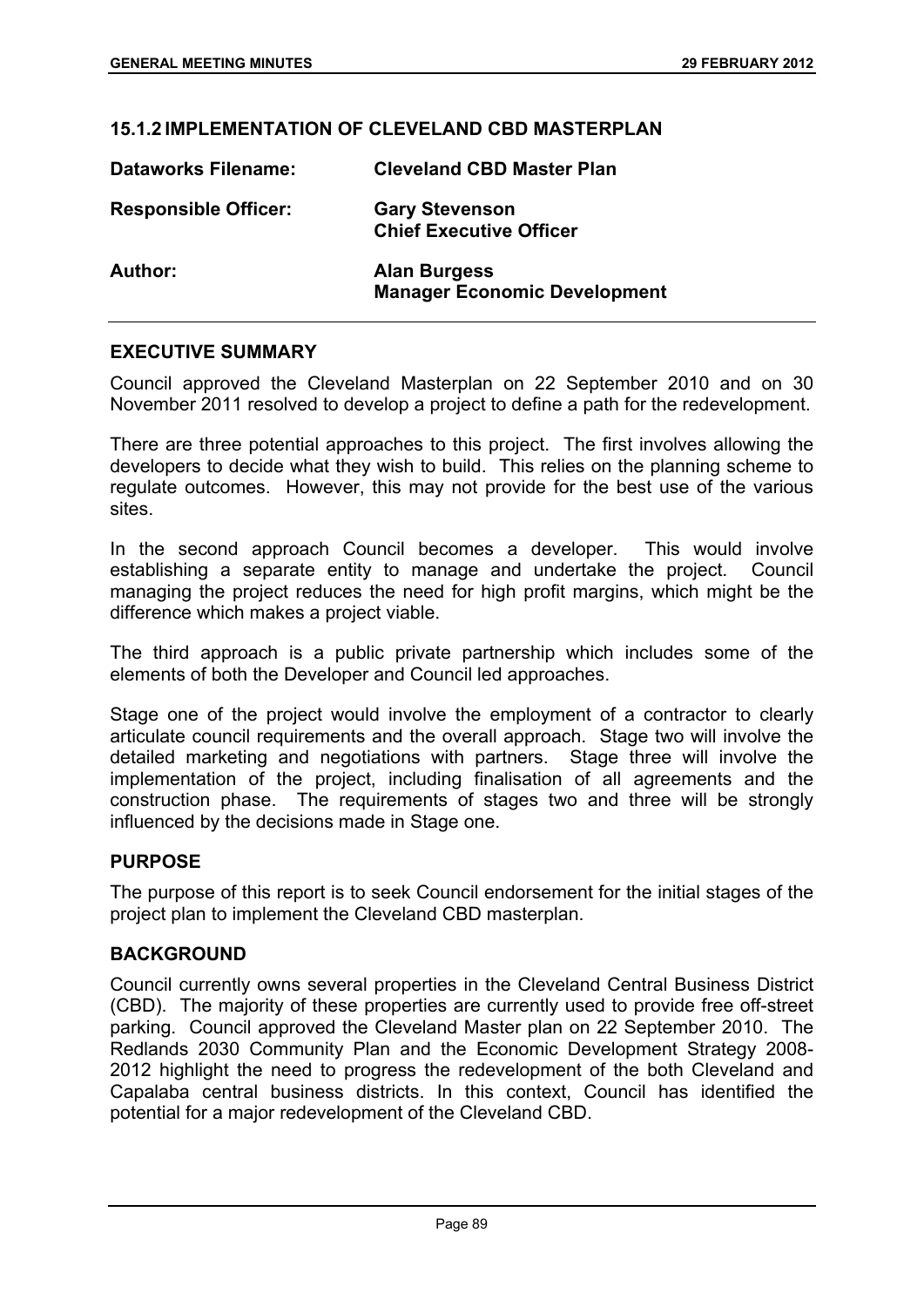On 30 November 2011 Council resolved to:

- *1. Authorise the Chief Executive Officer to develop a project to define a path for the redevelopment of Cleveland in accordance with the master plan; and*
- *2. That the review of Council's Economic Development strategy also include mechanisms to encourage investment in the city (including Cleveland CBD).*

# **ISSUES**

# **Approaches**

There are several approaches for ensuring the best outcomes for both Council and the Community are achieved in the redevelopment of Cleveland.

# **Approach One - Developer Led**

The master plan for has now been completed and provides significant guidance on what Council considers an optimal outcome. The planning scheme will generally reflect these requirements. Promoting the opportunities to developers and allowing them to decide what could be done is perhaps the easiest option for Council. However, developers may only wish to utilise a very small potential of the site, thereby gaining profits and minimising risk. This may not provide anywhere near the potential public amenity, or allowing for the greatest long term economic returns.

Costing for this approach will vary depending on how much importance Council places on achieving the aims and under what time frames. A low priority approach would merely involve developing some generic marketing materials to highlight the region and potential sites. A more aggressive approach, with higher likelihood of success would involve developing an outline business case and presenting it to developers.

This largely marketing approach could also include considerable efforts to link potential operators, clients or tenants with the developer to support the outcome and encourage commitment. Other incentive could be included such as:

- Priority application process;
- Discounts to fees and charges; and
- Heavily discounted sale of land, in return for high public amenity and economic development outcomes.

# **Approach Two – Council Led**

In this second approach Council would, in effect, become the developer. This could be done by Council employing someone directly to undertake the project. Alternatively a separate commercial entity, owned by council, could be established with the sole task of managing the project. Whilst this entity would operate on a strictly commercial basis, to ensure the best outcomes, the requirements for return on investment would be significantly less than a private developer. This reduced need for profit might be the difference between a proposal being viable or not. The basic requirements in this process would include: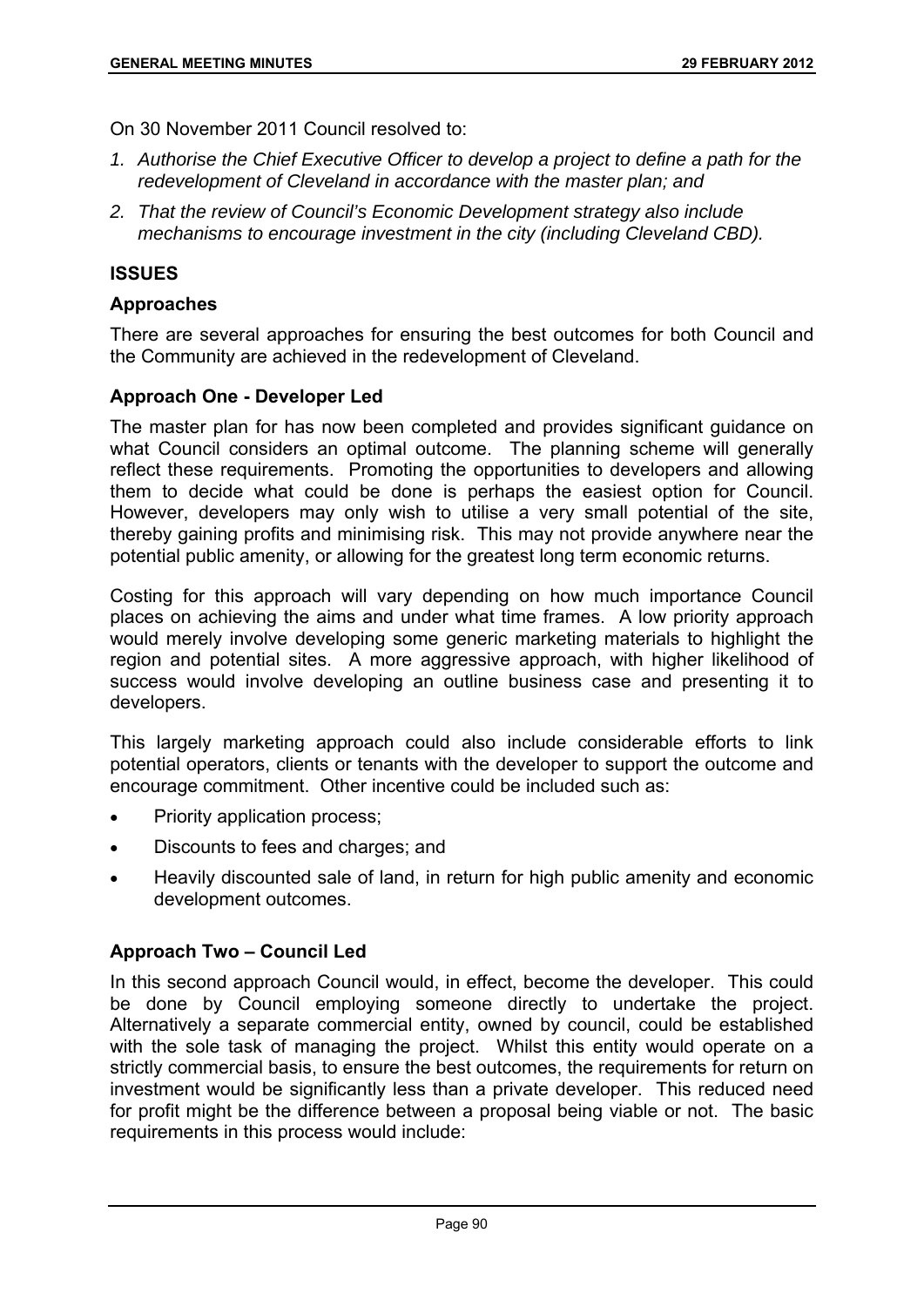- Development of business plan including:
	- o Design proposals,
	- o Construction estimates,
	- o Finance options,
	- o Marketing and sales (customers and or tenants)

This approach would still require a significant up front outlay to undertake the relevant research and development, construction and marketing. However, this outlay would eventually be returned through profits.

The construction costs could either be obtained through banks or by seeking local or international investors. As a Council owned entity there may also be opportunities to obtain loans, at favourable rates, perhaps through State treasury.

# **Approach Three – Public Private Partnership (PPP)**

In this approach Council would seek to partner with a developer or a consortium of developers to create a commercial entity which would undertake the project and share on a proportional basis the profit or loss. This might allow some control over the outcomes, however, commercial considerations and return rates would tend to dominate.

# **Outline of Project Plan**

The overall approach to this project should be undertaken in stages, with each stage building and refining the requirements in a systematic and methodical manner. Within each stage there would be various points, where input from Councillors will be required. There must also be a number of points where a 'continue' or 'not proceed any further' must be made.

# **1 Stage One – Scoping Study**

#### Purpose

The purpose of this stage is to clearly articulate Council's requirements for the project and the overall approach. It will also determine whether there are any financial, legal or other impediments to achieving those requirements. This would be achieved through workshops with Councillors, and using consultants to develop and discuss the pros and cons of each approach.

#### **General Issues for Clarification**

- 1.1. Confirming Councils Objectives and the preferred approach.
	- o Understanding the implications of the preferred approach. It should be noted the option of selling vacant lots to a developer and relying on planning mechanisms to achieve Council's desired outcomes, is not preferred by Officers as it does not provide sufficient control over outcomes or timing.
		- Contractual structures.
		- PPP or Commercial only.
		- Formal prospectus (lodged with ASIC) or EOI.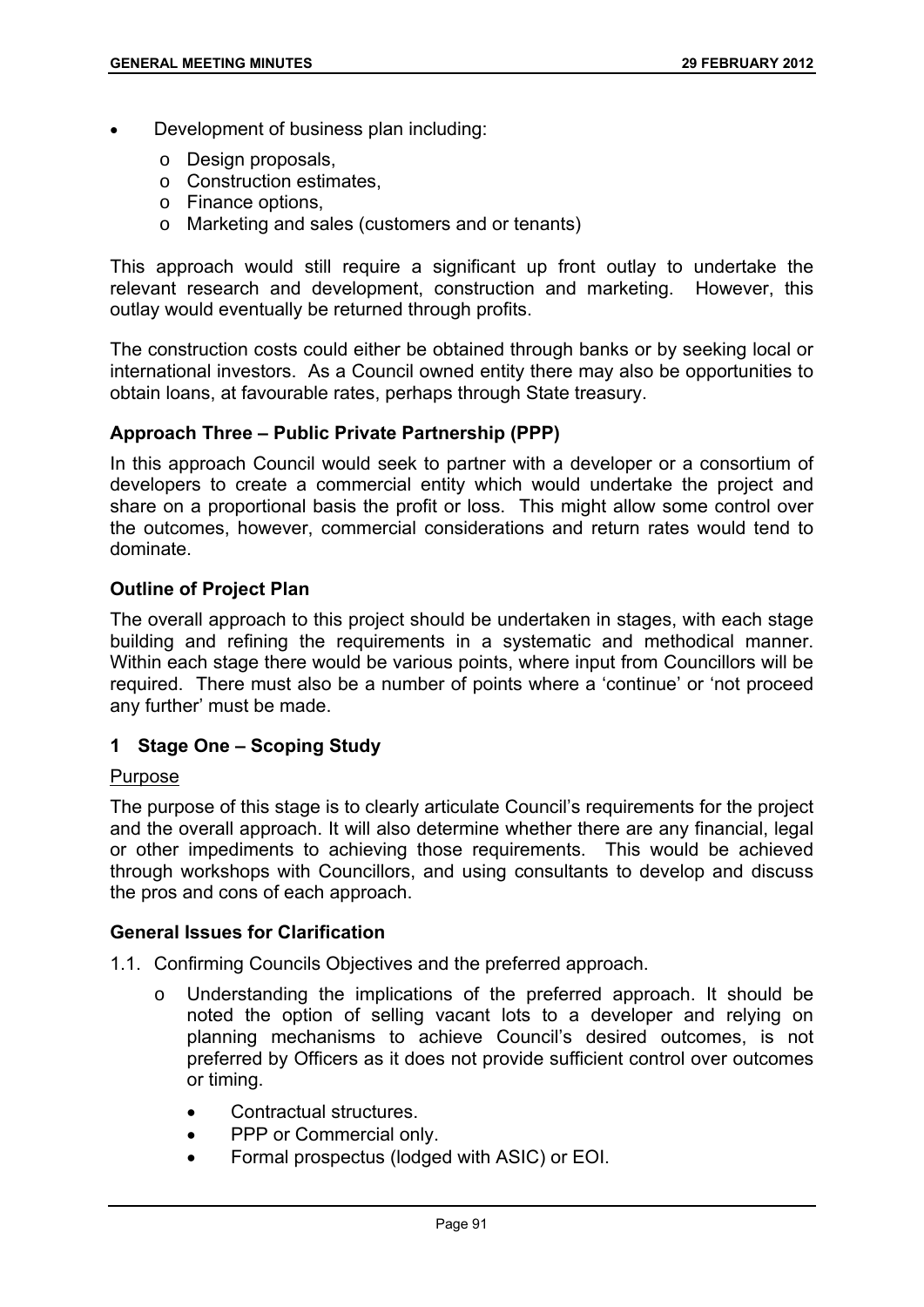- Clarification of council's requirements what is an acceptable outcome.
- What is reasonable, independent assessment of practicalities?
- What is an acceptable balance between what Council would like and what is practical from a developer's perspective?
- Discounts and/or incentives?
- Priority application
- **Eligibility**
- Due diligence
- Risk management
- Procurement policy/process (local preference?)
- Timing influencers global and local market conditions.
- Site selection and priorities.

#### 1.2. Finance

- o Funding and resources for the project
- o Employment of a contractor to refine options and manage the process.
- o Initial financial modelling of all options
- o Detailed financial modelling on the preferred options. This would model the likely impact of the Project on Council. This might include consideration of issues such as current maintenance costs for the existing Council offices, office space and car parking requirements, likely bid prices from developers, land valuations, construction costs etc.
- 1.3. Market Conditions
	- o Assessment of the potential market interest in the Project;
	- o Generic marketing about the potential and requirements of planning scheme,
	- o It is likely that a brief market sounding process will be required to confirm assumptions in the financial modelling and legal assessment, and also to assess the strength of market interest in the Project. This process will be conducted in a manner consistent with probity principles in order to ensure that there are no negative impacts on any future bidding process.
- 1.4. Risk Management
	- o Discussion of any risks or impediments to the successful implementation of the Project.
- 1.5. Legal and Other Issues Assessment
	- o This step will identifying any planning issues, contractual structure considerations, environmental issues, general legal or other issues that could impact on the Project.
	- o In addition to assisting with the assessment of the Project, this process will assist in developing the information that would potentially be disclosed to proponents in a bidding process. Subject to Council's preferred contractual structure for the Project, it may be necessary for Council to engage specialist legal advice as part of this step.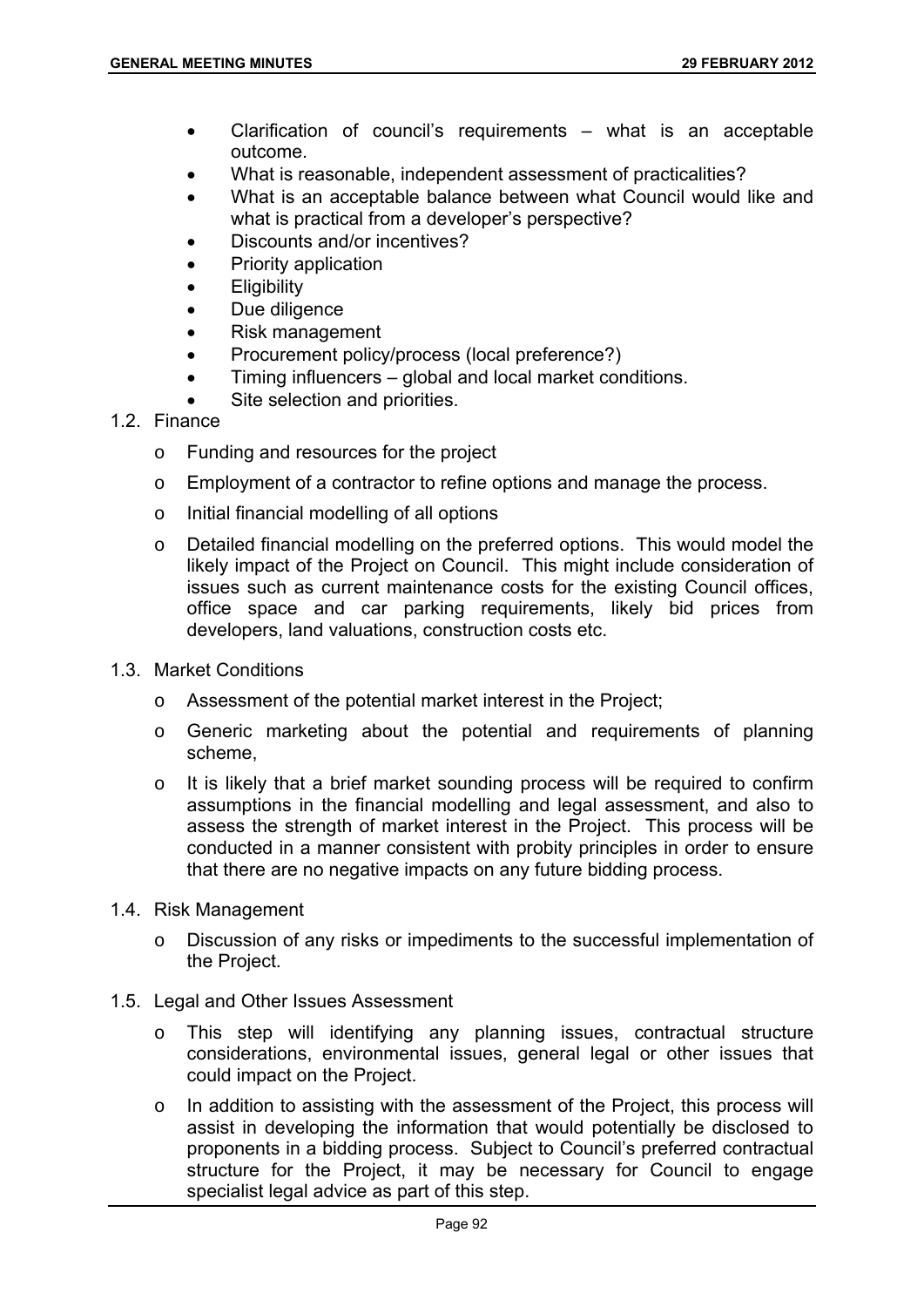- o Should a public private partnership (PPP) be chosen, management structure considerations
	- Board,
	- Executive Management Team
	- Project Management Team
- $\circ$  outline of the potential structure of a bidding process for the Project;

#### **2 Stage Two - Marketing and Negotiation**

#### Purpose

The purpose of this stage is to commence the implementations of the project. This will involve marketing the proposal to potential investors/developers and then the negotiating agreements and undertaking appropriate due diligence. The outcomes of stage one, and decisions taken, will provide greater detail on what is required in this stage. However, stage two is likely to include the following:

#### **Issues**

- 2.1 Development formal prospectus and marketing collateral
- 2.2 Investment attraction and promotion
- 2.3 Development of a development business case
- 2.4 Development of Legal documentation
- 2.5 Site due diligence
- 2.6 Detailed feasibility study and costing
- 2.7 Detailed design
- 2.8 Receipt and assessment of Development Application
- 2.9 Final report to Council, with delegation to proceed.

# **3. Stage Three Implementation**

#### **Purpose**

The purpose of this stage is to finalise all the agreements and commence construction.

#### **Issues**

- 3.1 Commercial negotiation/agreements in conjunction with detailed design
- 3.2 Finalisation of development applications
- 3.3 Disposal of selected assets.

#### Timing

Timing will largely be dependent on resources and budget (to employ consultants).

# **Initial Actions to Commence the Project**

From a practical perspective the first part of stage one will require the employment of a consultant to research, workshop and determine the general approach. They would also be required to undertake some initial feasibility studies, identify any significant issues or 'show stoppers' and provide a detailed project plan. The final report would clearly articulate council requirements and its preferred approach. A report would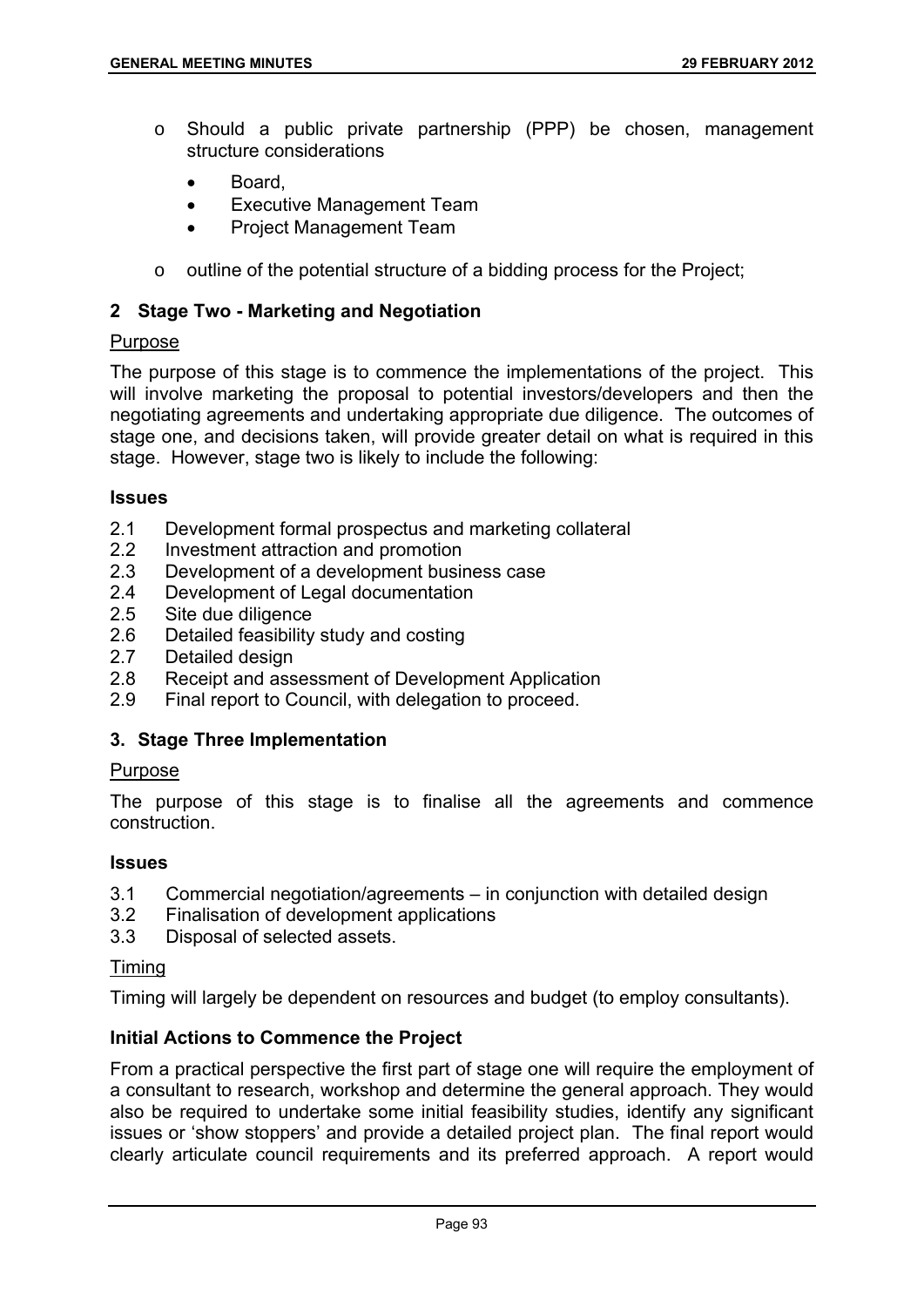them be provided to council seeking endorsement to proceed further or cancel the project.

# **RELATIONSHIP TO CORPORATE PLAN**

#### **5. Wise planning and design**

We will carefully manage population pressures and use land sustainably while advocating and taking steps to determine limits of growth and carrying capacity on a local and national basis, recognising environmental sensitivities and the distinctive character, heritage and atmosphere of local communities. A well-planned network of urban, rural and bushland areas and responsive infrastructure and transport systems will support strong, healthy communities.

- 5.5 Plan and develop a network of accessible centres that provide a wide range of retail, commercial and community services along with local employment opportunities
- 5.6 Manage the built environment in a way that creates accessible and user friendly spaces and maintains our local character and identity, ensuring all new developments use high quality design that reflects our sub-tropical climate, promotes health, community harmony and wellbeing

#### **6. Supportive and vibrant economy**

Businesses will thrive and jobs will grow from opportunities generated by low impact industries, cultural and outdoor lifestyle activities, ecotourism and quality educational experiences.

- 6.2 Market the distinctive image of the Redlands by encouraging low impact businesses that are knowledge-based and creative to establish in the city
- 6.3 Promote significant redevelopment of Cleveland and Capalaba as principal regional activity centres delivering mixed-use centres that provide opportunities for economic investment and local employment
- 6.4 Bring new business to the Redlands by promoting the city as a sustainable business locale, promoting Redland's advantages and advocating for the relocation of a major state government department

#### **FINANCIAL IMPLICATIONS**

The financial implications for impacting Council will either require a quarter 3 budget review to fund a consultant or could be included in the normal budget process for FY2012/2013, depending on the urgency council wishes to place on the project.

# **PLANNING SCHEME IMPLICATIONS**

The City Planning & Environment Group was consulted and it is considered that the outcome of recommendations in this report will not require any amendments to the Redlands Planning Scheme.

# **CONSULTATION**

Property Services, City Enterprises, and City Planning and Environment were all consulted in the development of this report.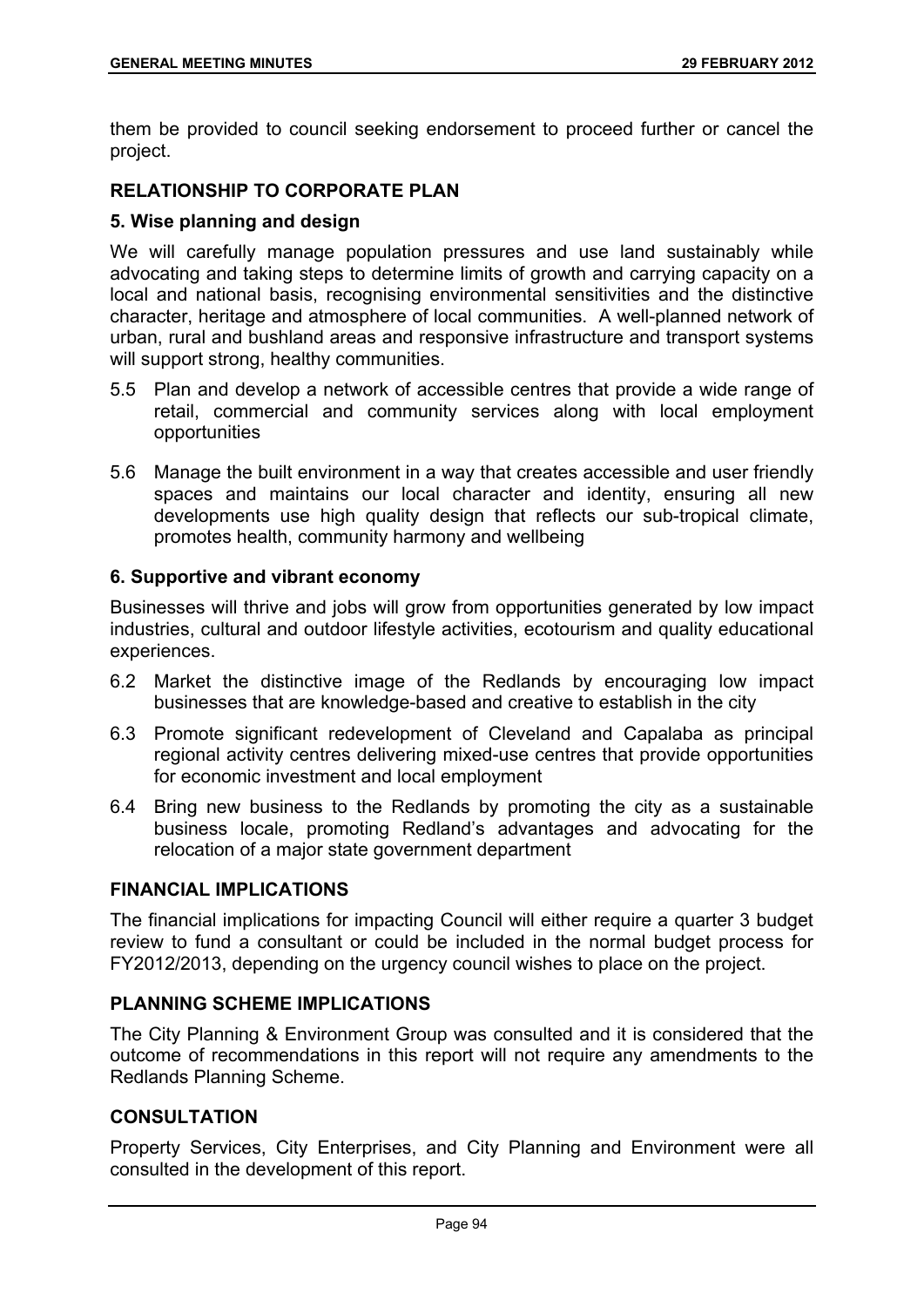# **OPTIONS**

# **Preferred**

- 1. Council endorse the overall project methodology and agree to the initial actions to commence the project; and
- 2. Council agree to funding for this project being included in the budget deliberations for FY 2012/2013.

# **OFFICER'S/COMMITTEE RECOMMENDATION**

That Council resolve to:

- 1. Endorse the overall project methodology and agree to the initial actions to commence the project; and
- 2. Agree to the funding for this project being included in the budget deliberations for FY 2012/2013.

On being put to the vote the motion was LOST.

# **COMMITTEE RECOMMENDATION/ COUNCIL RESOLUTION**

**Moved by: Cr C Ogilvie Seconded by: Cr K Reimers** 

**That Council resolve to establish a task force consisting of:** 

- **Council officers;**
- **Elected representatives;**
- **Investment leaders in the Redlands; and**
- **Developers (large scale);**

# **to identify what is required to facilitate any redevelopment of Cleveland.**

**CARRIED** (en bloc)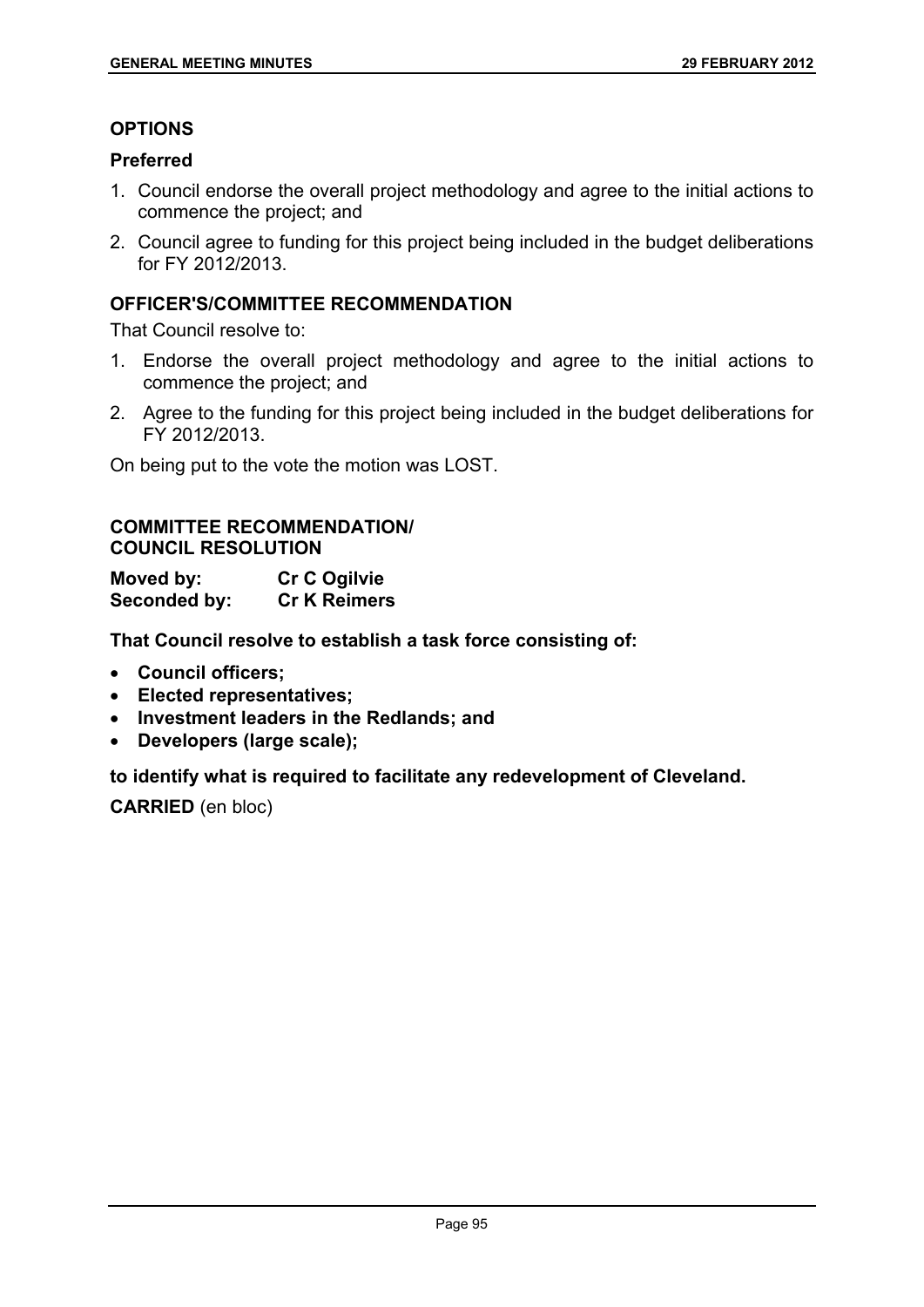#### **15.1.3 ECONOMIC DEVELOPMENT PROGRAM REVIEW**

| <b>Dataworks Filename:</b>  | <b>GOV Organisational Structure</b>                     |
|-----------------------------|---------------------------------------------------------|
| <b>Attachment:</b>          | <b>Economic Development Program Review</b>              |
| <b>Responsible Officer:</b> | <b>Gary Stevenson</b><br><b>Chief Executive Officer</b> |
| Author:                     | <b>Gary Stevenson</b><br><b>Chief Executive Officer</b> |

#### **EXECUTIVE SUMMARY**

The CEO has conducted a review of the Economic Development Program over the past six months and presents findings and recommendations for change to the Organisational Structure and other related recommendations.

#### **PURPOSE**

Council is requested to adopt the Organisational Structure and related recommendations to establish the platform for improved Economic Development Program.

#### **BACKGROUND**

As part of the changes to financial strategy and consequential structural reform within Redland City Council in mid 2011, Council committed to critically review its Economic Development Program and to identify if there were better ways of achieving the broader objectives of this program and of its Redland 2030 Community Plan, its 2008-12 Economic Development Strategy and other related strategies. In particular the Chief Executive Officer (CEO) foreshadowed at that time that the merit of segregating strategic from service-oriented functions would be examined.

Building on various sources, the CEO has undertaken research and has engaged the employees of the Economic Development Group and other relevant sections of Council and has prepared this report for Council's consideration.

This report is not intended to usurp existing strategic plans, rather it is intended to facilitate Council's adoption of reforms to position itself (in relation to its organisational structure and its resource allocation) to better meet the existing strategic priorities and to critically review and reset the strategic direction for the future.

In conducting the review the CEO has endeavoured to crystallise the economic development objectives and rationally assess Council's performance in meeting and/or working towards meeting, the objectives.

Attached is a more detailed report regarding the existing statutory, policy and strategic objectives, their progress and their outlook.

The existing objectives as expressed in the following documents, include a mix of practical and aspirational goals: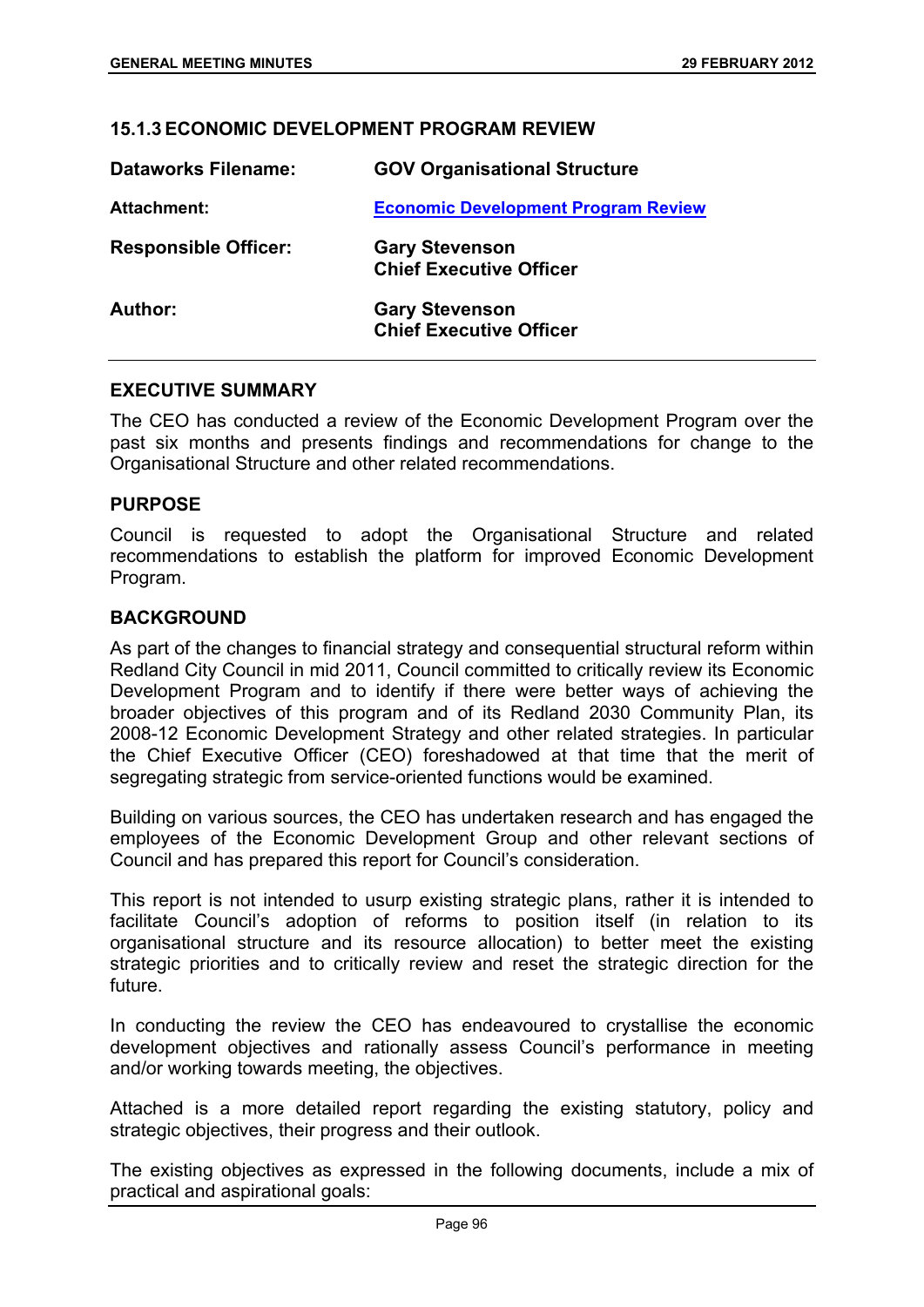- Redland 2030 Community Plan
- Policy on Economic Development (POL 2884)
- Policy on Tourism Development (POL 2641)
- International Policy Strategic Economic and Community Relationships (POL 2586)
- 2008-2012 Economic Development Strategy
- 2010-2014 Tourism Strategy
- Other related Council, State Government and regional strategies.

While there are some 'stretch' targets included among these ambitious objectives, they are by no means beyond that which might be expected to be seen expressed by other counterpart local governments around Australia.

Nevertheless these objectives embodied in policy, statutory plans and strategic plans have been published and in effect constitute real commitments to the Redlands community. To be true to these commitments, Redland City Council should be in a position to demonstrate that it is capable of, and willing to do what is necessary to fulfil them.

In essence the CEO's review has identified that the current status and outlook for many of the objectives is not satisfactory due largely to the fact that insufficient resources have been allocated to achieving the higher order objectives and that the existing program does not adequately pay attention to them. It is patently evident that the higher order objectives will not be satisfied unless something changes.

The CEO has drawn the following conclusions from his research;

- 1. The 2008-2012 Economic Development Strategy is largely still relevant, though some obvious amendments are required (eg abandonment of Integrated Enterprise Area project).
- 2. The 2010-2014 Tourism Strategy is credible and while its implementation is at an early stage, it has a positive outlook. However the level of commitment, relevance and merit of establishing an Advisory Board will be subject to review by the newly elected Council as this proposal has not been actively pursued and has ambivalent level of support within Council.
- 3. Existing Economic Development and Tourism Development Policies are somewhat limiting and should be reviewed.
- 4. Existing business and tourism support programs are credible and valued and should continue to be delivered and where possible enhanced with targeted outcomes aligning with strategic objectives.
- 5. However, in general, inadequate resources are being applied to achieve the published economic development objectives.
- 6. A more commercial approach to the service-oriented business and tourism support programs might lower net cost of the programs and allow for allocation of resources to other more strategic objectives.
- 7. Consolidation of focus on service-oriented functions would facilitate enhancement or greater efficiency of service level and quality (eg visitor information services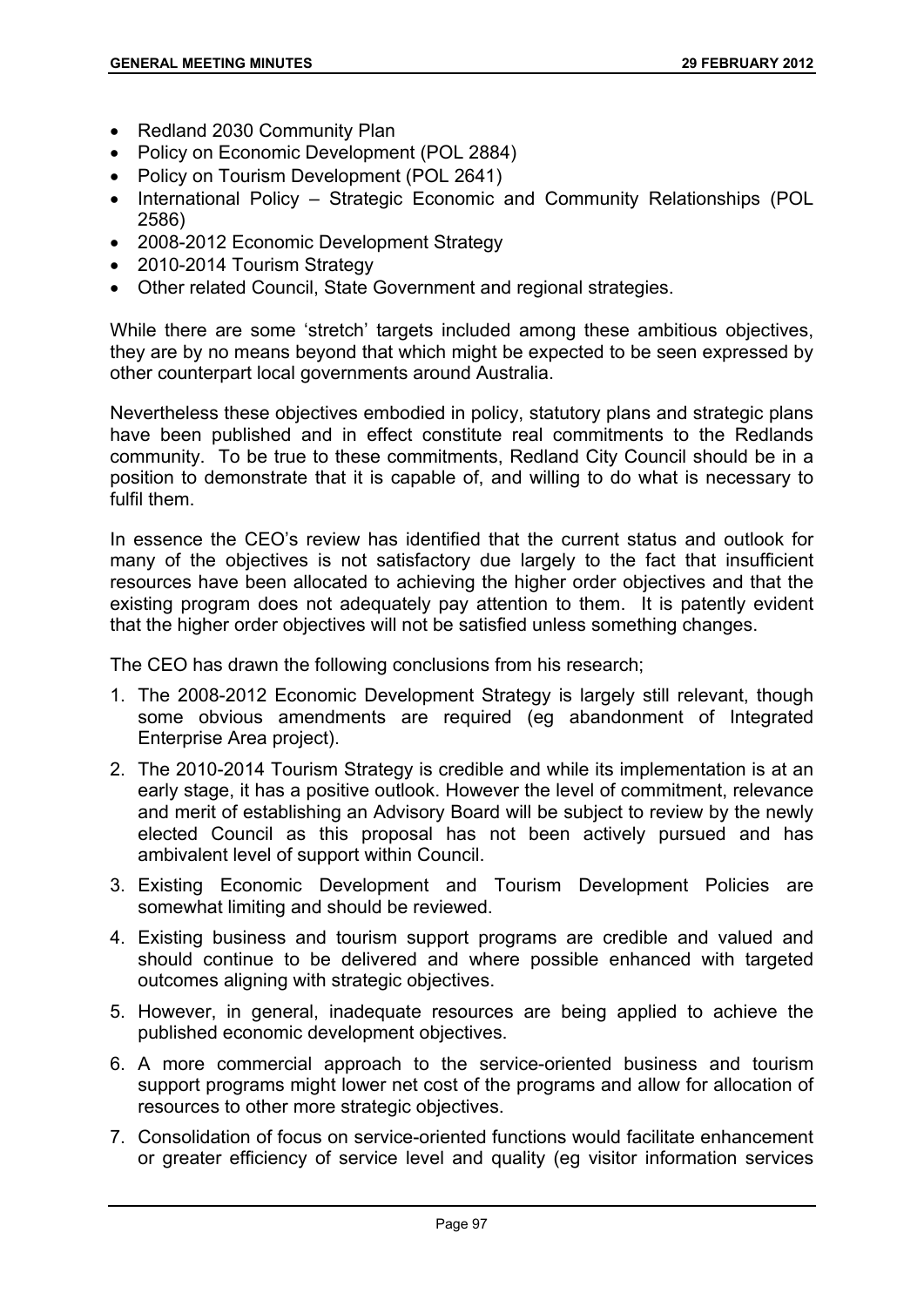which has significant room for improvement and the opportunity to leverage off mobile technology and volunteerism in a new business model).

- 8. Segregation of service-oriented functions from strategic and major project functions would structurally allow placement of each within its most appropriate organisational environment.
- 9. Grossly inadequate resources are currently being applied, in particular, to more strategic objectives and the existing structure which integrates service-oriented functions with strategic and major projects is too diverse – the latter being somewhat neglected by necessity.
- 10. Planning has been credible but inadequate resources are applied to facilitation of the activation of plans, eg Cleveland and Capalaba Master Plans. Earlier proposals to employ Place Managers have not been implemented and should be revised to integrate Master Plan activation with other higher order economic development objectives to ensure best value outcomes from this resource.
- 11. Greater awareness and consistency is required across Council to ensure proper regard is given to strategic economic development objectives.
- 12. A more overt customer group advocacy mechanism for business and tourism sector would add value to the economic development program and might instil greater confidence of the business and tourism sector in Council's economic development program.
- 13. Greater awareness of the impact of inefficient regulatory processes is required across Council and continued attention should be given to elimination of unnecessary 'red-tape'.
- 14. Resource allocation for some specific programs, eg China Trade Office and Ecoman Program, should be rationalised to reduce net cost and shift resources to other priority programs and/or projects.
- 15. The international region/city relationships (China and South Korea) have inadvertently taken an economic development focus which is not consistent with the broader intent of such relationships. As such there is a need to develop wider community involvement in the future development of these relationships.
- 16. Existing policies and strategies should be revised to align objectives with resource allocation and to update.
- 17. Review of existing policies and strategies should be undertaken with an appropriate degree of engagement of the business and tourism sector.

This report draws upon the findings of the CEO's comprehensive review and endeavours to present a credible and affordable means of achieving Council's desired economic development objectives.

# **DISCUSSION**

Arising from the CEO's findings the following issues and solutions form the basis of the recommendations of this report.

The diversity of responsibilities within the existing Economic Development program is significant. Duties range from routine customer services and networking roles through to high order strategic planning and major project planning and facilitation.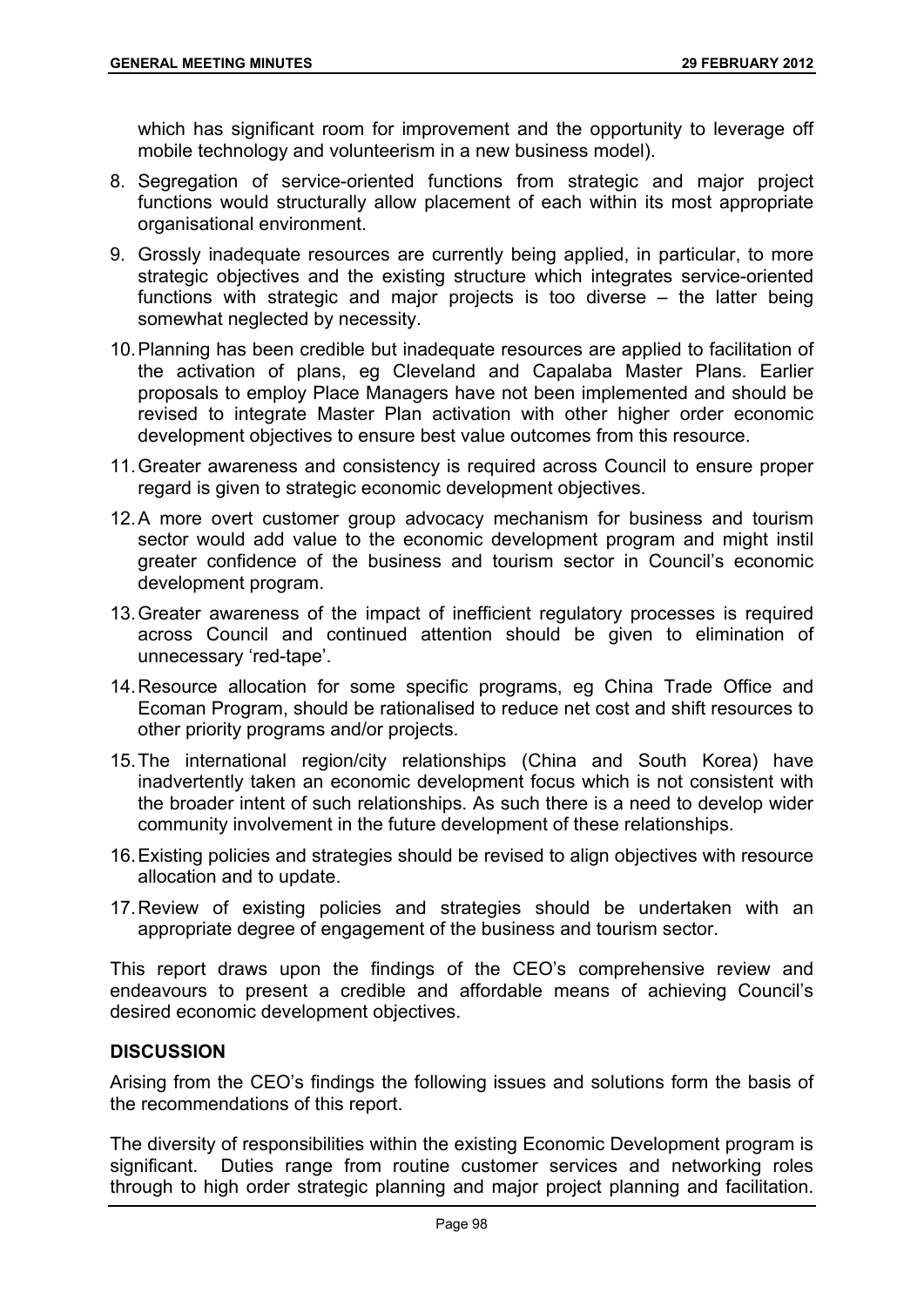This presents a dilemma and due largely to resource limitations, has resulted in the lack of attention to the higher order roles.

Partly due to this diversity in functions, the Economic Development Group has always found its placement in the organisational structure somewhat problematic. It was not predominantly a planning unit though it sat in the Policy and Planning Department. However the conclusion from the CEO's review is that it is predominantly service-oriented. As such its most suitable place in the organisational structure is within City Services.

For the past six months the Economic Development Group has reported directly to the CEO which has been very useful during the review period. However, it is not considered that this is the most appropriate structural arrangement.

It is proposed that as a means to addressing the concerns about likely incapacity to deliver on high order and strategic program objectives, caused by resource limitations and the diversity of functional responsibilities, that the functions be separated.

Service-oriented functions belong in the City Services Department, while fundamentally important strategic objectives outlined in Redland 2030 Community Plan will be best placed in the Community Futures Group which has already proven itself to be an effective facilitator, coordinator and advocate for critical projects, able to act quickly and effectively.

In effect the service-oriented functions comprise business and tourism support roles, and as such, it is proposed that the existing Economic Development unit be refocussed on delivering these services and will be renamed "Business and Tourism Support". It is proposed that its functional responsibility will be refined to sharpen its focus on delivery of service-oriented functions.

It is proposed to become a unit within the City Enterprises Group (within City Services Department) to facilitate a more commercial approach and to add reciprocal value by broader application of collective skills and experience, eg project management skills within City Enterprises will be available to enhance the Business and Tourism Support capacity, and the marketing and networking skills within the Business and Tourism Support unit will be available to enhance the capacity of the City Enterprises Group for its other business activities.

The position of Group Manager Economic Development will also be changed to that of Service Manager Business and Tourism Support (the incumbent will be offered redeployment/redundancy options).

The Business and Tourism Support unit will also act as a "front door" for business and tourism sector to assist it in doing business with Council, and will be given opportunity to strengthen its role as an advocate for businesses when doing business with Council (without compromising Council's statutory role) and will be given authority to identify recommendations for reduction in 'red-tape', which will be referred to the CEO directly for consideration.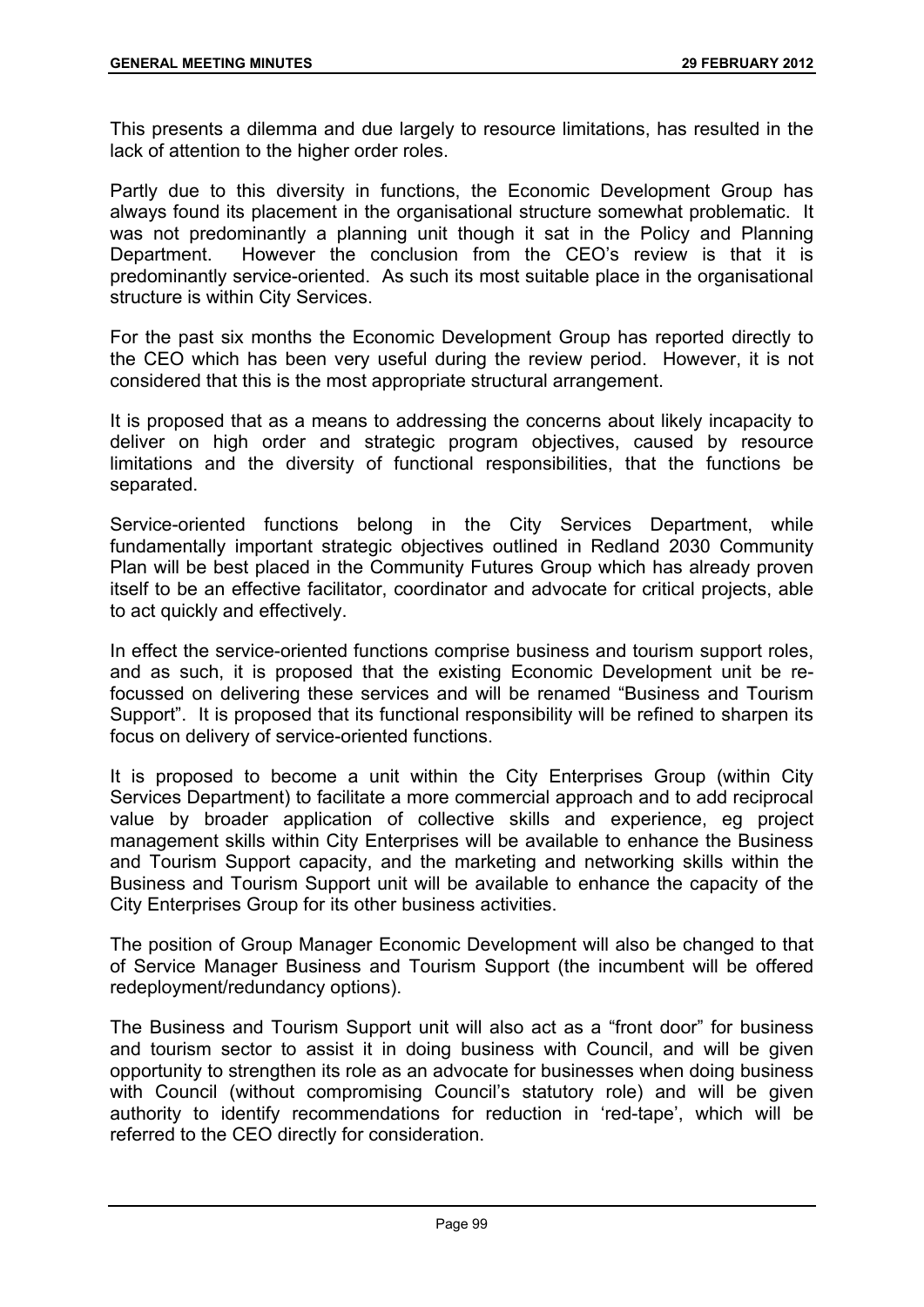To address the clear need to facilitate implementation of high order objectives a new position of Senior Advisor Economic Development is proposed to be created within the Community Futures Group (within the Governance Department) to;

- develop and oversee implementation of strategic economic development objectives,
- facilitate external advocacy for the city's economic development,
- oversee development and implementation of major economic development projects, and
- coordinate the activation of relevant Master Plans that will contribute to achieving Council's strategic economic development objectives.

Responsibility for managing and developing international region/city relationships will also be transferred to the Community Futures Group (within the Governance Department) with a view to broadening the focus of such relationships beyond economic development.

In adopting this structure, the opportunity for greater mutual leverage of skills, resources and information between the Economic Development, City Enterprises and Community Futures Group will add strength to each while reinforcing the principle foci of each.

Importantly in making such structural changes, the need to call for further resource allocation will be limited to the extent that Council deems necessary to drive the achievement of its objectives in due course.

It should be noted however, that the budget allocation for economic development and tourism programs (intoto) have been held constant for several years as illustrated in the following table;

| Year    | <b>Expenditure Budget</b> |
|---------|---------------------------|
| 2006/07 | \$1,517,599               |
| 2007/08 | \$1,411,410               |
| 2008/09 | \$1,411,171               |
| 2009/10 | \$1,482,091               |
| 2010/11 | \$1,420,399               |
| 2011/12 | \$1,448,678               |

In fact it should further be acknowledged that in real terms (ie taking inflation into account) these figures represent a significant decline in spending on economic development.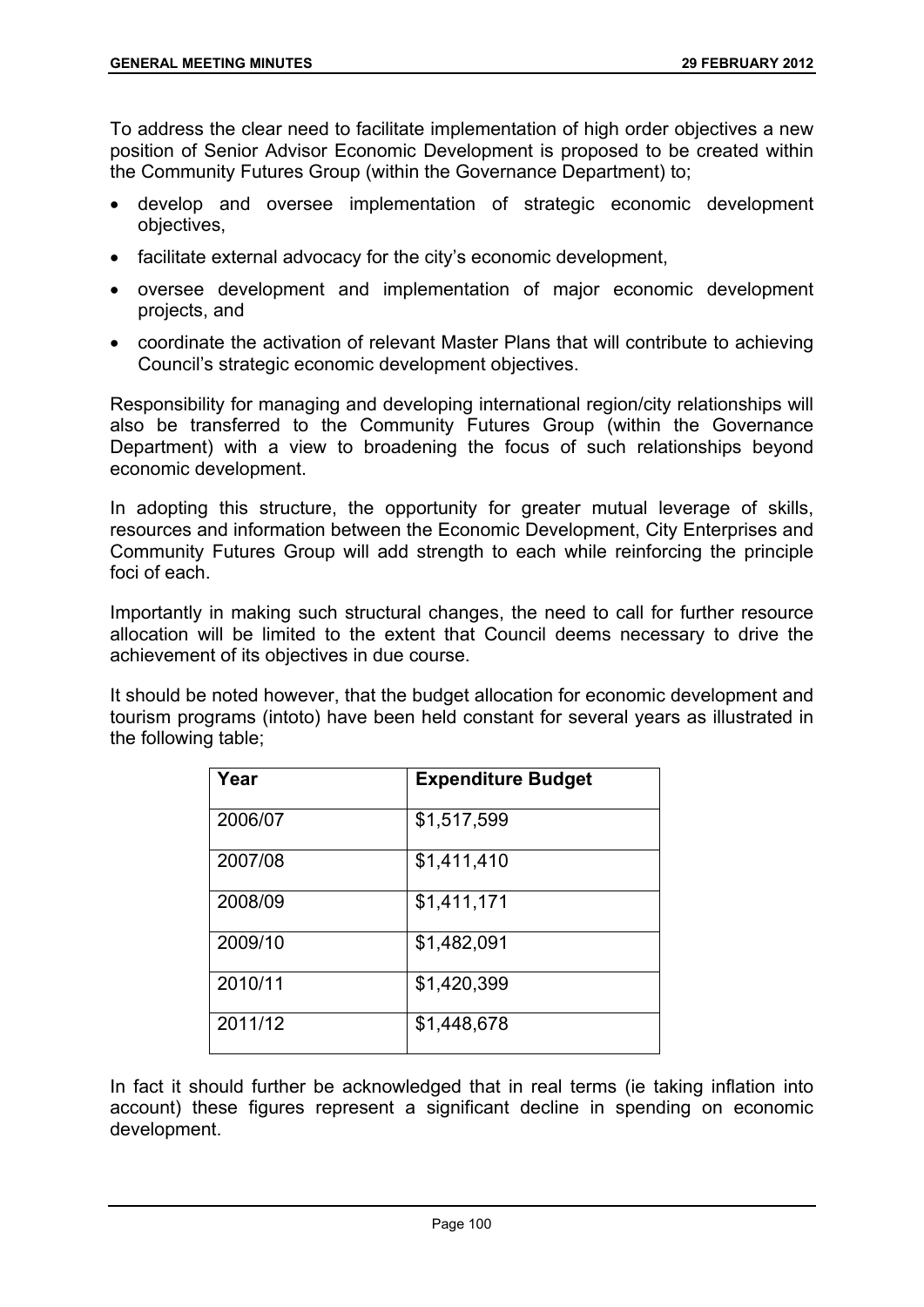This is despite the fact that some of the more significant service programs have increased in cost including the following:

- Business Grow from \$81,000 to \$135,000
- Visitor Information Centre from \$145,000 to \$180,000

In effect the expenditure profile has also shifted from an even split between economic development and tourism to one which now significantly favours tourism.

Given the constrained financial outlook for Council, while there is a strong case for allocating more resources to the economic development program, it is not proposed to significantly increase the existing budget at this time. Instead it is proposed to apply the principles espoused within Council's Core Business and Service Review Policy (POL 3089), and reallocate existing budgeted resources with minimal increase in budget.

For example when scrutiny is applied in accordance with this policy a number of existing programs emerge as possible candidates for reform. For example the allocation of funds for the China Trade Office (arrangement for assisting small numbers of local businesses to carry out business in China with Chinese based contract officer) and the Ecoman program (school based program for small numbers of senior students regarding practical economics and commercial opportunity), should be subject of review to determine their relative priority and net cost given that other higher order objectives are not being met. Arguably both of these programs should be the responsibility of State and/or Commonwealth Governments (ie trade and education) and not Council.

Reduction of the net cost of these programs either by reduction in service level or increase in revenue yield, might free up as much as \$65,000pa which could be applied to the employment of a Senior Advisor Economic Development with dedicated focus on implementation of the high order economic development objectives.

Further, Visitor Information Centre operation is currently contracted at significant cost and are not highly effective. Adaptation of emerging mobile technologies, diffusion of visitor information services by way of portable and/or distributed services, and the possibility of reintroduction of volunteer resourcing of the program, are all means by which the effectiveness of the program might be increased and the net cost might be reduced.

The timing of this initiative is critical as the current contract for Visitor Information Services expires mid 2012. As such Council's adoption of the CEO's proposals will enable almost immediate changes to occur.

The proposal will also see a reduction in management costs with the conversion of the Group Manager to the position of Service Manager. The timing of this change is critical as the current employment contract for the incumbent also expires in mid 2012 thus opening the opportunity for redeployment almost immediately.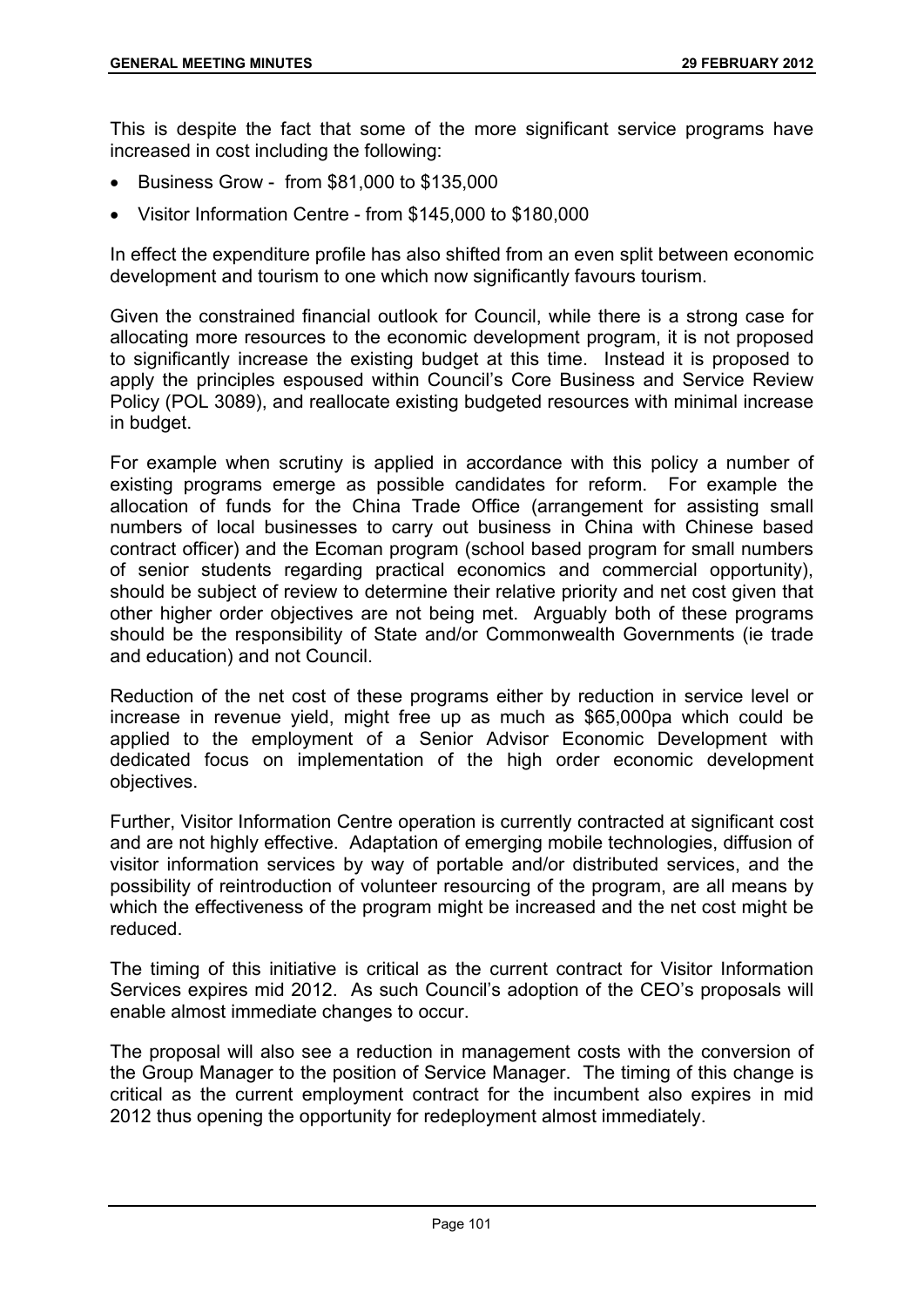One of the significant opportunities that these proposals enhance is the potential for a dedicated officer to focus on facilitation of the activation of Master Plans (eg Cleveland and Capalaba Centre Master Plans). At time of adoption of these Master Plans, Council also considered the employment of one or two Place Managers to oversee the implementation of the Master Plans. This was never established or budgeted.

While the concept of a dedicated resource to attend to high order economic development objectives like these, is sound, the proposal for employment of Place Managers is not supported. The CEO's experience elsewhere has concluded that it has not been successful as it has created expectations of being everything to everyone in that place. Such experience also observed that it has been prone to sectoral (sometimes geographic) and vested interests unduly influencing the Place Manager ultimately causing division and discontent.

Instead the employment of a suitably qualified and experienced person to attend to Master Plan activation and other high order economic development objectives is considered to be a far more adaptable, effective and efficient proposal.

It is proposed that the Senior Advisor Economic Development will be this dynamic and results-driven officer who makes a difference rather than just planning for one. Supported by other officers in the Community Futures Group and working closely with the Mayor and CEO, this officer will drive achievement of higher order economic development objectives.

To strengthen the foundation for these structural changes, it is proposed that the 2008-2012 Economic Development Strategy will be critically reviewed by Council in late 2012 with a view to aligning the strategy with resourcing allocation, to achieve consistency with the Redland 2030 Community Plan, 2009 SEQ Regional Plan and the 2010 Redland City Centres and Employment Strategy, and also to segregate more service-oriented programs.

Further it is proposed that a new Business and Tourism Support Strategy will be developed in late 2012 which will address the more service-oriented programs and the strengthened functions of the Business and Tourism Support unit (eg advocacy for reduction of red-tape).

To ensure that the development of these two new strategies is given greatest opportunity for success, it is proposed that they be developed with a structured program of community engagement. The option preferred at this time is the establishment of a statutory Advisory Committee (comprised of business sector representatives and Councillors) to assist Council in development of the strategies over a six month period.

Following adoption of these new strategies, Council will be in a position to reassess the resource allocation required to implement its objectives.

# **RELATIONSHIP TO CORPORATE PLAN**

This report relates directly and indirectly to a number of objectives in the "Supportive Vibrant Economy" and "Efficient and Effective Organisation" section of the Community Plan and Corporate Plan.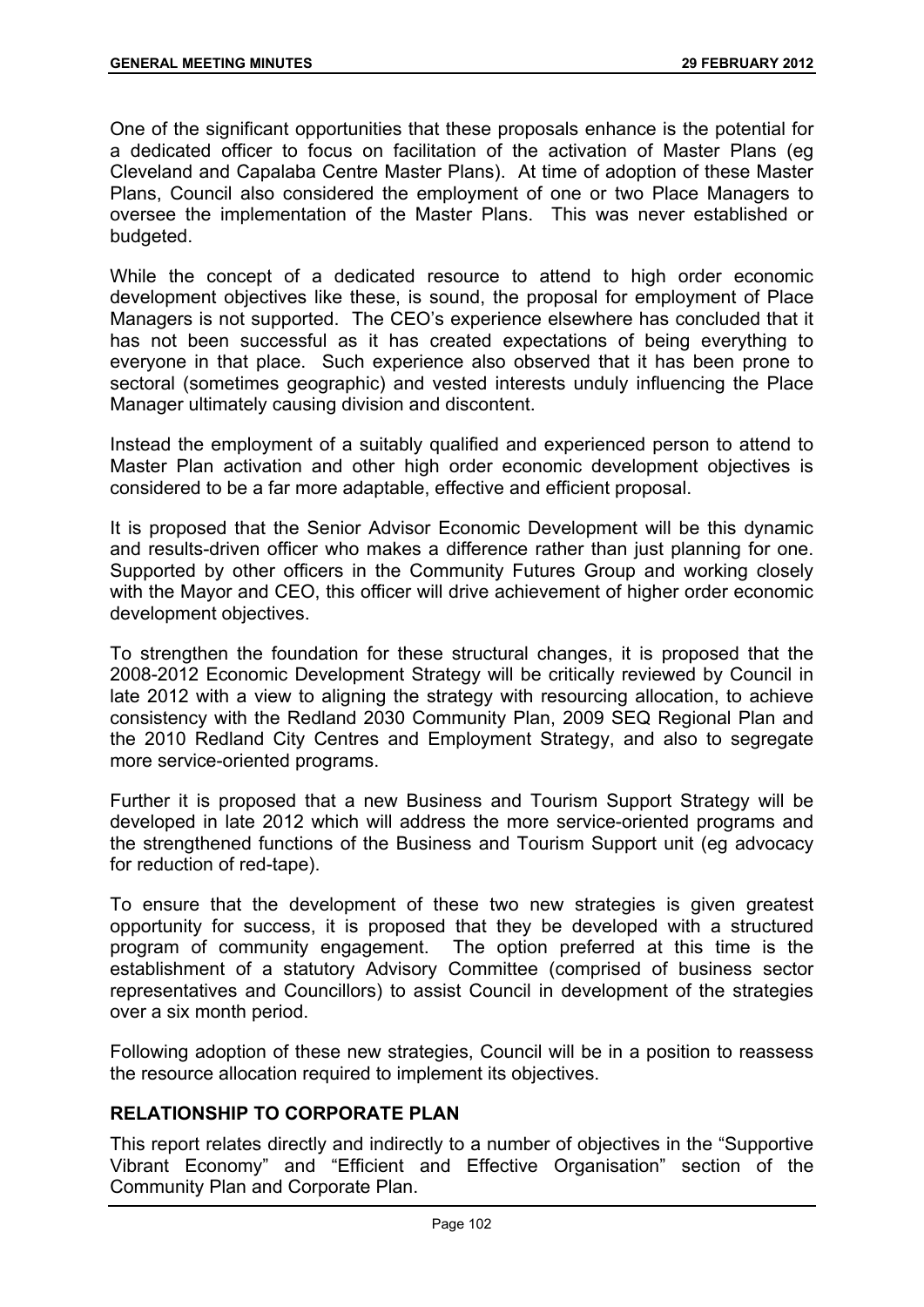### **FINANCIAL IMPLICATIONS**

Reallocation of resources as a result of reduction in net cost of existing programs and structural changes will result in an approximately cost neutral outcome for the 2012/13 operational budget. Funding for any new projects/programs in subsequent years will be subject to Council consideration on merit following adoption of its new strategies.

### **PLANNING SCHEME IMPLICATIONS**

It is considered that the outcome of recommendations in this report will not require any amendments to the Redlands Planning Scheme.

### **CONSULTATION**

Information has been drawn from Councillors' workshop, Council fact finding tour, officers' workshop, and the independent consultants report and consultation has been undertaken with relevant departments and officers of Council following release of a Discussion Paper by the CEO. The CEO has also discussed the proposals with the Mayor.

### **OPTIONS**

#### **Preferred**

That Council resolve that:

- 1. The existing Economic Development Group's functional responsibility be refined to sharpen its focus on delivery of service-oriented functions;
- 2. The existing Economic Development Group be re-named "Business and Tourism Support" and become a unit within the City Enterprises Group (within City Services Department) to facilitate a more commercial approach and to add reciprocal value by broader application of collective skills and experience, eg project management skills within City Enterprises will be available to enhance the Business and Tourism Support capacity, and the marketing and networking skills within the Business and Tourism Support unit will be available to enhance the capacity of the City Enterprises Group for its other business activities;
- 3. The Business and Tourism Support unit critically reviews, and where necessary, rationalises existing service-oriented programs (eg China Trade Office and Ecoman program) to reduce net cost and increase effectiveness of such programs (eg Visitor Information Services) and release resources for emerging needs and other more strategic objectives;
- 4. The Business and Tourism Support unit strengthens its role as an advocate for businesses when doing business with Council (without compromising Council's statutory role) and be given authority to identify recommendations for reduction in 'red-tape', which will be referred to the CEO directly for consideration;
- 5. The position of Group Manager Economic Development be changed to that of Service Manager Business and Tourism Support;
- 6. A new position of Senior Advisor Economic Development be created within the Community Futures Group (within the Governance Department) to;
	- develop and oversee implementation of strategic economic development objectives,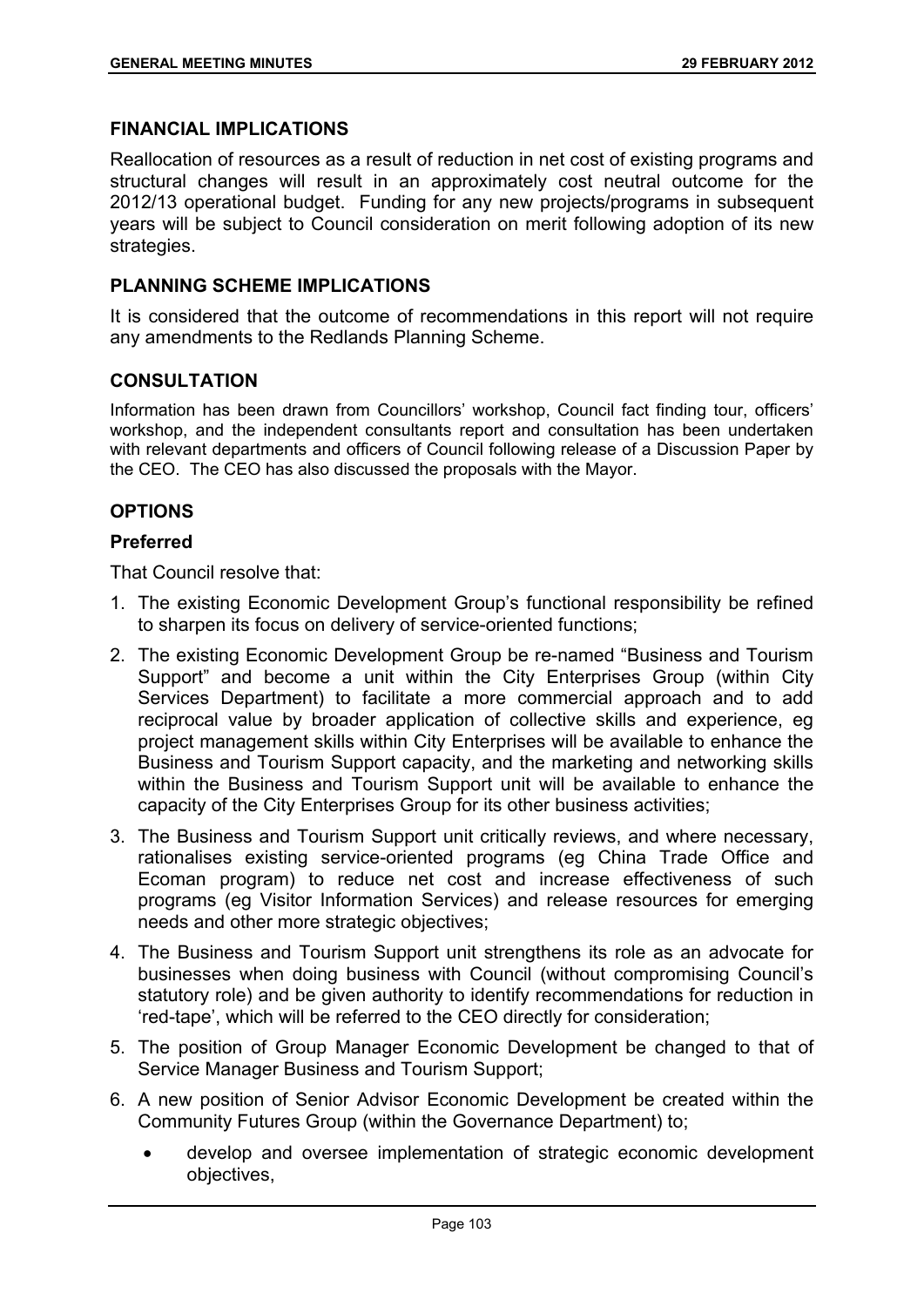- facilitate external advocacy for the city's economic development,
- oversee development and implementation of major economic development projects, and
- coordinate the activation of relevant Master Plans that will contribute to achieving Council's strategic economic development objectives;
- 7. Responsibility for managing and developing international region/city relationships will be transferred to the Community Futures Group (within the Governance Department) with a view to broadening the focus of such relationships beyond economic development;
- 8. The 2008-2012 Economic Development Strategy be critically reviewed by Council in late 2012 with a view to aligning the strategy closer to the Redland 2030 Community Plan, 2009 SEQ Regional Plan and the 2010 Redland City Centres and Employment Strategy, and also to segregate more service-oriented programs;
- 9. A new Business and Tourism Support Strategy be developed in late 2012 which will address the more service-oriented programs and the strengthened functions of the Business and Tourism Support unit (eg advocacy for reduction of red-tape);
- 10. Development of Economic Development and Business and Tourism Support Strategies be undertaken with appropriate stakeholder engagement by establishment of a statutory Advisory Committee for a fixed period with a defined scope;
- 11. Following adoption of the Economic Development and Business and Tourism Support Strategies, Council reassess the level of resource allocation required to achieve adopted objectives; and
- 12. Council adopts the revised Organisational Structure described above, in accordance with Section 196 (1) of the *Local Government Act 2009*.

## **Alternative**

The following option for Organisational Structure change has been put forward by the Economic Development Group Manager on behalf of his Group.

- 1. That the current structure should largely be retained and the proposed role of Senior Advisor Economic Development be added to the Economic Development Group. The addition of the Senior Advisor will then be able to fill the 'strategy' function whilst also retaining direct contact with business. This would ensure that strategies are relevant, practical, achievable and in line with business and community expectations. This also provides far less disruption to Economic Development Group and other areas of Council;
- 2. That the entire Economic Development Group should then be structurally placed under the General Manager City Services; and
- 3. That a refocusing and sharpening of effectiveness should naturally be included as part of an ongoing development program for the unit, including the development of the new Economic Development Strategy.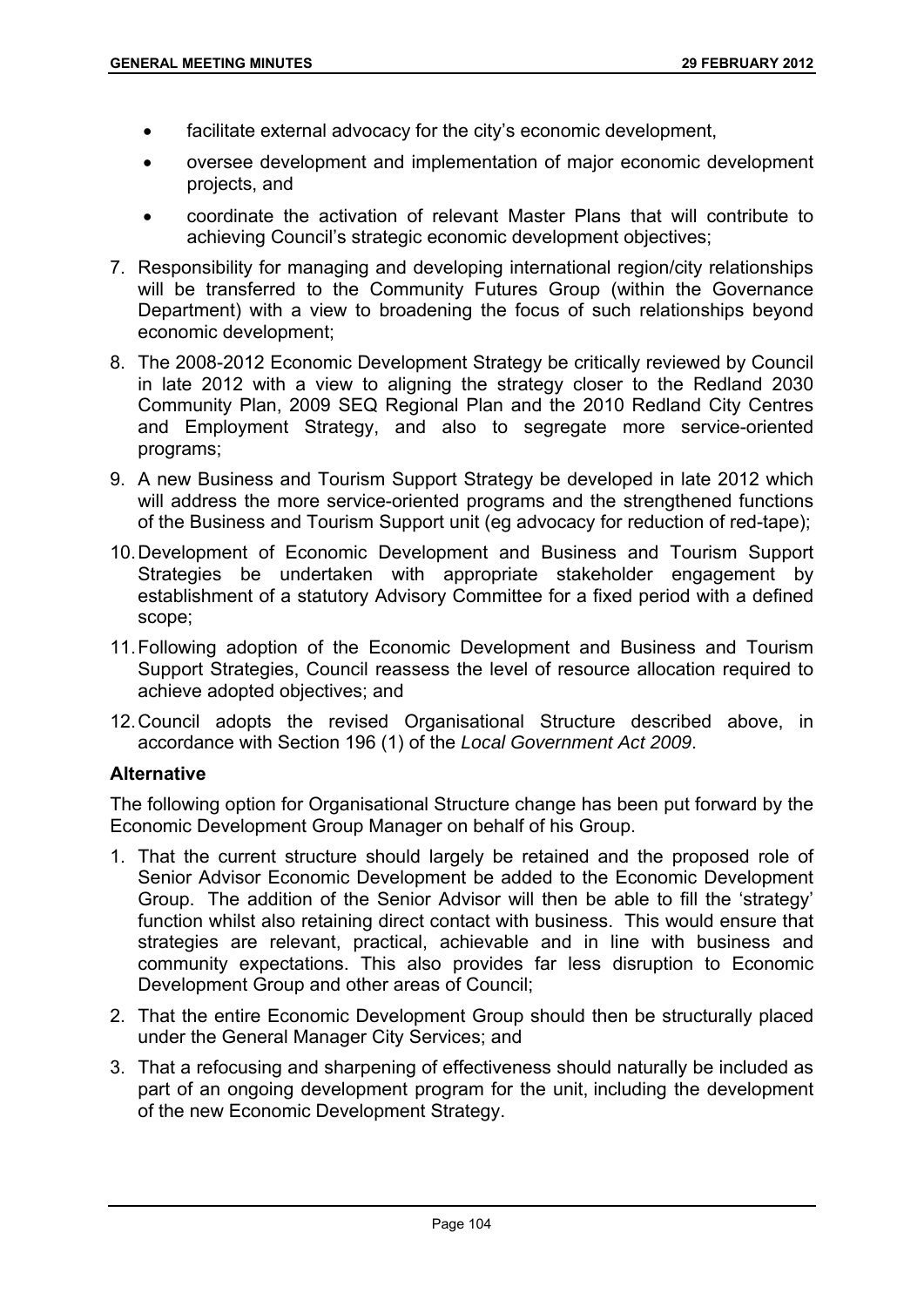# **OFFICER'S RECOMMENDATION**

That Council resolve that:

- 1. The existing Economic Development Group's functional responsibility be refined to sharpen its focus on delivery of service-oriented functions;
- 2. The existing Economic Development Group be re-named "Business and Tourism Support" and become a unit within the City Enterprises Group (within City Services Department) to facilitate a more commercial approach and to add reciprocal value by broader application of collective skills and experience, eg project management skills within City Enterprises will be available to enhance the Business and Tourism Support capacity, and the marketing and networking skills within the Business and Tourism Support unit will be available to enhance the capacity of the City Enterprises Group for its other business activities;
- 3. The Business and Tourism Support unit critically reviews, and where necessary, rationalises existing service-oriented programs (eg China Trade Office and Ecoman program) to reduce net cost and increase effectiveness of such programs (eg Visitor Information Services) and release resources for emerging needs and other more strategic objectives;
- 4. The Business and Tourism Support unit strengthens its role as an advocate for businesses when doing business with Council (without compromising Council's statutory role) and be given authority to identify recommendations for reduction in 'red-tape', which will be referred to the CEO directly for consideration;
- 5. The position of Group Manager Economic Development be changed to that of Service Manager Business and Tourism Support;
- 6. A new position of Senior Advisor Economic Development be created within the Community Futures Group (within the Governance Department) to;
	- develop and oversee implementation of strategic economic development objectives,
	- facilitate external advocacy for the city's economic development,
	- oversee development and implementation of major economic development projects, and
	- coordinate the activation of relevant Master Plans that will contribute to achieving Council's strategic economic development objectives;
- 7. Responsibility for managing and developing international region/city relationships will be transferred to the Community Futures Group (within the Governance Department) with a view to broadening the focus of such relationships beyond economic development;
- 8. The 2008-2012 Economic Development Strategy be critically reviewed by Council in late 2012 with a view to aligning the strategy closer to the Redland 2030 Community Plan, 2009 SEQ Regional Plan and the 2010 Redland City Centres and Employment Strategy, and also to segregate more service-oriented programs;
- 9. A new Business and Tourism Support Strategy be developed in late 2012 which will address the more service-oriented programs and the strengthened functions of the Business and Tourism Support unit (eg advocacy for reduction of red-tape);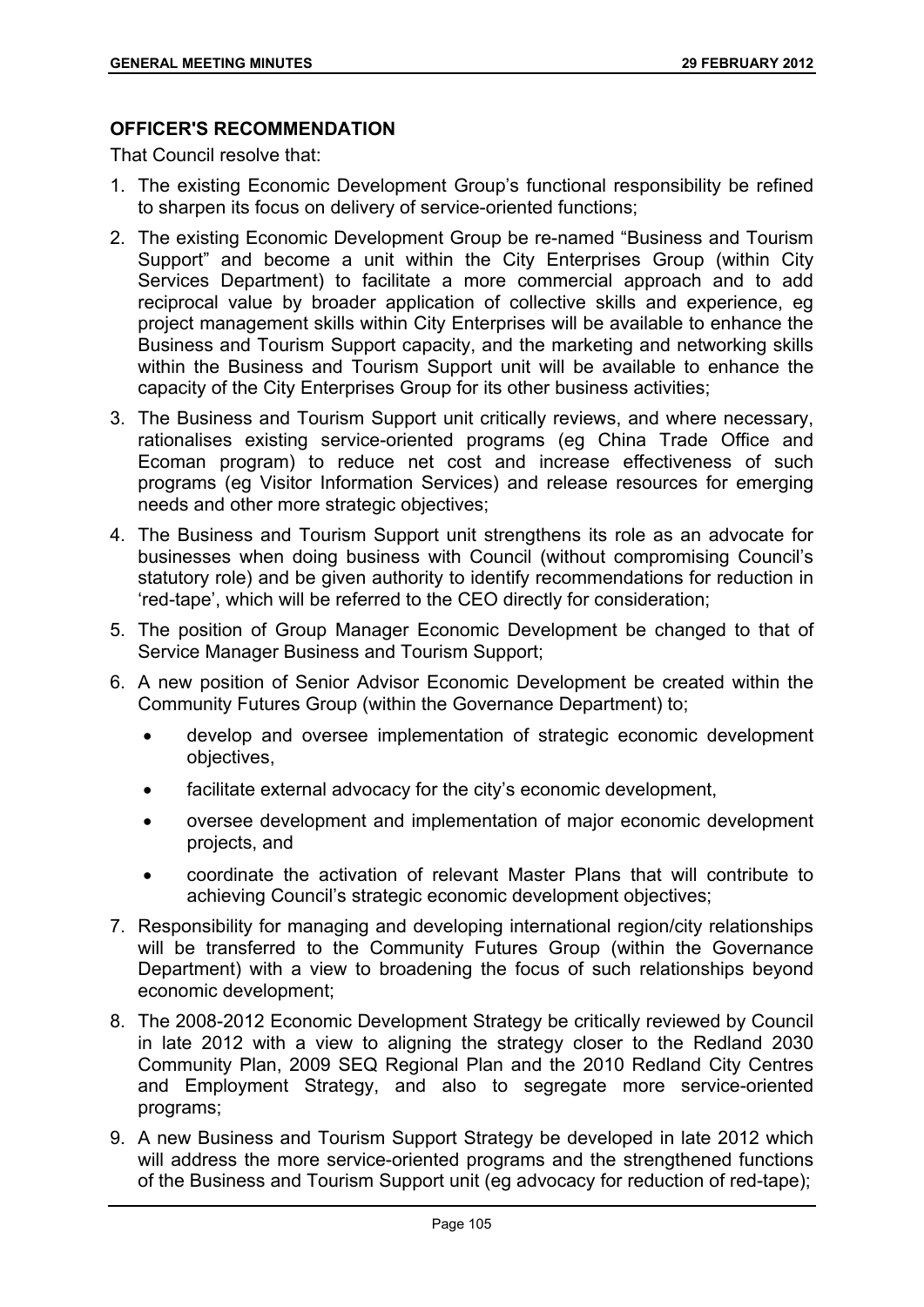- 10. Development of Economic Development and Business and Tourism Support Strategies be undertaken with appropriate stakeholder engagement by establishment of a statutory Advisory Committee for a fixed period with a defined scope;
- 11. Following adoption of the Economic Development and Business and Tourism Support Strategies, Council reassess the level of resource allocation required to achieve adopted objectives; and
- 12. Council adopts the revised Organisational Structure described above, in accordance with Section 196 (1) of the *Local Government Act 2009*.

### **COMMITTEE RECOMMENDATION/ COUNCIL RESOLUTION**

| Moved by:    | <b>Cr C Ogilvie</b> |
|--------------|---------------------|
| Seconded by: | <b>Cr K Reimers</b> |

**That Council resolve that:** 

- **1. The existing Economic Development Group's functional responsibility be refined to sharpen its focus on delivery of service-oriented functions;**
- **2. The existing Economic Development Group be re-named "Business and Tourism Support" and become a unit within the City Enterprises Group (within City Services Department) to facilitate a more commercial approach and to add reciprocal value by broader application of collective skills and experience, eg project management skills within City Enterprises will be available to enhance the Business and Tourism Support capacity, and the marketing and networking skills within the Business and Tourism Support unit will be available to enhance the capacity of the City Enterprises Group for its other business activities;**
- **3. The Business and Tourism Support unit critically reviews, and where necessary, rationalises existing service-oriented programs (eg China Trade Office and Ecoman program) to reduce net cost and increase effectiveness of such programs (eg Visitor Information Services) and release resources for emerging needs and other more strategic objectives;**
- **4. The Business and Tourism Support unit strengthens its role as an advocate for businesses when doing business with Council (without compromising Council's statutory role) and be given authority to identify recommendations for reduction in 'red-tape', which will be referred to the CEO directly for consideration;**
- **5. The position of Group Manager Economic Development be changed to that of Service Manager Business and Tourism Support;**
- **6. A new position of Senior Advisor Economic Development be created within the Community Futures Group (within the Governance Department) to;** 
	- **develop and oversee implementation of strategic economic development objectives,**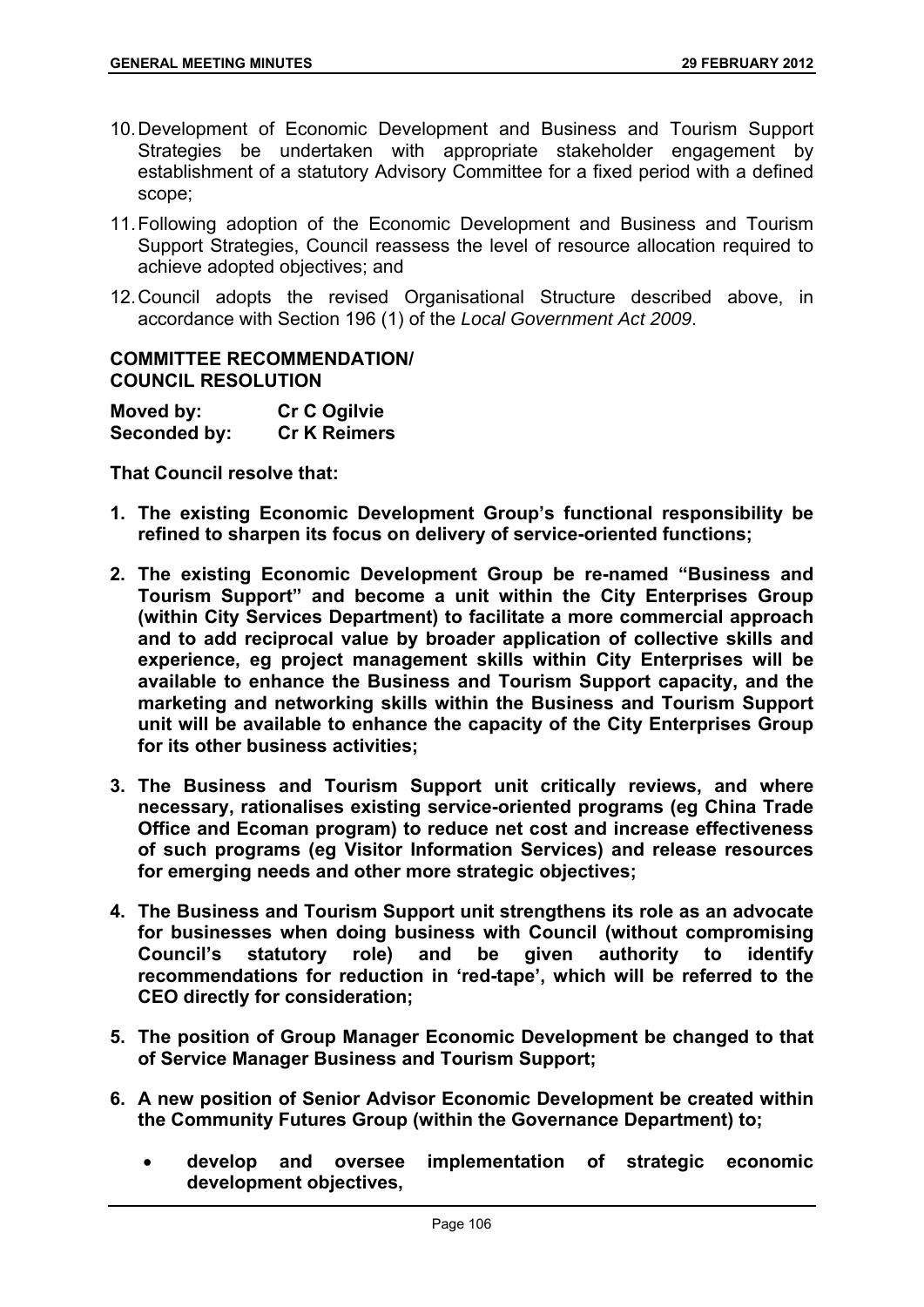- **facilitate external advocacy for the city's economic development,**
- **oversee development and implementation of major economic development projects, and**
- **coordinate the activation of relevant Master Plans that will contribute to achieving Council's strategic economic development objectives;**
- **7. Responsibility for managing and developing international region/city relationships will be transferred to the Community Futures Group (within the Governance Department) with a view to broadening the focus of such relationships beyond economic development;**
- **8. The 2008-2012 Economic Development Strategy be critically reviewed by Council in late 2012 with a view to aligning the strategy closer to the Redland 2030 Community Plan, 2009 SEQ Regional Plan and the 2010 Redland City Centres and Employment Strategy, and also to segregate more service-oriented programs;**
- **9. A new Business and Tourism Support Strategy be developed in late 2012 which will address the more service-oriented programs and the strengthened functions of the Business and Tourism Support unit (eg advocacy for reduction of red-tape);**
- **10. Development of Economic Development and Business and Tourism Support Strategies be undertaken with appropriate stakeholder engagement;**
- **11. Following adoption of the Economic Development and Business and Tourism Support Strategies, Council reassess the level of resource allocation required to achieve adopted objectives; and**
- **12. Council adopts the revised Organisational Structure described above, in accordance with Section 196 (1) of the** *Local Government Act 2009***.**

**CARRIED** (en bloc)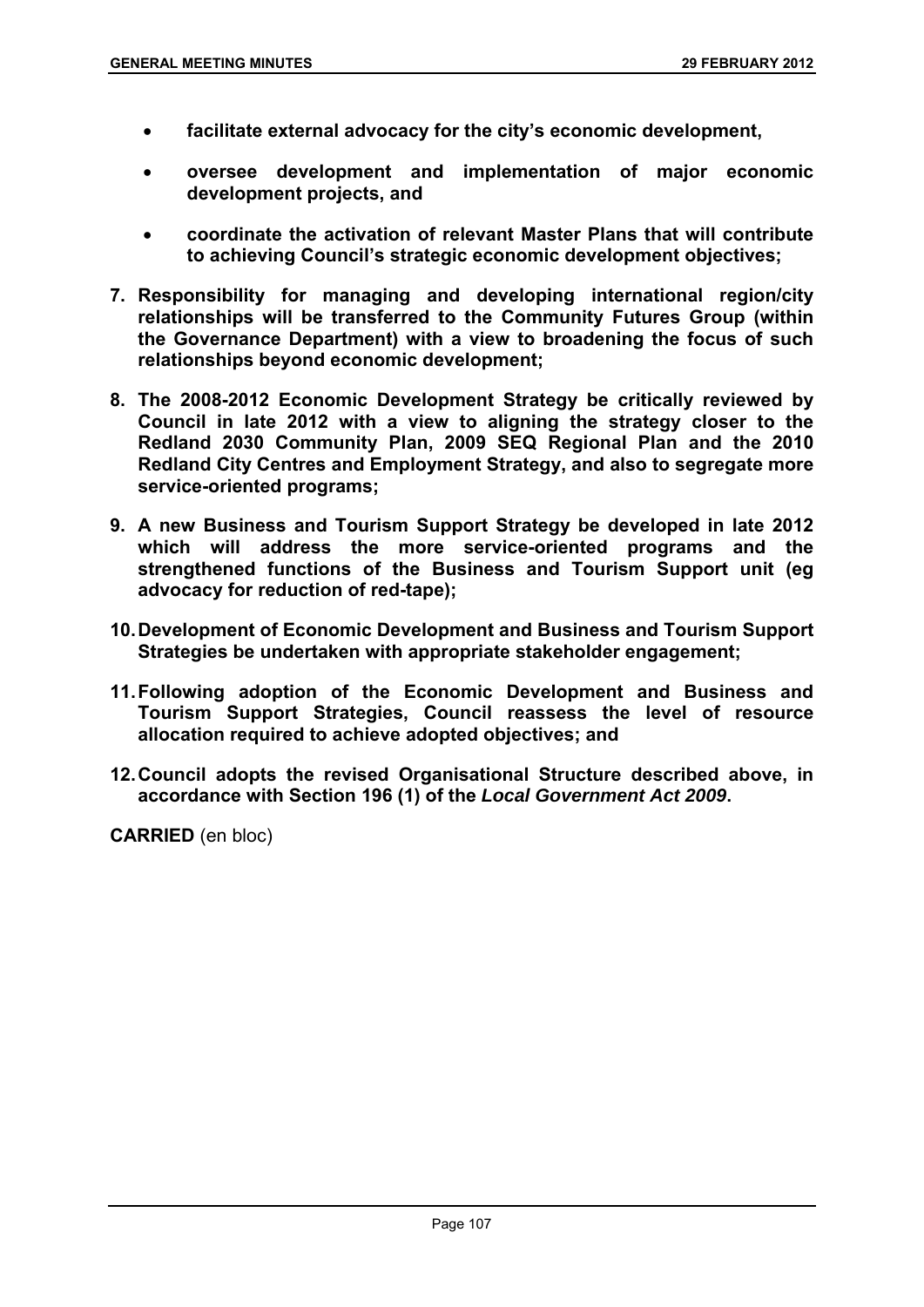#### **15.2 GOVERNANCE**

#### **15.2.1 A REPORT ON THE AUDIT COMMITTEE MEETING**

| <b>Dataworks Filename:</b>  | <b>GOV Audit Committee</b>                              |
|-----------------------------|---------------------------------------------------------|
| <b>Responsible Officer:</b> | <b>Nick Clarke</b><br><b>General Manager Governance</b> |
| Author:                     | <b>Siggy Covill</b><br><b>Manager Internal Audit</b>    |

#### **EXECUTIVE SUMMARY**

In line with the Audit Committee Charter, the Audit Committee meeting of 22 November was scheduled to enable discussion and consideration of the following:

- Receipt and confirmation of minutes of 26 September 2011;
- Business arising from previous minutes;
- Update from the Chief Executive Officer;
- Council End of Month Financial Reports;
- Compliance Certificates;
- Internal Audit Plan:
- Internal Audit Recommendations;
- QAO Recommendations:
- Internal Audit Reports;
- 2010-2011 Financial Statements:
- Update from External Auditors;
- Other Business.

#### **PURPOSE**

The authority for the establishment of an Audit Committee is provided for under Section 105 of the Local Government Act 2009. It operates in accordance with *Part 10, Subdivision 2, Sections 157-160 of the Local Government (Finance, Plans and Reporting) Regulation 2010.*

The purpose of this report is to provide a summary of the issues discussed at the meeting on 22 November 2011.

#### **BACKGROUND**

The primary objective of the Audit Committee is to assist Council in fulfilling its corporate governance role and oversight of the financial measurement and reporting responsibilities imposed under the *Financial Accountability Act 2009, the Local Government Act 2009* and other relevant legislation.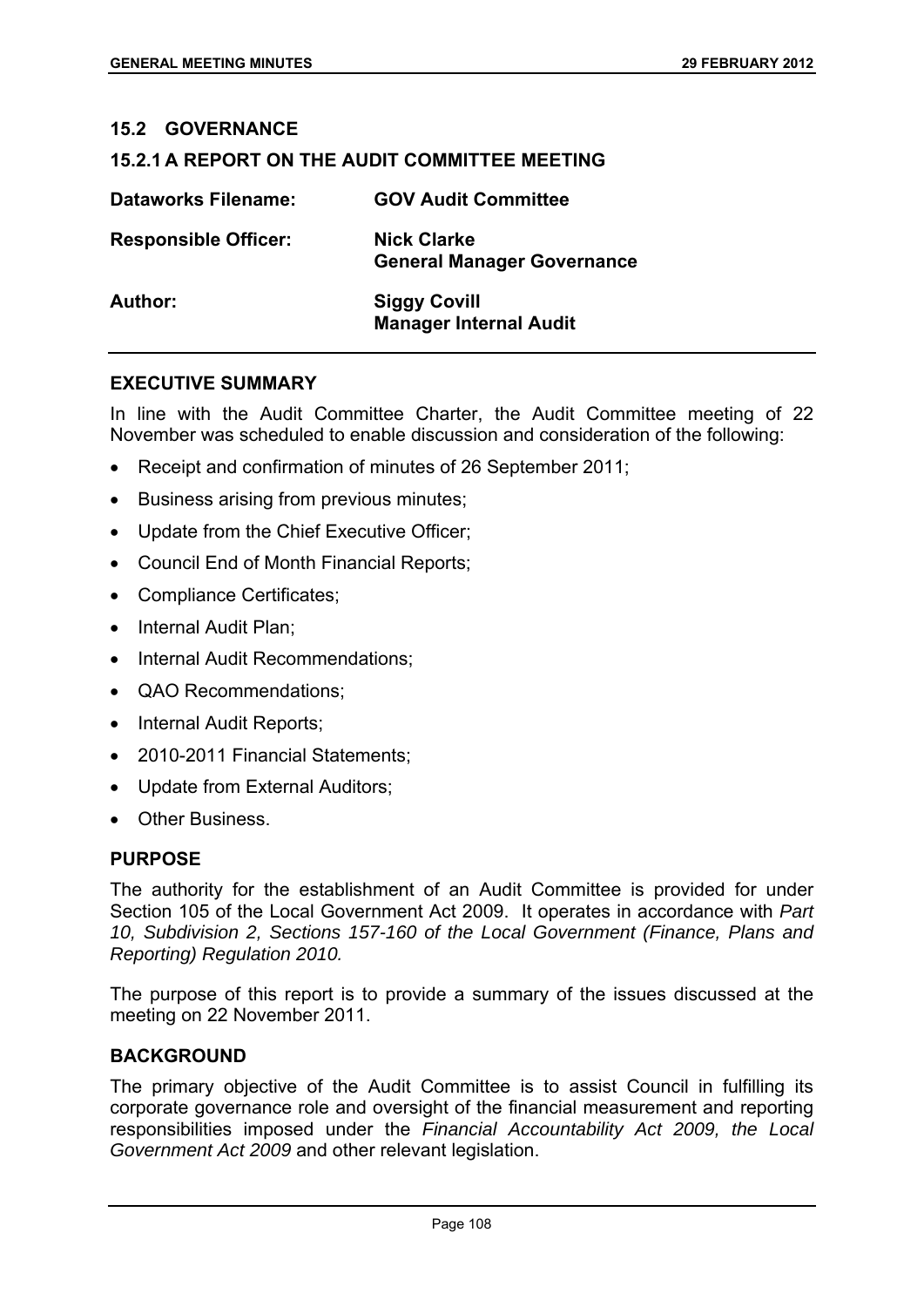To fulfil this objective, it is necessary that a report on discussions and deliberations of the Audit Committee be submitted to Council to enhance the ability of Councillors to discharge their legal responsibility.

## **ISSUES**

The following is a summary of the issues discussed at the meeting 22 November 2011.

The Chair declared the meeting open at 1.36pm (Item 1) with all members and invitees present with the exception of Brendan Worrall, who gave his apology.

## **3 RECEIPT AND CONFIRMATION OF MINUTES**

The minutes of the Audit Committee meeting of 26 September 2011 were confirmed as a true and accurate record of proceedings.

## **3.1 BUSINESS ARISING FROM PREVIOUS MINUTES**

- An update was provided under item 12.3 of the current meeting agenda. (As per item 12.3 (Workplace Health and Safety) of the minutes of the Audit Committee meeting on 19 July 2011, this item was carried forward to the next meeting.)
- An update was provided under item 12.4 of the current meeting agenda. (As per item 12.8 (System Appraisals) of the minutes of the Audit Committee meeting on 19 July 2011, that Council provide evidence that we have incorporated into the enterprise risk management approach the particular issues raised.)

# **4 UPDATE FROM THE CHIEF EXECUTIVE OFFICER**

The Chief Executive Officer reported to the Audit Committee on the following matters.

- 1. Water Reform Process and the management of transition of Allconnex Water Redland District to the Redland City Council; to become Redland Water.
	- o Legislation, in the form of a Bill, has been presented to Parliament and is subject to the parliamentary committee process and consultation. Public consultation runs through until early December and the committee is required to present its findings to parliament by no later than April 2012. This is a major problem/risk for Council and for Allconnex Water given that the transition date is 1 July 2012. Another risk is a late State Government election, in that April/May period, which would see State Government unable to pass that legislation and that may lead to that legislation not being passed before the date the transition is intended to take effect.
	- o Council has adopted its organisational structure to fold back Redland Water within the structure and has chosen to establish a separate department of Council with its own General Manager reporting to the Chief Executive Officer. Council is in the process of appointing a General Manager elect to that role so that the substructure can be determined.
	- o The draft legislation presents Council with other concerns for the future in that the compliance obligations that will be imposed on Council and Redland Water in the future are set at a very 'high bar'. Effectively we have to meet the same regulatory compliance obligations as QUU and Unity Water and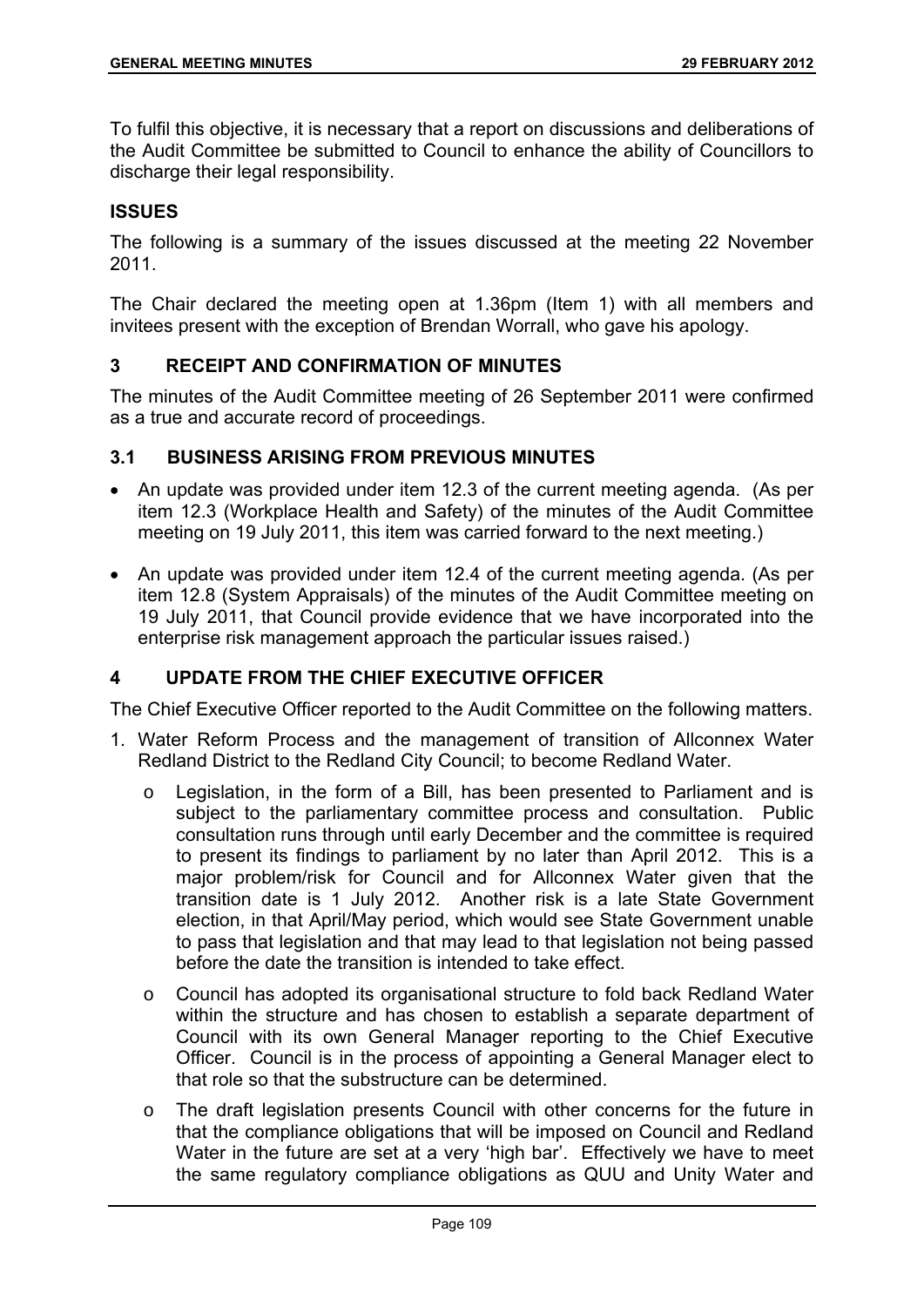these compliance obligations will come at a cost. Redland City Council has made a submission to the Parliamentary Committee and to the Government and Opposition to try and secure a reasonable outcome in relation to the compliance obligations.

- o Council will also be subject to the Queensland Electricity and Water Ombudsman and pay the costs for being subject to that Ombudsman. At the same time Council will have the Local Government Ombudsman regime and a host of other complaints mechanisms under the *Local Government Act*, *Qld Competition Authority Act, Queensland Water Act* etc.
- 2. The structure reform, which was adopted by Council earlier this year, has trickled down in its impact on the sub-structure and the implementation of that substructure reform is nearing completion in most Departments.
- 3. Council is reviewing Council's Economic Development functions and a report will be presented to Council shortly.
- 4. Council is reviewing the Financial Strategy and has been working through the significant document which guides our formal financial planning and budgeting. Council had an external credit review by QTC recently, with the outcome of that review quite positive.
- 5. Notable legislative impacts on Council are:
	- o The Carbon Tax legislation and its effects on waste management, and may flow through to our waste water treatment and disposal of waste.
	- o The Waste Management Levy.
	- o The disaster management arrangements as a result of the Flood Enquiry.

## **COMMITTEE DECISION**

That the report be noted.

#### **5 COUNCIL FINANCIAL REPORTS**

#### **5.1 COUNCIL END OF MONTH FINANCIAL REPORTS**

Council's end of month reports for June, July, August and September 2011 were presented to the Audit Committee.

#### **COMMITTEE DECISION**

That the Audit Committee note the financial reports as presented.

# **6 COMPLIANCE CERTIFICATES**

Compliance Certificates for the quarters April to June and July to September 2011 for Governance, Environment Planning & Development, City Services and Corporate Services were presented to the Committee.

### **COMMITTEE DECISION**

That the Compliance Certificates as presented be noted.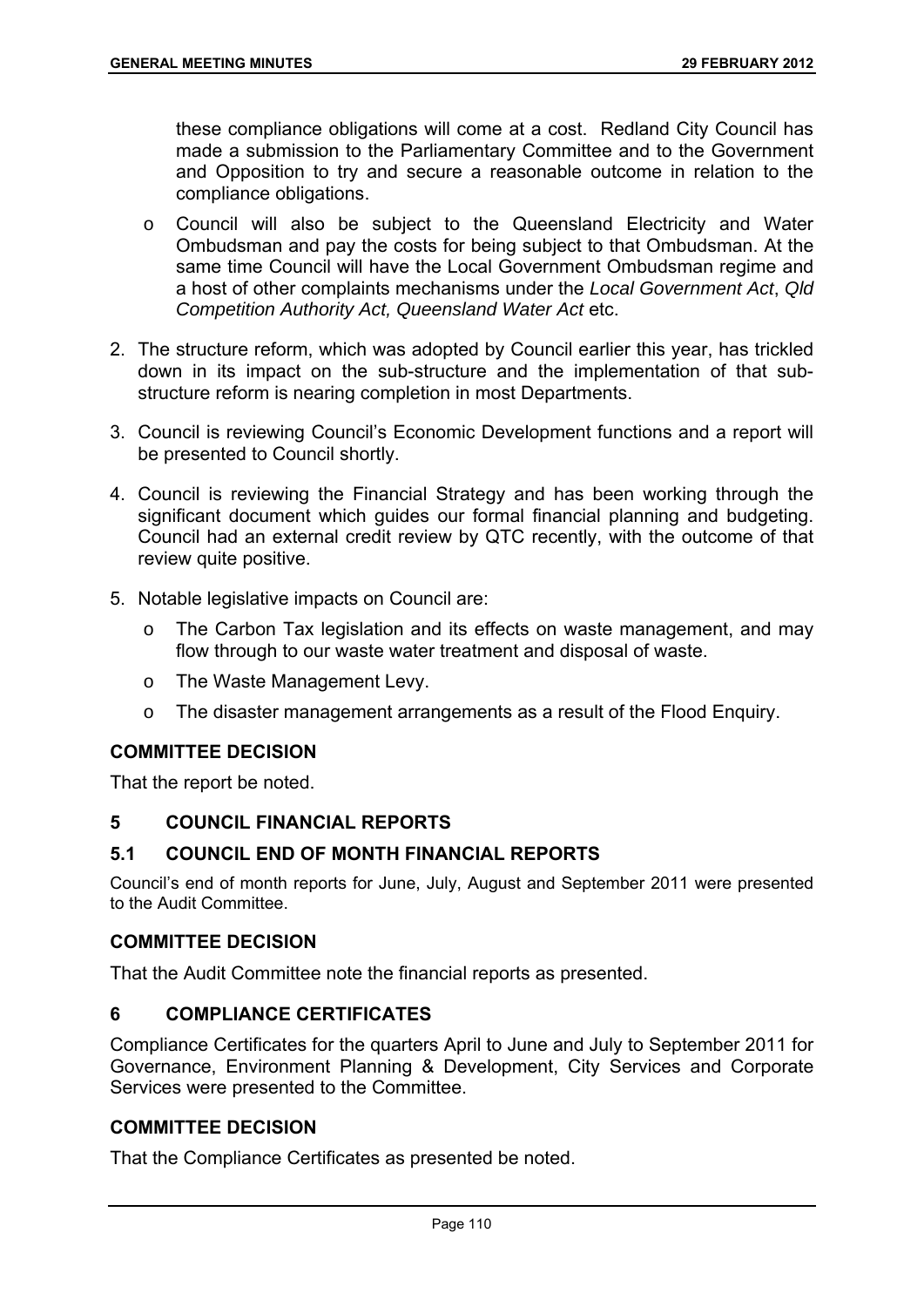# **7 INTERNAL AUDIT PLAN**

# **7.1 AUDIT PLAN STATUS**

The status of the Audit Plan was presented to the Committee for noting.

## **COMMITTEE DECISION**

That the Audit Committee:

- 1. Note the Status of the Audit Plan as presented;
- 2. Approve the rescheduled audit reviews; and
- 3. Note the Mayor's comment that the Audit Plan may be too ambitious at this time and should be considered when developing the next Audit Plan.

## **8 AUDIT RECOMMENDATIONS DUE FOR IMPLEMENTATION**

## **8.1 INTERNAL AUDIT RECOMMENDATIONS**

The Senior Internal Auditor presented a progress report of audit recommendations due for implementation to the Committee.

## **COMMITTEE DECISION**

That the Audit Committee note the Audit Recommendations Due for Implementation as presented, and support the extensions as proposed.

## **8.2 QAO RECOMMENDATIONS**

The Senior Internal Auditor presented a progress report of QAO audit recommendations due for implementation to the Committee.

## **COMMITTEE DECISION**

That the Audit Committee note the Audit Recommendations Due For Implementation as presented.

### **9 INTERNAL AUDIT REPORTS**

The following reports were presented for Audit Committee consideration:

## **9.1 ACROSS COUNCIL**

- Review of Project Management Frameworks (Including Project Contract)**9.2 CORPORATE SERVICES**
- Review of the Capital Project Budget Process

# **COMMITTEE DECISION**

- 1. That the reports be received and noted as presented;
- *2.* Mr V Dua requested that officers check the status of projects as published on Council's Internet site against internal management reporting to ensure that this information is consistent.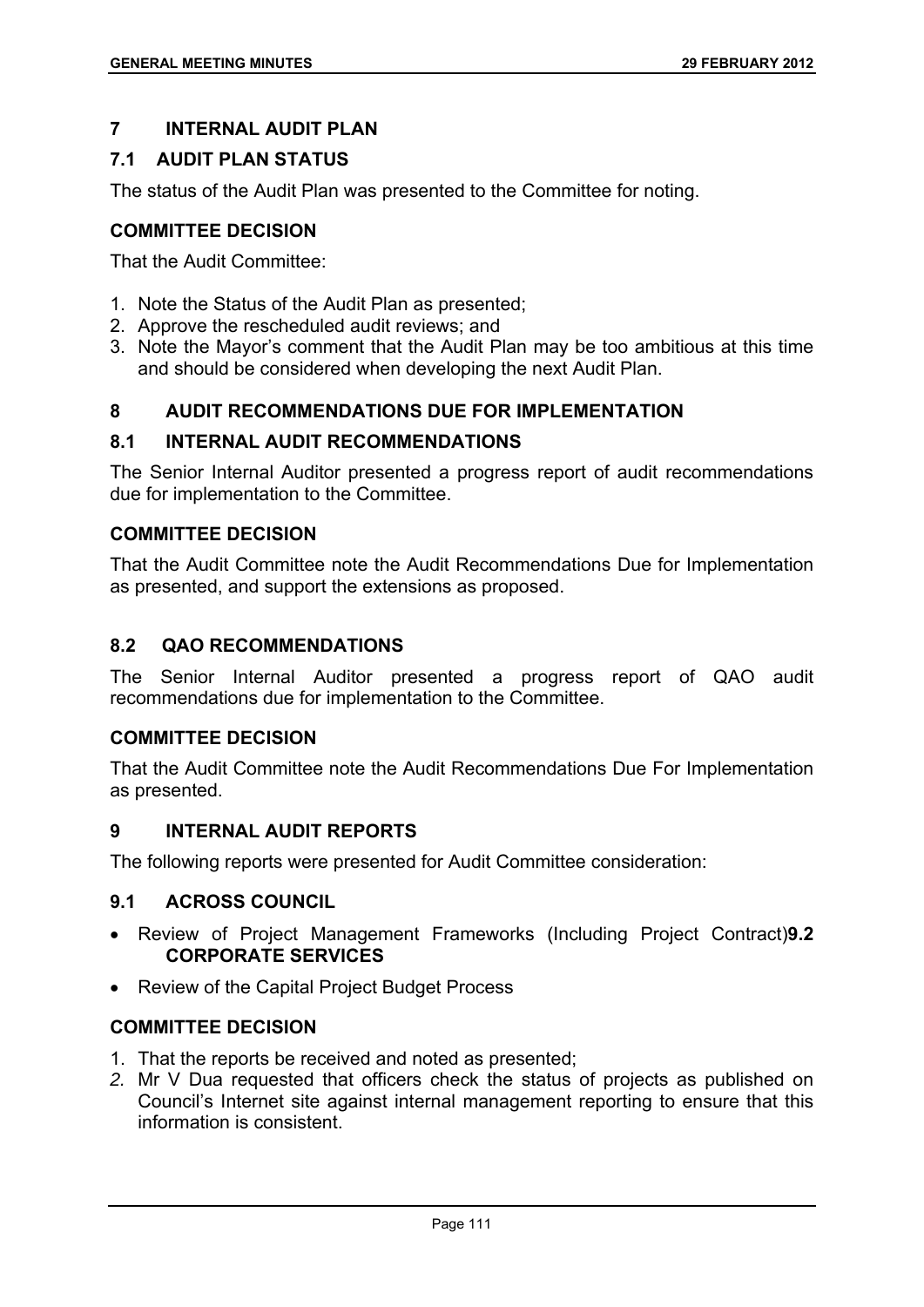## **10 2010-2011 FINANCIAL STATEMENTS**

Ms E How of Crowe Horwath presented an overview of the 2010-2011 Financial Statements to the Audit Committee in conjunction with the Audit Completion Report for the year ended 30.6.2011.

### **COMMITTEE DECISION**

That the Audit Committee note the financial statements as presented.

## **11 UPDATE FROM EXTERNAL AUDITORS**

Ms E How of Crowe Horwath, presented an update to the Audit Committee.

### **COMMITTEE DECISION**

- 1. That the Audit Committee note the report and draft management letter comments as presented;
- 2. Engage with the new Auditor-General regarding issues surrounding the reintegration of Allconnex Water;
- 3. The Mayor to take the issue to the Council of Mayors for discussion;
- 4. The CEO to sign Crowe Horwath's 'management representation letter'; and
- 5. Note the Committee's confirmation that they are unaware of any suspected, alleged or actual fraud in Council.

## **12 OTHER BUSINESS**

## **12.1 ORGANISATIONAL DEVELOPMENT PLAN ISSUE 34 – EXPOSING AND DETERRING MISCONDUCT, FRAUD AND CORRUPTION**

The Manager Internal Audit presented a progress report to the Committee on Issue 34 of the Organisational Development Plan – Exposing and Deterring Misconduct, Fraud and Corruption.

#### **COMMITTEE DECISION**

That the Audit Committee note the report as presented.

## **12.2 ANNUAL COMPLAINTS REPORT 2010-2011**

The General Manager Governance presented a report on the 2010-2011 annual complaints received by Council.

#### **COMMITTEE DECISION**

That the Audit Committee note the report as presented.

## **12.3 WORKPLACE HEALTH AND SAFETY**

The General Manager Corporate Services and Service Manager Workplace Health, Safety & Wellbeing presented an update to the Committee on the Workplace Health and Safety external audit recommendations.

#### **COMMITTEE DECISION**

That the Audit Committee note the report and update as presented.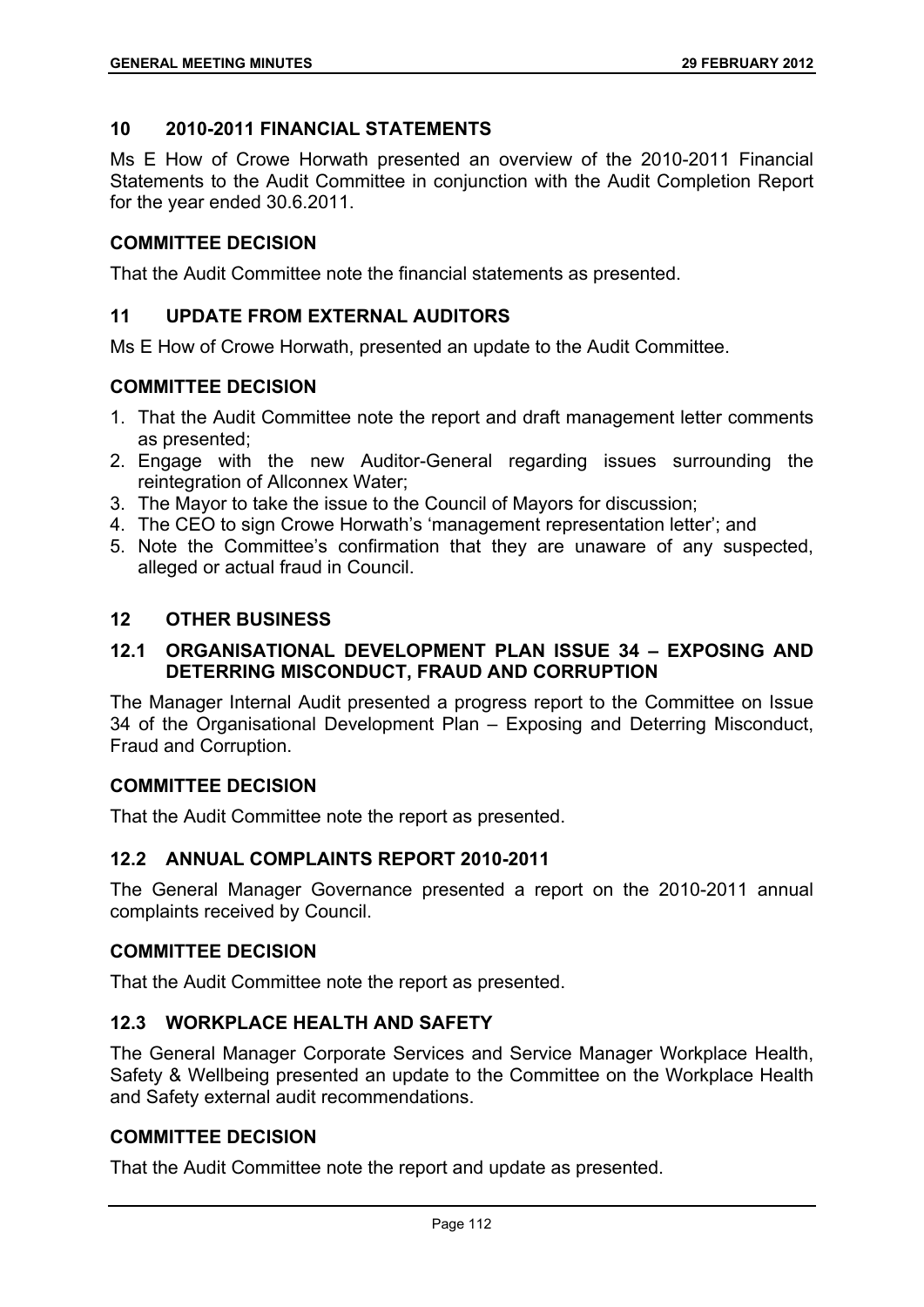## **12.4 ENTERPRISE RISK MANAGEMENT FRAMEWORK**

The Manager Corporate Governance presented an update to the Committee.

### **COMMITTEE DECISION**

That the Audit Committee note the paper as presented.

## **12.5 QTC REVIEW**

The General Manager Corporate Services presented an update to the Committee on the QTC Review.

## **COMMITTEE DECISION**

- 1. That the Audit Committee note the discussion in relation to the QTC Review and that RCC received a 'Sound Rating with a Neutral Outlook'; and
- 2. That the Audit Committee members be invited to a presentation of this review by QTC at 9.00am on Wednesday, 14 December 2011.

### **13 NEXT MEETING**

The next meeting of the Audit Committee is scheduled for 29 February 2012 at 9.00am.

### **14 MEETING CLOSURE**

The meeting closed at 4.11pm.

## **RELATIONSHIP TO CORPORATE PLAN**

#### **8. Inclusive and ethical governance**

Deep engagement, quality leadership at all levels, transparent and accountable democratic processes and a spirit of partnership between the community and Council will enrich residents' participation in local decision making to achieve the community's Redlands 2030 vision and goals

8.5 Be transparent and consistent in the way we manage the organisation, its risks and obligations and ensure we are delivering against our priorities

## **FINANCIAL IMPLICATIONS**

There are no financial implications impacting Council as a result of this report.

## **PLANNING SCHEME IMPLICATIONS**

The City Planning & Environment Group was consulted and it is considered that the outcome of recommendations in this report will not require any amendments to the Redlands Planning Scheme.

## **CONSULTATION**

The Audit Committee minutes are presented for confirmation as a true and accurate record of proceedings at its next meeting.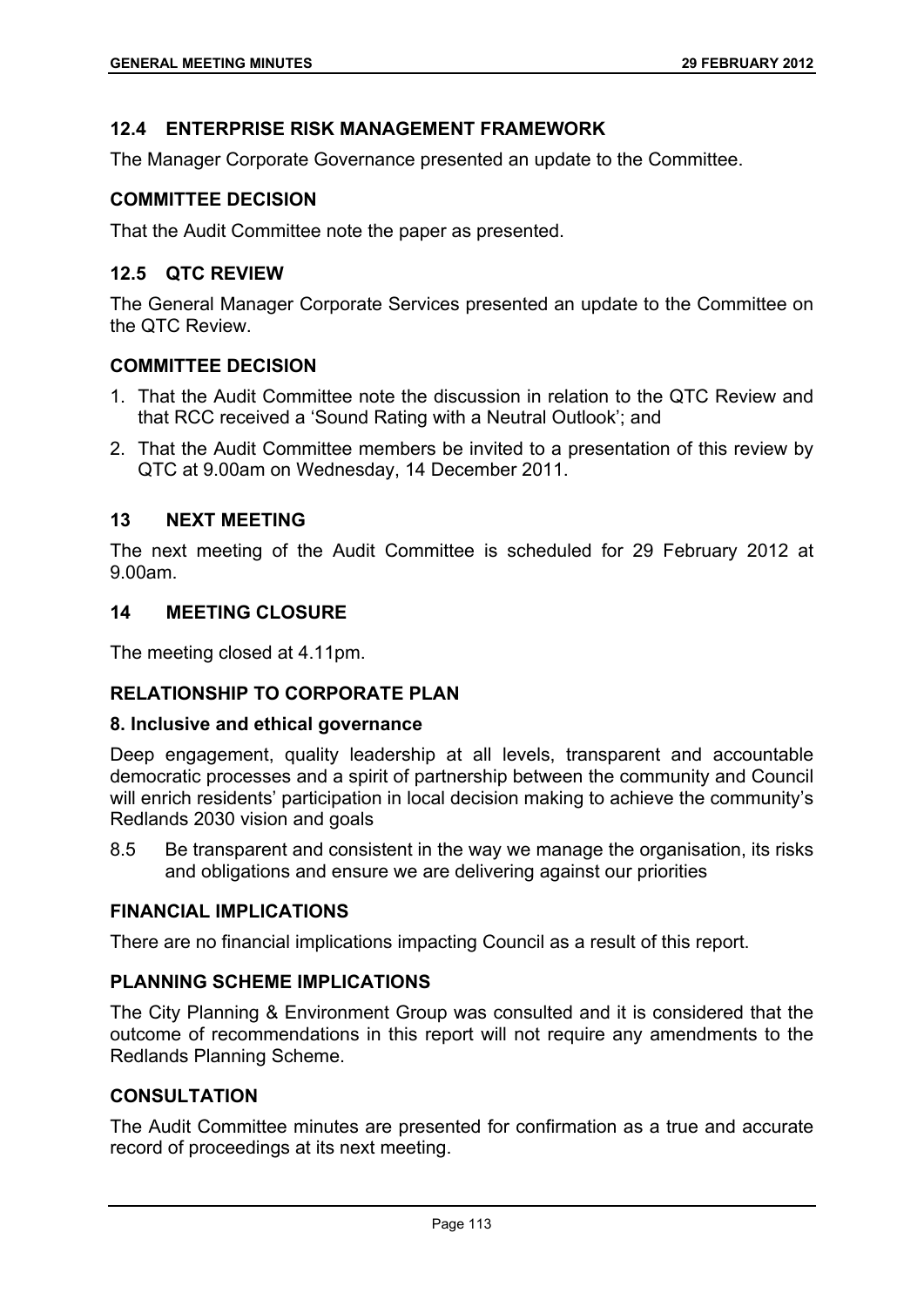# **OPTIONS**

## **Preferred**

The Council accept this report.

### **Alternative**

That Council not accept this report and requests an alternative method of reporting or additional information.

# **OFFICER'S/COMMITTEE RECOMMENDATION/ COUNCIL RESOLUTION**

**Moved by: Cr C Ogilvie Seconded by: Cr K Reimers** 

**That Council resolve to accept this report, which summarises the issues discussed at the Audit Committee meeting of 22 November 2011.** 

**CARRIED** (en bloc)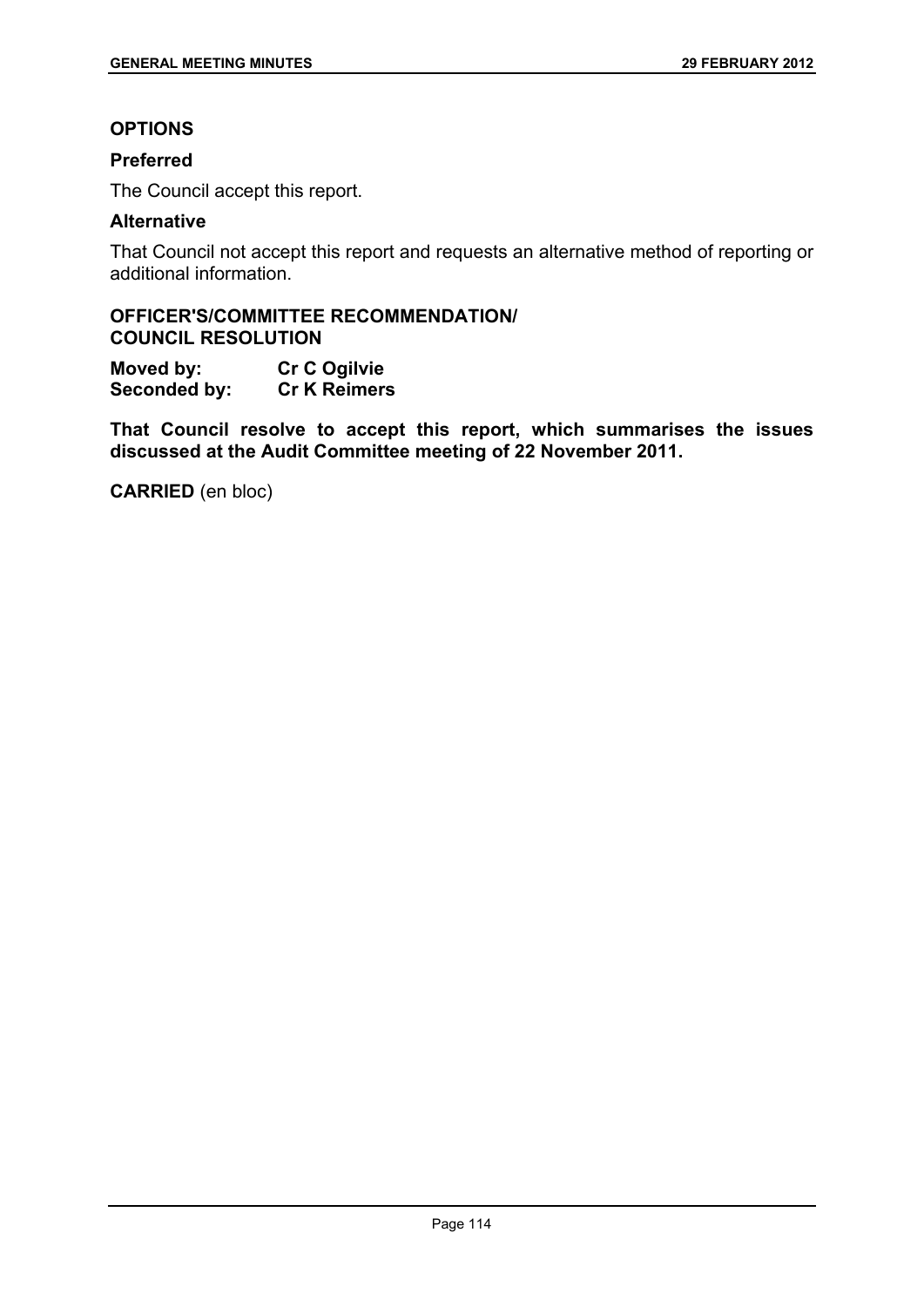### **15.2.2 AMENDMENT TO COUNCIL MEETING SCHEDULE**

| <b>Dataworks Filename:</b>  | <b>GOV Council Meeting Dates and Information</b>                                       |
|-----------------------------|----------------------------------------------------------------------------------------|
| <b>Responsible Officer:</b> | <b>Nick Clarke</b><br><b>General Manager Governance</b>                                |
| Author:                     | <b>Trevor Green</b><br><b>Principal Advisor Corporate and Democratic</b><br>Governance |

### **EXECUTIVE SUMMARY**

Based on the planned date for the 2012 local government elections for 31 March 2012, at the General Meeting 26 October 2011, Council resolved to adopt a schedule of dates and times for ordinary meetings and standing committee meetings from January 2012 to March 2012.

With the announcement on 25 January 2012 by the Premier that the local government election was to be postponed until late April or early May, Council resolved at the General Meeting 25 January 2012 to amend the adopted meeting schedule for March, to include the committee meetings and move the General Meeting to the end of the month. No decision was made on a meeting schedule for April.

With the Premier announcing that the local government election will now be held on 28 April 2012, it is recommended that the adopted 2012 meeting schedule be amended to include a General Meeting on Wednesday 18 April 2012 at 4.00pm.

#### **PURPOSE**

Due to the announced postponement of the 2012 local government elections to 28 April 2012, the purpose of this report is to amend the adopted 2012 meeting schedule to include a General Meeting on Wednesday 18 April 2012 at 4.00pm.

#### **BACKGROUND**

At the General Meeting 26 October 2011 (Item 14.2.2), Council resolved to adopt a schedule of dates and times for ordinary meetings and standing committee meetings from January 2012 to March 2012. The schedule was based on the planned local government election date of 31 March, with only a General Meeting to be held in March.

On the morning of 25 January 2012, the Premier announced a planned postponement of the local government elections to a date in late April or early May. As such, a direct to Council report was presented to the General Meeting that night (25 January 2012) to amend the meeting schedule for March, to include the committee meetings and move the General Meeting to the end of the month, as per the standard scheduling. Council resolved to do this.

With the uncertainty of the date for the local government elections at the time, no recommendation was put forward to Council for meetings in April.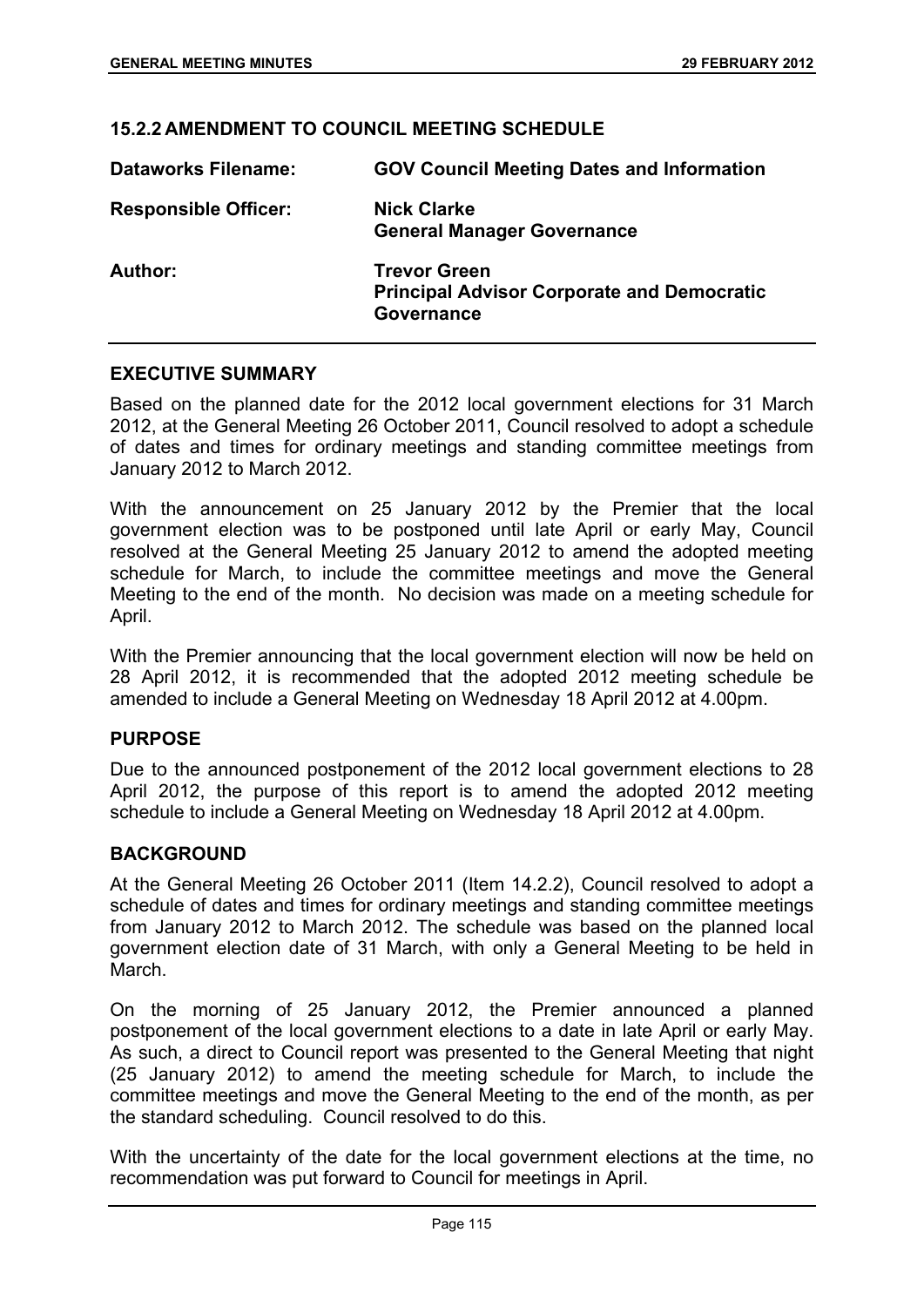### **ISSUES**

The Premier has now announced that the date for the local government elections will be 28 April 2012.

The *Local Government Act 2009* requires that a local government must meet at least once in each month for a region, city or town; unless a meeting variation is granted by the Minister. It is therefore recommended that Council hold one General Meeting in April on 18 April 2012.

The proposed April meeting schedule is based on a number of factors, including:

- 1 Legal requirement for Council to hold a General Meeting under the Act;
- 2 Timing of the March General Meeting, 28 March 2012;
- 3 Continuance of good governance for the City to the completion of this electoral term;
- 4 Date of the local government elections, 28 April 2012;
- 5 Elected representatives' additional commitments at this time;
- 6 Easter holiday period, 6-9 April 2012; and
- 7 School holiday period, 1-16 April 2012.

## **RELATIONSHIP TO CORPORATE PLAN**

#### **8. Inclusive and ethical governance**

Deep engagement, quality leadership at all levels, transparent and accountable democratic processes and a spirit of partnership between the community and Council will enrich residents' participation in local decision making to achieve the community's Redlands 2030 vision and goals.

## **FINANCIAL IMPLICATIONS**

There are no financial implications impacting Council as a result of this report.

## **PLANNING SCHEME IMPLICATIONS**

There are no planning scheme implications associated with this report.

#### **CONSULTATION**

Consultation has occurred with the Mayor and the Corporate Meetings and Registers Team.

# **OPTIONS**

#### **Preferred**

That Council resolve to amend the adopted 2012 meeting schedule to include a General Meeting on Wednesday 18 April 2012 at 4.00pm.

## **Alternative**

That Council adopt an alternative meeting schedule for April 2012.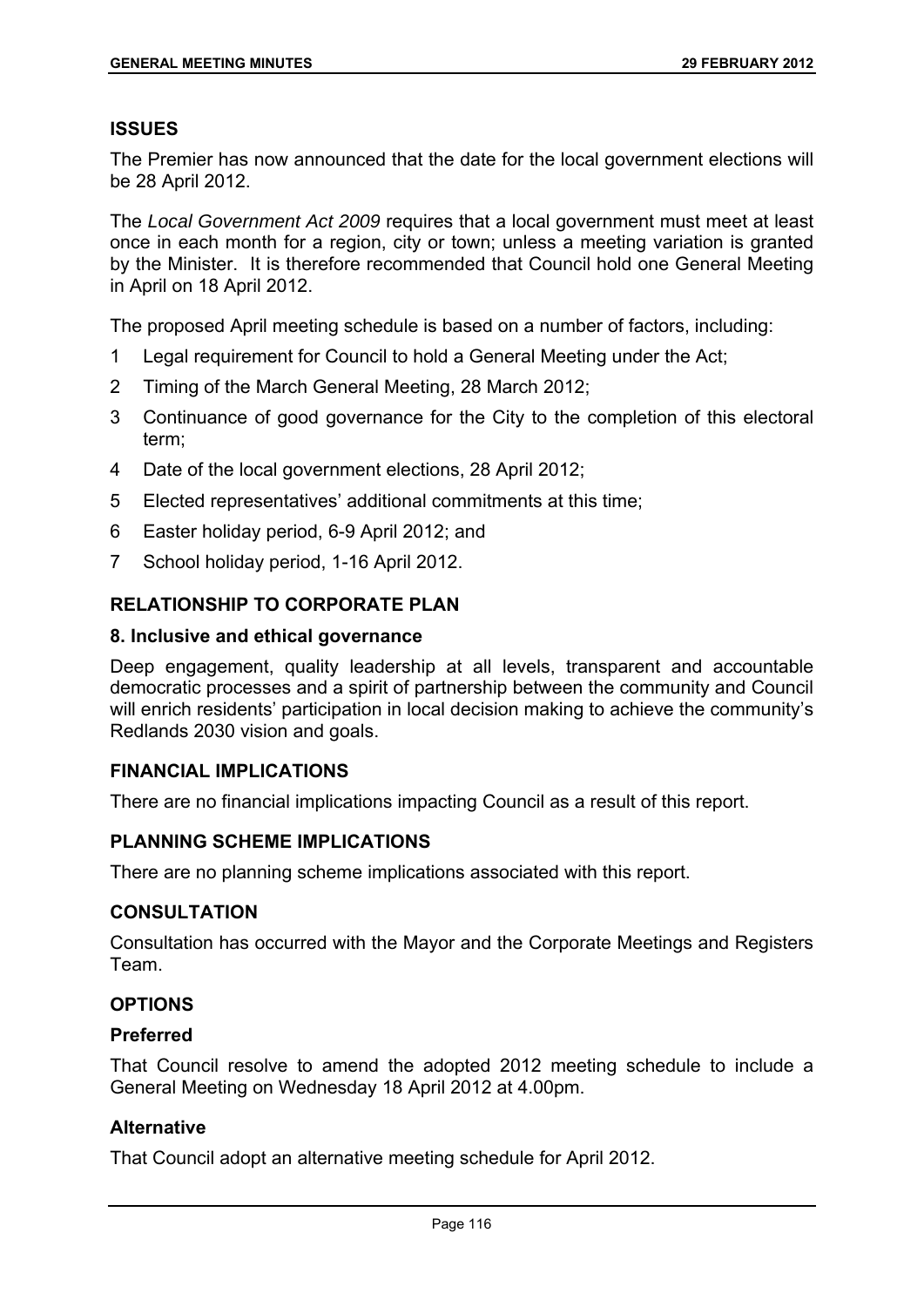**OFFICER'S/COMMITTEE RECOMMENDATION/ COUNCIL RESOLUTION** 

**Moved by: Cr C Ogilvie Seconded by: Cr K Reimers** 

**That Council resolve to amend the adopted 2012 meeting schedule to include a General Meeting on Wednesday 18 April 2012 at 4.00pm.** 

**CARRIED** (en bloc)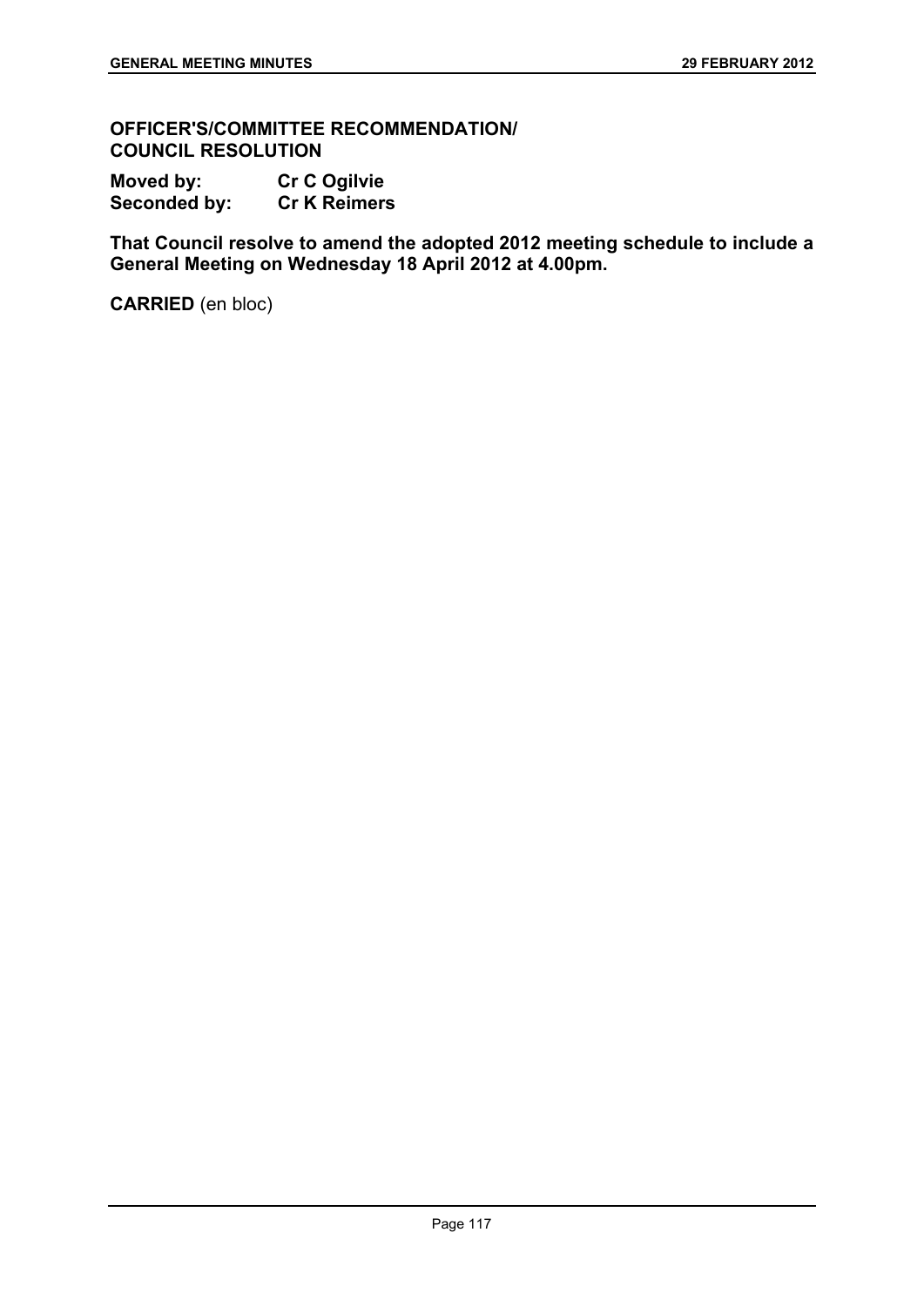## **15.2.3 SPONSORSHIP APPLICATIONS REPORT (6 MONTHS - JULY TO DECEMBER 2011)**

| <b>Dataworks Filename:</b>  | <b>CR Sponsorship - Outgoing</b>                                   |
|-----------------------------|--------------------------------------------------------------------|
| <b>Attachment:</b>          | <b>Applications Approved Status Report July-Dec</b><br>2011        |
| <b>Responsible Officer:</b> | Nick Clarke<br><b>General Manager Governance</b>                   |
| Author:                     | <b>Kathy Petrik</b><br><b>Manager Marketing and Communications</b> |

### **EXECUTIVE SUMMARY**

Council's Corporate Sponsorship policy was adopted in October 2009, with the policy objective of "*seeking to support and promote a strong and involved community through the sponsorship of events, projects, services or other activities in an equitable and accountable way".* This policy came into force on 1 January 2010.

The definition of sponsorship is defined as "*a business transaction in which a sponsor provides a financial contribution or value in kind to support an event, project, service or activity in return for negotiated commercial and other benefits. It is a business transaction because it involves an exchange that has measurable value to each party in commercial, communication or philanthropic terms".* 

In accordance with the policy and guidelines, an internal assessment committee assesses and approves sponsorships up to \$10,000. Amounts above this are determined by Council.

Council provided \$126,000 for sponsorships during the 2011-12 financial year. \$86,261.82 was committed during the six month period.

The attached report provides a listing of 20 approved sponsorships from July to December 2011.

#### **PURPOSE**

To provide information to elected representatives in relation to sponsorships during first half of 2011-12 financial year.

#### **BACKGROUND**

Two sponsorship applications were over \$10,000 and approved by Council. Two applications were not approved.

18 applications were considered and approved by the internal assessment panel, composed of officers representing City Futures, Strong Communities, Economic Development, Environment, Planning and Development and Communications.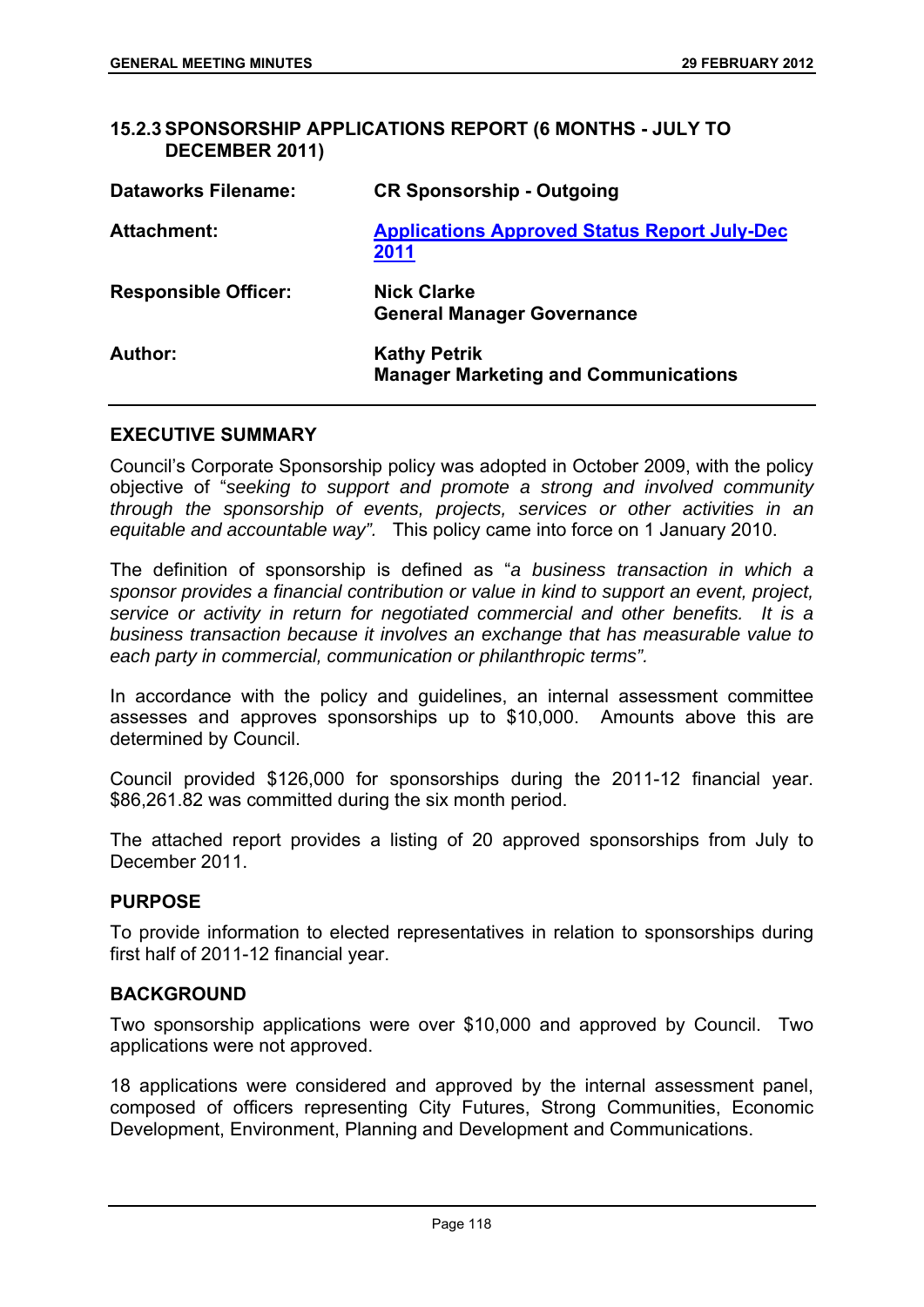# **RELATIONSHIP TO CORPORATE PLAN**

### **1. Healthy natural environment**

A diverse and healthy natural environment, with an abundance of native flora and fauna and rich ecosystems will thrive through our awareness, commitment and action in caring for the environment.

1.4 Improve residents' understanding, respect and enjoyment of the local environment through stewardship and partnerships

## **3. Embracing the bay**

The benefits of the unique ecosystems, visual beauty, spiritual nourishment and coastal lifestyle provided by the islands, beaches, foreshores and water catchments of Moreton Bay will be valued, protected and celebrated.

3.1 Address the social, cultural and economic needs of island communities by partnering with residents and other tiers of government to deliver infrastructure, facilities and services

## **4. Quandamooka Country**

The rich Aboriginal heritage of the Redlands (Quandamooka) and the Traditional Owners' ongoing custodianship of Quandamooka land and waters will be widely understood and respected, and we will work together for the future of Quandamooka **Country** 

4.8 Acknowledge the living culture of local Aboriginal people by formally recognising Traditional Owners in Council ceremonies by observing cultural protocols, promoting traditional knowledge and increasing the profile of Aboriginal heritage through signage, cultural, tourism and community events

## **6. Supportive and vibrant economy**

Businesses will thrive and jobs will grow from opportunities generated by low impact industries, cultural and outdoor lifestyle activities, ecotourism and quality educational experiences.

6.1 Bolster the local economy and local employment by providing business support to local companies, promoting social enterprise and providing opportunities for creativity, diversity and entrepreneurial activity

## **7. Strong and connected communities**

Our health, wellbeing and strong community spirit will be supported by a full range of services, programs, organisations and facilities, and our values of caring and respect will extend to people of all ages, cultures, abilities and needs

7.1 Promote festivals, events and activities for people to come together, developing connections and networks to improve community spirit and enhance 'sense of place'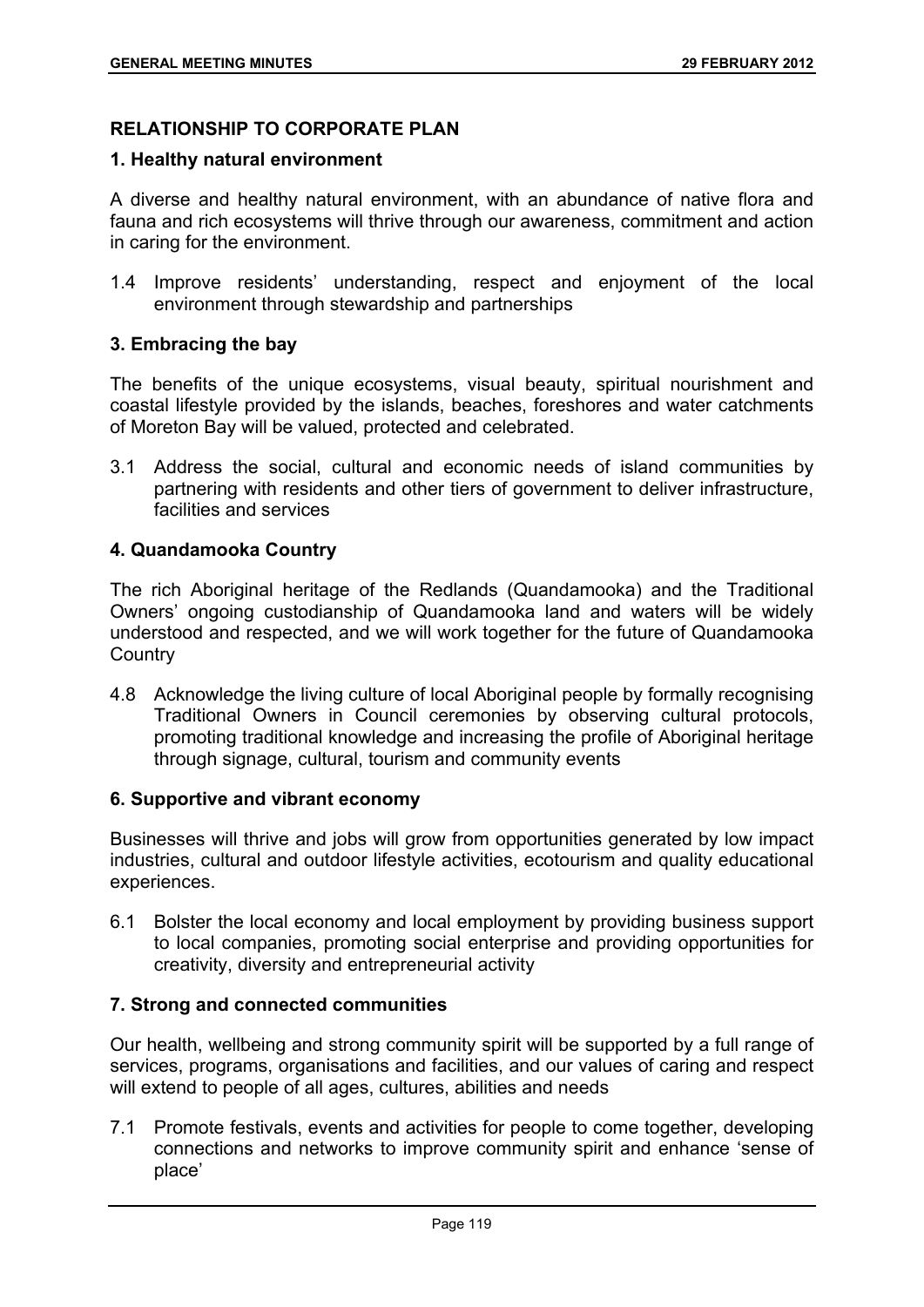### **FINANCIAL IMPLICATIONS**

This recommendation does not require any change to the current year's budget as funds have already been allocated. Council provided \$126,000 for sponsorships during the 2011-12 financial year. \$86,261.82 was committed during the six month period in question.

### **CONSULTATION**

Internal assessment committee made up of officers representing City Futures, Strong Communities, Economic Development, Environment, Planning and Development and Communications.

### **OPTIONS**

### **Preferred**

That Council note the officer's report in relation to sponsorships committed during the first six months of the 2011-12 financial year.

### **OFFICER'S/COMMITTEE RECOMMENDATION/ COUNCIL RESOLUTION**

| Moved by:    | <b>Cr C Ogilvie</b> |
|--------------|---------------------|
| Seconded by: | <b>Cr K Reimers</b> |

**That Council resolve to note the officer's report in relation to sponsorships committed during the first six months of the 2011-12 financial year.** 

**CARRIED** (en bloc)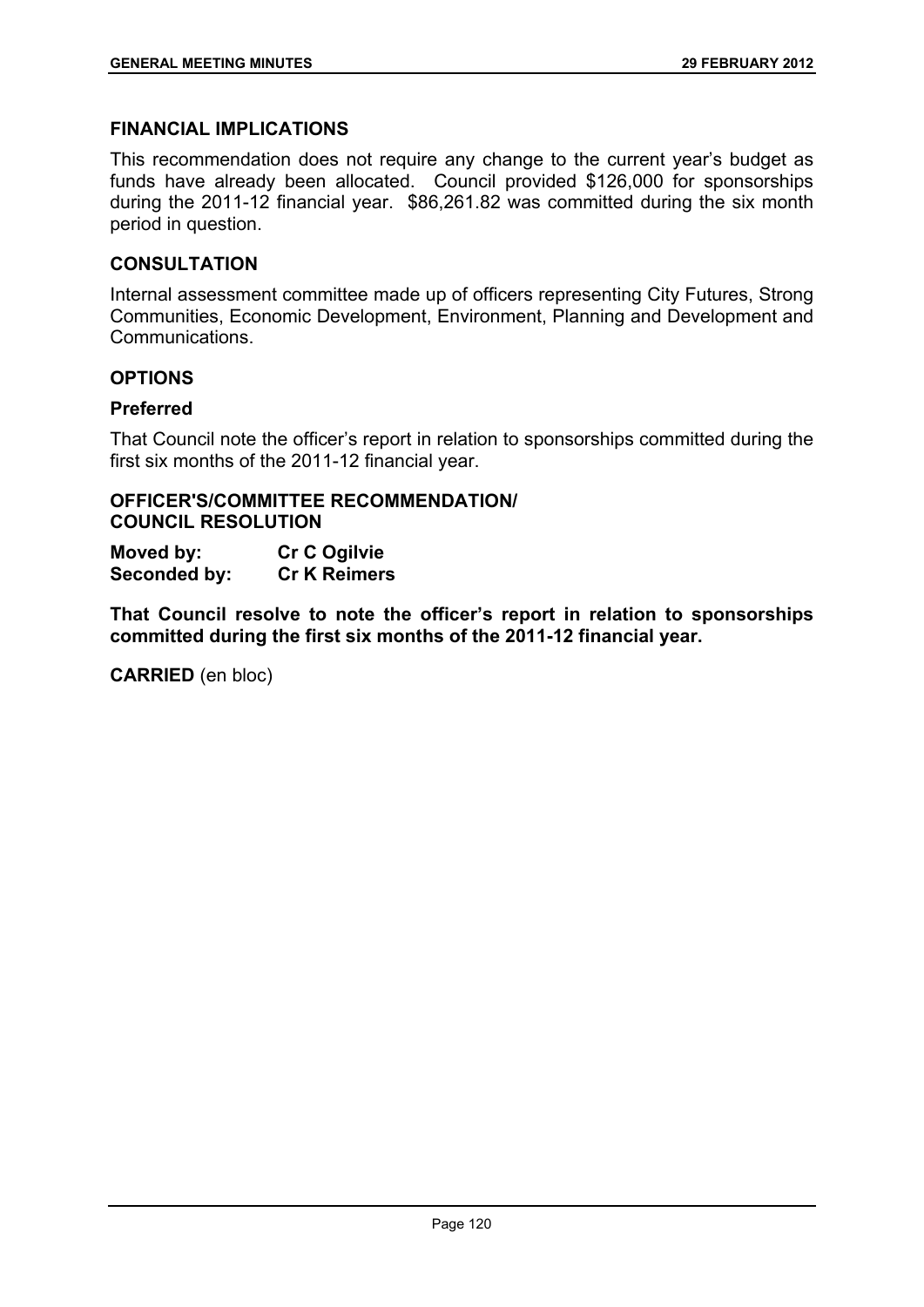## **15.2.4 COUNCIL SPONSORED LGAQ RESOLUTION - STATE & LOCAL GOVERNMENT COAG TYPE FORUM**

| <b>Dataworks Filename:</b>  | <b>GOV Local Government Association of QLD</b>             |
|-----------------------------|------------------------------------------------------------|
| <b>Attachment:</b>          | 2011 LGAQ Annual Conference Resolution No 7                |
| <b>Responsible Officer:</b> | <b>Nick Clarke</b><br><b>General Manager Governance</b>    |
| Author:                     | <b>Luke Wallace</b><br><b>Manager Corporate Governance</b> |

#### **EXECUTIVE SUMMARY**

At the Local Government Association of QLD (LGAQ) Annual Conference in October 2011, Council submitted a motion requesting the LGAQ to make representations with the State Government about a regular "COAG style forum" between State and local government. The motion was adopted by members at the Conference.

The State Government has now responded to the proposal and advised that they do not support such a forum.

### **PURPOSE**

Council submitted a motion at the 2011 LGAQ Annual Conference to support better communication and partnership between State and local government. The motion was adopted by resolution and a response has now been received from the State Government. The purpose of this report is to outline that response to Council.

## **BACKGROUND**

Council's Community and Corporate Plan both recognise the need for Council to establish and maintain effective partnerships with local, regional and national organisations and governments. It is recognised that an ongoing strong working relationship with the State Government is essential in assisting Council to deliver on the strategic priorities outlined in the Community and Corporate Plans.

Given that communication between elected members of State and local government tends to be on an "as needs" basis and/or relative to a specific issue, Council recognised an opportunity to implement more formal inter-governmental relations which would be likely to lead to enhanced planning and better outcomes for all communities.

The Council of Australian Governments (COAG) model that is currently in place between Federal, State and local government seemed an ideal basis for establishing a similar formal State-local model. Such a model would enable QLD State and local governments to initiate, develop and monitor the implementation of policy reforms that are of state-wide significance and which require cooperative action by both levels of government (e.g. land use planning matters, local laws and legislative reform, water reform, environmental matters, financial arrangements including grants and subsidies, natural disaster arrangements etc).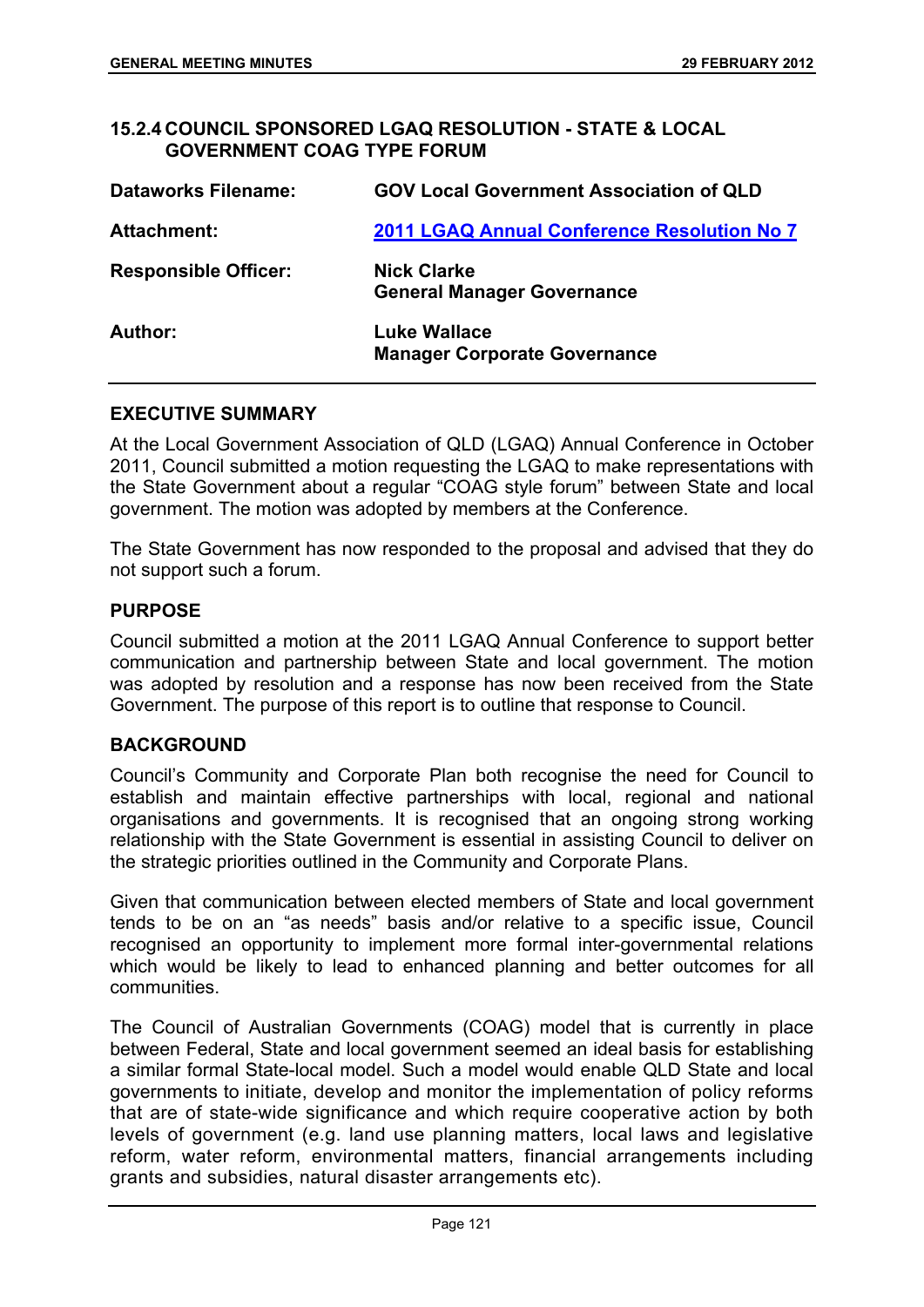On this basis Council put forward a motion at the 2011 LGAQ Annual Conference. This motion was subsequently adopted by resolution and the LGAQ have pursued the matter with the State Government who have now provided a response.

## **ISSUES**

The State Government, through the Office of the Attorney General, Minister for Local Government and Special Minister of State has provided a formal response to the LGAQ's resolution "that the LGAQ make representations to the State Government to commit to establishing a COAG-style forum with State and local government representatives to discuss common issues."

On 23 January 2012, the Minister's Department wrote to the LGAQ (see attached) advising that due to the logistical challenges of establishing quarterly forums and scheduling the attendance of multiple Ministers and local government officials, the State Government does not support establishing a formal engagement process like this at the current time. It was further suggested that the current practice of local government officials requesting meetings with relevant Ministers as issues arise is appropriate and should continue in its current form.

Regrettably therefore, this opportunity to improve the dialogue between State and local government and enhance outcomes for the community will not be taken up at this time.

## **RELATIONSHIP TO CORPORATE PLAN**

### **8. Inclusive and ethical governance**

Deep engagement, quality leadership at all levels, transparent and accountable democratic processes and a spirit of partnership between the community and Council will enrich residents' participation in local decision making to achieve the community's Redlands 2030 vision and goals

8.3 Establish and maintain effective partnerships with local, regional and national organisations and governments to deliver the visions and goals of the community

#### **FINANCIAL IMPLICATIONS**

There are no financial implications impacting Council as a result of this report.

#### **OPTIONS**

### **Preferred**

That Council note that the State Government does not support the LGAQ's resolution, put forward by Redland City Council, to establish a "COAG style" forum between State and local government.

### **Alternative**

That Council note that the State Government does not support the LGAQ's resolution, put forward by Redland City Council, to establish a "COAG style" forum between State and local government and resolves to raise this matter again at some time in the future.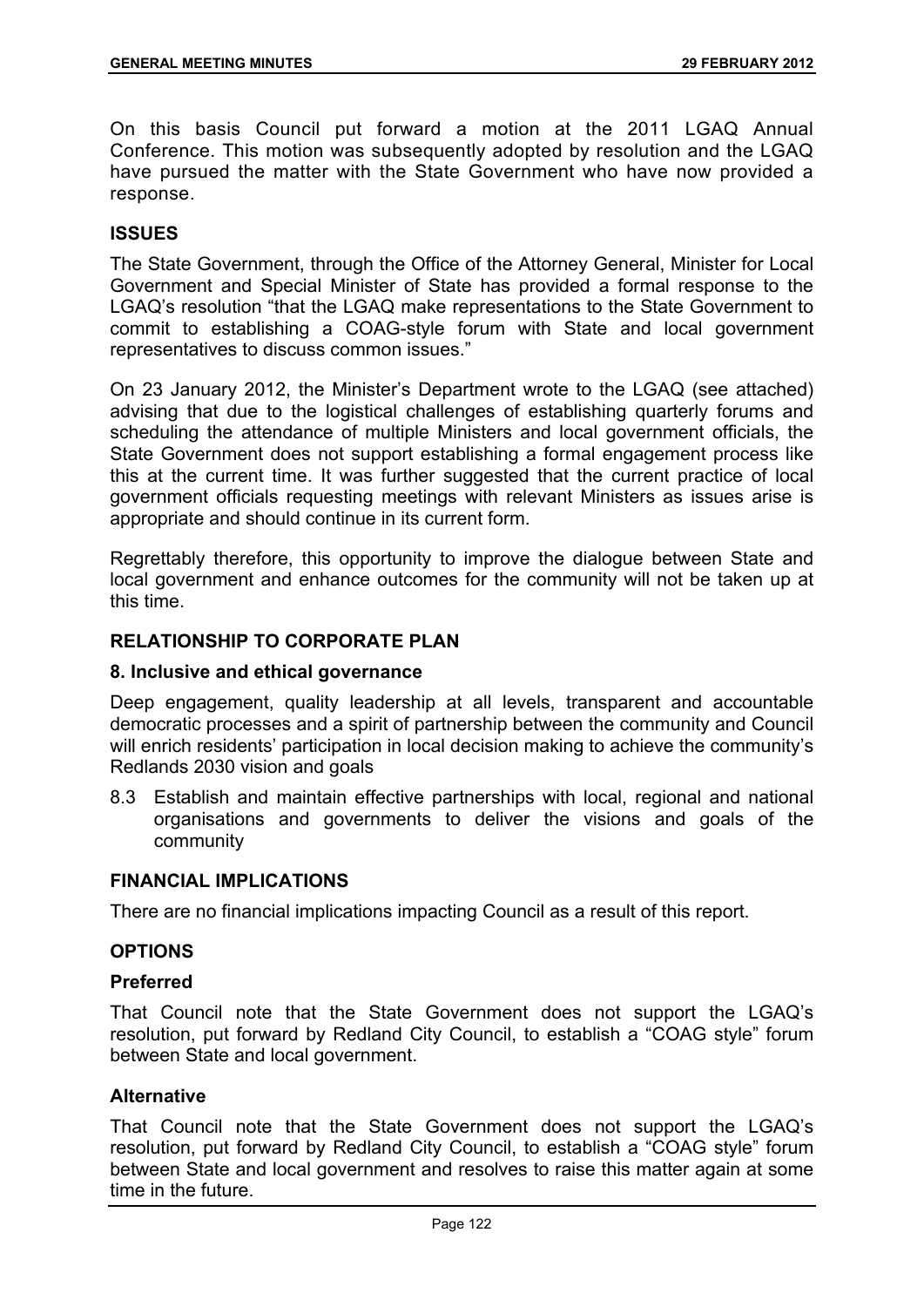**OFFICER'S/COMMITTEE RECOMMENDATION/ COUNCIL RESOLUTION** 

**Moved by: Cr C Ogilvie Seconded by: Cr K Reimers** 

**That Council resolve to note that the State Government does not support the LGAQ's resolution, put forward by Redland City Council, to establish a "COAG style" forum between State and local government.** 

**CARRIED** (en bloc)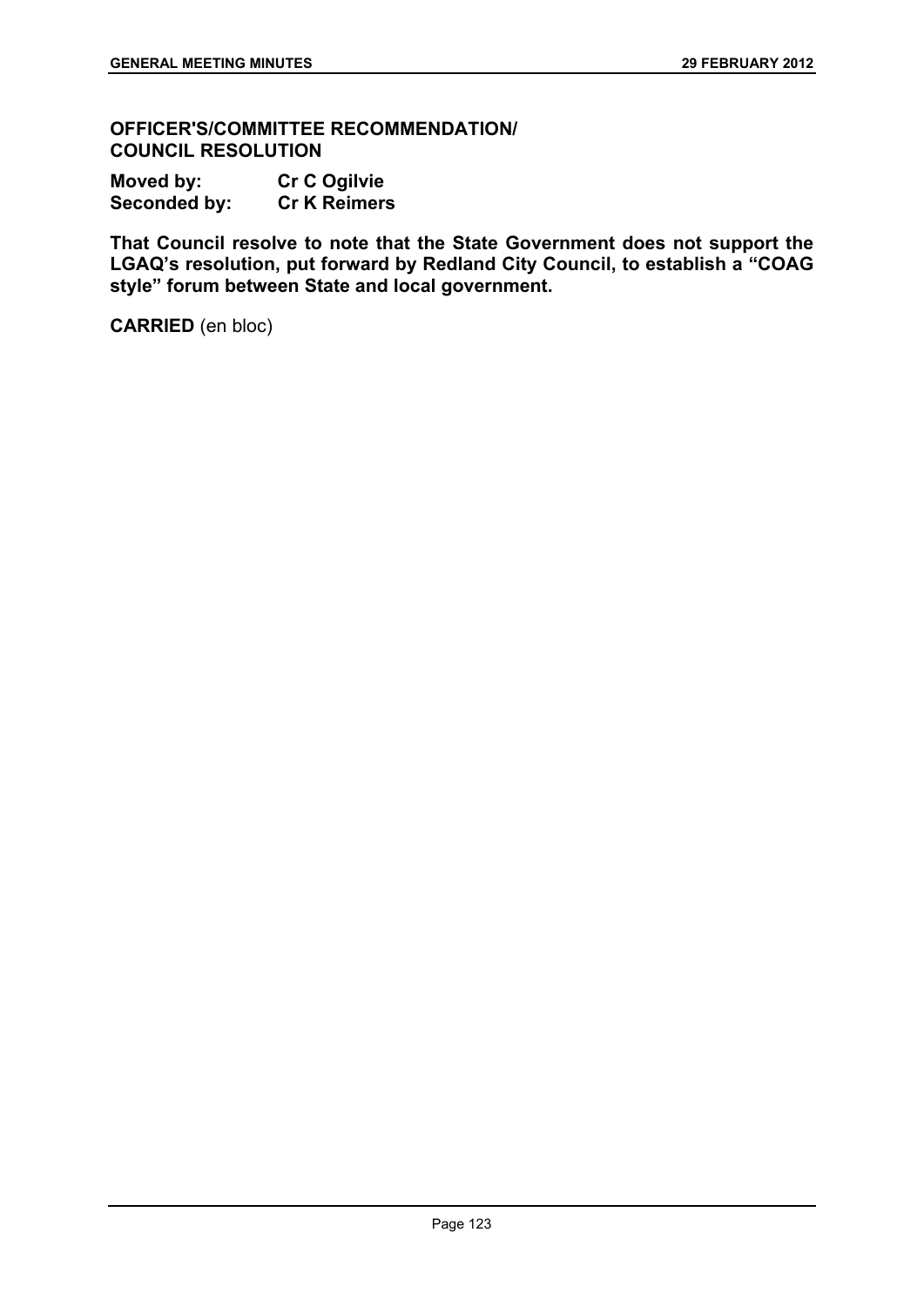## **15.2.5 DECEMBER 2011 QUARTERLY PERFORMANCE REPORT**

| <b>Dataworks Filename:</b>  | <b>GOV Corporate Performance Reporting</b>                 |
|-----------------------------|------------------------------------------------------------|
| Attachment:                 | <b>December 2011 Quarterly Performance Report</b>          |
| <b>Responsible Officer:</b> | <b>Nick Clarke</b><br><b>General Manager Governance</b>    |
| Author:                     | <b>Luke Wallace</b><br><b>Manager Corporate Governance</b> |

### **EXECUTIVE SUMMARY**

The *Local Government Act 2009* requires the CEO to present a written assessment of the local government's progress towards implementing the annual operational plan at meetings of council held at regular intervals of not more than 3 months.

Further, in June 2011, Council resolved to adopt a revised Corporate Performance Management Policy and Guideline to take effect from the beginning of the 2011/12 financial year.

This is the second quarterly report to Council under the revised Performance Management Policy and Guideline and provides a comprehensive summary of performance across the organisation for the year to date.

#### **PURPOSE**

The purpose of this report is to present Council and the community with an update of performance across a range of organisational functions for the year to date.

#### **BACKGROUND**

The performance data attached to this report and the commentary in the report itself has been provided by all Council Departments. The aim of the report is to ensure that Council's performance is transparently conveyed to the community in accordance with the principles of the *Local Government Act 2009* and Council's Corporate Plan and to ensure that areas of impaired performance are able to be explained and considered. This quarterly report contains over 500 measures of Council's performance for the financial year to date in the following areas:

- Report against Council's 2011/12 Operational Plan
- Report on progress of 2010/11 Operational Plan projects that remained outstanding as at  $30<sup>th</sup>$  June 2011
- Report on key indicators of corporate health (formerly referred to as Balanced Scorecard indicators)
- $\bullet$  City Services 2<sup>nd</sup> quarter report on performance

Where particular indicators of performance are not able to be found in this report, councillors or the community (via enquiries through the CEO) can raise the matter and every endeavour will be made to incorporate the indicator in future quarterly reporting.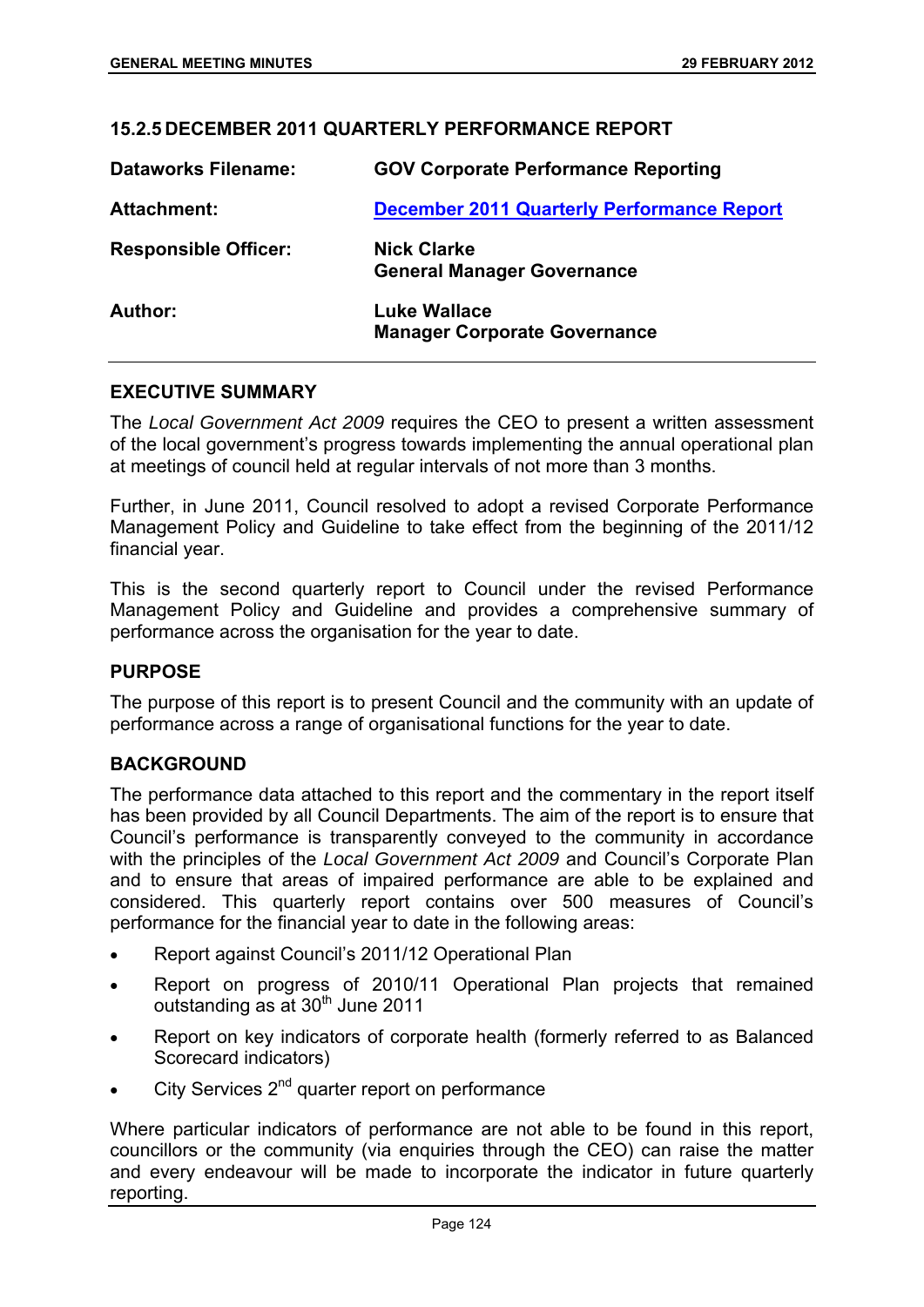## **ISSUES**

Each area of the quarterly performance report is broken down and analysed for Council's consideration.

### 8 **2011/12 Operational Plan Performance**

There were 178 measures in the 2011/12 Operational Plan originally adopted by Council. A summary of the overall status of those projects to this point of the year is as follows;

| <b>Project Status</b>         | <b>Total Q2</b><br>(Percentage) | <b>Total Q1</b><br>(Percentage) |
|-------------------------------|---------------------------------|---------------------------------|
| Projects On Track             | 123 (69.1%)                     | 123 (69.1%)                     |
| <b>Projects Completed</b>     | 13 (7.3%)                       | 5 (2.8%)                        |
| <b>Projects Not Commenced</b> | $9(5.0\%)$                      | 24 (13.5%)                      |
| <b>Projects Delayed</b>       | 19 (10.7%)                      | 18 (10.1%)                      |
| <b>Projects Cancelled</b>     | 14 (7.9%)                       | 8(4.5%)                         |

It is noted that projects which are either "on track" or completed have increased from 71.9% to 76.4% in total. A further 9 projects (5%) were not due to commence until the second half of the year so overall 81.4% of projects have progressed as expected to this point of the year. A further 19 projects (10.7%) are delayed and explanations for the delays are contained in the attached report. Management advise that they are still hopeful these projects will be brought back on track by the end of the year.

After the first quarter, Council approved the removal of eight projects from the Operational Plan. This amount of change was required at the end of the first quarter because when the Operational Plan was being finalised for adoption by Council in May/June 2011 there was significant uncertainty around Council's immediate financial position due to the impacts of State Government imposed water price capping and infrastructure charges capping. As such, projects were included in the Operational Plan in the genuine expectation that they would be completed but subsequent financial reviews have determined that completion of all projects originally planned will not be possible.

During the course of the second quarter, it has become evident that a further six projects will not be able to be delivered this financial year. In all six cases, the reason for the non-delivery is funding issues. It had been hoped that funding would be forthcoming but as that is now highly unlikely and as the projects have not yet commenced it is necessary to recommend their removal from the 2011/12 Operational Plan. The projects are as follows: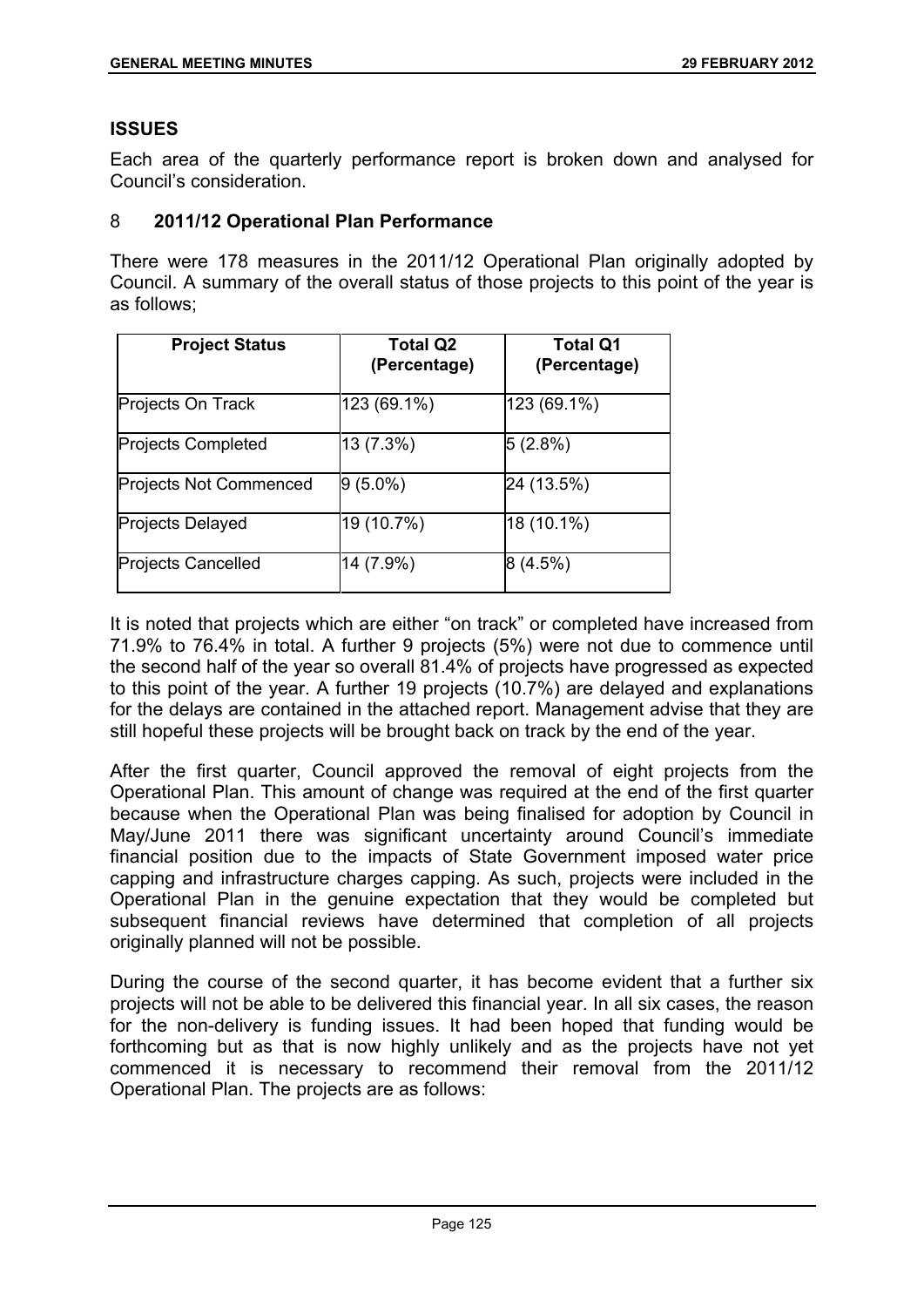| <b>Project</b>                                                                                                                     | <b>Lead Group</b>                   |
|------------------------------------------------------------------------------------------------------------------------------------|-------------------------------------|
| <b>5.4.2</b> Complete the coastal processes study for mainland<br>and bay islands to feed into the foreshore protection<br>program | City Infrastructure                 |
| 5.11.3 Prepare a framework of principles and priorities for<br>heritage conservation in Redlands                                   | City Planning<br>and<br>Environment |
| 6.1.1 Develop an economic development strategy for<br>2012-2016                                                                    | Economic<br>Development             |
| <b>7.3.9 Finalise Redlands Environmental Health Policy</b>                                                                         | Community<br><b>Standards</b>       |
| <b>9.2.1 Continue roll-out of Workforce Planning Project</b>                                                                       | People and Change                   |
| 9.11.2 Develop and implement assessment fee calculator<br>for building and plumbing applications                                   | Community<br><b>Standards</b>       |

It is anticipated that these projects will be included in the 2012/13 Operational Plan provided funding is made available. If Council is particularly concerned at the proposed removal of any specific project it may decide against its deletion. This would necessitate reconsideration of other priorities and potentially lead to the postponement of other projects.

## 9 **2010/11 Operational Plan Projects that were Incomplete at 30 June 2011**

Projects from the 2010/11 Operational Plan that were incomplete as at 30 June 2011 are updated in the attachment to this report in the interests of transparency. In all there were 22 such projects. Three of these projects have since been completed, twelve are on track for completion in the near future and seven remain delayed and/or no further work has commenced on the projects this financial year.

Reasons for the ongoing delays with these seven projects are outlined in the attachment but the most common reasons are a lack of available funding or the inclusion of the project into the Redland Planning Scheme review process. In all cases it is still intended that these projects will be progressed when funding becomes available and/or as the Planning Scheme is developed.

## 10 **Key Corporate Indicators (Formerly Known as Balanced Scorecard Indicators)**

Ten "key corporate" indicators are listed in the attachment to this report. These were formerly referred to as Balanced Scorecard indicators in reporting to Council. Of the ten indicators, six have achieved a result of satisfactory or better and four are behind target. Explanations for the indicators that are behind target are provided in the attachment and a brief summary is provided in the table below: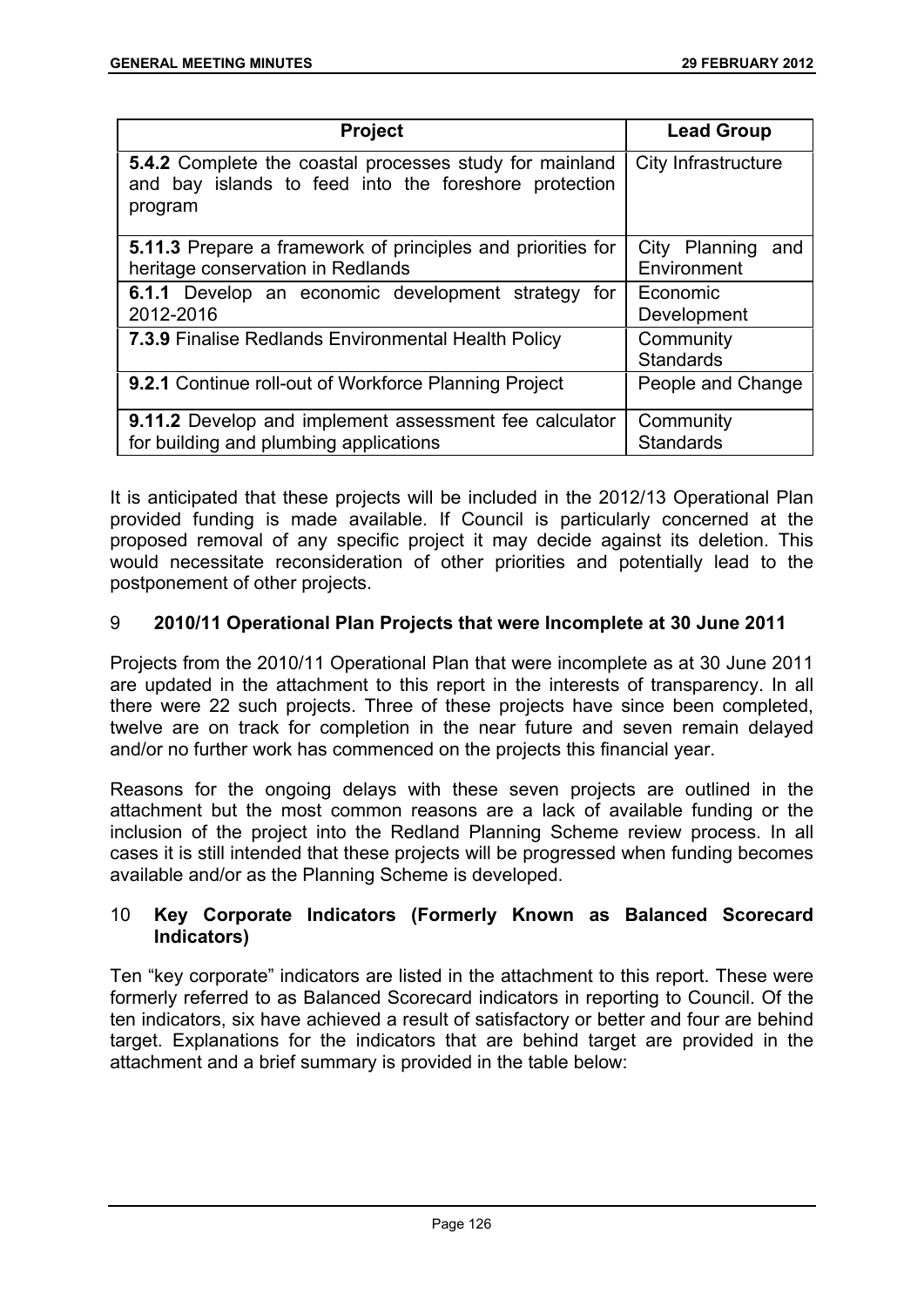| Indicator Type                                   | <b>Reasons Behind Target</b>                                                                                                                                                                                                                                                                                                                                                                                                                                                                                                                                                                                                |
|--------------------------------------------------|-----------------------------------------------------------------------------------------------------------------------------------------------------------------------------------------------------------------------------------------------------------------------------------------------------------------------------------------------------------------------------------------------------------------------------------------------------------------------------------------------------------------------------------------------------------------------------------------------------------------------------|
| Asset<br>Management<br>Plans                     | Whilst Council still has a full suite of asset management plans and<br>Managers are generally operating in accordance with those plans,<br>the oversight and management functions relating to capturing and<br>reporting asset management plan actions has not been maintained<br>in recent months. This issue will be resolved when the Corporate<br>Services restructure is bedded in over the next few months with all<br>positions recruited. At that point, precise milestones and timelines<br>for the asset management plans will be agreed and reporting<br>against achievement of the milestones will re-commence. |
| Internal<br>Plan                                 | Audit Internal Audit were still operating with reduced staffing in the<br>second quarter but the vacant position was filled in January so the<br>expectation is that there will be an improvement in internal audit<br>actions implemented in the months ahead. All higher risk audit<br>actions continue to be prioritised.                                                                                                                                                                                                                                                                                                |
|                                                  | Workplace Health and Safety (WH&S) Management Plan Actions                                                                                                                                                                                                                                                                                                                                                                                                                                                                                                                                                                  |
| Workplace<br>Health<br>&<br>Safety<br>Indicators | WH&S traditionally set very high benchmarks as Council strives to<br>ensure the highest possible standards. WH&S Management Plan<br>actions have once again dipped well below the target. The<br>recruitment of additional staff in the third quarter is expected to lead<br>to improvement in this area.<br><b>Lost Time Injuries</b>                                                                                                                                                                                                                                                                                      |
|                                                  | During the second quarter only two lost time injuries were recorded<br>for the organisation. This means that for the first time since<br>September 2008, Council has actually achieved a lost time injury<br>frequency rate that is within the target range. This is an excellent<br>outcome for the organisation and every effort is being made to<br>ensure this trend continues.                                                                                                                                                                                                                                         |
|                                                  | <b>Workers' Compensation Total Hours Lost</b>                                                                                                                                                                                                                                                                                                                                                                                                                                                                                                                                                                               |
|                                                  | Council is having difficulty achieving this target at the moment<br>because of some existing long term injuries that are requiring<br>significant rehabilitation efforts. As usual, every effort is being made<br>to return staff to work in the best possible physical and mental<br>shape in either their normal role or suitable alternative duties.                                                                                                                                                                                                                                                                     |

# 11 **City Services Quarterly Report**

The attached reports provide a range of information on City Services activities for the three months to December 2011. Any abnormal or noteworthy results are explained in the management commentary of the attachments. The following activities are further highlighted for Council to note: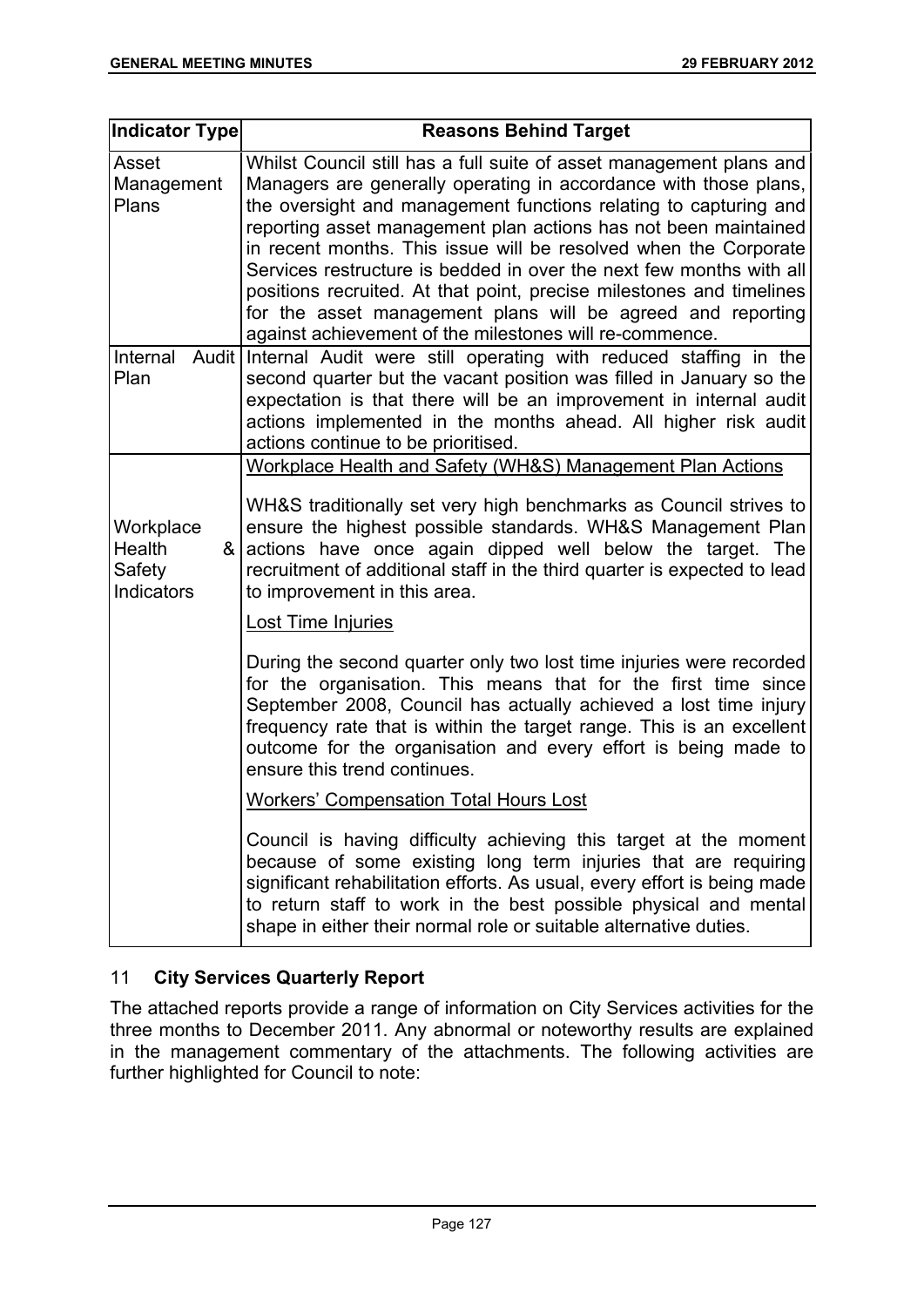| Group                                     | <b>Highlighted Activities</b>                                                                                                                                                                                           |  |
|-------------------------------------------|-------------------------------------------------------------------------------------------------------------------------------------------------------------------------------------------------------------------------|--|
| Community and<br><b>Cultural Services</b> | • Overall continued strong growth in the Home Assist Secure<br>Service (bulky waste collection had its strongest quarter in<br>two years, new registrations were up by 18% and home<br>modifications increased by 40%)  |  |
|                                           | • \$288,000 in Community Grants approved by Council in<br>November                                                                                                                                                      |  |
|                                           | \$34,000 Regional Arts Development Funding approved by<br><b>Council in November</b>                                                                                                                                    |  |
| <b>City Spaces</b>                        | • 31 koalas sighted (compared to 28 last year) during North<br>Stradbroke Island Koala Survey                                                                                                                           |  |
|                                           | 35 instances of graffiti for the quarter at a cost of \$1,575                                                                                                                                                           |  |
|                                           | • 12 instances of vandalism for the quarter                                                                                                                                                                             |  |
|                                           | • 5.6 tonnes of Illegally dumped refuse for the quarter costing<br>\$724 to dispose                                                                                                                                     |  |
|                                           | 5567 plants including 407 koala food trees planted in the<br>Bushcare program and community plantings this quarter                                                                                                      |  |
| <b>Project Delivery</b><br>Group          | • 57 projects reached practical completion during second<br>quarter                                                                                                                                                     |  |
|                                           | Other projects progressing largely as anticipated                                                                                                                                                                       |  |
| Infrastructure<br>City                    | • 680 drains inspected for the quarter with 303 drains cleared<br>339 instances of graffiti for the quarter at a cost of \$1229<br>54 instances of vandalism or damage to signs for the quarter<br>at a cost of \$7,195 |  |

\* Note that a more full review of City Infrastructure activity will be included in future reports once a process for capturing and reporting data is developed

# **RELATIONSHIP TO CORPORATE PLAN**

## **8. Inclusive and ethical governance**

Deep engagement, quality leadership at all levels, transparent and accountable democratic processes and a spirit of partnership between the community and Council will enrich residents' participation in local decision making to achieve the community's Redlands 2030 vision and goals

8.1 Embed the visions and goals of the Redlands 2030 Community Plan into our planning, operations and culture and develop effective reporting and monitoring arrangements to show how we are progressing on implementation of the Community Plan and Corporate Plan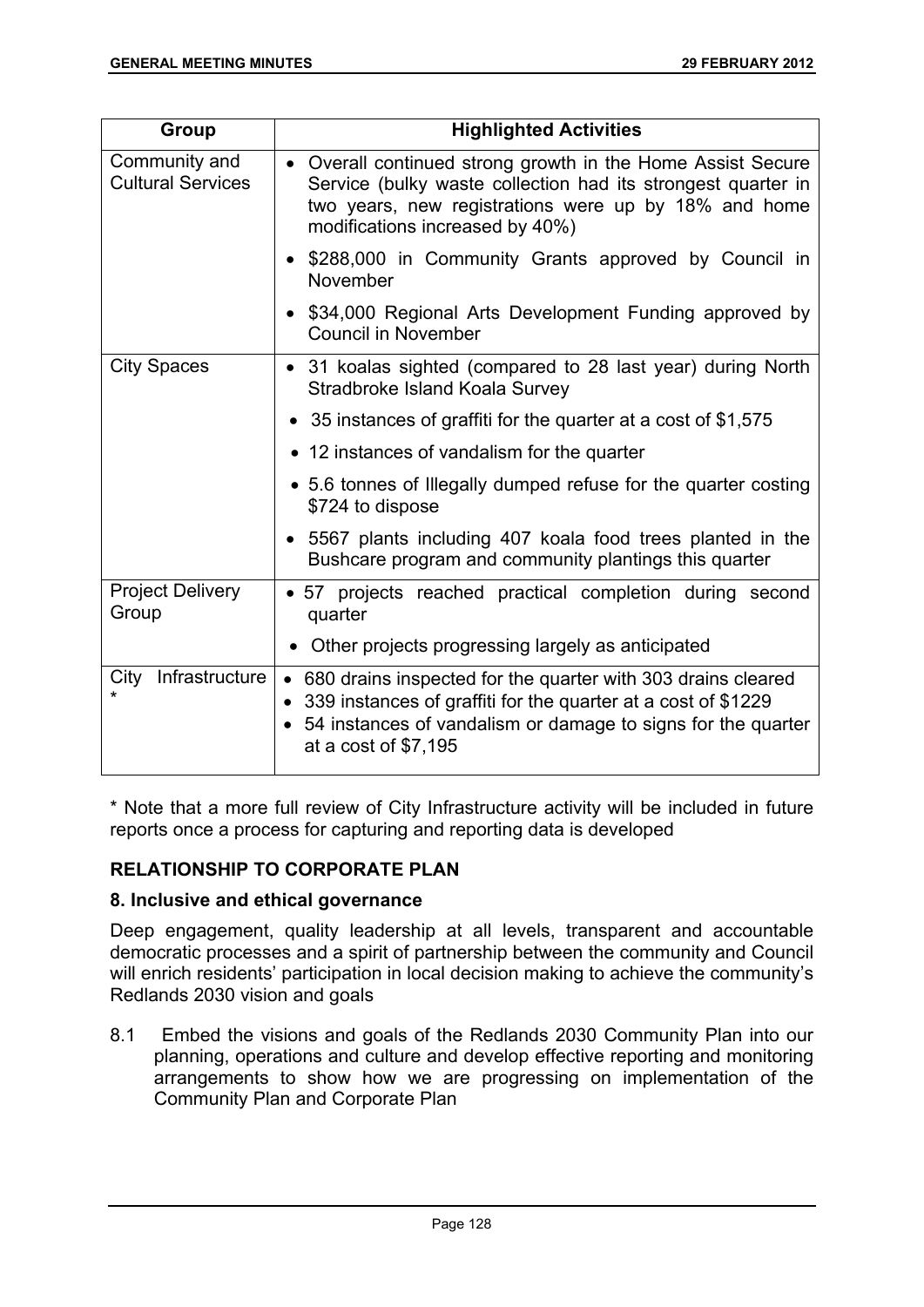### **FINANCIAL IMPLICATIONS**

There are no financial implications impacting Council as a result of this report as the projects being proposed for removal from the Operational Plan are currently unfunded.

## **PLANNING SCHEME IMPLICATIONS**

The City Planning and Environment Group was consulted and it is considered that the outcome of recommendations in this report will not require any amendments to the Redlands Planning Scheme.

## **CONSULTATION**

Consultation on this report was undertaken with Management and staff from all Departments of Council

## **OPTIONS**

## **Preferred**

- 12 1. That Council note the quarterly Corporate Performance Report; and
- 13 2. That the projects listed below be removed from the 2011/12 Operational Plan:
	- a) Complete the coastal processes study for mainland and bay islands to feed into the foreshore protection program;
	- b) Prepare a framework of principles and priorities for heritage conservation in Redlands;
	- c) Develop an economic development strategy for 2012-2016;
	- d) Finalise Redlands Environmental Health Policy;
	- e) Continue roll-out of Workforce Planning Project; and
	- f) Develop and implement assessment fee calculator for building and plumbing applications.

#### **Alternative**

That Council does not endorse the quarterly corporate performance report and seeks the provision of further information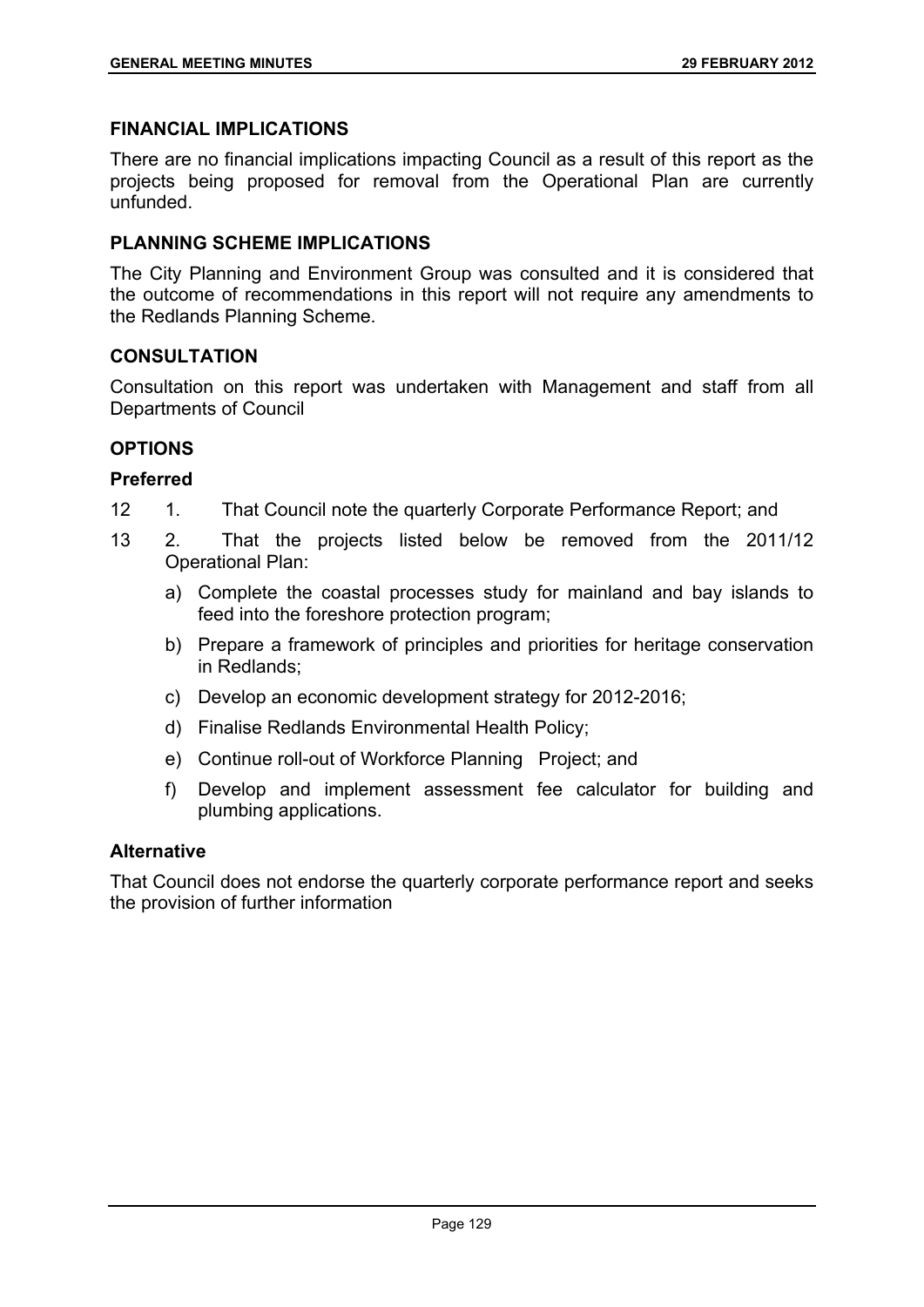**OFFICER'S/COMMITTEE RECOMMENDATION/ COUNCIL RESOLUTION** 

| Moved by:    | <b>Cr C Ogilvie</b> |
|--------------|---------------------|
| Seconded by: | <b>Cr K Reimers</b> |

**That Council resolve as follows:** 

- **1. To note the Quarterly Corporate Performance Report; and**
- **2. That the projects listed below be removed from the 2011/12 Operational Plan:** 
	- **a) Complete the coastal processes study for mainland and bay islands to feed into the foreshore protection program;**
	- **b) Prepare a framework of principles and priorities for heritage conservation in Redlands;**
	- **c) Develop an economic development strategy for 2012-2016;**
	- **d) Finalise Redlands Environmental Health Policy;**
	- **e) Continue roll-out of Workforce Planning Project; and**
	- **f) Develop and implement assessment fee calculator for building and plumbing applications.**

**CARRIED** (en bloc)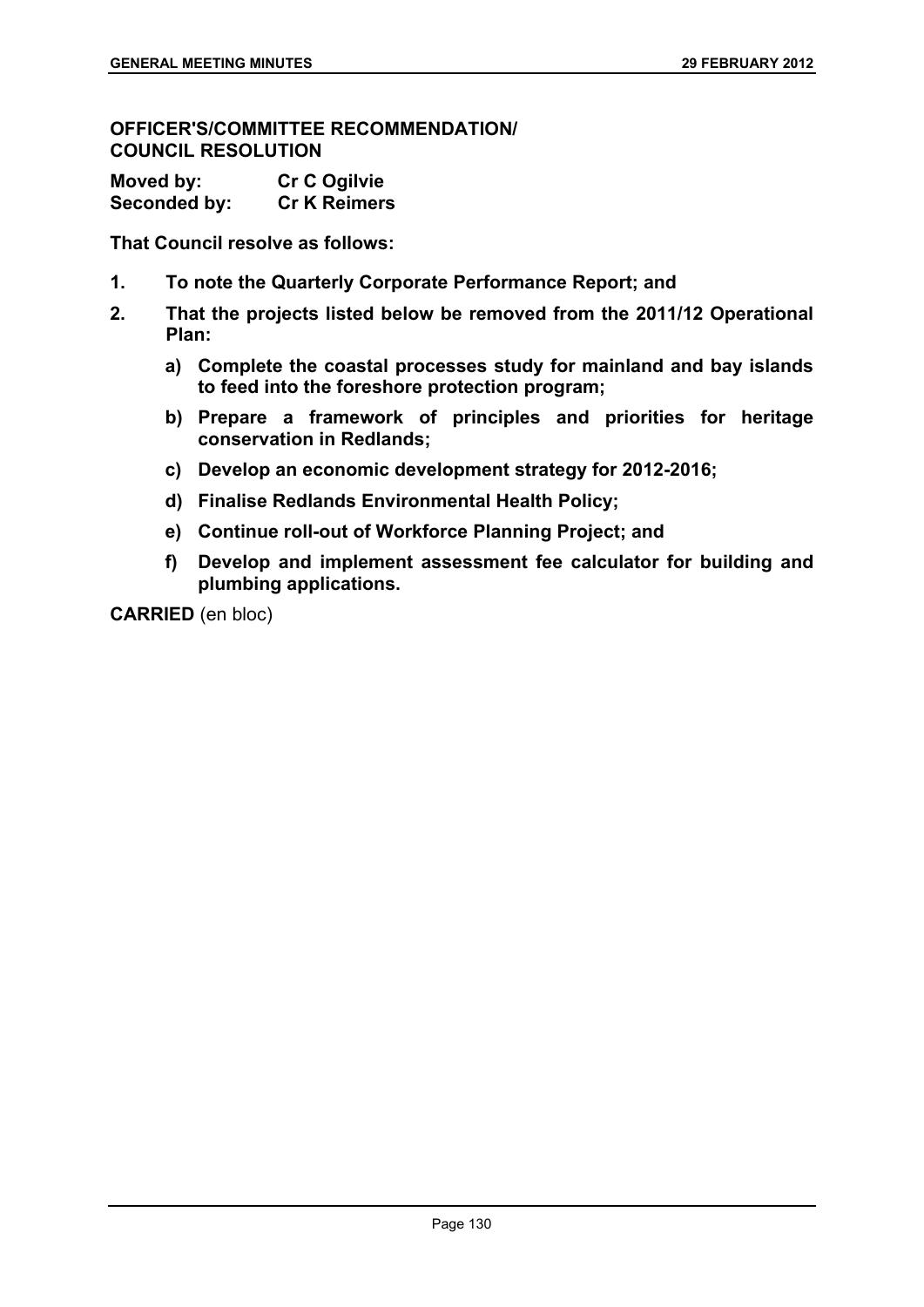### **15.2.6 QUEENSLAND FLOODS COMMISSION OF INQUIRY - RESPONSE TO RECOMMENDATIONS**

| <b>Dataworks Filename:</b>  | <b>CS Disaster Management</b>                                                          |
|-----------------------------|----------------------------------------------------------------------------------------|
| <b>Attachment:</b>          | <b>Floods Commission Recommendations LG Schedule</b><br>- RCC Response Update 01022012 |
| <b>Responsible Officer:</b> | <b>Nick Clarke</b><br><b>General Manager Governance</b>                                |
| Author:                     | <b>Michael Morrison</b><br><b>Senior Consultant Emergency Management</b>               |

#### **EXECUTIVE SUMMARY**

The Queensland Floods Commission of Inquiry detailed 175 recommendations in its interim report released in August 2011, of which 64 recommendations were applicable to Redland City Council's disaster management arrangements.

This report and the attached table describe the current status of activities to implement these recommendations.

#### **PURPOSE**

This report and attached table will provide an update on the activities and the status of Council's response to the relevant recommendations of the *Queensland Floods Commission of Inquiry Interim Report.*

## **BACKGROUND**

On Monday 17 January 2011, Queensland Premier Anna Bligh established an independent Commission of Inquiry to examine the flood disasters that impacted the state in late 2010 and early 2011. The Commission was to report on a range of issues including:

- Preparation and planning by federal, state and local governments, emergency services and the community
- Private insurers and their responsibilities
- All aspects of the response to the 2010-11 flood events, particularly measures taken to inform the community and protect life and property, both private and public
- Measures to manage the supply of essential services
- Adequacy of forecasts and early warning systems
- Implementation of operation plans for dams, and
- Land use planning.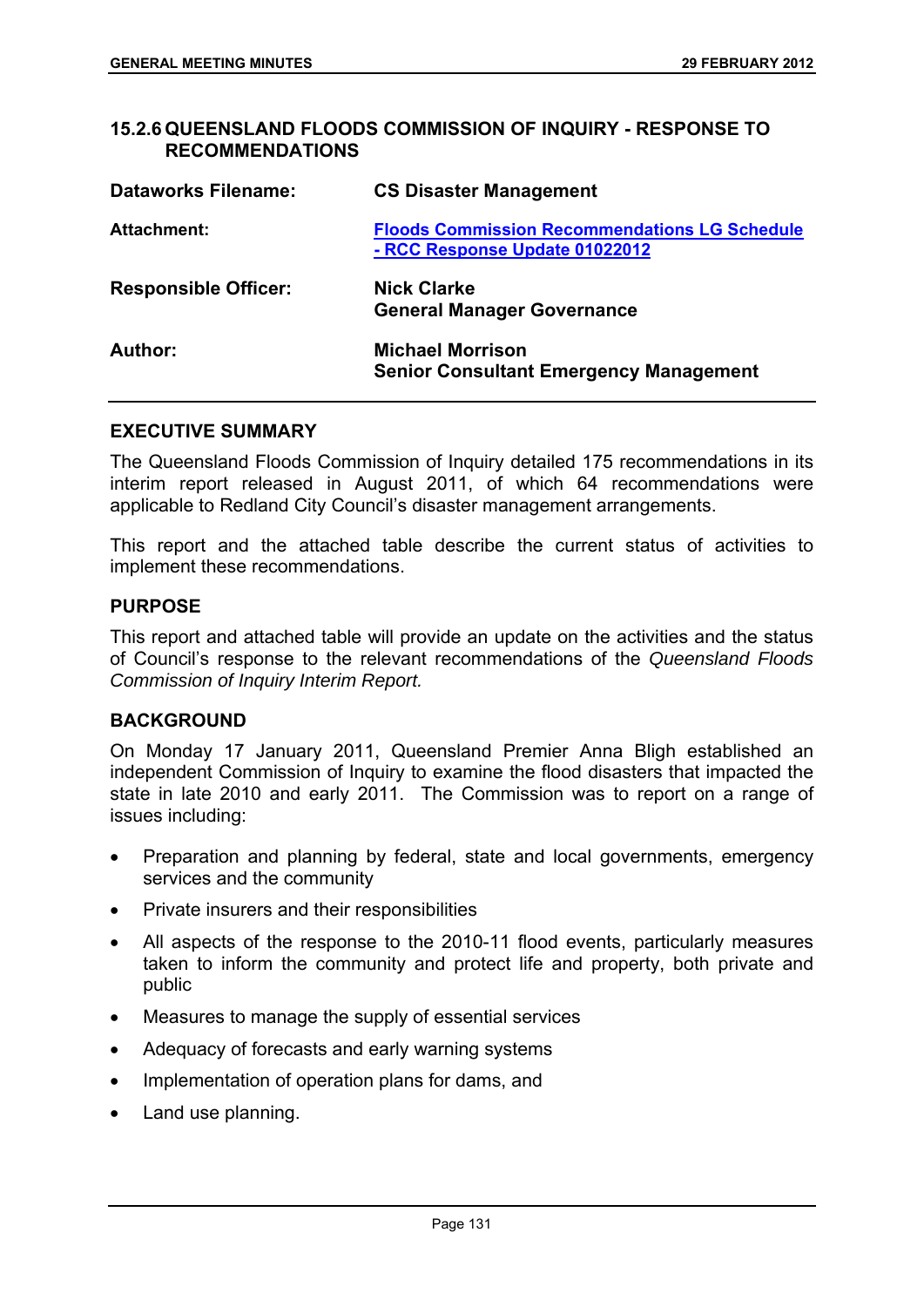The Commission of Inquiry delivered its interim report on 1 August 2011, covering matters associated with flood preparedness to enable early recommendations to be implemented prior to this summer's wet season. There were 175 recommendations targeting all levels of government and non-government agencies:

- Commonwealth 6
- State 104
- Local government (Redland City Council) 64

The Queensland Government tabled its response to the report in Parliament on 22 August 2011.

A second round of hearings focussed on insurance and land use planning and explored further issues related to the State Emergency Service and other related matters.

### **ISSUES**

- Redland City experienced only minor and localised flooding problems associated with the January 2011 severe weather and flooding event. However, the report recommendations were read with a view to an 'all hazards' approach in an effort to augment Redland's current disaster management capability.
- The recommendations were based on the following categories:
	- o Preparation and planning
	- o Forecasts, warnings and information
	- o Emergency response
	- o Essential services
- A number of the recommendations were already present in Council's disaster management arrangements, with a number of other recommendations having been commenced.
- There remains a large body of work to be undertaken to ensure that all of the recommendations are either met or are extraneous to our needs.
- Recommendations directly related to community education/awareness (17 recommendations) are being managed through the appointment of a Project Officer, employed by Emergency Management Qld and working in a partnership with Council on a pilot community resilience building project.
- A State Government grant as well as community resilience building discretionary funding is available to deliver these community initiatives (\$45,000 and \$80,000 respectively).

The following matrix provides a summary of the current status of recommendations.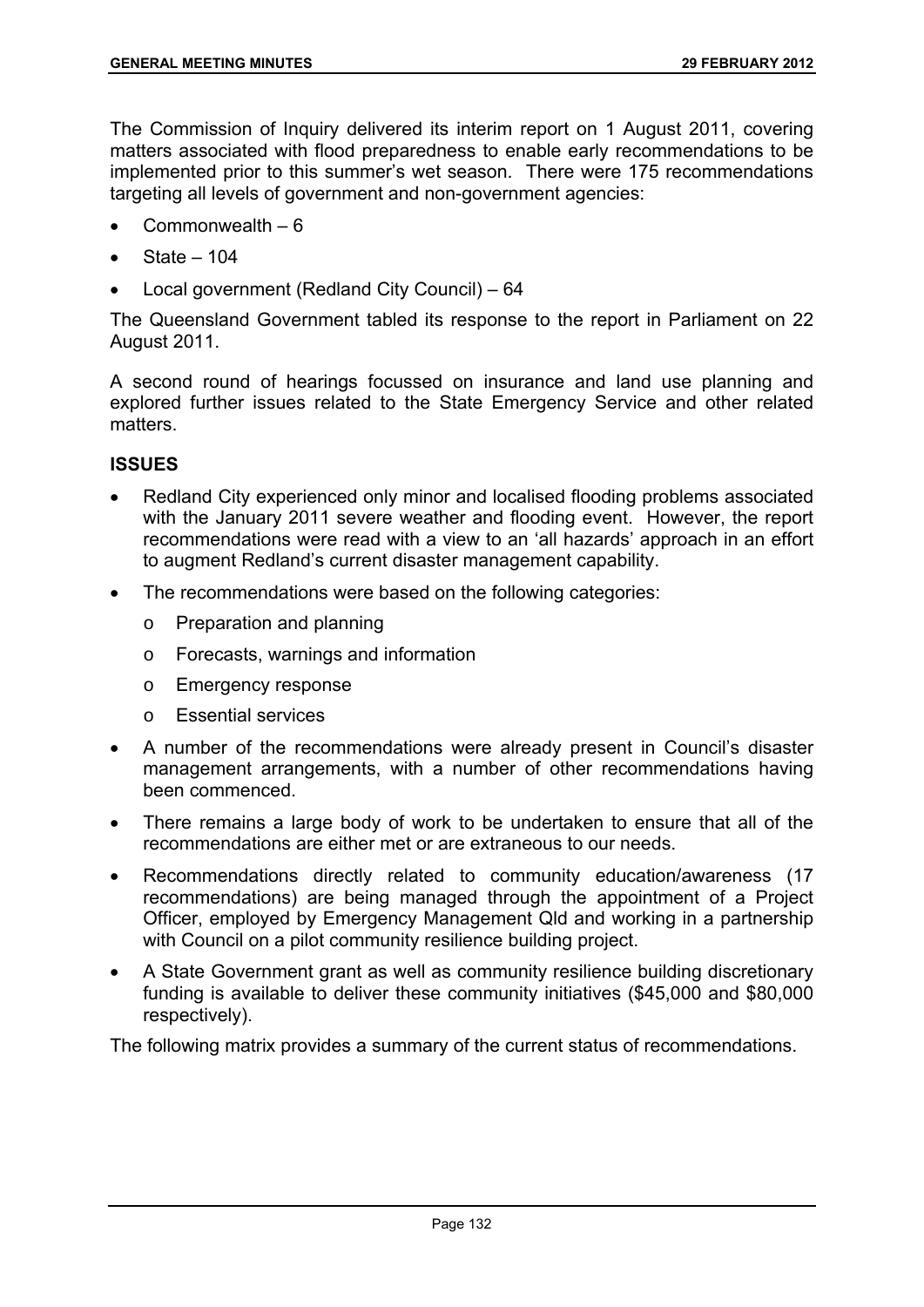| Category                                  | No. of<br><b>Recs</b> | Completed<br>or ongoing | Partially<br>completed | Not yet<br>commence<br>d | Qld<br>Govt<br>Recs. |
|-------------------------------------------|-----------------------|-------------------------|------------------------|--------------------------|----------------------|
| Preparation<br>and<br>planning            | 6                     | $6(100\%)$              |                        |                          |                      |
| warnings<br>Forecasts,<br>and information | 15                    | $9(60\%)$               | 3                      | 3                        |                      |
| Emergency response                        | 42                    | 28 (66%)                | 6                      | 4                        | 4                    |
| <b>Essential services</b>                 | 1                     | $1(100\%)$              |                        |                          |                      |
| <b>Totals</b>                             |                       | 44 (69%)                | 9                      | 7                        |                      |

A spreadsheet detailing all recommendations and current status is attached.

# **RELATIONSHIP TO CORPORATE PLAN**

## **7. Strong and connected communities**

Our health, wellbeing and strong community spirit will be supported by a full range of services, programs, organisations and facilities, and our values of caring and respect will extend to people of all ages, cultures, abilities and needs

- 7.2 Provide access to quality services, facilities and information that meet the needs of all age groups and communities, especially disadvantaged and vulnerable people
- 7.3 Increase community safety, health and wellbeing by planning and delivering programs, services, partnerships, regulations and education
- 7.6 Provide practical programs, support and guidance to the community sector in its delivery of highly valued support services and community projects

## **FINANCIAL IMPLICATIONS**

This recommendation does not require any change to the current year's budget as funds have already been allocated from Government grant as well as the appointment of a State Government employed project officer to work in partnership with Redland City Council disaster management team.

The ongoing costs associated with implementation of some of the recommendations include but are not limited to regular training, community education programs, development and delivery of exercises and ongoing enhancement of systems and processes to ensure an effective disaster response.

## **PLANNING SCHEME IMPLICATIONS**

There are no planning scheme implications.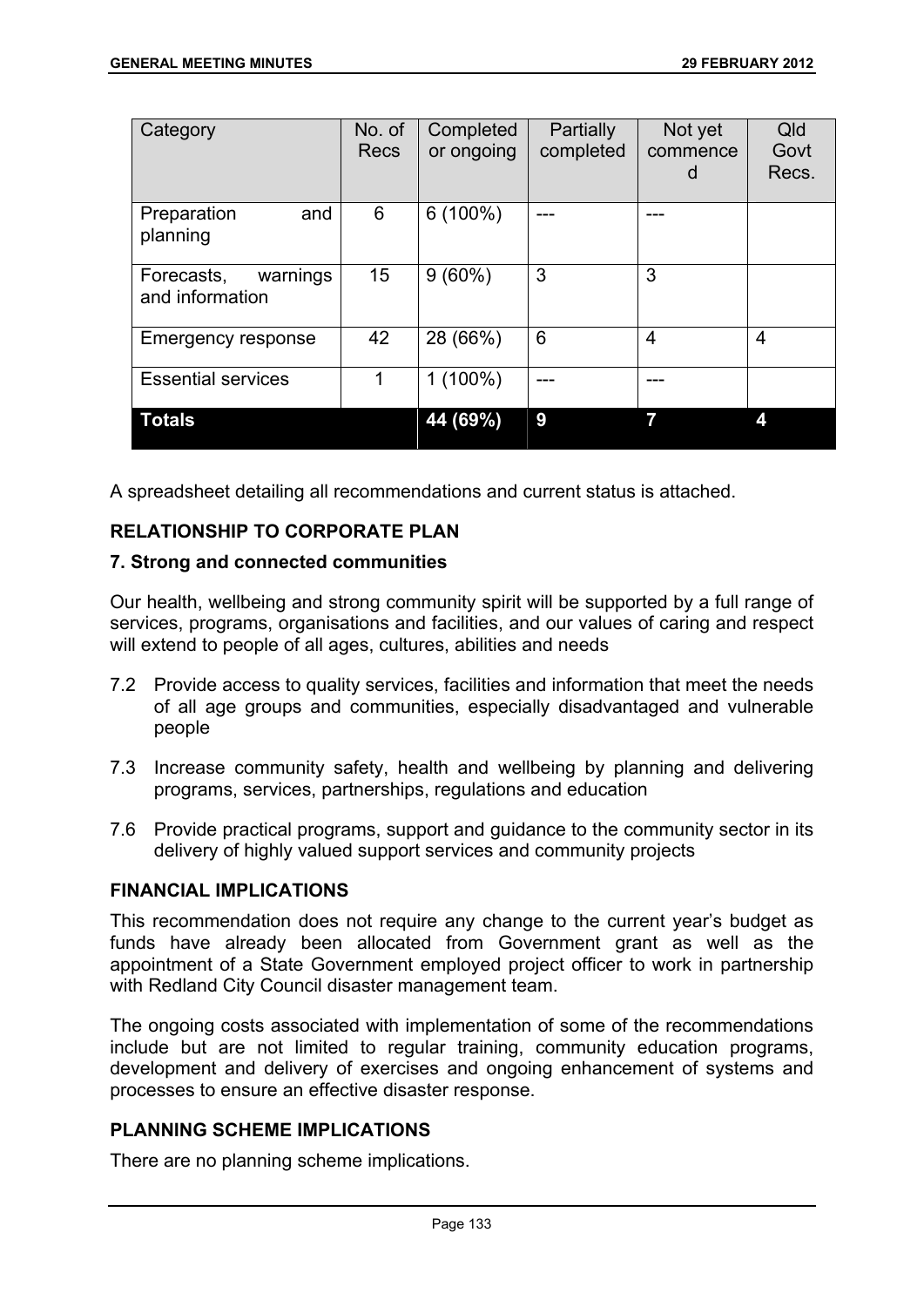## **CONSULTATION**

A plan was distributed to the Redland City's Local Disaster Management Group (LDMG) in August 2011 for consideration and comment. Queensland Police Service (the agency responsible for disaster response) and the Department of Community Safety have provided resources support and advice through the development and delivery process.

**OFFICER'S/COMMITTEE RECOMMENDATION/ COUNCIL RESOLUTION** 

**Moved by: Cr C Ogilvie Seconded by: Cr K Reimers** 

**That Council resolve to:** 

- **1. Note the progress made towards the implementation by Council of the recommendations in the Queensland Floods Commission of Enquiry Interim Report; and**
- **2. Endorse the continuation of work to implement the remaining recommendations as listed in the attached master tracking document.**

**CARRIED** (en bloc)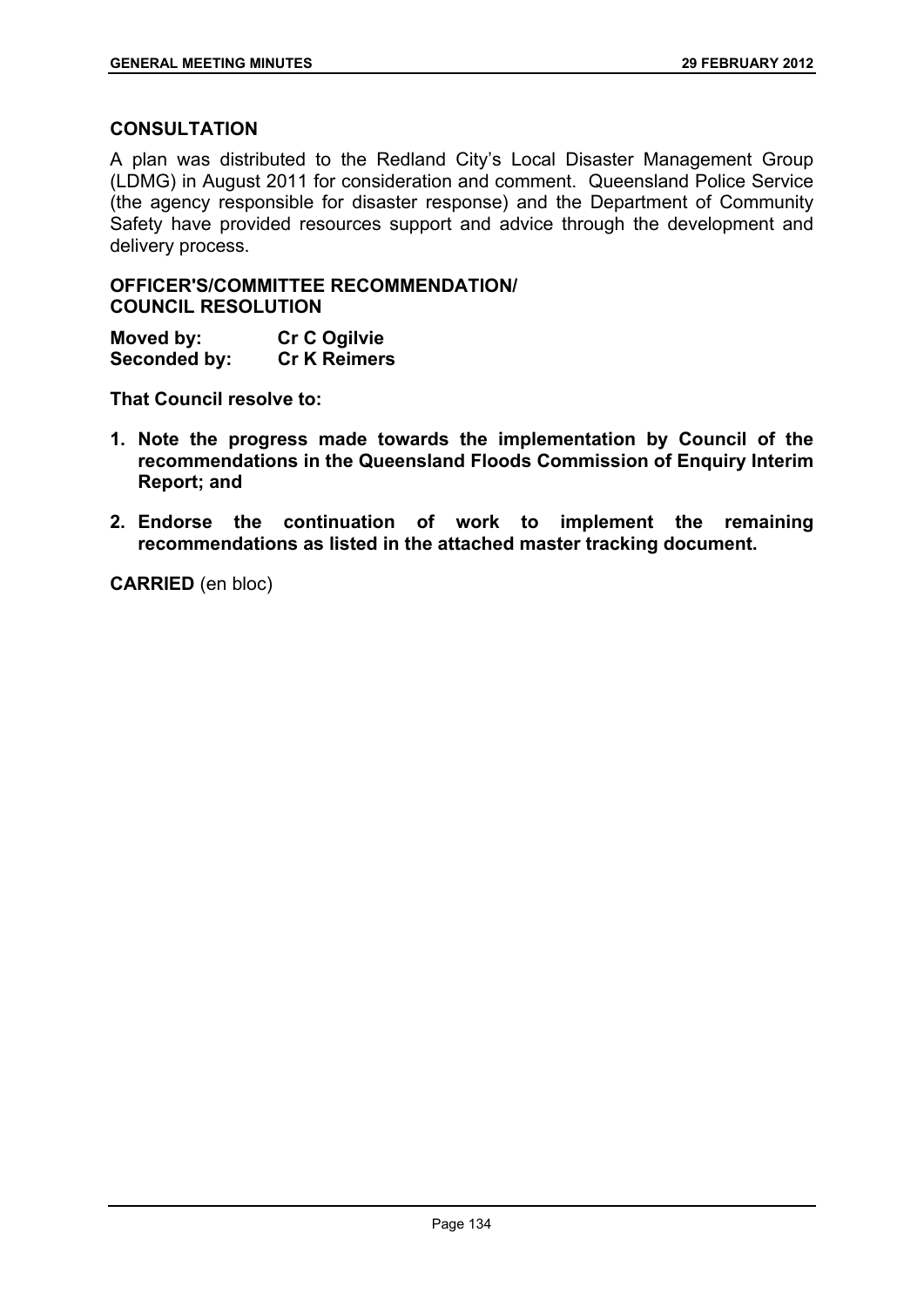### **15.3 CORPORATE SERVICES**

**15.3.1 CORPORATE POLICY POL-3042 CHANGE OF OWNERSHIP FEE - EXEMPTIONS** 

| <b>Dataworks Filename:</b>  | <b>R&amp;V Change of Ownerships Exemptions Policy</b>              |
|-----------------------------|--------------------------------------------------------------------|
| <b>Attachment:</b>          | <b>POL-3042 Change of Ownership Fee - Exemptions</b>               |
| <b>Responsible Officer:</b> | <b>Martin Drydale</b><br><b>General Manager Corporate Services</b> |
| Author:                     | <b>Noela Barton</b><br><b>Service Manager Revenue and Recovery</b> |

## **EXECUTIVE SUMMARY**

A review has been undertaken of Corporate Policy POL-3042 Change of Ownership Fee – Exemptions. The review revealed the policy is serving the purpose that it was created for, with the exception of several amendments that are put forward to address issues identified in administering the policy namely:

- Update to Head of Power
- Clarify exemption applies to principal place of residence
- Inclusion of partner (same-sex relationships) and immediate family member (i.e. parent/child), and update to restrict inclusion of spouse, de facto, partner, immediate family member (i.e. parent/child) to instances where no money is exchanged.
- To exclude from exemption property held in the name of a Trust, business, or company name from exemption, including change of Trustee.
- Continue to exclude from exemption transfers into the name of a Trustee for a deceased estate and from the name of the Trustee to the new owner.

The officer's recommendation is that Council note the review and adopt the amended Corporate Policy POL-3042 Change of Ownership Fee – Exemptions.

#### **PURPOSE**

To request Council note the review of Corporate Policy POL-3042 Change of Ownership Fee – Exemptions and adopt the policy as amended.

## **BACKGROUND**

- Property Transfer Fee Exemption Guideline CSFS-001ext reviewed 2002 new Administrative Policy adopted.
- Administrative Policy POL-2109 Change of Ownership Fee Exemptions reviewed 2006 – new Corporate policy adopted.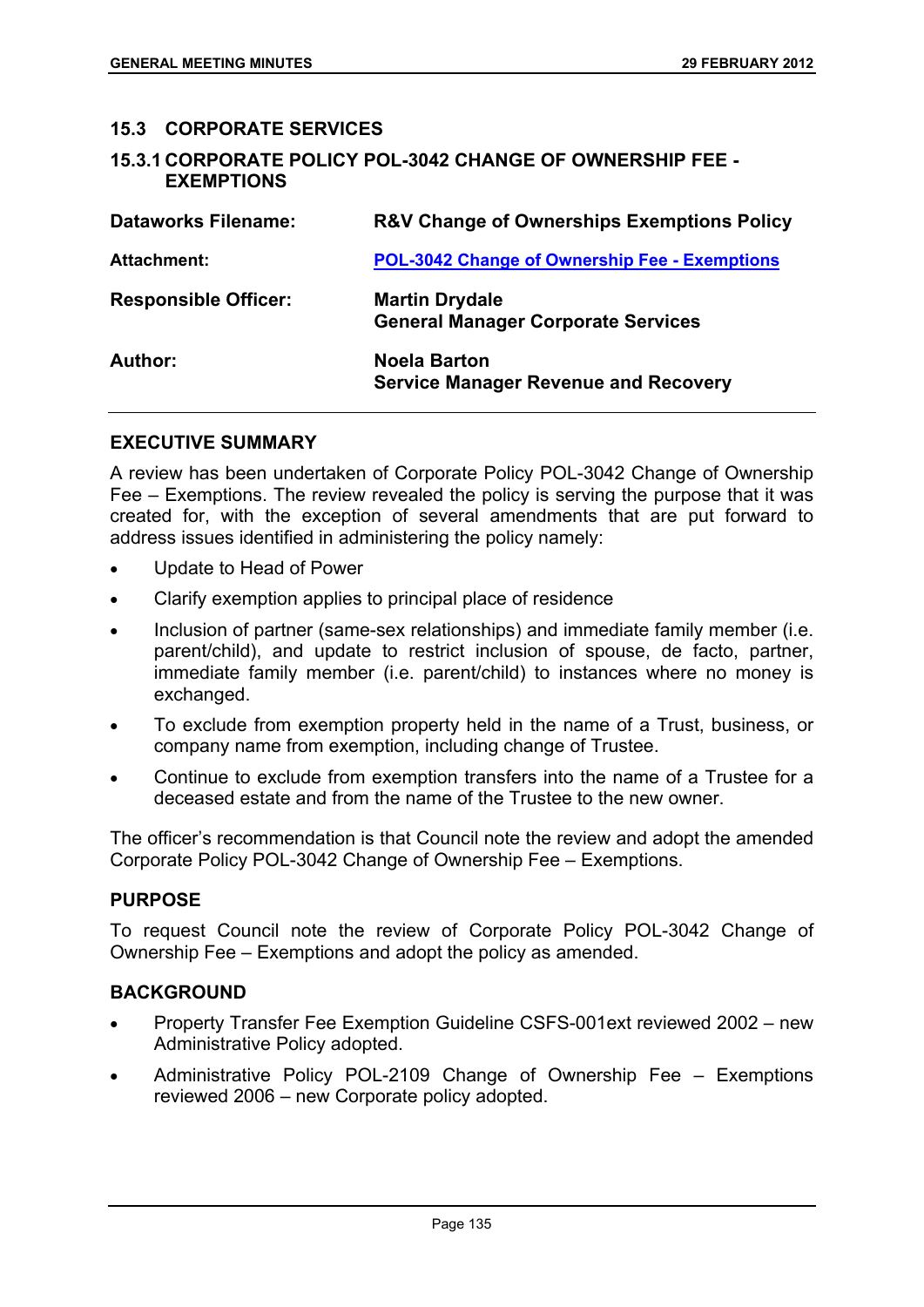## **ISSUES**

Section 97(1) of the *Local Government Act 2009* provides that Council can resolve to fix a cost-recovery fee. Section 97(2)(b) provides that a cost-recovery fee can be fixed for recording a change of ownership of land.

The process to change the ownership of a property is:

- 1. An ATS (Automated Titling System) record is received by digital data exchange from the Department of Environment and Resource Management on a fortnightly basis. The cost per annum of this service is \$294.30.
- 2. The ATS records are printed and the rating system queried using the lot and plan information on the ATS record to identify the property number, which is then noted on the printed record.
- 3. The printed ATS records are sorted into activities and distributed to officers for action. The activities are:
	- a) Splits e.g. property record has 2 lots and one is sold off
	- b) Subdividers the property has been eligible for a subdivider concession but has been sold by the property developer and the entitlement is ended.
	- c) Pensioner previous owner was receiving pensioner subsidies
	- d) Record of Death / Transmission by Death
	- e) Standard requires a change of name to the land record and changes to the address fields associated to the property. It may also involve a change to the rating category and the raising of financial transactions as at the date of transfer.
- 1. Each activity triggers a series of actions based on what is required to ensure the correct billing of the ratepayer, which includes changing the name on the land record, changes to the address fields associated to the property, and sending a letter to the new owner. Some of the actions involved in processing a change of ownership are:
	- a) a change of rating category requires raising journals to change the rating category and pass financial transactions as at the date of transfer.
	- b) for Splits more than one transaction may be involved, therefore the rate search conducted prior to the transfer is checked to understand the full nature of the transaction before changes are made to the property records.
	- c) as there is generally a  $6 8$  week delay in receiving the change of ownership details from the date of transfer, often the address details on the ATS record are not current. The new owner (or sometimes the past owner) is contacted to confirm address details, which also confirms the correct rating category.
	- d) On a property with a pensioner record it needs to be investigated if the pensioner owner has sold and purchased again in the Redlands to determine whether the pensioner record needs to be amended or deleted. If a pensioner has purchased the property and already submitted an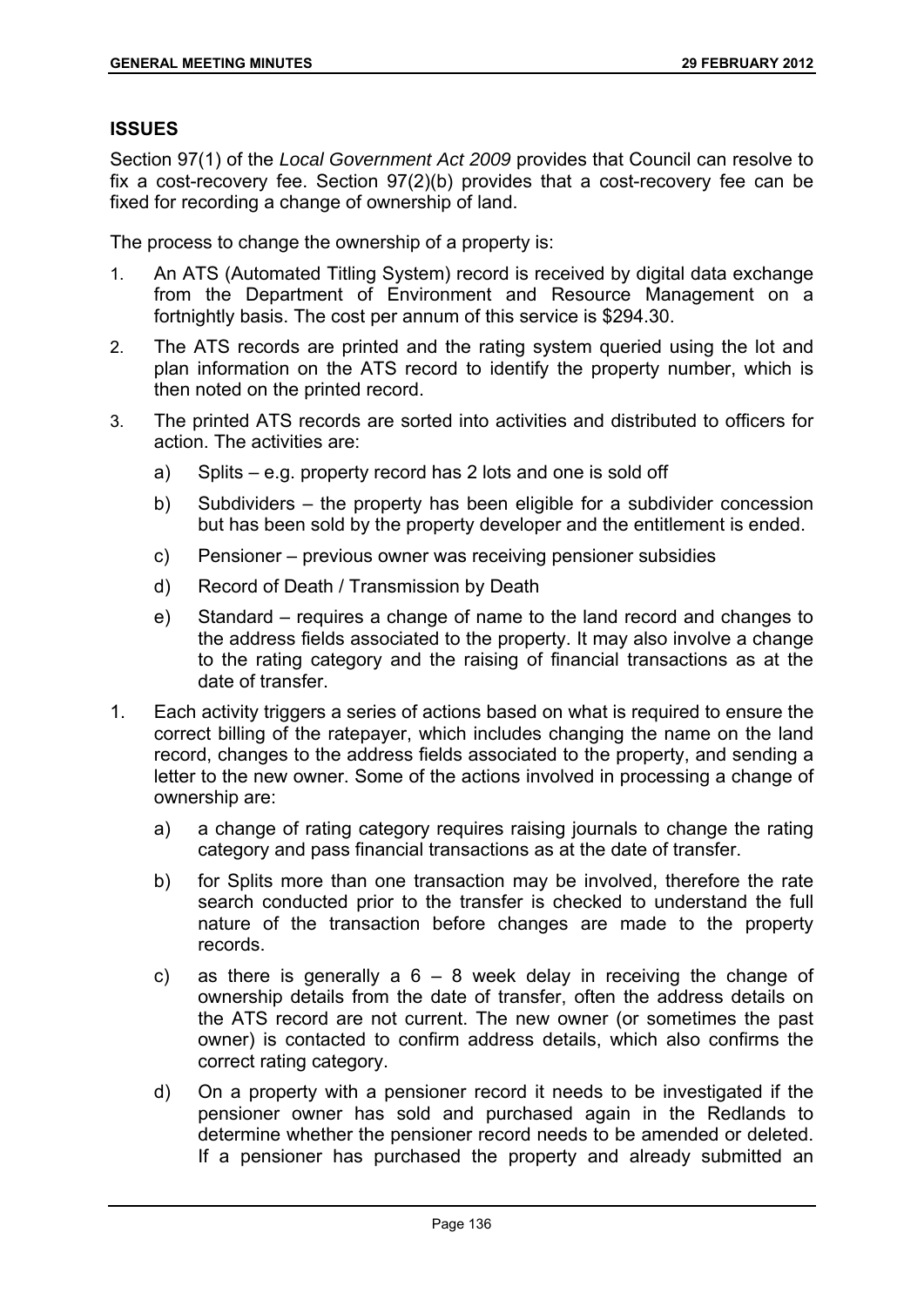application for pensioner concessions this needs to be actioned along with the change of ownership.

e) New owners (i.e. those who have not owned a home in the Redlands before) are sent a 'new owners pack' with the change of ownership letter.

The \$26.80 cost recovery fee that is charged in 2011-12 helps to off-set the cost of the new owner packs, staff resources, phone calls, postage and the general administration to process a change of ownership.

In the 2011 calendar year we received an average of 343 change of ownership records per month and on average we exempted 21 per month from payment of the fee.

A review of Corporate Policy POL-3042 Change of Ownership Fee – Exemptions revealed the policy is serving the purpose that it was created for. However, the policy requires the Head of Power statement to be updated to reflect the current legislation. Along with this, rating services officers have identified a number of issues in administering the policy.

- The policy needs to clearly identify the exemption only applies to property that is the principal place of residence of the registered owner.
- At the present time the policy refers to spouse or de facto, which excludes same-sex partnerships. The officer recommendation is to add the word 'partner' to be non-discriminatory.
- Instances arise where a family member is included on the title, e.g. the inclusion of an adult child, and there is no recorded money exchanged. The officer recommendation is the policy is extended to include an immediate family member (i.e. parent/child) provided no money is exchanged. Refer to statement  $3(i)(b)$ .
- Where there is the exchange of money in the transfer of ownership to include a spouse, de facto, partner or immediate family member (i.e. parent/child) the officer recommendation is the change of ownership fee should apply. Refer to statement 3(i)(b).
- Officers recommend the addition of a statement to exclude from exemption a change of name for a Trust, a business, or a Company. Refer to statement  $3(i)(c)$ .
- Trustees of a Trust or Superfund request an exemption when a Trustee changes

The change of a Trustee for a property owned by a Trust or Superfund generates the same amount of work as any other standard change. The officer recommendation is it is identified in the policy that an exemption will not be provided in this instance. Refer statement 3(i)(d).

 Personal Representatives (Executor) of deceased Estates request an exemption when property passes on the death of the registered owner to the personal representatives and from them to the new owner.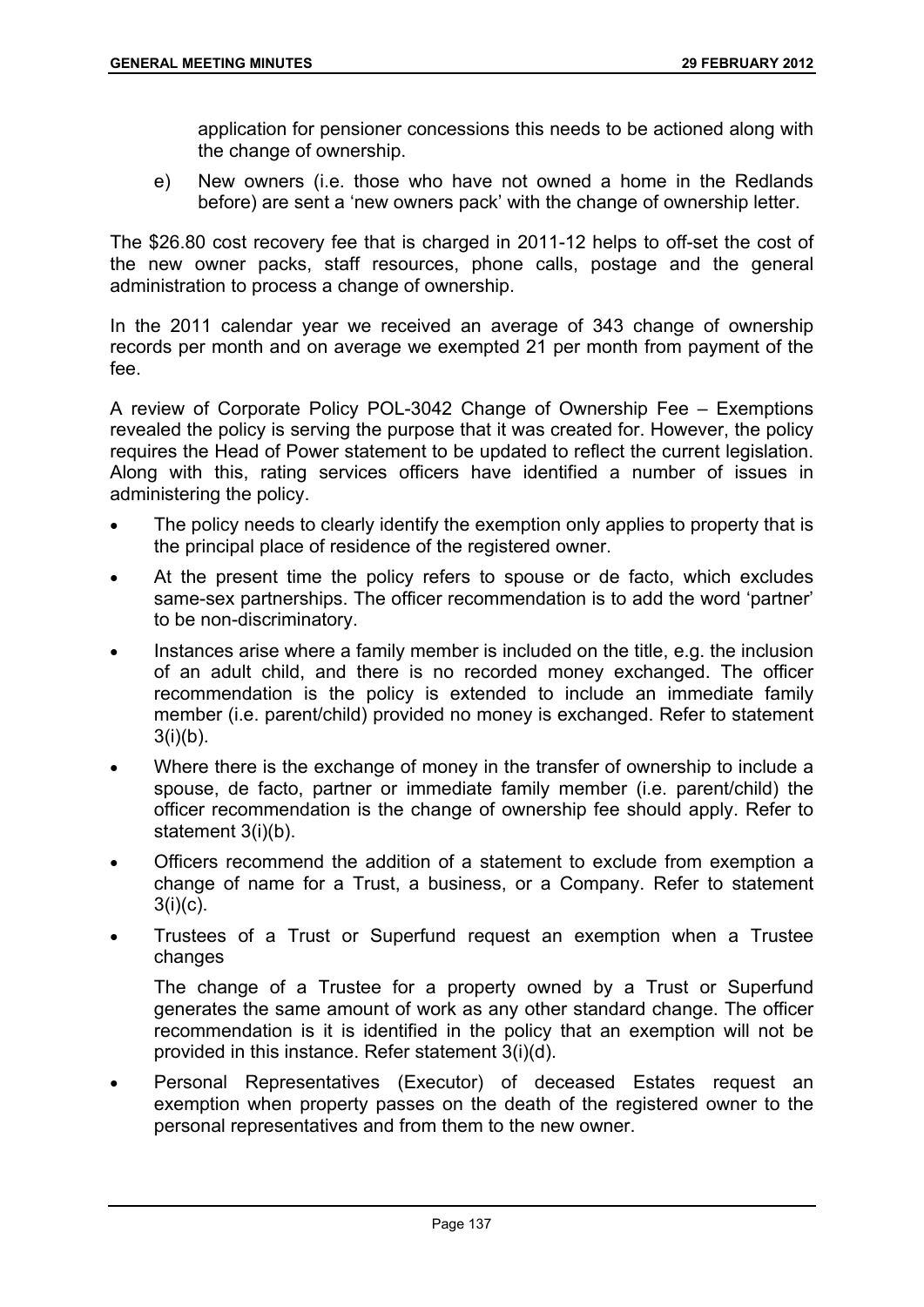The change of ownership in both instances generates the same amount of work as any other standard change, which includes instances where the Personal Representative becomes the new owner upon settlement of the Estate. The officer recommendation is transfers of this nature where the Personal Representative is not the occupier of the residence should be excluded from exemption.

# **RELATIONSHIP TO CORPORATE PLAN**

## **9. An efficient and effective organisation**

Council is well respected and seen as an excellent organisation which manages resources in an efficient and effective way

9.5 Ensure robust long term financial planning is in place to protect the financial sustainability of Council

## **FINANCIAL IMPLICATIONS**

This recommendation does not require any change to the current year's budget as funds have already been allocated to account number 11042.021.0034.621006

## **CONSULTATION**

Consultation was undertaken with Rating Services.

# **OPTIONS**

# **Preferred**

That Council resolve to:

- 1. Note the review of Corporate Policy POL-3042 Change of Ownership Fee Exemptions; and
- 2. Adopt Corporate Policy POL-3042 Change of Ownership Fee Exemptions as detailed below:
	- (a) Application for an exemption of the cost-recovery fee for a change of ownership must be in the accepted format and documentary evidence must be supplied where requested in order to consider the application.
	- (b) Application for an exemption of the cost-recovery fee for a change of ownership is not required where the transfer is a result of a Transmission by Death or a Record of Death and the service address for the Rate Notice does not change with the transfer. In this circumstance the exemption will be applied automatically.
	- (c) Council is committed to apply an exemption for recording a change of ownership in the following circumstances:
		- i. Property that is the principal place of residence of the registered owner who is requesting the fee exemption:
			- 1. Transfer to a spouse/de facto/partner as a result of a Will, Court Order, or Intestacy.
			- 2. The inclusion of a spouse/de facto/partner/immediate family member (i.e. parent/child) provided no money is exchanged.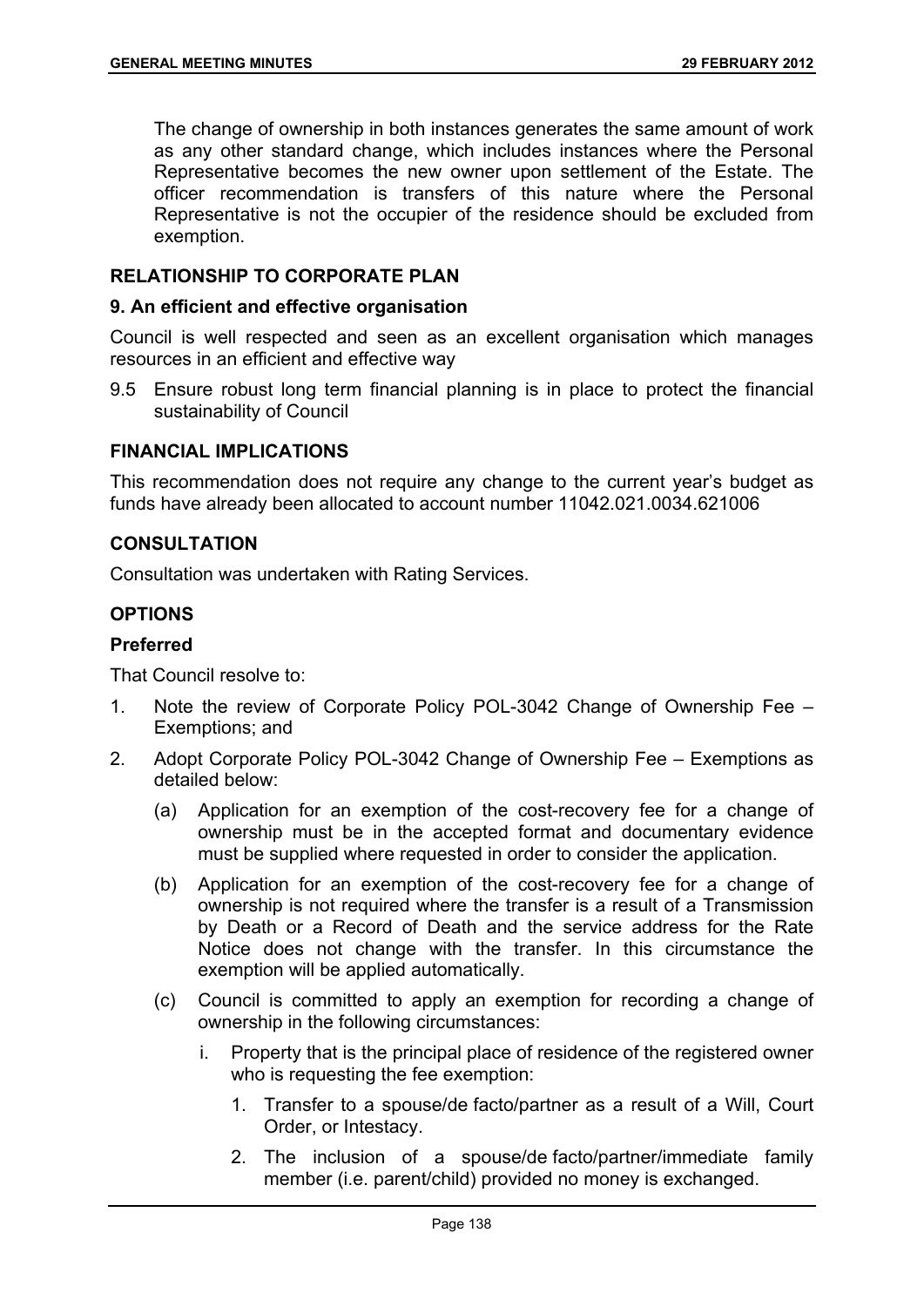- 3. Transfer as a result of a legal change of name―excludes a change of name for a Trust, business, or Company.
- 4. Transfer as a result of the removal of any of the owners' names in the case of multiple ownership, excludes Trustees where the registered owner is a Trust or Superannuation Fund.
- 5. Transfer as a result of a Family Court ruling or Separation Agreement.
- ii. Where the change of ownership is into the name of:
	- 1. Redland City Council;
	- 2. The Crown in right of the State of Queensland, the Commonwealth, another State or Territory; or
	- 3. any Body representing the Crown in any of those capacities.

# **Alternative**

That Council make no change to the policy except to the Head of Power and resolve to:

- 1. Note the review of Corporate Policy POL-3042 Change of Ownership Fee Exemptions; and
- 2. Adopt an amended change to Corporate Policy POL-3042 Change of Ownership Fee – Exemptions to update the Head of Power.

#### **OFFICER'S/COMMITTEE RECOMMENDATION/ COUNCIL RESOLUTION**

| Moved by:    | <b>Cr C Ogilvie</b> |
|--------------|---------------------|
| Seconded by: | <b>Cr K Reimers</b> |

**That Council resolve to:** 

- **1. Note the review of Corporate Policy POL-3042 Change of Ownership Fee Exemptions; and**
- **2. Adopt Corporate Policy POL-3042 Change of Ownership Fee Exemptions as detailed below:** 
	- **a. Application for an exemption of the cost-recovery fee for a change of ownership must be in the accepted format and documentary evidence must be supplied where requested in order to consider the application.**
	- **b. Application for an exemption of the cost-recovery fee for a change of ownership is not required where the transfer is a result of a Transmission by Death or a Record of Death and the service address for the Rate Notice does not change with the transfer. In this circumstance the exemption will be applied automatically.**
	- **c. Council is committed to apply an exemption for recording a change of ownership in the following circumstances:**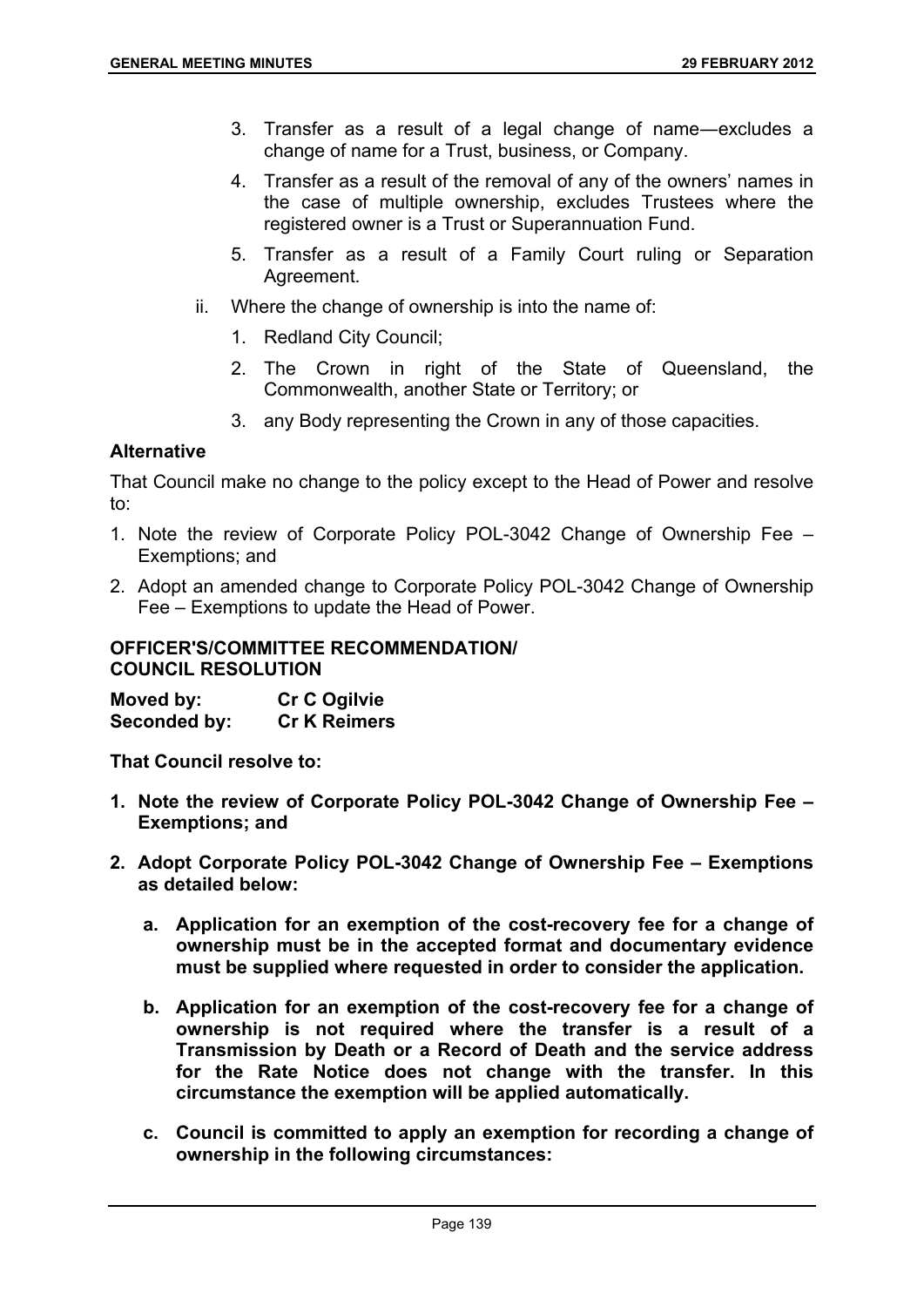- **i. Property that is the principal place of residence of the registered owner who is requesting the fee exemption:** 
	- **1. Transfer to a spouse/de facto/partner as a result of a Will, Court Order, or Intestacy.**
	- **2. The inclusion of a spouse/de facto/partner/immediate family member (i.e. parent/child) provided no money is exchanged.**
	- **3. Transfer as a result of a legal change of name―excludes a change of name for a Trust, business, or Company.**
	- **4. Transfer as a result of the removal of any of the owners' names in the case of multiple ownership, excludes Trustees where the registered owner is a Trust or Superannuation Fund.**
	- **5. Transfer as a result of a Family Court ruling or Separation Agreement.**
- **ii. Where the change of ownership is into the name of:** 
	- **1. Redland City Council;**
	- **2. The Crown in right of the State of Queensland, the Commonwealth, another State or Territory; or**
	- **3. Any Body representing the Crown in any of those capacities.**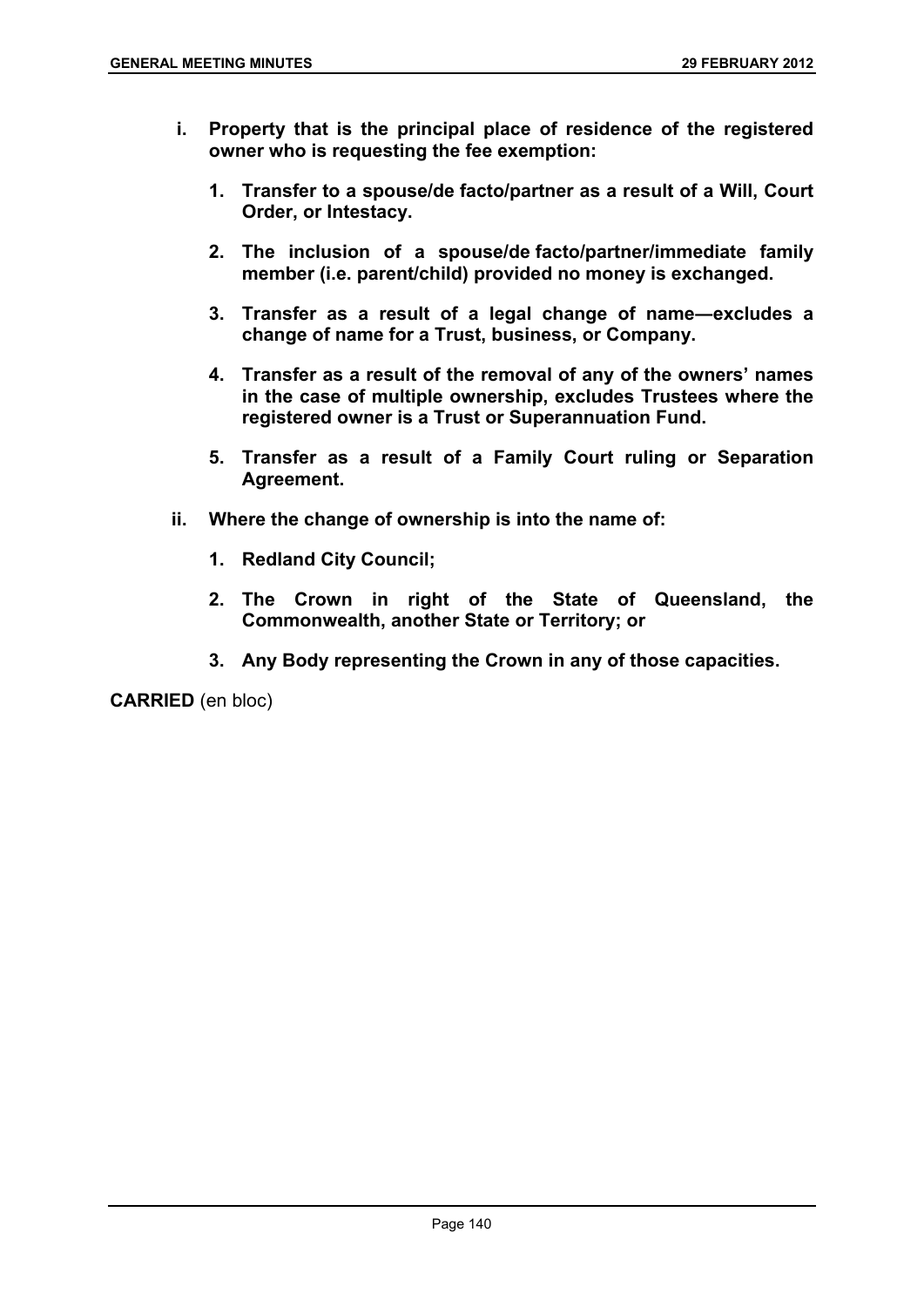## **15.3.2 ACQUIRING LAND FOR OVERDUE RATES OR CHARGES - VALUELESS LAND**

| <b>Dataworks Filename:</b>  | <b>FM Valueless Land</b>                                           |
|-----------------------------|--------------------------------------------------------------------|
| <b>Attachment:</b>          | <b>Schedule 59</b>                                                 |
| <b>Responsible Officer:</b> | <b>Martin Drydale</b><br><b>General Manager Corporate Services</b> |
| Author:                     | <b>Noela Barton</b><br><b>Service Manager Revenue and Recovery</b> |

#### **EXECUTIVE SUMMARY**

Section 81 of the *Local Government (Finance, Plans and Reporting) Regulation 2010* enables land considered to be valueless to be acquired for rates or charges overdue for at least 3 years where the total of the overdue rates and charges exceed either the value of the land, the price that would be attained at market if it were sold, or the market value.

The attached schedule identifies 9 properties that meet the criteria specified under section 81 where the overdue rates and charges are considered unrecoverable from the current owners of the land.

Seven properties are situated on Russell Island, one on Lamb Island and one at Wellington Point.

The Island land is zoned Conservation with a sub-area of CN1, while the Wellington Point land is zoned Conservation with a dual sub-area of CN2 and CP7.

Each Island property has a site value of \$500 and the Wellington Point land has a site value of \$1,500.

Eight properties are rated as Constrained land – rating category 10 – and one is rated as Restricted Development Entitlement – rating category 5.

Three properties are owned by companies which are deregistered, four properties the owners are unable to be traced, and one property owner wished to voluntarily transfer the land however did not have the original Title Deed to do so.

The officer recommendation is that Council resolve to

- a) Give notice of intention to acquire land for overdue rates or charges to all interested parties for properties identified in schedule 59; and
- b) If overdue rates or charges are not paid in full within 6 months after giving notice of intention to acquire the land procedures for acquiring the land are commenced as specified in section 84 of the *Local Government (Finance, Plans and Reporting) Regulation 2010*.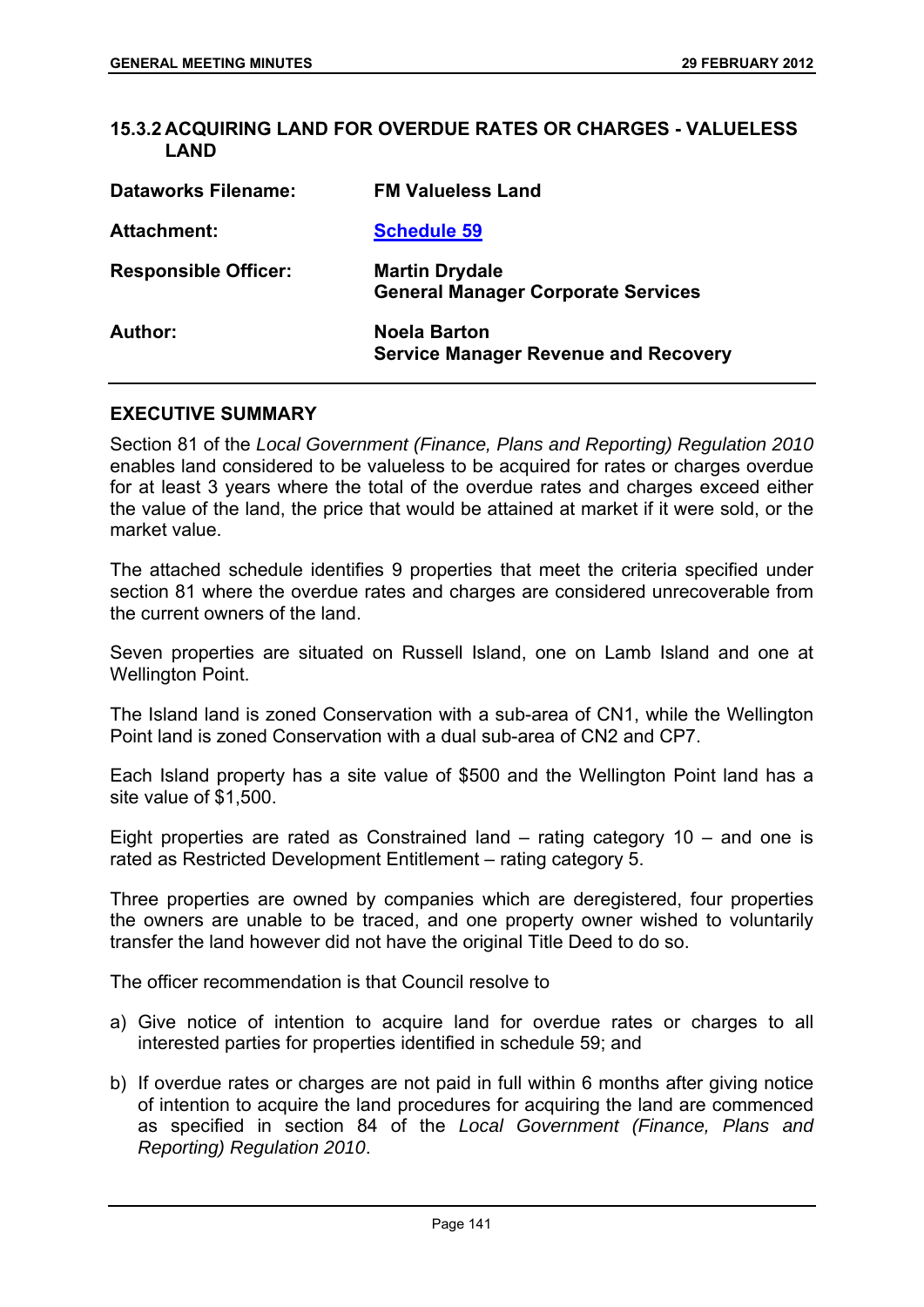## **PURPOSE**

To request Council resolve to acquire land for overdue rates and charges on land which is considered valueless or of so little value that if it were sold the proceeds of the sale would be less than the amount of the overdue rates or charges

## **BACKGROUND**

Rate notices are issued on a quarterly basis to owners of all properties identified in Schedule 59. All attempts to collect the unpaid rates and charges on each property have failed and the overdue rates and charges are considered unrecoverable.

## **ISSUES**

Section 81 of the *Local Government (Finance, Plans and Reporting) Regulation 2010* applies if:

- a) there are overdue rates or charges on land in a local government area; and
- b) the liability to pay the overdue rates or charges is not the subject of court proceedings; and
- c) some of the overdue rates or charges have been overdue for at least 3 years; and
- d) the person who is liable to pay the overdue rates or charges has an interest in the land that a corporation is not prohibited from holding (for example, a life interest in land); and
- e) either of the following applies
	- the total amount of the overdue rates or charges is more than the value of the land and the land is considered to be—
		- (A) valueless; or
		- (B) of so little value that, if it were sold, the proceeds of the sale would be less than the amount of the overdue rates or charges;
	- ii) the total amount of the overdue rates or charges is more than the market value of the land.

Section 82 of the *Local Government (Finance, Plans and Reporting) Regulation 2010* states a local government may, by resolution, decide to acquire land that meets the criteria set out under section 81.

There are currently 9 properties that meet the requirements of section 81, which are identified in the attached schedule titled Schedule 59.

Seven properties are situated on Russell Island, one on Lamb Island and one at Wellington Point.

The Island land is zoned Conservation with a sub-area of CN1, while the Wellington Point land is zoned conservation with a dual sub-area of CN2 and CP7.

Each Island property has a site value of \$500 and the Wellington Point land has a site value of \$1,500.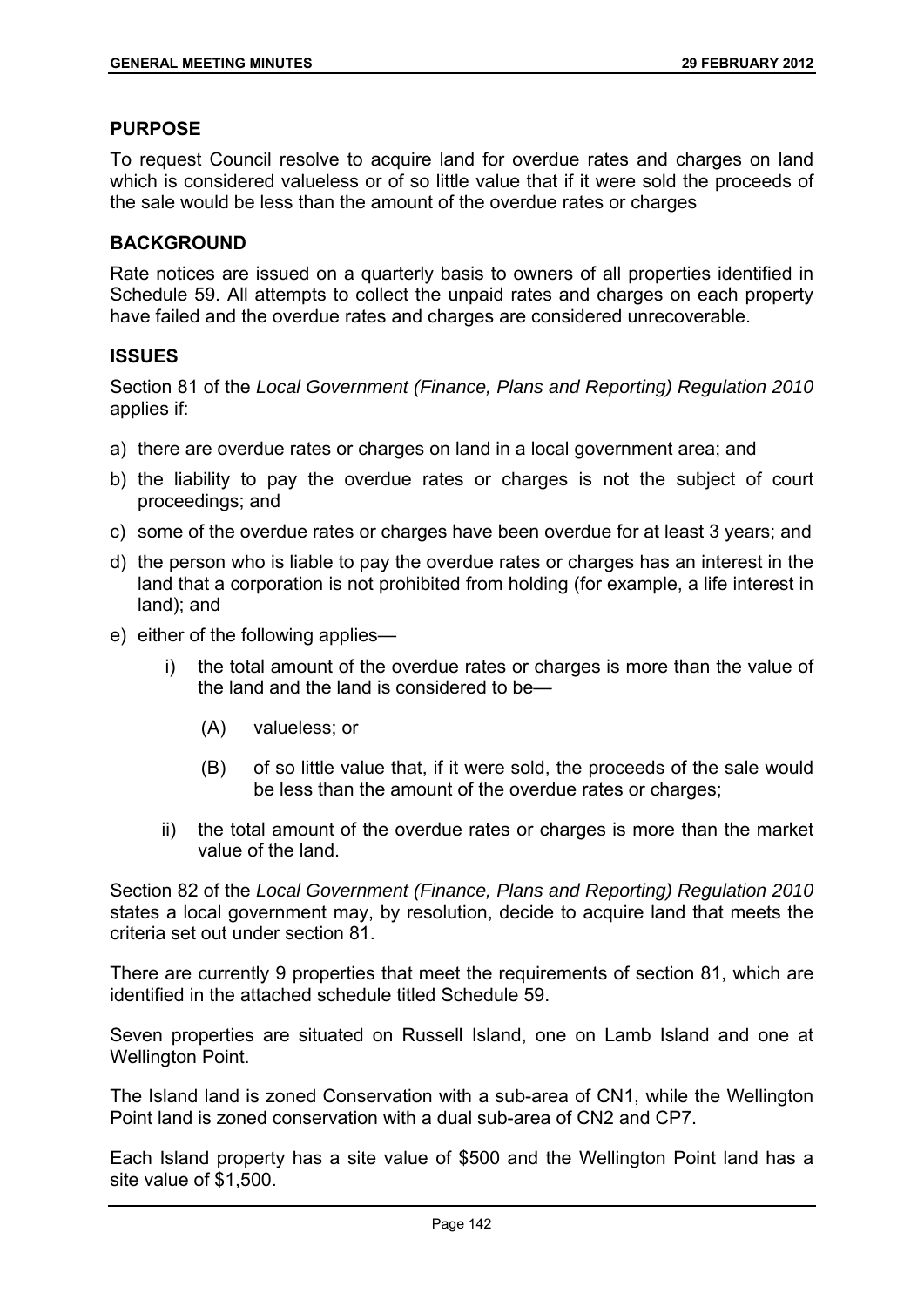Eight properties are rated as Constrained land – rating category 10 – and one is rated as Restricted Development Entitlement – rating category 5.

Three properties are owned by companies which are deregistered, four owners are unable to be traced, and one owner wished to voluntarily transfer the land however did not have the original Title Deed to do so.

Total rates and charges outstanding is currently \$15,950.75 as at 7 February 2012.

The officer recommendation is that Council resolve to:

- (a) Give notice of intention to acquire land for overdue rates or charges to all interested parties for properties identified in schedule 59; and
- (b) If overdue rates or charges are not paid in full within 6 months after giving notice of intention to acquire the land procedures for acquiring the land are commenced as specified in section 84 of the *Local Government (Finance, Plans and Reporting) Regulation 2010*.

# **RELATIONSHIP TO CORPORATE PLAN**

## **9. An efficient and effective organisation**

Council is well respected and seen as an excellent organisation which manages resources in an efficient and effective way

9.5 Ensure robust long term financial planning is in place to protect the financial sustainability of Council

#### **FINANCIAL IMPLICATIONS**

This recommendation does not require any change to the current year's budget as funds have already been allocated.

Total rates and charges outstanding is currently \$15,950.75 as at 7 February 2012.

# **CONSULTATION**

Consultation has been undertaken with Revenue Collections and Local Area and Strategic Planning Unit.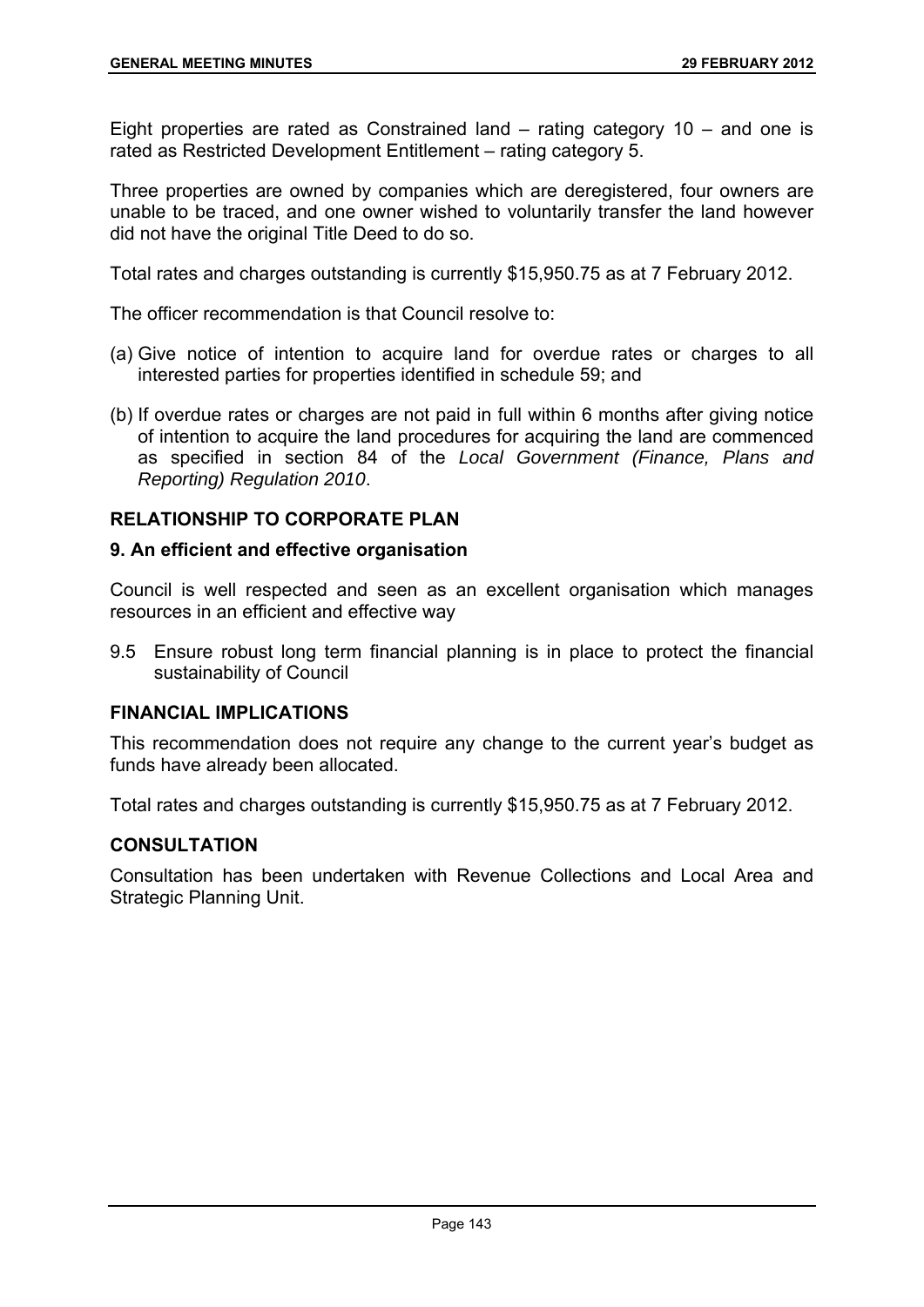| <b>PROPERTY NO.</b> | <b>CONSULTATION WITH OWNERS</b>                                                                                                                                                                                                                                                                           |
|---------------------|-----------------------------------------------------------------------------------------------------------------------------------------------------------------------------------------------------------------------------------------------------------------------------------------------------------|
| 14081               | 4/11/2010 – Owner made contact, had been living overseas, was<br>informed land value. No contact received since nor payments<br>received.                                                                                                                                                                 |
| 21377               | Last payment made 31/7/2009. No response to correspondence<br>or messages left to phone. No returned mail.                                                                                                                                                                                                |
| 23685               | 13/1/2010 - Representative from Ernst & Young advised<br>company in receivership and that they were aware the land was<br>considered valueless. Sought information on how to transfer the<br>land back to Council. No contact received since. Returned mail<br>from registered owners address since 2010. |
| 24907               | 13/7/2009 - The son of owner (who is in her 80's) contacted on<br>behalf of his mother requesting to transfer the land back to<br>Council. They could not locate the Title Deed and the action<br>lapsed.                                                                                                 |
| 35383               | Unable to contact owner. Post Office box, no returned mail. No<br>response to phone messages.                                                                                                                                                                                                             |
| 35532               | Owner is deregistered company, company director deceased.                                                                                                                                                                                                                                                 |
| 44881               | 8/7/2005 - Returned mail since 2005. Unable to trace owners.                                                                                                                                                                                                                                              |
| 49889               | Returned mail from NSW since 1999. Unable to trace owner.                                                                                                                                                                                                                                                 |
| 58794               | 2 parcels of land created for drainage reserve purposes when<br>surrounding estates developed. Company ceased to exist around<br>the turn of the century. Lots never transferred back to the Crown.                                                                                                       |

# **OPTIONS**

# **Preferred**

Council resolve to:

- 1. Give notice of intention to acquire land for overdue rates or charges to all interested parties for properties identified in schedule 59; and
- 2. If overdue rates or charges are not paid in full within 6 months after giving notice of intention to acquire the land procedures for acquiring the land are commenced as specified in section 84 of the *Local Government (Finance, Plans and Reporting) Regulation 2010*.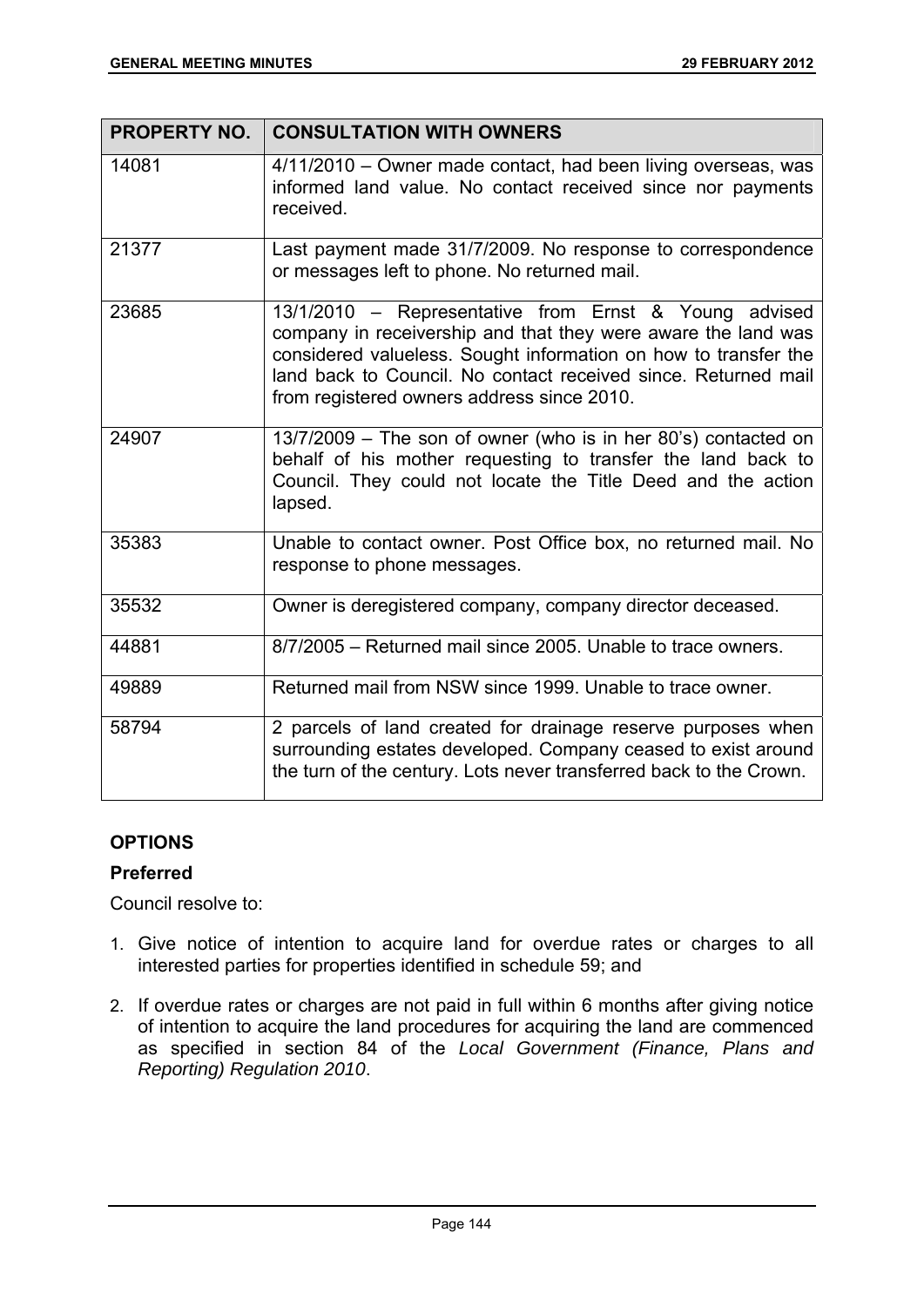**OFFICER'S/COMMITTEE RECOMMENDATION/ COUNCIL RESOLUTION** 

| Moved by:    | <b>Cr C Ogilvie</b> |
|--------------|---------------------|
| Seconded by: | <b>Cr K Reimers</b> |

**That Council resolve to:** 

- **1. Give notice of intention to acquire land for overdue rates or charges to all interested parties for properties identified in schedule 59; and**
- **2. If overdue rates or charges are not paid in full within 6 months after giving notice of intention to acquire the land procedures for acquiring the land are commenced as specified in section 84 of the** *Local Government (Finance, Plans and Reporting) Regulation 2010.*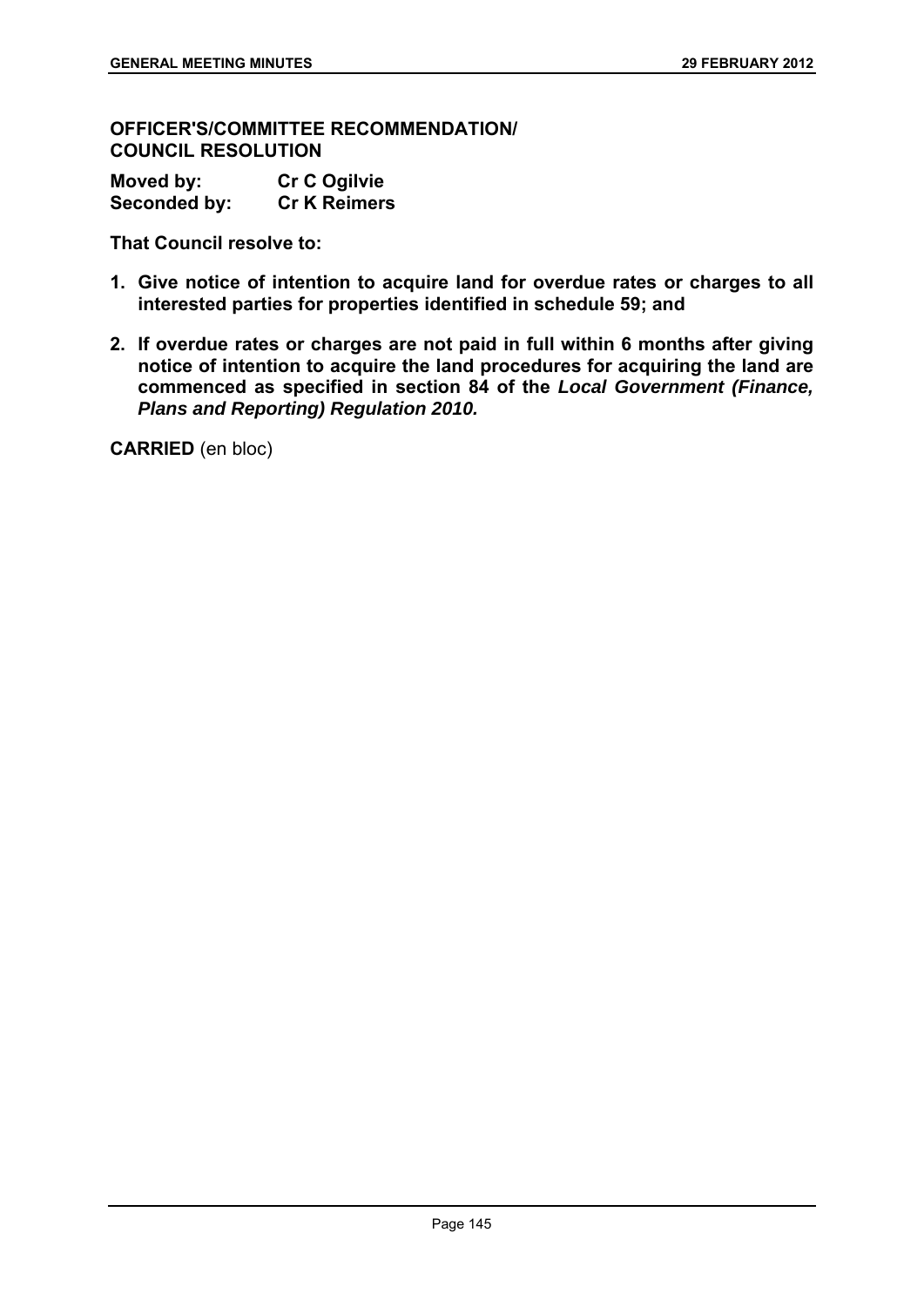## **15.3.3 JANUARY 2012 MONTHLY FINANCIAL REPORTS**

| <b>Dataworks Filename:</b>  | <b>FM Monthly Financial Reports to Committee</b>                               |
|-----------------------------|--------------------------------------------------------------------------------|
| <b>Attachment:</b>          | <b>RCC Monthly Financial Report January 2012</b>                               |
| <b>Responsible Officer:</b> | <b>Martin Drydale</b><br><b>General Manager Corporate Services</b>             |
| Author:                     | <b>Kevin Lamb</b><br><b>Service Manager Financial &amp; Capital Management</b> |

## **EXECUTIVE SUMMARY**

Section 152(2) of the *Local Government (Finance Plans & Reporting) Regulation 2010* requires the Chief Executive Officer to present the financial report to a monthly meeting.

The financial statements for January 2012 demonstrate that Council exceeded targets set in the 2011-2012 budget for six of the seven Financial Stability Key Financial Performance Indicators. These are:

- ability to pay our bills current ratio;
- ability to repay our debt debt servicing ratio;
- cash balance;
- cash balances cash capacity in months;
- long term financial stability debt to assets ratio; and
- operating performance

The following Financial Stability Ratio Key Financial Performance Indicator is outside of Council's target range:

level of dependence on general rate revenue

With respect to the five measures of sustainability adopted as part of the 2011-2012 budget, Council is currently meeting four of the five targets. The measures currently being met are:

- operating surplus ratio;
- net financial liabilities ratio;
- interest cover ratio; and
- asset consumption ratio

Council's system is currently being structured to measure its' asset sustainability ratio.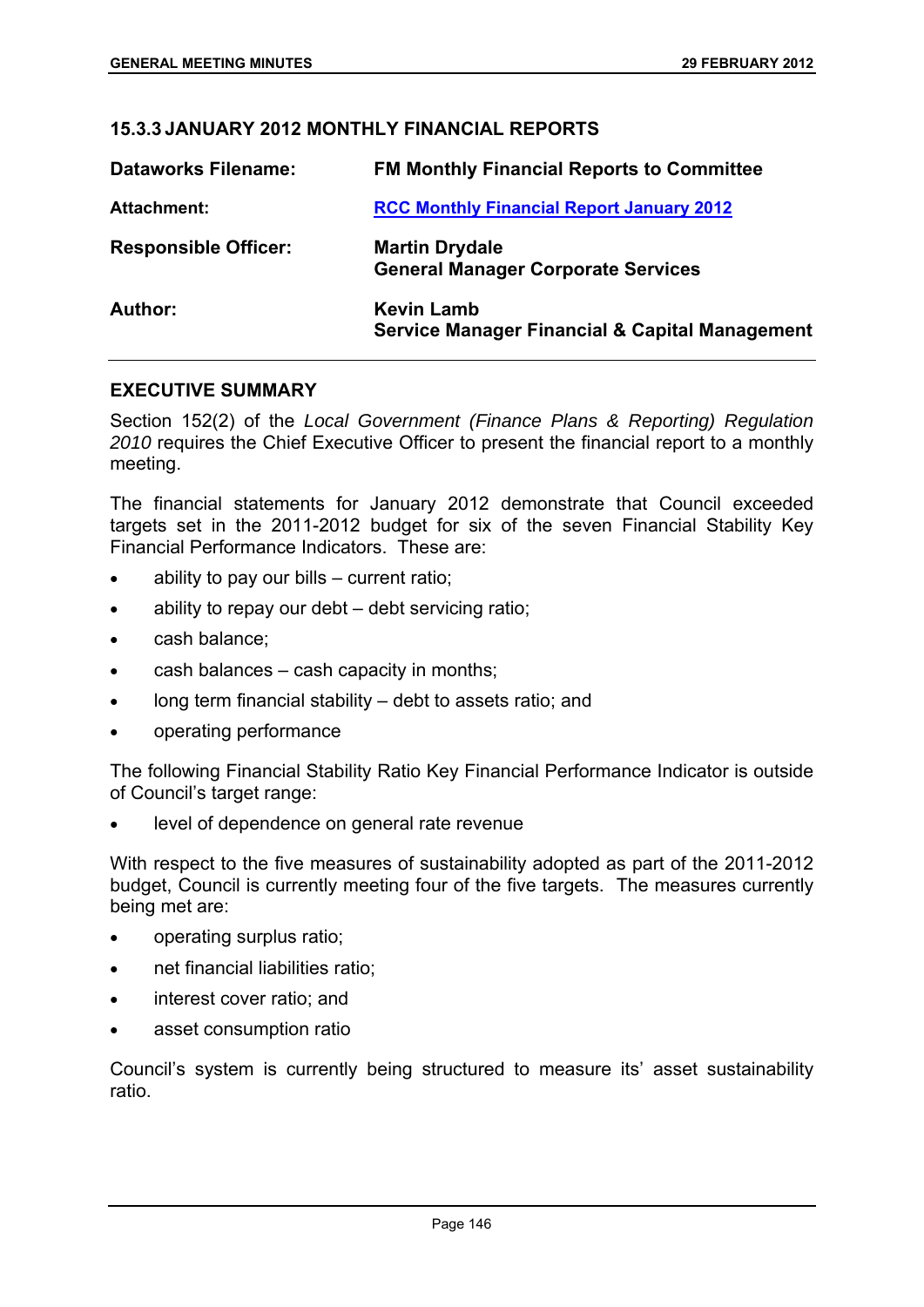#### **PURPOSE**

The purpose is to present the January 2012 financial report to Council and explain the content and analysis of the report. Section 152(2) of the *Local Government (Finance, Plans & Reporting) Regulation 2010* requires the Chief Executive Officer of a local government to present statements of its accounts to the local government.

# **BACKGROUND**

The Corporate Plan contains a strategic priority to support the organisation's capacity to deliver services to the community by building a skilled, motivated and continually learning workforce, ensuring assets and finances are well managed, corporate knowledge is captured and used to best advantage, and that services are marketed and communicated effectively.

# **ISSUES**

Please refer to the attached Monthly Financial Performance Report.

# **RELATIONSHIP TO CORPORATE PLAN**

## **8. Inclusive and ethical governance**

Deep engagement, quality leadership at all levels, transparent and accountable democratic processes and a spirit of partnership between the community and Council will enrich residents' participation in local decision making to achieve the community's Redlands 2030 vision and goals

- 8.7 Ensure Council resource allocation is sustainable and delivers on Council and community priorities
- 8.8 Provide clear information to citizens about how rates, fees and charges are set and how Council intends to finance the delivery of the Community Plan and Corporate Plan

# **FINANCIAL IMPLICATIONS**

Please refer to the attached Monthly Financial Performance Report.

# **PLANNING SCHEME IMPLICATIONS**

The City Planning & Environment Group was consulted and it is considered that the outcome of recommendations in this report will not require any amendments to the Redlands Planning Scheme.

# **CONSULTATION**

Consultation has taken place amongst Council departmental officers, Financial Reporting and Capital Management Team and the Executive Leadership Group.

# **OPTIONS**

#### **Preferred**

That Council resolve to note the End of Month Financial Reports for January 2012 and explanations as presented in the Monthly Financial Performance Report.

# **Alternative**

That Council requests additional information.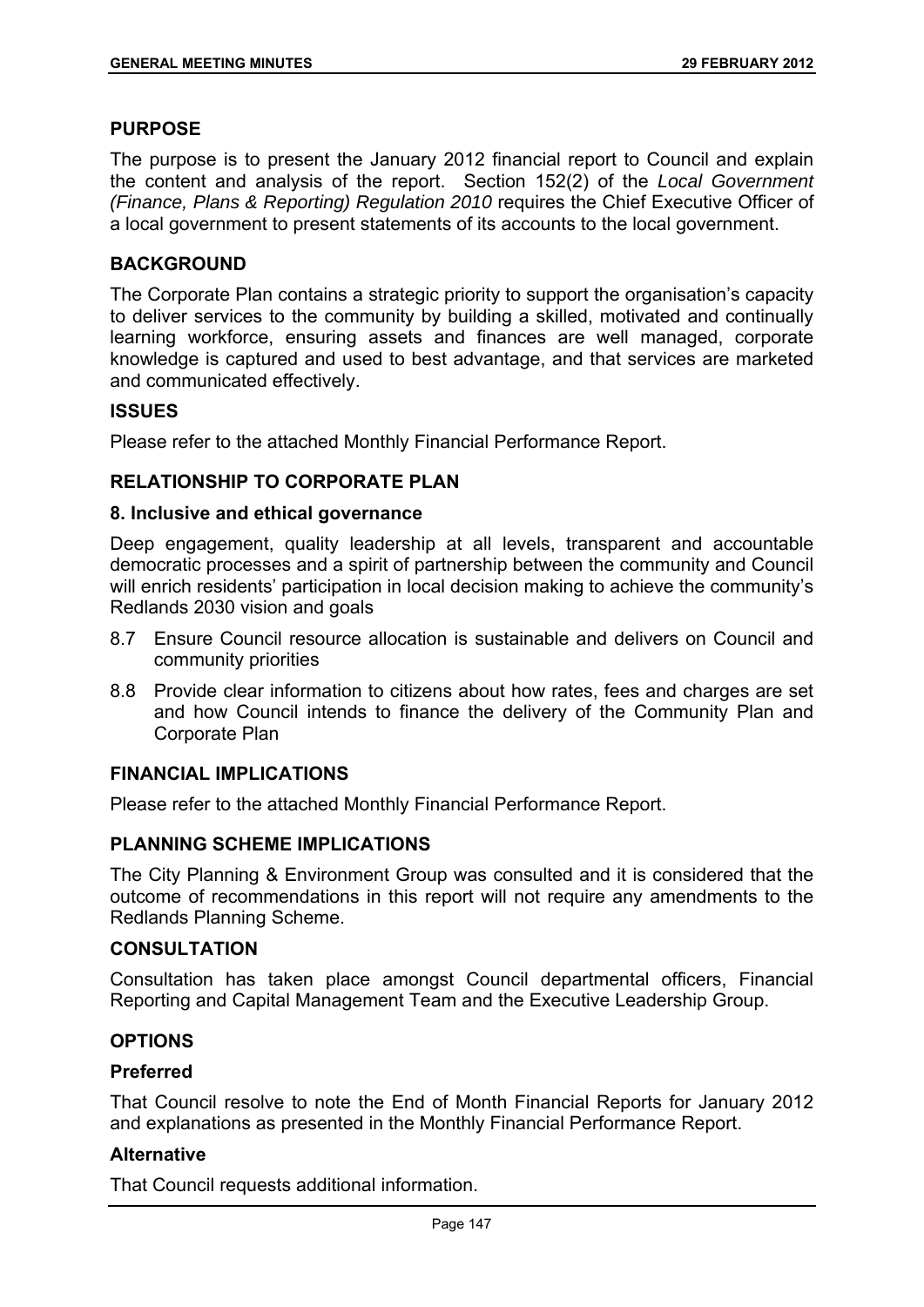**OFFICER'S/COMMITTEE RECOMMENDATION/ COUNCIL RESOLUTION** 

**Moved by: Cr C Ogilvie Seconded by: Cr K Reimers** 

**That Council resolve to note the End of Month Financial Reports for January 2012 and explanations as presented in the attached Monthly Financial Performance Report.**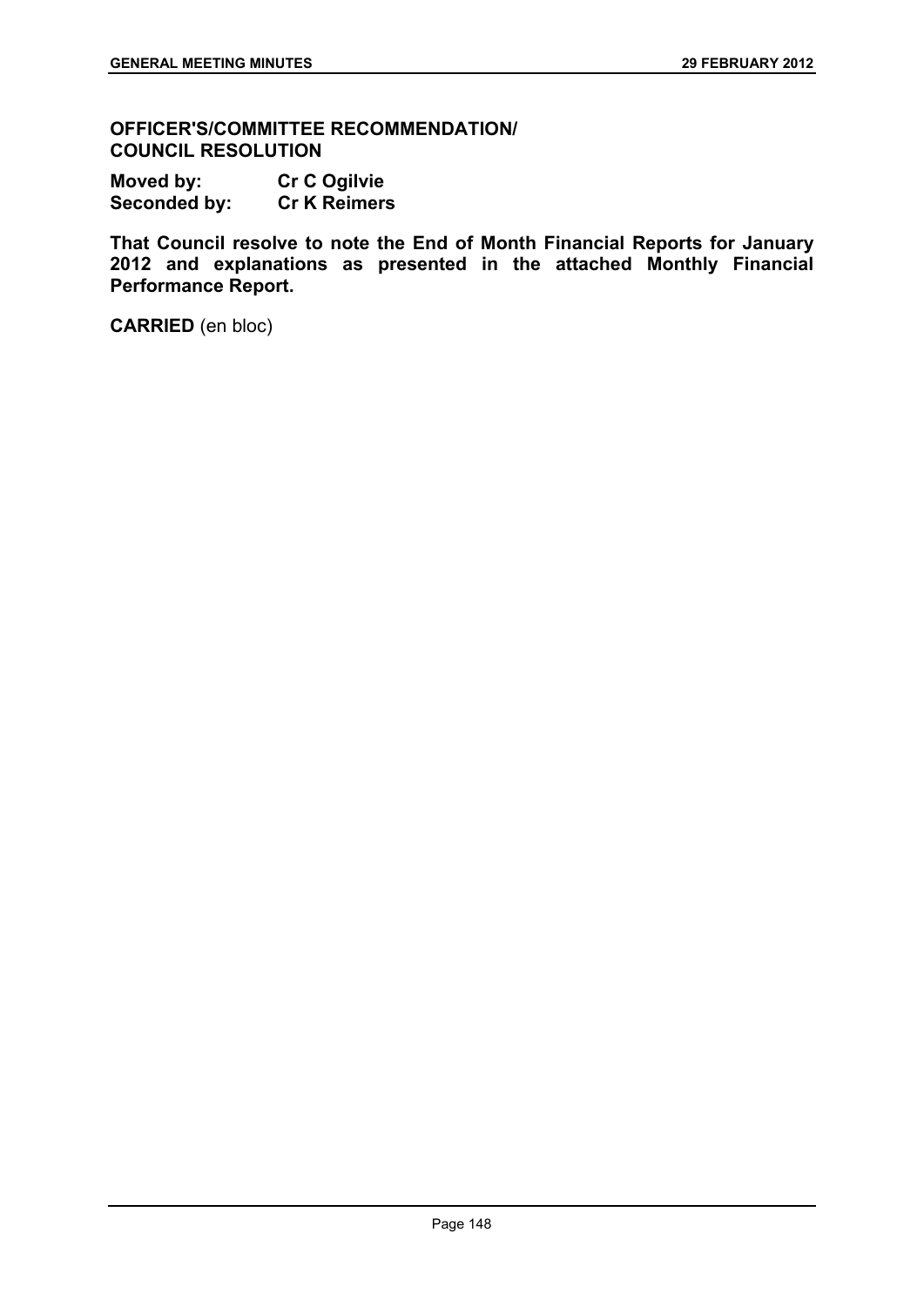## **15.3.4 WORKPLACE HEALTH AND SAFETY MANAGEMENT SYSTEMS**

| <b>Dataworks Filename:</b>  | <b>HRM WH&amp;S Systems</b>                                        |
|-----------------------------|--------------------------------------------------------------------|
| <b>Attachment:</b>          | <b>SMSA Action Matrix - February 2012</b>                          |
| <b>Responsible Officer:</b> | <b>Martin Drydale</b><br><b>General Manager Corporate Services</b> |
| Author:                     | <b>Amanda Daly</b><br><b>Manager People &amp; Change</b>           |

#### **EXECUTIVE SUMMARY**

A report presented to Council in November 2011 provided advice on the new Workplace Health and Safety (WHS) legislation which took effect on 1 January 2012 (Harmonisation) and the impacts to Council together with the plans for the subsequent revision of the safety management system.

Harmonisation and other contributing factors to Council's safety management system will be discussed to provide an update.

## **PURPOSE**

To provide an update on actions to comply with the new Workplace Health and Safety legislation effective 1 January 2012 (Harmonisation) and other impacts to Council's safety management system including the Enforceable Undertaking Audit and Water reintegration.

## **BACKGROUND**

Redland City Council currently has a number of focuses with regard to WHS management systems:

#### **Focus 1**

 Working towards compliance with Australian Standard 4801 to meet the requirements for the Enforceable Undertaking Council has with the Queensland Government which is due for closure on 30 June 2012 with a final monitoring audit programmed for February 2012.

#### **Focus 2**

• Preparing Council for the next Self Insurance Internal Audit in August 2013.

## **Focus 3**

 Aligning Council's Safety Management System with the new nationally harmonised Health and Safety Legislation

#### **Focus 4**

 Working towards compliance with health and safety systems within the Redland Water business in preparation for the audit for Self Insurance including an Internal Audit in 2012 and an External Audit in 2013.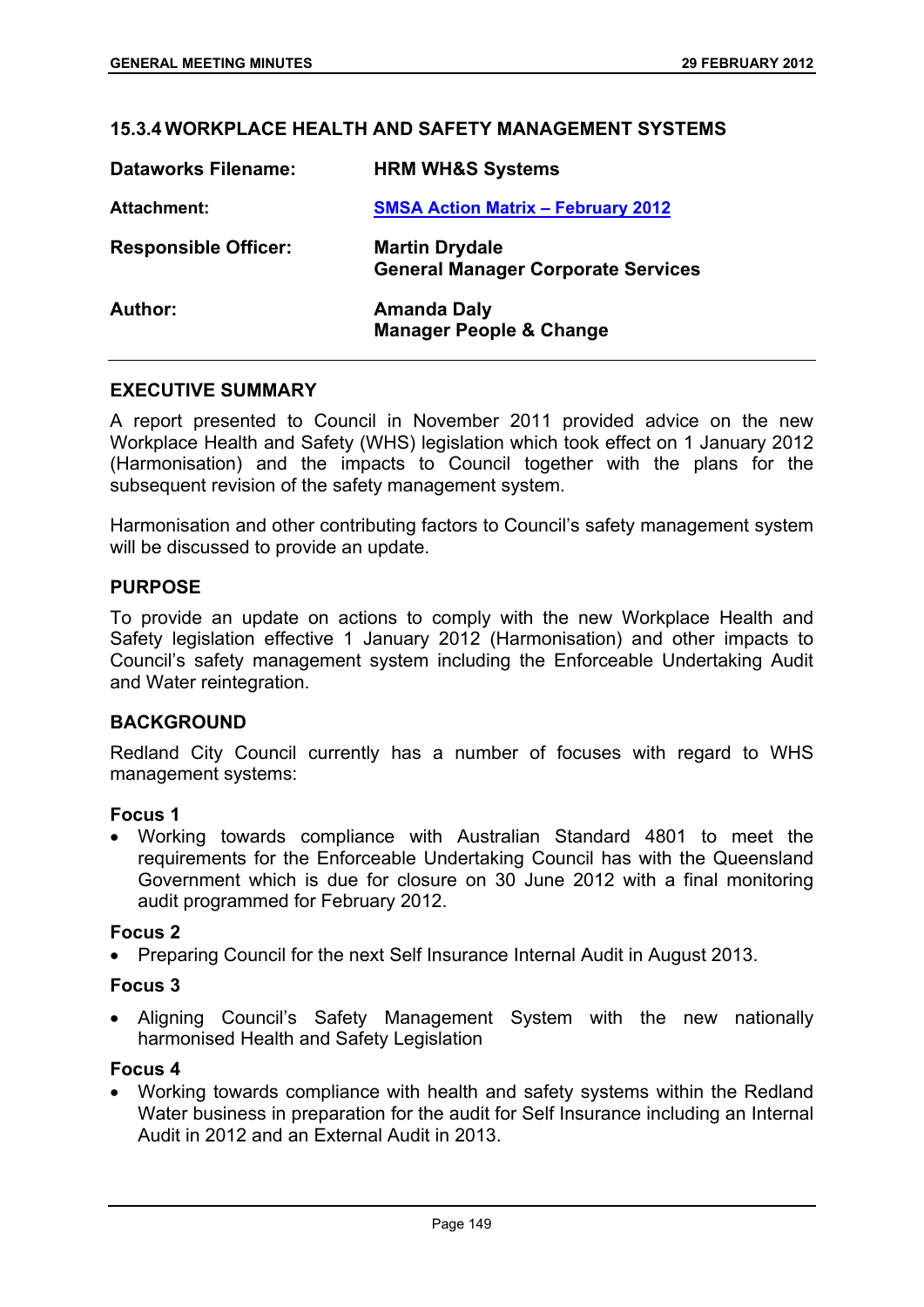These four foci are currently the drivers for Council's 5 Safety Missions in the "2012 and Beyond Project".

## **ISSUES**

## **Mission 2 – Enforceable Undertaking Audit**

The current non compliance and partial non compliance Matrix of 56 Items all have action plans developed and are in progress. An action table is attached for reference at Attachment 1.

A snap shot of compliance will be measured by the 3 day Enforceable Undertaking (EU) Audit in February 2012. This audit will be undertaken by David Randall of DRA Safety as the appointed Auditor by the Department of Justice & Attorney General. The report will be forwarded to the regulator for review following which the regulator may ask Council to focus on some specific items or require Council to address all non compliance issues before the end of the EU in June 2012. It will be at the point of the EU sign off that the regulator will decide if Council has met the requirements of the EU.

A further fine may be issued by the Department of Justice and Attorney General, if Council has not made satisfactory progress towards compliance.

#### **Mission 4 – Systems**

A number of the findings in the Audit Matrix relate to the ICT system management.

With this in mind, Council currently has a Business System Analysis working in the WHS & Wellbeing Unit to develop a systems integration plan aimed at providing health and safety guidance directly to Managers desktops.

A full Action Matrix is developed for this work and through cooperation with the Corporate Services Project Centre and the Information Management Group, these projects are tracking well.

#### **Mission 4 – Harmonisation**

All procedures in the RCC Safety Management system are being harmonised with the national legislation that was rolled out on 1 January 2012.

All Managers have been offered formal and informal education around the concept of meeting Due Diligence requirements as set out in the new legislation and all elected Health and Safety Representatives have received formal training with respect to the role and authority they now have under the new legislation. A specific training and mentoring program is being rolled out for Project Coordinators in the Project Delivery Group to allow for the transition.

The WHS Officer position has been re-titled Health and Safety Adviser and formal position descriptions are being adjusted.

A delegations table has been prepared for the Chief Executive Officer in relation to the new Act. Work is still underway on a delegations table for the new Regulations.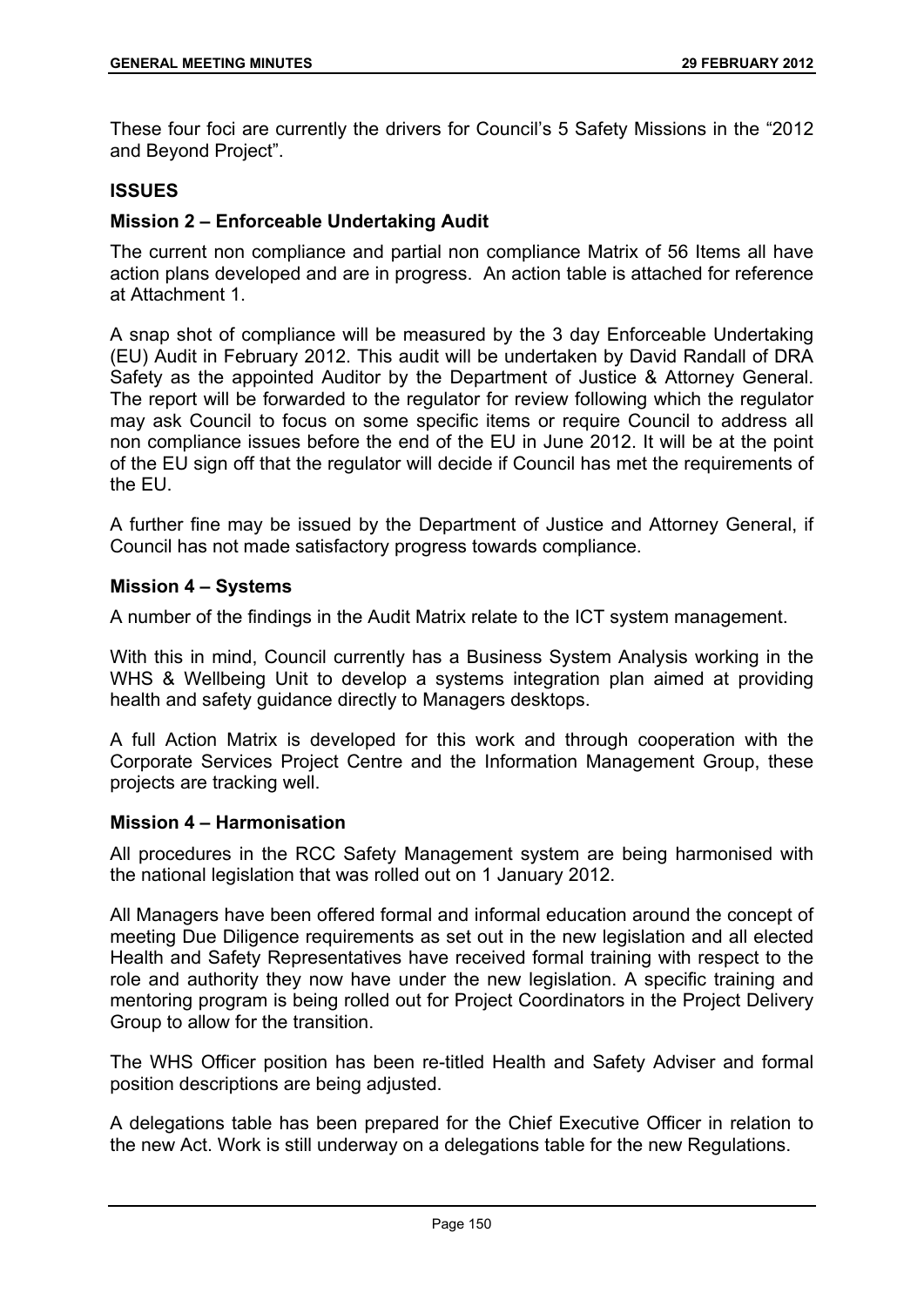A Contractor Communication and Consultation plan has been developed by the Service Manager WHS & Wellbeing and is being rolled out in unison with Projects related to the Missions.

## **Mission 5 – Water Business Reintegration**

A Safety Management System Audit of the current safety systems in the Redland District Allconnex Business has been conducted as a baseline.

An Audit Matrix has been developed to address non compliances and partial compliances from this audit to guide work needed for compliance for the Self Insurance Audit for reinsurance in 2013.

A number of other projects have been scoped to ensure Health and Safety Programs rolled out to Council since the introduction of Allconnex Water are captured in readiness for reintegration. Council is awaiting confirmation of the passage of legislation prior to progressing this.

#### **Impacts to Councillors**

Councillors support ELG in making decisions at Council Meetings that involve Due Diligence and consequently they would need to consider the following:

## **Demonstrating due diligence**

The due diligence criteria listed in the WHS Act 2011 are shown below, with suggestions on how to meet them.

1. Acquiring knowledge of health and safety issues

This can be met by:

- acquiring up-to-date knowledge of the WHS Act 2011, regulations and codes of practice
- investigating current industry issues through conferences, seminars, information and awareness sessions, industry groups, newsletters
- acquiring up-to-date knowledge of work health and safety management principles and practices
- ensuring that work health and safety matters are considered at each corporation, club or association board meeting.
- 2. Understanding operations and associated hazards and risks

This can be met by:

- developing a plan of the operation that identifies hazards in core activities
- ensuring that information is readily available to other officers and workers about procedures to ensure the safety of specific operations that pose health and safety risks in the workplace
- continuously improving the safety management system.
- 3. Ensuring that appropriate resources and processes are used to eliminate or minimise risks to health and safety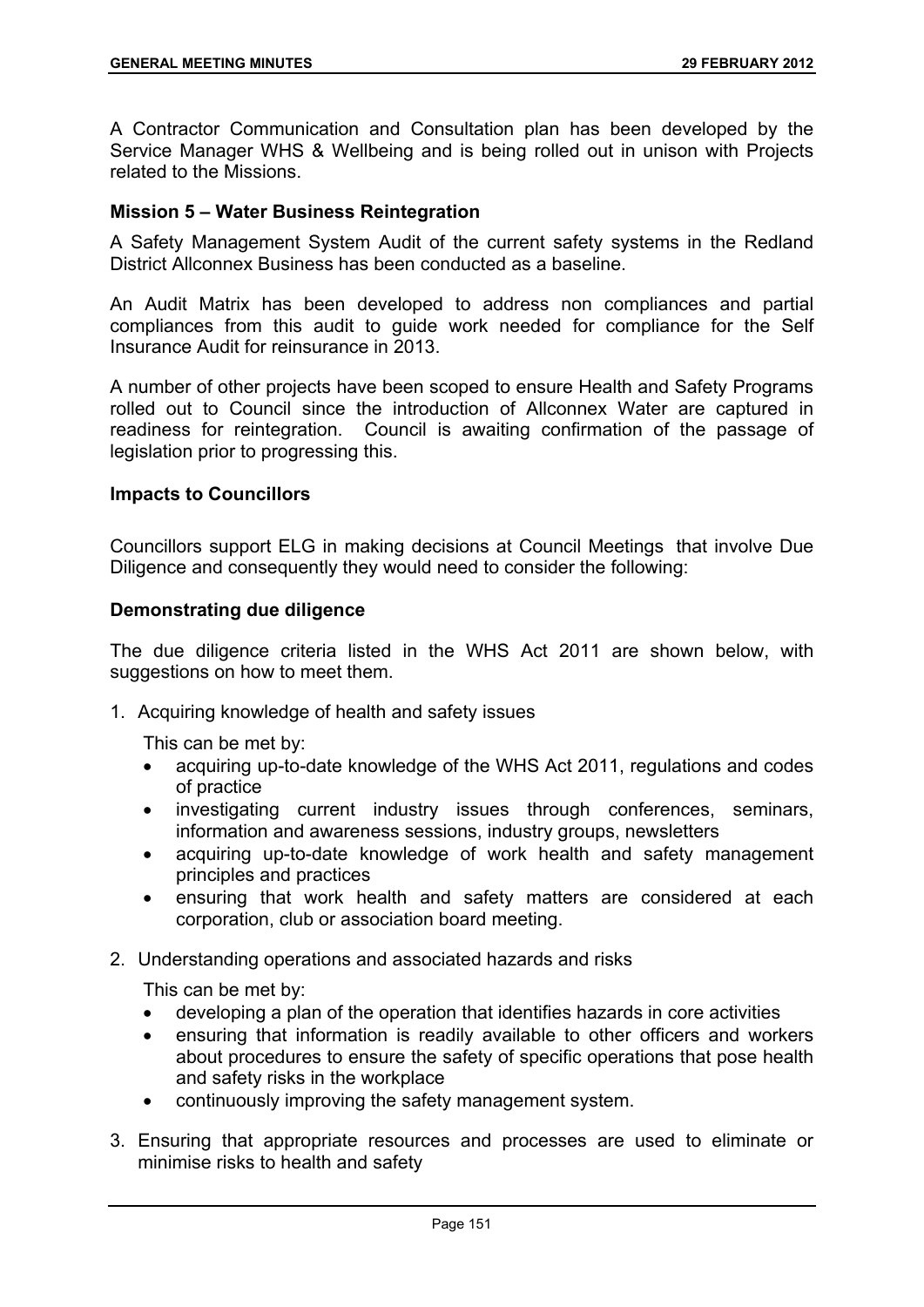This can be met by:

- establishing/maintaining safe methods of work
- implementing a safety management system
- recruiting personnel with appropriate skills, including safety personnel
- ensuring staffing levels are adequate for safety in operations
- giving safety personnel access to decision makers for urgent issues
- maintaining/upgrading infrastructure.
- 4. Implementing processes for receiving and responding to information about incidents, hazards and risks

This can be met by:

- employing a risk management process
- having efficient, timely reporting systems
- empowering workers to cease unsafe work and request better resources
- establishing processes for considering/ responding to information about incidents, hazards and risks in a timely fashion
- measuring against positive performance indicators to identify deficiencies (e.g. percentage of issues actioned within agreed timeframe).
- 5. Establishing and maintaining compliance processes

This can be met by:

- undertaking a legal compliance audit of policies, procedures and practices
- testing policies, procedures and practices to verify compliance with safety management planning.
- 6. Verifying the provision and use of the resources mentioned in 1-5.

Officers will need to ensure there is a system in place that records and provides evidence of the matters mentioned in 1-5.

# **RELATIONSHIP TO CORPORATE PLAN**

#### **9. An efficient and effective organisation**

Council is well respected and seen as an excellent organisation which manages resources in an efficient and effective way

- 9.1 Deliver excellent leadership throughout the organisation for the benefit of the community
- 9.4 Provide a safe place for staff to work in and support the health and wellbeing of our people.

## **FINANCIAL IMPLICATIONS**

This recommendation does not require any change to the current year's budget as funds have already been allocated.

## **CONSULTATION**

The WHS & Wellbeing team have rolled out initial overviews of the implications of the new legislation and other major impacts to all managers and supervisors. The education program will continue over the next six months.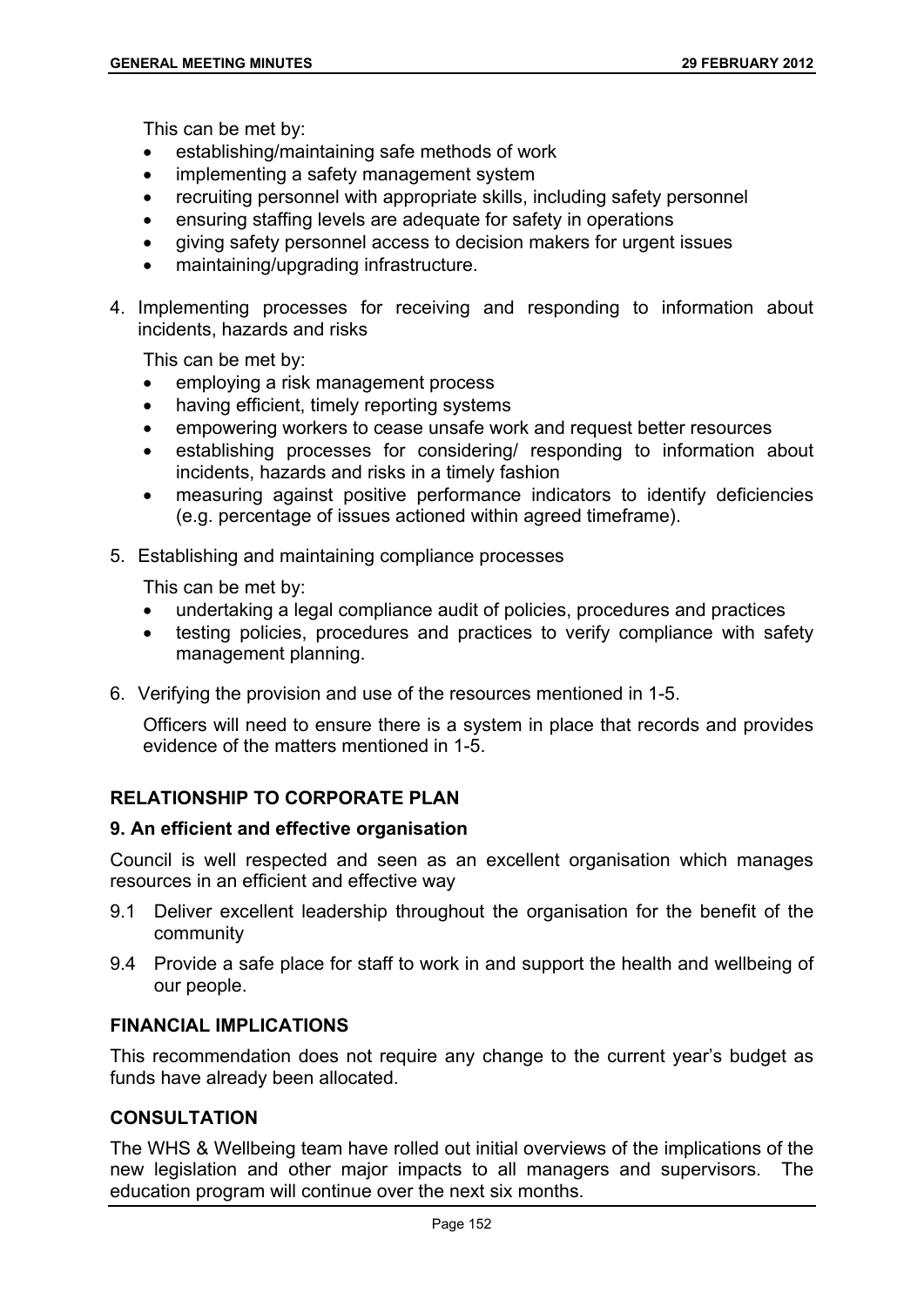# **OPTIONS**

# **Preferred**

That Council note the progress made towards compliance with the new Workplace Health &Safety legislation.

# **OFFICER'S/COMMITTEE RECOMMENDATION/ COUNCIL RESOLUTION**

**Moved by: Cr C Ogilvie Seconded by: Cr K Reimers** 

**That Council note the progress made towards compliance with the new Workplace Health & Safety legislation.**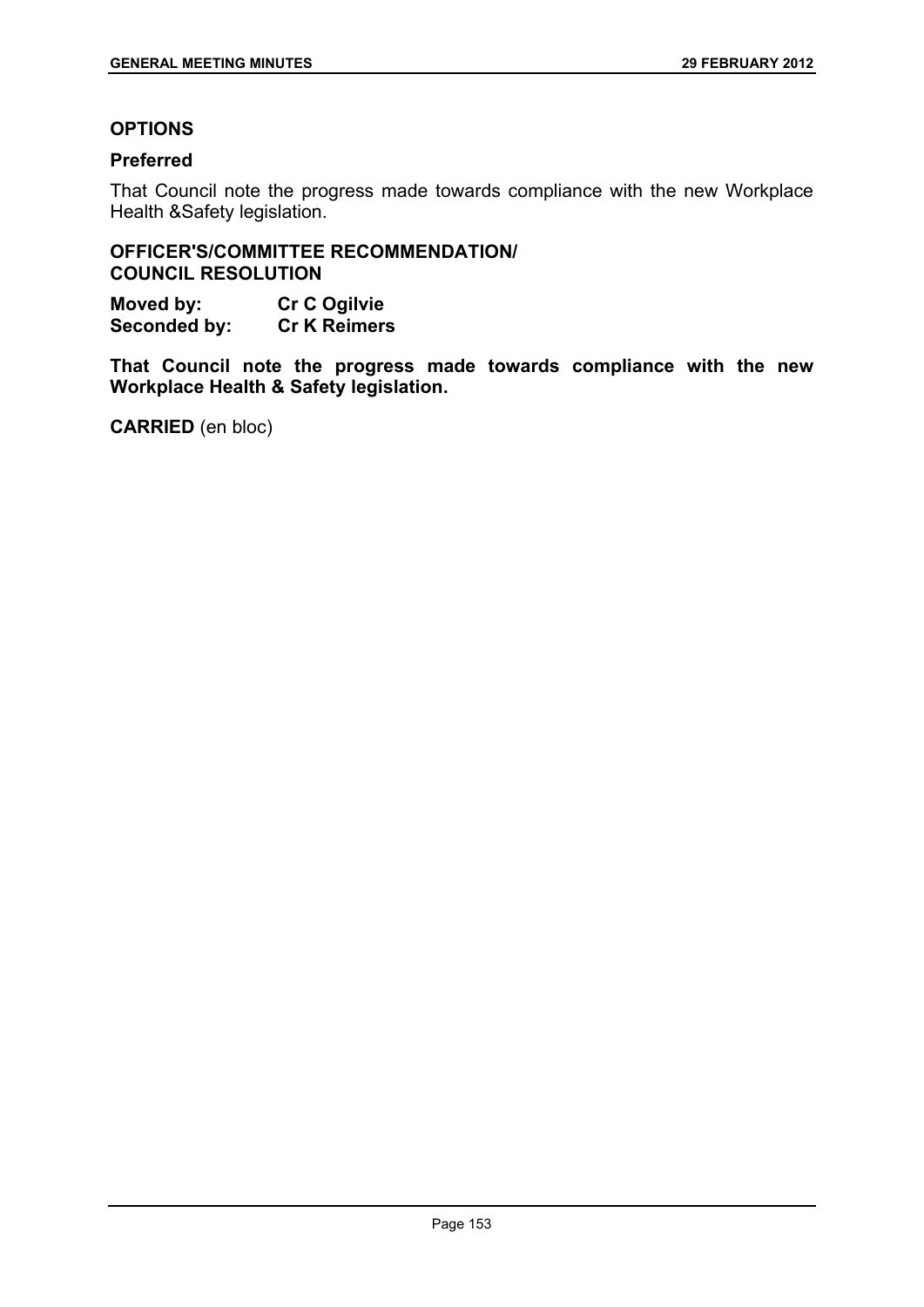## **15.3.5 REVIEW OF POLICY & GUIDELINE - FLEET VEHICLE SELECTION CRITERIA**

| <b>Dataworks Filename:</b>  | <b>FM Passenger Fleet Policy 2012</b>                                                            |
|-----------------------------|--------------------------------------------------------------------------------------------------|
| <b>Attachment:</b>          | POL - 2812 Staff Passenger Vehicle Fleet and<br><b>GL-2812-001 Staff Passenger Vehicle Fleet</b> |
| <b>Responsible Officer:</b> | <b>Brian Lewis</b><br><b>Manager Corporate Acquisitions, Fleet and</b><br><b>Facilities</b>      |
| Author:                     | <b>Jon Horsey</b><br><b>Fleet Manager</b>                                                        |

# **EXECUTIVE SUMMARY**

The current Fleet Vehicle Guideline selection criteria were previously approved by Council at its General Meeting on 29/10/08. The guideline requires that the criteria for selection of Staff Passenger Vehicles **Schedule 1 – 1.1** is reviewed and approved by Council prior to tendering and the establishment of any contract for the purchase of motor vehicles.

# **PURPOSE**

To recommend amendments to the evaluation weighting criteria contained in Guideline **GL-2812-001** and referred to in Policy POL-2812 and to seek approval to adopt the proposed changes.

# **BACKGROUND**

# **Current Criteria:**

|                | Gurrent Griteria:                   |                                                 |
|----------------|-------------------------------------|-------------------------------------------------|
| $1_{\cdot}$    | <b>Whole of Life Costs</b>          | 55%                                             |
| 2.             | Environmental impact                | 40%                                             |
| 3.             | Local content                       | 5%                                              |
|                | <b>Mandatory Criteria</b>           |                                                 |
| $\bullet$      | Safety                              | Preference for ANCAP 4 (ANCAP 3 as a minimum)   |
|                |                                     | Australasian New Car Assessment Program ANCAP   |
| $\bullet$      | <b>Qualifying Suppliers</b>         | Consideration of Primary & Secondary suppliers  |
|                | <b>Recommended Criteria:</b>        |                                                 |
|                | <b>Mandatory Criteria</b>           |                                                 |
|                | Safety                              | Preference for ANCAP 5 (ANCAP 4** as a minimum) |
|                |                                     | Australasian New Car Assessment Program ANCAP   |
|                | <b>Weighted Selection Criteria:</b> |                                                 |
| 1              | <b>Whole of Life Costs</b>          | 60%                                             |
| $\overline{2}$ | Environmental impact                | 40%                                             |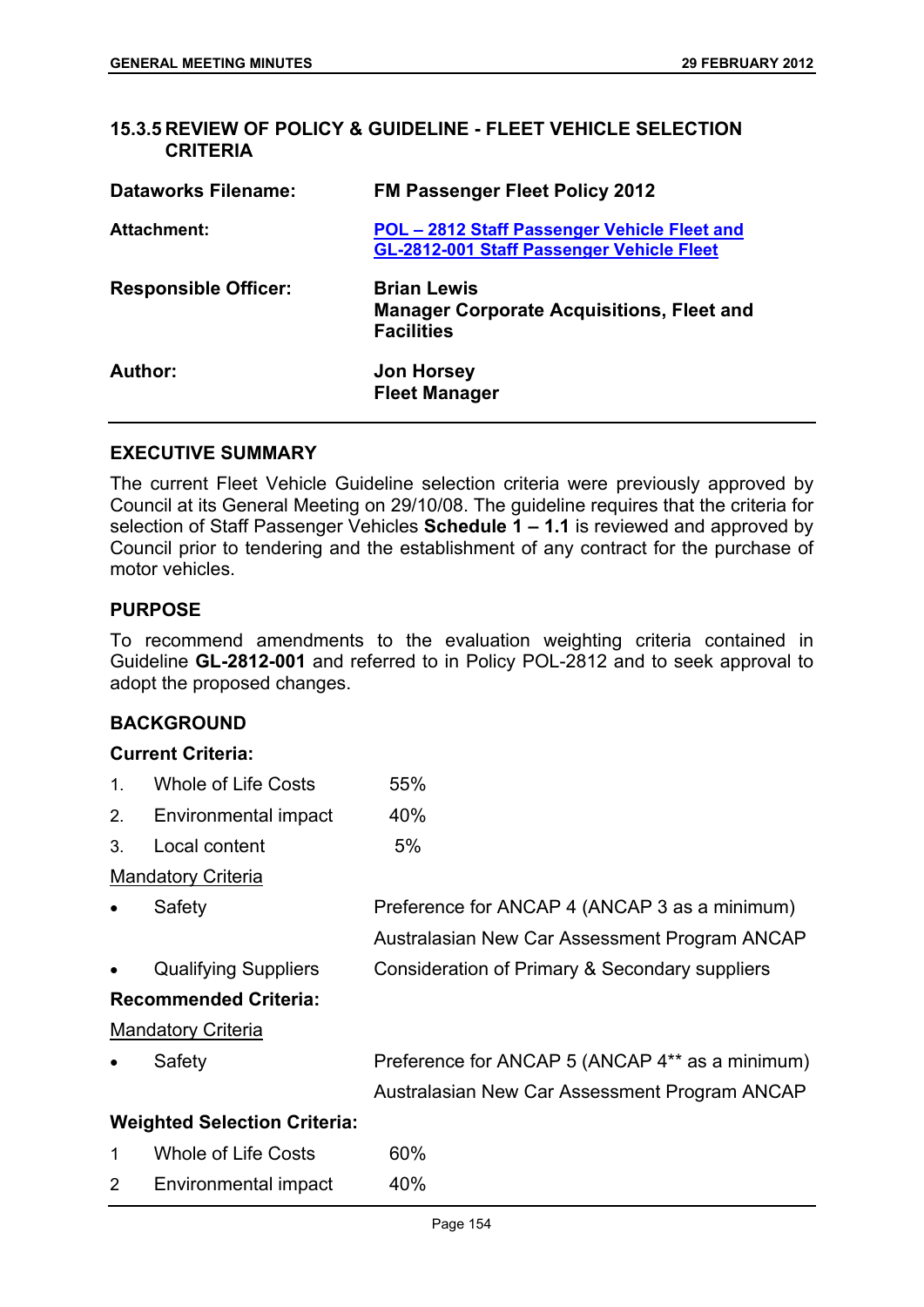## **Clarifications of proposed criteria amendments:**

#### Local Content:

Previously the use of local content has proved a difficult to determine due to conflicting interpretations, therefore the following amendments are recommended for mandatory consideration:

That the Supplier's geographical location will determine status on the panel and, when determining the purchase source of qualifying vehicles, an approved supplier who achieves primary status will be given first preference of supply at competitive rates and within required timeframes.

#### Primary Status:

All suppliers who have their actual place of business within the boundaries of Redland City Council will be given primary status.

#### Secondary Status:

All suppliers who have their actual place of business outside of the boundaries of Redland City Council will be given secondary status.

Approved secondary contractors will be given the opportunity to supply the qualifying vehicle/s only if the primary supplier cannot supply the vehicles at a competitive market rate within the required time frame.

In the event of there being no approved suppliers with primary status available to provide the required vehicle/s as required, then approved suppliers with secondary status will be approached.

If an appropriate vehicle from an approved supplier with primary status becomes available after the allocation of supply to an approved supplier with secondary status the approved supplier with secondary status shall retain the supply.

#### **Safety**

The current policy in respect to ANCAP is a preference for Level 4 with a minimum acceptance of Level 3, however, in line with the evolvement of standards it is recommended that the levels be raised in line with the current "norm" in the industry standards.

The Australasian New Car Assessment Program (ANCAP) gives consumers consistent information on the level of occupant protection provided by vehicles in serious front and side crashes. The program is supported by Australian and New Zealand automobile clubs, road and transport authorities of NSW, Victoria, South Australia, Queensland, Tasmania, Western Australia, the New Zealand Government, the Victorian TAC and IAG Ltd.

The application of ANCAP standards will meet Council's safety responsibilities.

These ANCAP related standards are as follows:

A minimum mandatory requirement for ABS & dual airbags (driver & passenger)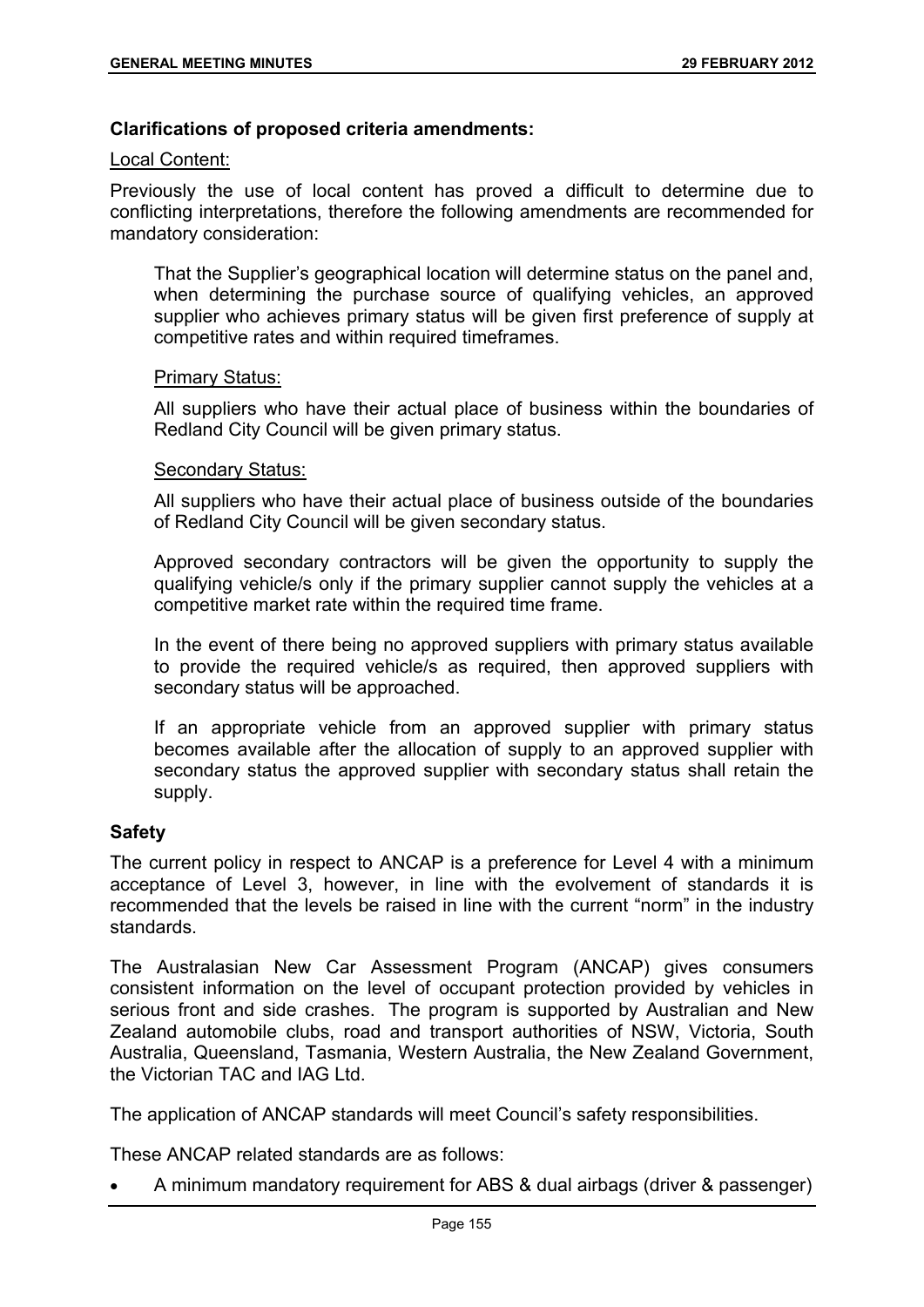A minimum, mandatory rating of, but not restricted to ANCAP 4\*\* – with a desirable, but not restricted to ANCAP 5 rating.

\*\* It is noted that these standards as a minimum are only quaranteed to exist within the passenger vehicle (i.e. car) market at present and have not fully extended into the light commercial goods vehicles (i.e. utility vehicles and tray backs etc). However, this continues to evolve with the minimum standard achieved in the present Utility Fleet of ANCAP 3 and the forthcoming Ford Ranger models achieving an ANCAP score of 5. In the meantime, the individual manufacturer's specifications and safety features verses operational requirement will be considered on an individual basis, whilst at all ensuring that full consideration is given to the Safety of the driver and passengers and potential risk exposure of the organisation.

# **Whole of Life Costing**

Unchanged from previously – Whole of Life Costing (WOL) is a technique to establish the total cost of ownership. It is a structured approach which addresses all the elements of this cost and can be used to produce a spend profile of the product over its anticipated lifespan.

The results of a WOL analysis can be used to assist management in the decision making process when there is a choice of product. The accuracy of WOL diminishes as it projects further into the future, so it is most useful as a comparative tool when long term assumptions apply to all the options and consequently have the same impact.

Council's procedure to calculate the WOL of any plant item is – total acquisition costs plus, lifecycle and maintenance costs i.e., consumables, disposables and service etc. (A number of these components are forecast using historical and manufactures/industry data), plus disposal costs where applicable, minus proceeds from sale.

# **Environmental Impact**

Unchanged from previously, it is recommended that the total environmental impact of the vehicle is taken into consideration.

As per current procedures the data from the Australian Government website www.greenvehicleguide.gov.au is utilised to enable scoring/comparison for this weighting. This website scores/compares individual vehicles under fuel type, fuel consumption, and CO2 grams per kilometre, greenhouse rating and air pollution rating.

# **Components of each Selection Criteria**

Whole of Life Costs:

- Acquisition cost:
- Stamp duty:
- Disposal cost;
- Scheduled and unscheduled maintenance;
- Fuels;
- **•** Tyres and batteries including environmental levies;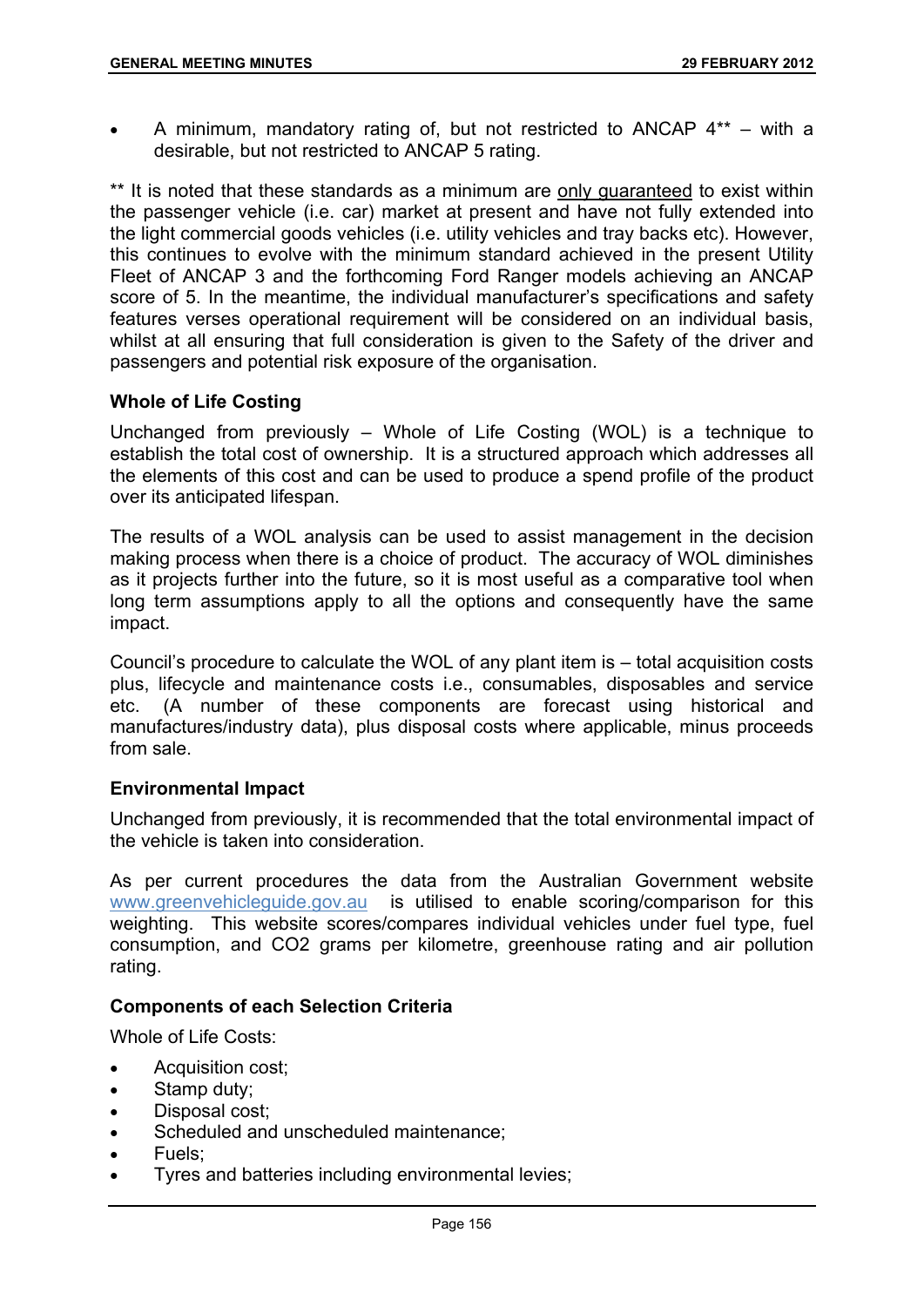- Registration;
- CTP Insurance/self insurance premiums;
- Warranties;
- FBT (when applicable);
- Carbon tax.

## **Environmental impact:**

- Fuel Types
- Combined fuel consumption ie. Urban etc.
- CO2 grams per kilometre
- Greenhouse rating
- Air pollution rating

## **Primary Status Considerations:**

- Dealerships within the geographic boundaries of the City
- Spare parts availability
- After sales support & responsiveness
- Delivery

# **ISSUES**

There are no issues identified with these amendments.

# **RELATIONSHIP TO CORPORATE PLAN**

#### **9. An efficient and effective organisation**

Council is well respected and seen as an excellent organisation which manages resources in an efficient and effective way

9.5 Ensure robust long term financial planning is in place to protect the financial sustainability of Council

# **FINANCIAL IMPLICATIONS**

- Financial implications will not be quantifiable until responses are received as a result of undertaking the tender process. However, it is probable that due to the increased requirements for Environmental and Safety Criteria to be fulfilled, increased costs may eventuate.
- Should the current budget allocated for the 2012/2013 Fleet Replacement Programme require adjustment post the tender process, a budget submission will be requested at the appropriate quarterly review.
- The maximum value for each level of vehicle shall be in accordance with clauses 1.1 a) through h, as detailed in the Staff Passenger Fleet Guideline GL-2812-001.

#### **CONSULTATION**

Fleet Manager has consulted with Industry experts such as, Australian Accident Research Centre, Australian Fleet Managers Association, Royal Automobile Club of Qld and the following: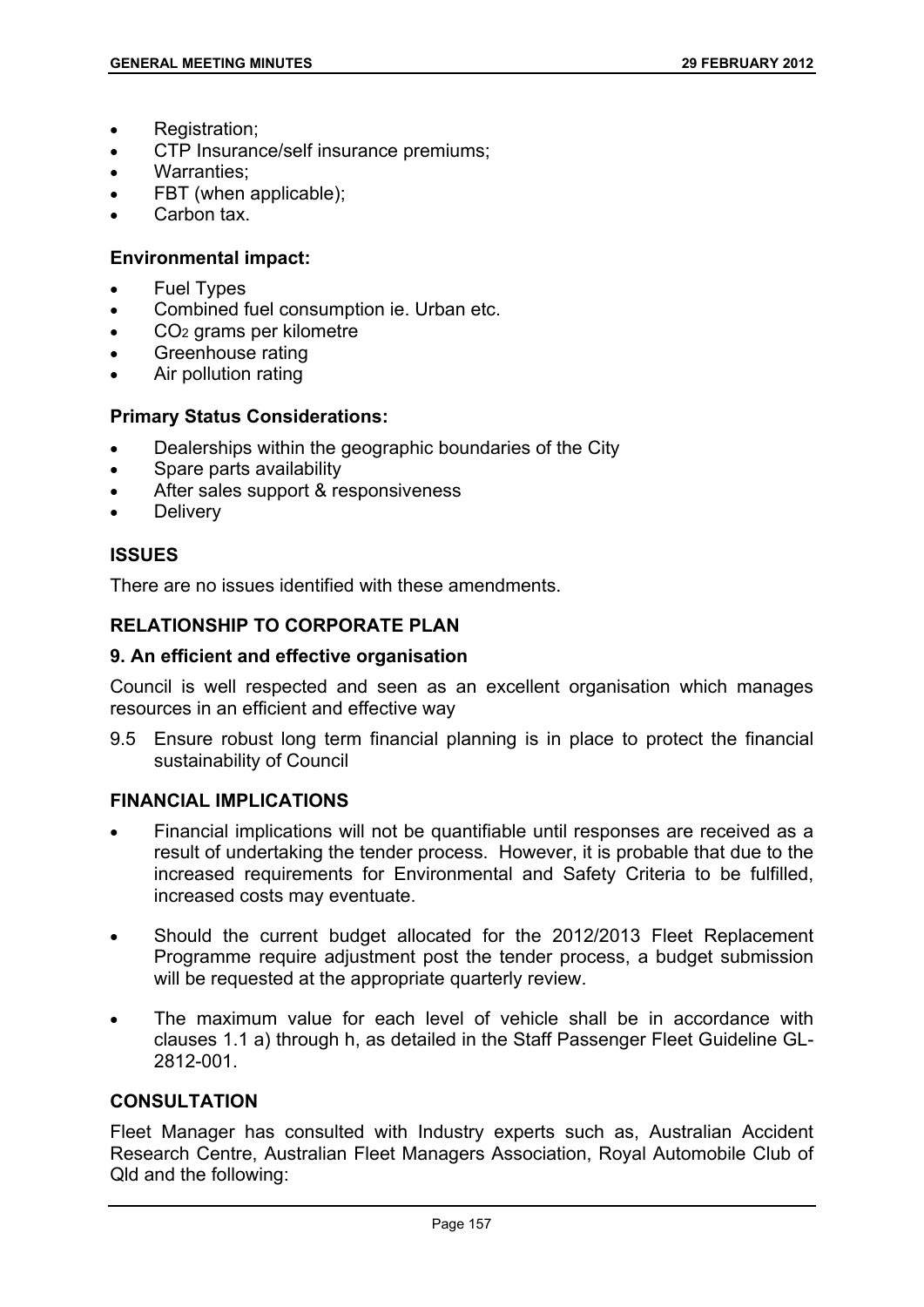- fcai.com.au Federal Chamber of Automotive Industries
- ancap.com.au Australian new Car Assessment Program
- greenvehicleguide.gov.au Rates new Australian vehicles based on greenhouse and air pollution emissions

# **OPTIONS**

## **Preferred**

That the amended selection criterion & weightings listed below be approved and that the Guideline GL-2812-001 is also amended to reflect the changes.

## Mandatory Criterion:

- Safety **Preference for ANCAP 5 (ANCAP 4\*\* as a** Minimum)Australasian New Car Assessment Program ANCAP
- Qualifying Suppliers Consideration of Primary & Secondary suppliers

## Weighted Selection Criteria:

- 1 Whole of Life Costs 60%
- 2 Environmental Impact 40%

## **Alternative**

That the current criteria remain unchanged or further criteria and weightings be submitted for approval.

#### **OFFICER'S/COMMITTEE RECOMMENDATION/ COUNCIL RESOLUTION**

**Moved by: Cr C Ogilvie Seconded by: Cr K Reimers** 

**That Council resolve that the amended selection criteria & weightings listed below be approved and that the Guideline GL-2812-001 is amended to reflect the changes.** 

#### **Mandatory Criterion:**

- Safety **Preference for ANCAP 5 (ANCAP 4\*\* as a Minimum) Australasian New Car Assessment Program ANCAP**
- **Qualifying Suppliers Consideration of Primary & Secondary suppliers**

# **Weighted Selection Criteria:**

- **1. Whole of Life Costs 60%**
- **2. Environmental Impact 40%**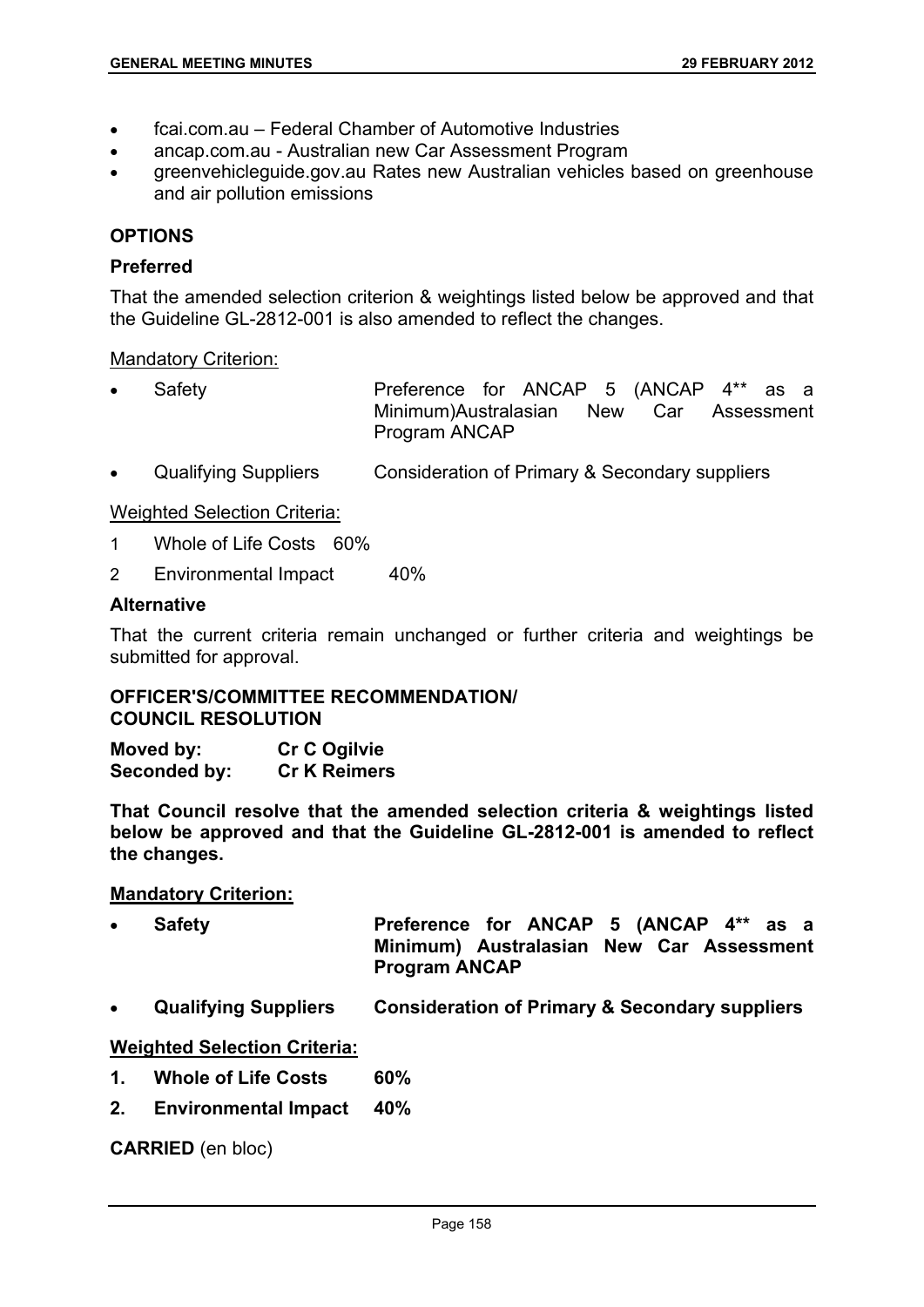## **15.3.6 SECOND QUARTER BUDGET REVIEW 2011-12**

| <b>Dataworks Filename:</b>  | <b>FM Budget Review Committee Reports</b>                                                          |
|-----------------------------|----------------------------------------------------------------------------------------------------|
| Attachment:                 | 2011-12 Second Quarter Budget Review                                                               |
| <b>Responsible Officer:</b> | <b>Martin Drydale</b><br><b>General Manager Corporate Services</b>                                 |
| Author:                     | <b>Kevin Lamb</b><br><b>Service Manager Financial Reporting &amp; Capital</b><br><b>Management</b> |

#### **EXECUTIVE SUMMARY**

This report highlights Council's budgeted financial position forecast to 30 June 2012 based upon budget submissions made as part of Councils second quarter budget (Q2) review process at 31 December 2011.

Attached to this report are the following details:

- Revised Key Performance Indicators (KPIs) for 2011-12,
- Revised 2011-12 Statement of Cash Flows,
- Revised 2011-12 Statement of Financial Position (Balance Sheet),
- Revised 2011-12 Operating Statements, Capital Funding and Other Items.
- Summary and Detailed listing of Budget Review Submissions,

It is proposed that Council resolve to adopt the revised budget for 2011-12 at Redland City Council (RCC) consolidated level. In addition to this and in accordance with the Local Government Act 2009 (Qld), it is proposed that Council resolve to adopt the Redland Waste financial statements that are presented in the attached documentation.

This report also seeks formal approval for the establishment of cash reserves associated with canal and lake maintenance. Section 148 of the Local Government (Finance, Plans and Reporting) Regulation 2010 requires a resolution by Council to create any new reserve.

Council contributes to canal and lake maintenance through general revenue raised via quarterly levies. To increase transparency over these funds, it is recommended new separate cash reserves be established for each of Raby Bay, Aquatic Paradise and Sovereign Waters.

#### **PURPOSE**

To resolve to

 Adopt the revised 2011-12 budget based on known budget expectations at 31 December 2011 and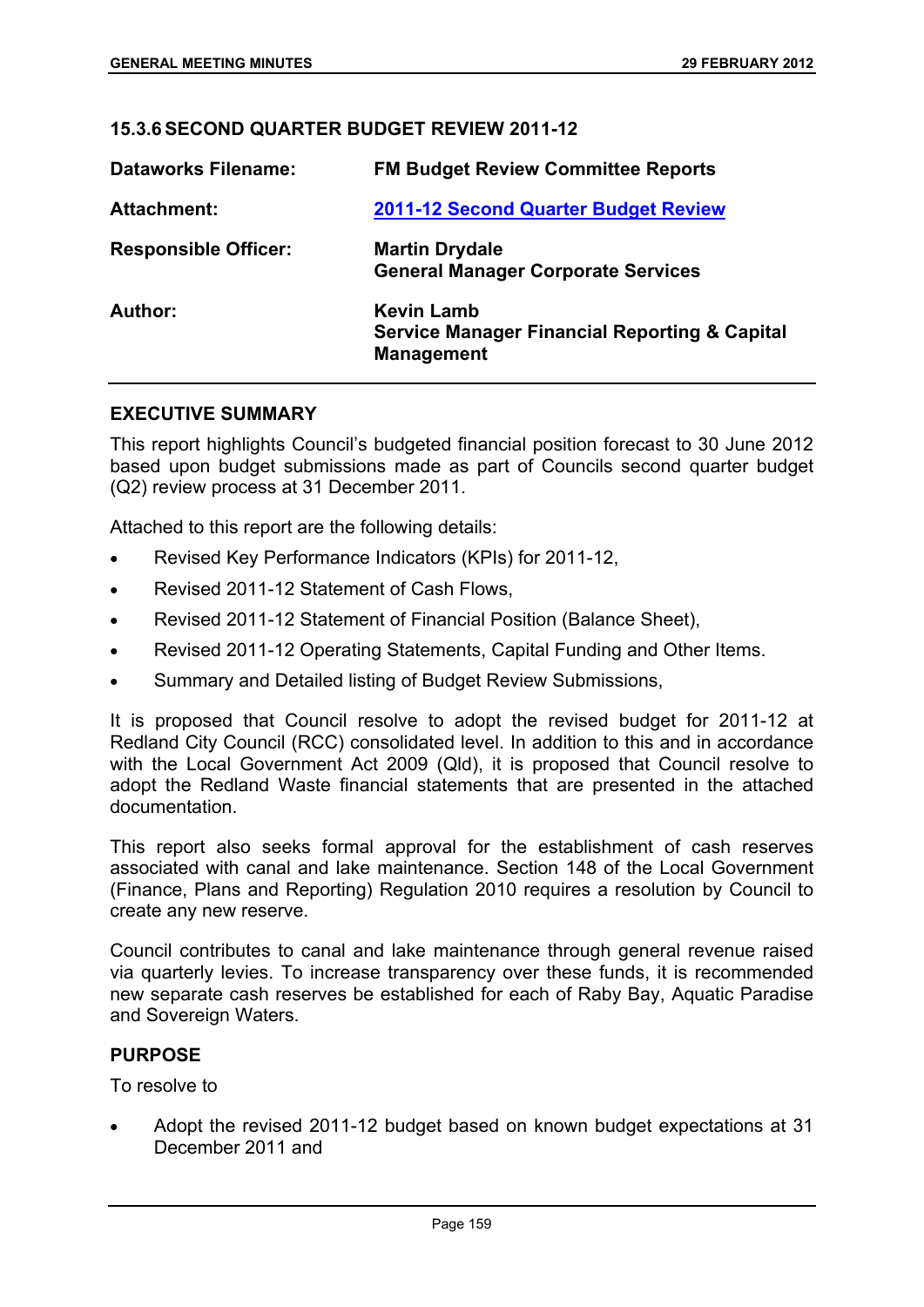Establish three new reserves for the revenue raised for maintenance work associated with the city's canals and lake and the associated transfers to and from these reserves in the submissions report.

# **BACKGROUND**

This report presents a review of the 2011-12 revised budget as at 31 December 2011. As part of Council's financial management framework, comprehensive quarterly budget reviews are undertaken by all departments. Council previously revised the 2011-12 budget in November 2011 to include any first quarter (Q1) submissions.

#### Establishment of New Cash Reserves

Raby Bay Maintenance Reserve – To fund ongoing maintenance works associated with the canals within the Raby Bay canal estate Cleveland identified on Benefited Area Maps RBC-4 and RBC-6.

Aquatic Paradise Maintenance Reserve – To fund ongoing maintenance works associated with the canals within Aquatic Paradise identified within the Benefited Area Map APC-4.

Sovereign Water Maintenance Reserve - To fund ongoing maintenance works associated with the canals within Sovereign Waters identified within the Benefited Area Map SWL-1.

# **ISSUES**

Budget review submissions included in this review have been categorised as:

- **New Projects** Projects and initiatives proposed by officers that have not previously been approved by Council for any level of expenditure.
- **New Projects Councillor/Committee** Projects and initiatives that have been referred by Councillors or Council/Committee meetings that have not received previous approval for any level of expenditure.
- **New Submissions** Adjustments and variations to existing projects or services and revenue estimates that would affect Council's surplus/deficit or cash position.
- **Transfers**  Adjustments and variations to existing projects or services and revenue estimates that would not affect Council's surplus/deficit or cash position.

A total of 215 submissions have been included within this budget review and a summary of these budget review submissions is provided in the attachments to this report.

# **RELATIONSHIP TO CORPORATE PLAN**

# **9. An efficient and effective organisation**

Council is well respected and seen as an excellent organisation which manages resources in an efficient and effective way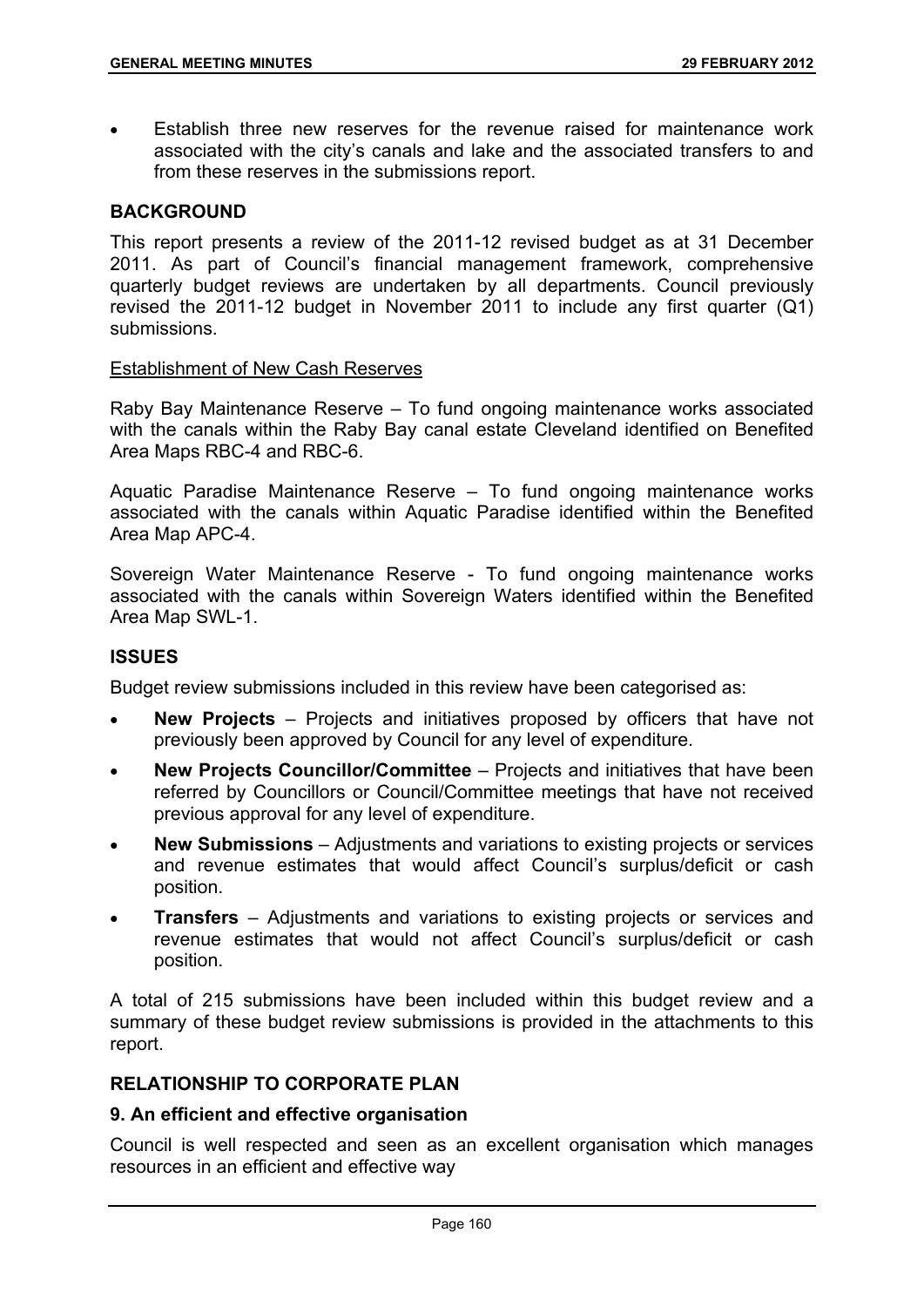- 9.5 Ensure robust long term financial planning is in place to protect the financial sustainability of Council
- 9.7 Develop our procurement practices to increase value for money within an effective governance framework

# **FINANCIAL IMPLICATIONS**

The proposed budget review increases the forecast cash ending balance for the 2011/12 financial year by \$1.88M from \$60.19M to \$62.07M. This favourable forecast movement is primarily made up of the following:

## **Operational Revenue – Decrease of \$6.61M (unfavourable)**

- Reversal of the Q1 submission recouping the expenditure associated with the Water Reintegration Team \$3.2M (offset by a corresponding reduction in operating costs).
- Refund to Allconnex of 2011-12 investment return income \$3.28M which was based on participation rights of 14% instead of 11.14%.
- Reduced rates and utility charges \$0.57M.

## **Operational Expenditure – Decrease of \$6.88M (favourable)**

- \$0.85M employee costs give-ups across RCC.
- \$6.14M goods and services give-ups across RCC (includes the reversal of the Q1 original estimate of \$3.2m for expenditure associated with the Water Reintegration Team and a revised forecast Q2 proposed estimate of \$1m up to  $30<sup>th</sup>$  June 2012).

#### **Capital Expenditure – Decrease of \$6.06M (favourable)**

- A variety of projects deferred to the 2012-13 year including Hilliards Creek crossing, Seahaven and Seacrest capital works totalling \$5.2m.
- \$1.55M environmental land acquisitions deferred to 2012-13.

# **Capital Revenue – Decrease of \$1.65M (unfavourable)**

 Reduction in capital grants and subsidies associated with projects delayed and deferred to 2012-13.

The above are only the major items contributing to the cash movement. A more detailed listing can be found in the budget review submissions listing contained within the attachment.

The forecast financial position incorporating the proposed Q2 budget submissions indicates 4 of the 11 financial stability and sustainability ratios will fall outside the target zones. These include the level of dependence on general rates, operating performance, operating surplus and asset sustainability ratios.

# **PLANNING SCHEME IMPLICATIONS**

It is considered that the outcome of recommendations in this report will not require any amendments to the Redlands Planning Scheme.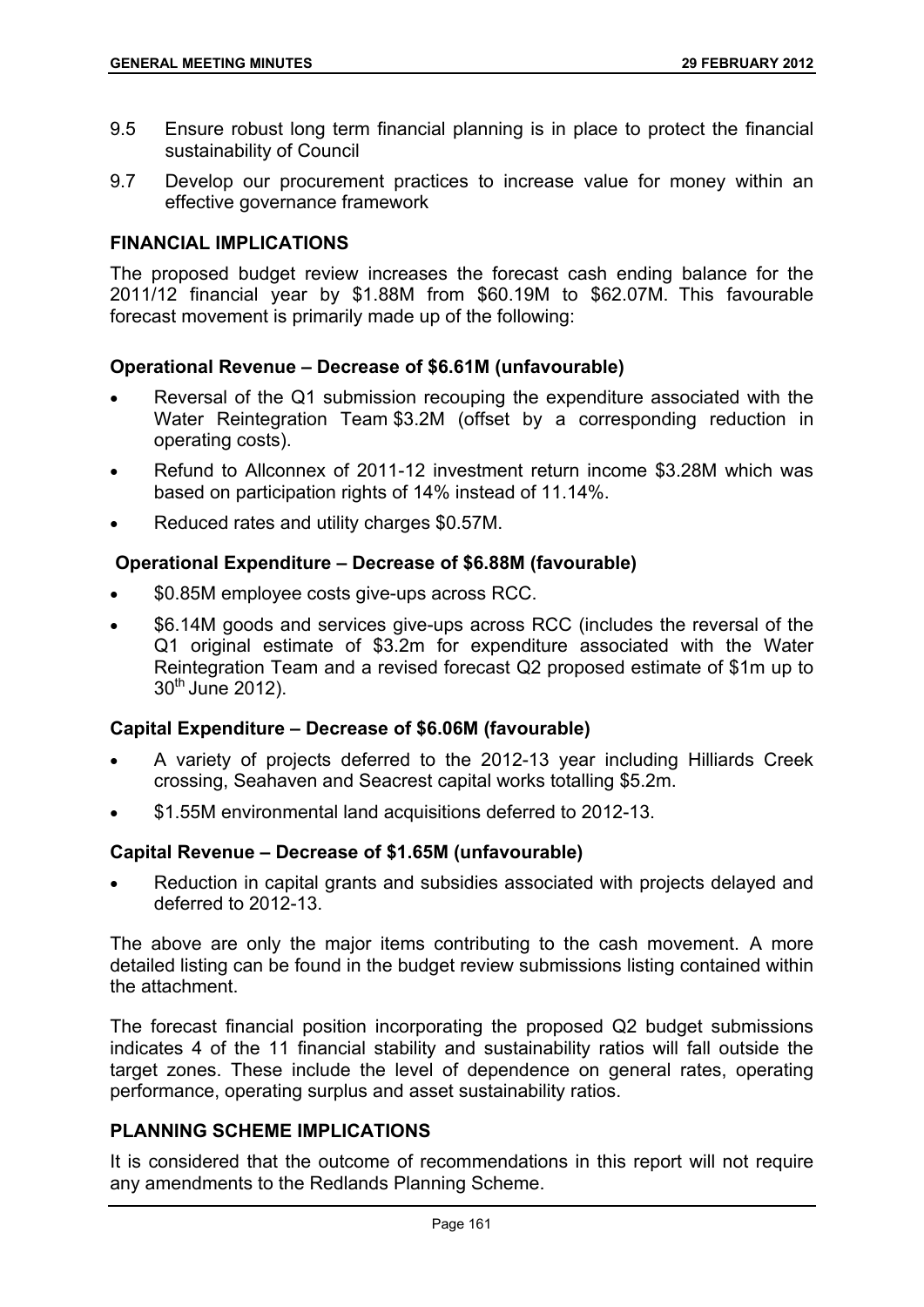## **CONSULTATION**

All group managers in consultation with the Executive Leadership Group (ELG) undertook the development of this budget review. ELG held two meetings in conjunction with senior Financial Service officers to review the Q2 budget submissions made. Councillors reviewed the budget submissions with ELG in a workshop held on Tuesday 14<sup>th</sup> February 2012.

# **OPTIONS**

# **Preferred**

That Council resolve to:

- 1. Adopt the Revised Budget for 2011-12 at Redland City Council consolidated level which refers to the following;
	- a. RCC Statement of Cash flows;
	- b. RCC Statement of Financial Position (Balance Sheet) and
	- c. RCC Operating and Capital Funding Statement.
- 2. Meet the requirements of the Local Government Act 2009 (Qld), adopt the Redland Waste Operating and Capital Funding Statements; and
- 3. Establish three new reserves in the 2011/2012 financial year with the purpose for each reserve as outlined above:
	- Raby Bay Maintenance Reserve;
	- Aquatic Paradise Maintenance Reserve; and
	- Sovereign Waters Maintenance Reserve.

#### **Alternative**

That Council resolve not to adopt the revised budget for 2011-12 and not to approve the establishment of the 3 cash reserves as presented in the Officer's Recommendation below.

## **OFFICER'S/COMMITTEE RECOMMENDATION/ COUNCIL RESOLUTION**

**Moved by: Cr C Ogilvie Seconded by: Cr K Reimers** 

**That Council resolve to:** 

- **1. Adopt the Revised Budget for 2011-12 at Redland City Council consolidated level which refers to the following;** 
	- **a. RCC Statement of Cash flows;**
	- **b. RCC Statement of Financial Position (Balance Sheet) and**
	- **c. RCC Operating and Capital Funding Statement.**
- **2. Meet the requirements of the Local Government Act 2009 (Qld), adopt the Redland Waste Operating and Capital Funding Statements; and**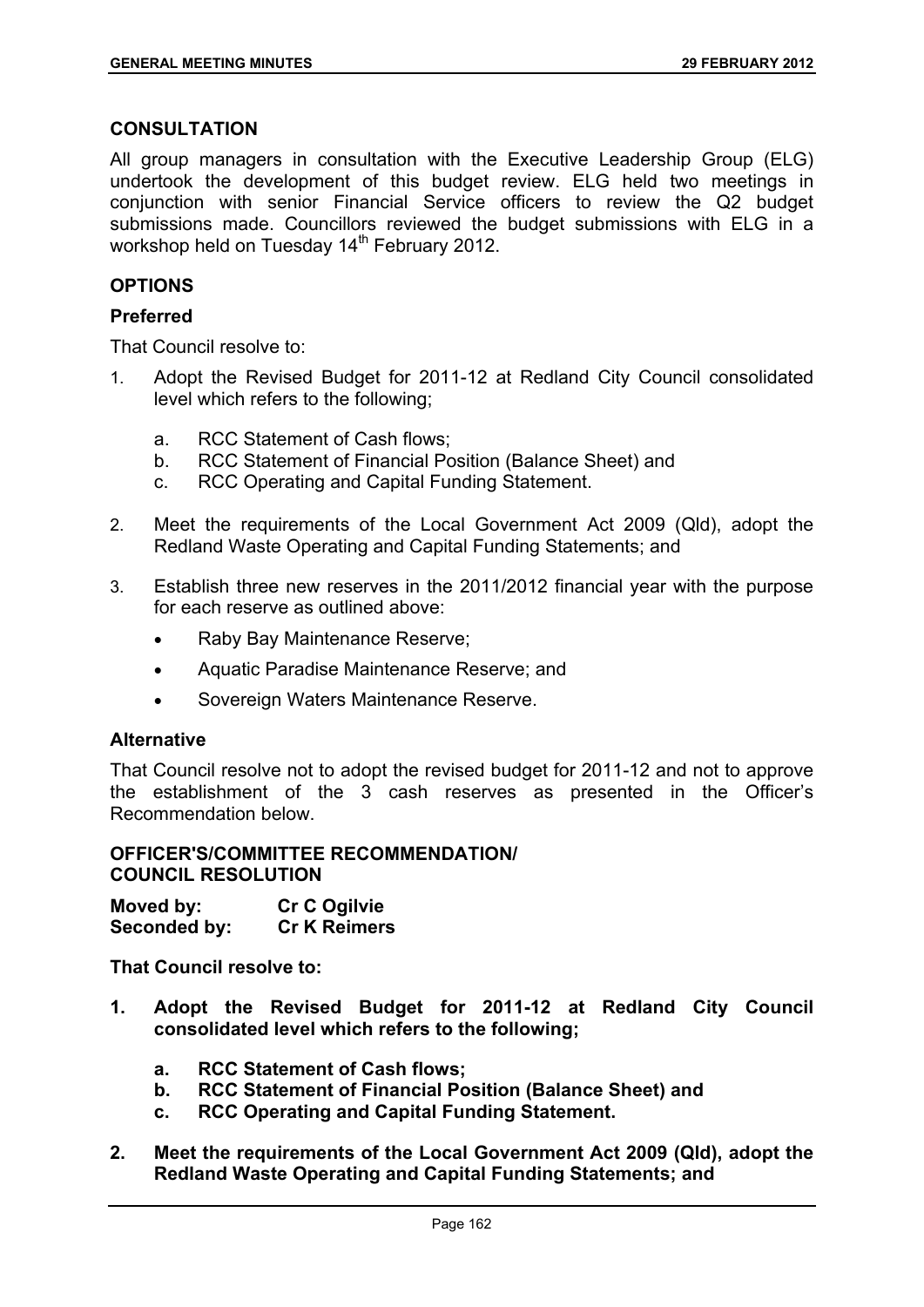- **3. Establish three new reserves in the 2011/2012 financial year with the purpose for each reserve as outlined above:** 
	- **Raby Bay Maintenance Reserve;**
	- **Aquatic Paradise Maintenance Reserve; and**
	- **Sovereign Waters Maintenance Reserve.**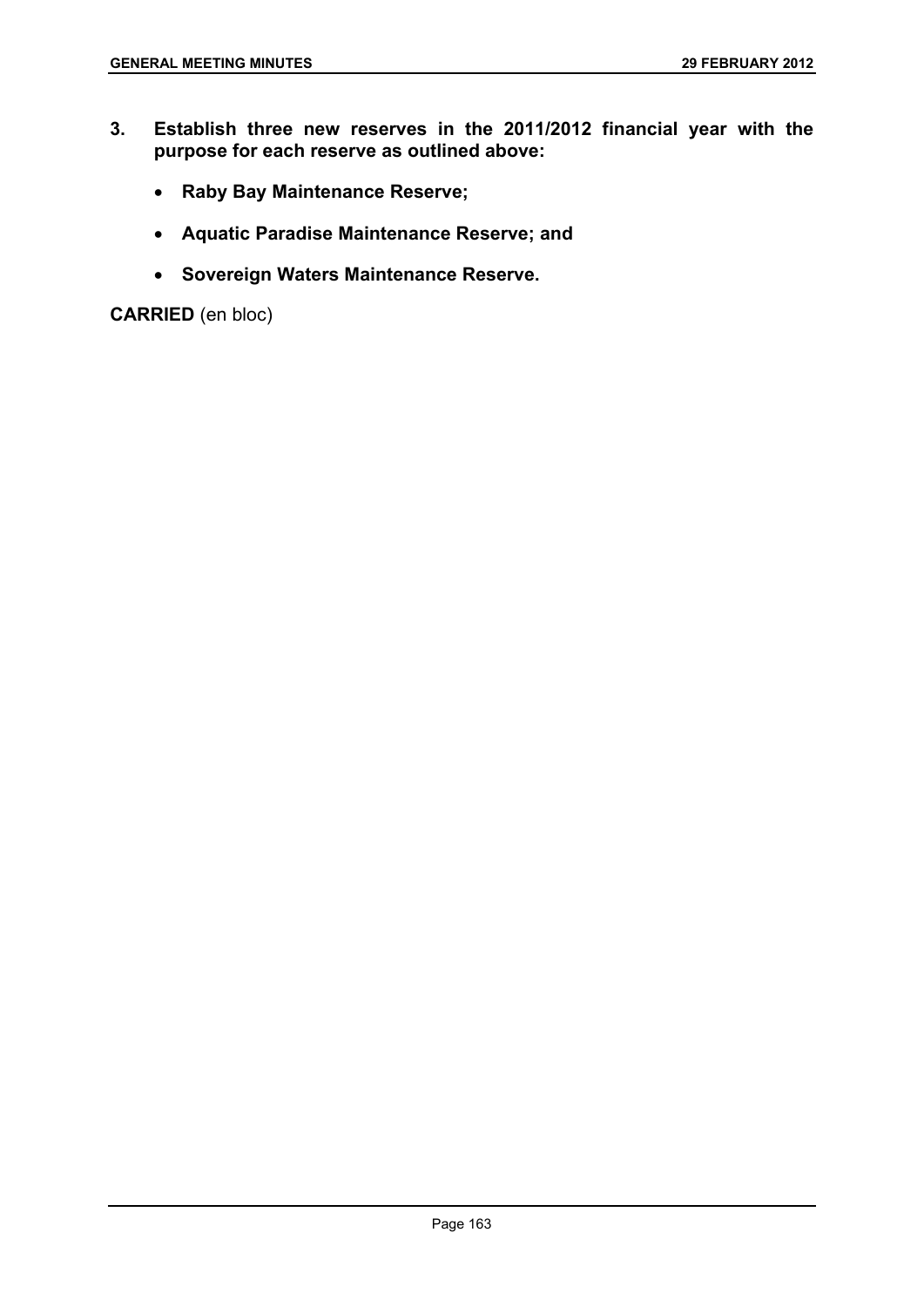# **15.4 CLOSED SESSION AT COMMITTEE**

#### **15.4.1 UPDATE ON STRATEGIC INVESTMENT OPPORTUNITY**

| <b>Dataworks Filename:</b>  | L.118490/118607/118487/118703/118846/301332                        |
|-----------------------------|--------------------------------------------------------------------|
| <b>Responsible Officer:</b> | <b>Martin Drydale</b><br><b>General Manager Corporate Services</b> |
| Author:                     | <b>Merv Elliott</b><br><b>Property Services Manager</b>            |

## **EXECUTIVE SUMMARY**

A confidential report from General Manager Corporate Services was discussed in closed session.

# **COMMITTEE RECOMMENDATION/ COUNCIL RESOLUTION**

| Moved by:    | <b>Cr C Ogilvie</b> |
|--------------|---------------------|
| Seconded by: | <b>Cr K Reimers</b> |

**That Council resolve as follows:** 

- **1. That the contents of this report be noted; and**
- **2. That a further report be presented to Council following the availability of further information leading to the resolution of this issue.**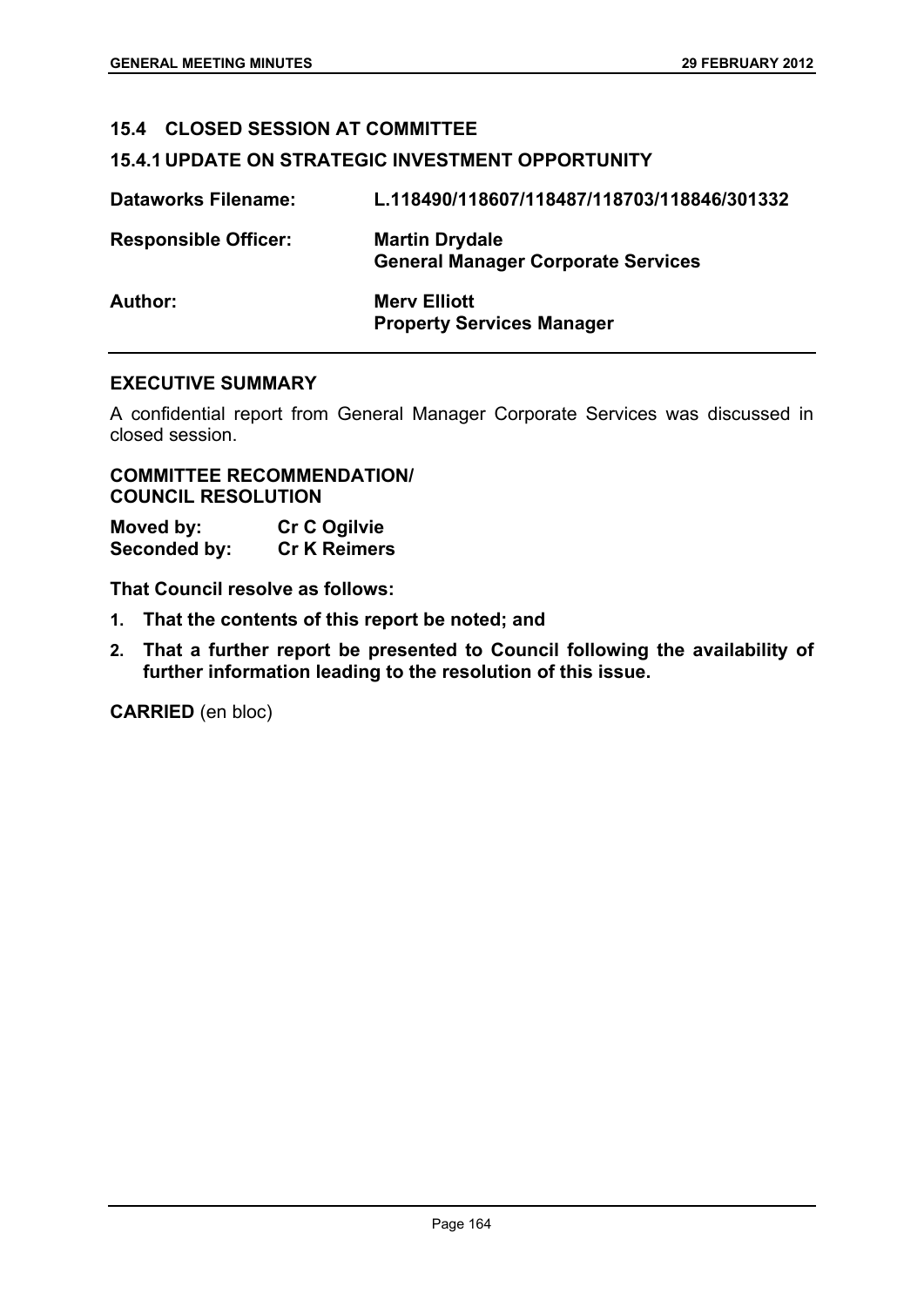## **15.4.2 DPI REDLANDS RESEARCH STATION, ALEXANDRA HILLS**

| <b>Dataworks Filename:</b>  | L.117050                                                                                     |
|-----------------------------|----------------------------------------------------------------------------------------------|
| <b>Responsible Officer:</b> | <b>Martin Drydale</b><br><b>General Manager Corporate Services</b>                           |
| Author:                     | <b>Brian Lewis</b><br><b>Manager Contracts, Acquisitions, Fleet and</b><br><b>Facilities</b> |

## **EXECUTIVE SUMMARY**

A confidential report from General Manager Corporate Services was discussed in closed session.

#### **COMMITTEE RECOMMENDATION/ COUNCIL RESOLUTION**

**That Council resolve as follows:** 

- **1. To accept the offer from DEEDI for the transfer of trusteeship of the subject land to Council, subject to approval by DERM;**
- **2. That the acceptance of the offer is conditional upon transfer of trusteeship at nil cost to Council;**
- **3. Following transfer of trusteeship, further investigations be carried out to identify the costs involved in converting the buildings to class 9;**
- **4. Following trusteeship to Council, appropriate steps be taken to rezone the property to an appropriate zone;**
- **5. That the asset be transferred to an appropriate Group within City Services who will develop a business plan for the future utility of the site;**
- **6. That Council authorise the Chief Executive Officer, under s.257(1)(b) of the**  *Local Government Act 2009***, to sign all documents in respect to the proposed transfer; and**
- **7. That this report and attachments remain confidential.**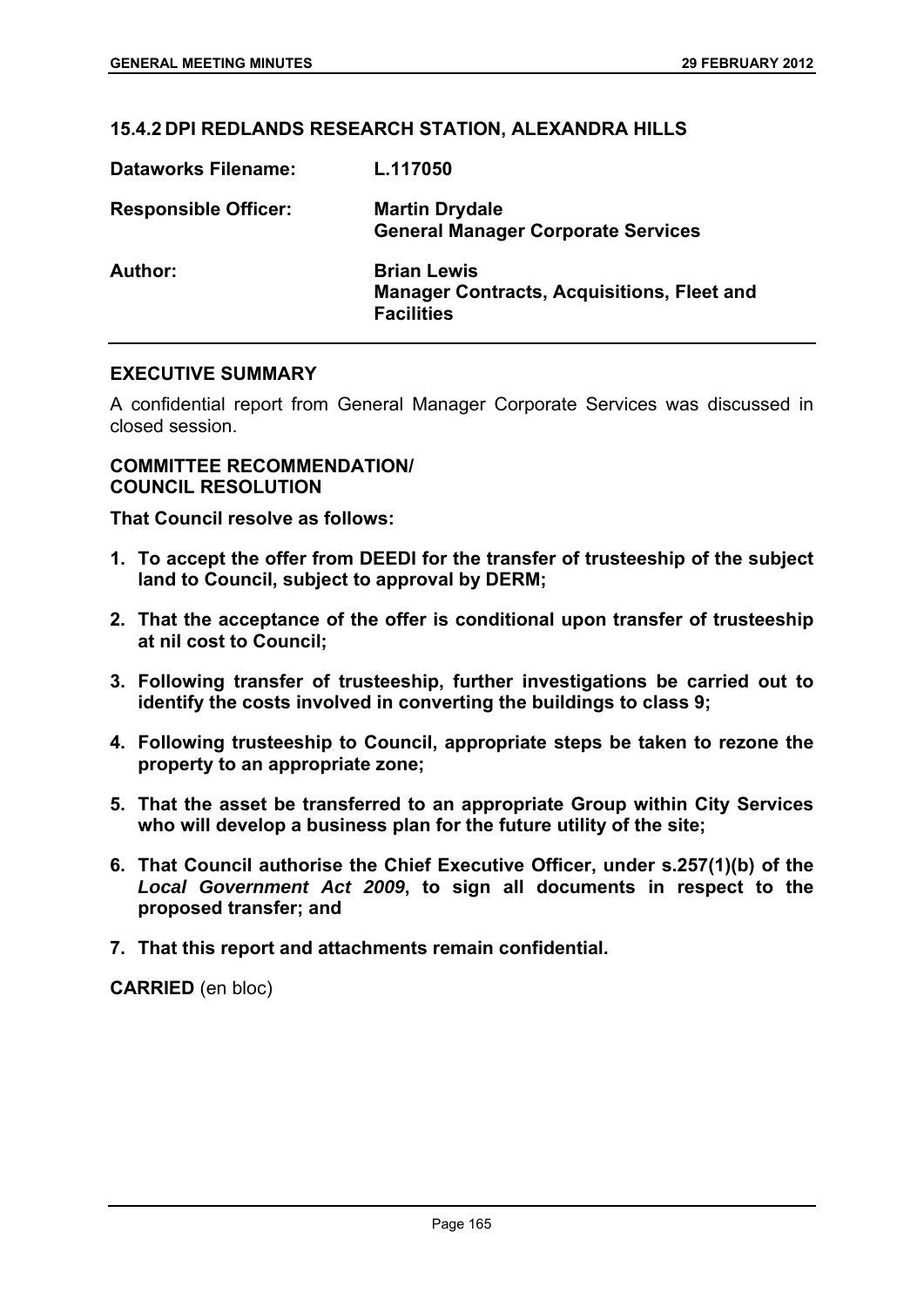## **16 REPORTS DIRECT TO COUNCIL**

**16.1 CITY SERVICES** 

## **16.1.1 PETITION (DIVISION 5) - CHANGE OF STREET NAME - CUPHEA STREET, RUSSELL ISLAND TO ANZAC MEMORIAL DRIVE, RUSSELL ISLAND**

| <b>Dataworks Filename:</b>  | <b>RTT Naming - Roads</b>                                |
|-----------------------------|----------------------------------------------------------|
| <b>Attachment:</b>          | <b>Letter of Objection</b>                               |
| <b>Responsible Officer:</b> | <b>Murray Erbs</b><br><b>Manager City Infrastructure</b> |
| <b>Author</b>               | <b>Wal Lloyd</b><br><b>Adviser Traffic Investigation</b> |

## **EXECUTIVE SUMMARY**

At the General Meeting of April 2011, Council resolved as follows:

"That Council resolve to:

- 1. Rename Cuphea Street, Russell Island as Anzac Memorial Drive, Russell Island subject to no written objection being received from any of the residents, businesses and owners of properties officially fronting the road in question; and
- 2. Advise the principal petitioner of this decision."

Council however has received a written objection jointly signed by two of the three owners of properties officially fronting Cuphea Street.

Council will need to carefully consider the key issues of adhering to Council's Guideline Document GL-3012-003 "Assessment for Renaming of Streets", or not adhering to the Guideline in the interests of a wider community benefit.

#### **PURPOSE**

The purpose of this report is for Council to consider the objections that have been received for the renaming of Cuphea Street, Russell Island as Anzac Memorial Drive, Russell Island.

#### **BACKGROUND**

At the General Meeting of November 2010, Council resolved to receive a petition requesting the renaming of Cuphea Street, Russell Island, as Anzac Memorial Drive, and referred it to Council Officers for a report.

A report was presented to Council in April 2011 and Council resolved as follows:

1. Rename Cuphea Street, Russell Island as Anzac Memorial Drive, Russell Island subject to no written objection being received from any of the residents, businesses and owners of properties officially fronting the road in question; and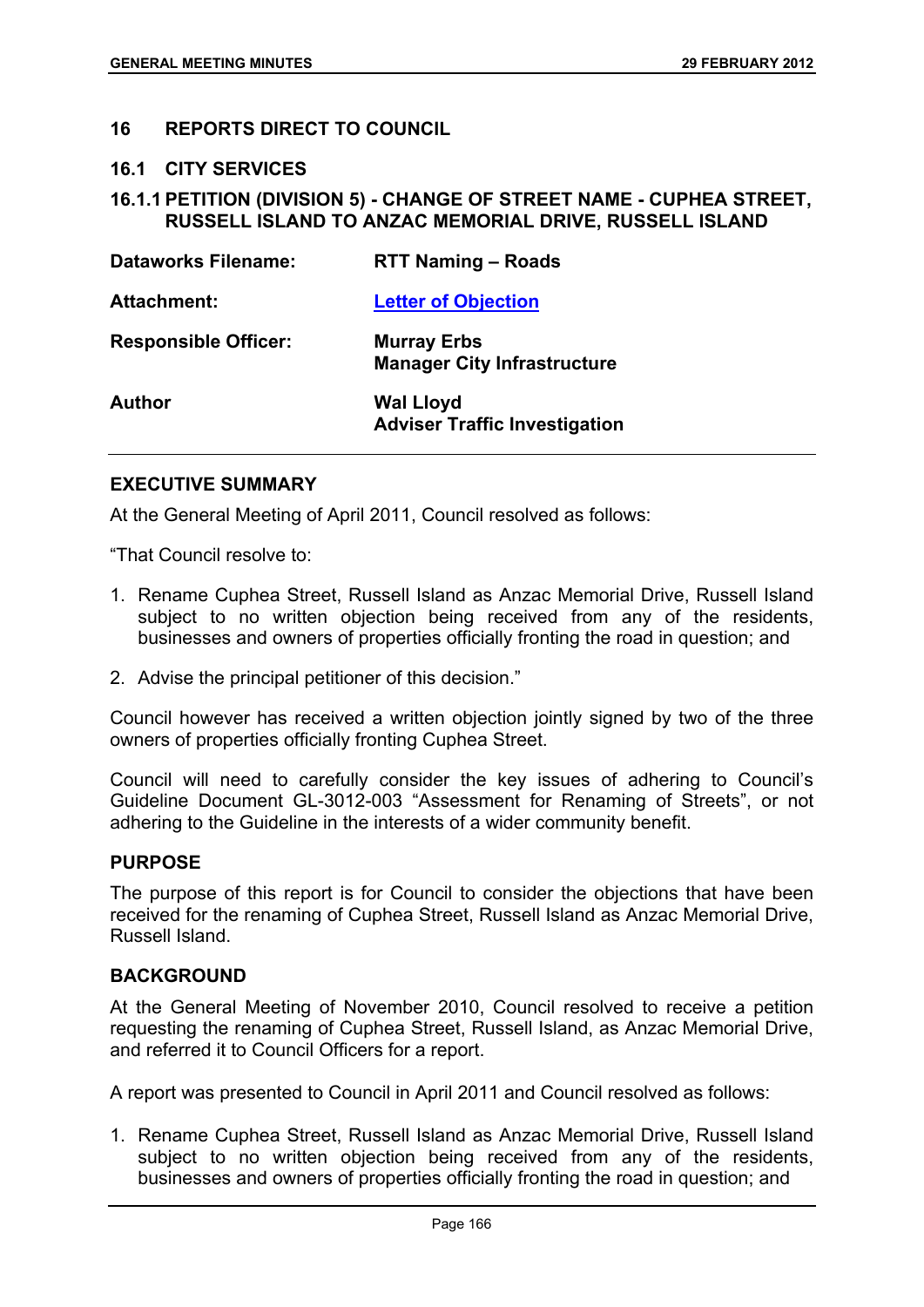2. Advise the principal petitioner of this decision.

Council Officers then subsequently contacted the Department of Veterans Affairs (DVA) and received written approval from the DVA to use the word "Anzac" in the proposed new name for Cuphea Street on the basis that there is a recognised War Memorial on a property that fronts Cuphea Street and that the Memorial is dedicated to both the First and Second World Wars.

The principal petitioner was advised in writing of the Council Resolution and requested to inform the other petitioners.

Letters were also sent to owners and tenants of properties fronting Cuphea Street advising them of the Council Resolution to rename Cuphea Street and stating that "Council will accept written objections for a period of up to fourteen days from the date of this letter".

Council received a letter jointly signed by two owners of properties officially fronting Cuphea Street indicating that they were concerned about the proposed change of name. The letter was received within the prescribed timeframe for receipt of objections and has been confirmed in subsequent meetings with them as an objection.

# **ISSUES**

## *Objection Issues*

In regard to the letter received from the two property owners, it was initially unclear to Council Officers whether it was meant to be a formal written objection or merely a letter expressing certain concerns they had about the process without actually objecting to the renaming proceeding.

During in-person discussions with a Council Officer the two owners confirmed the following:

- 1. The letter to Council was intended to be a formal objection to Cuphea Street being renamed;
- 2. The objection was lodged mainly for the following reasons :
	- a) The two objectors advised that prior to the letter from Council they had not been consulted on this matter.
	- b) One of the objectors has numerous records and documents incorporating his residential address at Cuphea Street and does not want the burden of having to get all his records altered, a change he sees as being thrust upon him by 'outsiders' who do not live in the street;
	- c) The proposed new name (Anzac Memorial Drive) is considered by them to be too long and complicated.

## *Street Renaming Criteria*

Council's Guideline Document GL-3012-003 "Assessment for Renaming of Streets" sets out the criteria for consideration of a street renaming proposal, and details the renaming process.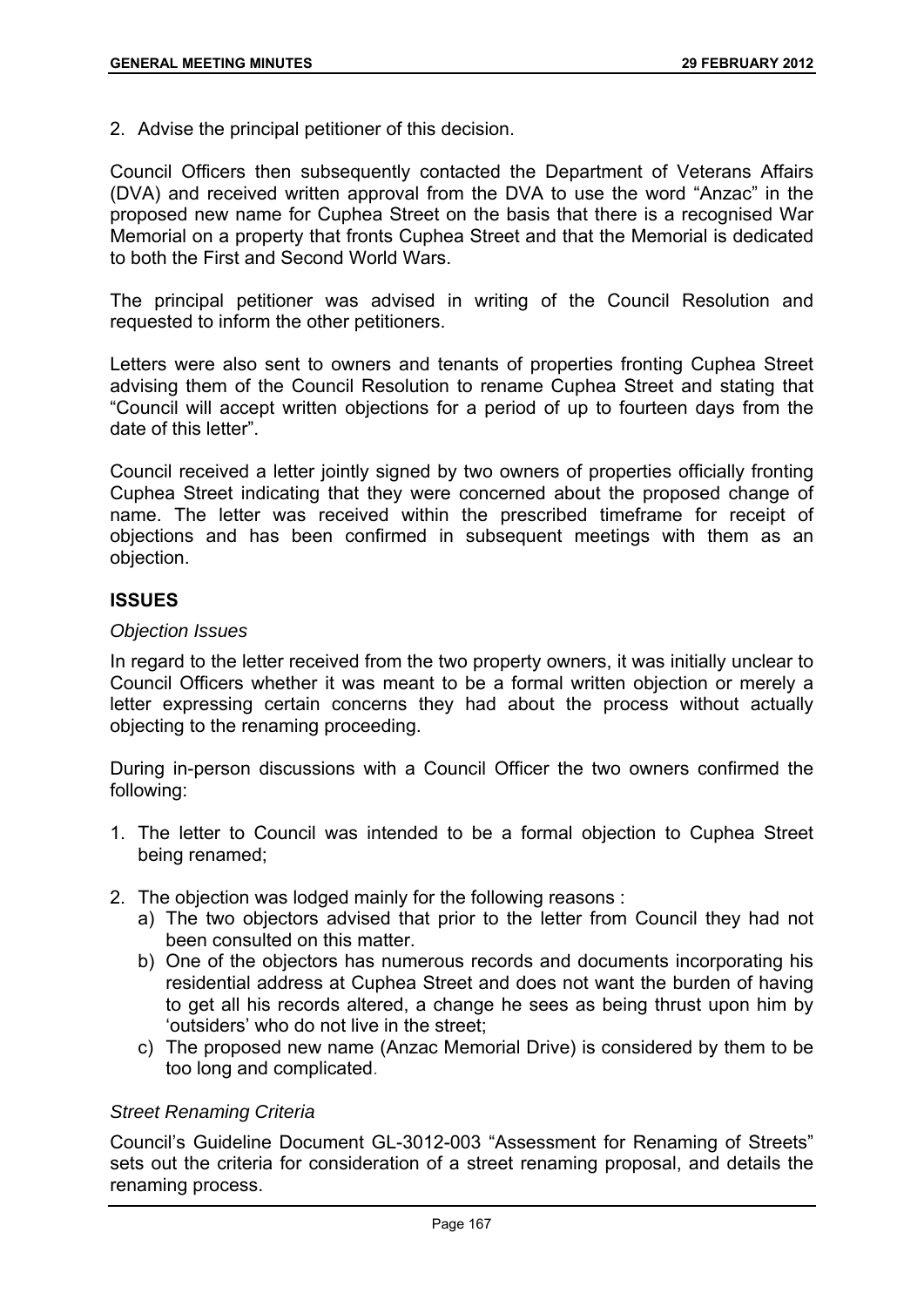An application may be made for alteration of a street name sign where it can be demonstrated that:

- 1. The proposed alteration is justified by the criteria listed in the Guideline;
- 2. All residents, businesses and owners of properties officially fronting the road in question consent to the alteration; or
- 3. Where full community support is not possible Council may impose a street renaming based on the criteria listed in the Guideline.

The proposal to rename Cuphea Street does not meet the criteria for street renaming as stated in the Guideline. The proposal was put forward on the basis of the existence of the War Memorial in the street, that it is the focal point for remembrance ceremonies, and that the street is the primary route for commemorative marches.

#### *Summary*

The following points are noted:

- 1. The renaming of Cuphea Street does not meet the criteria contained in Council's Guideline Document for the "Assessment for Renaming of Streets".
- 2. Council has received a jointly signed objection from the owners of the two properties which are the only properties other than the RSL Club which are officially addressed to Cuphea Street.
- 3. The receipt of a written objection means that Council's existing resolution cannot be implemented without formally considering the matter.

# **RELATIONSHIP TO CORPORATE PLAN**

# **5. Wise planning and design**

We will carefully manage population pressures and use land sustainably while advocating and taking steps to determine limits of growth and carrying capacity on a local and national basis, recognising environmental sensitivities and the distinctive character, heritage and atmosphere of local communities. A well-planned network of urban, rural and bushland areas and responsive infrastructure and transport systems will support strong, healthy communities.

5.12 Plan, provide and advocate for essential physical and social infrastructure that supports community well-being and manage Council's existing infrastructure assets to ensure current service standards are maintained or improved

#### **FINANCIAL IMPLICATIONS**

This report does not require any change to the current year's budget.

# **PLANNING SCHEME IMPLICATIONS**

It is considered that the outcome of recommendations in this report will not require amendments to the Redlands Planning Scheme.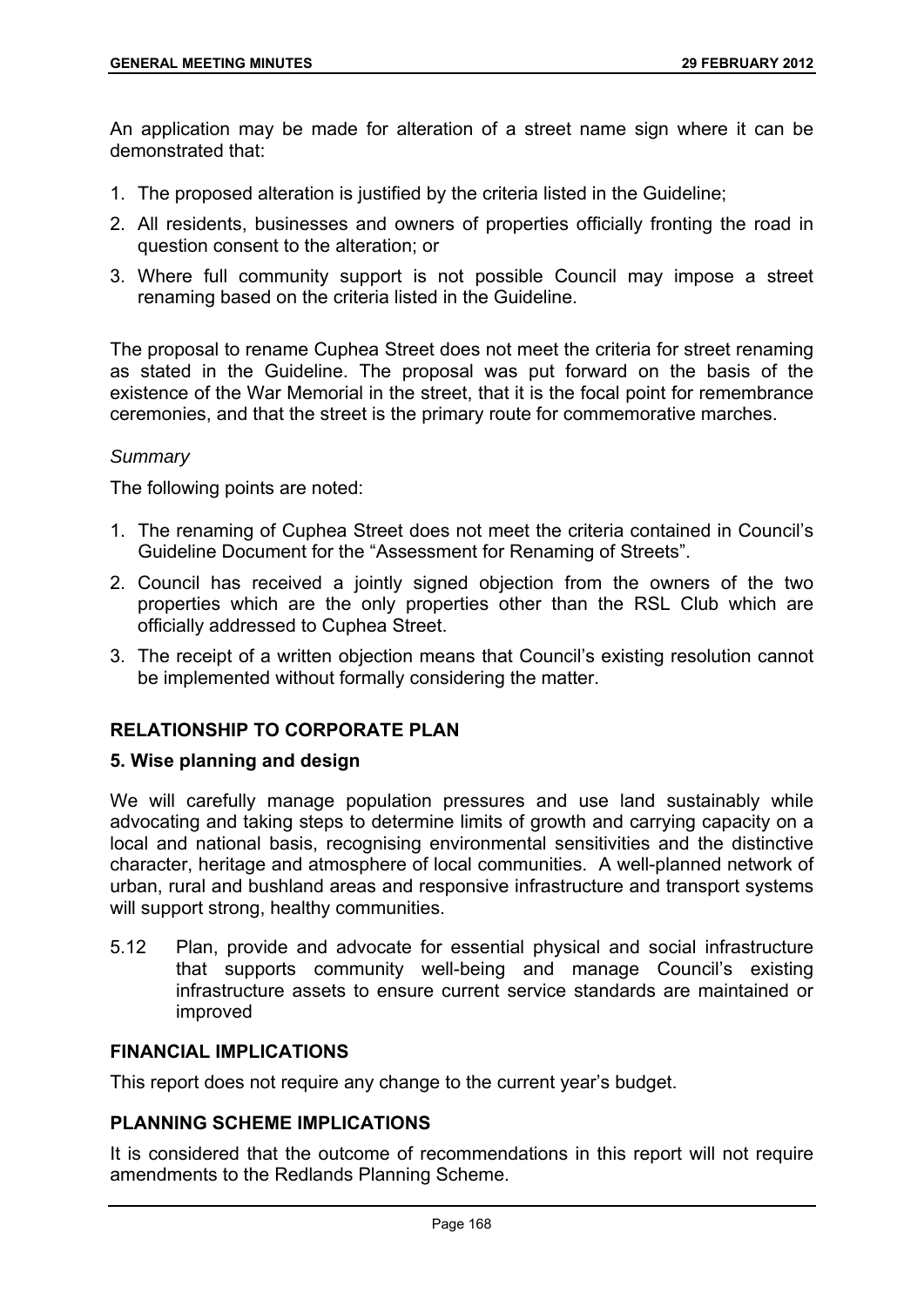## **CONSULTATION**

Consultation has been undertaken with owners of all three (3) properties officially fronting Cuphea Street.

# **OPTIONS**

# **Preferred**

That Council resolve to:

- 1. Retain the existing street name of Cuphea Street, Russell Island;
- 2. Advise the principal petitioner of this decision in writing; and
- 3. Advise the owners of properties officially fronting Cuphea Street of this decision in writing.

# **Alternative**

That Council resolve to:

- 1. Rename Cuphea Street, Russell Island as Anzac Memorial Drive, Russell Island;
- 2. Advise the principal petitioner of this decision in writing; and
- 3. Advise the owners of properties officially fronting Cuphea Street of this decision in writing.

# **OFFICER'S RECOMMENDATION**

That Council resolve to:

- 1. Retain the existing street name of Cuphea Street, Russell Island;
- 2. Advise the principal petitioner of this decision in writing; and
- 3. Advise the owners of properties officially fronting Cuphea Street of this decision in writing.

# **COUNCIL RESOLUTION**

| Moved by:    | <b>Cr B Townsend</b> |
|--------------|----------------------|
| Seconded by: | <b>Cr T Bowler</b>   |

**That Council resolve to:** 

- **1. Rename Cuphea Street, Russell Island as Anzac Drive, Russell Island;**
- **2. Advise the principal petitioner of this decision in writing; and**
- **3. Advise the owners of properties officially fronting Cuphea Street of this decision in writing.**

# **CARRIED**

DIVISION

FOR: Crs Burns, Reimers, Murray, Bowler Williams, Townsend, Henry, Ogilvie, Boglary and Hobson

Cr Elliot was absent from the meeting.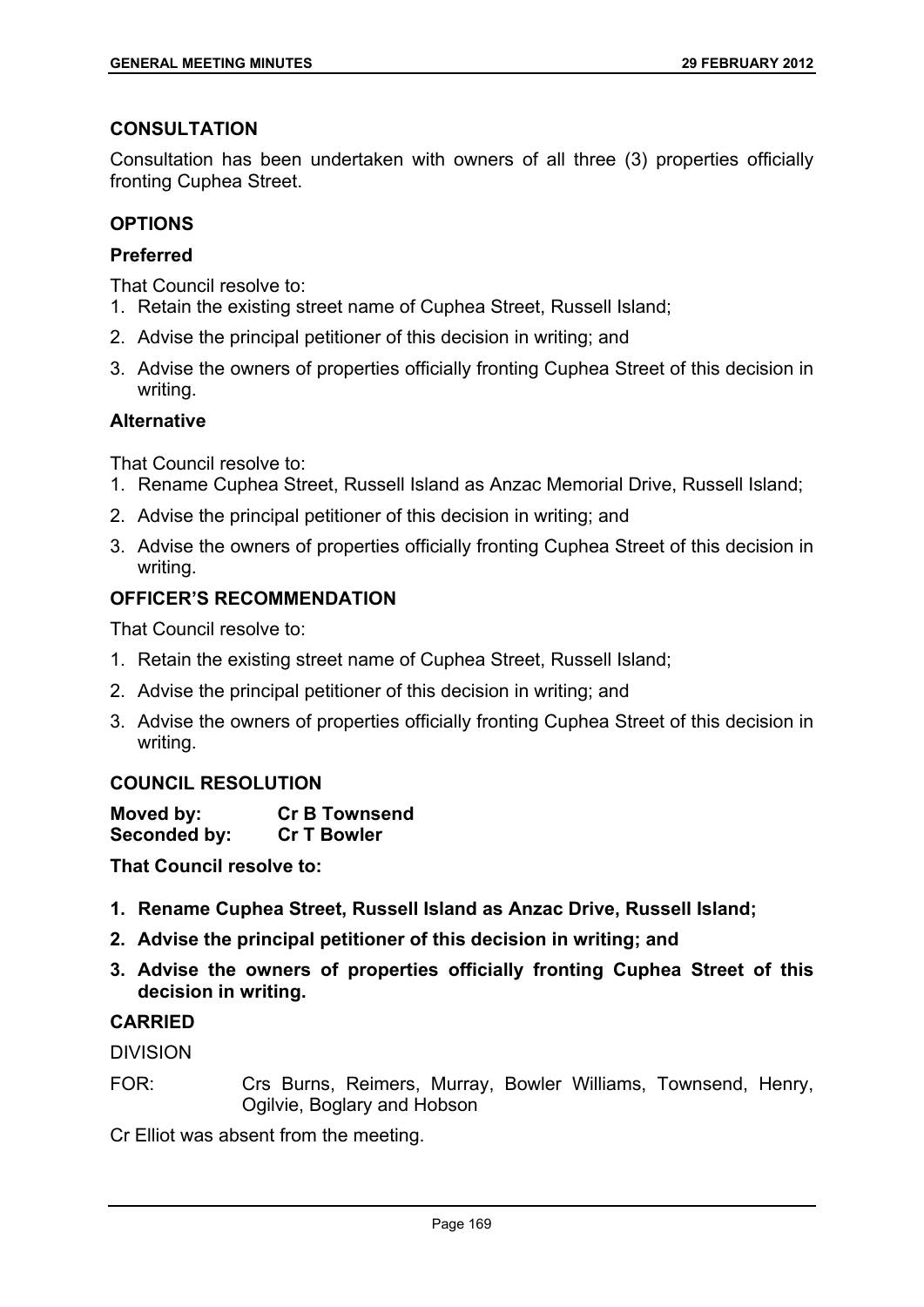## **16.1.2 DELEGATED AUTHORITY TO COMMITTEE - SUBMISSION OF PRIORITY INFRASTRUCTURE PLAN FOR MINSTER'S APPROVAL**

| <b>Dataworks Filename:</b>  | <b>RTT PIPS General</b>                                             |
|-----------------------------|---------------------------------------------------------------------|
| <b>Responsible Officer:</b> | <b>Louise Rusan</b><br><b>General Manager City Services</b>         |
| <b>Author:</b>              | <b>Giles Tyler</b><br><b>Senior Advisor Infrastructure Projects</b> |

## **EXECUTIVE SUMMARY**

This report recommends delegation of authority to the Planning & Policy Standing Committee to determine whether to proceed with the draft Priority Infrastructure Plan (PIP) for submission to the state for the Planning Minister's approval to adopt, as provided for under the *Sustainable Planning Act 2009*. As part of this determination, Committee will be asked to consider:

- Changes to the pre-consultation draft PIP in response to public submissions;
- That the changes are not significant and that the draft PIP does not need to be readvertised;
- That the changes are not significant and will not adversely impact state interests, such that a second state interest review is not warranted;
- Endorsing a submission summary report including recommendations on how each submission has been dealt with;
- Direction to the Chief Executive Officer to communicate to each submitter how Council has dealt with any submissions; and
- Direction to the Chief Executive Officer to give written notice to the Planning Minister seeking approval to adopt the draft PIP.

## **PURPOSE**

The purpose of the delegation is to ensure the adoption process of the Redland PIP continues in a timely way and is not subject to delays resulting from the care-taker limitations arising from the upcoming local government elections. This Standing Committee meeting is the last scheduled opportunity for this Council to consider the revision and progress it through its final stage of development; being the state's second interest check review (if required) and Minister's approval to adopt.

Critically, under the new infrastructure charging framework, Council's ability to condition inconsistent development for a financial contribution towards trunk infrastructure is unavailable until the Redland PIP is adopted. Furthermore, sections 88 and 834 of SPA require a planning scheme to include a PIP.

Despite the decoupling of infrastructure charges and the PIP as a result of the introduction of maximum standard charges, the PIP remains Council's primary infrastructure planning tool necessary to provide a logical and consistent basis for infrastructure delivery to meet the type, scale, location and timing of growth in the City.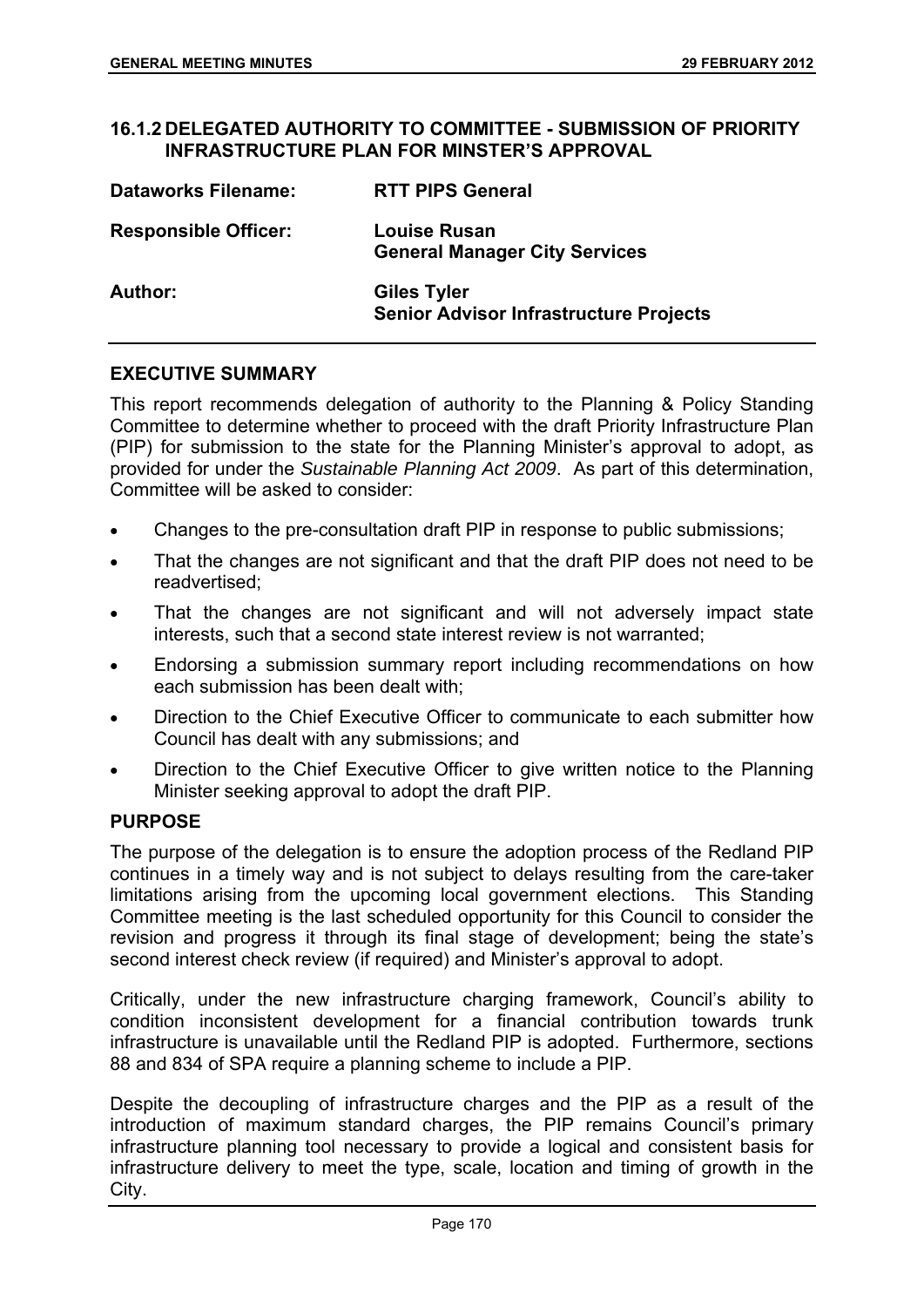## **BACKGROUND**

The former Redland Shire Council submitted a draft PIP to the state for first interest check review in September 2007. The review was not completed due to the announcement of the Standard Infrastructure Charges Schedule (SICS) by the Premier in June 2008, requiring all local governments to comply with a new suite of mandatory provisions, standard trunk infrastructure inclusions and standard exclusions under provisions of the *Integrated Planning Act 1997*.

The introduction of the *Sustainable Planning Act 2009* removed the opportunity for Council to amend or introduce new infrastructure charging policies and capped rates to CPI adjustments to offset increases in infrastructure delivery costs. As at 1 July 2012, transitional planning scheme policies were replaced by the state's maximum standard charges for trunk infrastructure.

This required further change to the structure and content of the draft PIP to decouple from the Infrastructure Charges Schedule which had previously:

- Provided a transparent account of the cost of the trunk infrastructure being charged for;
- Showed how costs are equitably apportioned among all users of the infrastructure; and
- Stated charge rates for development and modelled Council's cost recovery from developer contributions.

A compliant draft PIP was resubmitted in June 2010 for first interest check review. The Planning Minister subsequently issued a conditional approval for the draft PIP to proceed to public notification in October 2011. The draft PIP was duly advertised in November and December 2011. Following the preparation of a submission summary report and recommended changes to the draft PIP, it is now at the point where Council can determine whether to proceed to the state's second interest check review (if required) and Minister's approval.

# **ISSUES**

Council's draft PIP has been used as the basis for its Adopted Infrastructure Charges Resolution (AICR) to ensure Council continues to have the capacity to condition development for land and works contributions towards non-trunk and necessary trunk infrastructure. Council's ability to condition inconsistent development for a financial contribution towards trunk infrastructure is unavailable until the Redland PIP is adopted. Furthermore, sections 88 and 834 of SPA require a planning scheme to include a PIP.

# **RELATIONSHIP TO CORPORATE PLAN**

# **5. Wise planning and design**

We will carefully manage population pressures and use land sustainably while advocating and taking steps to determine limits of growth and carrying capacity on a local and national basis, recognising environmental sensitivities and the distinctive character, heritage and atmosphere of local communities. A well-planned network of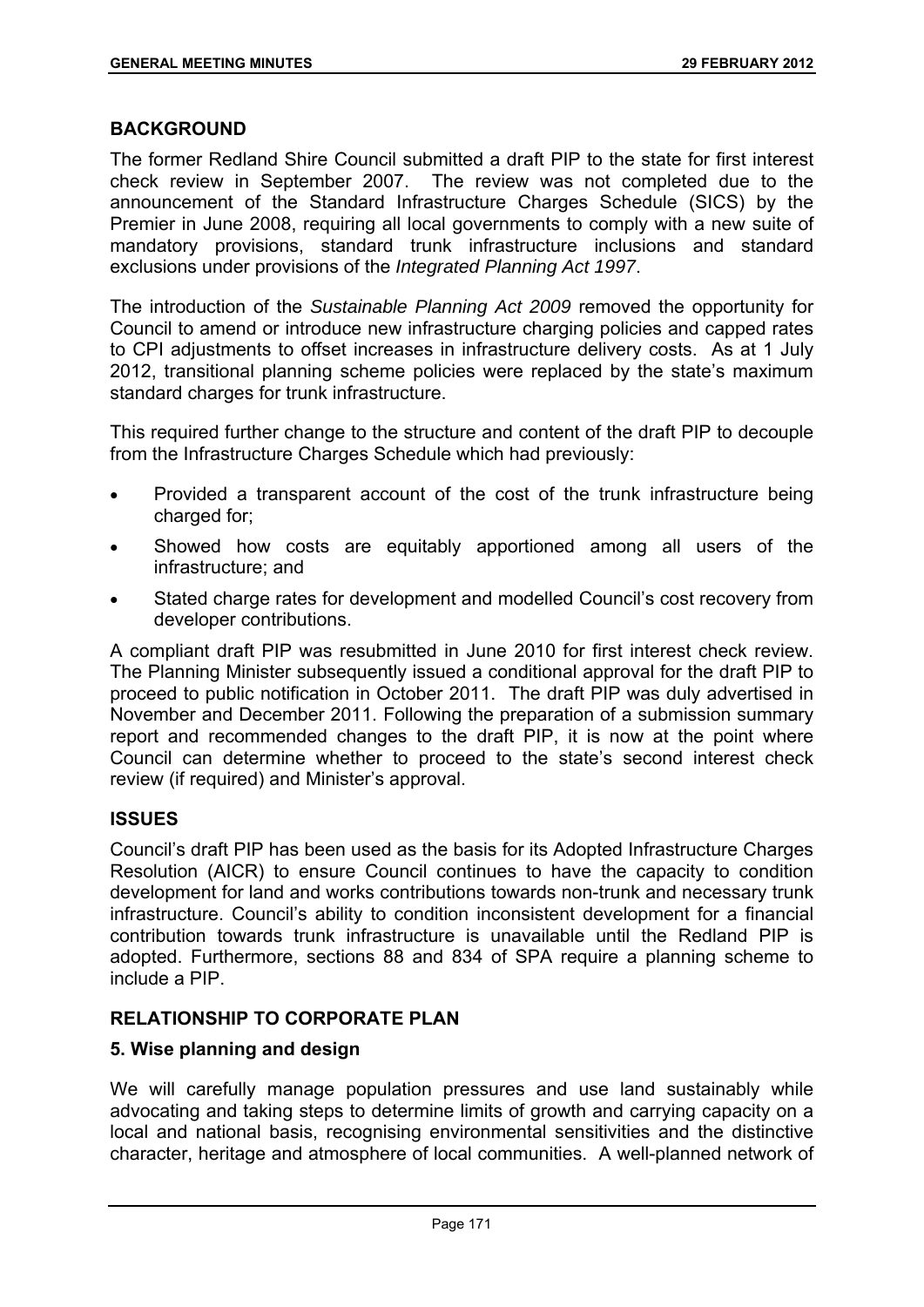urban, rural and bushland areas and responsive infrastructure and transport systems will support strong, healthy communities.

5.12 Plan, provide and advocate for essential physical and social infrastructure that supports community well-being and manage Council's existing infrastructure assets to ensure current service standards are maintained or improved

# **FINANCIAL IMPLICATIONS**

While adoption of a Priority Infrastructure Plan (PIP) no longer formalises the process for collecting infrastructure charges, there are significant implications for Council expenditure patterns arising from it. PIPs provide the basis for understanding the need for upgrades and potential new infrastructure.

They detail where infrastructure is required, when it is needed and how much it will cost. PIPs are part of a council's strategic planning and play a key role in integrating land use and infrastructure planning. Expected growth and patterns of urban development have significant influences on the cost and efficiency of infrastructure.

A PIP informs good land use decisions and provides transparency and consistency to the decision making of the development industry. PIPs detail the 'optimum path' for providing all trunk infrastructure needed to service forecast growth for a 10 to 15 year period.

Without a PIP, Council will run the risk of being forced into ad hoc responses to infrastructure delivery with little control over the location or timing of development and even scale. Council would potentially be driven by multiple development proposals (and development fronts) resulting in inefficient and costly infrastructure outcomes.

Without a PIP, Council's ability to condition inconsistent development for a financial contribution towards trunk infrastructure is unavailable until the Redland PIP is adopted. It is Council's draft PIP used as the basis for its Adopted Infrastructure Charges Resolution (AICR) that ensures Council continues to have the capacity to condition development for land and works contributions towards non-trunk and necessary trunk infrastructure.

# **PLANNING SCHEME IMPLICATIONS**

The outcome of recommendations from the Planning & Policy Committee report will result in amendments to the Redlands Planning Scheme subject to the Minister's approval.

# **CONSULTATION**

In accordance with the *Sustainable Planning Act 2009* Chapter 3 process, public consultation of 30 working days was undertaken between 8 November and 20 December 2011 for the draft PIP.

Internal consultation has been ongoing with stakeholders. Critical stages in the development of the draft PIP have been workshopped with councillors.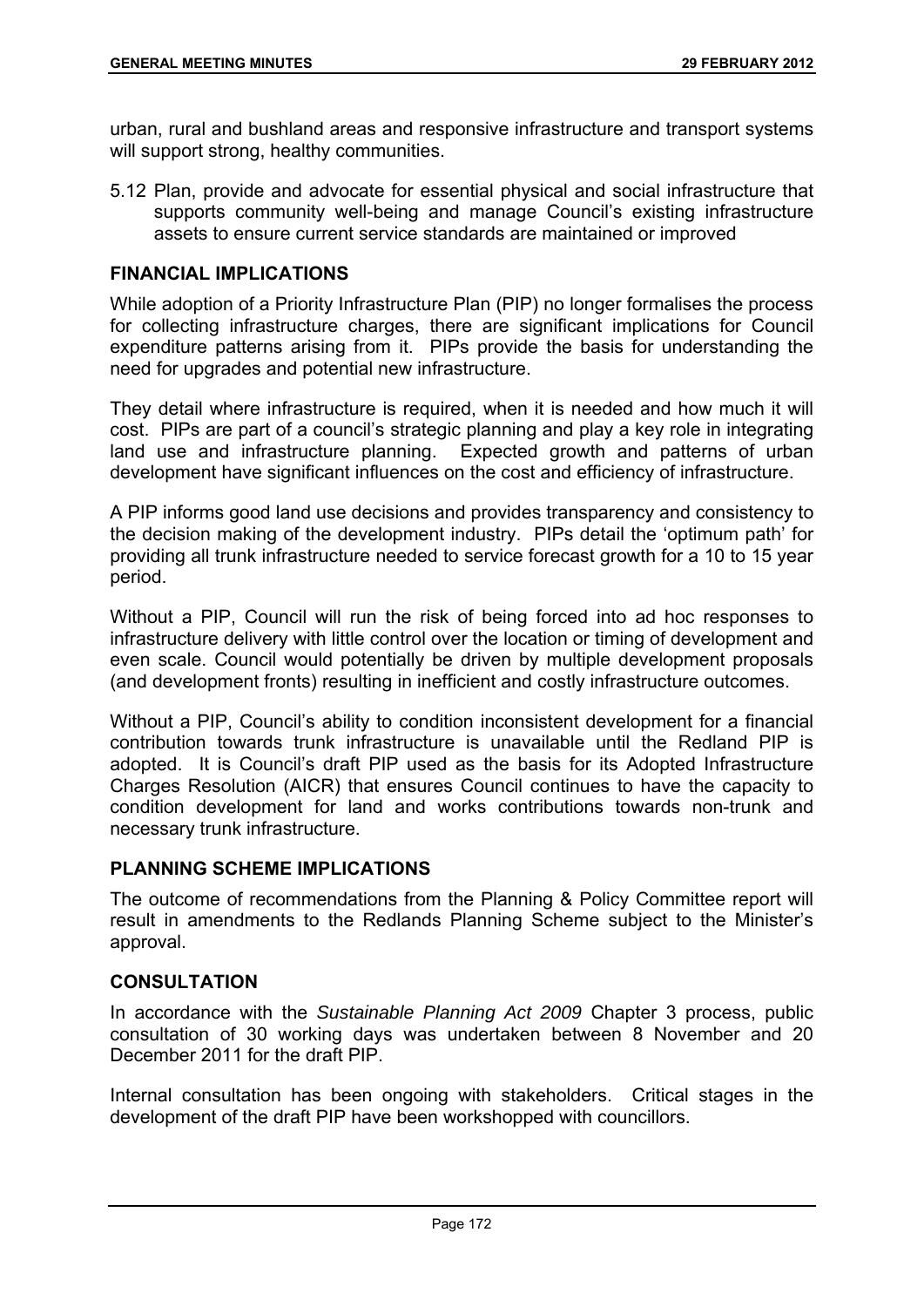# **OPTIONS**

# **Preferred**

That Council resolve as follows:

- 1. That the Planning & Policy Standing Committee, be delegated authority under s.257(1)(c) of the *Local Government Act 2009,* to determine and endorse the draft Priority Infrastructure Plan and submission summary report, as listed for its meeting of 7 March 2012, for submission to the State Department of Local Government & Planning for Second State Interest Check Review and Planning Minister's approval to adopt pursuant to the provisions of the *Sustainable Planning Act 2009*;
- 2. That the Planning & Policy Standing Committee be delegated authority under s.257(1)(c) of the *Local Government Act 2009*, to direct the Chief Executive Officer to communicate to each submitter how Council has dealt with any submissions; and
- 3. That the Planning & Policy Standing Committee be delegated authority under s.257(1)(c) of the *Local Government Act 2009*, to direct the Chief Executive Officer to give written notice to the Planning Minister seeking approval to adopt the draft PIP.

## **OFFICER'S RECOMMENDATION/ COUNCIL RESOLUTION**

**Moved by: Cr K Reimers Seconded by: Cr T Bowler** 

**That Council resolve as follows:** 

- **1. That the Planning & Policy Standing Committee be delegated authority under s.257(1)(c) of the** *Local Government Act 2009***, to determine and endorse the draft Priority Infrastructure Plan and submission summary report, as listed for its meeting of 7 March 2012, for submission to the State Department of Local Government & Planning for Second State Interest Check Review and Planning Minister's approval to adopt pursuant to the provisions of the** *Sustainable Planning Act 2009***;**
- **2. That the Planning & Policy Standing Committee be delegated authority under s.257(1)(c) of the** *Local Government Act 2009***, to direct the Chief Executive Officer to communicate to each submitter how Council has dealt with any submissions; and**
- **3. That the Planning & Policy Standing Committee be delegated authority under s.257(1)(c) of the** *Local Government Act 2009***, to direct the Chief Executive Officer to give written notice to the Planning Minister seeking approval to adopt the draft PIP.**

**CARRIED**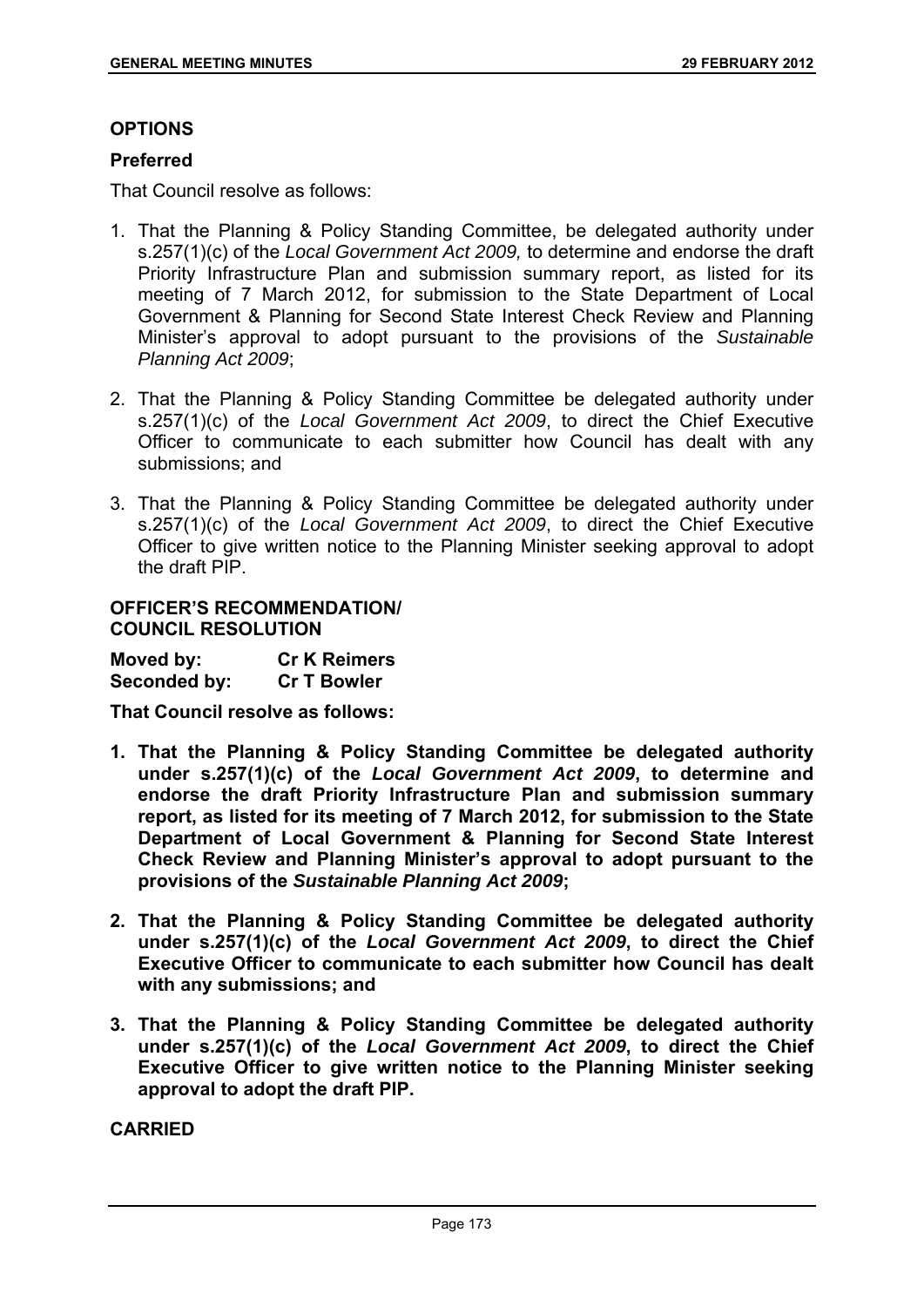| <b>WASTE TRANSFER STATIONS</b> | <b>16.1.3 DELEGATED AUTHORITY FOR PREFERRED SUPPLIER FOR THE</b><br><b>PROVISION OF HAZARDOUS WASTE COLLECTION FOR REDLAND CITY</b><br><b>COUNCIL HOUSEHOLD HAZARDOUS WASTE SURRENDER DAYS AND</b> |
|--------------------------------|----------------------------------------------------------------------------------------------------------------------------------------------------------------------------------------------------|
| <b>Dataworks Filename:</b>     | <b>WM Contract - Hazardous Household Waste</b>                                                                                                                                                     |
| <b>Responsible Officer:</b>    | <b>Robert Walford</b><br><b>Service Manager RedWaste</b>                                                                                                                                           |
| Author:                        | <b>Lynne Best</b><br><b>A/Operations Advisor RedWaste</b>                                                                                                                                          |

### **EXECUTIVE SUMMARY**

Redland City Council currently offers residents quarterly household hazardous waste (HHW) surrender days at the Cleveland Showgrounds. Birkdale and Redland Bay Waste Transfer Stations also require the provision of HHW collections on an 'as required' basis. This collection service is currently operating under provision of the HHW collection contract WST 1280 0910 which is due to expire 30 June 2012 with the option to extend for an additional period of three (3) one (1) year periods not exceeding a Maximum Term of five (5) years. However, due to the emergence of new market players in the hazardous waste collection and disposal arena it has been identified that operational savings could be made by testing the market.

The provision of this service is required in order reduce the environmental impact of hazardous waste and provide convenient disposal opportunities for this waste stream. A tender process must be completed to engage suitably qualified contractors for the collection and disposal of HHW. RedWaste seeks Council resolution to delegate authority to the CEO to make, vary or discharge the contract for collection and disposal of household hazardous waste.

#### **PURPOSE**

Council to delegate authority to the Chief Executive Officer under section 257(1)(b) of the *Local Government Act 2009* to award the contract of Preferred Supplier for the Provision of Household Hazardous Waste for nominated Redland City Council sites and Waste Transfer Stations in line with budget approval for these specified works.

#### **BACKGROUND**

RedWaste has provided convenient and safe disposal opportunities for HHW from the Cleveland Showgrounds and, as required, disposes of discarded paint from the Birkdale and Redland Bay Waste Transfer Stations. The current contract for Preferred Supplied for the Provision of Household Hazardous Waste Surrender Days and collection from nominated RCC sites expires 30 June 2012. RedWaste has been working with Council's Procurement Team to develop a formal specification ready for release to the market for response as it is recommended that the market be tested to identify added value opportunities.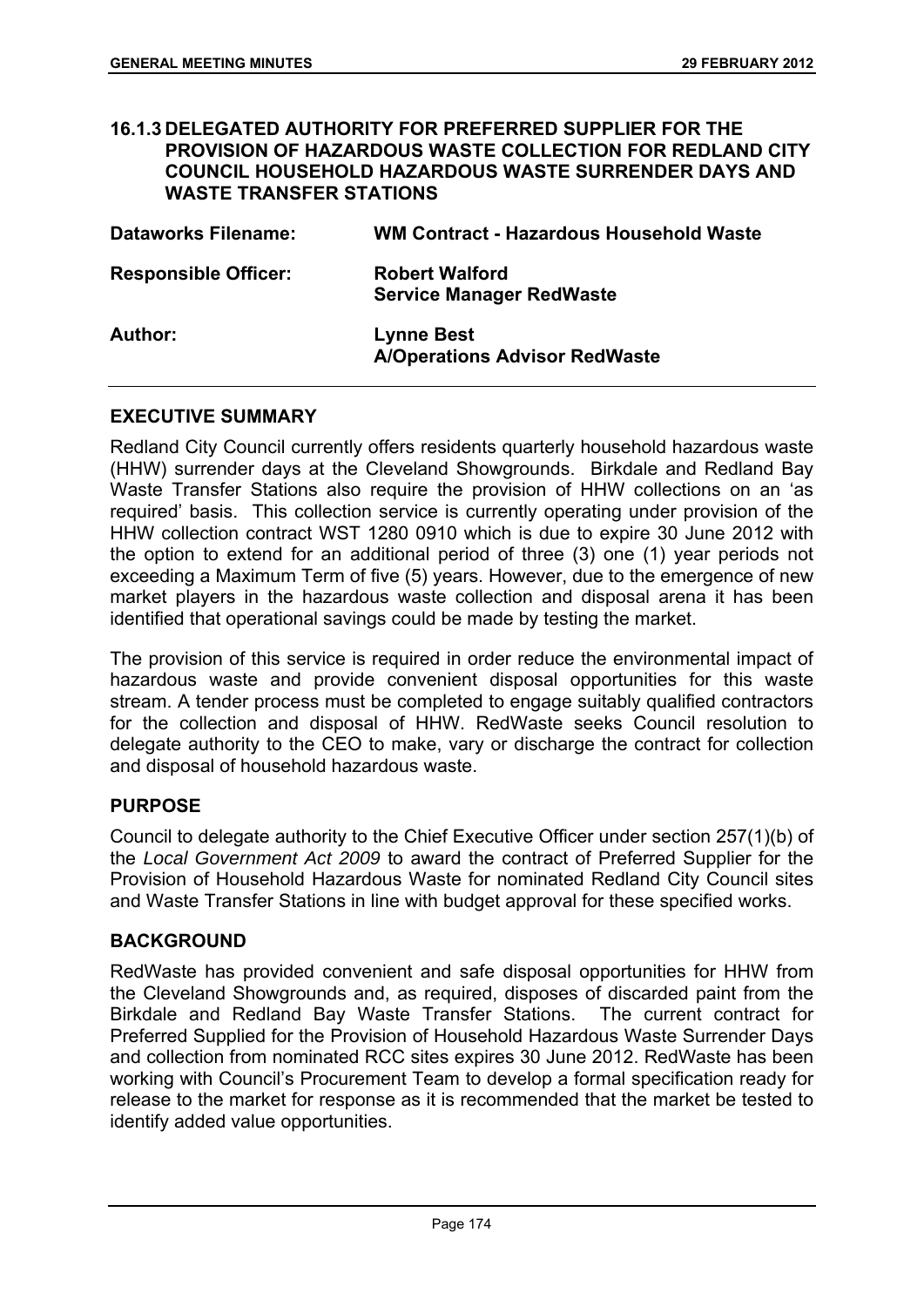### **ISSUES**

The contracting of HHW collection and disposal is required for the safe disposal of residential quantities of hazardous material and paint discarded at Council's Waste Transfer Stations.

The timing of this delegation is critical due to a number of reasons including:

- The potential for significant operational savings has been identified due to the emergence of new market players in the collection and disposal of hazardous waste
- Household Hazardous Waste collection and disposal will be undertaken for a minimum contract period of two (2) years with option to extend for a further additional period of three (3) one (1) year periods not exceeding a Maximum Term of five (5) years
- There are no issues with current service provider, who has performed contractual duties without incident or fault
- The tender needs to be awarded to the successful contractor early May 2012 in order to avoid any business continuity issues
- The closing date for tender submissions is 4 April 2012 and as such delegation to the CEO is required to ensure the award of contract prior to the expiry date

# **RELATIONSHIP TO CORPORATE PLAN**

#### **2. Green living**

Our green living choices will improve our quality of life and our children's lives, through our sustainable and energy efficient use of resources, transport and infrastructure, and our well informed responses to risks such as climate change.

- 2.2 Promote, support and encourage commitment to green living in our community by improving residents' understanding of climate change and achieving greater water, energy and waste conservation and efficiency
- 2.8 Implement Council's waste management strategy by applying best practice principles in pricing, public awareness, resource management, recycling and recovery

# **9. An efficient and effective organisation**

Council is well respected and seen as an excellent organisation which manages resources in an efficient and effective way

9.7 Develop our procurement practices to increase value for money within an effective governance framework

# **FINANCIAL IMPLICATIONS**

RedWaste will budget for the provision of this service in the 2012/2013 budget and will be provided for the remainder of contract term within the RedWaste budget.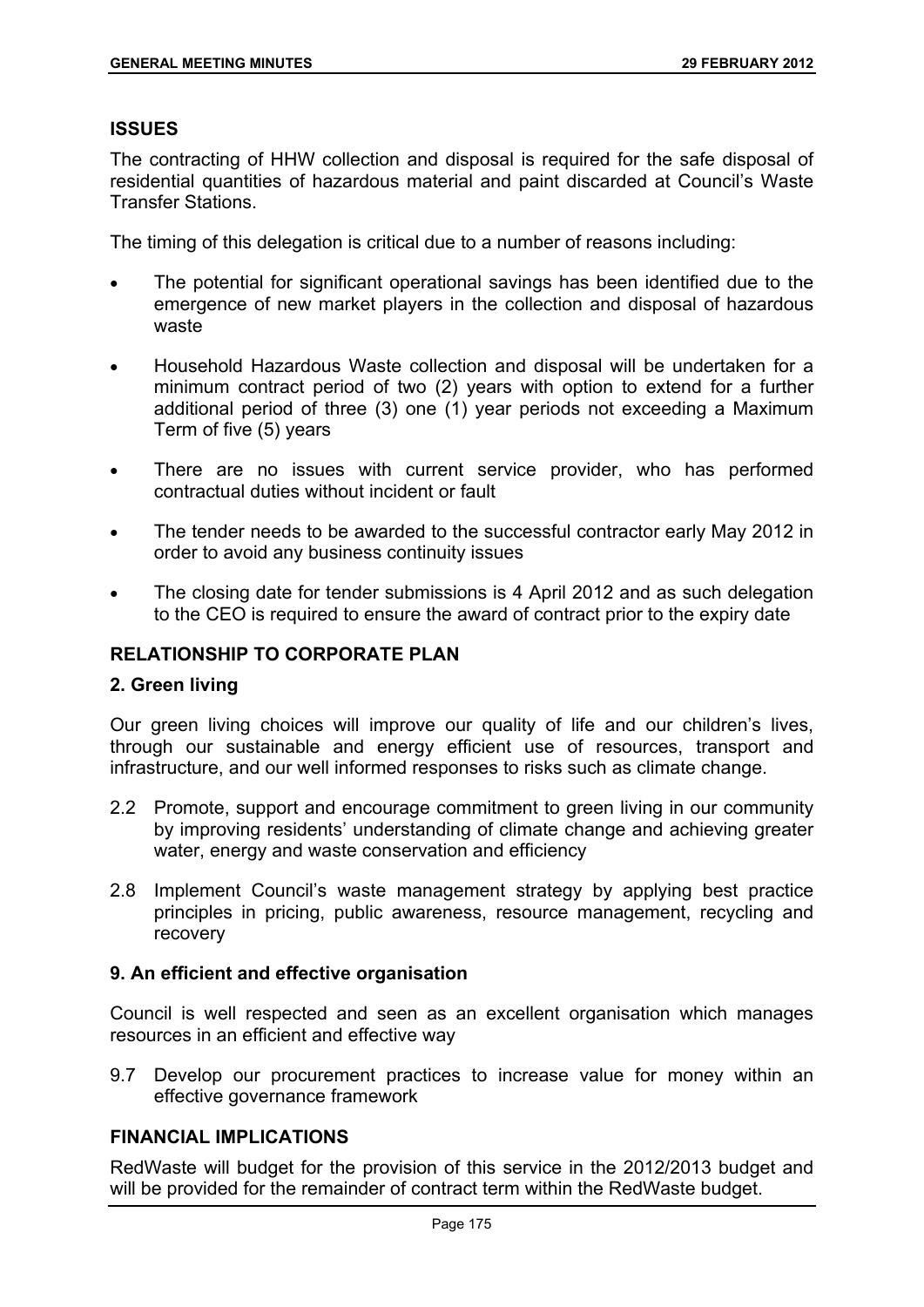# **CONSULTATION**

The Portfolio Advisor City Enterprises, Service Manager RedWaste and the Acting Operations Advisor RedWaste were consulted in the preparation of this report and concur with the recommendations provided.

## **OPTIONS**

### **Preferred**

That Council resolve to:

Delegate authority to the Chief Executive Officer, under section 257(1)(b) of the *Local Government Act 2009* to:

- 1. Accept the tender and award of Preferred Supplier arrangement for the Provision Hazardous Waste Collection for Redland City Council Household Hazardous Waste Surrender Days and Waste Transfer Stations;
- 2. Make vary and discharge the contract in accordance with the agreed contract terms; and
- 3. Sign all relevant documentation.

### **OFFICER'S RECOMMENDATION/ COUNCIL RESOLUTION**

| Moved by:    | <b>Cr C Ogilvie</b> |
|--------------|---------------------|
| Seconded by: | <b>Cr K Reimers</b> |

**That Council resolve to:** 

**Delegate authority to the Chief Executive Officer, under section 257(1)(b) of the**  *Local Government Act 2009* **to:** 

- **1. Accept the tender and award of Preferred Supplier arrangement for the Provision Hazardous Waste Collection for Redland City Council Household Hazardous Waste Surrender Days and Waste Transfer Stations;**
- **2. Make vary and discharge the contract in accordance with the agreed contract terms; and**
- **3. Sign all relevant documentation.**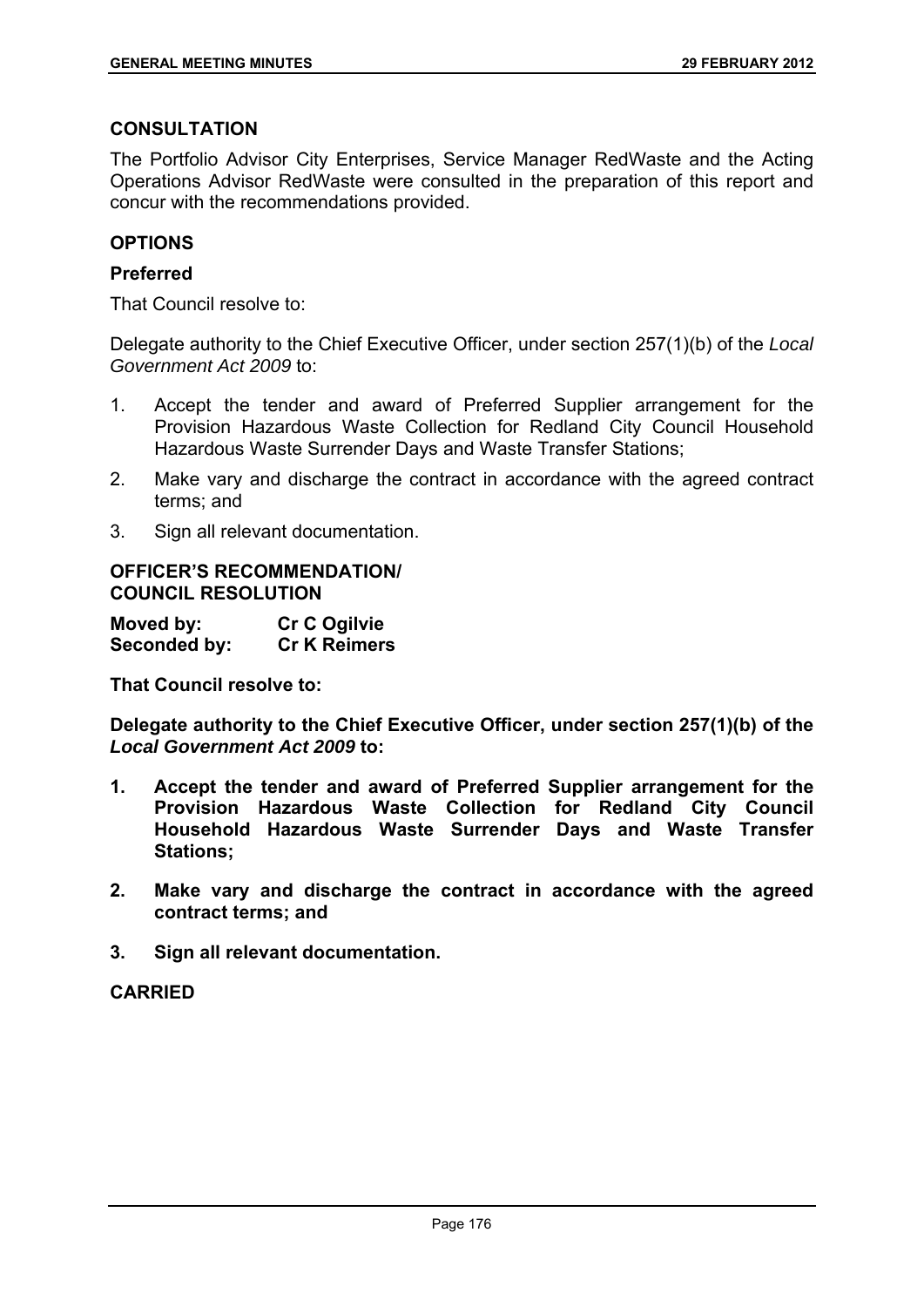# **16.2 ENVIRONMENT PLANNING & DEVELOPMENT**

**16.2.1 DELEGATION TO PLANNING AND POLICY COMMITTEE TO CONSIDER ADDITIONS TO THE ENVIRONMENTAL CHARGE LAND ACQUISITION PROGRAM** 

| <b>Dataworks Filename:</b>  | <b>EM Environmental Charge Acquisitions 11/12</b>                                             |
|-----------------------------|-----------------------------------------------------------------------------------------------|
| <b>Responsible Officer:</b> | <b>Toni Averay</b><br><b>General Manager Environment Planning &amp;</b><br><b>Development</b> |
| Author:                     | <b>Gary Photinos</b><br><b>Group Manager, City Planning and Environment</b>                   |

#### **EXECUTIVE SUMMARY**

Delegated authority is being sought for the Planning and Policy Committee  $7<sup>th</sup>$  March 2012 to consider including additional properties to the Environment Charge Land Acquisition Program approved by Council in August 2010.

The delegation to the Planning and Policy Committee will allow for the consideration and negotiations to commence prior to the Council formally moving into caretaker mode.

#### **PURPOSE**

To delegate authority to the Planning and Policy Committee  $7<sup>th</sup>$  March 2012 under Section 257 (1)(c) of the *Local Government Act 2009* to consider the inclusion of additional properties onto the Environment Charge Land Acquisition Program.

# **BACKGROUND**

- Council has approved a master list of properties that form the Environment Charge Land Acquisition Program. This program was last updated by Council  $4<sup>th</sup>$  August 2010.
- Additional assessments of land not considered since the last review have necessitated the need to consider additional properties.

#### **ISSUES**

It has become necessary to review the Land Acquisition Program to consider lands that were previously excluded from consideration in the Acquisition Program approved by Council August 2010.

All property assessments for consideration by the Planning and Policy Committee on  $7<sup>th</sup>$  March 2012 will be undertaken using existing policies and quidelines relevant to land acquisitions.

Due to the State Government's delay of the local government elections, the impending caretaker provisions and budgetary considerations it is necessary for the delegation to now be made to the Planning and Policy Committee.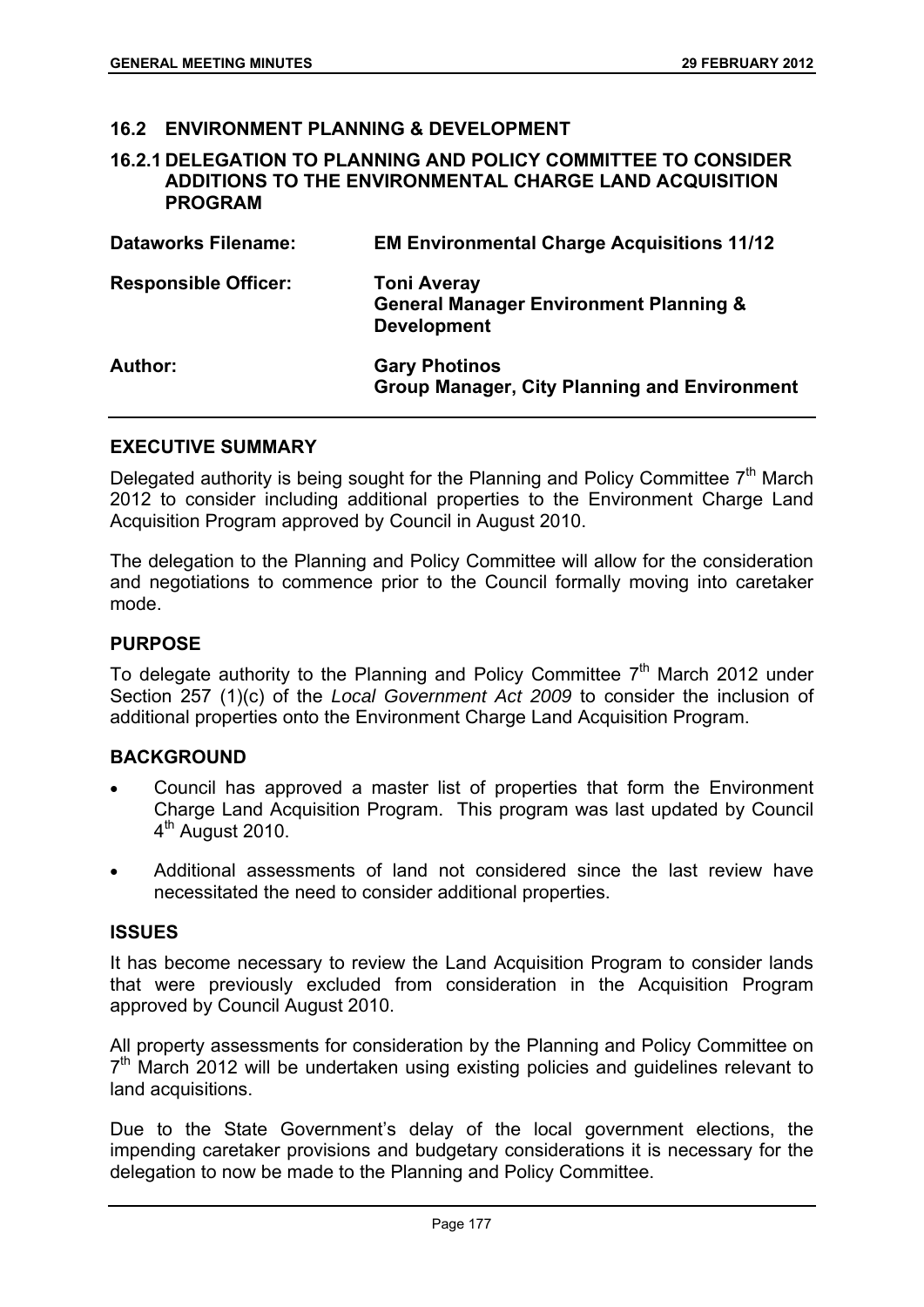# **RELATIONSHIP TO CORPORATE PLAN**

#### **1. Healthy natural environment**

A diverse and healthy natural environment, with an abundance of native flora and fauna and rich ecosystems will thrive through our awareness, commitment and action in caring for the environment.

- 1.1 Increase biodiversity by taking informed action to protect, enhance and manage our local ecosystems
- 1.2 Stop the decline in population of the koala and other species at risk through advocacy, protecting and restoring vital habitat and increasing community engagement and action

# **FINANCIAL IMPLICATIONS**

This recommendation does not require any change to the current year's budget as funds have already been allocated to the capital account number 80522.

# **PLANNING SCHEME IMPLICATIONS**

There are no planning scheme consideration associated with the delegated authority being sought for the Planning and Policy Committee.

### **CONSULTATION**

Consultation has been undertaken with the Chief Executive Officer and the General Manager Environment Planning and Development as part of the approval process to present a report direct to a General Meeting of Council.

# **OPTIONS**

#### **Preferred**

That Council delegate authority to the Planning and Policy Committee dated  $7<sup>th</sup>$ March 2012 to consider a report requesting additional properties be included onto the Environment Charge Land Acquisition Program.

#### **Alternative**

That Council resolve to not delegate authority to the Planning and Policy Committee on  $7<sup>th</sup>$  March 2012.

**OFFICER'S RECOMMENDATION/ COUNCIL RESOLUTION** 

| Moved by:    | <b>Cr T Bowler</b>  |
|--------------|---------------------|
| Seconded by: | <b>Cr W Boglary</b> |

**That Council resolve to delegate authority to the Planning and Policy Committee 7th March 2012 under Section 257 (1)(c) of the** *Local Government Act 2009* **to consider a report requesting additional properties be included onto the Environment Charge Land Acquisition Program.**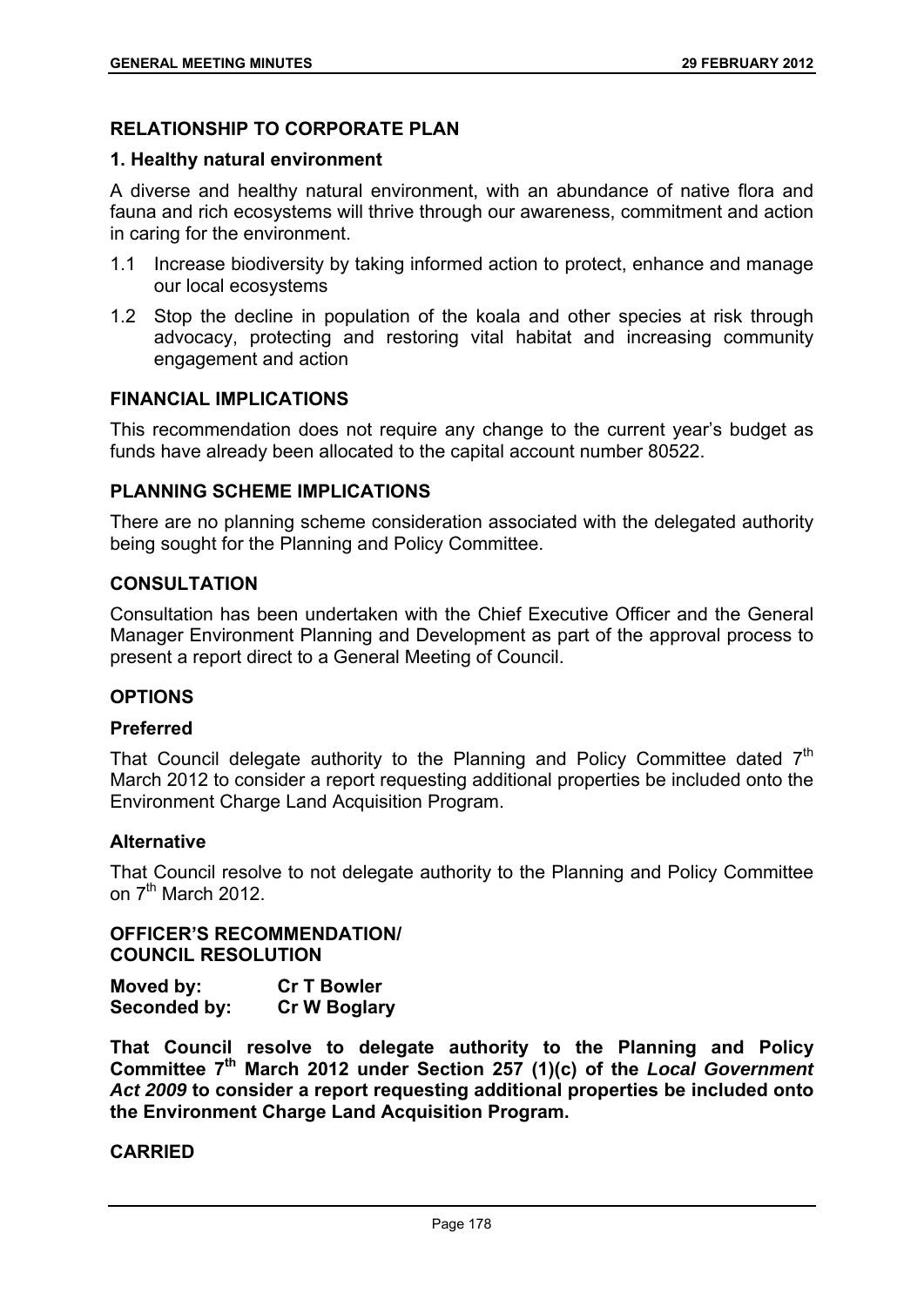# **17 CLOSED SESSION**

#### **17.1 ITEM FROM CUSTOMER SERVICES COMMITTEE 22 FEBRUARY 2012**

## **MOTION TO CLOSE THE MEETING AT 5.24PM**

| Moved by:    | Cr C Ogilvie |
|--------------|--------------|
| Seconded by: | Cr K Reimers |

That the meeting be closed to the public pursuant to Section 72 (1) of the *Local Government (Operations) Regulation 2010*, to discuss the following item:

### **17.1.1 Community Facility Renewal – Degen Road Capalaba**

The reason that is applicable in this instance is as follows:

*(h) other business for which a public discussion would be likely to prejudice the interests of the local government or someone else, or enable a person to gain a financial advantage.* 

# **MOTION TO REOPEN THE MEETING AT 6.02PM**

Moved by: Cr D Henry Seconded by: Cr K Reimers

That the meeting be again opened to the public.

CARRIED

# **CONFLICT OF INTEREST**

**Cr Williams** declared a conflict of interest in the following item, stating that she is a member of the Lions Club of Capalaba. Cr Williams elected to stay in the room and vote in the best interests of the community. Cr Williams voted in the affirmative.

**Cr Townsend** declared a conflict of interest in the following item, stating that she is a member of the Victoria Point/Redland Bay Lions Club. Cr Townsend elected to stay in the room and vote in the best interests of the community. Cr Townsend voted in the affirmative.

**Cr Boglary** declared a conflict of interest in the following item, stating that she is a member of the Wellington Point Lions Club. Cr Boglary elected to stay in the room and vote in the best interests of the community. Cr Boglary voted in the affirmative.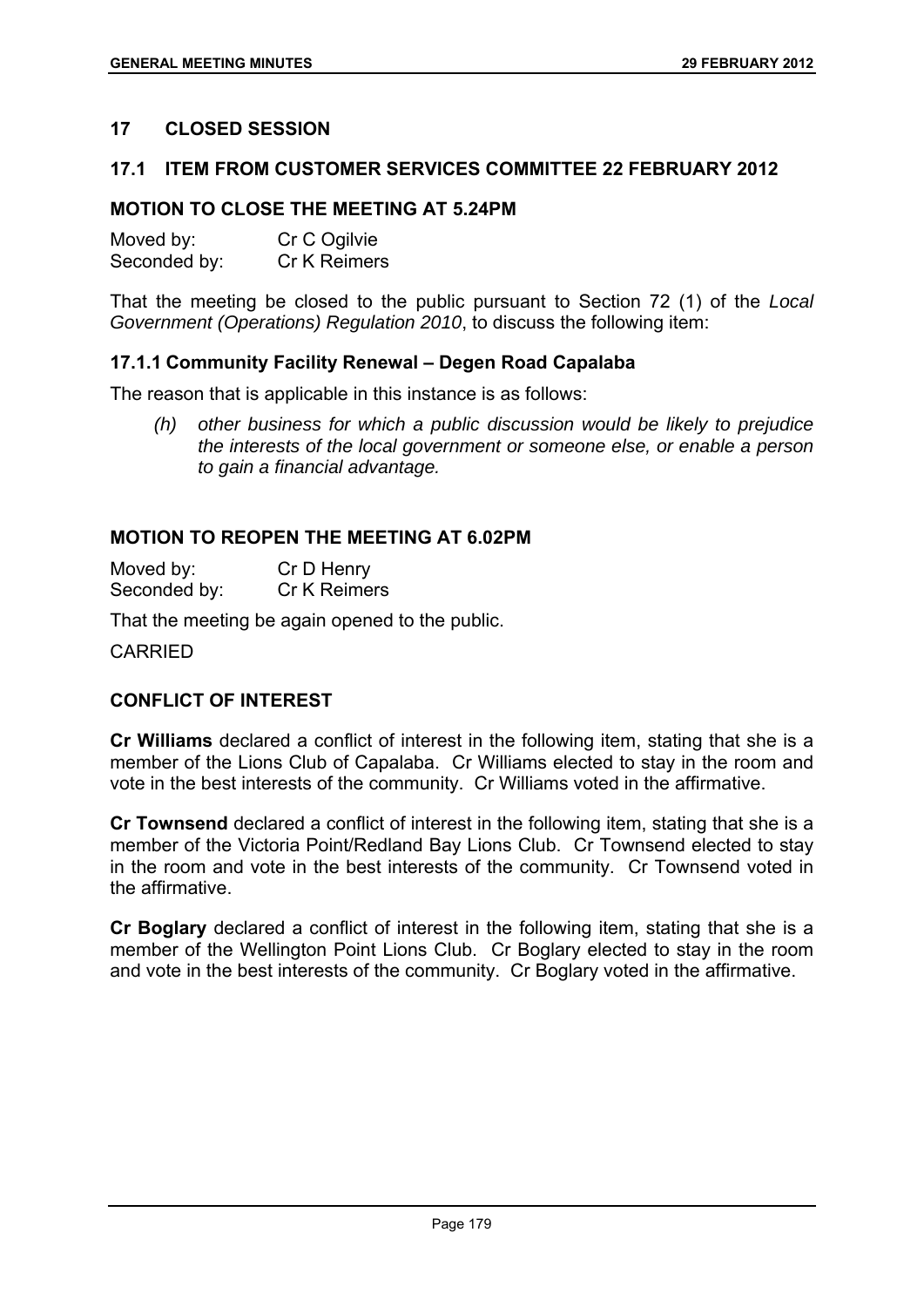# **17.1.1 COMMUNITY FACILITY RENEWAL - DEGEN ROAD CAPALABA**

| <b>Dataworks Filename:</b>  | <b>CP Maintenance Carinya House</b>                                    |
|-----------------------------|------------------------------------------------------------------------|
| <b>Responsible Officer:</b> | <b>Louise Rusan</b><br><b>General Manager City Services</b>            |
| Author:                     | <b>Greg Jensen</b><br><b>Manager Community &amp; Cultural Services</b> |

# **EXECUTIVE SUMMARY**

A Confidential Report from General Manager City Services was discussed in closed session.

# **COMMITTEE RECOMMENDATION/ COUNCIL RESOLUTION**

| Moved by:    | <b>Cr T Bowler</b>   |
|--------------|----------------------|
| Seconded by: | <b>Cr K Williams</b> |

**That Council resolve to:** 

- **1. Delegate authority to the Chief Executive Officer, under s.257(1)(b) of the**  *Local Government Act 2009***, to enter into direct negotiations with the Capalaba Lions Club with a view to achieving a 20 year lease of the site at 55-57 Degen Road, Capalaba (Lot 2 RP 138287, Property # 29157, 1515 square metres) and a Permit to Occupy for the site at 278-300 Mount Cotton Road, Capalaba (Lot 1 RP 138287, Property # 29154, 964 square metres);**
- **2. That Council waive all infrastructure charges in association with the Development Application in recognition of the contribution to the community of the facility by the Capalaba Lions Club; and**
- **3. That Council waive all statutory planning and building fees and charges in association with the development application in recognition of the contribution to the community by the Capalaba Lions Club.**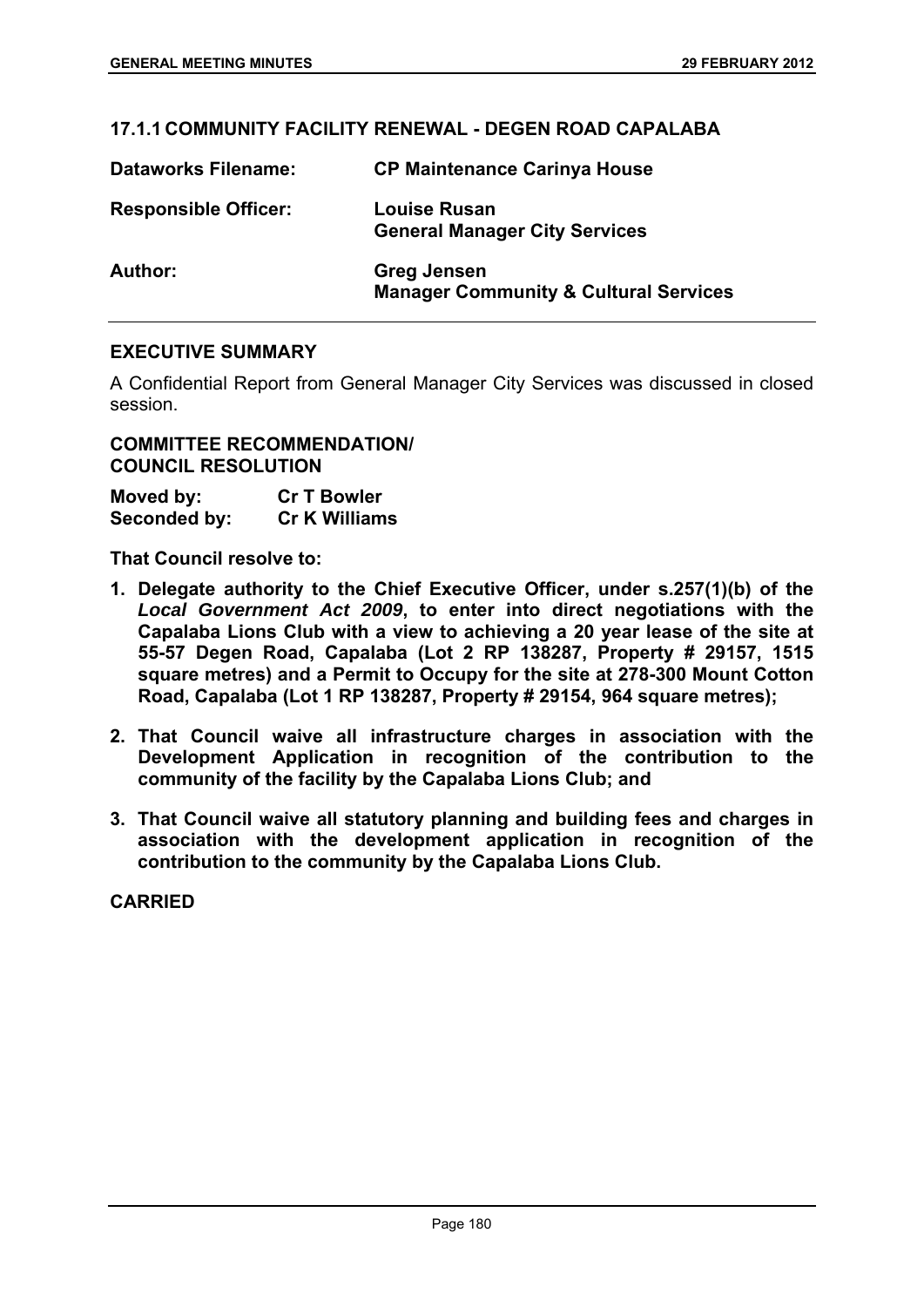## **18 CLOSED SESSION**

## **18.1 CITY SERVICES – DIRECT TO COUNCIL REPORT**

# **MOTION TO CLOSE THE MEETING AT 6.06PM**

| Moved by:    | Cr B Townsend |
|--------------|---------------|
| Seconded by: | Cr K Reimers  |

That the meeting be closed to the public pursuant to Section 72 (1) of the *Local Government (Operations) Regulation 2010*, to discuss the following item:

### **18.1.1 Weinam Creek Parking and Associated Initiatives**

The reason that is applicable in this instance is as follows:

*"(h) other business for which a public discussion would be likely to prejudice the interest of the local government or someone else, or enable a person to gain a financial advantage."* 

CARRIED

### **MATERIAL PERSONAL INTEREST**

Cr Bowler stated that she suspects on reasonable grounds that Cr Burns had a material personal interest in item 18.1.1 *Weinam Creek Parking and Associated Initiatives,* in that two property owners who had donated to his campaign were referred to in the report and wished to have it recorded in the minutes.

Cr Burns left the meeting at 6.16pm indicating that he was unsure if he had a Material Personal Interest in the following item but would leave the meeting.

The Mayor ruled that comments made by Cr Burns as he left the meeting were inappropriate and requested that in accordance with section 181(2)(a) of the *Local Government Act 2009* his inappropriate conduct be noted in the minutes.

## **MOTION TO REOPEN THE MEETING AT 7.05PM**

| Moved by:    | Cr D Henry   |
|--------------|--------------|
| Seconded by: | Cr K Reimers |

That the meeting be again opened to the public.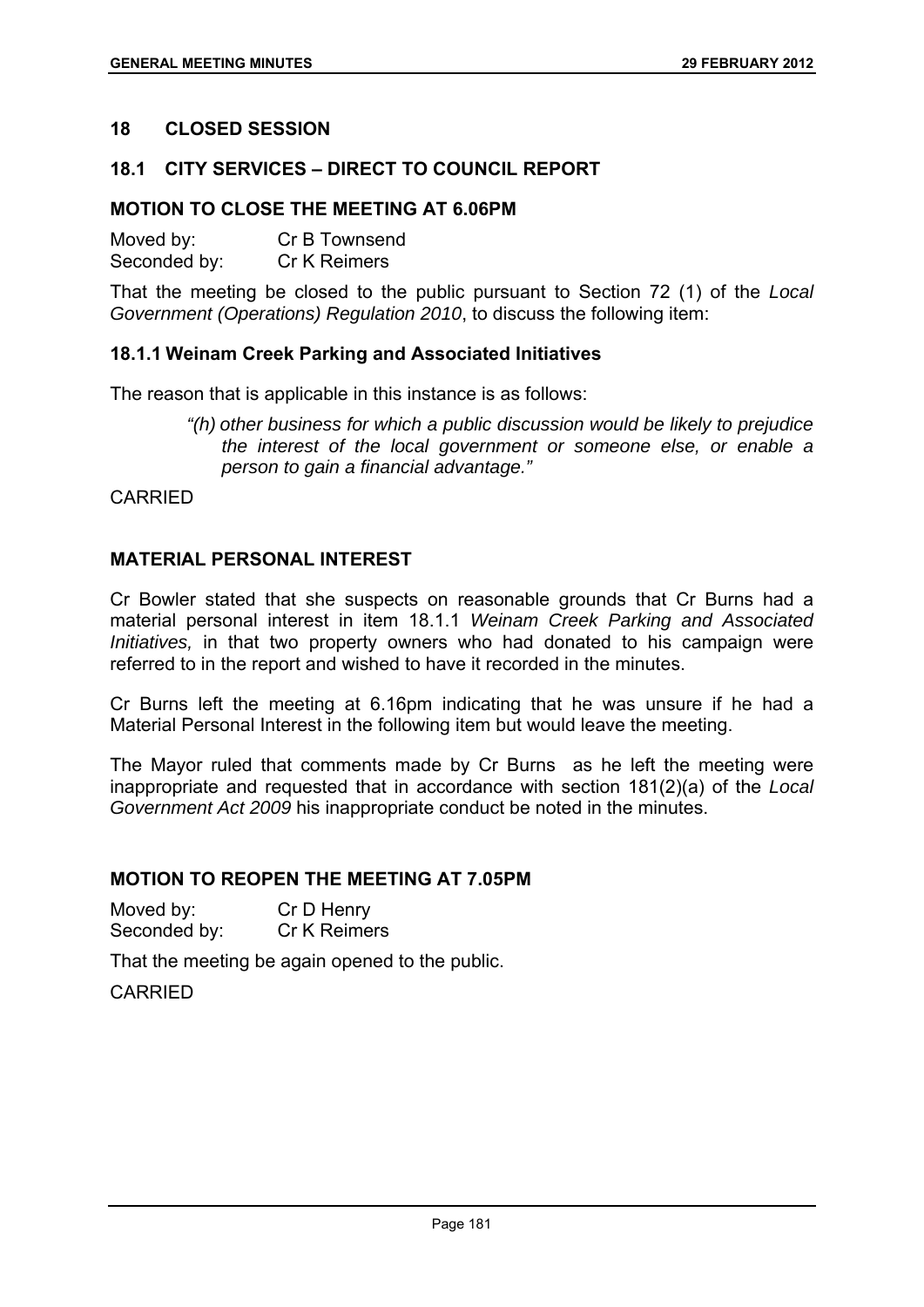## **18.1.1 WEINAM CREEK PARKING AND ASSSOCIATED INITIATIVES**

| <b>Dataworks Filename:</b>  | LUP Planning - Redland Bay Centre and<br><b>Foreshore Master Plan</b> |
|-----------------------------|-----------------------------------------------------------------------|
| <b>Responsible Officer:</b> | <b>Louise Rusan</b><br><b>General Manager City Services</b>           |
| Author:                     | Elisa Underhill<br><b>Manager City Enterprises</b>                    |

### **EXECUTIVE SUMMARY**

A confidential report from General Manager City Services was discussed in closed session.

#### **COUNCIL RESOLUTION**

| Moved by:    | <b>Cr D Henry</b>   |
|--------------|---------------------|
| Seconded by: | <b>Cr K Reimers</b> |

**That Council resolve to:** 

- **1. Allocate budget in the 2011/2012, 2012/2013, 2013/2014 and 2014/2015 financial years to support the proposed car share scheme;**
- **2. Delegate authority to the Chief Executive Officer, under s.257(1)(b) of the**  *Local Government Act 2009***, to negotiate, award, sign and discharge all relevant documentation relating to the establishment of the car share contract;**
- **3. Allocate budget in the 2011/2012 financial year to acquire a site on which to establish an offsite car parking facility to relocate secure parking from the Weinam Creek compound to a remote site;**
- **4. Allocate budget in the 2012/2013 financial year to construct the offsite car parking facility on the site acquired;**
- **5. Delegate authority to the Chief Executive Officer, under s.257(1)(b) of the**  *Local Government Act 2009***, to make, vary and discharge all contracts over \$500,000 including GST for the acquisition of a site to accommodate the offsite car park, subject to the completion of the necessary due diligence and subject to Council obtaining the necessary planning approvals; and**
- **6. Delegate authority to the Planning & Policy Committee under Section 257 (1)(c) of the** *Local Government Act 2009* **to determine recommendation of the Coffey Commercial Advisory report in relation to Market Sounding for implementation of the Redland Bay Centre and Foreshore Master Plan.**

#### **CARRIED**

DIVISION

FOR: Crs Reimers, Murray, Townsend, Henry, Ogilvie, Boglary and Hobson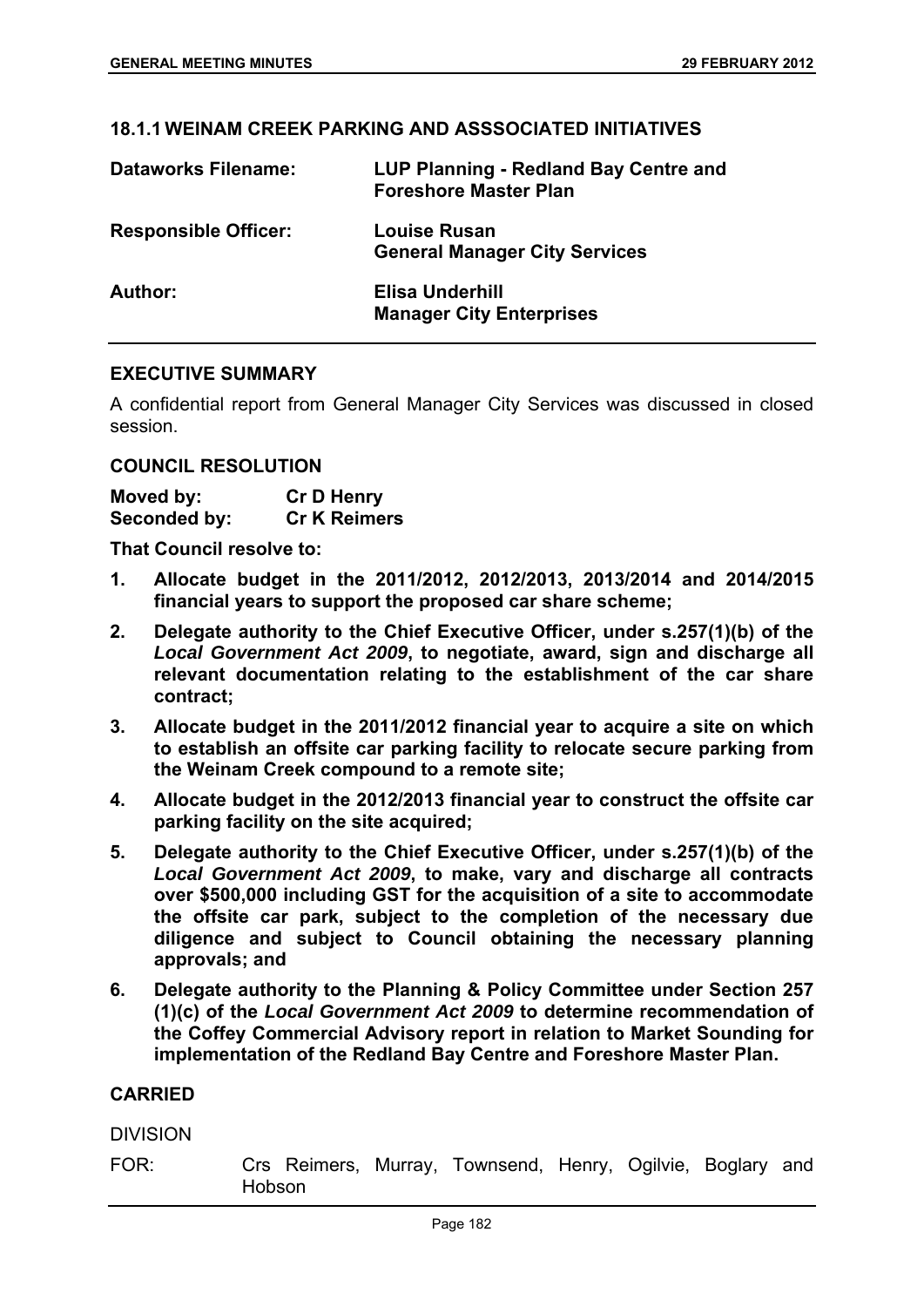AGAINST: Cr Bowler

Crs Burns and Williams were not present when the motion was put.

Cr Elliiott was absent from the meeting.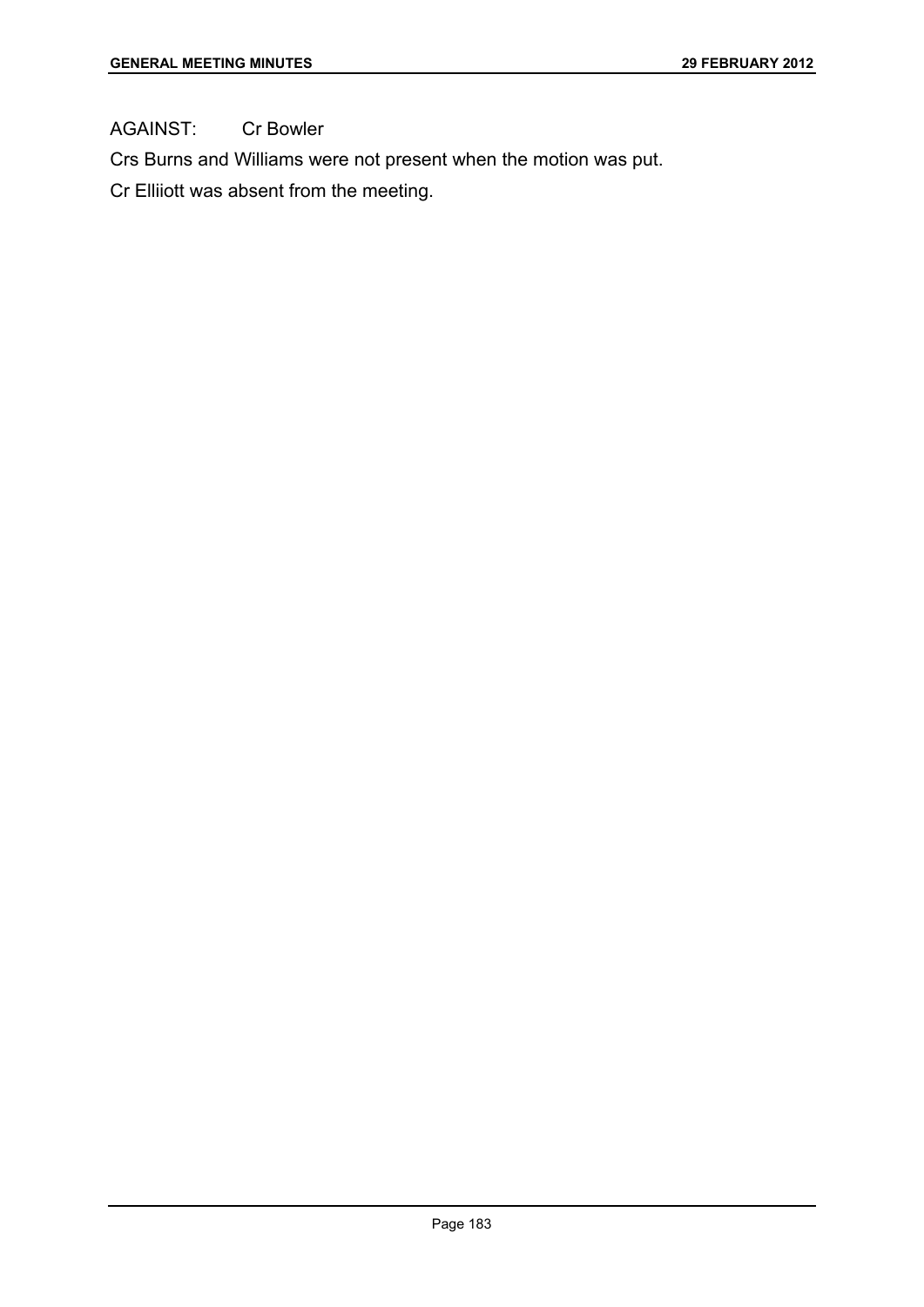# **PROCEDURAL MOTION**

| Moved by:    | Cr W Boglary |
|--------------|--------------|
| Seconded by: | Cr C Ogilvie |

That the Chief Executive Officer be authorised to erase the section of the audio recording that contains confidential information in relation to Confidential Item 18.1.1.

## **CARRIED**

## **19 URGENT BUSINESS WITHOUT NOTICE**

#### **19.1 URGENT BUSINESS – CR MURRAY**

| Moved by:    | Cr H Murray  |
|--------------|--------------|
| Seconded by: | Cr C Ogilvie |

That permission be granted for Cr Murray to bring forward the following item of Urgent Business.

CARRIED

### **19.1.1 PARKING RESTRICTIONS IN CLEVELAND**

**COUNCIL RESOLUTION** 

**Moved by: Cr H Murray Seconded by: Cr C Ogilvie** 

**That a report be brought to Council regarding parking restrictions in Cleveland with the view of easing those restrictions.** 

# **CARRIED**

DIVISION

FOR: Crs Murray, Reimers, Henry, Ogilvie, Boglary and Hobson

AGAINST: Cr Bowler

Crs Burns, Williams and Townsend were not present when the motion was put.

Cr Elliott was absent from the meeting.